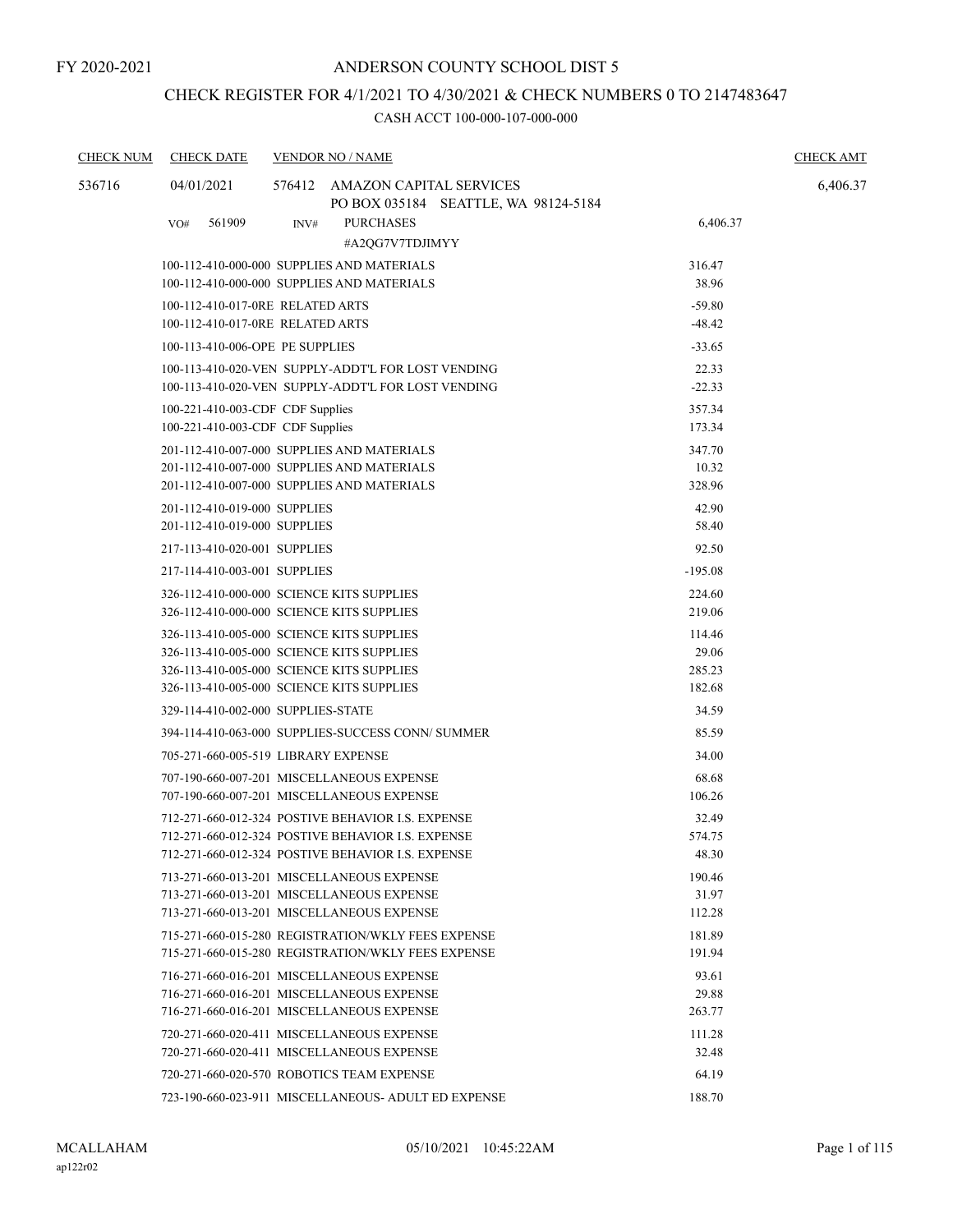# CHECK REGISTER FOR 4/1/2021 TO 4/30/2021 & CHECK NUMBERS 0 TO 2147483647

| <b>CHECK NUM</b> | <b>CHECK DATE</b>                |             | <b>VENDOR NO / NAME</b>                                                                |          | <b>CHECK AMT</b> |
|------------------|----------------------------------|-------------|----------------------------------------------------------------------------------------|----------|------------------|
|                  |                                  |             | 731-271-660-031-834 ENGINEERING - MECHANICAL EXPENSE                                   | 44.08    |                  |
|                  |                                  |             | 731-271-660-031-862 AUTO MECHANICS 1 EXPENSE                                           | 295.09   |                  |
|                  | 731-271-660-031-872 FIRE EXPENSE |             |                                                                                        | 117.70   |                  |
|                  |                                  |             | 805-221-445-000-000 TECHNOLOGY SUPPLIES/SOFTWARE                                       | 987.36   |                  |
| 536717           | 04/01/2021                       |             | 575930 AMERICAN LEGION AUXILIARY POST 14<br>418 N. SHIRLEY AVENUE HONEA PATH, SC 29654 |          | 450.00           |
|                  | 562040<br>VO#                    | INV#        | <b>WESTSIDE</b><br><b>GIRLS STATE</b>                                                  | 450.00   |                  |
|                  |                                  |             | 100-390-410-000-000 SUPPLIES AND MATERIALS                                             | 450.00   |                  |
| 536718           | 04/01/2021                       | 567907 AT&T | $(864 M10-0346)$<br>POBOX 105503 ATT: ACCOUNTS RECEIVABLE<br>ATLANTA, GA 30348-5503    |          | 5,565.14         |
|                  | 561908<br>VO#                    | INV#        | 864-M10-0346                                                                           | 5,565.14 |                  |
|                  |                                  |             | <b>SERVICE</b>                                                                         |          |                  |
|                  | 100-266-340-000-000 TELEPHONE    |             |                                                                                        | 122.18   |                  |
|                  | 100-266-340-000-000 TELEPHONE    |             |                                                                                        | 2,745.33 |                  |
|                  | 100-266-340-000-000 TELEPHONE    |             |                                                                                        | 86.26    |                  |
|                  | 100-266-340-000-000 TELEPHONE    |             |                                                                                        | 17.80    |                  |
|                  | 100-266-340-001-000 TELEPHONE    |             |                                                                                        | 58.60    |                  |
|                  | 100-266-340-002-000 TELEPHONE    |             |                                                                                        | 391.76   |                  |
|                  | 100-266-340-003-000 TELEPHONE    |             |                                                                                        | 396.64   |                  |
|                  | 100-266-340-005-000 TELEPHONE    |             |                                                                                        | 86.26    |                  |
|                  | 100-266-340-006-000 TELEPHONE    |             |                                                                                        | 71.92    |                  |
|                  | 100-266-340-007-000 TELEPHONE    |             |                                                                                        | 66.96    |                  |
|                  | 100-266-340-008-000 TELEPHONE    |             |                                                                                        | 58.39    |                  |
|                  | 100-266-340-009-000 TELEPHONE    |             |                                                                                        | 81.19    |                  |
|                  | 100-266-340-010-000 TELEPHONE    |             |                                                                                        | 71.92    |                  |
|                  | 100-266-340-011-000 TELEPHONE    |             |                                                                                        | 253.12   |                  |
|                  | 100-266-340-012-000 TELEPHONE    |             |                                                                                        | 99.90    |                  |
|                  | 100-266-340-013-000 TELEPHONE    |             |                                                                                        | 85.45    |                  |
|                  | 100-266-340-014-000 TELEPHONE    |             |                                                                                        | 86.26    |                  |
|                  | 100-266-340-015-000 TELEPHONE    |             |                                                                                        | 72.60    |                  |
|                  | 100-266-340-016-000 TELEPHONE    |             |                                                                                        | 93.95    |                  |
|                  | 100-266-340-017-000 TELEPHONE    |             |                                                                                        | 85.45    |                  |
|                  | 100-266-340-018-000 TELEPHONE    |             |                                                                                        | 85.45    |                  |
|                  | 100-266-340-019-000 TELEPHONE    |             |                                                                                        | 67.53    |                  |
|                  | 100-266-340-020-000 TELEPHONE    |             |                                                                                        | 58.39    |                  |
|                  | 100-266-340-021-000 TELEPHONE    |             |                                                                                        | 86.26    |                  |
|                  | 100-266-340-023-000 TELEPHONE    |             |                                                                                        | 45.26    |                  |
|                  | 124-266-340-024-000 TELEPHONE    |             |                                                                                        | 44.86    |                  |
|                  | 131-266-340-031-000 TELEPHONE    |             |                                                                                        | 31.33    |                  |
|                  |                                  |             |                                                                                        |          |                  |
|                  | 600-256-340-000-000 TELEPHONE    |             |                                                                                        | 114.12   |                  |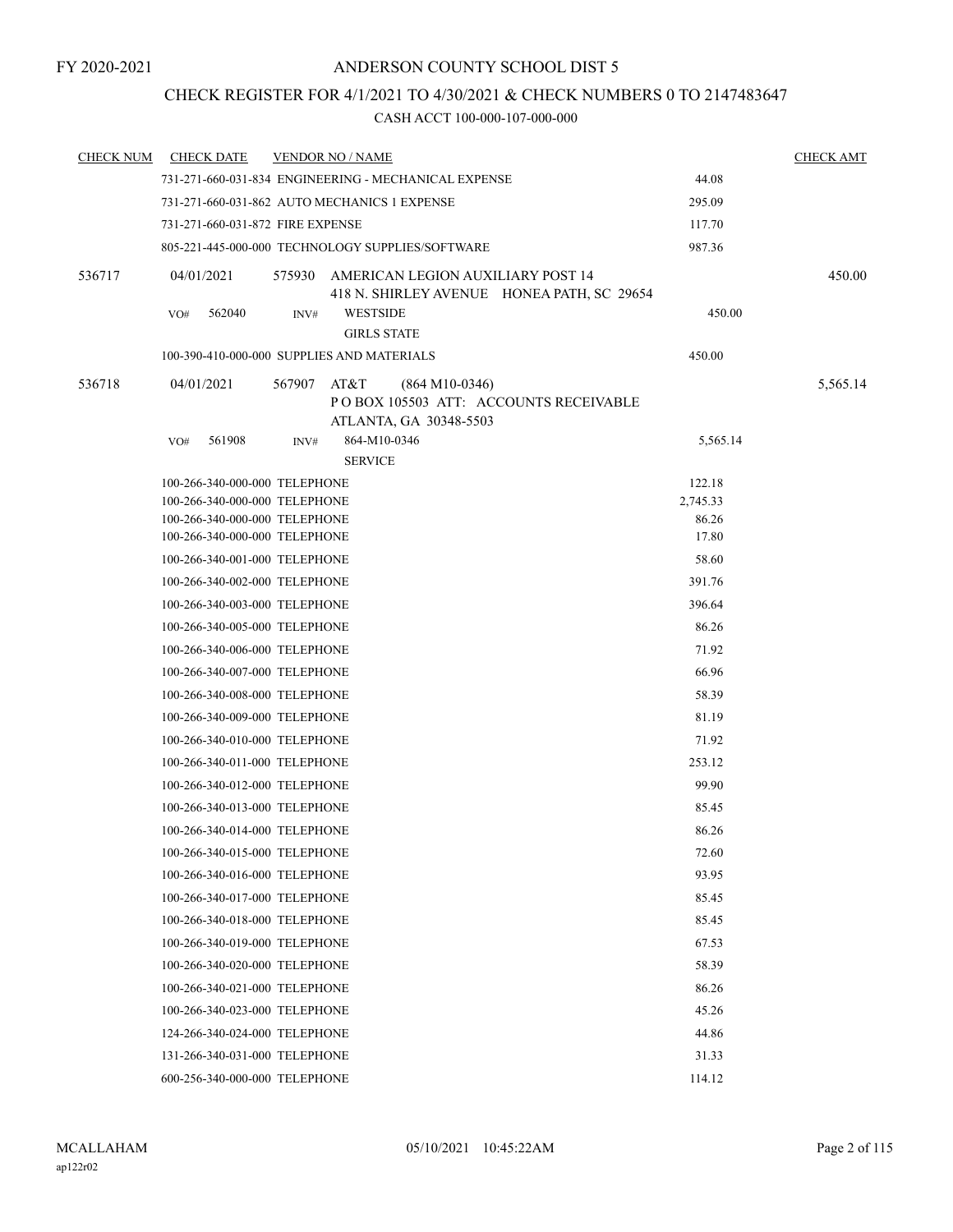# CHECK REGISTER FOR 4/1/2021 TO 4/30/2021 & CHECK NUMBERS 0 TO 2147483647

| <b>CHECK NUM</b> | <b>CHECK DATE</b>                        |        | <b>VENDOR NO / NAME</b>                                                                             |     |       |          | <b>CHECK AMT</b> |
|------------------|------------------------------------------|--------|-----------------------------------------------------------------------------------------------------|-----|-------|----------|------------------|
| 536719           | 04/01/2021                               | 576490 | BWI COMPANIES INC<br>PO BOX 1410 GREER, SC 29652-1410                                               |     |       |          | 370.93           |
|                  | 562047<br>VO#                            | INV#   | 16289845<br><b>SUPPLIES</b>                                                                         | PO# | 13853 | 370.93   |                  |
|                  |                                          |        | 329-115-410-031-000 SUPPLIES-STATE EQUIPMENT                                                        |     |       | 370.93   |                  |
| 536720           | 04/01/2021                               | 152495 | CAMCOR, INC<br>POBOX 1899 ATT: ACCOUNTS RECEIVABLE<br>BURLINGTON, NC 27216-1899                     |     |       |          | 1,265.80         |
|                  | 561955<br>VO#                            | INV#   | 2507905<br><b>TECH SUPPLIES</b>                                                                     | PO# | 13940 | 1,265.80 |                  |
|                  | 100-266-314-008-000 REPAIRS TO EQUIPMENT |        |                                                                                                     |     |       | 1,265.80 |                  |
| 536721           | 04/01/2021                               | 574109 | CAROLINA FLORIST SUPPLY LLC<br>1131 PLANTATION ROAD ANDERSON, SC 29621                              |     |       |          | 67.41            |
|                  | 561956<br>VO#                            | INV#   | 19994<br><b>NEVITT FOREST</b>                                                                       |     |       | 67.41    |                  |
|                  |                                          |        | 712-271-660-012-324 POSTIVE BEHAVIOR I.S. EXPENSE                                                   |     |       | 67.41    |                  |
| 536722           | 04/01/2021                               | 160602 | CDW GOVERNMENT<br>75 REMITTANCE DRIVE SUITE 1515 ATT:<br>ACCOUNTS RECEIVABLE CHICAGO, IL 60675-1515 |     |       |          | 225.61           |
|                  | 561959<br>VO#                            | INV#   | <b>TFL9145</b><br><b>DUPLICATE CREDIT</b>                                                           |     |       | 225.61   |                  |
|                  |                                          |        | 100-266-345-000-000 TECHNOLOGY INFRASTRUCTURE                                                       |     |       | 225.61   |                  |
| 536723           | 04/01/2021                               | 570581 | CITY OF ANDERSON POLICE DEPT<br>401 SOUTH MAIN ST ATTN: TESSA FREDERICKS<br>ANDERSON, SC 29624      |     |       |          | 1,548.00         |
|                  | 561960<br>VO#                            | INV#   | 015                                                                                                 |     |       | 1,548.00 |                  |
|                  |                                          |        | <b>ADULT ED</b>                                                                                     |     |       |          |                  |
|                  |                                          |        | 356-258-312-023-000 CONTRACTED SECURITY                                                             |     |       | 1,548.00 |                  |
| 536724           | 04/01/2021                               | 571072 | CLEMSON UNIV ACCOUNTING SERVICES<br>391 COLLEGE AVE SUITE 301 CLEMSON, SC 29634                     |     |       |          | 1,562.50         |
|                  | 561961<br>VO#                            | INV#   | W0133368968<br>FEB & MARCH 2021                                                                     |     |       | 1,562.50 |                  |
|                  | 203-127-312-000-SUP PURCHASED SERVICES   |        |                                                                                                     |     |       | 1,437.50 |                  |
|                  |                                          |        | 263-224-312-000-P14 CLASSROOM BEHAV SVS                                                             |     |       | 125.00   |                  |
| 536725           | 04/01/2021                               | 198651 | DELL MARKETING<br>PO BOX 534118 ATT: ACCOUNTS RECEIVABLE<br>ATLANTA, GA 30353-4118                  |     |       |          | 509.32           |
|                  | 561962<br>VO#                            | INV#   | 10474393087<br><b>TONER</b>                                                                         | PO# | 14124 | 349.89   |                  |
|                  | 100-112-410-019-000 SUPPLIES             |        |                                                                                                     |     |       | 349.89   |                  |
|                  | VO#<br>561963                            | INV#   | 10476609845<br><b>TECH SUPPLIES</b>                                                                 | PO# | 14135 | 159.43   |                  |
|                  | 100-111-410-014-000 SUPPLIES             |        |                                                                                                     |     |       | 159.43   |                  |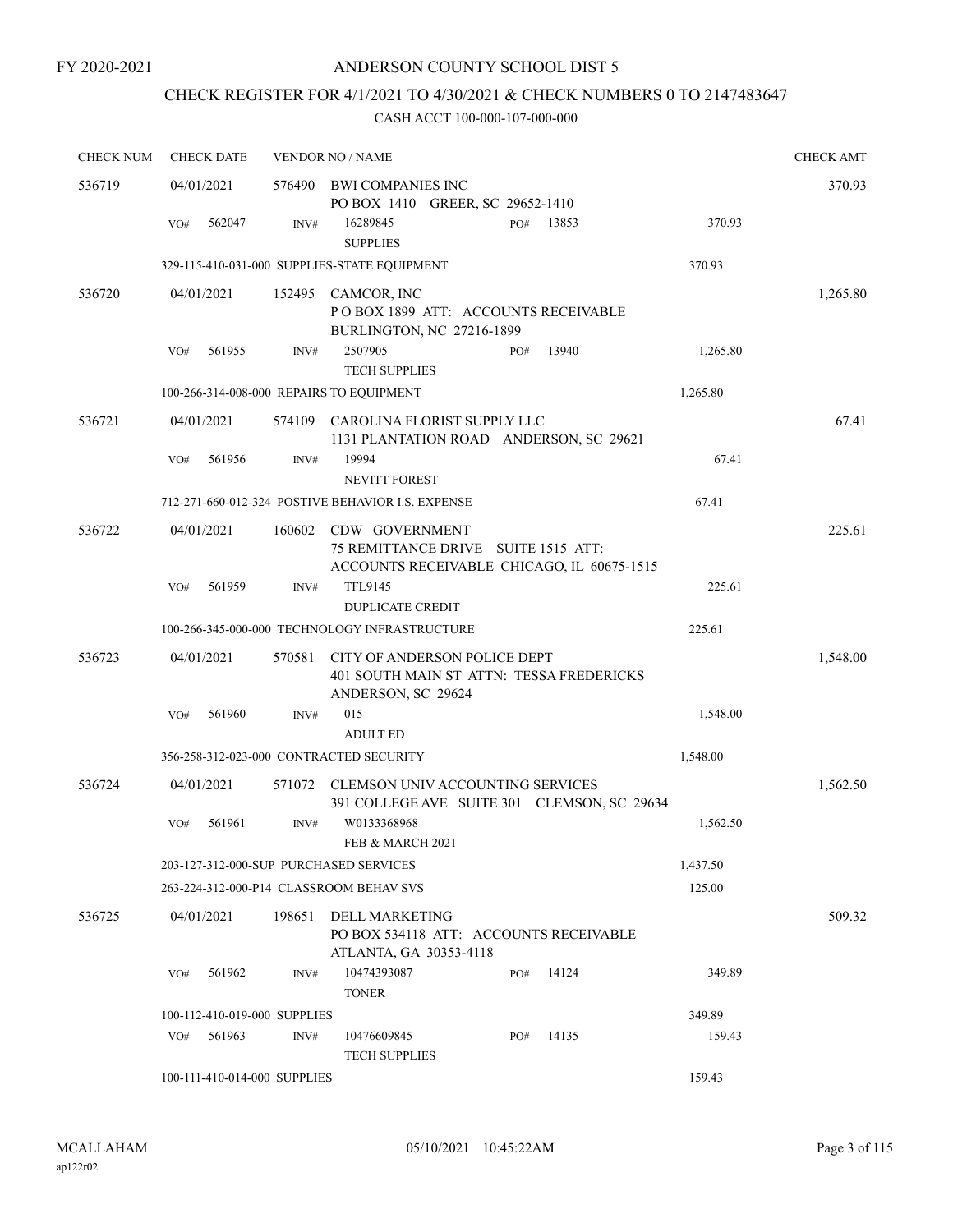# CHECK REGISTER FOR 4/1/2021 TO 4/30/2021 & CHECK NUMBERS 0 TO 2147483647

| <b>CHECK NUM</b> | <b>CHECK DATE</b>             |        | <b>VENDOR NO / NAME</b>                                     | <b>CHECK AMT</b> |
|------------------|-------------------------------|--------|-------------------------------------------------------------|------------------|
| 536726           | 04/01/2021                    | 573223 | DEPT OF ADMINISTRATION                                      | 1,371.06         |
|                  | 561964                        |        | SUITE 409 1200 SENATE STREET COLUMBIA, SC 29201<br>90311703 | 1,371.06         |
|                  | VO#                           | INV#   | <b>SERVICE</b>                                              |                  |
|                  | 100-266-340-000-000 TELEPHONE |        | 229.24                                                      |                  |
|                  | 100-266-340-001-000 TELEPHONE |        |                                                             | 67.07            |
|                  | 100-266-340-002-000 TELEPHONE |        |                                                             | 22.90            |
|                  | 100-266-340-003-000 TELEPHONE |        |                                                             | 22.90            |
|                  | 100-266-340-005-000 TELEPHONE |        |                                                             | 67.07            |
|                  | 100-266-340-006-000 TELEPHONE |        |                                                             | 22.90            |
|                  | 100-266-340-007-000 TELEPHONE |        |                                                             | 67.07            |
|                  | 100-266-340-008-000 TELEPHONE |        |                                                             | 67.07            |
|                  | 100-266-340-009-000 TELEPHONE |        |                                                             | 67.07            |
|                  | 100-266-340-010-000 TELEPHONE |        |                                                             | 67.07            |
|                  | 100-266-340-011-000 TELEPHONE |        |                                                             | 67.07            |
|                  | 100-266-340-012-000 TELEPHONE |        |                                                             | 67.07            |
|                  | 100-266-340-013-000 TELEPHONE |        |                                                             | 67.07            |
|                  | 100-266-340-014-000 TELEPHONE |        |                                                             | 67.07            |
|                  | 100-266-340-016-000 TELEPHONE |        |                                                             | 67.07            |
|                  | 100-266-340-017-000 TELEPHONE |        |                                                             | 67.07            |
|                  | 100-266-340-019-000 TELEPHONE |        |                                                             | 67.07            |
|                  | 100-266-340-020-000 TELEPHONE |        |                                                             | 67.07            |
|                  | 100-266-340-021-000 TELEPHONE |        |                                                             | 67.07            |
|                  | 131-266-340-031-000 TELEPHONE |        |                                                             | 67.07            |
| 536727           | 04/01/2021                    | 211302 | DUKE ENERGY<br>PO BOX 70516 CHARLOTTE, NC 28272-0516        | 21,779.82        |
|                  | 562073<br>VO#                 | INV#   | <b>DUE 4/8</b><br><b>UTILITIES</b>                          | 21,779.82        |
|                  |                               |        | 100-254-470-000-000 ENERGY-ELECTRICITY & WATER              | 76.38            |
|                  |                               |        | 100-254-470-001-000 ENERGY-ELECTRICITY & WATER              | 51.92            |
|                  |                               |        | 100-254-470-002-000 ENERGY-ELECTRICITY & WATER              | 47.62            |
|                  |                               |        | 100-254-470-003-000 ENERGY-ELECTRICITY & WATER<br>12,523.87 |                  |
|                  |                               |        | 100-254-470-005-000 ENERGY-ELECTRICITY & WATER              | 77.98            |
|                  |                               |        | 100-254-470-008-000 ENERGY-ELECTRICITY & WATER              | 20.30            |
|                  |                               |        | 100-254-470-009-000 ENERGY-ELECTRICITY & WATER<br>3,467.47  |                  |
|                  |                               |        | 100-254-470-010-000 ENERGY-ELECTRICITY & WATER              | 24.18            |
|                  |                               |        | 100-254-470-012-000 ENERGY-ELECTRICITY & WATER              | 27.37            |
|                  |                               |        | 100-254-470-014-000 ENERGY-ELECTRICITY & WATER              | 49.05            |
|                  |                               |        | 100-254-470-015-000 ENERGY-ELECTRICITY & WATER              | 46.10            |
|                  |                               |        | 100-254-470-019-000 ENERGY-ELECTRICITY & WATER<br>3,384.68  |                  |
|                  |                               |        | 100-254-470-023-000 ENERGY-ELECTRICITY & WATER<br>1,982.90  |                  |
| 536728           | 04/01/2021                    |        | 576799 EASLEY HIGH SCHOOL                                   | 160.00           |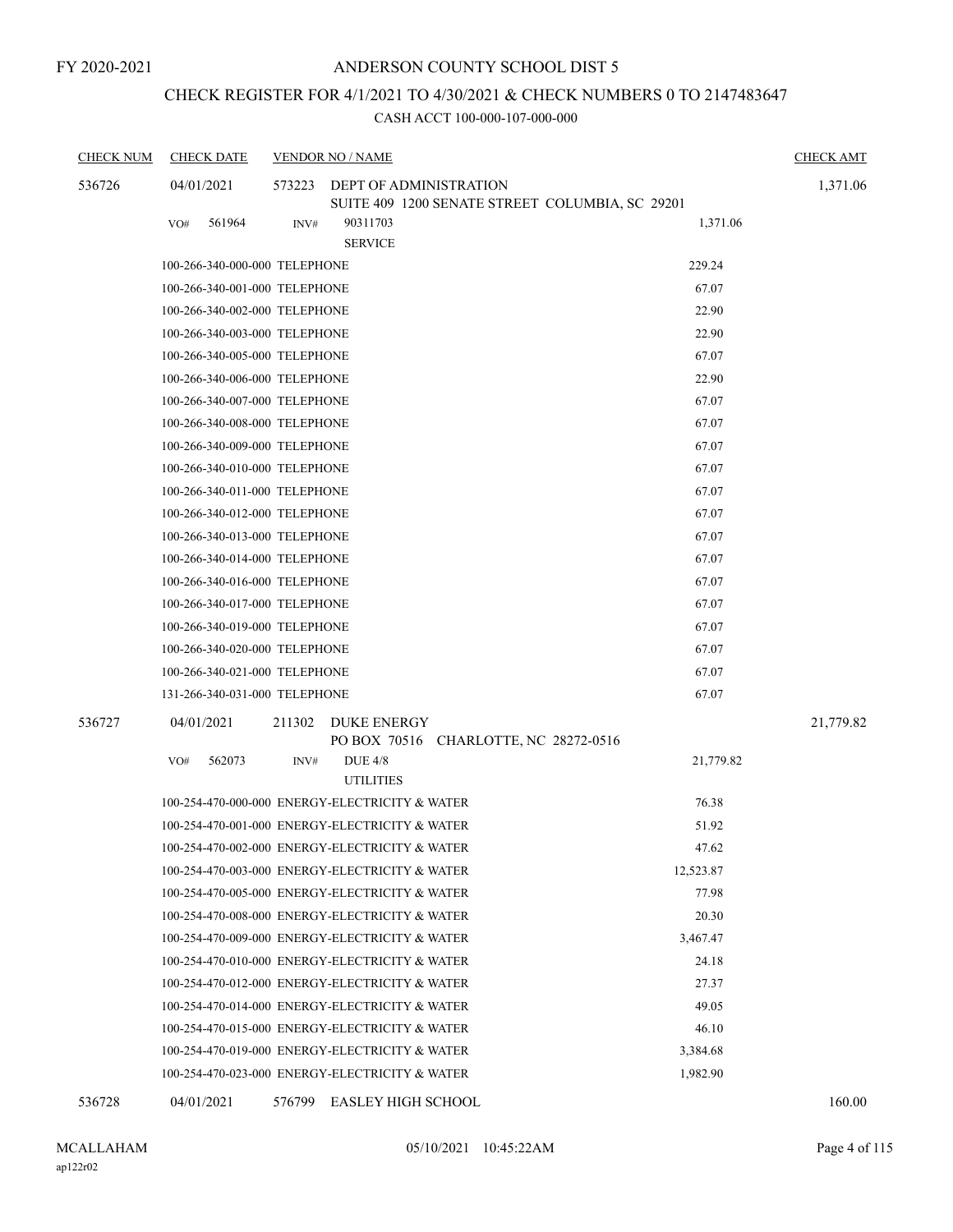### CHECK REGISTER FOR 4/1/2021 TO 4/30/2021 & CHECK NUMBERS 0 TO 2147483647

| <b>CHECK NUM</b> |     | <b>CHECK DATE</b>            |        | <b>VENDOR NO / NAME</b>                                                                    |     |       |          | <b>CHECK AMT</b> |
|------------------|-----|------------------------------|--------|--------------------------------------------------------------------------------------------|-----|-------|----------|------------------|
|                  | VO# | 562041                       | INV#   | 154 GREEN WAVE BLVD EASLEY, SC 29642<br>WRESTLING<br><b>ROBERT ANDERSON</b>                |     |       | 160.00   |                  |
|                  |     |                              |        | 706-271-660-006-696 WRESTLING EXPENSE                                                      |     |       | 160.00   |                  |
| 536729           |     | 04/01/2021                   | 563495 | <b>ELECTRIC CITY UTILITIES</b><br>CITY OF ANDERSON 601 SOUTH MAIN ST<br>ANDERSON, SC 29624 |     |       |          | 9,440.84         |
|                  | VO# | 562070                       | INV#   | <b>DUE 4/17</b><br><b>UTILITIES</b>                                                        |     |       | 9,440.84 |                  |
|                  |     |                              |        | 100-254-470-000-000 ENERGY-ELECTRICITY & WATER                                             |     |       | 198.23   |                  |
|                  |     |                              |        | 100-254-470-003-000 ENERGY-ELECTRICITY & WATER                                             |     |       | 4,490.10 |                  |
|                  |     |                              |        | 100-254-470-007-000 ENERGY-ELECTRICITY & WATER                                             |     |       | 997.10   |                  |
|                  |     |                              |        | 100-254-470-019-000 ENERGY-ELECTRICITY & WATER                                             |     |       | 2,953.60 |                  |
|                  |     |                              |        | 131-254-470-031-000 ENERGY-ELECTRICITY/WATER                                               |     |       | 801.81   |                  |
| 536730           |     | 04/01/2021                   | 574009 | FUN EXPRESS, LLC<br>PO BOX 14463 DES MOINES, IA 50306                                      |     |       |          | 262.44           |
|                  | VO# | 561965                       | INV#   | 708747877<br><b>NEVITT FOREST</b>                                                          |     |       | 86.94    |                  |
|                  |     |                              |        | 712-271-660-012-324 POSTIVE BEHAVIOR I.S. EXPENSE                                          |     |       | 86.94    |                  |
|                  | VO# | 561966                       | INV#   | 708746752<br><b>NEVITT FOREST</b>                                                          |     |       | 94.82    |                  |
|                  |     |                              |        | 712-271-660-012-324 POSTIVE BEHAVIOR I.S. EXPENSE                                          |     |       | 94.82    |                  |
|                  | VO# | 561967                       | INV#   | 708739514<br><b>NEVITT FOREST</b>                                                          |     |       | 80.68    |                  |
|                  |     |                              |        | 712-271-660-012-324 POSTIVE BEHAVIOR I.S. EXPENSE                                          |     |       | 80.68    |                  |
| 536731           |     | 04/01/2021                   | 571807 | GOS<br>POBOX 3358 GREENVILLE, SC 29602                                                     |     |       |          | 8,766.75         |
|                  | VO# | 561717                       | INV#   | 862916<br><b>AVISTST D</b>                                                                 | PO# | 14100 | 8,766.75 |                  |
|                  |     | 217-254-410-002-001 SUPPLIES |        |                                                                                            |     |       | 944.36   |                  |
|                  |     | 217-254-410-003-001 SUPPLIES |        |                                                                                            |     |       | 944.36   |                  |
|                  |     | 217-254-410-005-001 SUPPLIES |        |                                                                                            |     |       | 498.93   |                  |
|                  |     | 217-254-410-006-001 SUPPLIES |        |                                                                                            |     |       | 944.36   |                  |
|                  |     | 217-254-410-007-001 SUPPLIES |        |                                                                                            |     |       | 498.93   |                  |
|                  |     | 217-254-410-008-001 SUPPLIES |        |                                                                                            |     |       | 498.93   |                  |
|                  |     | 217-254-410-010-001 SUPPLIES |        |                                                                                            |     |       | 498.93   |                  |
|                  |     | 217-254-410-013-001 SUPPLIES |        |                                                                                            |     |       | 498.93   |                  |
|                  |     | 217-254-410-014-001 SUPPLIES |        |                                                                                            |     |       | 498.93   |                  |
|                  |     | 217-254-410-016-001 SUPPLIES |        |                                                                                            |     |       | 498.93   |                  |
|                  |     | 217-254-410-017-001 SUPPLIES |        |                                                                                            |     |       | 498.93   |                  |
|                  |     | 217-254-410-020-001 SUPPLIES |        |                                                                                            |     |       | 944.36   |                  |
|                  |     | 217-254-410-021-001 SUPPLIES |        |                                                                                            |     |       | 498.93   |                  |
|                  |     | 217-254-410-031-001 SUPPLIES |        |                                                                                            |     |       | 498.94   |                  |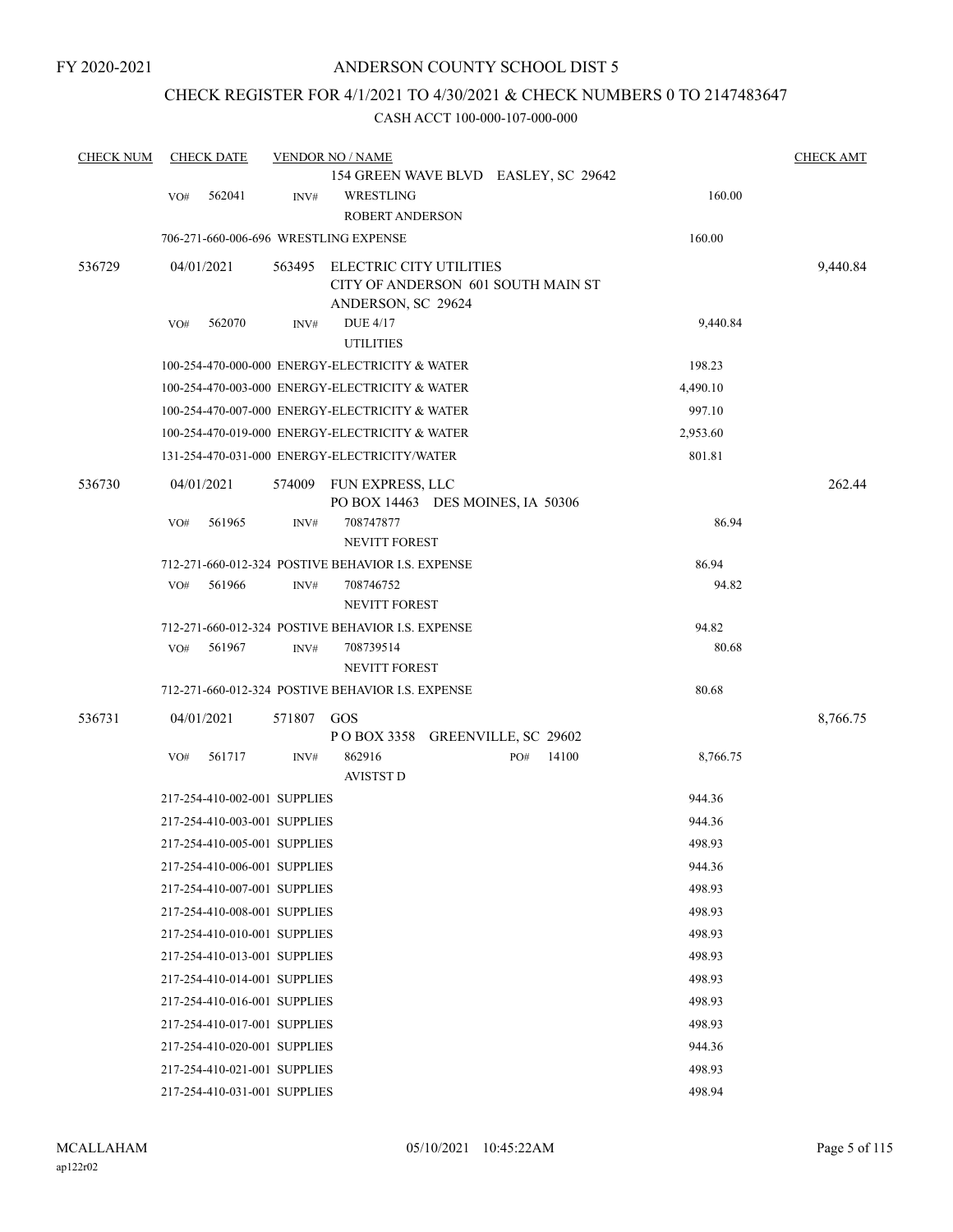# CHECK REGISTER FOR 4/1/2021 TO 4/30/2021 & CHECK NUMBERS 0 TO 2147483647

| <b>CHECK NUM</b> |     | <b>CHECK DATE</b>            |                | <b>VENDOR NO / NAME</b>                                                                                 |           | <b>CHECK AMT</b> |
|------------------|-----|------------------------------|----------------|---------------------------------------------------------------------------------------------------------|-----------|------------------|
| 536732           |     | 04/01/2021                   | 270200         | HOMELAND PARK WATER & SEWER DISTRICT<br>POBOX 13003 ATT: ACCOUNTS RECEIVABLE<br>ANDERSON, SC 29624-0001 |           | 77.82            |
|                  | VO# | 562071                       | INV#           | 03039-0<br><b>UTILITIES</b>                                                                             | 77.82     |                  |
|                  |     |                              |                | 100-254-470-011-000 ENERGY-ELECTRICITY & WATER                                                          | 77.82     |                  |
| 536733           |     | 04/01/2021                   | 563606         | INTERSTATE TRANSPORTATION<br>PO BOX 9163 ATT: ACCOUNTS RECEIVABLE<br>COLUMBIA, SC 29290                 |           | 14.75            |
|                  | VO# | 562069                       | INV#           | C001077753                                                                                              | 14.75     |                  |
|                  |     |                              |                | CUST #10032                                                                                             |           |                  |
|                  |     |                              |                | 100-255-323-000-ACT ACTIVITY BUS CONTRACTED SERVICES                                                    | 14.75     |                  |
| 536734           |     | 04/01/2021                   | 574520         | IPEVO<br>400 PIMLICO DR SUITE 114-119 PLEASANTON, CA<br>94556                                           |           | 1,659.02         |
|                  | VO# | 561969                       | INV#           | 2202103V0391<br><b>MCCANTS</b>                                                                          | 1,659.02  |                  |
|                  |     | 397-113-410-005-000 SUPPLIES |                |                                                                                                         | 1,659.02  |                  |
| 536735           |     | 04/01/2021                   | 566591         | KINLEY'S WOODWORKS & CABINETS, INC<br>120 EAST MAULDIN STREET ANDERSON, SC 29621                        |           | 8.00             |
|                  | VO# | 561976                       | INV#           | 916<br><b>SUPPLIES</b>                                                                                  | 8.00      |                  |
|                  |     |                              |                | 100-254-410-014-001 SUPPLIES - MAINTENANCE                                                              | 8.00      |                  |
| 536736           |     | 04/01/2021                   |                | 569972 LYDIA MOYER<br>391 LAKE SECESSION RD ANDERSON, SC 29621                                          |           | 323.60           |
|                  | VO# | 561944                       | INV#           | <b>WESTSIDE HS</b><br><b>OBSERVATION</b>                                                                | 323.60    |                  |
|                  |     |                              |                | 302-223-312-000-000 PURCHASED SERVICES                                                                  | 323.60    |                  |
| 536737           |     | 04/01/2021                   | 574358         | MONSTER TECHNOLOGY, LLC<br>8726 S. SEPULVEDA BLVD SUITE D #B-152 LOS<br>ANGELES, CA 90045               |           | 89.00            |
|                  | VO# | 561980                       | $\text{INV}\#$ | IJH6910<br><b>TONER</b>                                                                                 | 89.00     |                  |
|                  |     | 100-112-410-011-000 SUPPLIES |                |                                                                                                         | 89.00     |                  |
| 536738           |     | 04/01/2021                   | 366700         | MUTUAL OF OMAHA<br>PO BOX 2147 OMAHA, NE 68103-2147                                                     |           | 27,997.82        |
|                  | VO# | 561981                       | INV#           | APRIL 2021<br>#G00018B5                                                                                 | 27,997.82 |                  |
|                  |     |                              |                | 100-000-450-000-000 MISC. DEDUCTIONS                                                                    | 7,842.62  |                  |
|                  |     |                              |                | 100-000-456-000-000 INSURANCE PAYABLE                                                                   | 20,155.20 |                  |
| 536739           |     | 04/01/2021                   | 574487         | NORTH POINTE PETTY CASH                                                                                 |           | 49.08            |
|                  | VO# | 561983                       | INV#           | <b>EXPENSES</b><br>REIMBURSEMENT                                                                        | 49.08     |                  |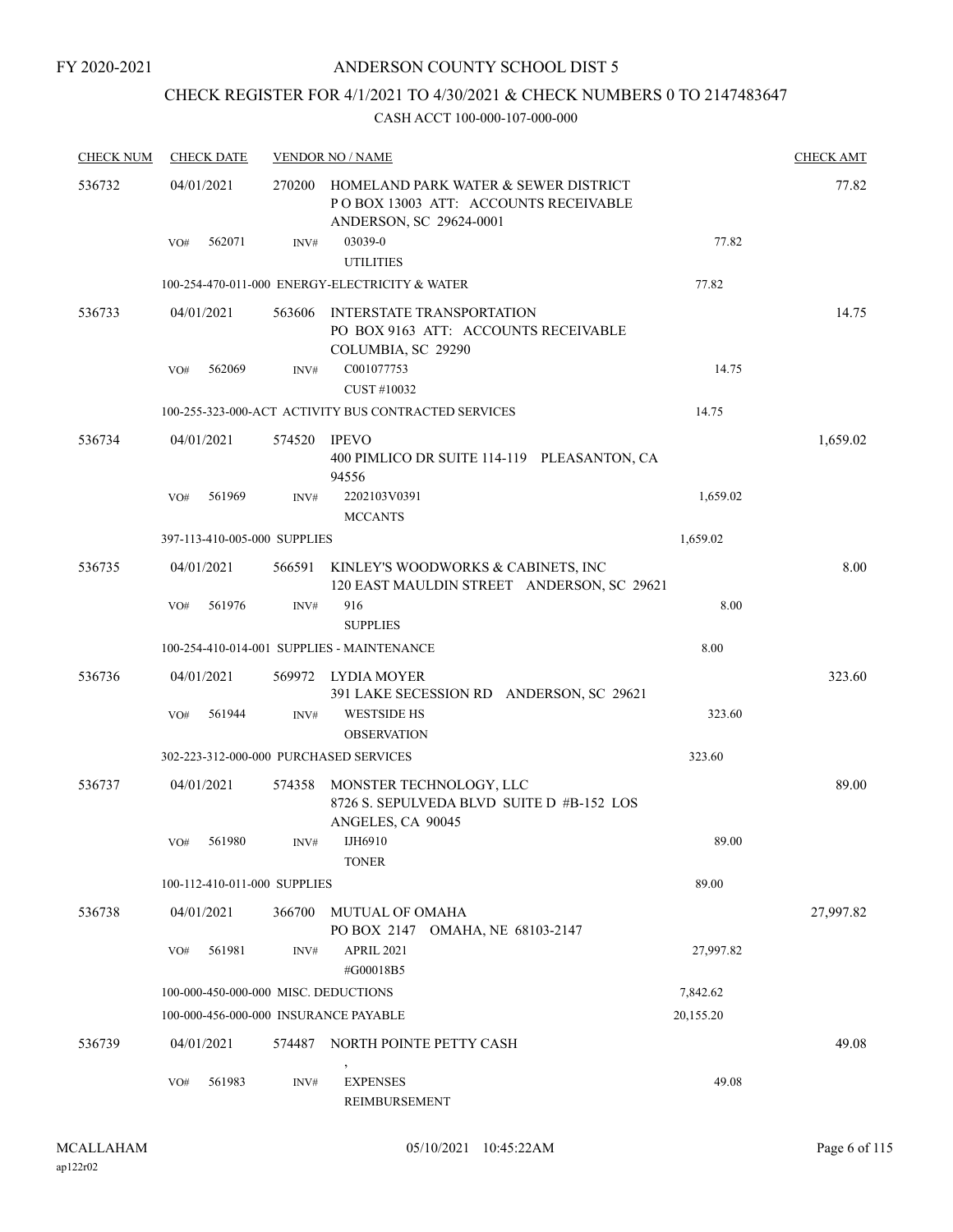## CHECK REGISTER FOR 4/1/2021 TO 4/30/2021 & CHECK NUMBERS 0 TO 2147483647

| <b>CHECK NUM</b> | <b>CHECK DATE</b>                        |          | <b>VENDOR NO / NAME</b>                                                                  |                                            |           | <b>CHECK AMT</b> |
|------------------|------------------------------------------|----------|------------------------------------------------------------------------------------------|--------------------------------------------|-----------|------------------|
|                  |                                          |          | 713-271-660-013-201 MISCELLANEOUS EXPENSE                                                | 49.08                                      |           |                  |
| 536740           | 04/01/2021                               |          | 575517 ONE CIRCLE FOUNDATION<br>734 A STREET SUITE A SAN RAFAEL, CA 94901                |                                            |           | 285.00           |
|                  | 561994<br>VO#                            | INV#     | LIVE3<br><b>TRAINING</b>                                                                 | 14210<br>PO#                               | 285.00    |                  |
|                  |                                          |          | 100-211-333-005-000 TRIPS AND CONFERENCES                                                |                                            | 285.00    |                  |
| 536741           | 04/01/2021                               | 569027   | O'REILLY AUTO PARTS<br>POBOX 9464 ATT: ACCOUNTS RECEIVABLE<br>SPRINGFIELD, MO 65801-9464 |                                            |           | 32.07            |
|                  | 561995<br>VO#                            | INV#     | 1430-250365<br><b>SUPPLIES</b>                                                           |                                            | 32.07     |                  |
|                  |                                          |          | 100-254-412-000-001 TRUCK SERVICE - MAINTENANCE                                          |                                            | 32.07     |                  |
| 536742           | 04/01/2021                               | 575317   | PARTS TOWN, LLC                                                                          | 27787 NETWORK PLACE CHICAGO, IL 60673-1277 |           | 2,119.90         |
|                  | 561996<br>VO#                            | INV#     | 26532195<br><b>REPAIR PARTS</b>                                                          |                                            | 162.75    |                  |
|                  |                                          |          | 100-254-410-002-400 HVAC/ELECTRICAL/PLUMBING                                             |                                            | 162.75    |                  |
|                  | 562061<br>VO#                            | INV#     | 26505049                                                                                 |                                            | 1,254.88  |                  |
|                  |                                          |          | <b>REPAIR PARTS</b>                                                                      |                                            |           |                  |
|                  | 600-256-323-006-000 REPAIRS TO EQUIPMENT |          |                                                                                          |                                            | 1,254.88  |                  |
|                  | 562062<br>VO#                            | INV#     | 26550144<br><b>REPAIR PARTS</b>                                                          |                                            | 245.26    |                  |
|                  | 600-256-323-016-000 REPAIRS TO EQUIPMENT |          |                                                                                          |                                            | 245.26    |                  |
|                  | 562063<br>VO#                            | INV#     | 26531831<br><b>REPAIR PARTS</b>                                                          |                                            | 280.82    |                  |
|                  | 600-256-323-017-000 REPAIRS TO EQUIPMENT |          |                                                                                          |                                            | 280.82    |                  |
|                  | 562064<br>VO#                            | INV#     | 26599320<br><b>REPAIR PARTS</b>                                                          |                                            | 176.19    |                  |
|                  | 600-256-323-017-000 REPAIRS TO EQUIPMENT |          |                                                                                          |                                            | 176.19    |                  |
| 536743           | 04/01/2021                               | 568036   | PIEDMONT NATURAL GAS<br>PO BOX 1246 CHARLOTTE, NC 28201-1246                             |                                            |           | 11,705.32        |
|                  | 562072<br>VO#                            | INV#     | <b>DUE 4/9</b><br><b>UTILITIES</b>                                                       |                                            | 11,705.32 |                  |
|                  | 100-254-472-002-000 ENERGY-GAS           |          |                                                                                          |                                            | 3,362.16  |                  |
|                  | 100-254-472-005-000 ENERGY-GAS           |          |                                                                                          |                                            | 2,503.88  |                  |
|                  | 100-254-472-009-000 ENERGY-GAS           |          |                                                                                          |                                            | 246.16    |                  |
|                  | 100-254-472-013-000 ENERGY-GAS           |          |                                                                                          |                                            | 747.05    |                  |
|                  | 100-254-472-019-000 ENERGY-GAS           |          |                                                                                          |                                            | 1,580.46  |                  |
|                  | 100-254-472-020-000 ENERGY-GAS           |          |                                                                                          |                                            | 649.30    |                  |
|                  | 100-254-472-023-000 ENERGY-GAS           |          |                                                                                          |                                            | 1,148.89  |                  |
|                  | 600-256-470-009-000 ENERGY               | 1,048.67 |                                                                                          |                                            |           |                  |
|                  | 600-256-470-017-000 ENERGY               |          |                                                                                          |                                            | 259.07    |                  |
|                  | 600-256-470-019-000 ENERGY               |          | 159.68                                                                                   |                                            |           |                  |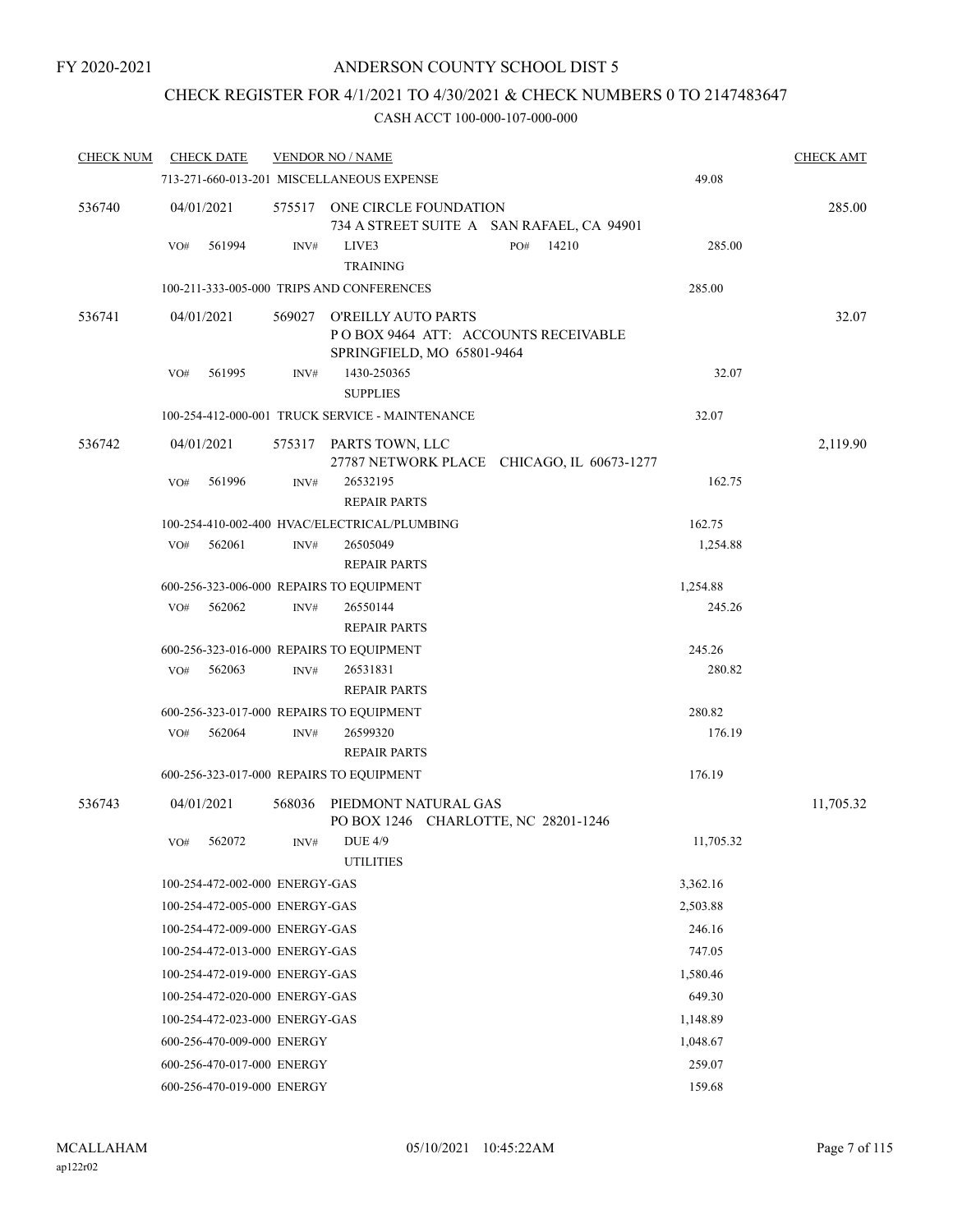# CHECK REGISTER FOR 4/1/2021 TO 4/30/2021 & CHECK NUMBERS 0 TO 2147483647

| <b>CHECK NUM</b> | <b>CHECK DATE</b>                      |                | <b>VENDOR NO / NAME</b>                                                                           |          | <b>CHECK AMT</b> |
|------------------|----------------------------------------|----------------|---------------------------------------------------------------------------------------------------|----------|------------------|
| 536744           | 04/01/2021                             |                | 571253 POCKET NURSE                                                                               |          | 1,142.63         |
|                  |                                        |                | P.O. BOX 644898 PITTSBURGH, PA 15264-4898                                                         |          |                  |
|                  | 562052<br>VO#                          | INV#           | 13367<br>1175467-2<br>PO#<br><b>SUPPLIES</b>                                                      | 1,142.63 |                  |
|                  |                                        |                | 329-115-410-031-000 SUPPLIES-STATE EQUIPMENT                                                      | 1,142.63 |                  |
| 536745           | 04/01/2021                             |                | 571652 PROSOURCE LLC<br>P.O. BOX 5339 GREENVILLE, SC 29606                                        |          | 504.78           |
|                  | 561997<br>VO#                          | $\text{INV}\#$ | S2310439<br>REPAIR PARTS                                                                          | 31.35    |                  |
|                  |                                        |                | 100-254-410-006-400 HVAC/ELECTRICAL/PLUMBING                                                      | 28.30    |                  |
|                  |                                        |                | 100-254-410-009-400 HVAC/ELECTRICAL/PLUMBING                                                      | 3.05     |                  |
|                  | 561998<br>VO#                          | INV#           | S2310780<br><b>WATER HEATER</b>                                                                   | 473.43   |                  |
|                  |                                        |                | 100-254-410-017-400 HVAC/ELECTRICAL/PLUMBING                                                      | 473.43   |                  |
| 536746           | 04/01/2021                             | 566828         | RWI INDUSTRIAL<br>4019 SOUTH MURRAY AVE ATT: ACCOUNTS<br>RECEIVABLE ANDERSON, SC 29624            |          | 1,056.26         |
|                  | 561999<br>VO#                          | INV#           | 40603<br><b>PUMP</b>                                                                              | 1,056.26 |                  |
|                  |                                        |                | 100-254-410-001-400 HVAC/ELECTRICAL/PLUMBING                                                      | 1,056.26 |                  |
| 536747           | 04/01/2021                             | 451500         | SC STATE DEPARTMENT OF EDUCATION<br>1429 SENATE ST ROOM 1101 TRANSPORTATION<br>COLUMBIA, SC 29201 |          | 1,528.43         |
|                  | 562000<br>VO#                          | INV#           | <b>JAN 2021</b><br>MILEAGE COST                                                                   | 57.54    |                  |
|                  | 100-223-312-002-000 Purchased Services |                |                                                                                                   | 57.54    |                  |
|                  | 562001<br>VO#                          | INV#           | <b>JAN 2021</b><br>MILEAGE COST                                                                   | 815.30   |                  |
|                  |                                        |                | 100-255-330-000-TRP TRANSITIONAL MILEAGE                                                          | 815.30   |                  |
|                  | 562002<br>VO#                          | INV#           | FEB 2021<br><b>MILEAGE COST</b>                                                                   | 122.39   |                  |
|                  | 100-223-312-002-000 Purchased Services |                |                                                                                                   | 122.39   |                  |
|                  | 562003<br>VO#                          | INV#           | <b>FEB 2021</b><br>MILEAGE COST                                                                   | 533.20   |                  |
|                  |                                        |                | 100-255-330-000-TRP TRANSITIONAL MILEAGE                                                          | 533.20   |                  |
| 536748           | 04/01/2021                             | 568954         | <b>SHRED A WAY</b><br>PO BOX 51132 ATT: ACCOUNTS RECEIVABLE<br>PIEDMONT, SC 29673                 |          | 128.00           |
|                  | 562012<br>VO#                          | INV#           | A89231<br><b>SERVICE</b>                                                                          | 95.00    |                  |
|                  | 100-252-312-000-000 PURCHASED SERVICES |                |                                                                                                   | 95.00    |                  |
|                  | VO#<br>562013                          | INV#           | A89138<br><b>SERVICE</b>                                                                          | 33.00    |                  |
|                  |                                        |                | 719-271-660-019-201 MISCELLANEOUS EXPENSE                                                         | 33.00    |                  |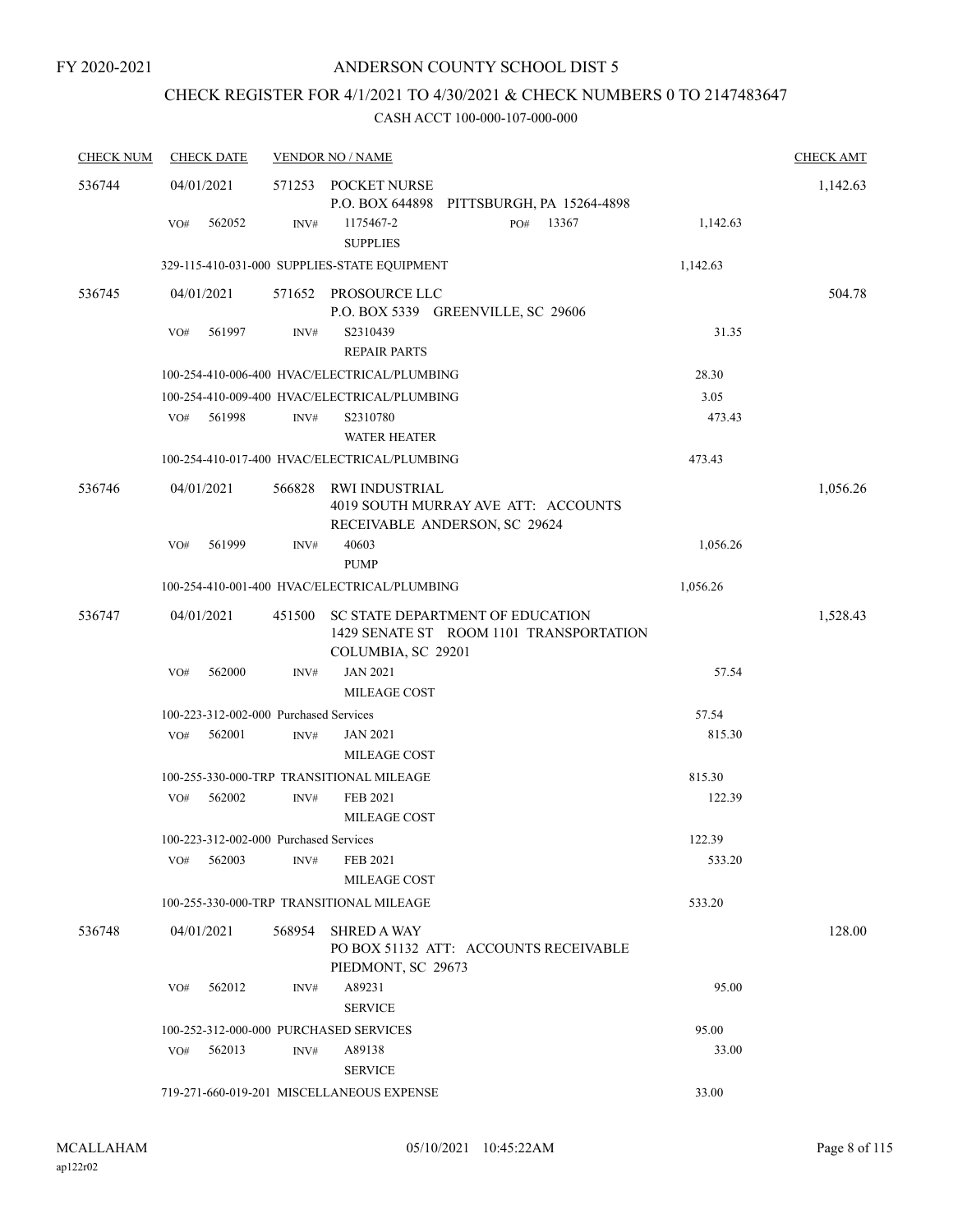#### FY 2020-2021

### ANDERSON COUNTY SCHOOL DIST 5

# CHECK REGISTER FOR 4/1/2021 TO 4/30/2021 & CHECK NUMBERS 0 TO 2147483647

| <b>CHECK NUM</b> | <b>CHECK DATE</b>                        |            | <b>VENDOR NO / NAME</b>                                                  | <b>CHECK AMT</b> |
|------------------|------------------------------------------|------------|--------------------------------------------------------------------------|------------------|
| 536749           | 04/01/2021                               | 576762 SMF |                                                                          | 2,212.54         |
|                  |                                          |            | PO BOX 2208 ANDERSON, SC 29622                                           |                  |
|                  | 562050<br>VO#                            | INV#       | 100602<br>14176<br>56.58<br>PO#<br><b>SUPPLIES</b>                       |                  |
|                  |                                          |            | 900-115-410-031-053 HAAS FOUND-ADV MANUF (AIT)<br>56.58                  |                  |
|                  | 562051<br>VO#                            | INV#       | 100567<br>14147<br>2,155.96<br>PO#<br><b>SUPPLIES</b>                    |                  |
|                  |                                          |            | 329-115-410-031-000 SUPPLIES-STATE EQUIPMENT<br>2,155.96                 |                  |
| 536750           | 04/01/2021                               | 576615     | SOLUTIONZ<br>120 INTERSTATE N PARKWAY SUITE 314 ATLANTA,<br>GA 30339     | 6,875.82         |
|                  | 562014<br>VO#                            | INV#       | 419787<br>14166<br>6,875.82<br>PO#<br><b>SOFTWARE</b>                    |                  |
|                  |                                          |            | 6,875.82<br>100-266-445-000-000 SOFTWARE TECHNOLOGY                      |                  |
| 536751           | 04/01/2021                               |            |                                                                          | 99.72            |
|                  |                                          | 572801     | <b>SWEETWATER</b><br>5501 US HIGHWAY 30 W FORT WAYNE, IN 46818           |                  |
|                  | 562015<br>VO#                            | INV#       | 26699497<br>14164<br>99.72<br>PO#<br><b>CABLES</b>                       |                  |
|                  |                                          |            | 309-113-410-021-000 SUPPLIES AND MATERIALS<br>99.72                      |                  |
| 536752           | 04/01/2021                               | 571571     | <b>TECHPOINT</b>                                                         | 425.00           |
|                  |                                          |            | 144 PEARL INDUSTRIAL AVE HOSCHTON, GA 30548                              |                  |
|                  | VO#<br>562016                            | INV#       | 2884<br>425.00<br><b>SOUTHWOOD</b>                                       |                  |
|                  | 100-266-314-021-000 REPAIRS TO EQUIPMENT |            | 425.00                                                                   |                  |
|                  |                                          |            |                                                                          |                  |
| 536753           | 04/01/2021                               | 569025     | TIMECLOCK PLUS/BY DATA MANAGEMENT<br>PO BOX 913377 DENVER, CO 80291-3377 | 444.62           |
|                  | 562018<br>VO#                            | INV#       | 572099<br>444.62<br>POE ADDITION                                         |                  |
|                  | 505-252-312-000-TIM TIMESYSTEM           |            | 444.62                                                                   |                  |
| 536754           | 04/01/2021                               | 573815     | UNITED REFRIGERATION, INC<br>PO BOX 740703 ATLANTA, GA 30374-0703        | 2,783.31         |
|                  | 562020<br>VO#                            | INV#       | 77806333<br>$-508.25$<br><b>CREDIT</b>                                   |                  |
|                  |                                          |            | 100-254-410-014-400 HVAC/ELECTRICAL/PLUMBING<br>$-508.25$                |                  |
|                  | 562021<br>VO#                            | INV#       | 77616103<br>528.75<br><b>SUPPLIES</b>                                    |                  |
|                  |                                          |            | 528.75<br>100-254-410-014-400 HVAC/ELECTRICAL/PLUMBING                   |                  |
|                  | VO#<br>562022                            | INV#       | 77734603<br>940.92                                                       |                  |
|                  |                                          |            | <b>SUPPLIES</b>                                                          |                  |
|                  |                                          |            | 100-254-410-006-400 HVAC/ELECTRICAL/PLUMBING<br>940.92                   |                  |
|                  | 562023<br>VO#                            | INV#       | 77844656<br>136.29                                                       |                  |
|                  |                                          |            | <b>SUPPLIES</b>                                                          |                  |
|                  | 100-254-410-000-400 HVAC SUPPLIES        |            | 136.29                                                                   |                  |
|                  | VO# 562024                               | INV#       | 77805701<br>112.35                                                       |                  |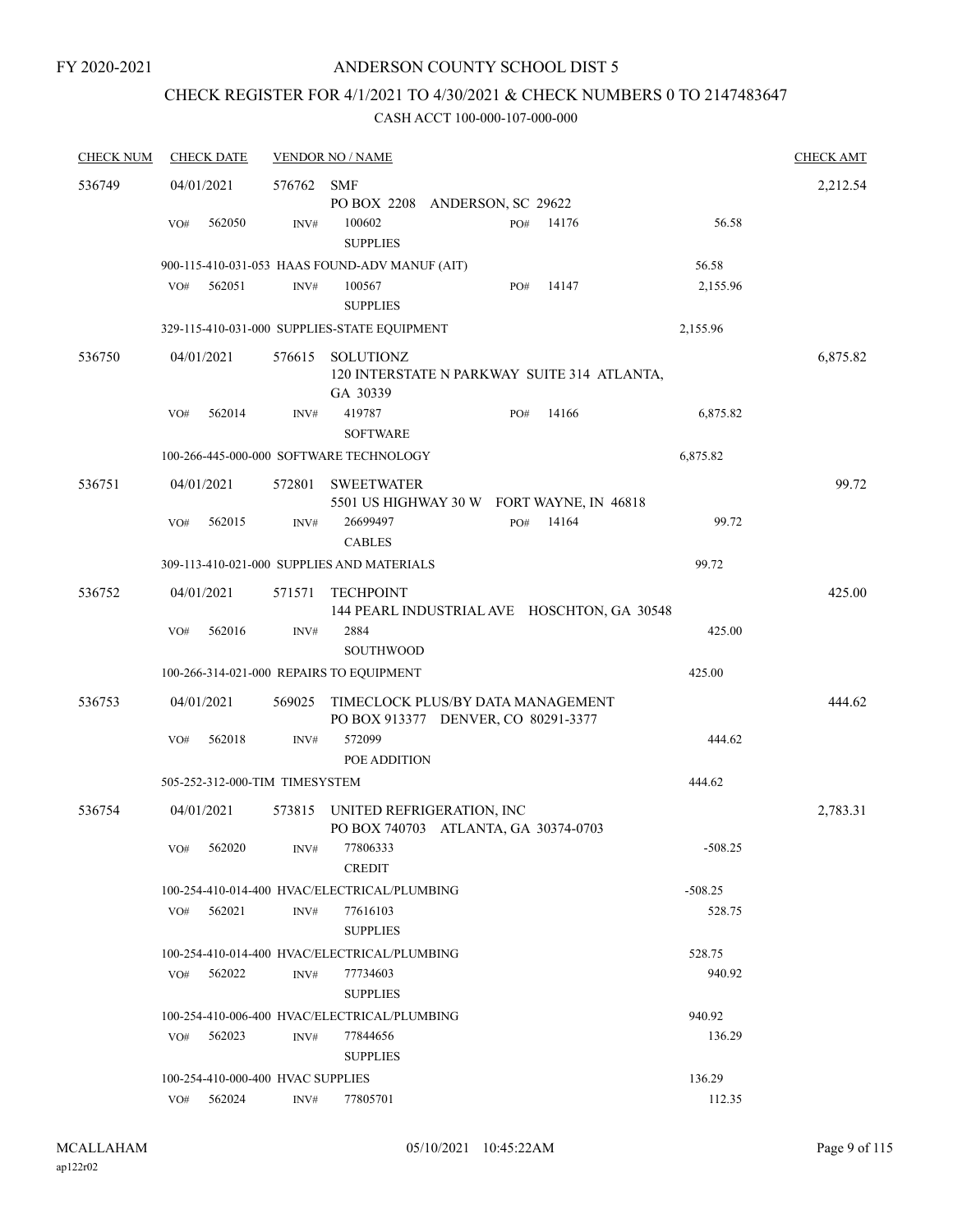FY 2020-2021

### ANDERSON COUNTY SCHOOL DIST 5

# CHECK REGISTER FOR 4/1/2021 TO 4/30/2021 & CHECK NUMBERS 0 TO 2147483647

| <b>CHECK NUM</b> |     | <b>CHECK DATE</b>                 |        | <b>VENDOR NO / NAME</b>                                                      |        | <b>CHECK AMT</b> |
|------------------|-----|-----------------------------------|--------|------------------------------------------------------------------------------|--------|------------------|
|                  |     |                                   |        |                                                                              |        |                  |
|                  |     |                                   |        | 100-254-410-007-400 HVAC/ELECTRICAL/PLUMBING                                 | 112.35 |                  |
|                  |     | VO# 562025                        | INV#   | 77839441                                                                     | 119.82 |                  |
|                  |     |                                   |        | <b>SUPPLIES</b>                                                              |        |                  |
|                  |     | 100-254-410-000-400 HVAC SUPPLIES | 119.82 |                                                                              |        |                  |
|                  | VO# | 562026                            | INV#   | 77872064                                                                     | 27.48  |                  |
|                  |     |                                   |        | <b>SUPPLIES</b>                                                              |        |                  |
|                  |     | 100-254-410-000-400 HVAC SUPPLIES |        |                                                                              | 27.48  |                  |
|                  |     | VO# 562027                        | INV#   | 77830292                                                                     | 69.98  |                  |
|                  |     |                                   |        | <b>SUPPLIES</b>                                                              |        |                  |
|                  |     | 100-254-410-000-400 HVAC SUPPLIES |        |                                                                              | 69.98  |                  |
|                  | VO# | 562028                            | INV#   | 77818809                                                                     | 168.53 |                  |
|                  |     |                                   |        | <b>SUPPLIES</b>                                                              |        |                  |
|                  |     |                                   |        | 600-256-323-009-000 REPAIRS TO EQUIPMENT                                     | 168.53 |                  |
|                  | VO# | 562057                            | INV#   | 77755926                                                                     | 769.85 |                  |
|                  |     |                                   |        | <b>REPAIR PARTS</b>                                                          |        |                  |
|                  |     |                                   |        | 600-256-323-014-000 REPAIRS TO EQUIPMENT                                     | 769.85 |                  |
|                  | VO# | 562058                            | INV#   | 77862984                                                                     | 30.15  |                  |
|                  |     |                                   |        | <b>REPAIR PARTS</b>                                                          |        |                  |
|                  |     |                                   |        | 600-256-323-012-000 REPAIRS TO EQUIPMENT                                     | 30.15  |                  |
|                  | VO# | 562059                            | INV#   | 77918986                                                                     | 181.50 |                  |
|                  |     |                                   |        | <b>REPAIR PARTS</b>                                                          |        |                  |
|                  |     |                                   |        | 600-256-323-011-000 REPAIRS TO EQUIPMENT                                     | 181.50 |                  |
|                  |     | VO# 562060                        | INV#   | 77885201                                                                     | 205.94 |                  |
|                  |     |                                   |        | <b>REPAIR PARTS</b>                                                          |        |                  |
|                  |     |                                   |        | 600-256-323-006-000 REPAIRS TO EQUIPMENT                                     | 205.94 |                  |
| 536755           |     | 04/02/2021                        |        | 570950 ANDERSON COUNTY SHERIFF'S OFFICE<br>ATTN: JAMIE LAZAR 305 CAMSON ROAD |        | 350.00           |
|                  |     |                                   |        | ANDERSON, SC 29621                                                           |        |                  |
|                  | VO# | 562101                            | INV#   | MARCH <sub>26</sub>                                                          | 105.00 |                  |
|                  |     |                                   |        | WHS SECURITY                                                                 |        |                  |
|                  |     |                                   |        | 703-271-660-003-745 SOCCER GATE RECEIPTS EXPENSE                             | 105.00 |                  |
|                  | VO# | 562102                            |        | INV# MARCH 29                                                                | 105.00 |                  |
|                  |     |                                   |        | WHS SECURITY                                                                 |        |                  |
|                  |     |                                   |        | 703-271-660-003-690 BASEBALL GATE RECEIPTS EXPENSE                           | 52.50  |                  |
|                  |     |                                   |        | 703-271-660-003-692 TRACK GATE RECEIPTS EXPENSE                              | 52.50  |                  |
|                  | VO# | 562103                            | INV#   | MARCH 30                                                                     | 140.00 |                  |
|                  |     |                                   |        | WHS SECURITY                                                                 |        |                  |
|                  |     |                                   |        | 703-271-660-003-686 SOFTBALL GATE RECEIPTS EXPENSE                           | 70.00  |                  |
|                  |     |                                   |        | 703-271-660-003-745 SOCCER GATE RECEIPTS EXPENSE                             | 70.00  |                  |
| 536756           |     | 04/02/2021                        | 565014 | COTHRAN, STEVE G.**                                                          |        | 110.00           |
|                  |     |                                   |        | 355 KNOLLWOOD DRIVE ANDERSON, SC 29625                                       |        |                  |
|                  | VO# | 562097                            | INV#   | MARCH 30<br>WHS SOFTBALL                                                     | 110.00 |                  |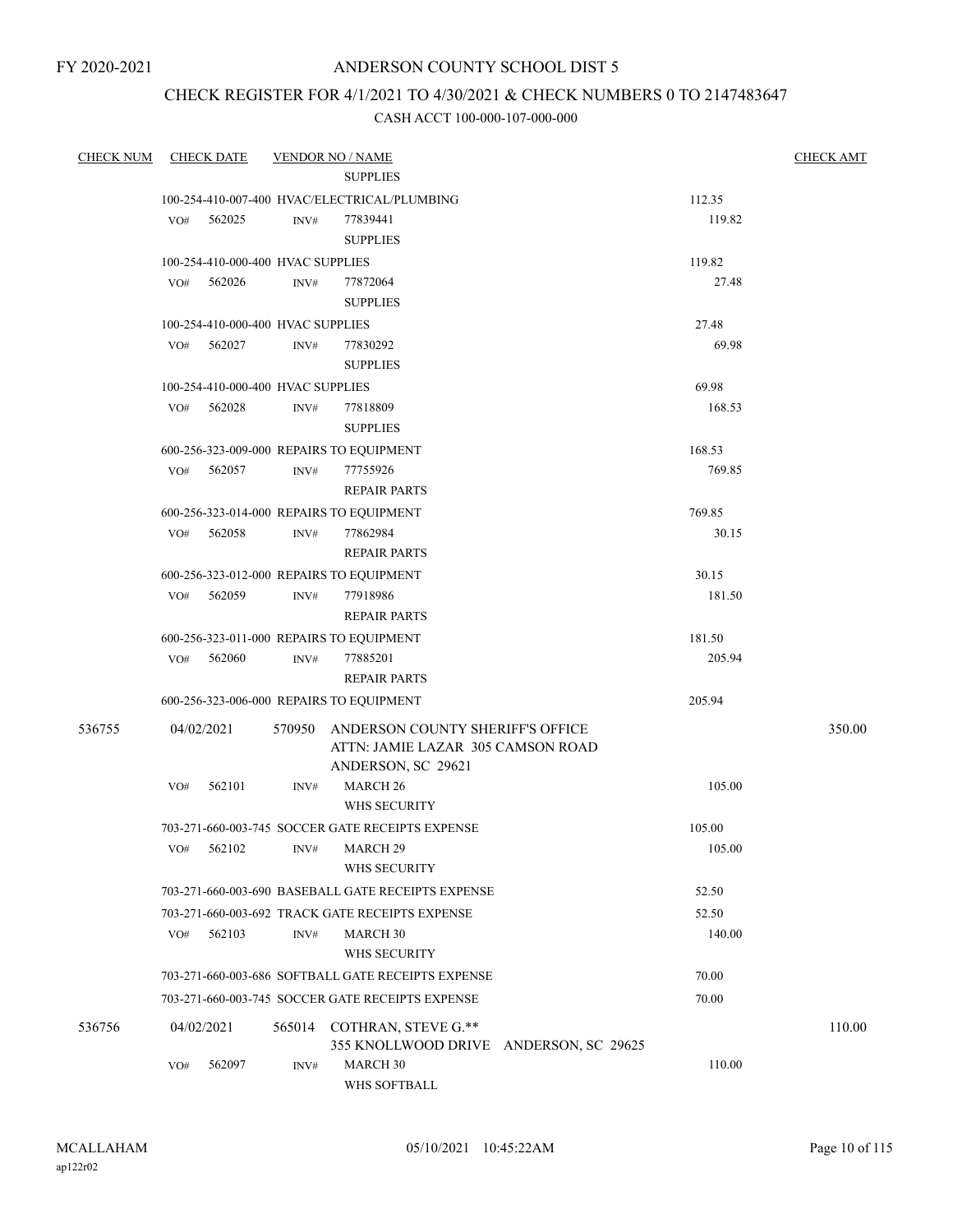# CHECK REGISTER FOR 4/1/2021 TO 4/30/2021 & CHECK NUMBERS 0 TO 2147483647

| <b>CHECK NUM</b> | <b>CHECK DATE</b>                      |        | <b>VENDOR NO / NAME</b>                                                                          |                                         |                    | <b>CHECK AMT</b> |
|------------------|----------------------------------------|--------|--------------------------------------------------------------------------------------------------|-----------------------------------------|--------------------|------------------|
|                  |                                        |        | 703-271-660-003-686 SOFTBALL GATE RECEIPTS EXPENSE                                               |                                         | 110.00             |                  |
| 536757           | 04/02/2021                             |        | 211302 DUKE ENERGY<br>PO BOX 70516 CHARLOTTE, NC 28272-0516                                      |                                         |                    | 16,155.84        |
|                  | VO#<br>562110                          | INV#   | DUE APRIL 12<br><b>UTILITIES</b>                                                                 |                                         | 16,155.84          |                  |
|                  |                                        |        | 100-254-470-000-000 ENERGY-ELECTRICITY & WATER<br>100-254-470-000-000 ENERGY-ELECTRICITY & WATER |                                         | 3,490.01<br>600.21 |                  |
|                  |                                        |        | 100-254-470-002-000 ENERGY-ELECTRICITY & WATER                                                   |                                         | 88.30              |                  |
|                  |                                        |        | 100-254-470-003-000 ENERGY-ELECTRICITY & WATER                                                   |                                         | 2,318.86           |                  |
|                  |                                        |        | 100-254-470-016-000 ENERGY-ELECTRICITY & WATER                                                   |                                         | 20.57              |                  |
|                  |                                        |        | 100-254-470-018-000 ENERGY-ELECTRICITY & WATER                                                   |                                         | 2,785.40           |                  |
|                  |                                        |        | 100-254-470-019-000 ENERGY-ELECTRICITY & WATER                                                   |                                         | 31.45              |                  |
|                  |                                        |        | 131-254-470-031-000 ENERGY-ELECTRICITY/WATER                                                     |                                         | 6,821.04           |                  |
| 536758           | 04/02/2021                             |        | 576794 GARABEDIAN, MARION**                                                                      | 207 GRAYSON DR TRAVELERS REST, SC 29696 |                    | 150.00           |
|                  | 562093<br>VO#                          | INV#   | <b>MARCH 12-20</b><br><b>AIT VIDEOS</b>                                                          |                                         | 150.00             |                  |
|                  | 131-115-312-031-000 PURCHASED SERVICES |        |                                                                                                  |                                         | 150.00             |                  |
| 536759           | 04/02/2021                             |        | 567789 HAMBY, TIMOTHY**<br>326 CHAFFIN ROAD IVA, SC 29655                                        |                                         |                    | 122.60           |
|                  | 562100<br>VO#                          | INV#   | <b>MARCH 30</b><br><b>WHS SOFTBALL</b>                                                           |                                         | 122.60             |                  |
|                  |                                        |        | 703-271-660-003-686 SOFTBALL GATE RECEIPTS EXPENSE                                               |                                         | 122.60             |                  |
| 536760           | 04/02/2021                             | 259400 | HAMMOND WATER DISTRICT                                                                           | 4315 HWY 29 NORTH BELTON, SC 29627-9796 |                    | 13,308.20        |
|                  | 562109<br>VO#                          | INV#   | <b>JAN-MARCH</b><br><b>UTILITIES</b>                                                             |                                         | 13,308.20          |                  |
|                  |                                        |        | 100-254-470-002-000 ENERGY-ELECTRICITY & WATER                                                   |                                         | 195.12             |                  |
|                  |                                        |        | 100-254-470-002-000 ENERGY-ELECTRICITY & WATER                                                   |                                         | 110.72             |                  |
|                  |                                        |        | 100-254-470-002-000 ENERGY-ELECTRICITY & WATER<br>100-254-470-002-000 ENERGY-ELECTRICITY & WATER |                                         | 3,670.26<br>609.12 |                  |
|                  |                                        |        | 100-254-470-013-000 ENERGY-ELECTRICITY & WATER                                                   |                                         | 1,172.90           |                  |
|                  |                                        |        | 100-254-470-013-000 ENERGY-ELECTRICITY & WATER                                                   |                                         | 110.72             |                  |
|                  |                                        |        | 100-254-470-017-000 ENERGY-ELECTRICITY & WATER                                                   |                                         | 4,305.41           |                  |
|                  |                                        |        | 100-254-470-020-000 ENERGY-ELECTRICITY & WATER                                                   |                                         | 110.72             |                  |
|                  |                                        |        | 100-254-470-020-000 ENERGY-ELECTRICITY & WATER                                                   |                                         | 3,023.23           |                  |
| 536761           | 04/02/2021                             | 576800 | HILL, JUSTIN**                                                                                   | 424 BRANDYBUCK DR PIEDMONT, SC 29673    |                    | 82.50            |
|                  | 562096<br>VO#                          | INV#   | <b>MARCH 24</b><br><b>WHS BASEBALL</b>                                                           |                                         | 82.50              |                  |
|                  |                                        |        | 703-271-660-003-690 BASEBALL GATE RECEIPTS EXPENSE                                               |                                         | 82.50              |                  |
| 536762           | 04/02/2021                             | 576801 | HOBSON, SAM**<br>107 PRESSLEY DRIVE CLEMSON, SC 29631                                            |                                         |                    | 105.50           |
|                  | 562095<br>VO#                          | INV#   | MARCH <sub>26</sub>                                                                              |                                         | 105.50             |                  |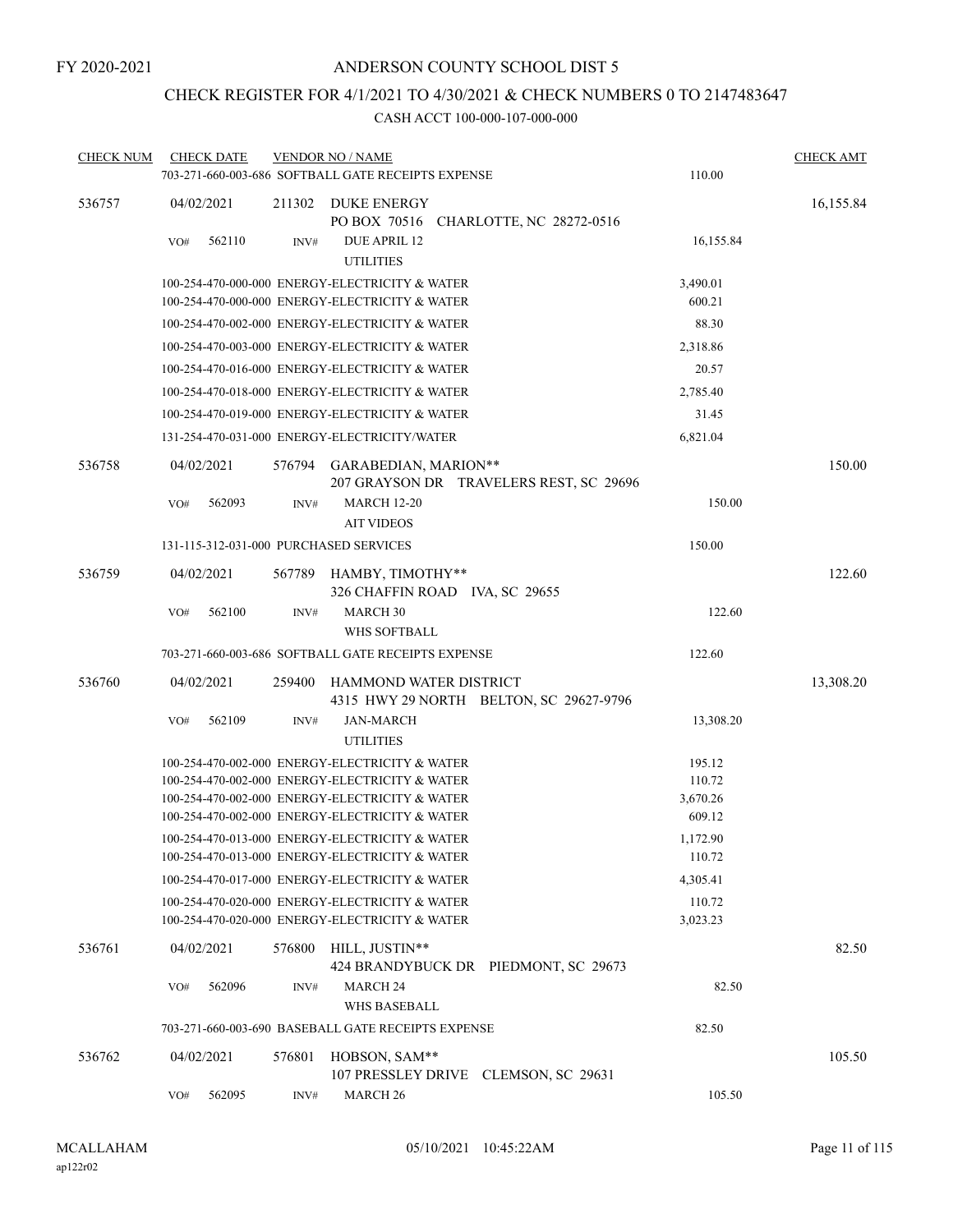### CHECK REGISTER FOR 4/1/2021 TO 4/30/2021 & CHECK NUMBERS 0 TO 2147483647

| <b>CHECK NUM</b> |     | <b>CHECK DATE</b> |                                | <b>VENDOR NO / NAME</b><br><b>WHS SOCCER</b>                        |                                              |          | <b>CHECK AMT</b> |
|------------------|-----|-------------------|--------------------------------|---------------------------------------------------------------------|----------------------------------------------|----------|------------------|
|                  |     |                   |                                | 703-271-660-003-745 SOCCER GATE RECEIPTS EXPENSE                    |                                              | 105.50   |                  |
| 536763           |     | 04/02/2021        |                                | 575880 HOOD, JOHNATHAN**<br>528 CASSELL RD LIBERTY, SC 29657        |                                              |          | 102.20           |
|                  | VO# | 562098            | INV#                           | <b>MARCH 27</b><br>WHS BASEBALL                                     |                                              | 102.20   |                  |
|                  |     |                   |                                | 703-271-660-003-690 BASEBALL GATE RECEIPTS EXPENSE                  |                                              | 102.20   |                  |
| 536764           |     | 04/02/2021        |                                | 576793 LEETH, ELIZABETH**                                           | 339 BIRCHWOOD DR HARTSVILLE, SC 29550        |          | 87.50            |
|                  | VO# | 562111            | INV#                           | <b>FEB 26-MAR 5</b><br><b>AIT VIDEOS</b>                            |                                              | 87.50    |                  |
|                  |     |                   |                                | 131-115-312-031-000 PURCHASED SERVICES                              |                                              | 87.50    |                  |
| 536765           |     | 04/02/2021        |                                | 348835 MCKINNEY, DAVID**<br>112 W SUNDANCE DR EASLEY, SC 29642      |                                              |          | 84.30            |
|                  | VO# | 562099            | INV#                           | <b>MARCH 24</b><br><b>WHS BASEBALL</b>                              |                                              | 84.30    |                  |
|                  |     |                   |                                | 703-271-660-003-690 BASEBALL GATE RECEIPTS EXPENSE                  |                                              | 84.30    |                  |
| 536766           |     | 04/02/2021        |                                | 576277 MENDEZ, KIYA**                                               | 50 BRAEBURN DRIVE APT 226 ANDERSON, SC 29621 |          | 120.00           |
|                  | VO# | 562094            | INV#                           | <b>MARCH 8-19</b><br><b>AIT INTERNSHIP</b>                          |                                              | 120.00   |                  |
|                  |     |                   |                                | 131-115-312-031-000 PURCHASED SERVICES                              |                                              | 120.00   |                  |
| 536767           |     | 04/02/2021        |                                | 568036 PIEDMONT NATURAL GAS<br>PO BOX 1246 CHARLOTTE, NC 28201-1246 |                                              |          | 2,403.45         |
|                  | VO# | 562104            | INV#                           | 7002789547001<br>TL HANNA                                           |                                              | 370.67   |                  |
|                  |     |                   | 100-254-472-002-000 ENERGY-GAS |                                                                     |                                              | 370.67   |                  |
|                  | VO# | 562105            | INV#                           | 9000764788002<br><b>TL HANNA</b>                                    |                                              | 204.41   |                  |
|                  |     |                   | 100-254-472-002-000 ENERGY-GAS |                                                                     |                                              | 204.41   |                  |
|                  | VO# | 562106            | INV#                           | 4000764787001<br><b>TL HANNA</b>                                    |                                              | 85.89    |                  |
|                  |     |                   | 600-256-470-002-000 ENERGY     |                                                                     |                                              | 85.89    |                  |
|                  | VO# | 562107            | INV#                           | 3004217127001<br><b>TL HANNA</b>                                    |                                              | 309.10   |                  |
|                  |     |                   | 100-254-472-002-000 ENERGY-GAS |                                                                     |                                              | 309.10   |                  |
|                  |     | VO# 562108        | INV#                           | 5000764050001<br><b>CALHOUN ELEM</b>                                |                                              | 1,433.38 |                  |
|                  |     |                   | 100-254-472-014-000 ENERGY-GAS |                                                                     |                                              | 1,433.38 |                  |
| 536768           |     | 04/13/2021        |                                | 569972 CAMILLE RICHARDSON<br>102 OLD RIVER RD IVA, SC 29655         |                                              |          | 104.19           |
|                  | VO# | 562119            | INV#                           | 5/30/19<br>PAYROLL CHECK                                            |                                              | 104.19   |                  |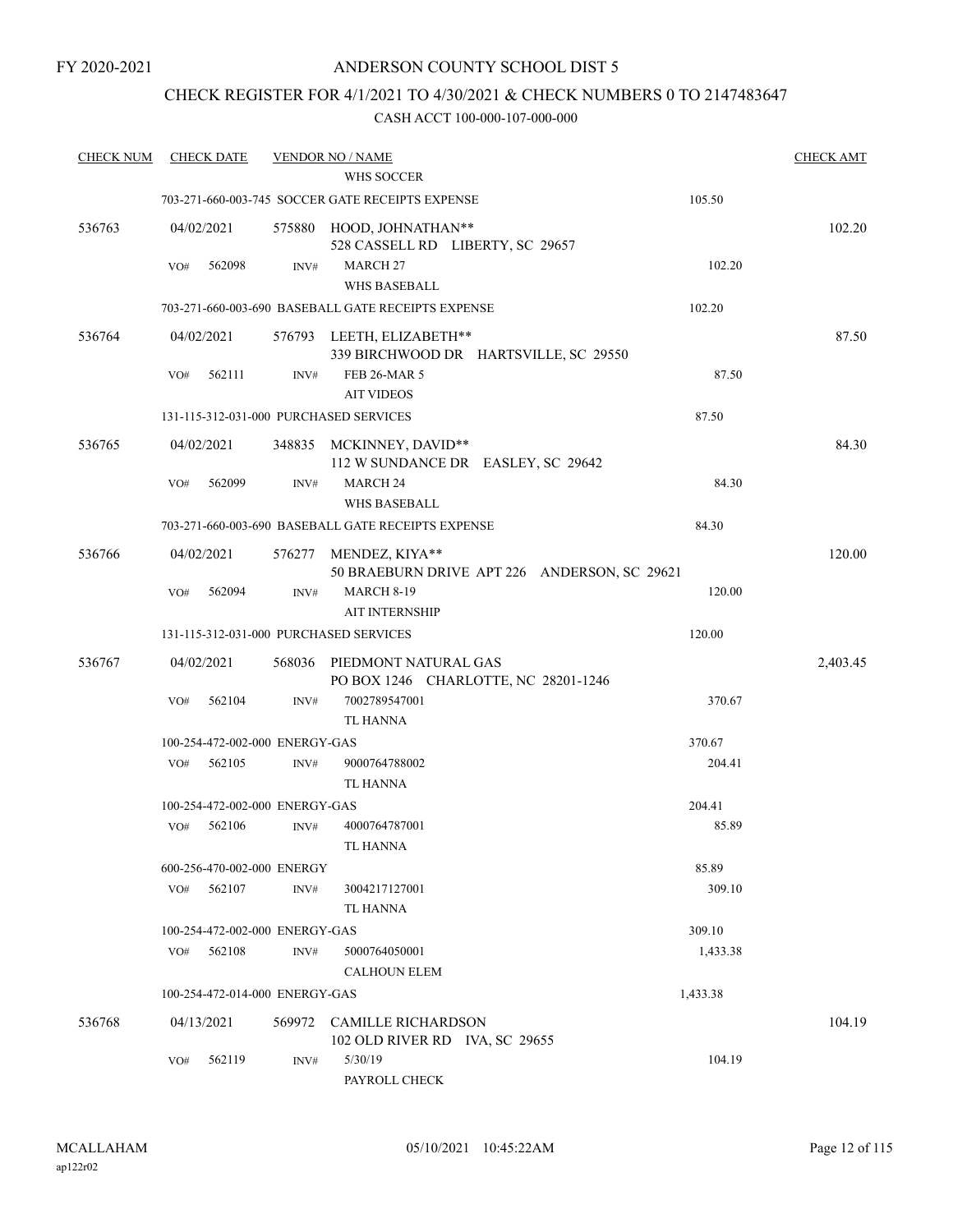# CHECK REGISTER FOR 4/1/2021 TO 4/30/2021 & CHECK NUMBERS 0 TO 2147483647

| <b>CHECK NUM</b> | <b>CHECK DATE</b><br>100-000-108-000-000 CASH - PAYROLL ACCT |                | <b>VENDOR NO / NAME</b>                                                                                 | 104.19   | <b>CHECK AMT</b> |
|------------------|--------------------------------------------------------------|----------------|---------------------------------------------------------------------------------------------------------|----------|------------------|
| 536769           | 04/13/2021                                                   | 211302         | DUKE ENERGY<br>PO BOX 70516 CHARLOTTE, NC 28272-0516                                                    |          | 9,686.25         |
|                  | VO#<br>562116                                                | INV#           | 1500881668<br><b>UTILITIES</b>                                                                          | 33.56    |                  |
|                  |                                                              |                | 100-254-470-009-000 ENERGY-ELECTRICITY & WATER                                                          | 33.56    |                  |
|                  | 562117<br>VO#                                                | INV#           | 0002050055<br><b>UTILITIES</b>                                                                          | 5,750.91 |                  |
|                  |                                                              |                | 100-254-470-010-000 ENERGY-ELECTRICITY & WATER                                                          | 5,750.91 |                  |
|                  | VO#<br>562118                                                | INV#           | 0002050039<br><b>UTILITIES</b>                                                                          | 3,901.78 |                  |
|                  |                                                              |                | 100-254-470-007-000 ENERGY-ELECTRICITY & WATER                                                          | 3,901.78 |                  |
| 536770           | 04/13/2021                                                   |                | 251700 GFOA GOV FINANCE OFFICERS ASSOC<br>203 NORTH LASALLE STREET SUITE 2700 CHICAGO, IL<br>60601-1216 |          | 700.00           |
|                  | 562131<br>VO#                                                | INV#           | 2162110<br>AMY D. HEARD                                                                                 | 700.00   |                  |
|                  | 100-252-640-000-000 DUES AND FEES                            |                |                                                                                                         | 700.00   |                  |
| 536771           | 04/13/2021                                                   | 574279         | HALLIGAN MAHONEY & WILLIAMS<br>PO BOX 11367 COLUMBIA, SC 29211-1367                                     |          | 8,636.25         |
|                  | 562132<br>VO#                                                | $\text{INV}\#$ | 15643<br><b>MARCH SERVICES</b>                                                                          | 1,163.75 |                  |
|                  | 131-233-319-000-000 LEGAL FEES                               |                |                                                                                                         | 1,163.75 |                  |
|                  | VO#<br>562133                                                | INV#           | 15585<br><b>MARCH SERVICES</b>                                                                          | 7,472.50 |                  |
|                  | 100-231-319-000-000 LEGAL FEES                               |                |                                                                                                         | 7,472.50 |                  |
| 536772           | 04/13/2021                                                   | 304900         | KAPLAN EARLY LEARNING COMPANY<br>PO BOX 890575 ATT: ACCOUNTS RECEIVABLE<br>CHARLOTTE, NC 28289-0575     |          | 69.50            |
|                  | 562136<br>VO#                                                | INV#           | 5807731<br>CUST #91010942                                                                               | 69.50    |                  |
|                  | 810-147-410-018-000 SUPPLIES                                 |                |                                                                                                         | 69.50    |                  |
| 536773           | 04/13/2021                                                   | 358500         | MINUTEMAN PRESS<br>3308 NORTH MAIN STREET ATT: ACCOUNTS<br>RECEIVABLE ANDERSON, SC 29621-4108           |          | 266.98           |
|                  | 562137<br>VO#                                                | INV#           | 91842<br>WHITEHALL ELEM                                                                                 | 266.98   |                  |
|                  | 100-111-410-019-000 SUPPLIES                                 |                |                                                                                                         | 266.98   |                  |
| 536774           | 04/13/2021                                                   |                | 574487 NORTH POINTE PETTY CASH                                                                          |          | 20.33            |
|                  | 562138<br>VO#                                                | INV#           | <b>DECORATIONS</b><br>REIMBURSEMENT                                                                     | 20.33    |                  |
|                  |                                                              |                | 713-271-660-013-201 MISCELLANEOUS EXPENSE                                                               | 20.33    |                  |
| 536775           | 04/13/2021                                                   |                | 406300 PHIL JEWELERS                                                                                    |          | 188.32           |
|                  |                                                              |                |                                                                                                         |          |                  |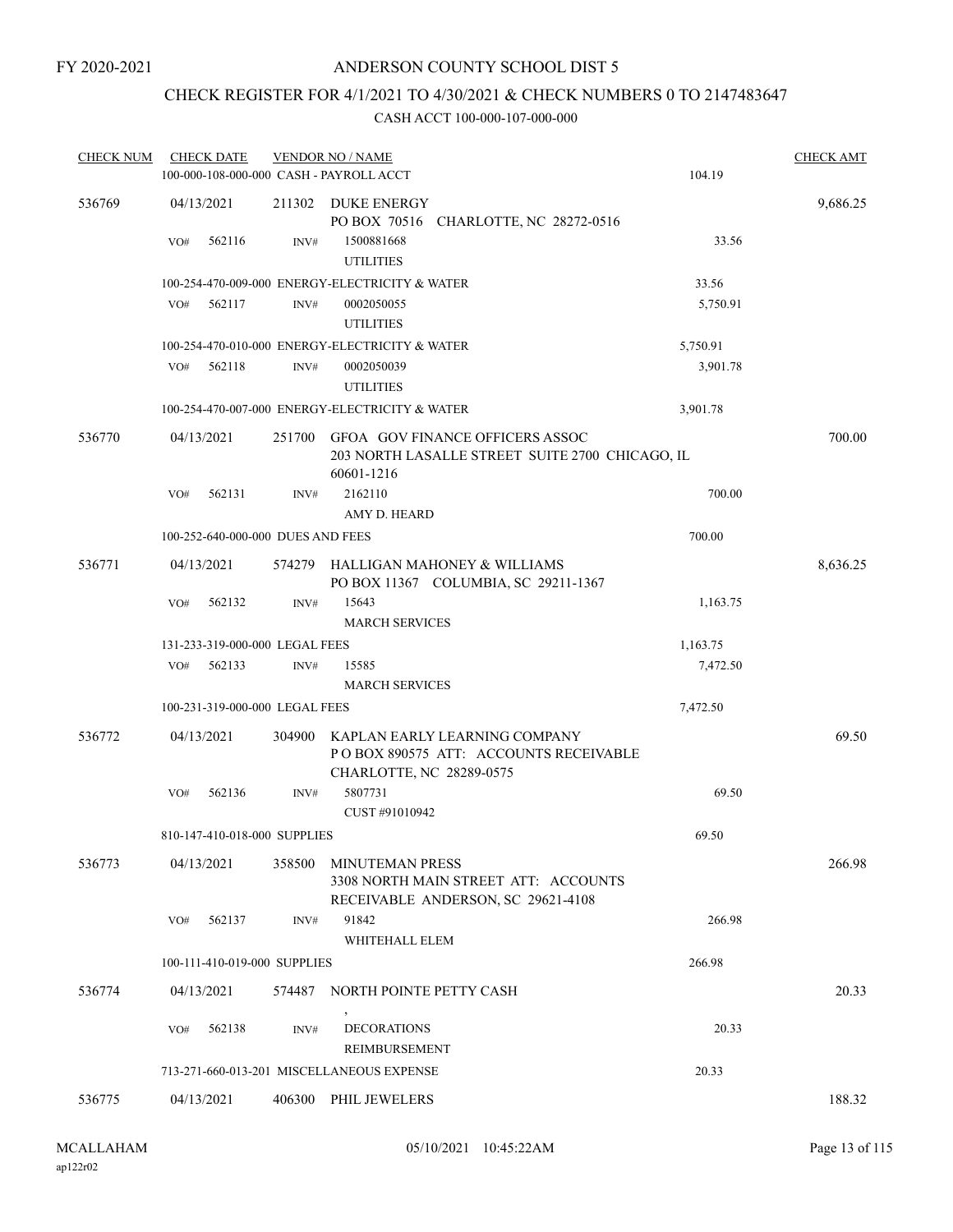### CHECK REGISTER FOR 4/1/2021 TO 4/30/2021 & CHECK NUMBERS 0 TO 2147483647

| <b>CHECK NUM</b> | <b>CHECK DATE</b> |                                  |        | <b>VENDOR NO / NAME</b>                             | <b>CHECK AMT</b> |          |
|------------------|-------------------|----------------------------------|--------|-----------------------------------------------------|------------------|----------|
|                  |                   |                                  |        | 116 NORTH MAIN STREET ANDERSON, SC 29621            |                  |          |
|                  | VO#               | 562145                           | INV#   | 342737                                              | 188.32           |          |
|                  |                   |                                  |        | ACCT #2605215                                       |                  |          |
|                  |                   |                                  |        | 716-271-660-016-201 MISCELLANEOUS EXPENSE           | 188.32           |          |
| 536776           |                   | 04/13/2021                       |        | 576532 REINKE, JOSEPH**                             |                  | 95.47    |
|                  |                   |                                  |        | DANCE EQUIPMENT INTERNATIONAL 2103 LINCOLN          |                  |          |
|                  |                   |                                  |        | AVENUE, SUITE C SAN JOSE, CA 95125                  |                  |          |
|                  | VO#               | 562165                           | INV#   | 6115                                                | 95.47            |          |
|                  |                   |                                  |        | <b>ROBERT ANDERSON</b>                              |                  |          |
|                  |                   | 100-113-410-006-0RE RELATED ARTS |        |                                                     | 95.47            |          |
| 536777           |                   | 04/13/2021                       | 448514 | <b>SC DEPT OF EDUCATION</b>                         |                  | 1,471.90 |
|                  |                   |                                  |        | 1429 SENATE ST SUITE 808 MEDICAID SERVICES          |                  |          |
|                  |                   |                                  |        | COLUMBIA, SC 29201                                  |                  |          |
|                  | VO#               | 562146                           | INV#   | 2020-2021                                           | 1,471.90         |          |
|                  |                   |                                  |        | <b>MEDICAID SERVICES</b>                            |                  |          |
|                  |                   |                                  |        | 283-414-720-000-000 MEDICAID PYMNTS TO SDE          | 1,471.90         |          |
|                  |                   |                                  |        |                                                     |                  |          |
| 536778           |                   | 04/13/2021                       | 568954 | <b>SHRED A WAY</b>                                  |                  | 164.00   |
|                  |                   |                                  |        | PO BOX 51132 ATT: ACCOUNTS RECEIVABLE               |                  |          |
|                  |                   |                                  |        | PIEDMONT, SC 29673                                  |                  |          |
|                  | VO#               | 562157                           | INV#   | A89275                                              | 65.00            |          |
|                  |                   |                                  |        | <b>ROBERT ANDERSON</b>                              |                  |          |
|                  |                   |                                  |        | 100-113-410-006-VEN SUPPLY-ADDT'L FOR LOST VENDING  | 65.00            |          |
|                  | VO#               | 562158                           | INV#   | A89241                                              | 33.00            |          |
|                  |                   |                                  |        | <b>ADULT ED</b>                                     |                  |          |
|                  |                   |                                  |        | 723-190-660-023-911 MISCELLANEOUS- ADULT ED EXPENSE | 33.00            |          |
|                  | VO#               | 562159                           | INV#   | A89276                                              | 33.00            |          |
|                  |                   |                                  |        | <b>WEST MARKET</b>                                  |                  |          |
|                  |                   |                                  |        | 718-271-660-018-201 MISCELLANEOUS EXPENSE           | 33.00            |          |
|                  | VO#               | 562160                           | INV#   | A89274                                              | 33.00            |          |
|                  |                   |                                  |        | <b>MCLEES ELEM</b>                                  |                  |          |
|                  |                   |                                  |        | 708-271-660-008-201 MISCELLANEOUS EXPENSE           | 33.00            |          |
| 536779           |                   | 04/13/2021                       |        | 524353 WAL-MART COMMUNITY/GEMB                      |                  | 199.61   |
|                  |                   |                                  |        | POBOX 530934 ATT: ACCOUNTS RECEIVABLE               |                  |          |
|                  |                   |                                  |        | ATLANTA, GA 30353-0934                              |                  |          |
|                  | VO#               | 562161                           | INV#   | 1013-3717                                           | 199.61           |          |
|                  |                   |                                  |        | <b>NEVITT FOREST</b>                                |                  |          |
|                  |                   |                                  |        | 712-271-660-012-315 HOSPITALITY EXPENSE             | 44.94            |          |
|                  |                   |                                  |        | 712-271-660-012-324 POSTIVE BEHAVIOR I.S. EXPENSE   | 154.67           |          |
| 536780           |                   | 04/13/2021                       | 524353 | WAL-MART COMMUNITY/GEMB                             |                  | 378.11   |
|                  |                   |                                  |        | POBOX 530934 ATT: ACCOUNTS RECEIVABLE               |                  |          |
|                  |                   |                                  |        | ATLANTA, GA 30353-0934                              |                  |          |
|                  | VO#               | 562162                           | INV#   | 1013-3782                                           | 378.11           |          |
|                  |                   |                                  |        | <b>VARENNES</b>                                     |                  |          |
|                  |                   |                                  |        | 716-271-660-016-201 MISCELLANEOUS EXPENSE           | 45.61            |          |
|                  |                   |                                  |        |                                                     |                  |          |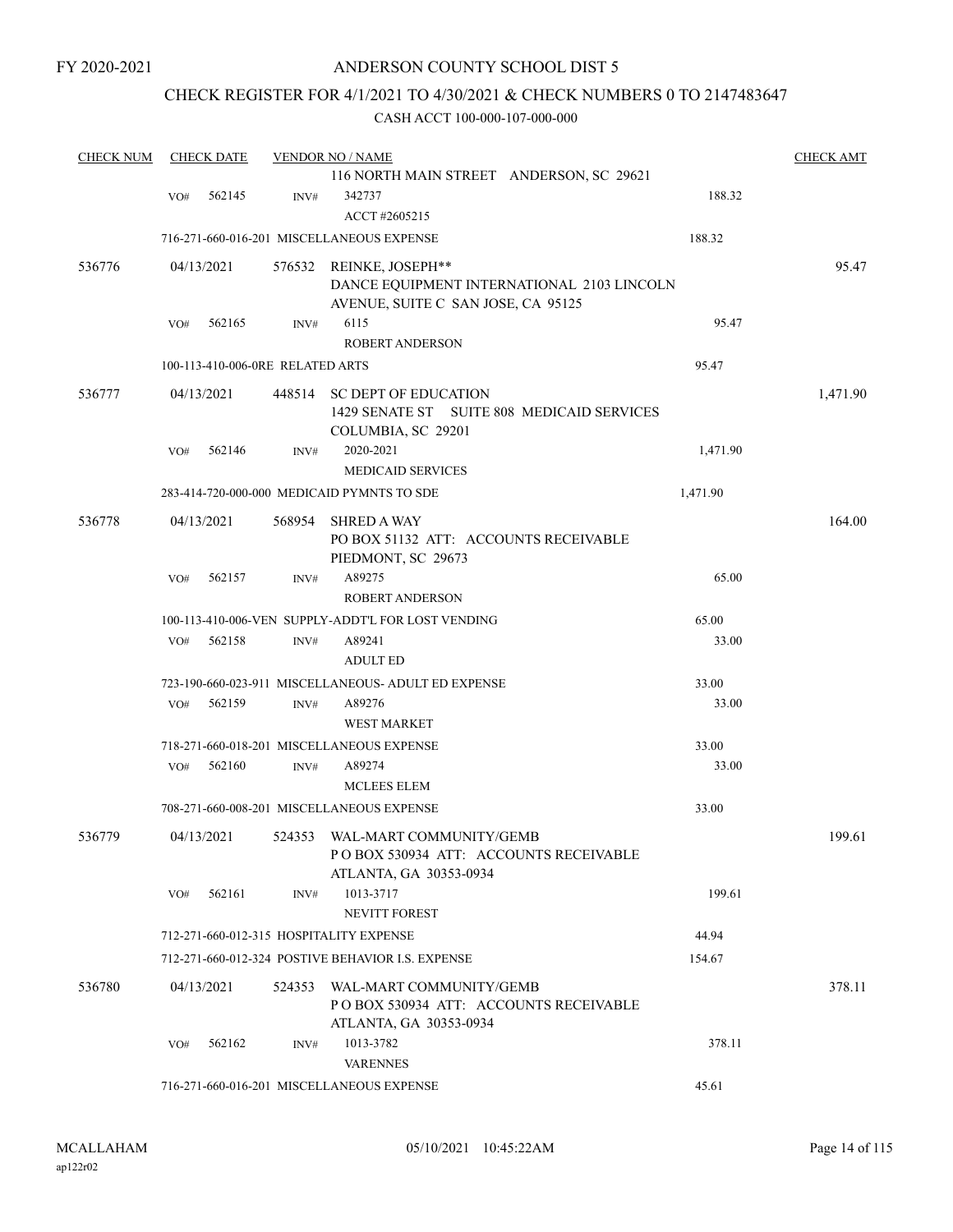# CHECK REGISTER FOR 4/1/2021 TO 4/30/2021 & CHECK NUMBERS 0 TO 2147483647

| <b>CHECK NUM</b> |     | <b>CHECK DATE</b>            |            | <b>VENDOR NO / NAME</b><br>802-112-410-016-000 SUPPLIES - RETENTION                                                                                                                                                                                                              | 332.50                                                     | <b>CHECK AMT</b> |
|------------------|-----|------------------------------|------------|----------------------------------------------------------------------------------------------------------------------------------------------------------------------------------------------------------------------------------------------------------------------------------|------------------------------------------------------------|------------------|
| 536781           |     | 04/13/2021                   | 524353     | WAL-MART COMMUNITY/GEMB<br>PO BOX 530934 ATT: ACCOUNTS RECEIVABLE<br>ATLANTA, GA 30353-0934                                                                                                                                                                                      |                                                            | 256.41           |
|                  | VO# | 562163                       | INV#       | 2017-9874<br><b>WEST MARKET</b>                                                                                                                                                                                                                                                  | 256.41                                                     |                  |
|                  |     |                              |            | 718-271-660-018-201 MISCELLANEOUS EXPENSE                                                                                                                                                                                                                                        | 146.69                                                     |                  |
|                  |     |                              |            | 802-147-410-018-000 SUPPLIES - RETENTION                                                                                                                                                                                                                                         | 109.72                                                     |                  |
| 536782           |     | 04/15/2021                   | 563627 ACT |                                                                                                                                                                                                                                                                                  | FINANCE PO BOX 4072 IOWA CITY, IA 52243-4072               | 20.00            |
|                  | VO# | 562274                       | INV#       | 1253349<br><b>WORKKEYS</b>                                                                                                                                                                                                                                                       | 20.00                                                      |                  |
|                  |     |                              |            | 723-190-660-023-911 MISCELLANEOUS- ADULT ED EXPENSE                                                                                                                                                                                                                              | 20.00                                                      |                  |
| 536783           |     | 04/15/2021                   | 576809     | AKJ EDUCATION                                                                                                                                                                                                                                                                    | 2700 HOLLINS FERRY RD BALTIMORE, MD 26230                  | 521.08           |
|                  | VO# | 562275                       | INV#       | 0365648<br><b>MCCANTS</b>                                                                                                                                                                                                                                                        | 521.08                                                     |                  |
|                  |     | 100-113-410-005-000 SUPPLIES |            |                                                                                                                                                                                                                                                                                  | 521.08                                                     |                  |
| 536784           |     | 04/15/2021                   | 573323     | ALUMINUM ATHLETIC EQUIPMENT CO.                                                                                                                                                                                                                                                  | 1000 ENTERPRISE DRIVE ROYERSFORD, PA 19466-1298            | 1,371.00         |
|                  | VO# | 562197                       | INV#       | 107585<br><b>TL HANNA</b>                                                                                                                                                                                                                                                        | 1,371.00                                                   |                  |
|                  |     | 100-271-410-002-000 SUPPLIES |            |                                                                                                                                                                                                                                                                                  | 1,371.00                                                   |                  |
| 536785           |     | 04/15/2021                   |            | 576412 AMAZON CAPITAL SERVICES<br>PO BOX 035184 SEATTLE, WA 98124-5184                                                                                                                                                                                                           |                                                            | 4,594.71         |
|                  | VO# | 562338                       | INV#       | <b>PURCHASES</b><br>#A2QG7V7TDJIMYY                                                                                                                                                                                                                                              | 4,594.71                                                   |                  |
|                  |     |                              |            | 100-212-333-000-000 TRIPS AND CONFERENCES                                                                                                                                                                                                                                        | 37.32                                                      |                  |
|                  |     |                              |            | 100-221-410-000-000 SUPPLIES AND MATERIALS                                                                                                                                                                                                                                       | 41.28                                                      |                  |
|                  |     |                              |            | 201-112-410-007-000 SUPPLIES AND MATERIALS<br>201-112-410-007-000 SUPPLIES AND MATERIALS<br>201-112-410-007-000 SUPPLIES AND MATERIALS<br>201-112-410-007-000 SUPPLIES AND MATERIALS<br>201-112-410-007-000 SUPPLIES AND MATERIALS<br>201-112-410-007-000 SUPPLIES AND MATERIALS | 282.42<br>282.80<br>353.25<br>5.30<br>$-47.07$<br>$-47.07$ |                  |
|                  |     |                              |            | 201-112-410-007-000 SUPPLIES AND MATERIALS                                                                                                                                                                                                                                       | $-47.07$                                                   |                  |
|                  |     |                              |            | 201-112-410-014-000 SUPPLIES AND MATERIALS                                                                                                                                                                                                                                       | 2,419.20                                                   |                  |
|                  |     |                              |            | 702-271-660-002-410 GENERAL ADMINISTRATION EXPENSE                                                                                                                                                                                                                               | 32.08                                                      |                  |
|                  |     |                              |            | 702-271-660-002-663 ATHLETIC GENERAL EXPENSE                                                                                                                                                                                                                                     | 832.34                                                     |                  |
|                  |     |                              |            | 716-271-660-016-201 MISCELLANEOUS EXPENSE                                                                                                                                                                                                                                        | 54.66                                                      |                  |
|                  |     |                              |            | 720-271-660-020-493 SCHOOL/CLASS DONATIONS EXPENSE                                                                                                                                                                                                                               | 103.74                                                     |                  |
|                  |     |                              |            | 731-271-660-031-862 AUTO MECHANICS 1 EXPENSE                                                                                                                                                                                                                                     | 239.68                                                     |                  |
|                  |     |                              |            | 731-271-660-031-864 MECHATRONICS 1 EXPENSE                                                                                                                                                                                                                                       | 51.85                                                      |                  |
| 536786           |     | 04/15/2021                   | 570950     | ANDERSON COUNTY SHERIFF'S OFFICE                                                                                                                                                                                                                                                 |                                                            | 227.50           |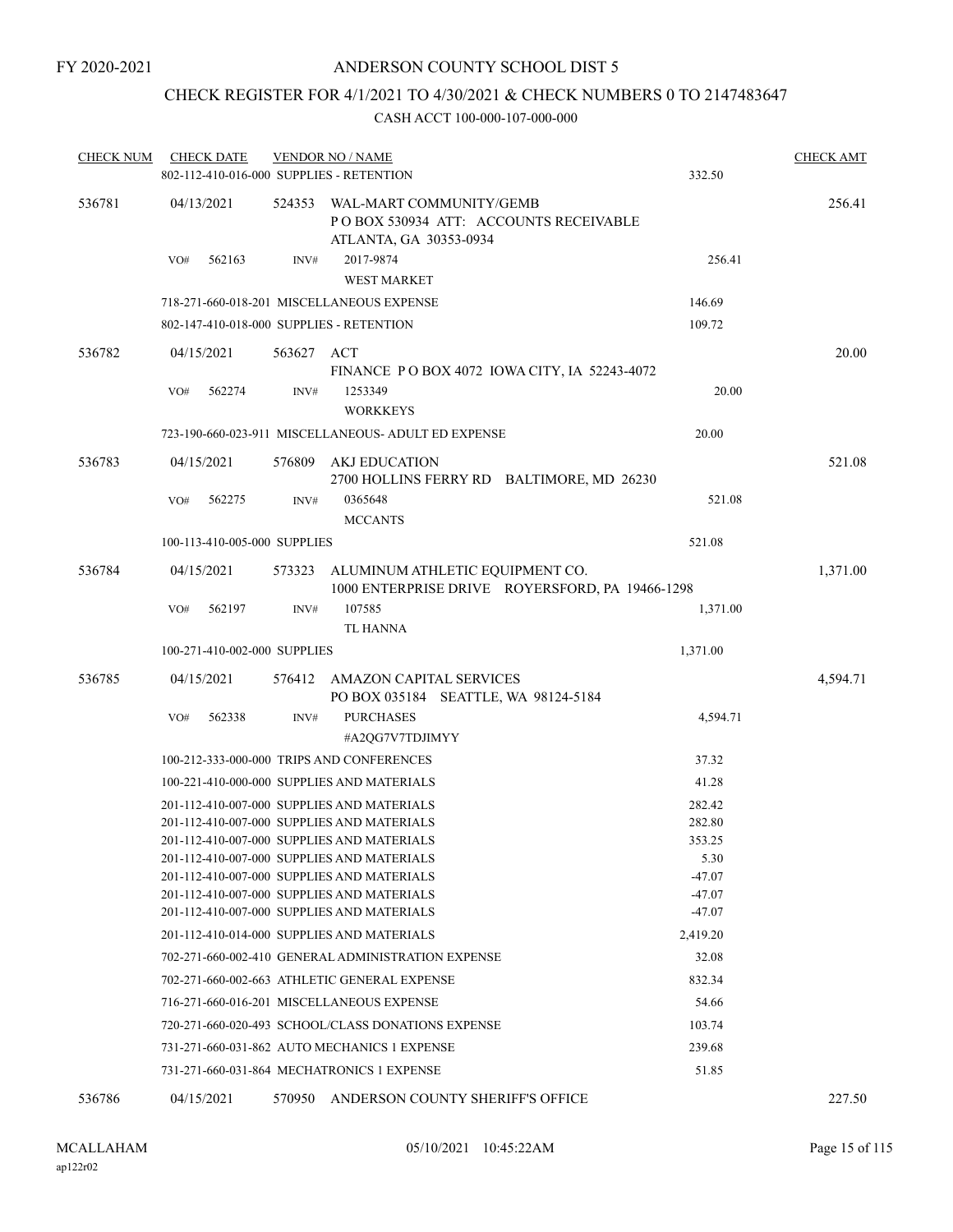FY 2020-2021

### ANDERSON COUNTY SCHOOL DIST 5

### CHECK REGISTER FOR 4/1/2021 TO 4/30/2021 & CHECK NUMBERS 0 TO 2147483647

| <b>CHECK NUM</b> |            | <b>CHECK DATE</b> |                                 | <b>VENDOR NO / NAME</b><br>ATTN: JAMIE LAZAR 305 CAMSON ROAD                                         |     |       |  |          | <b>CHECK AMT</b> |
|------------------|------------|-------------------|---------------------------------|------------------------------------------------------------------------------------------------------|-----|-------|--|----------|------------------|
|                  |            |                   |                                 | ANDERSON, SC 29621                                                                                   |     |       |  |          |                  |
|                  | VO#        | 562278            | INV#                            | APRIL <sub>2</sub>                                                                                   |     |       |  | 140.00   |                  |
|                  |            |                   |                                 | WHS SECURITY                                                                                         |     |       |  |          |                  |
|                  |            |                   |                                 | 703-271-660-003-686 SOFTBALL GATE RECEIPTS EXPENSE                                                   |     |       |  | 70.00    |                  |
|                  |            |                   |                                 | 703-271-660-003-745 SOCCER GATE RECEIPTS EXPENSE                                                     |     |       |  | 70.00    |                  |
|                  | VO#        | 562279            | INV#                            | APRIL 1                                                                                              |     |       |  | 87.50    |                  |
|                  |            |                   |                                 | WHS SECURITY                                                                                         |     |       |  |          |                  |
|                  |            |                   |                                 | 703-271-660-003-690 BASEBALL GATE RECEIPTS EXPENSE                                                   |     |       |  | 87.50    |                  |
| 536787           | 04/15/2021 |                   |                                 | 576175 ANDERSON INSTITUTE OF TECH PETTY CASH                                                         |     |       |  |          | 100.00           |
|                  | VO#        | 562280            | INV#                            | APRIL 17<br><b>FFA FUNDRAISER</b>                                                                    |     |       |  | 100.00   |                  |
|                  |            |                   | 731-271-660-031-850 FFA EXPENSE |                                                                                                      |     |       |  | 100.00   |                  |
| 536788           | 04/15/2021 |                   | 573615                          | ANDERSON TRANSMISSION CENTER<br>609 MCGEE RD ANDERSON, SC 29625                                      |     |       |  |          | 2,060.84         |
|                  | VO#        | 562199            | $\text{INV}\#$                  | 764                                                                                                  |     |       |  | 2,060.84 |                  |
|                  |            |                   |                                 | <b>REPAIR</b>                                                                                        |     |       |  |          |                  |
|                  |            |                   |                                 | 100-254-412-000-001 TRUCK SERVICE - MAINTENANCE                                                      |     |       |  | 2,060.84 |                  |
| 536789           | 04/15/2021 |                   | 101701                          | ASCD<br><b>CONFERENCE REGISTRATION PO BOX 826887</b>                                                 |     |       |  |          | 394.37           |
|                  | VO#        | 562200            | INV#                            | PHILADELPHIA, PA 19182-6887<br>0013931439                                                            | PO# | 13744 |  | 394.37   |                  |
|                  |            |                   |                                 | 0013995065                                                                                           |     |       |  |          |                  |
|                  |            |                   | 100-233-410-006-000 SUPPLIES    |                                                                                                      |     |       |  | 228.70   |                  |
|                  |            |                   | 100-233-410-006-000 SUPPLIES    |                                                                                                      |     |       |  | 165.67   |                  |
| 536790           | 04/15/2021 |                   | 576381                          | BACKGROUND INVESTIGATION BUREAU, LLC<br>9710 NORTHCROSS CENTER CT, STE 100<br>HUNTERSVILLE, NC 28078 |     |       |  |          | 41.85            |
|                  | VO#        | 562201            | INV#                            | AND005040121                                                                                         |     |       |  | 41.85    |                  |
|                  |            |                   |                                 | <b>MARCH 2021</b>                                                                                    |     |       |  |          |                  |
|                  |            |                   |                                 | 100-390-399-000-000 MISC.PURCH.SERV.- BACKGROUND CKS                                                 |     |       |  | 41.85    |                  |
| 536791           | 04/15/2021 |                   | 569356                          | <b>BATTERIES PLUS - 251</b><br>3319-D NORTH MAIN ST ATT: ACCOUNTS<br>RECEIVABLE ANDERSON, SC 29621   |     |       |  |          | 70.11            |
|                  | VO#        | 562202            | INV#                            | P38300106<br>WHITEHALL ELEM                                                                          |     |       |  | 70.11    |                  |
|                  |            |                   |                                 | 719-271-660-019-201 MISCELLANEOUS EXPENSE                                                            |     |       |  | 70.11    |                  |
| 536792           | 04/15/2021 |                   |                                 | 574043 BESI, INC                                                                                     |     |       |  |          | 2,115.62         |
|                  | VO#        | 562281            | INV#                            | 9087 SUTTON PLACE HAMILTON, OH 45011<br>161445                                                       |     |       |  | 2,115.62 |                  |
|                  |            |                   |                                 | <b>REPAIR PARTS</b>                                                                                  |     |       |  |          |                  |
|                  |            |                   |                                 | 100-255-323-000-000 CONTRACTED SERVICES                                                              |     |       |  | 2,115.62 |                  |
| 536793           | 04/15/2021 |                   |                                 | 576427 BLUE RIDGE EQUIPMENT SERVICES LLC                                                             |     |       |  |          | 1,350.00         |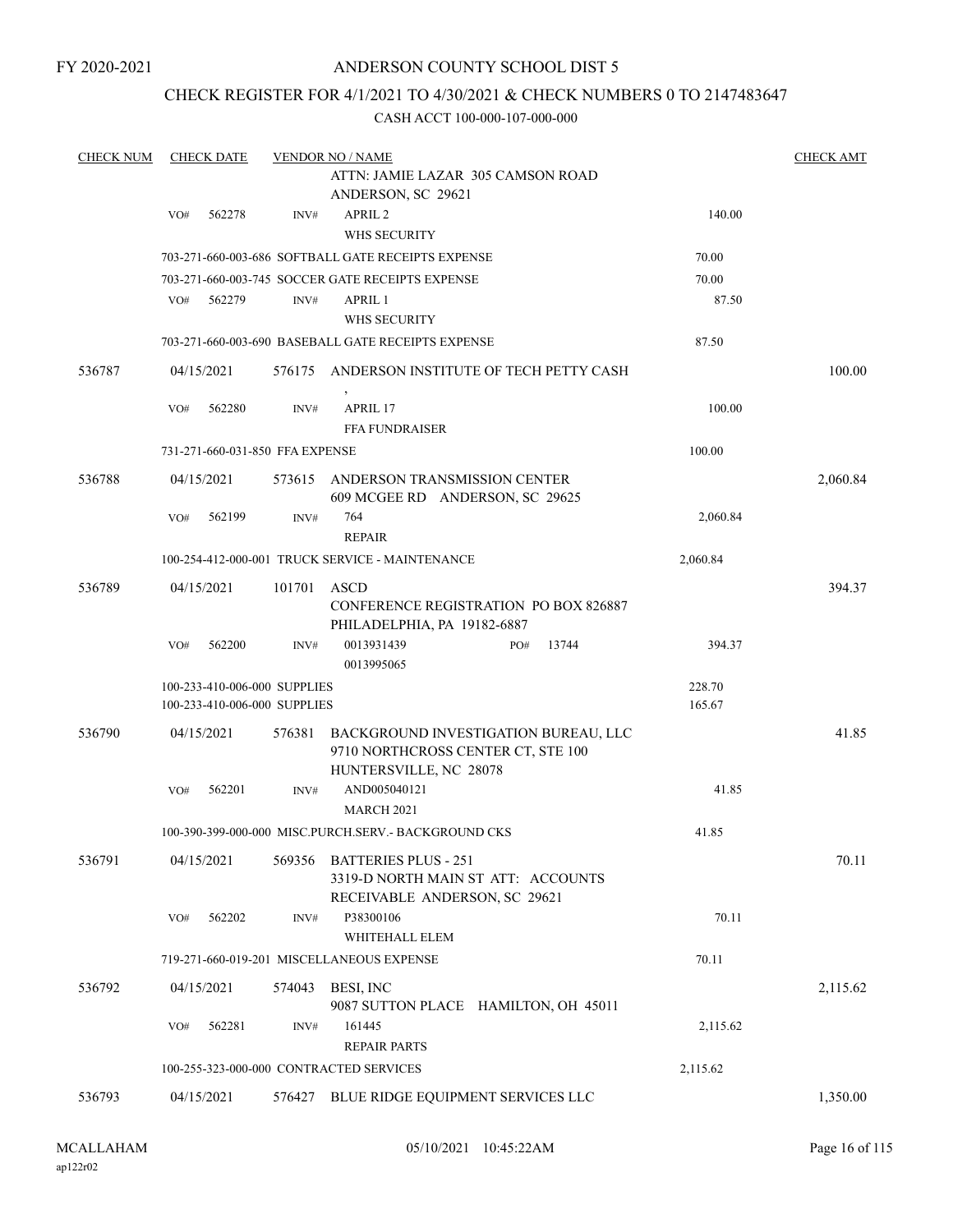FY 2020-2021

### ANDERSON COUNTY SCHOOL DIST 5

### CHECK REGISTER FOR 4/1/2021 TO 4/30/2021 & CHECK NUMBERS 0 TO 2147483647

| <b>CHECK NUM</b> |                                                              | <b>CHECK DATE</b>            |                | <b>VENDOR NO / NAME</b>                                                                   |  |     |       |          | <b>CHECK AMT</b> |
|------------------|--------------------------------------------------------------|------------------------------|----------------|-------------------------------------------------------------------------------------------|--|-----|-------|----------|------------------|
|                  |                                                              |                              |                | DAVID L PARKER 102 WELPINE RIDGE RD<br>PENDLETON, SC 29670                                |  |     |       |          |                  |
|                  | VO#                                                          | 562282                       | INV#           | 1339<br><b>NORTH POINTE</b>                                                               |  | PO# | 12977 | 1,350.00 |                  |
|                  |                                                              |                              |                | 100-254-323-013-001 CONTRACTED SERVICES                                                   |  |     |       | 1,350.00 |                  |
| 536794           |                                                              | 04/15/2021                   |                | 574045 BORDEN DAIRY<br>PO BOX 208769 DALLAS, TX 75320-8769                                |  |     |       |          | 857.02           |
|                  | VO#                                                          | 562283                       | INV#           | STMT 3552005<br>CUSTOMER 138880                                                           |  |     |       | 857.02   |                  |
|                  |                                                              | 100-271-410-002-000 SUPPLIES |                |                                                                                           |  |     |       | 857.02   |                  |
| 536795           |                                                              | 04/15/2021                   |                | 565014 COTHRAN, STEVE G.**<br>355 KNOLLWOOD DRIVE ANDERSON, SC 29625                      |  |     |       |          | 110.00           |
|                  | VO#                                                          | 562269                       | $\text{INV}\#$ | APRIL <sub>2</sub><br><b>WHS SOFTBALL</b>                                                 |  |     |       | 110.00   |                  |
|                  |                                                              |                              |                | 703-271-660-003-686 SOFTBALL GATE RECEIPTS EXPENSE                                        |  |     |       | 110.00   |                  |
| 536796           |                                                              | 04/15/2021                   |                | 572942 CROMER, AIMEE**<br>1018 THORNEHILL DR ANDERSON, SC 29621                           |  |     |       |          | 251.45           |
|                  | VO#                                                          | 562291                       | INV#           | 437<br><b>NORTH POINTE</b>                                                                |  |     |       | 251.45   |                  |
|                  |                                                              |                              |                | 713-271-660-013-201 MISCELLANEOUS EXPENSE                                                 |  |     |       | 251.45   |                  |
| 536797           |                                                              | 04/15/2021                   | 567489         | DE LAGE LANDEN<br>POBOX 41602 PHILADELPHIA, PA 19101-1602                                 |  |     |       |          | 421.58           |
|                  | VO#                                                          | 562207                       | INV#           | 72136130<br><b>COPIER</b>                                                                 |  | PO# | 13161 | 156.22   |                  |
|                  |                                                              | 100-113-410-009-000 SUPPLIES |                |                                                                                           |  |     |       | 156.22   |                  |
|                  | VO#                                                          | 562208                       | INV#           | 72094251<br><b>COPIER</b>                                                                 |  | PO# | 13026 | 265.36   |                  |
|                  |                                                              | 100-113-410-017-000 SUPPLIES |                |                                                                                           |  |     |       | 265.36   |                  |
| 536798           |                                                              | 04/15/2021                   | 198651         | <b>DELL MARKETING</b><br>PO BOX 534118 ATT: ACCOUNTS RECEIVABLE<br>ATLANTA, GA 30353-4118 |  |     |       |          | 2,575.49         |
|                  | VO#                                                          | 562209                       | INV#           | 10478492824<br><b>PRINTER</b>                                                             |  | PO# | 14087 | 384.13   |                  |
|                  |                                                              |                              |                | 100-252-410-000-000 SUPPLIES AND MATERIALS                                                |  |     |       | 384.13   |                  |
|                  | VO#                                                          | 562292                       | INV#           | 10478492808<br>WHITEHALL ELEM                                                             |  | PO# | 14046 | 2,191.36 |                  |
|                  |                                                              | 100-112-410-019-000 SUPPLIES |                |                                                                                           |  |     |       | 622.78   |                  |
|                  |                                                              | 100-113-410-019-000 SUPPLIES |                |                                                                                           |  |     |       | 622.79   |                  |
|                  |                                                              | 100-233-410-019-000 SUPPLIES |                |                                                                                           |  |     |       | 945.79   |                  |
| 536799           |                                                              | 04/15/2021                   | 569972         | DIXIE BURDETTE<br>13 CURTIS STREET ANDERSON, SC 29624                                     |  |     |       |          | 20.00            |
|                  | VO#                                                          | 562264                       | INV#           | <b>GED TEST</b><br><b>OVERPAYMENT</b>                                                     |  |     |       | 20.00    |                  |
|                  | 723-190-660-023-911 MISCELLANEOUS- ADULT ED EXPENSE<br>20.00 |                              |                |                                                                                           |  |     |       |          |                  |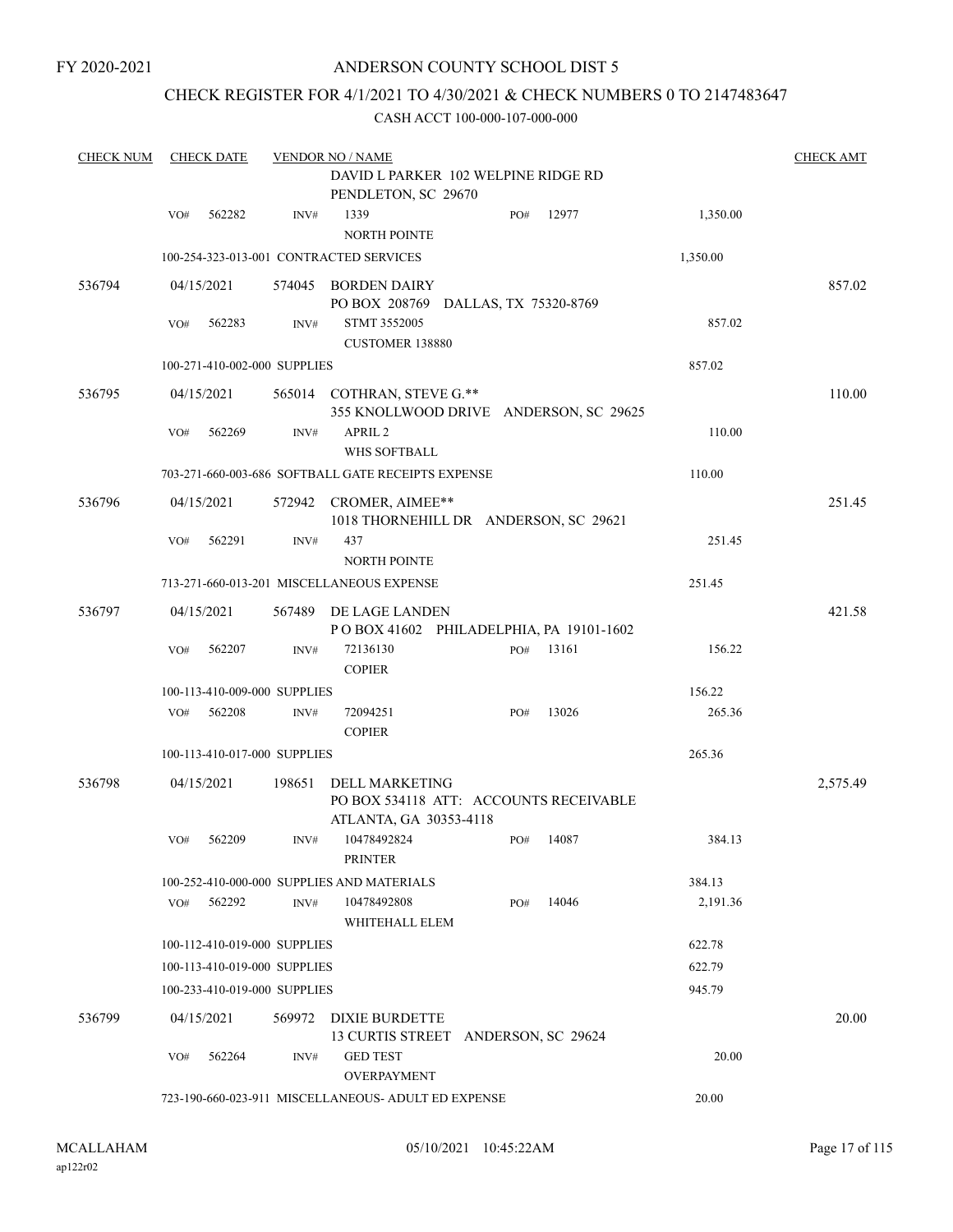# CHECK REGISTER FOR 4/1/2021 TO 4/30/2021 & CHECK NUMBERS 0 TO 2147483647

| <b>CHECK NUM</b> | <b>CHECK DATE</b>                 |        | <b>VENDOR NO / NAME</b>                                      |           | <b>CHECK AMT</b> |
|------------------|-----------------------------------|--------|--------------------------------------------------------------|-----------|------------------|
| 536800           | 04/15/2021                        | 211302 | <b>DUKE ENERGY</b><br>PO BOX 70516 CHARLOTTE, NC 28272-0516  |           | 60,972.46        |
|                  | 562337<br>VO#                     | INV#   | DUE MAY 3<br><b>UTILITIES</b>                                | 60,972.46 |                  |
|                  |                                   |        | 100-254-470-000-000 ENERGY-ELECTRICITY & WATER               | 10.09     |                  |
|                  |                                   |        | 100-254-470-002-000 ENERGY-ELECTRICITY & WATER               | 17,385.49 |                  |
|                  |                                   |        | 100-254-470-005-000 ENERGY-ELECTRICITY & WATER               | 8,033.57  |                  |
|                  |                                   |        | 100-254-470-006-000 ENERGY-ELECTRICITY & WATER               | 13,229.38 |                  |
|                  |                                   |        | 100-254-470-008-000 ENERGY-ELECTRICITY & WATER               | 7,164.79  |                  |
|                  |                                   |        | 100-254-470-009-000 ENERGY-ELECTRICITY & WATER               | 341.60    |                  |
|                  |                                   |        | 100-254-470-011-000 ENERGY-ELECTRICITY & WATER               | 3,167.61  |                  |
|                  |                                   |        | 100-254-470-012-000 ENERGY-ELECTRICITY & WATER               | 4,574.23  |                  |
|                  |                                   |        | 100-254-470-014-000 ENERGY-ELECTRICITY & WATER               | 43.88     |                  |
|                  |                                   |        | 100-254-470-021-000 ENERGY-ELECTRICITY & WATER               | 7,021.82  |                  |
| 536801           | 04/15/2021                        | 575883 | EASTERLING, ROBERT**<br>722 E. CALHOUN ST ANDERSON, SC 29621 |           | 111.00           |
|                  | 562168<br>VO#                     | INV#   | MARCH 30<br><b>SOCCER OFFICIAL</b>                           | 111.00    |                  |
|                  |                                   |        | 703-271-660-003-745 SOCCER GATE RECEIPTS EXPENSE             | 111.00    |                  |
| 536802           | 04/15/2021                        | 573962 | ECMC<br>LOCKBOX 7096 P.O. BOX 16478 ST. PAUL, MN             |           | 98.01            |
|                  | 562258<br>VO#                     | INV#   | 55116-0478<br>4/15 PAYROLL<br><b>DEDUCTIONS</b>              | 98.01     |                  |
|                  | 100-000-441-000-000 MISCELLANEOUS |        |                                                              | 98.01     |                  |
| 536803           | 04/15/2021                        | 563495 | ELECTRIC CITY UTILITIES                                      |           | 8,194.28         |
|                  |                                   |        | CITY OF ANDERSON 601 SOUTH MAIN ST<br>ANDERSON, SC 29624     |           |                  |
|                  | 562260<br>VO#                     | INV#   | <b>DUE 5/03</b><br><b>UTILITIES</b>                          | 8,194.28  |                  |
|                  |                                   |        | 100-254-470-000-000 ENERGY-ELECTRICITY & WATER               | 120.05    |                  |
|                  |                                   |        | 100-254-470-001-000 ENERGY-ELECTRICITY & WATER               | 847.89    |                  |
|                  |                                   |        | 100-254-470-005-000 ENERGY-ELECTRICITY & WATER               | 12.00     |                  |
|                  |                                   |        | 100-254-470-006-000 ENERGY-ELECTRICITY & WATER               | 2,188.85  |                  |
|                  |                                   |        | 100-254-470-012-000 ENERGY-ELECTRICITY & WATER               | 943.44    |                  |
|                  |                                   |        | 100-254-470-015-000 ENERGY-ELECTRICITY & WATER               | 995.83    |                  |
|                  |                                   |        | 100-254-470-016-000 ENERGY-ELECTRICITY & WATER               | 961.72    |                  |
|                  |                                   |        | 100-254-470-018-000 ENERGY-ELECTRICITY & WATER               | 728.80    |                  |
|                  |                                   |        | 100-254-470-021-000 ENERGY-ELECTRICITY & WATER               | 1,395.70  |                  |
| 536804           | 04/15/2021                        | 233400 | <b>FEDEX</b><br>PO BOX 371461 ATT: ACCOUNTS RECEIVABLE       |           | 15.02            |
|                  | 562215<br>VO#                     | INV#   | PITTSBURGH, PA 15250-7461<br>7-307-83512                     | 15.02     |                  |
|                  |                                   |        |                                                              |           |                  |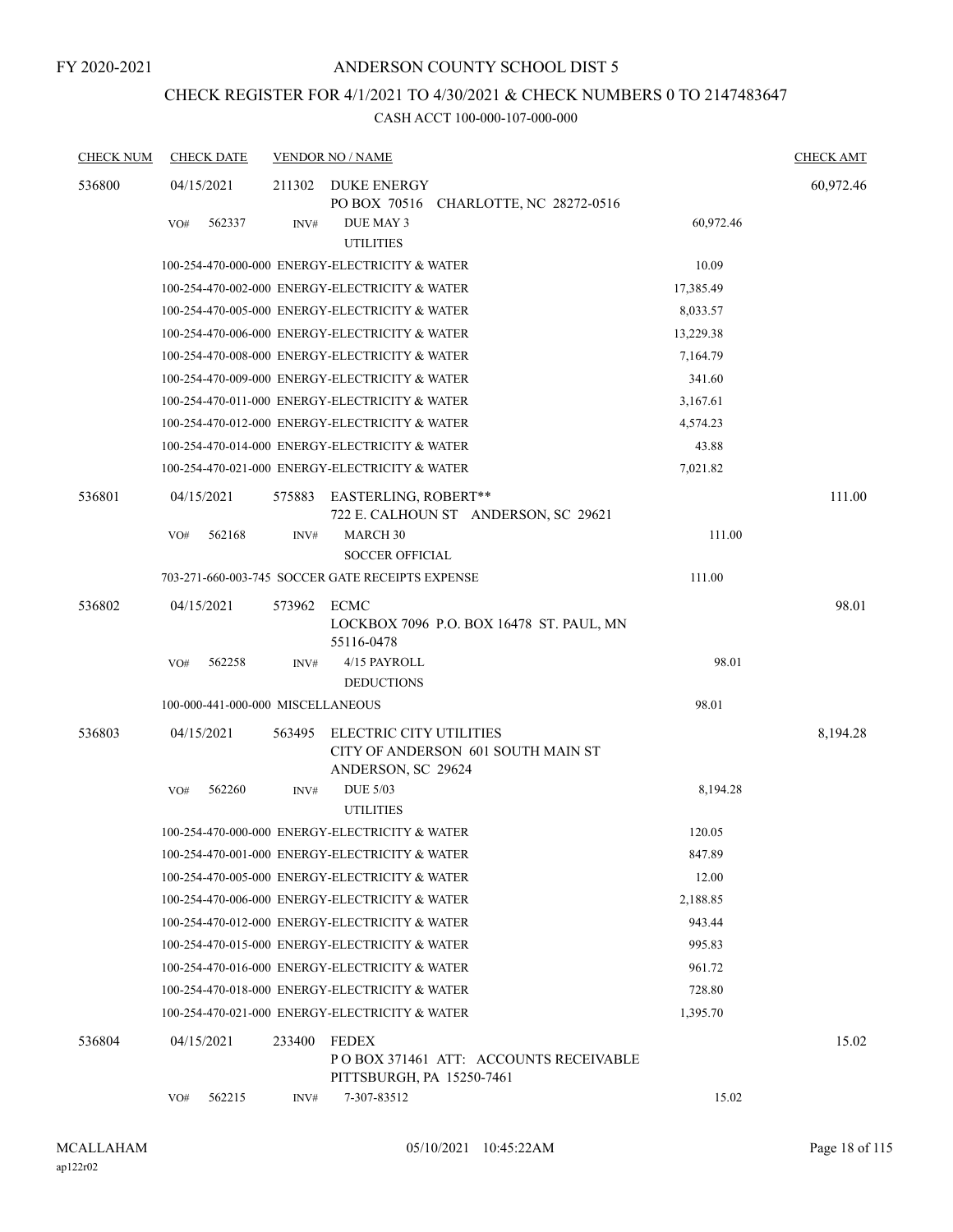### CHECK REGISTER FOR 4/1/2021 TO 4/30/2021 & CHECK NUMBERS 0 TO 2147483647

| <b>CHECK NUM</b> | <b>CHECK DATE</b>                      |        | <b>VENDOR NO / NAME</b>                                                                                 |          | <b>CHECK AMT</b> |
|------------------|----------------------------------------|--------|---------------------------------------------------------------------------------------------------------|----------|------------------|
|                  |                                        |        | ACCT 1357-9783-9                                                                                        |          |                  |
|                  | 731-271-660-031-871 MEDIA FILM EXPENSE |        |                                                                                                         | 15.02    |                  |
| 536805           | 04/15/2021                             |        | 576794 GARABEDIAN, MARION**<br>207 GRAYSON DR TRAVELERS REST, SC 29696                                  |          | 80.00            |
|                  | 562167<br>VO#                          | INV#   | $3/24 - 4/2$<br><b>AIT VIDEOS</b>                                                                       | 80.00    |                  |
|                  | 131-115-312-031-000 PURCHASED SERVICES |        |                                                                                                         | 80.00    |                  |
|                  |                                        |        | <b>GREAT AMERICA LEASING CORP</b>                                                                       |          |                  |
| 536806           | 04/15/2021                             | 569372 | PO BOX 660831 ATT: ACCOUNTS RECEIVABLE<br>DALLAS, TX 75266-0831                                         |          | 1,598.48         |
|                  | 562297<br>VO#                          | INV#   | 29042181<br>13147<br>PO#<br><b>COPIER</b>                                                               | 1,598.48 |                  |
|                  | 100-252-325-000-000 RENTALS            |        |                                                                                                         | 1,598.48 |                  |
|                  |                                        |        | 100-252-360-000-000 PRINTING AND BINDING                                                                | 0.00     |                  |
| 536807           | 04/15/2021                             | 565025 | HOME DEPOT<br>3427 CLEMSON BLVD ANDERSON, SC 29621                                                      |          | 26.19            |
|                  | 562302<br>VO#                          | INV#   | 608716635<br><b>SUPPLIES</b>                                                                            | 26.19    |                  |
|                  | 100-254-410-018-000 SUPPLIES           |        |                                                                                                         | 26.19    |                  |
| 536808           | 04/15/2021                             |        | 575880 HOOD, JOHNATHAN**<br>528 CASSELL RD LIBERTY, SC 29657                                            |          | 77.10            |
|                  | VO#<br>562273                          | INV#   | <b>APRIL 1</b><br>WHS BASEBALL                                                                          | 77.10    |                  |
|                  |                                        |        | 703-271-660-003-690 BASEBALL GATE RECEIPTS EXPENSE                                                      | 77.10    |                  |
| 536809           | 04/15/2021                             |        | 569972 INGLES<br>2404 SC HWY 81 ANDERSON, SC 29621                                                      |          | 153.31           |
|                  | 562336<br>VO#                          | INV#   | <b>FLOWERS</b><br><b>TL HANNA</b>                                                                       | 153.31   |                  |
|                  |                                        |        | 702-271-660-002-663 ATHLETIC GENERAL EXPENSE                                                            | 153.31   |                  |
| 536810           | 04/15/2021                             | 576477 | <b>KELLY HAWKINS</b><br>120 GLEN ARBOR DR ANDERSON, SC 29625                                            |          | 20.00            |
|                  | VO#<br>551006                          | INV#   | ROBERT ANDERSON<br>PHYSICAL REFUND                                                                      | 20.00    |                  |
|                  |                                        |        | 100-271-312-006-C19 CANCELLED FIELD TRIPS                                                               | 20.00    |                  |
| 536811           | 04/15/2021                             | 313476 | LAKESHORE LEARNING MATERIALS<br>2695 EAST DOMINGUEZ STREET ATT: ACCOUNTS<br>RECEIVABLE CARSON, CA 90895 |          | 3,086.53         |
|                  | VO#<br>562221                          | INV#   | 4811320321<br>14152<br>PO#                                                                              | 3,086.53 |                  |
|                  |                                        |        | <b>CALHOUN ELEM</b>                                                                                     |          |                  |
|                  |                                        |        | 201-112-410-014-000 SUPPLIES AND MATERIALS                                                              | 3,086.53 |                  |
| 536812           | 04/15/2021                             | 576047 | LANGUAGE LINE SERVICES INC<br>PO BOX 202564 DALLAS, TX 75320                                            |          | 467.39           |
|                  | 562305<br>VO#                          | INV#   | 10210341                                                                                                | 467.39   |                  |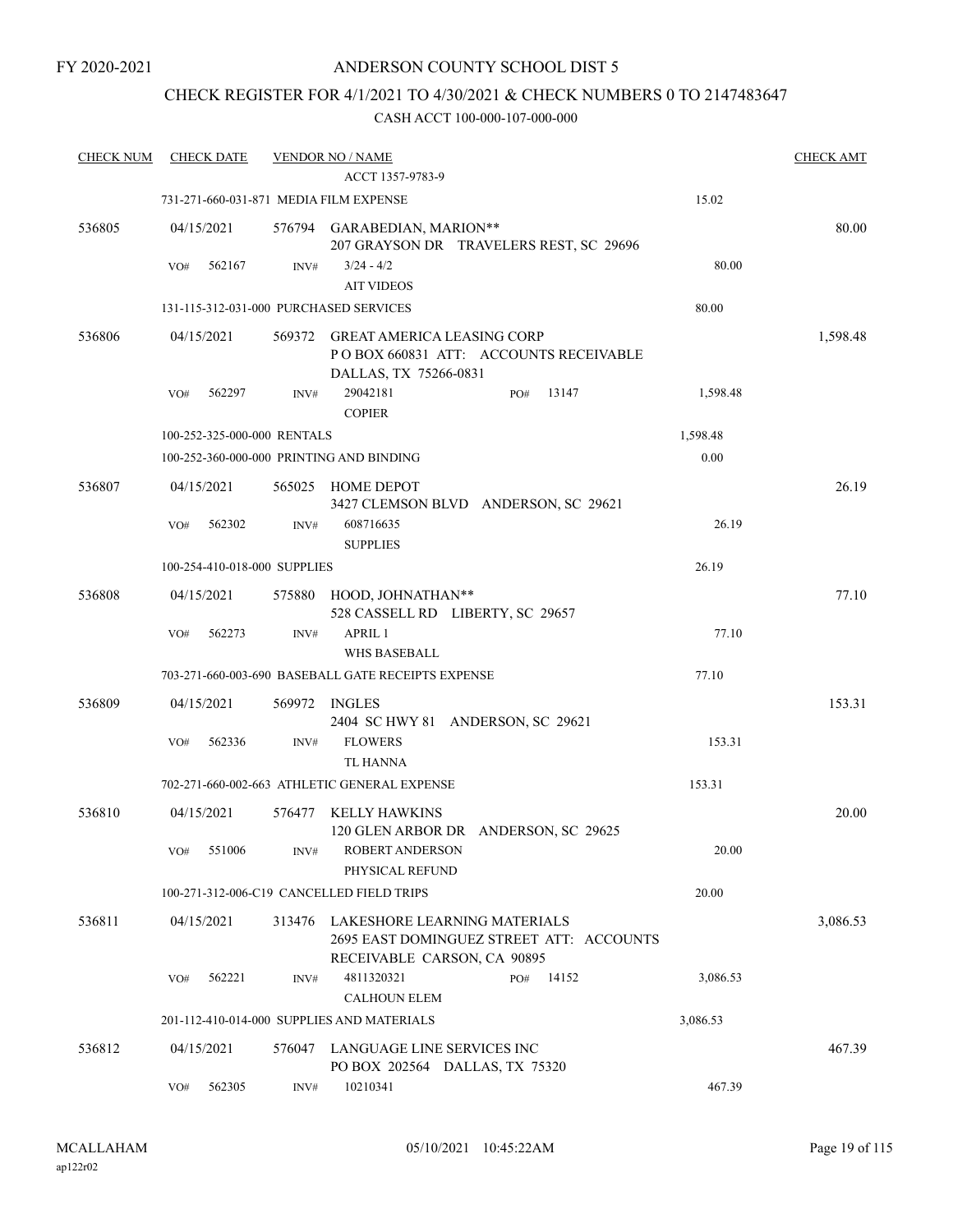### CHECK REGISTER FOR 4/1/2021 TO 4/30/2021 & CHECK NUMBERS 0 TO 2147483647

| <b>CHECK NUM</b> | <b>CHECK DATE</b> |                                   |        | <b>VENDOR NO / NAME</b>                                                                                     |          | <b>CHECK AMT</b> |
|------------------|-------------------|-----------------------------------|--------|-------------------------------------------------------------------------------------------------------------|----------|------------------|
|                  |                   |                                   |        | <b>MARCH SERVICE</b>                                                                                        |          |                  |
|                  |                   |                                   |        | 100-221-312-000-000 PURCHASED SERVICES                                                                      | 467.39   |                  |
| 536813           | 04/15/2021        |                                   |        | 576793 LEETH, ELIZABETH**<br>339 BIRCHWOOD DR HARTSVILLE, SC 29550                                          |          | 62.50            |
|                  | VO#               | 562166                            | INV#   | $3/26 - 4/1$                                                                                                | 62.50    |                  |
|                  |                   |                                   |        | <b>AIT VIDEOS</b>                                                                                           |          |                  |
|                  |                   |                                   |        | 131-115-312-031-000 PURCHASED SERVICES                                                                      | 62.50    |                  |
| 536814           | 04/15/2021        |                                   | 576808 | <b>LITERACY RESOURCES</b><br>HEGGERTY PHONEMIC AWARENESS PO BOX 7143<br>CAROL STREAM, IL 60197-7143         |          | 87.99            |
|                  | VO#               | 562306                            | INV#   | 84800<br><b>CONCORD ELEM</b>                                                                                | 87.99    |                  |
|                  |                   |                                   |        | 100-112-410-009-INQ INQUIRY BASED LEARNING                                                                  | 87.99    |                  |
| 536815           | 04/15/2021        |                                   | 576302 | MARYLAND CHILD SUPPORT ACCOUNT<br>PO BOX 17396 BALTIMORE, MD 21297-1396                                     |          | 104.87           |
|                  | VO#               | 562255                            | INV#   | 4/15 PAYROLL<br><b>DEDUCTIONS</b>                                                                           | 104.87   |                  |
|                  |                   |                                   |        | 100-000-435-000-000 WAGE GARNISH/CH SUPPORT                                                                 | 104.87   |                  |
| 536816           | 04/15/2021        |                                   | 575505 | MCCOLLUM, CHRISTOPER**<br>LUMBERJACK TREE SERVICE PO BOX 14161<br>ANDERSON, SC 29624                        |          | 2,000.00         |
|                  | VO#               | 562307                            | INV#   | 100<br><b>TREE SERVICES</b>                                                                                 | 2,000.00 |                  |
|                  |                   | 100-254-323-000-001 CONTRACT SRVS |        |                                                                                                             | 2,000.00 |                  |
| 536817           | 04/15/2021        |                                   | 574354 | METEOR EDUCATION LLC<br>PO BOX 535519 ATLANTA, GA 30353-5519                                                |          | 2,216.51         |
|                  | VO#               | 562222                            | INV#   | 105682<br><b>BENCH</b>                                                                                      | 2,216.51 |                  |
|                  |                   | 100-232-410-000-000 SUPPLIES      |        |                                                                                                             | 2,216.51 |                  |
| 536818           | 04/15/2021        |                                   | 576805 | MIDWEST SPORTS TENNIS OUTLET<br>11613 READING ROAD CINCINNATI, OH 45140                                     |          | 461.40           |
|                  | VO# 562223        |                                   | INV#   | 2106253400<br>TL HANNA                                                                                      | 461.40   |                  |
|                  |                   | 100-271-410-002-000 SUPPLIES      |        |                                                                                                             | 461.40   |                  |
| 536819           | 04/15/2021        |                                   |        | 564010 NC CHILD SUPPORT CENTRALIZED COLLECTNS<br>POBOX 900012 RALEIGH, NC 27675-9012                        |          | 305.50           |
|                  | VO#               | 562254                            | INV#   | 4/15 PAYROLL<br><b>DEDUCTIONS</b>                                                                           | 305.50   |                  |
|                  |                   |                                   |        | 100-000-435-000-000 WAGE GARNISH/CH SUPPORT                                                                 | 305.50   |                  |
| 536820           | 04/15/2021        |                                   | 382750 | NEW FOUNDATIONS CHILDREN & FAM SVCS INC<br>2300 STANDRIDGE ROAD ATT: DONNA HARRINGTON<br>ANDERSON, SC 29625 |          | 1,446.00         |
|                  | VO#               | 562225                            | INV#   | 1833                                                                                                        | 1,446.00 |                  |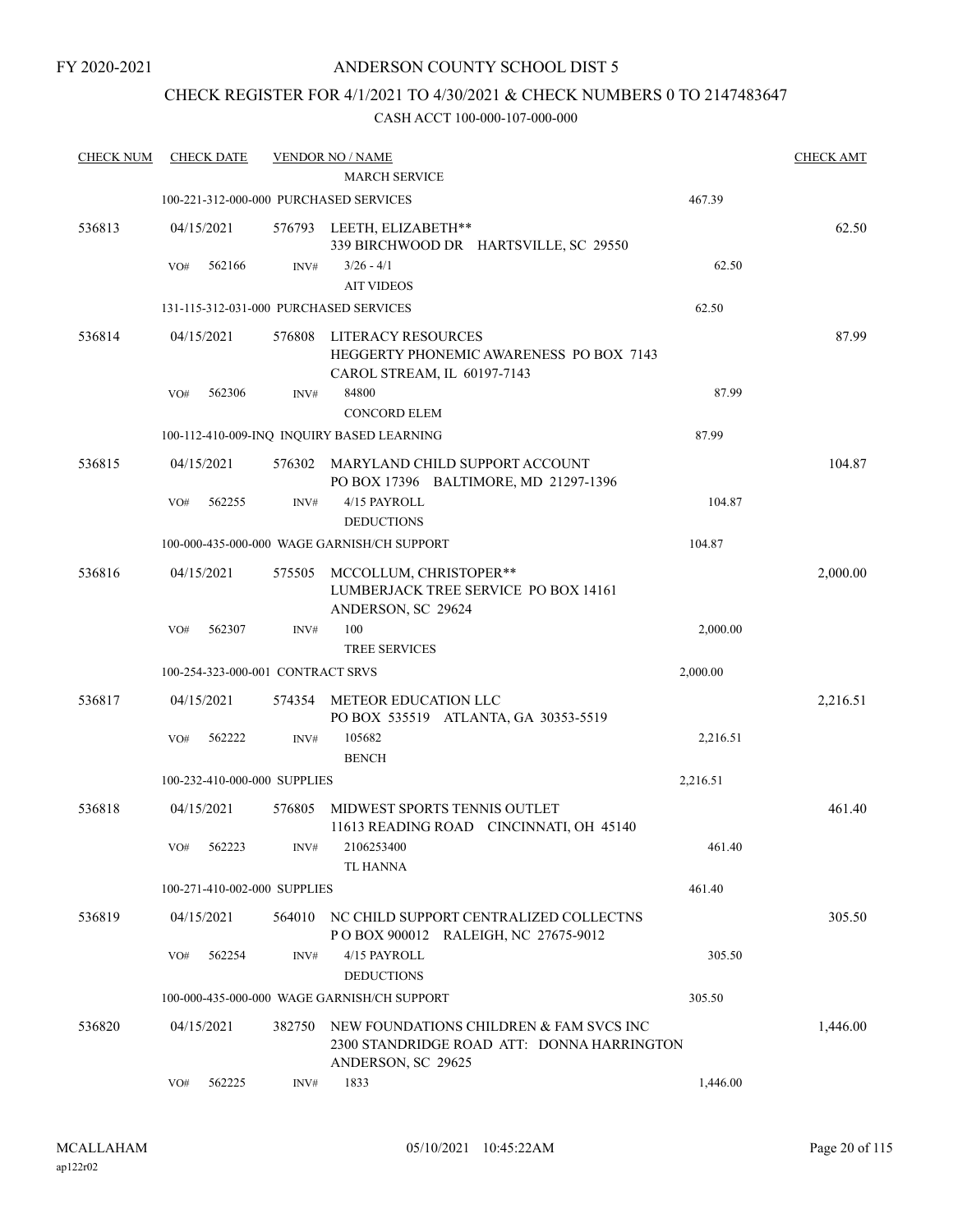### CHECK REGISTER FOR 4/1/2021 TO 4/30/2021 & CHECK NUMBERS 0 TO 2147483647

| <b>CHECK NUM</b> | <b>CHECK DATE</b>                      |        | <b>VENDOR NO / NAME</b>                                                          |     |                    |          | <b>CHECK AMT</b> |
|------------------|----------------------------------------|--------|----------------------------------------------------------------------------------|-----|--------------------|----------|------------------|
|                  |                                        |        | <b>MARCH 2021</b>                                                                |     |                    |          |                  |
|                  |                                        |        | 221-113-312-000-NFH ADMIN COORD/VOC FACIL/TUTORS                                 |     |                    | 1,446.00 |                  |
| 536821           | 04/15/2021                             | 402650 | PECKNEL MUSIC COMPANY<br>1312 NORTH PLEASANTBURG DR GREENVILLE, SC<br>29607-1227 |     |                    |          | 6,337.93         |
|                  | VO#<br>562231                          | INV#   | 620630<br><b>WESTSIDE HS</b>                                                     | PO# | 14133              | 3,802.76 |                  |
|                  | 397-114-410-003-000 SUPPLIES           |        |                                                                                  |     |                    | 3,802.76 |                  |
|                  | 562232<br>VO#                          | INV#   | 619199<br><b>WESTSIDE HS</b>                                                     | PO# | 14133              | 2,535.17 |                  |
|                  | 397-114-410-003-000 SUPPLIES           |        |                                                                                  |     |                    | 2,535.17 |                  |
| 536822           | 04/15/2021                             | 568036 | PIEDMONT NATURAL GAS<br>PO BOX 1246 CHARLOTTE, NC 28201-1246                     |     |                    |          | 6,912.49         |
|                  | VO#<br>562259                          | INV#   | <b>DUE 4/20</b><br><b>UTILITIES</b>                                              |     |                    | 6,912.49 |                  |
|                  | 100-254-472-000-000 ENERGY-GAS         |        |                                                                                  |     |                    | 276.06   |                  |
|                  | 100-254-472-001-000 ENERGY-GAS         |        |                                                                                  |     |                    | 2,560.55 |                  |
|                  | 100-254-472-005-000 ENERGY-GAS         |        |                                                                                  |     |                    | 29.58    |                  |
|                  | 100-254-472-011-000 ENERGY-GAS         |        |                                                                                  |     |                    | 365.28   |                  |
|                  | 100-254-472-012-000 ENERGY-GAS         |        |                                                                                  |     |                    | 457.91   |                  |
|                  | 100-254-472-015-000 ENERGY-GAS         |        |                                                                                  |     |                    | 753.49   |                  |
|                  | 100-254-472-016-000 ENERGY-GAS         |        |                                                                                  |     |                    | 905.60   |                  |
|                  | 100-254-472-021-000 ENERGY- GAS        |        |                                                                                  |     |                    | 778.87   |                  |
|                  | 600-256-470-011-000 ENERGY             |        |                                                                                  |     |                    | 191.34   |                  |
|                  | 600-256-470-012-000 ENERGY             |        |                                                                                  |     |                    | 178.27   |                  |
|                  | 600-256-470-015-000 ENERGY             |        |                                                                                  |     |                    | 129.76   |                  |
|                  | 600-256-470-016-000 ENERGY             |        |                                                                                  |     |                    | 138.22   |                  |
|                  | 600-256-470-021-000 ENERGY             |        |                                                                                  |     |                    | 147.56   |                  |
| 536823           | 04/15/2021                             | 576162 | PPSS NORTH AMERICA INC<br>19 W. 34TH STREET, SUITE 1018                          |     | NEW YORK, NY 10001 |          | 304.36           |
|                  | 562233<br>VO#                          | INV#   | 300793<br><b>MCLEES ELEM</b>                                                     | PO# | 14185              | 304.36   |                  |
|                  |                                        |        | 809-255-410-000-000 TRANSPORTATION SUPPLIES                                      |     |                    | 151.93   |                  |
|                  | 840-122-410-000-000 SUPPLIES           |        |                                                                                  |     |                    | 152.43   |                  |
| 536824           | 04/15/2021                             |        | 576592 PRESENCELEARNING INC<br>PO BOX 743532 LOS ANGELES, CA 90074-3532          |     |                    |          | 1,500.00         |
|                  | 562234<br>VO#                          | INV#   | 41444<br>MONTHLY USAGE                                                           | PO# | 13798              | 1,500.00 |                  |
|                  | 220-213-312-000-000 PURCHASED SERVICES |        |                                                                                  |     |                    | 1,500.00 |                  |
| 536825           | 04/15/2021                             | 572850 | ROBERT ANDERSON PETTY CASH                                                       |     |                    |          | 147.00           |
|                  | 562236<br>VO#                          | INV#   | , ---<br>APRIL 19<br><b>BOOK FAIR</b>                                            |     |                    | 147.00   |                  |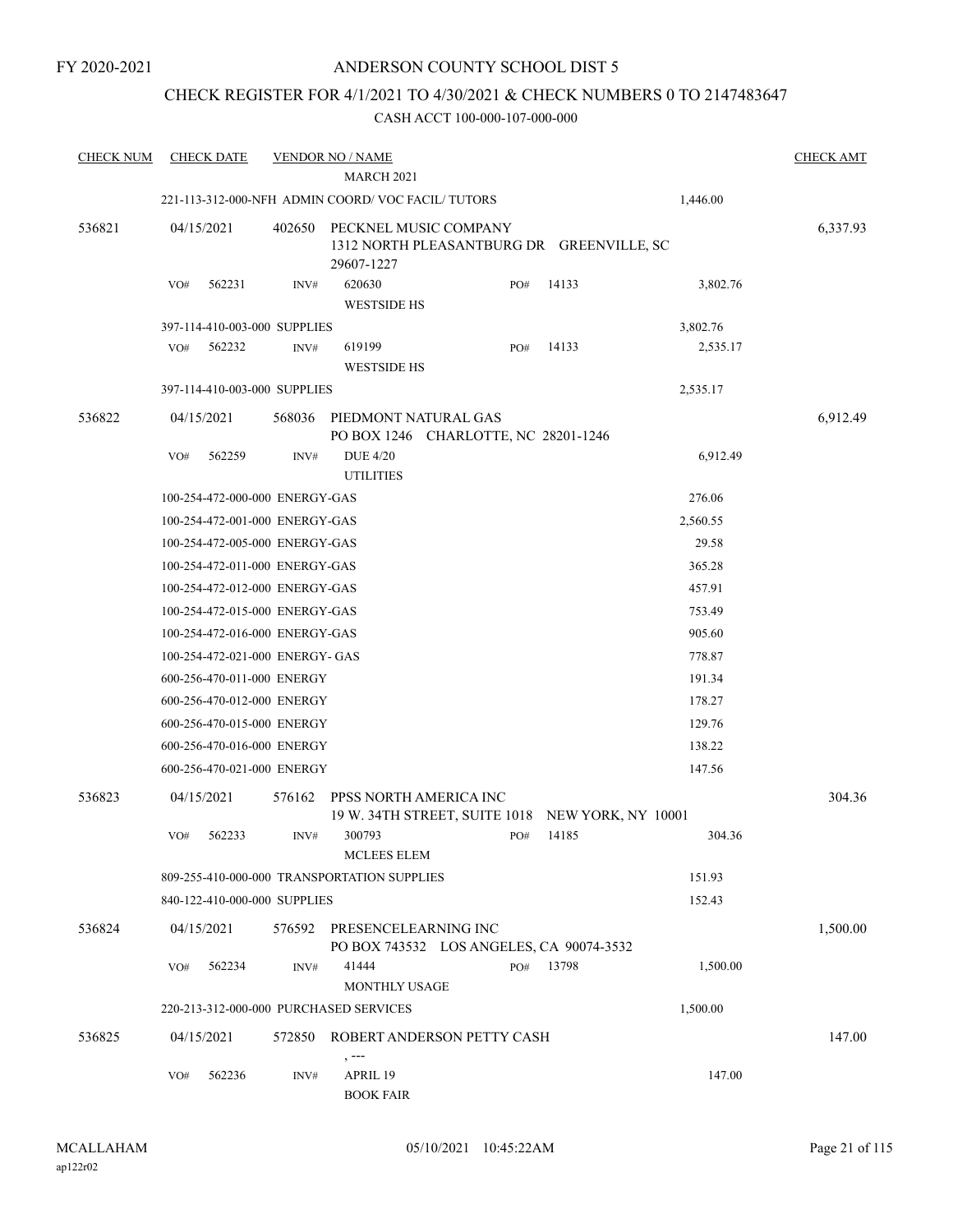# CHECK REGISTER FOR 4/1/2021 TO 4/30/2021 & CHECK NUMBERS 0 TO 2147483647

| <b>CHECK NUM</b> | <b>CHECK DATE</b><br>706-271-660-006-519 LIBRARY EXPENSE |        | <b>VENDOR NO / NAME</b>                                                                           | 147.00   | <b>CHECK AMT</b> |
|------------------|----------------------------------------------------------|--------|---------------------------------------------------------------------------------------------------|----------|------------------|
| 536826           | 04/15/2021                                               |        | 575195 ROBERTSON, VAN <sup>^^</sup><br>101 BENT TREE DR SENECA, SC 29678                          |          | 124.50           |
|                  | VO#<br>562271                                            | INV#   | APRIL <sub>2</sub><br>WHS SOCCER                                                                  | 124.50   |                  |
|                  |                                                          |        | 703-271-660-003-745 SOCCER GATE RECEIPTS EXPENSE                                                  | 124.50   |                  |
| 536827           | 04/15/2021                                               |        | 576647 SAAD RESOURCES LLC<br>183 FARIS CIRCLE GREENVILLE, SC 29605                                |          | 1,675.00         |
|                  | 562237<br>VO#                                            | INV#   | 190<br>13596<br>PO#<br><b>APRIL 2021</b>                                                          | 1,675.00 |                  |
|                  | 100-254-410-000-C19 SUPPIES - C19                        |        |                                                                                                   | 1,675.00 |                  |
| 536828           | 04/15/2021                                               | 566961 | SAWYER, STEVE**<br>110 GRACEVIEW EAST ANDERSON, SC 29625                                          |          | 69.00            |
|                  | 562272<br>VO#                                            | INV#   | MARCH <sub>29</sub><br>WHS BASEBALL                                                               | 69.00    |                  |
|                  |                                                          |        | 703-271-660-003-690 BASEBALL GATE RECEIPTS EXPENSE                                                | 69.00    |                  |
| 536829           | 04/15/2021                                               | 568980 | SC DEPT OF REVENUE<br>PO BOX 2535 COLUMBIA, SC 29202-2535                                         |          | 582.52           |
|                  | VO#<br>562257                                            | INV#   | 4/15 PAYROLL<br><b>DEDUCTIONS</b>                                                                 | 582.52   |                  |
|                  | 100-000-440-000-000 SC STATE TAX LEVY                    |        |                                                                                                   | 582.52   |                  |
| 536830           | 04/15/2021                                               |        | 450701 SC RETIREMENT SYSTEM (SPP)<br>POBOX 11960 CAPITOL STATION COLUMBIA, SC<br>29211            |          | 976.74           |
|                  | 562252<br>VO#                                            | INV#   | 4/15 PAYROLL                                                                                      | 976.74   |                  |
|                  |                                                          |        | <b>DEDUCTIONS</b>                                                                                 |          |                  |
|                  |                                                          |        | 100-000-438-000-000 RETIREMENT SERV PURCHASE                                                      | 976.74   |                  |
| 536831           | 04/15/2021                                               | 451500 | SC STATE DEPARTMENT OF EDUCATION<br>1429 SENATE ST ROOM 1101 TRANSPORTATION<br>COLUMBIA, SC 29201 |          | 267.71           |
|                  | VO#<br>562238                                            | INV#   | FEB 2021<br>MILEAGE COST                                                                          | 179.55   |                  |
|                  | 201-251-331-010-000 BUS MILEAGE                          |        |                                                                                                   | 179.55   |                  |
|                  | 562239<br>VO#                                            | INV#   | JAN 2021<br>MILEAGE COST                                                                          | 88.16    |                  |
|                  | 201-251-331-010-000 BUS MILEAGE                          |        |                                                                                                   | 88.16    |                  |
| 536832           | 04/15/2021                                               |        | 576084 SC STATE DISBURSEMENT UNIT<br>PO BOX 100303 COLUMBIA, SC 29202-3303                        |          | 1,325.86         |
|                  | 562256<br>VO#                                            | INV#   | 4/15 PAYROLL<br><b>DEDUCTIONS</b>                                                                 | 1,325.86 |                  |
|                  |                                                          |        | 100-000-435-000-000 WAGE GARNISH/CH SUPPORT                                                       | 1,325.86 |                  |
| 536833           | 04/15/2021                                               | 568954 | <b>SHRED A WAY</b><br>PO BOX 51132 ATT: ACCOUNTS RECEIVABLE<br>PIEDMONT, SC 29673                 |          | 33.00            |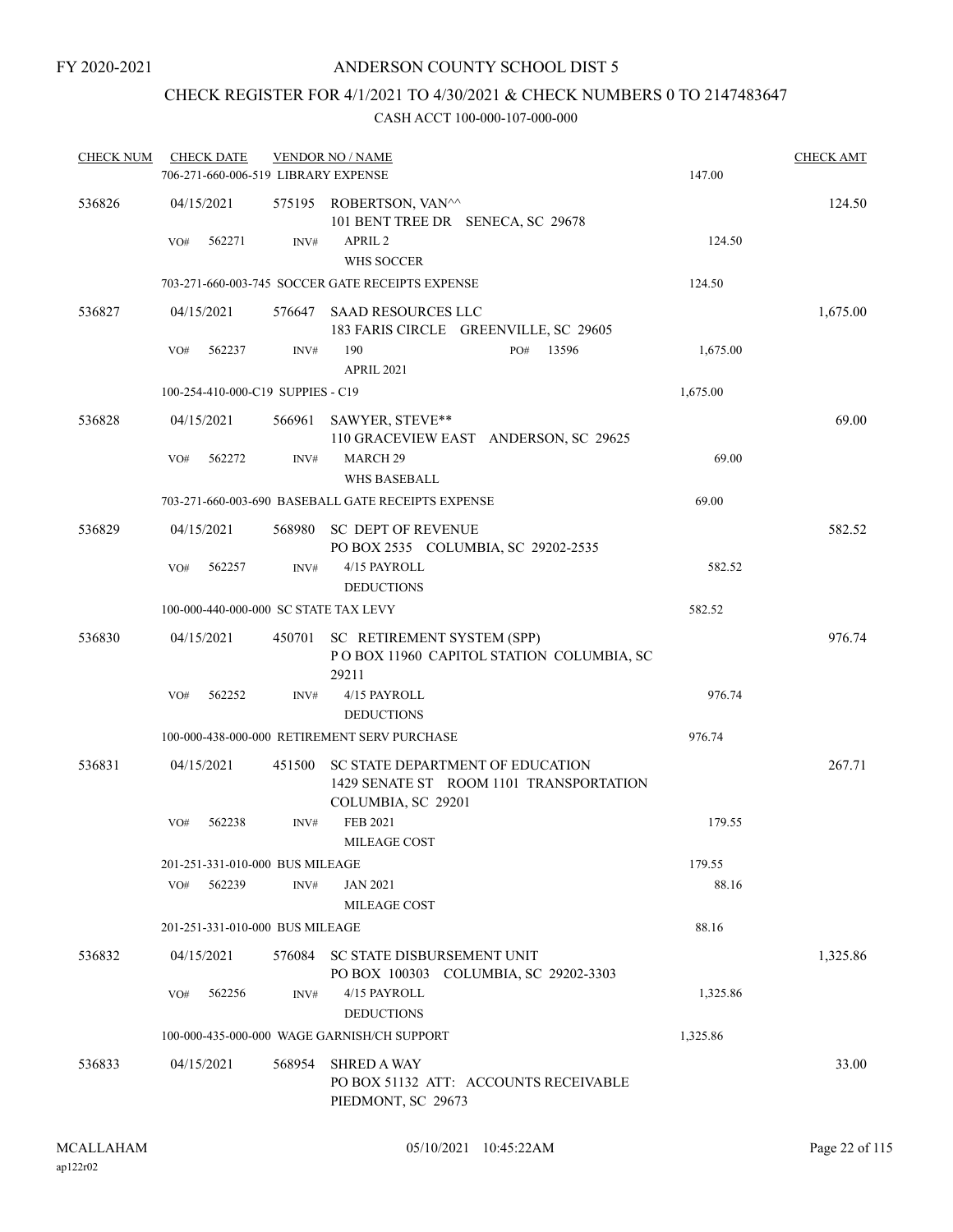# CHECK REGISTER FOR 4/1/2021 TO 4/30/2021 & CHECK NUMBERS 0 TO 2147483647

| <b>CHECK NUM</b> | <b>CHECK DATE</b>                     |        | <b>VENDOR NO / NAME</b>                                                                                               |              |          | <b>CHECK AMT</b> |
|------------------|---------------------------------------|--------|-----------------------------------------------------------------------------------------------------------------------|--------------|----------|------------------|
|                  | 562318<br>VO#                         | INV#   | A89136<br>CONCORD                                                                                                     |              | 33.00    |                  |
|                  |                                       |        | 709-271-660-009-201 MISCELLANEOUS EXPENSE                                                                             |              | 33.00    |                  |
| 536834           | 04/15/2021                            | 571007 | SIMPLIFIED OFFICE SYSTEMS<br>6220 BUSH RIVER ROAD COLUMBIA, SC 29212                                                  |              |          | 244.83           |
|                  | 562319<br>VO#                         | INV#   | 210401-0086<br><b>COPIES</b>                                                                                          |              | 75.11    |                  |
|                  | 201-112-490-016-000 OTHER/COPIER COST |        |                                                                                                                       |              | 75.11    |                  |
|                  | 562320<br>VO#                         | INV#   | 210401-0019<br><b>COPIES</b>                                                                                          |              | 169.72   |                  |
|                  | 713-271-660-013-362 COPIER EXPENSE    |        |                                                                                                                       |              | 169.72   |                  |
| 536835           | 04/15/2021                            | 576807 | SMARTSIGN<br>300 CADMAN PLAZA W SUITE 1303 BROOKLYN, NY<br>11201                                                      |              |          | 446.60           |
|                  | 562321<br>VO#                         | INV#   | RTS231310<br><b>CONCORD ELEM</b>                                                                                      |              | 446.60   |                  |
|                  | 397-112-410-009-000 SUPPLIES          |        |                                                                                                                       |              | 446.60   |                  |
| 536836           | 04/15/2021                            | 480850 | SOUTHERN EDUCATIONAL SYSTEMS<br>POBOX 170339 SPARTANBURG, SC 29301                                                    |              |          | 4,004.88         |
|                  | 562243<br>VO#                         | INV#   | 21-1075<br><b>SHELVING</b>                                                                                            | 13623<br>PO# | 4,004.88 |                  |
|                  | 131-115-410-031-000 SUPPLIES          |        |                                                                                                                       |              | 4,004.88 |                  |
| 536837           | 04/15/2021                            | 570109 | SPENCE, SCOTT^^<br>104 SOLIEL WAY PENDLETON, SC 29670-8929                                                            |              |          | 110.00           |
|                  | 562270<br>VO#                         | INV#   | APRIL <sub>2</sub><br>WHS SOFTBALL                                                                                    |              | 110.00   |                  |
|                  |                                       |        | 703-271-660-003-686 SOFTBALL GATE RECEIPTS EXPENSE                                                                    |              | 110.00   |                  |
| 536838           | 04/15/2021                            | 571368 | STRAIGHT PATHS LANDSCAPE<br>PO BOX 5542 ANDERSON, SC 29623-0542                                                       |              |          | 3,103.50         |
|                  | VO#<br>562322                         | INV#   | 20599<br><b>MARCH SERVICES</b>                                                                                        | 12975<br>PO# | 3,103.50 |                  |
|                  |                                       |        | 131-254-323-031-305 CONTRACT SERV.-GROUNDS                                                                            |              | 3,103.50 |                  |
| 536839           | 04/15/2021                            | 491400 | SUBSCRIPTION SERVICES OF AMERICA, INC<br>88 SUNNYSIDE BLVD, SUITE 301 ATT: ACCOUNTS<br>RECEIVABLE PLAINVIEW, NY 11803 |              |          | 277.55           |
|                  | 562323<br>VO#                         | INV#   | 5115060<br><b>CONCORD ELEM</b>                                                                                        |              | 277.55   |                  |
|                  | 100-222-410-009-000 SUPPLIES          |        |                                                                                                                       |              | 277.55   |                  |
| 536840           | 04/15/2021                            | 575708 | THEBOOKPC.COM, INC<br>1811 SARDIS ROAD N, STE 214 CHARLOTTE, NC<br>28270                                              |              |          | 812.00           |
|                  | 562244<br>VO#                         | INV#   | 21-32455<br><b>TECHNOLOGY</b>                                                                                         | 14213<br>PO# | 812.00   |                  |
|                  | 131-115-410-031-000 SUPPLIES          |        |                                                                                                                       |              | 812.00   |                  |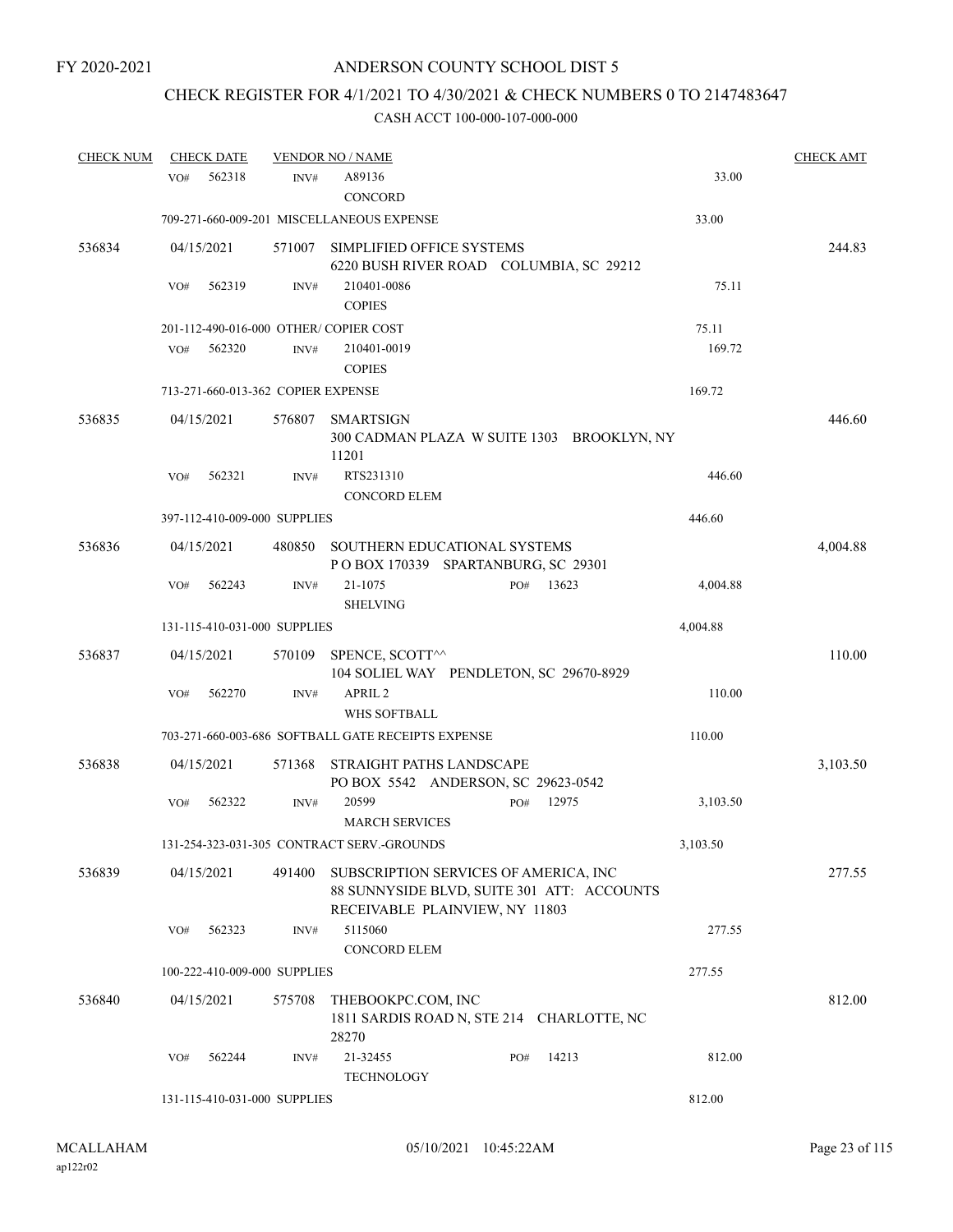# CHECK REGISTER FOR 4/1/2021 TO 4/30/2021 & CHECK NUMBERS 0 TO 2147483647

| <b>CHECK NUM</b> | <b>CHECK DATE</b> |        | <b>VENDOR NO / NAME</b>                                                                                |              |                 | <b>CHECK AMT</b> |
|------------------|-------------------|--------|--------------------------------------------------------------------------------------------------------|--------------|-----------------|------------------|
| 536841           | 04/15/2021        | 501311 | THE COLLEGE BOARD<br>PO BOX 30171 NEW YORK, NY 10087-0171                                              |              |                 | 257.00           |
|                  | 562245<br>VO#     | INV#   | ES00023448<br><b>CUSTOMER #7254</b>                                                                    | 14224<br>PO# | 257.00          |                  |
|                  |                   |        | 319-221-312-000-000 PURCHASED SERVICES-TESTING<br>319-221-312-000-000 PURCHASED SERVICES-TESTING       |              | 70.00<br>187.00 |                  |
| 536842           | 04/15/2021        |        | 574376 THE PASTRY LADY, LLC<br>531 BRENTWOOD RD #145 DENVER, NC 28037                                  |              |                 | 579.00           |
|                  | 562246<br>VO#     | INV#   | 121040002 R2<br><b>CALHOUN ELEM</b>                                                                    |              | 579.00          |                  |
|                  |                   |        | 714-271-660-014-355 FIELD TRIPS GRADE 5 EXPENSE                                                        |              | 579.00          |                  |
| 536843           | 04/15/2021        | 576122 | THERE IS HOPE COUNSELING, LLC<br>ROYCE V. MILLER 145 THOMAS GREEN BLVD, SUITE<br>210 CLEMSON, SC 29631 |              |                 | 600.00           |
|                  | 562334<br>VO#     | INV#   | 161781<br><b>MARCH 30-31</b>                                                                           | 13797<br>PO# | 600.00          |                  |
|                  |                   |        | 237-128-313-002-020 STUDENT SERVICES/COUNSELOR                                                         |              | 300.00          |                  |
|                  |                   |        | 237-128-313-003-020 STUDENT SERVICES/COUNSELOR                                                         |              | 300.00          |                  |
| 536844           | 04/15/2021        | 576791 | THE WW WILLIAMS COMPANY LLC<br>PO BOX 772022 DETROIT, MI 48277-2022                                    |              |                 | 638.79           |
|                  | 562331<br>VO#     | INV#   | 6868215<br><b>REPAIR</b>                                                                               |              | 150.00          |                  |
|                  |                   |        | 100-255-323-000-ACT ACTIVITY BUS CONTRACTED SERVICES                                                   |              | 150.00          |                  |
|                  | 562332<br>VO#     | INV#   | 6868222<br><b>REPAIR</b>                                                                               |              | 150.00          |                  |
|                  |                   |        | 100-255-323-000-ACT ACTIVITY BUS CONTRACTED SERVICES                                                   |              | 150.00          |                  |
|                  | 562333<br>VO#     | INV#   | 6868280<br><b>REPAIR</b>                                                                               |              | 338.79          |                  |
|                  |                   |        | 100-255-323-000-ACT ACTIVITY BUS CONTRACTED SERVICES                                                   |              | 338.79          |                  |
| 536845           | 04/15/2021        | 570953 | TODAY'S CLASSROOM<br>6551 MIDDLEBRANCH AVE NE CANTON, OH 44721                                         |              |                 | 1,411.37         |
|                  | VO#<br>562324     | INV#   | 21-6579<br>SOUTHWOOD                                                                                   | 13938<br>PO# | 1,411.37        |                  |
|                  |                   |        | 203-161-410-000-SUP SUPPLEMENTAL SUPPLIES                                                              |              | 1,411.37        |                  |
| 536846           | 04/15/2021        | 564298 | UNITED WAY OF ANDERSON COUNTY<br>POBOX 2067 ANDERSON, SC 29622                                         |              |                 | 2,303.57         |
|                  | 562253<br>VO#     | INV#   | 4/15 PAYROLL<br><b>DEDUCTIONS</b>                                                                      |              | 2,303.57        |                  |
|                  |                   |        | 100-000-455-000-000 UNITED FUND - PAYABLE                                                              |              | 2,303.57        |                  |
| 536847           | 04/15/2021        | 524353 | WAL-MART COMMUNITY/GEMB<br>PO BOX 530934 ATT: ACCOUNTS RECEIVABLE<br>ATLANTA, GA 30353-0934            |              |                 | 82.32            |
|                  | 562248<br>VO#     | INV#   | 2021 5306<br><b>GLENVIEW</b>                                                                           |              | 82.32           |                  |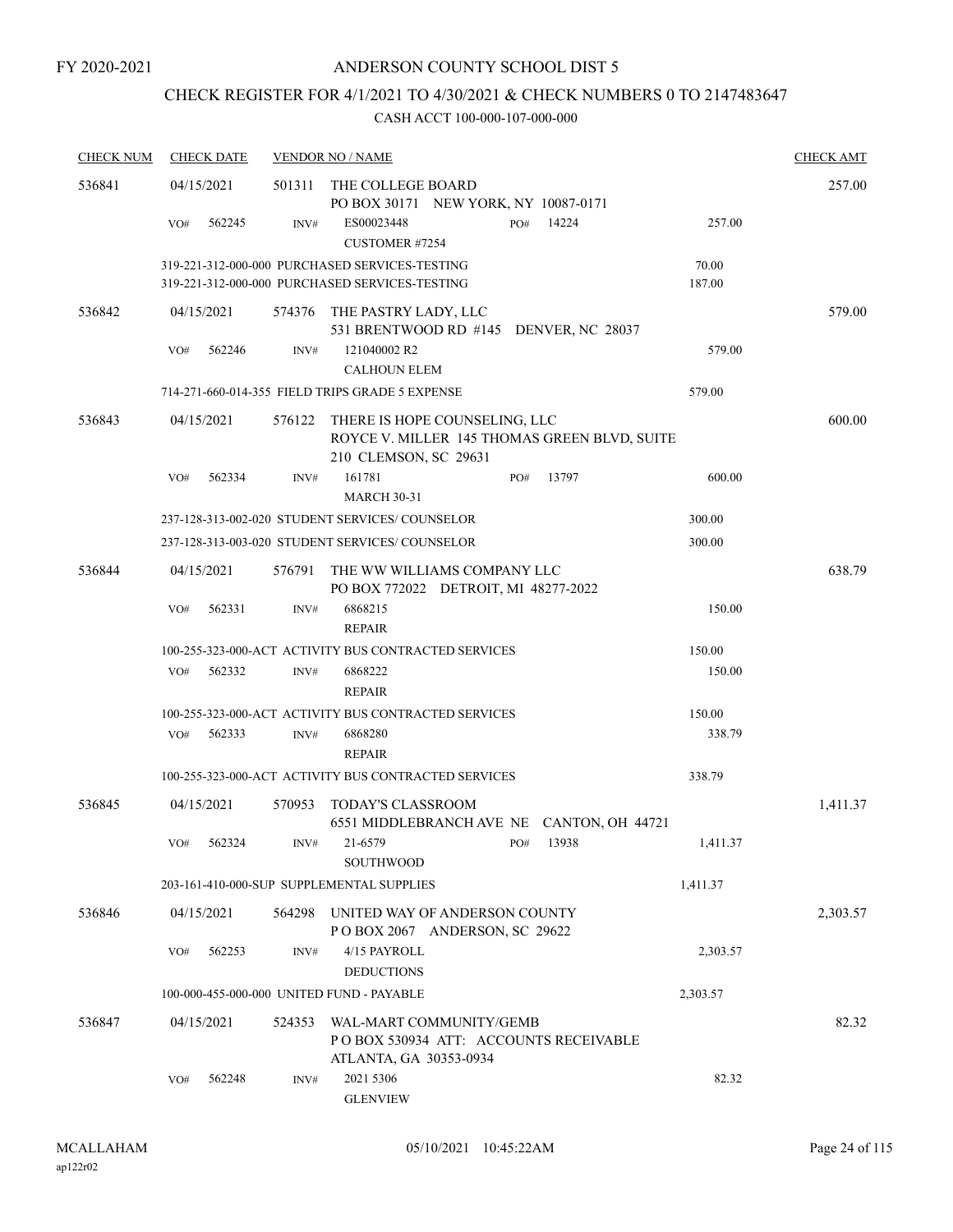## CHECK REGISTER FOR 4/1/2021 TO 4/30/2021 & CHECK NUMBERS 0 TO 2147483647

| <b>CHECK NUM</b> | <b>CHECK DATE</b>                        |        | <b>VENDOR NO / NAME</b>                                                                                  |                                                                          |       |          | <b>CHECK AMT</b> |
|------------------|------------------------------------------|--------|----------------------------------------------------------------------------------------------------------|--------------------------------------------------------------------------|-------|----------|------------------|
|                  |                                          |        | 100-113-410-020-VEN SUPPLY-ADDT'L FOR LOST VENDING                                                       |                                                                          |       | 82.32    |                  |
| 536848           | 04/15/2021                               | 524353 | ATLANTA, GA 30353-0934                                                                                   | WAL-MART COMMUNITY/GEMB<br>PO BOX 530934 ATT: ACCOUNTS RECEIVABLE        |       |          | 536.48           |
|                  | VO#<br>562326                            | INV#   | 1013 3709<br><b>OPERATIONS</b>                                                                           |                                                                          |       | 536.48   |                  |
|                  | 100-255-410-000-000 SUPPLIES             |        |                                                                                                          |                                                                          |       | 353.13   |                  |
|                  | 600-256-410-000-000 SUPPLIES             |        |                                                                                                          |                                                                          |       | 3.14     |                  |
|                  | 631-256-460-031-000 PURCHASED FOOD       |        |                                                                                                          |                                                                          |       | 3.96     |                  |
|                  | 631-256-460-031-CAT FOOD-CATERING        |        |                                                                                                          |                                                                          |       | 42.37    |                  |
|                  |                                          |        | 900-256-410-000-019 FANS NO KID HUNGRY GRANT                                                             |                                                                          |       | 133.88   |                  |
| 536849           | 04/15/2021                               | 524353 | ATLANTA, GA 30353-0934                                                                                   | WAL-MART COMMUNITY/GEMB<br>PO BOX 530934 ATT: ACCOUNTS RECEIVABLE        |       |          | 143.24           |
|                  | 562249<br>VO#                            | INV#   | 2021 5314<br><b>ROBERT ANDERSON</b>                                                                      |                                                                          |       | 143.24   |                  |
|                  | 100-212-410-006-000 SUPPLIES             |        |                                                                                                          |                                                                          |       | 22.31    |                  |
|                  | 100-233-410-006-000 SUPPLIES             |        |                                                                                                          |                                                                          |       | 15.91    |                  |
|                  | 802-113-410-006-000 SUPPLIES - RETENTION |        |                                                                                                          |                                                                          |       | 105.02   |                  |
| 536850           | 04/15/2021                               | 573864 |                                                                                                          | WELLS FARGO VENDOR FIN SERV<br>PO BOX 105743 ATLANTA, GA 30348-5743      |       |          | 818.02           |
|                  | 562327<br>VO#                            | INV#   | 5014541989<br><b>COPIER</b>                                                                              | PO#                                                                      | 13016 | 369.15   |                  |
|                  | 100-113-410-020-000 SUPPLIES             |        |                                                                                                          |                                                                          |       | 369.15   |                  |
|                  | VO#<br>562328                            | INV#   | 5014623268<br><b>COPIER</b>                                                                              | PO#                                                                      | 13025 | 226.31   |                  |
|                  |                                          |        | 100-255-323-000-000 CONTRACTED SERVICES                                                                  |                                                                          |       | 226.31   |                  |
|                  | 562329<br>VO#                            | INV#   | 5014462020<br><b>COPIER</b>                                                                              | PO#                                                                      | 13017 | 222.56   |                  |
|                  | 100-147-410-018-000 SUPPLIES             |        |                                                                                                          |                                                                          |       | 222.56   |                  |
| 536851           | 04/15/2021                               |        | 565833 WEX BANK                                                                                          | WRIGHT EXPRESS FLEET SERVICES PO BOX 6293<br>CAROL STREAM, IL 60197-6293 |       |          | 3,309.99         |
|                  | 562250<br>VO#                            | INV#   | 71137520<br><b>FUEL</b>                                                                                  |                                                                          |       | 3,309.99 |                  |
|                  | 100-255-411-000-000 GASOLINE             |        |                                                                                                          |                                                                          |       | 3,309.99 |                  |
| 536852           | 04/15/2021<br>570755                     |        | WILSON & ASSOCIATES SPORTS TURF<br>1737 SOUTH LAKE DRIVE ATT: ACCOUNTS<br>RECEIVABLE LEXINGTON, SC 29073 |                                                                          |       |          | 6,870.00         |
|                  | 562330<br>VO#                            | INV#   | PO 13002<br>17051, 057, 066                                                                              | PO#                                                                      | 13002 | 6,870.00 |                  |
|                  |                                          |        | 100-254-323-002-001 CONTRACTED SERVICES                                                                  |                                                                          |       | 1,100.00 |                  |
|                  |                                          |        | 100-254-323-002-001 CONTRACTED SERVICES                                                                  |                                                                          |       | 350.00   |                  |
|                  | 100-254-323-003-001 CONTRACTED SERVICES  |        | 1,075.00                                                                                                 |                                                                          |       |          |                  |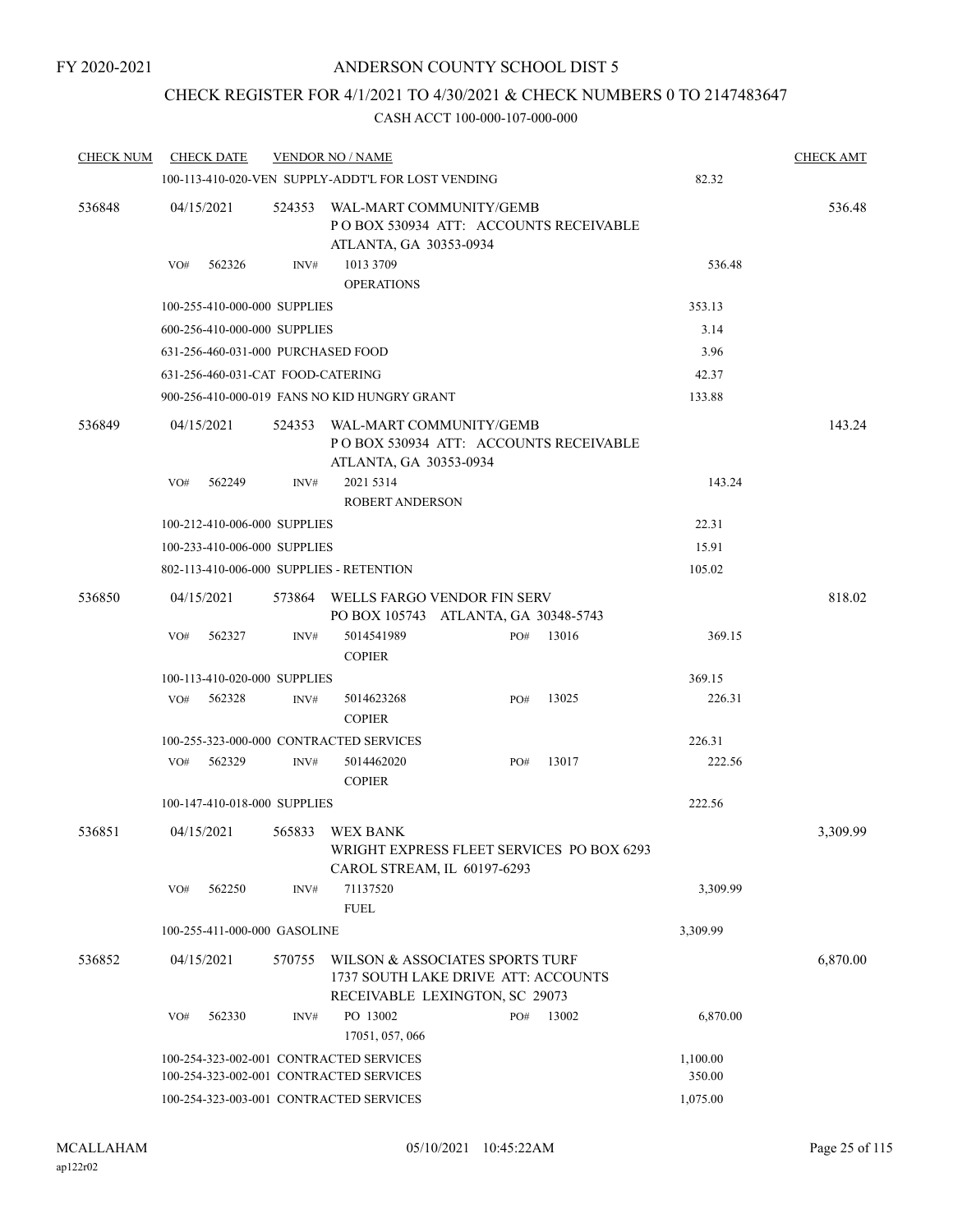# CHECK REGISTER FOR 4/1/2021 TO 4/30/2021 & CHECK NUMBERS 0 TO 2147483647

| <b>CHECK NUM</b> | <b>CHECK DATE</b>                      |        | <b>VENDOR NO / NAME</b>                                                                            |           | <b>CHECK AMT</b> |
|------------------|----------------------------------------|--------|----------------------------------------------------------------------------------------------------|-----------|------------------|
|                  |                                        |        | 100-254-323-005-001 CONTRACTED SERVICES                                                            | 350.00    |                  |
|                  |                                        |        | 100-254-323-005-001 CONTRACTED SERVICES                                                            | 2,300.00  |                  |
|                  |                                        |        | 100-254-323-005-001 CONTRACTED SERVICES                                                            | 325.00    |                  |
|                  |                                        |        | 100-254-323-006-001 CONTRACTED SERVICES                                                            | 325.00    |                  |
|                  |                                        |        | 100-254-323-013-001 CONTRACTED SERVICES                                                            | 720.00    |                  |
|                  |                                        |        | 100-254-323-020-001 CONTRACTED SERVICES                                                            | 325.00    |                  |
| 536853           | 04/20/2021                             | 570950 | ANDERSON COUNTY SHERIFF'S OFFICE<br>ATTN: JAMIE LAZAR 305 CAMSON ROAD<br>ANDERSON, SC 29621        |           | 245.00           |
|                  | 562364<br>VO#                          | INV#   | APRIL 12                                                                                           | 175.00    |                  |
|                  |                                        |        | WHS SECURITY                                                                                       |           |                  |
|                  |                                        |        | 703-271-660-003-690 BASEBALL GATE RECEIPTS EXPENSE                                                 | 87.50     |                  |
|                  |                                        |        | 703-271-660-003-692 TRACK GATE RECEIPTS EXPENSE                                                    | 87.50     |                  |
|                  | 562365<br>VO#                          | INV#   | APRIL 13                                                                                           | 70.00     |                  |
|                  |                                        |        | <b>WHS SECURITY</b>                                                                                |           |                  |
|                  |                                        |        | 703-271-660-003-690 BASEBALL GATE RECEIPTS EXPENSE                                                 | 70.00     |                  |
| 536854           | 04/20/2021                             | 115100 | ANDERSON SCHOOL DISTRICT ONE<br>PO BOX 99 ATTN: CYNDI DURHAM WILLIAMSTON,<br>SC 29697              |           | 38,200.80        |
|                  | 562363<br>VO#                          | INV#   | O3 243                                                                                             | 38,200.80 |                  |
|                  |                                        |        | <b>FED REIMBURSEMENTS</b>                                                                          |           |                  |
|                  |                                        |        | 243-181-112-023-AD1 SALARIES-BASIC/ AD1, AD2                                                       | 23,751.00 |                  |
|                  | 243-181-210-023-AD1 SOCIAL SECURITY    |        |                                                                                                    | 1,541.87  |                  |
|                  | 243-181-220-023-AD1 RETIREMENT         |        |                                                                                                    | 4,453.34  |                  |
|                  |                                        |        | 243-223-111-023-AD1 OTHER ADMIN SALARIES-INTAKE COORD.                                             | 2,033.34  |                  |
|                  | 243-223-210-023-AD1 SOCIAL SECURITY    |        |                                                                                                    | 12.43     |                  |
|                  |                                        |        | 243-254-312-023-AD1 UTILITIES, RENT, TELEPHONE/ AD1, AD2                                           | 3,576.49  |                  |
|                  | 243-254-410-023-AD1 CUSTODIAL SUPPLIES |        |                                                                                                    | 2,832.33  |                  |
| 536855           | 04/20/2021                             | 564421 | ANDERSON SCHOOL DISTRICT THREE<br>PO BOX 118 ATT: EMILY JARRARD IVA, SC 29655                      |           | 558.92           |
|                  | 562362<br>VO#                          | INV#   | 2019 & 2020<br><b>TITLEIII ESOL Q3</b>                                                             | 558.92    |                  |
|                  | 264-162-410-000-AD3 SUPPLIES           |        |                                                                                                    | 231.12    |                  |
|                  |                                        |        | 264-224-333-000-AD3 PD/TRIPS AND CONFERENCES                                                       | 327.80    |                  |
| 536856           | 04/20/2021                             | 569220 | AUTECH<br>POBOX 248 ATT: ACCOUNTS RECEIVABLE<br>WILLIAMSTON, SC 29697                              |           | 200.00           |
|                  | 562368<br>VO#                          | INV#   | 8446<br><b>WHITEHALL</b>                                                                           | 200.00    |                  |
|                  |                                        |        | 100-254-323-019-400 CONTR SERV-HVAC/ELECT/PLUMBING                                                 | 200.00    |                  |
| 536857           | 04/20/2021                             |        | 569356 BATTERIES PLUS - 251<br>3319-D NORTH MAIN ST ATT: ACCOUNTS<br>RECEIVABLE ANDERSON, SC 29621 |           | 44.62            |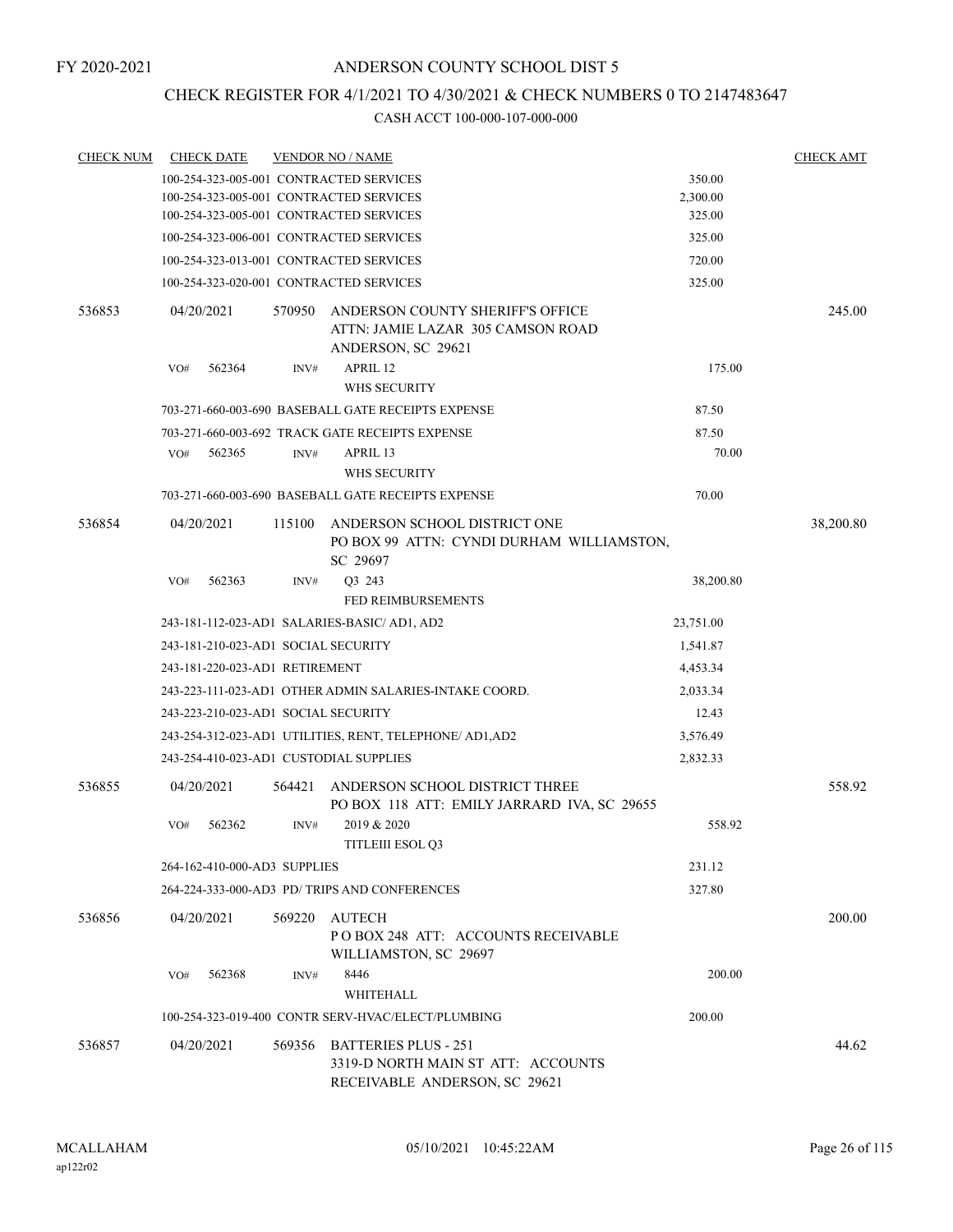# CHECK REGISTER FOR 4/1/2021 TO 4/30/2021 & CHECK NUMBERS 0 TO 2147483647

| <b>CHECK NUM</b> |     | <b>CHECK DATE</b>        |        | <b>VENDOR NO / NAME</b>                                                               |          | <b>CHECK AMT</b> |
|------------------|-----|--------------------------|--------|---------------------------------------------------------------------------------------|----------|------------------|
|                  | VO# | 562369                   | INV#   | P38191696<br><b>SUPPLIES</b>                                                          | 44.62    |                  |
|                  |     |                          |        | 100-254-410-013-001 SUPPLIES - MAINTENANCE                                            | 44.62    |                  |
| 536858           |     | 04/20/2021               | 575063 | BAYADA HOME HEALTH CARE, INC.<br>PO BOX 536446 PITTSBURGH, PA 15253-5906              |          | 609.00           |
|                  | VO# | 562370                   | INV#   | 16394013<br><b>CLIENT 608-109</b>                                                     | 609.00   |                  |
|                  |     |                          |        | 203-213-312-017-SUP PURCHASED SERVICES                                                | 609.00   |                  |
| 536859           |     | 04/20/2021               | 575152 | BRACKNEY, EVAN**<br>320 E. BELTLINE BLVD APT D-3 ANDERSON, SC 29621                   |          | 74.40            |
|                  | VO# | 562339                   | INV#   | APRIL 1<br><b>WHS BASEBALL</b>                                                        | 74.40    |                  |
|                  |     |                          |        | 703-271-660-003-690 BASEBALL GATE RECEIPTS EXPENSE                                    | 74.40    |                  |
| 536860           |     | 04/20/2021               |        | 574974 CALVARY HOME FOR CHILDREN<br>110 CALVARY HOME CIRCLE ANDERSON, SC 29621        |          | 326.00           |
|                  | VO# | 562474                   | INV#   | 011<br><b>MARCH 2021</b>                                                              | 326.00   |                  |
|                  |     |                          |        | 221-113-312-000-CHC PRG COORDINATORS/ TUTORS                                          | 326.00   |                  |
| 536861           |     | 04/20/2021               | 156900 | CAROLINA PRODUCE COMPANY<br>POBOX 3849 ATT: ACCOUNTS RECEIVABLE<br>ANDERSON, SC 29622 |          | 3,024.75         |
|                  | VO# | 562372                   | INV#   | <b>MARCH 2021</b><br><b>FOOD</b>                                                      | 3,024.75 |                  |
|                  |     | 600-256-460-002-000 FOOD |        |                                                                                       | 208.20   |                  |
|                  |     | 600-256-460-003-000 FOOD |        |                                                                                       | 565.80   |                  |
|                  |     | 600-256-460-005-000 FOOD |        |                                                                                       | 189.35   |                  |
|                  |     | 600-256-460-006-000 FOOD |        |                                                                                       | 475.95   |                  |
|                  |     | 600-256-460-007-000 FOOD |        |                                                                                       | 535.00   |                  |
|                  |     | 600-256-460-008-000 FOOD |        |                                                                                       | 401.25   |                  |
|                  |     | 600-256-460-011-000 FOOD |        |                                                                                       | 133.75   |                  |
|                  |     | 600-256-460-020-000 FOOD |        |                                                                                       | 37.70    |                  |
|                  |     | 600-256-460-021-000 FOOD |        |                                                                                       | 99.00    |                  |
|                  |     |                          |        | 631-256-460-031-000 PURCHASED FOOD                                                    | 378.75   |                  |
| 536862           |     | 04/20/2021               |        | 566288 CES CITY ELECTRIC SUPPLY<br>PO BOX 131811 DALLAS, TX 75313                     |          | 138.84           |
|                  | VO# | 562373                   | INV#   | 158628<br><b>SUPPLIES</b>                                                             | 24.12    |                  |
|                  |     |                          |        | 100-254-410-000-001 MAINT. SUPPLIES-STRUCTURES                                        | 24.12    |                  |
|                  | VO# | 562374                   | INV#   | 158674<br><b>SUPPLIES</b>                                                             | 99.92    |                  |
|                  |     |                          |        | 100-254-410-018-001 SUPPLIES - MAINTENANCE                                            | 99.92    |                  |
|                  | VO# | 562375                   | INV#   | 158800<br><b>SUPPLIES</b>                                                             | 14.80    |                  |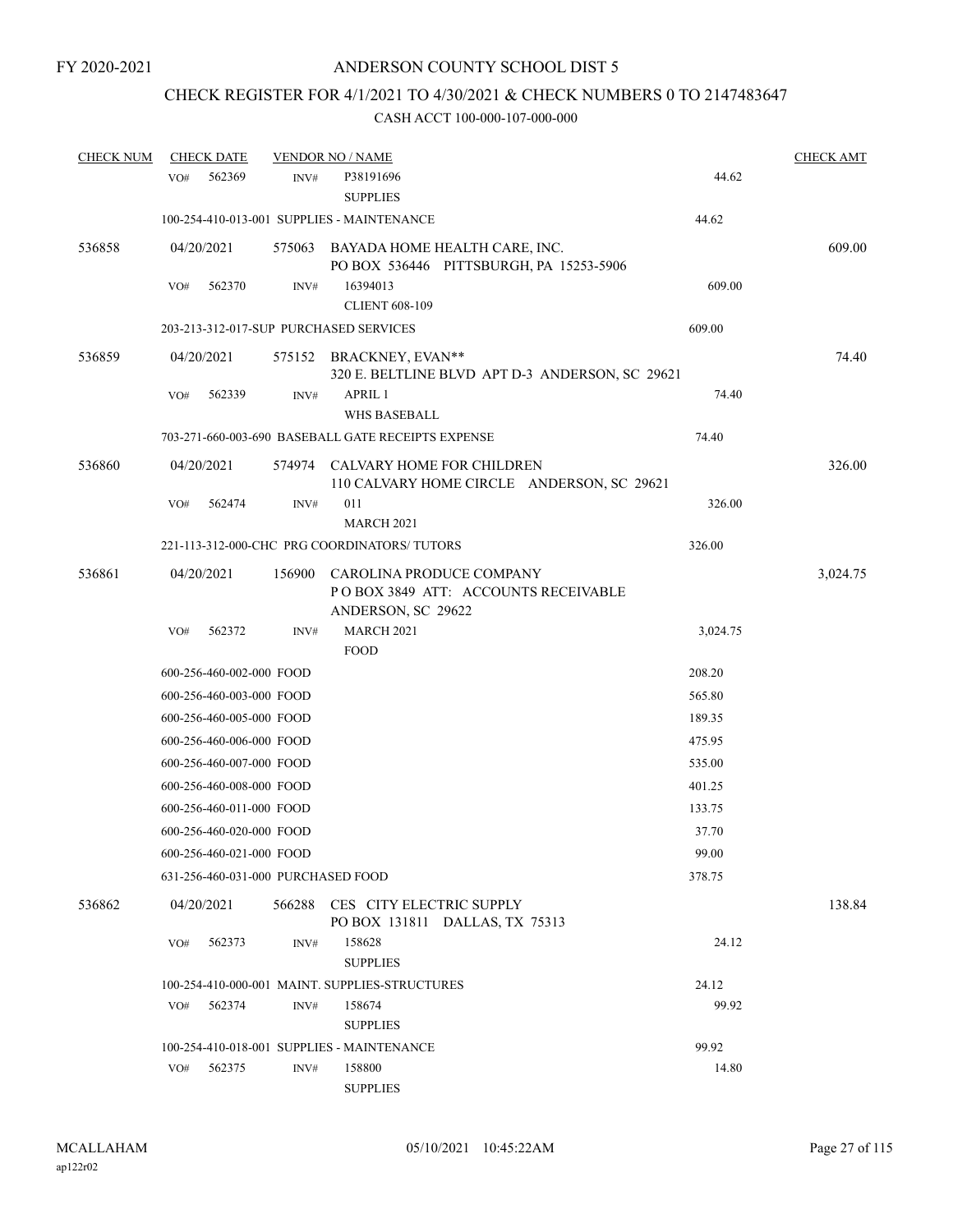# CHECK REGISTER FOR 4/1/2021 TO 4/30/2021 & CHECK NUMBERS 0 TO 2147483647

| <b>CHECK NUM</b> | <b>CHECK DATE</b>                  |        | <b>VENDOR NO / NAME</b>                                                                         |          | <b>CHECK AMT</b> |
|------------------|------------------------------------|--------|-------------------------------------------------------------------------------------------------|----------|------------------|
|                  |                                    |        | 100-254-410-000-001 MAINT. SUPPLIES-STRUCTURES                                                  | 14.80    |                  |
| 536863           | 04/20/2021                         | 171100 | CITY GLASS COMPANY, INC.<br>POBOX 275 ATT: ACCOUNTS RECEIVABLE<br>ANDERSON, SC 29622            |          | 445.00           |
|                  | 562376<br>VO#                      | INV#   | 1860<br><b>NORTH POINTE</b>                                                                     | 445.00   |                  |
|                  |                                    |        | 100-254-410-013-001 SUPPLIES - MAINTENANCE                                                      | 445.00   |                  |
| 536864           | 04/20/2021                         |        | 574613 COCA-COLA BOTTLING CO CONSOLIDATED<br>PO BOX 602937 CHARLOTTE, NC 28260-2937             |          | 3,141.21         |
|                  | 562377<br>VO#                      | INV#   | 0500985551<br>AIT                                                                               | 1,071.28 |                  |
|                  | 631-256-460-031-000 PURCHASED FOOD |        |                                                                                                 | 1,071.28 |                  |
|                  | 562378<br>VO#                      | INV#   | 0500882748<br><b>WESTSIDE</b>                                                                   | 1,233.72 |                  |
|                  | 600-256-460-003-000 FOOD           |        |                                                                                                 | 1,233.72 |                  |
|                  | 562379<br>VO#                      | INV#   | 0500882753<br><b>TL HANNA</b>                                                                   | 836.21   |                  |
|                  | 600-256-460-002-000 FOOD           |        |                                                                                                 | 836.21   |                  |
| 536865           | 04/20/2021                         | 198651 | <b>DELL MARKETING</b><br>PO BOX 534118 ATT: ACCOUNTS RECEIVABLE                                 |          | 65.27            |
|                  | 562387<br>VO#                      | INV#   | ATLANTA, GA 30353-4118<br>10476473010<br>14204<br>PO#<br><b>TECHNOLOGY</b>                      | 65.27    |                  |
|                  |                                    |        | 329-115-410-031-000 SUPPLIES-STATE EQUIPMENT                                                    | 65.27    |                  |
| 536866           | 04/20/2021                         | 575808 | DUE SOUTH COFFEE ROASTERS<br>1320 HAMPTON AVE. EXT. UNIT 4B GREENVILLE, SC<br>29601             |          | 163.75           |
|                  | 562388<br>VO#                      | INV#   | R4270<br><b>COFFEE</b>                                                                          | 163.75   |                  |
|                  | 631-256-460-031-000 PURCHASED FOOD |        |                                                                                                 | 163.75   |                  |
| 536867           | 04/20/2021                         | 214350 | EASTERN INDUSTRIAL SUPPLIES, INC<br>POBOX 75106 ATT: ACCOUNTS RECEIVABLE<br>CHARLOTTE, NC 28275 |          | 11.11            |
|                  | 562389<br>VO#                      | INV#   | S3242958<br><b>SUPPLIES</b>                                                                     | 11.11    |                  |
|                  |                                    |        | 100-254-410-011-400 HVAC/ELECTRICAL/PLUMBING                                                    | 11.11    |                  |
| 536868           | 04/20/2021                         | 572922 | EXTREME EQUIPMENT SALES, LLC<br>PO BOX 4664 ATTN: ACCTS RECEIVBLE WEST<br>COLUMBIA, SC 29171    |          | 80.14            |
|                  | 562449<br>VO#                      | INV#   | 9334<br>TL HANNA                                                                                | 80.14    |                  |
|                  |                                    |        | 702-271-660-002-694 WEIGHT ROOM EXPENSE                                                         | 80.14    |                  |
| 536869           | 04/20/2021                         | 569972 | <b>GREENVILLE COUNTY RECREATION</b><br>4806 OLD SPARTANBURG RD TAYLORS, SC 29687                |          | 100.00           |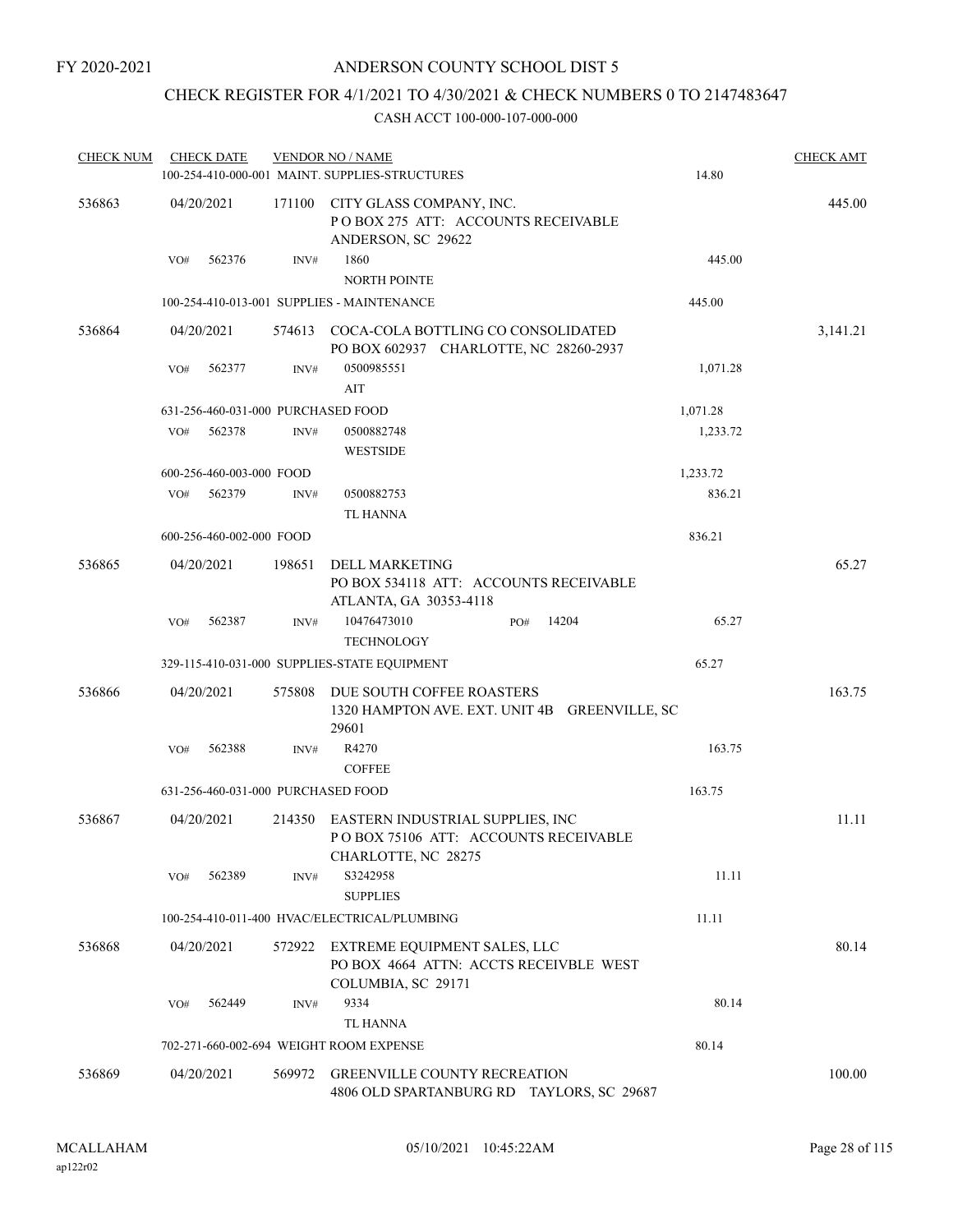# CHECK REGISTER FOR 4/1/2021 TO 4/30/2021 & CHECK NUMBERS 0 TO 2147483647

| <b>CHECK NUM</b> |     | <b>CHECK DATE</b> |                              | <b>VENDOR NO / NAME</b>                                                                    |     |       |          | <b>CHECK AMT</b> |
|------------------|-----|-------------------|------------------------------|--------------------------------------------------------------------------------------------|-----|-------|----------|------------------|
|                  | VO# | 562396            | INV#                         | <b>TL HANNA</b><br><b>QUAD MEET DEPOSIT</b>                                                |     |       | 100.00   |                  |
|                  |     |                   |                              | 702-271-660-002-748 SWIMMING EXPENSE                                                       |     |       | 100.00   |                  |
| 536870           |     | 04/20/2021        | 569972                       | HILLCREST HIGH SCHOOL<br>5A TREASURER 3665 SOUTH INDUSTRIAL DR<br>SIMPSONVILLE, SC 29681   |     |       |          | 273.00           |
|                  | VO# | 562399            | INV#                         | <b>TL HANNA</b>                                                                            |     |       | 273.00   |                  |
|                  |     |                   |                              | <b>TRACK &amp; WRESTLING</b>                                                               |     |       |          |                  |
|                  |     |                   |                              | 702-271-660-002-663 ATHLETIC GENERAL EXPENSE                                               |     |       | 273.00   |                  |
| 536871           |     | 04/20/2021        | 268000                       | HOFFMAN & HOFFMAN, INC<br>PO BOX 896000 ATT: ACCOUNTS RECEIVABLE<br>CHARLOTTE, NC 28289    |     |       |          | 1,219.80         |
|                  | VO# | 562400            | INV#                         | 580440                                                                                     |     |       | 1,219.80 |                  |
|                  |     |                   |                              | <b>REPAIR PARTS</b>                                                                        |     |       |          |                  |
|                  |     |                   |                              | 100-254-410-012-400 HVAC/ELECTRICAL/PLUMBING                                               |     |       | 1,219.80 |                  |
| 536872           |     | 04/20/2021        | 576730                       | HOLTZCLAW, CAREY**<br>HOLTZCLAW LAWN SERVICE, LLC 1300 EAST<br>CALHOUN RD BELTON, SC 29627 |     |       |          | 600.00           |
|                  | VO# | 562401            | INV#                         | 842337<br><b>BUS LOT</b>                                                                   | PO# | 14006 | 600.00   |                  |
|                  |     |                   |                              | 100-255-323-000-000 CONTRACTED SERVICES                                                    |     |       | 600.00   |                  |
| 536873           |     | 04/20/2021        | 576815                       | INNOVATIVE MATH SOLUTIONS INC<br>36 VILLAGE GREEN CIRCLE SAVANNAH, GA 31411                |     |       |          | 237.47           |
|                  | VO# | 562458            | INV#                         | 1316                                                                                       |     |       | 237.47   |                  |
|                  |     |                   |                              | <b>MCCANTS</b>                                                                             |     |       |          |                  |
|                  |     |                   | 100-113-410-005-000 SUPPLIES |                                                                                            |     |       | 237.47   |                  |
| 536874           |     | 04/20/2021        | 569972                       | <b>JENNA PATCH</b><br>MONTESSORI SCHOOL 280 SAM MCGEE RD<br>ANDERSON, SC 29621             |     |       |          | 45.00            |
|                  | VO# | 562475            | INV#                         | <b>WEBINAR</b><br>REIMBURSEMENT                                                            |     |       | 45.00    |                  |
|                  |     |                   |                              | 263-370-312-000-MSA PS-MONTESSORI SCH OF AND                                               |     |       | 45.00    |                  |
| 536875           |     | 04/20/2021        | 569972                       | <b>JENNIFER ARMS</b><br>1801 NORTHLAKE DRIVE ANDERSON, SC 29625                            |     |       |          | 140.00           |
|                  | VO# | 562343            | INV#                         | NNAAP EXAM<br><b>REFUND</b>                                                                |     |       | 140.00   |                  |
|                  |     |                   |                              | 328-115-312-031-000 PURCHASED SERVICES                                                     |     |       | 140.00   |                  |
| 536876           |     | 04/20/2021        | 570697                       | MR. FORKLIFT, LLC                                                                          |     |       |          | 435.49           |
|                  |     |                   |                              | 252 KOMPLEX DR CARNESVILLE, GA 30521                                                       |     |       |          |                  |
|                  | VO# | 562422            | INV#                         | 604613                                                                                     |     |       | 435.49   |                  |
|                  |     |                   |                              | TANKS & FUEL                                                                               |     |       |          |                  |
|                  |     |                   |                              | 329-115-410-031-000 SUPPLIES-STATE EQUIPMENT                                               |     |       | 435.49   |                  |
| 536877           |     | 04/20/2021        |                              | 574487 NORTH POINTE PETTY CASH                                                             |     |       |          | 23.54            |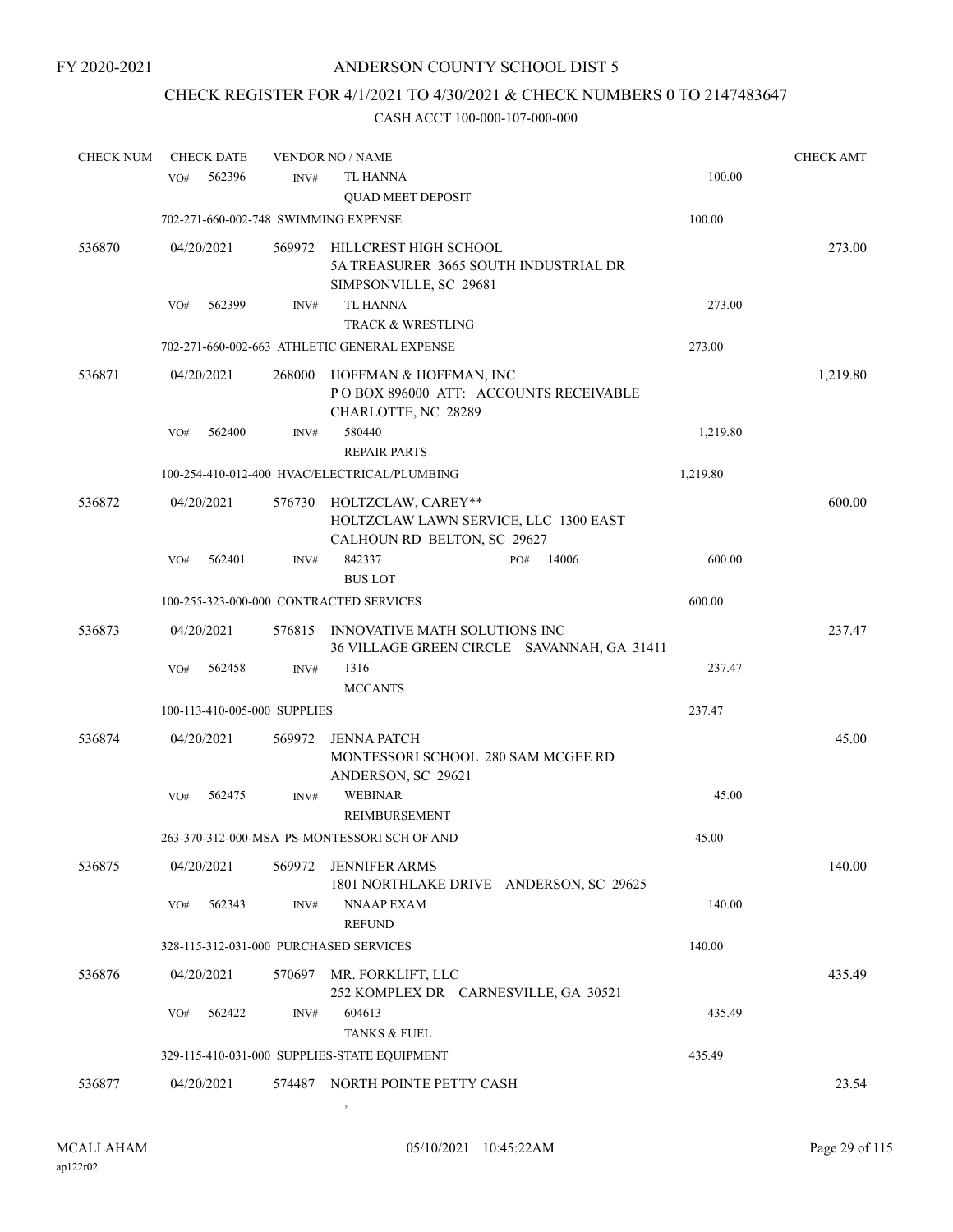# CHECK REGISTER FOR 4/1/2021 TO 4/30/2021 & CHECK NUMBERS 0 TO 2147483647

| <b>CHECK NUM</b> |     | <b>CHECK DATE</b> |                              | <b>VENDOR NO / NAME</b>                                                                  |          | <b>CHECK AMT</b> |
|------------------|-----|-------------------|------------------------------|------------------------------------------------------------------------------------------|----------|------------------|
|                  | VO# | 562410            | INV#                         | <b>DECORATIONS</b><br>REIMBURSEMENT                                                      | 23.54    |                  |
|                  |     |                   |                              | 713-271-660-013-201 MISCELLANEOUS EXPENSE                                                | 23.54    |                  |
| 536878           |     | 04/20/2021        |                              | 576813 NORTHWESTERN SUPPLY INC<br>PO BOX 10 RICHLAND, SC 29675                           |          | 175.00           |
|                  | VO# | 562411            | INV#                         | 201193<br><b>REPAIR</b>                                                                  | 175.00   |                  |
|                  |     |                   |                              | 100-254-410-000-001 MAINT. SUPPLIES-STRUCTURES                                           | 175.00   |                  |
| 536879           |     | 04/20/2021        | 569027                       | O'REILLY AUTO PARTS<br>POBOX 9464 ATT: ACCOUNTS RECEIVABLE<br>SPRINGFIELD, MO 65801-9464 |          | 18.18            |
|                  | VO# | 562423            | INV#                         | 1430-252182<br><b>SUPPLIES</b>                                                           | 18.18    |                  |
|                  |     |                   |                              | 100-254-540-000-001 EQUIPMENT - MAINTENANCE                                              | 18.18    |                  |
| 536880           |     | 04/20/2021        | 397270                       | PAPA JOHN'S PIZZA<br>401 VARDRY STREET GREENVILLE, SC 29601                              |          | 256.91           |
|                  | VO# | 562424            | INV#                         | 1019-21-7372<br><b>NEVITT FOREST</b>                                                     | 256.91   |                  |
|                  |     |                   |                              | 712-271-660-012-324 POSTIVE BEHAVIOR I.S. EXPENSE                                        | 256.91   |                  |
| 536881           |     | 04/20/2021        | 397350                       | PAPER SUPPLY INC.<br>POBOX 166 ATT: ACCOUNTS RECEIVABLE<br>ANDERSON, SC 29622            |          | 2,193.50         |
|                  | VO# | 562472            | INV#                         | 112946<br><b>SUPPLIES</b>                                                                | 2,193.50 |                  |
|                  |     |                   | 600-256-410-000-000 SUPPLIES |                                                                                          | 2,193.50 |                  |
| 536882           |     | 04/20/2021        |                              | 575317 PARTS TOWN, LLC<br>27787 NETWORK PLACE CHICAGO, IL 60673-1277                     |          | 118.54           |
|                  | VO# | 562425            | INV#                         | 26653670<br><b>REPAIR PARTS</b>                                                          | 118.54   |                  |
|                  |     |                   |                              | 600-256-323-016-000 REPAIRS TO EQUIPMENT                                                 | 118.54   |                  |
| 536883           |     | 04/20/2021        |                              | 575895 PHILLIPS, JERRY R**<br>407 SOUTH MANNING ST ANDERSON, SC 29624                    |          | 69.00            |
|                  | VO# | 562342            | INV#                         | MARCH <sub>29</sub><br><b>WHS BASEBALL</b>                                               | 69.00    |                  |
|                  |     |                   |                              | 703-271-660-003-690 BASEBALL GATE RECEIPTS EXPENSE                                       | 69.00    |                  |
| 536884           |     | 04/20/2021        |                              | 568612 PRICE, MARSHALL.**<br>106 NESBITT COURT ANDERSON, SC 29624                        |          | 94.00            |
|                  | VO# | 562341            | INV#                         | APRIL 13<br>WHS BASEBALL                                                                 | 94.00    |                  |
|                  |     |                   |                              | 703-271-660-003-690 BASEBALL GATE RECEIPTS EXPENSE                                       | 94.00    |                  |
| 536885           |     | 04/20/2021        | 571652                       | PROSOURCE LLC<br>P.O. BOX 5339 GREENVILLE, SC 29606                                      |          | 288.01           |
|                  | VO# | 562426            | INV#                         | S2316305                                                                                 | 118.21   |                  |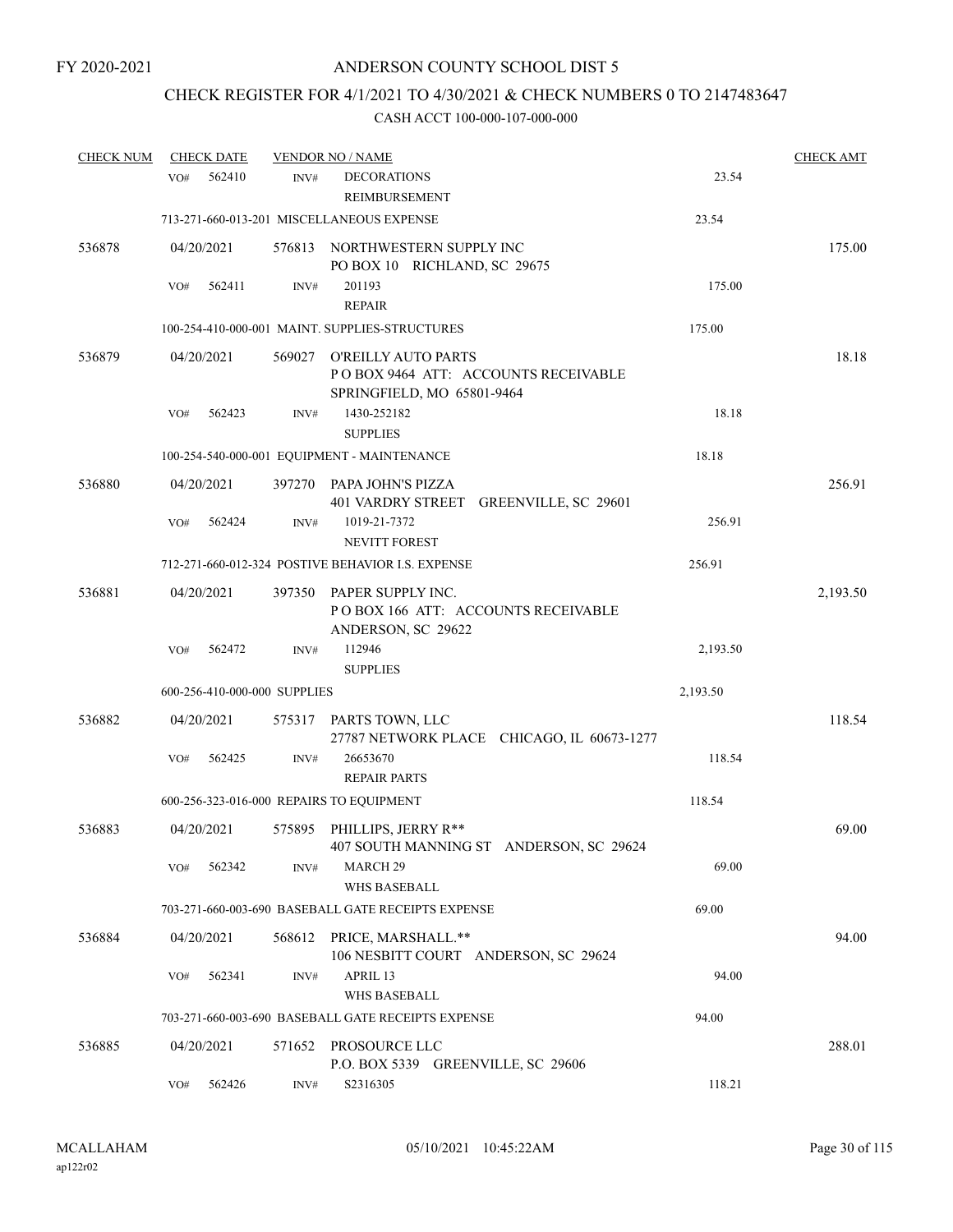FY 2020-2021

### ANDERSON COUNTY SCHOOL DIST 5

### CHECK REGISTER FOR 4/1/2021 TO 4/30/2021 & CHECK NUMBERS 0 TO 2147483647

| <b>REPAIR PARTS</b><br>100-254-410-000-001 MAINT, SUPPLIES-STRUCTURES<br>53.03<br>100-254-410-008-001 SUPPLIES - MAINTENANCE<br>65.18<br>64.29<br>VO#<br>562427<br>INV#<br>S2314664<br><b>REPAIR PARTS</b><br>64.29<br>100-254-410-000-001 MAINT. SUPPLIES-STRUCTURES<br>40.11<br>562428<br>S2316300<br>VO#<br>INV#<br><b>REPAIR PARTS</b><br>100-254-410-017-400 HVAC/ELECTRICAL/PLUMBING<br>40.11<br>65.40<br>562429<br>S2316690<br>VO#<br>INV#<br><b>REPAIR PARTS</b><br>100-254-410-023-001 SUPPLIES-MAINTENANCE<br>65.40<br>75.00<br>536886<br>04/20/2021<br>573882 SCACA<br>SC ATHLETIC COACHES ASSOC PO BOX 50028<br>GREENWOOD, SC 29649<br><b>TL HANNA</b><br>75.00<br>VO#<br>562432<br>INV#<br><b>JILLIAN SPENCER</b><br>702-271-660-002-663 ATHLETIC GENERAL EXPENSE<br>75.00<br>576565 SC GRAPHICS INC<br>839.95<br>536887<br>04/20/2021<br>100 CONTROL DR ANDERSON, SC 29625<br>3978<br>839.95<br>562433<br>VO#<br>INV#<br><b>SIGNS</b><br>100-254-410-002-001 SUPPLIES - MAINTENANCE<br>839.95<br>536888<br>04/20/2021<br>75.00<br>449800 SC HIGH SCHOOL LEAGUE<br>PO BOX 211575 COLUMBIA, SC 29221-6575<br>WR2021<br>75.00<br>VO#<br>562434<br>INV#<br>TL HANNA<br>702-271-660-002-696 WRESTLING EXPENSE<br>75.00<br>04/20/2021<br>576533 SHOW PROS ENTERTAINMENT SERVICES<br>64.00<br>536889<br>PO BOX 12599 CHARLOTTE, NC 28220<br>TLH21-262<br>562444<br>64.00<br>VO#<br>INV#<br>TL HANNA 4/3<br>64.00<br>702-271-660-002-690 BASEBALL GATE RECEIPTS EXPENSE<br>536890<br>04/20/2021<br>568954<br><b>SHRED A WAY</b><br>48.00<br>PO BOX 51132 ATT: ACCOUNTS RECEIVABLE<br>PIEDMONT, SC 29673<br>A89582<br>48.00<br>562445<br>VO#<br>INV#<br><b>TL HANNA</b><br>702-271-660-002-410 GENERAL ADMINISTRATION EXPENSE<br>48.00<br>536891<br>SIMPLIFIED OFFICE SYSTEMS<br>52.76<br>04/20/2021<br>571007<br>6220 BUSH RIVER ROAD COLUMBIA, SC 29212<br>VO#<br>562446<br>INV#<br>210412-0037<br>52.76<br><b>COPIES</b><br>52.76<br>100-113-410-005-000 SUPPLIES | <b>CHECK NUM</b> | CHECK DATE | <b>VENDOR NO / NAME</b> | <b>CHECK AMT</b> |
|---------------------------------------------------------------------------------------------------------------------------------------------------------------------------------------------------------------------------------------------------------------------------------------------------------------------------------------------------------------------------------------------------------------------------------------------------------------------------------------------------------------------------------------------------------------------------------------------------------------------------------------------------------------------------------------------------------------------------------------------------------------------------------------------------------------------------------------------------------------------------------------------------------------------------------------------------------------------------------------------------------------------------------------------------------------------------------------------------------------------------------------------------------------------------------------------------------------------------------------------------------------------------------------------------------------------------------------------------------------------------------------------------------------------------------------------------------------------------------------------------------------------------------------------------------------------------------------------------------------------------------------------------------------------------------------------------------------------------------------------------------------------------------------------------------------------------------------------------------------------------------------------------------------------------------------------------------------------------|------------------|------------|-------------------------|------------------|
|                                                                                                                                                                                                                                                                                                                                                                                                                                                                                                                                                                                                                                                                                                                                                                                                                                                                                                                                                                                                                                                                                                                                                                                                                                                                                                                                                                                                                                                                                                                                                                                                                                                                                                                                                                                                                                                                                                                                                                           |                  |            |                         |                  |
|                                                                                                                                                                                                                                                                                                                                                                                                                                                                                                                                                                                                                                                                                                                                                                                                                                                                                                                                                                                                                                                                                                                                                                                                                                                                                                                                                                                                                                                                                                                                                                                                                                                                                                                                                                                                                                                                                                                                                                           |                  |            |                         |                  |
|                                                                                                                                                                                                                                                                                                                                                                                                                                                                                                                                                                                                                                                                                                                                                                                                                                                                                                                                                                                                                                                                                                                                                                                                                                                                                                                                                                                                                                                                                                                                                                                                                                                                                                                                                                                                                                                                                                                                                                           |                  |            |                         |                  |
|                                                                                                                                                                                                                                                                                                                                                                                                                                                                                                                                                                                                                                                                                                                                                                                                                                                                                                                                                                                                                                                                                                                                                                                                                                                                                                                                                                                                                                                                                                                                                                                                                                                                                                                                                                                                                                                                                                                                                                           |                  |            |                         |                  |
|                                                                                                                                                                                                                                                                                                                                                                                                                                                                                                                                                                                                                                                                                                                                                                                                                                                                                                                                                                                                                                                                                                                                                                                                                                                                                                                                                                                                                                                                                                                                                                                                                                                                                                                                                                                                                                                                                                                                                                           |                  |            |                         |                  |
|                                                                                                                                                                                                                                                                                                                                                                                                                                                                                                                                                                                                                                                                                                                                                                                                                                                                                                                                                                                                                                                                                                                                                                                                                                                                                                                                                                                                                                                                                                                                                                                                                                                                                                                                                                                                                                                                                                                                                                           |                  |            |                         |                  |
|                                                                                                                                                                                                                                                                                                                                                                                                                                                                                                                                                                                                                                                                                                                                                                                                                                                                                                                                                                                                                                                                                                                                                                                                                                                                                                                                                                                                                                                                                                                                                                                                                                                                                                                                                                                                                                                                                                                                                                           |                  |            |                         |                  |
|                                                                                                                                                                                                                                                                                                                                                                                                                                                                                                                                                                                                                                                                                                                                                                                                                                                                                                                                                                                                                                                                                                                                                                                                                                                                                                                                                                                                                                                                                                                                                                                                                                                                                                                                                                                                                                                                                                                                                                           |                  |            |                         |                  |
|                                                                                                                                                                                                                                                                                                                                                                                                                                                                                                                                                                                                                                                                                                                                                                                                                                                                                                                                                                                                                                                                                                                                                                                                                                                                                                                                                                                                                                                                                                                                                                                                                                                                                                                                                                                                                                                                                                                                                                           |                  |            |                         |                  |
|                                                                                                                                                                                                                                                                                                                                                                                                                                                                                                                                                                                                                                                                                                                                                                                                                                                                                                                                                                                                                                                                                                                                                                                                                                                                                                                                                                                                                                                                                                                                                                                                                                                                                                                                                                                                                                                                                                                                                                           |                  |            |                         |                  |
|                                                                                                                                                                                                                                                                                                                                                                                                                                                                                                                                                                                                                                                                                                                                                                                                                                                                                                                                                                                                                                                                                                                                                                                                                                                                                                                                                                                                                                                                                                                                                                                                                                                                                                                                                                                                                                                                                                                                                                           |                  |            |                         |                  |
|                                                                                                                                                                                                                                                                                                                                                                                                                                                                                                                                                                                                                                                                                                                                                                                                                                                                                                                                                                                                                                                                                                                                                                                                                                                                                                                                                                                                                                                                                                                                                                                                                                                                                                                                                                                                                                                                                                                                                                           |                  |            |                         |                  |
|                                                                                                                                                                                                                                                                                                                                                                                                                                                                                                                                                                                                                                                                                                                                                                                                                                                                                                                                                                                                                                                                                                                                                                                                                                                                                                                                                                                                                                                                                                                                                                                                                                                                                                                                                                                                                                                                                                                                                                           |                  |            |                         |                  |
|                                                                                                                                                                                                                                                                                                                                                                                                                                                                                                                                                                                                                                                                                                                                                                                                                                                                                                                                                                                                                                                                                                                                                                                                                                                                                                                                                                                                                                                                                                                                                                                                                                                                                                                                                                                                                                                                                                                                                                           |                  |            |                         |                  |
|                                                                                                                                                                                                                                                                                                                                                                                                                                                                                                                                                                                                                                                                                                                                                                                                                                                                                                                                                                                                                                                                                                                                                                                                                                                                                                                                                                                                                                                                                                                                                                                                                                                                                                                                                                                                                                                                                                                                                                           |                  |            |                         |                  |
|                                                                                                                                                                                                                                                                                                                                                                                                                                                                                                                                                                                                                                                                                                                                                                                                                                                                                                                                                                                                                                                                                                                                                                                                                                                                                                                                                                                                                                                                                                                                                                                                                                                                                                                                                                                                                                                                                                                                                                           |                  |            |                         |                  |
|                                                                                                                                                                                                                                                                                                                                                                                                                                                                                                                                                                                                                                                                                                                                                                                                                                                                                                                                                                                                                                                                                                                                                                                                                                                                                                                                                                                                                                                                                                                                                                                                                                                                                                                                                                                                                                                                                                                                                                           |                  |            |                         |                  |
|                                                                                                                                                                                                                                                                                                                                                                                                                                                                                                                                                                                                                                                                                                                                                                                                                                                                                                                                                                                                                                                                                                                                                                                                                                                                                                                                                                                                                                                                                                                                                                                                                                                                                                                                                                                                                                                                                                                                                                           |                  |            |                         |                  |
|                                                                                                                                                                                                                                                                                                                                                                                                                                                                                                                                                                                                                                                                                                                                                                                                                                                                                                                                                                                                                                                                                                                                                                                                                                                                                                                                                                                                                                                                                                                                                                                                                                                                                                                                                                                                                                                                                                                                                                           |                  |            |                         |                  |
|                                                                                                                                                                                                                                                                                                                                                                                                                                                                                                                                                                                                                                                                                                                                                                                                                                                                                                                                                                                                                                                                                                                                                                                                                                                                                                                                                                                                                                                                                                                                                                                                                                                                                                                                                                                                                                                                                                                                                                           |                  |            |                         |                  |
|                                                                                                                                                                                                                                                                                                                                                                                                                                                                                                                                                                                                                                                                                                                                                                                                                                                                                                                                                                                                                                                                                                                                                                                                                                                                                                                                                                                                                                                                                                                                                                                                                                                                                                                                                                                                                                                                                                                                                                           |                  |            |                         |                  |
|                                                                                                                                                                                                                                                                                                                                                                                                                                                                                                                                                                                                                                                                                                                                                                                                                                                                                                                                                                                                                                                                                                                                                                                                                                                                                                                                                                                                                                                                                                                                                                                                                                                                                                                                                                                                                                                                                                                                                                           |                  |            |                         |                  |
|                                                                                                                                                                                                                                                                                                                                                                                                                                                                                                                                                                                                                                                                                                                                                                                                                                                                                                                                                                                                                                                                                                                                                                                                                                                                                                                                                                                                                                                                                                                                                                                                                                                                                                                                                                                                                                                                                                                                                                           |                  |            |                         |                  |
|                                                                                                                                                                                                                                                                                                                                                                                                                                                                                                                                                                                                                                                                                                                                                                                                                                                                                                                                                                                                                                                                                                                                                                                                                                                                                                                                                                                                                                                                                                                                                                                                                                                                                                                                                                                                                                                                                                                                                                           |                  |            |                         |                  |
|                                                                                                                                                                                                                                                                                                                                                                                                                                                                                                                                                                                                                                                                                                                                                                                                                                                                                                                                                                                                                                                                                                                                                                                                                                                                                                                                                                                                                                                                                                                                                                                                                                                                                                                                                                                                                                                                                                                                                                           |                  |            |                         |                  |
|                                                                                                                                                                                                                                                                                                                                                                                                                                                                                                                                                                                                                                                                                                                                                                                                                                                                                                                                                                                                                                                                                                                                                                                                                                                                                                                                                                                                                                                                                                                                                                                                                                                                                                                                                                                                                                                                                                                                                                           |                  |            |                         |                  |
|                                                                                                                                                                                                                                                                                                                                                                                                                                                                                                                                                                                                                                                                                                                                                                                                                                                                                                                                                                                                                                                                                                                                                                                                                                                                                                                                                                                                                                                                                                                                                                                                                                                                                                                                                                                                                                                                                                                                                                           |                  |            |                         |                  |
|                                                                                                                                                                                                                                                                                                                                                                                                                                                                                                                                                                                                                                                                                                                                                                                                                                                                                                                                                                                                                                                                                                                                                                                                                                                                                                                                                                                                                                                                                                                                                                                                                                                                                                                                                                                                                                                                                                                                                                           |                  |            |                         |                  |
|                                                                                                                                                                                                                                                                                                                                                                                                                                                                                                                                                                                                                                                                                                                                                                                                                                                                                                                                                                                                                                                                                                                                                                                                                                                                                                                                                                                                                                                                                                                                                                                                                                                                                                                                                                                                                                                                                                                                                                           |                  |            |                         |                  |
|                                                                                                                                                                                                                                                                                                                                                                                                                                                                                                                                                                                                                                                                                                                                                                                                                                                                                                                                                                                                                                                                                                                                                                                                                                                                                                                                                                                                                                                                                                                                                                                                                                                                                                                                                                                                                                                                                                                                                                           |                  |            |                         |                  |
|                                                                                                                                                                                                                                                                                                                                                                                                                                                                                                                                                                                                                                                                                                                                                                                                                                                                                                                                                                                                                                                                                                                                                                                                                                                                                                                                                                                                                                                                                                                                                                                                                                                                                                                                                                                                                                                                                                                                                                           |                  |            |                         |                  |
|                                                                                                                                                                                                                                                                                                                                                                                                                                                                                                                                                                                                                                                                                                                                                                                                                                                                                                                                                                                                                                                                                                                                                                                                                                                                                                                                                                                                                                                                                                                                                                                                                                                                                                                                                                                                                                                                                                                                                                           |                  |            |                         |                  |
|                                                                                                                                                                                                                                                                                                                                                                                                                                                                                                                                                                                                                                                                                                                                                                                                                                                                                                                                                                                                                                                                                                                                                                                                                                                                                                                                                                                                                                                                                                                                                                                                                                                                                                                                                                                                                                                                                                                                                                           |                  |            |                         |                  |
|                                                                                                                                                                                                                                                                                                                                                                                                                                                                                                                                                                                                                                                                                                                                                                                                                                                                                                                                                                                                                                                                                                                                                                                                                                                                                                                                                                                                                                                                                                                                                                                                                                                                                                                                                                                                                                                                                                                                                                           |                  |            |                         |                  |
|                                                                                                                                                                                                                                                                                                                                                                                                                                                                                                                                                                                                                                                                                                                                                                                                                                                                                                                                                                                                                                                                                                                                                                                                                                                                                                                                                                                                                                                                                                                                                                                                                                                                                                                                                                                                                                                                                                                                                                           |                  |            |                         |                  |
|                                                                                                                                                                                                                                                                                                                                                                                                                                                                                                                                                                                                                                                                                                                                                                                                                                                                                                                                                                                                                                                                                                                                                                                                                                                                                                                                                                                                                                                                                                                                                                                                                                                                                                                                                                                                                                                                                                                                                                           |                  |            |                         |                  |
|                                                                                                                                                                                                                                                                                                                                                                                                                                                                                                                                                                                                                                                                                                                                                                                                                                                                                                                                                                                                                                                                                                                                                                                                                                                                                                                                                                                                                                                                                                                                                                                                                                                                                                                                                                                                                                                                                                                                                                           |                  |            |                         |                  |
|                                                                                                                                                                                                                                                                                                                                                                                                                                                                                                                                                                                                                                                                                                                                                                                                                                                                                                                                                                                                                                                                                                                                                                                                                                                                                                                                                                                                                                                                                                                                                                                                                                                                                                                                                                                                                                                                                                                                                                           |                  |            |                         |                  |
|                                                                                                                                                                                                                                                                                                                                                                                                                                                                                                                                                                                                                                                                                                                                                                                                                                                                                                                                                                                                                                                                                                                                                                                                                                                                                                                                                                                                                                                                                                                                                                                                                                                                                                                                                                                                                                                                                                                                                                           |                  |            |                         |                  |
|                                                                                                                                                                                                                                                                                                                                                                                                                                                                                                                                                                                                                                                                                                                                                                                                                                                                                                                                                                                                                                                                                                                                                                                                                                                                                                                                                                                                                                                                                                                                                                                                                                                                                                                                                                                                                                                                                                                                                                           |                  |            |                         |                  |
|                                                                                                                                                                                                                                                                                                                                                                                                                                                                                                                                                                                                                                                                                                                                                                                                                                                                                                                                                                                                                                                                                                                                                                                                                                                                                                                                                                                                                                                                                                                                                                                                                                                                                                                                                                                                                                                                                                                                                                           |                  |            |                         |                  |
|                                                                                                                                                                                                                                                                                                                                                                                                                                                                                                                                                                                                                                                                                                                                                                                                                                                                                                                                                                                                                                                                                                                                                                                                                                                                                                                                                                                                                                                                                                                                                                                                                                                                                                                                                                                                                                                                                                                                                                           |                  |            |                         |                  |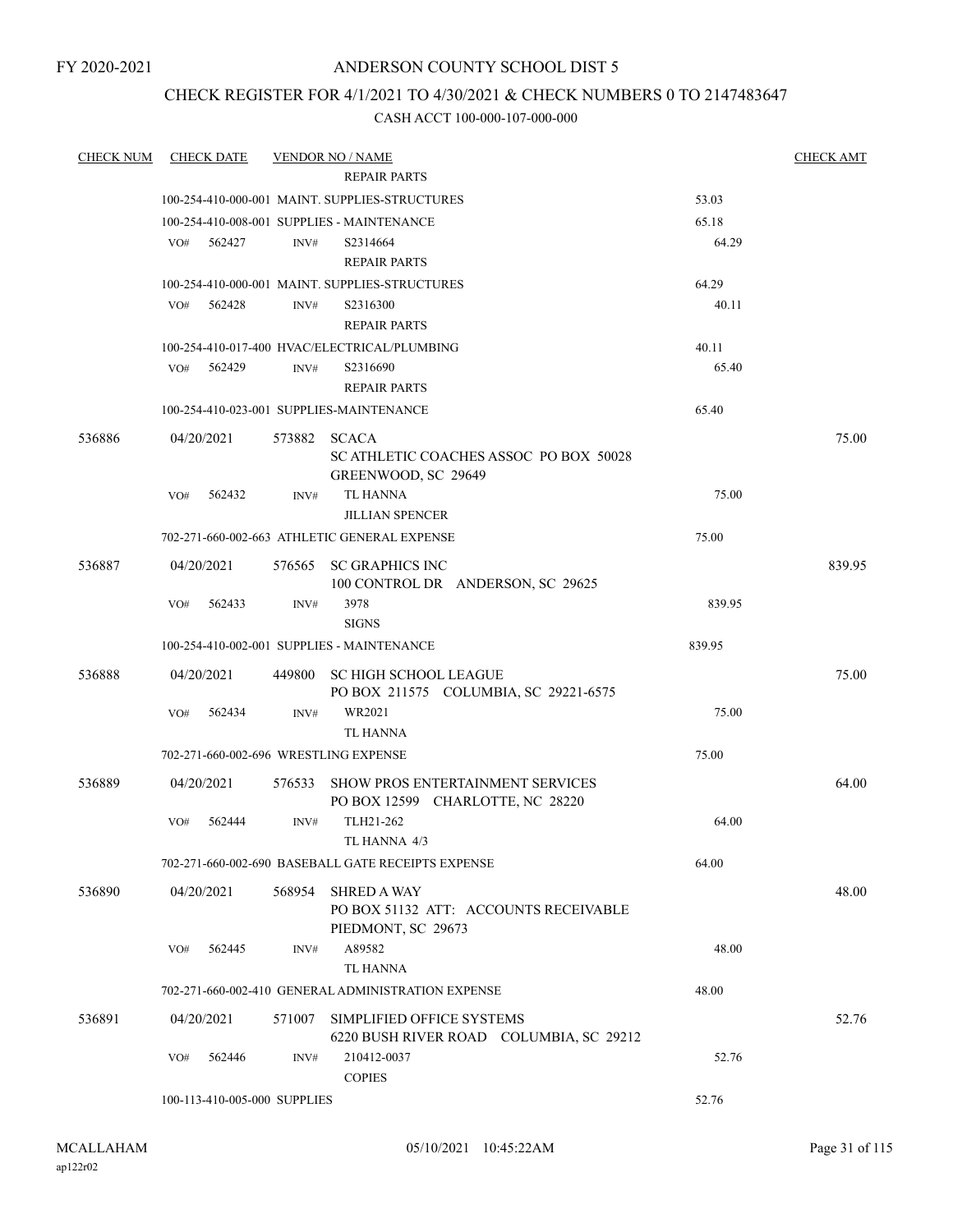# CHECK REGISTER FOR 4/1/2021 TO 4/30/2021 & CHECK NUMBERS 0 TO 2147483647

| <b>CHECK NUM</b> | <b>CHECK DATE</b>                       |        | <b>VENDOR NO / NAME</b>                                                                                |              |           | <b>CHECK AMT</b> |
|------------------|-----------------------------------------|--------|--------------------------------------------------------------------------------------------------------|--------------|-----------|------------------|
| 536892           | 04/20/2021                              | 576628 | <b>SMITH FARM SUPPLY</b><br>TYLER JOHNSON ENTERPRISES 135 DEPOT STREET<br>WARRENTON, GA 30828          |              |           | 188.23           |
|                  | 562447<br>VO#                           | INV#   | <b>MARCH 2021</b><br><b>PATRON 108999</b>                                                              |              | 188.23    |                  |
|                  |                                         |        | 329-115-410-031-000 SUPPLIES-STATE EQUIPMENT                                                           |              | 188.23    |                  |
| 536893           | 04/20/2021                              |        | 568778 STEPHENS, DOUGLAS**<br>3213 ALGONIQUIN AVE ANDERSON, SC 29626                                   |              |           | 94.00            |
|                  | 562340<br>VO#                           | INV#   | APRIL 13<br><b>WHS BASEBALL</b>                                                                        |              | 94.00     |                  |
|                  |                                         |        | 703-271-660-003-690 BASEBALL GATE RECEIPTS EXPENSE                                                     |              | 94.00     |                  |
| 536894           | 04/20/2021                              | 576816 | TEAMBUILDR<br>2270 BEAVER ROAD LANDOVER, MD 20785                                                      |              |           | 1,200.00         |
|                  | VO#<br>562448                           | INV#   | 013300<br><b>WESTSIDE HS</b>                                                                           |              | 1,200.00  |                  |
|                  |                                         |        | 703-271-660-003-663 ATHLETIC GENERAL EXPENSE                                                           |              | 1,200.00  |                  |
| 536895           | 04/20/2021                              | 576122 | THERE IS HOPE COUNSELING, LLC<br>ROYCE V. MILLER 145 THOMAS GREEN BLVD, SUITE<br>210 CLEMSON, SC 29631 |              |           | 600.00           |
|                  | 562408<br>VO#                           | INV#   | 161782<br>APRIL 13 & 14                                                                                | 13797<br>PO# | 600.00    |                  |
|                  |                                         |        | 237-128-313-002-020 STUDENT SERVICES/ COUNSELOR                                                        |              | 300.00    |                  |
|                  |                                         |        | 237-128-313-003-020 STUDENT SERVICES/ COUNSELOR                                                        |              | 300.00    |                  |
| 536896           | 04/20/2021                              | 573767 | <b>TREETOP PRODUCTS</b><br>222 STATE STREET BATAVIA, IL 60510                                          |              |           | 413.08           |
|                  | 562450<br>VO#                           | INV#   | 10279<br><b>SUPPLIES</b>                                                                               |              | 413.08    |                  |
|                  |                                         |        | 100-254-410-016-001 SUPPLIES - MAINTENANCE                                                             |              | 413.08    |                  |
| 536897           | 04/20/2021                              | 508700 | TRI-COUNTY TECHNICAL COLLEGE<br>POBOX 587 PENDLETON, SC 29670                                          |              |           | 36,590.00        |
|                  | 562451<br>VO#                           | INV#   | 5135<br><b>SPRING 2021</b>                                                                             | 14253<br>PO# | 36,590.00 |                  |
|                  |                                         |        | 100-114-312-002-DCC DUAL CREDIT COURSES                                                                |              | 28,500.00 |                  |
|                  |                                         |        | 100-114-312-003-DCC DUAL CREDIT COURSES                                                                |              | 7,590.00  |                  |
|                  | 124-114-312-024-DCC DUAL CREDIT CLASSES |        |                                                                                                        |              | 500.00    |                  |
| 536898           | 04/20/2021                              | 573815 | UNITED REFRIGERATION, INC<br>PO BOX 740703 ATLANTA, GA 30374-0703                                      |              |           | 3,159.72         |
|                  | 562452<br>VO#                           | INV#   | 77919625<br><b>REPAIR PARTS</b>                                                                        |              | 28.10     |                  |
|                  |                                         |        | 100-254-410-011-400 HVAC/ELECTRICAL/PLUMBING                                                           |              | 28.10     |                  |
|                  | 562453<br>VO#                           | INV#   | 77752882-01<br><b>REPAIR PARTS</b>                                                                     |              | 145.07    |                  |
|                  |                                         |        | 100-254-410-002-400 HVAC/ELECTRICAL/PLUMBING                                                           |              | 145.07    |                  |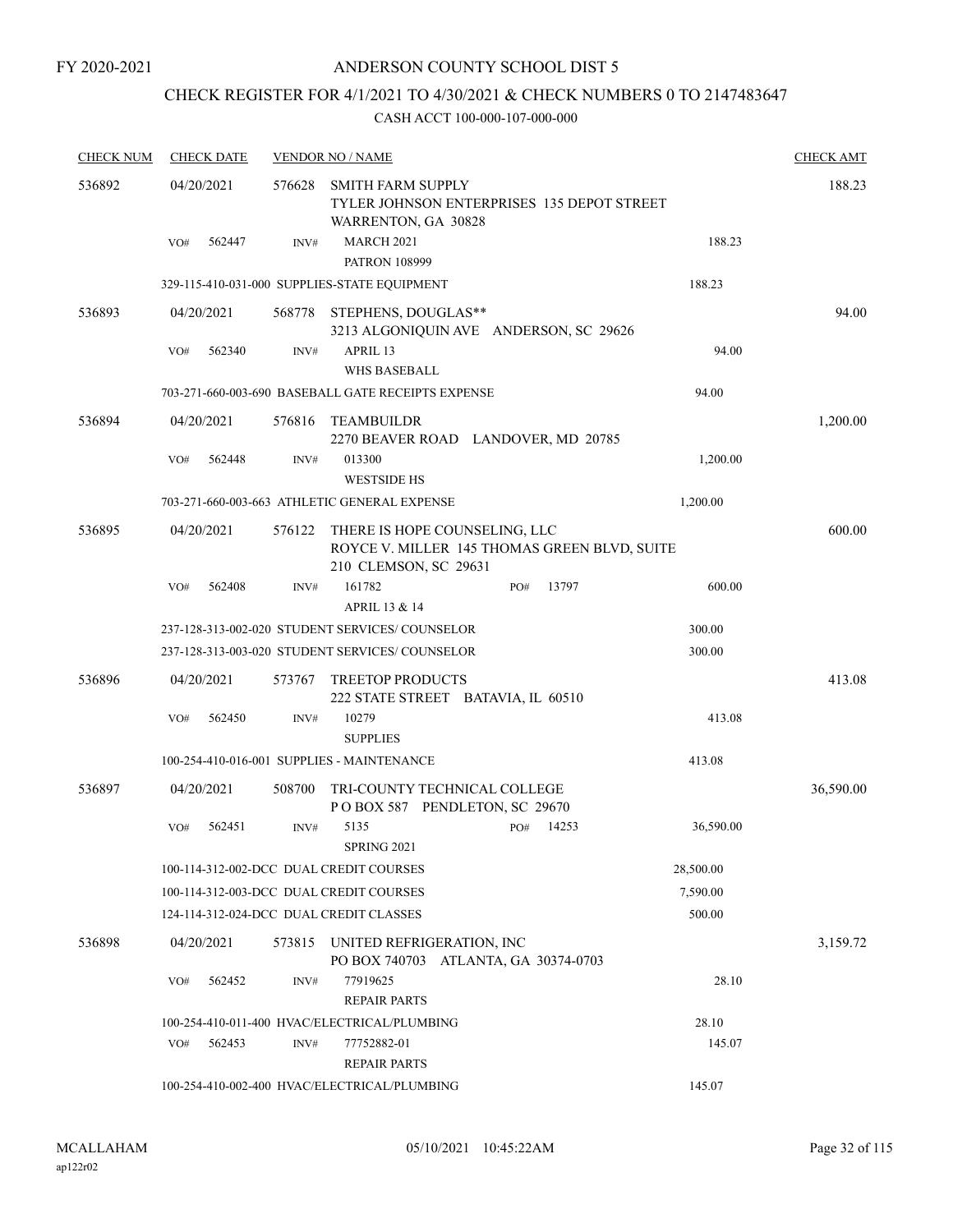### CHECK REGISTER FOR 4/1/2021 TO 4/30/2021 & CHECK NUMBERS 0 TO 2147483647

| <b>CHECK NUM</b> | <b>CHECK DATE</b>                 |        | <b>VENDOR NO / NAME</b>                                          |            | <b>CHECK AMT</b> |
|------------------|-----------------------------------|--------|------------------------------------------------------------------|------------|------------------|
|                  | VO#<br>562454                     | INV#   | 77822162                                                         | 883.53     |                  |
|                  |                                   |        | <b>REPAIR PARTS</b>                                              |            |                  |
|                  | 100-254-410-000-400 HVAC SUPPLIES |        |                                                                  | 883.53     |                  |
|                  | VO#<br>562455                     | INV#   | 77948173                                                         | $-516.57$  |                  |
|                  |                                   |        | <b>REPAIR PARTS</b>                                              |            |                  |
|                  |                                   |        | 100-254-410-000-001 MAINT. SUPPLIES-STRUCTURES                   | $-516.57$  |                  |
|                  | 562456<br>VO#                     | INV#   | 77509427                                                         | 2,619.59   |                  |
|                  |                                   |        | <b>REPAIR PARTS</b>                                              |            |                  |
|                  |                                   |        | 100-254-410-000-001 MAINT. SUPPLIES-STRUCTURES                   | 2,619.59   |                  |
| 536899           | 04/20/2021                        | 510790 | US FOODSERVICE                                                   |            | 1,531.85         |
|                  |                                   |        | P O BOX 602292 CHARLOTTE, NC 28260-2292                          |            |                  |
|                  | 562476<br>VO#                     | INV#   | 60813458                                                         | 1,531.85   |                  |
|                  |                                   |        | <b>USDA FOODS</b>                                                |            |                  |
|                  |                                   |        | 600-256-462-002-000 COMMODITY DISTRIBUTION                       | 78.42      |                  |
|                  |                                   |        | 600-256-462-003-000 COMMODITY DISTRIBUTION                       | 50.82      |                  |
|                  |                                   |        | 600-256-462-005-000 COMMODITY DISTRIBUTION                       | 102.57     |                  |
|                  |                                   |        | 600-256-462-006-000 COMMODITY DISTRIBUTION                       | 108.54     |                  |
|                  |                                   |        | 600-256-462-007-000 COMMODITY DISTRIBUTION                       | 208.28     |                  |
|                  |                                   |        | 600-256-462-008-000 COMMODITY DISTRIBUTION                       | 46.75      |                  |
|                  |                                   |        | 600-256-462-009-000 COMMODITY DISTRIBUTION                       | 88.15      |                  |
|                  |                                   |        | 600-256-462-010-000 COMMODITY DISTRIBUTION                       | 70.28      |                  |
|                  |                                   |        | 600-256-462-011-000 COMMODITY DISTRIBUTION                       | 59.62      |                  |
|                  |                                   |        | 600-256-462-012-000 COMMODITY DISTRIBUTION                       | 144.32     |                  |
|                  |                                   |        | 600-256-462-013-000 COMMODITY DISTRIBUTION                       | 60.24      |                  |
|                  |                                   |        | 600-256-462-014-000 COMMODITY DISTRIBUTION                       | 87.53      |                  |
|                  |                                   |        | 600-256-462-015-000 COMMODITY DISTRIBUTION                       | 3.45       |                  |
|                  |                                   |        | 600-256-462-016-000 COMMODITY DISTRIBUTION                       | 60.55      |                  |
|                  |                                   |        | 600-256-462-017-000 COMMODITY DISTRIBUTION                       | 87.84      |                  |
|                  |                                   |        | 600-256-462-018-000 COMMODITY DISTRIBUTION                       | 17.25      |                  |
|                  |                                   |        | 600-256-462-019-000 COMMODITY DISTRIBUTION                       | 76.56      |                  |
|                  |                                   |        | 600-256-462-020-000 COMMODITY DISTRIBUTION                       | 88.15      |                  |
|                  |                                   |        | 600-256-462-021-000 COMMODITY DISTRIBUTION                       | 92.53      |                  |
|                  |                                   |        |                                                                  |            |                  |
| 536900           | 04/20/2021                        | 510790 | <b>US FOODSERVICE</b><br>P O BOX 602292 CHARLOTTE, NC 28260-2292 |            | 346,803.11       |
|                  | 562477<br>VO#                     | INV#   | 20950515                                                         | 346,803.11 |                  |
|                  |                                   |        | <b>FOOD &amp; SUPPLIES</b>                                       |            |                  |
|                  | 600-256-410-002-000 SUPPLIES      |        |                                                                  | 2,064.83   |                  |
|                  | 600-256-410-003-000 SUPPLIES      |        |                                                                  | 1,923.70   |                  |
|                  | 600-256-410-005-000 SUPPLIES      |        |                                                                  | 2,326.53   |                  |
|                  | 600-256-410-006-000 SUPPLIES      |        |                                                                  | 3,369.91   |                  |
|                  | 600-256-410-007-000 SUPPLIES      |        |                                                                  | 512.70     |                  |
|                  | 600-256-410-008-000 SUPPLIES      |        |                                                                  | 811.05     |                  |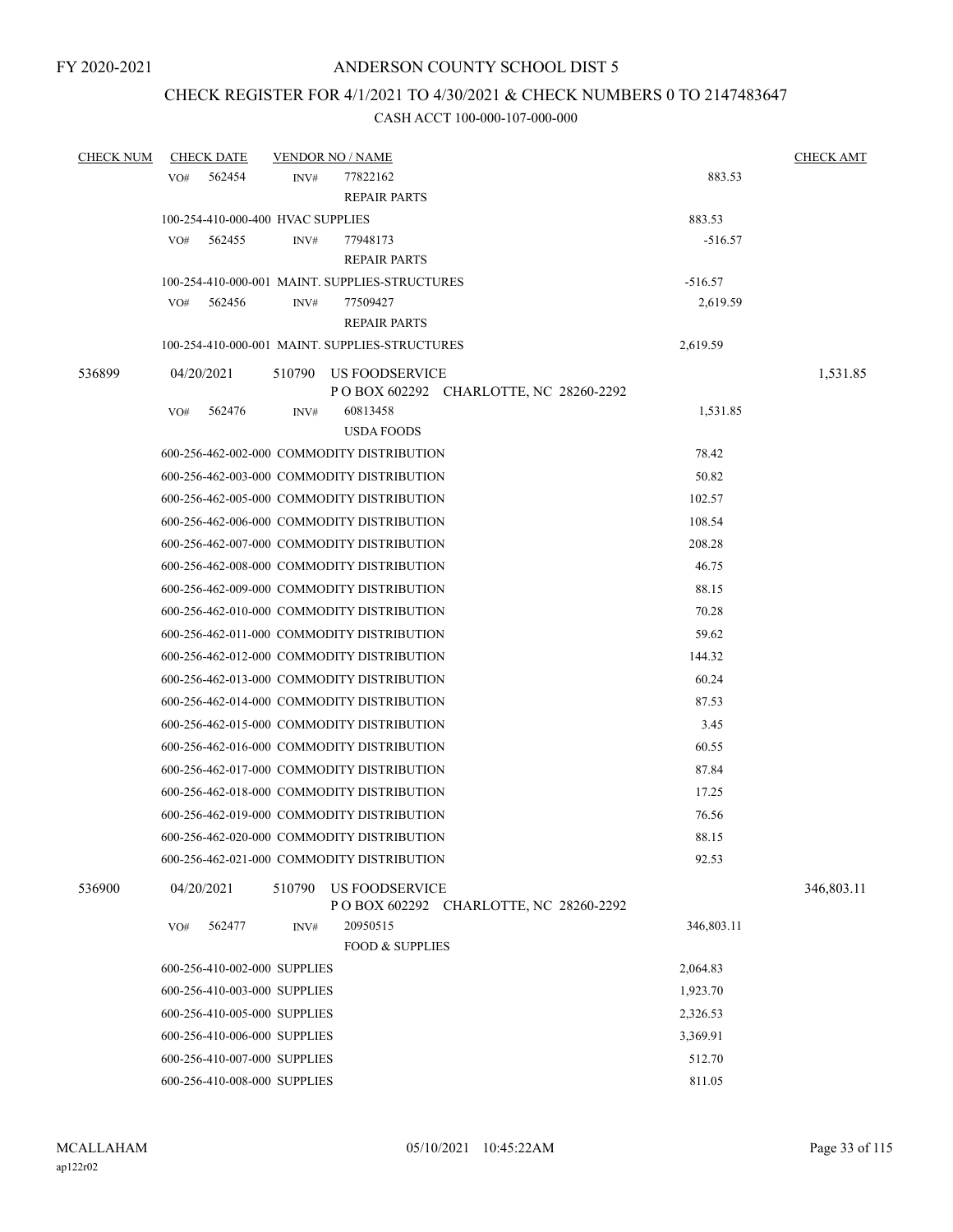# CHECK REGISTER FOR 4/1/2021 TO 4/30/2021 & CHECK NUMBERS 0 TO 2147483647

| <b>CHECK NUM</b> | <b>CHECK DATE</b>                      |        | <b>VENDOR NO / NAME</b>                                                            |           | <b>CHECK AMT</b> |
|------------------|----------------------------------------|--------|------------------------------------------------------------------------------------|-----------|------------------|
|                  | 600-256-410-009-000 SUPPLIES           |        |                                                                                    | 910.53    |                  |
|                  | 600-256-410-010-000 SUPPLIES           |        |                                                                                    | 2,037.73  |                  |
|                  | 600-256-410-011-000 SUPPLIES           |        |                                                                                    | 1,387.83  |                  |
|                  | 600-256-410-012-000 SUPPLIES           |        |                                                                                    | 1,490.47  |                  |
|                  | 600-256-410-013-000 SUPPLIES           |        |                                                                                    | 606.51    |                  |
|                  | 600-256-410-014-000 SUPPLIES           |        |                                                                                    | 1,060.01  |                  |
|                  | 600-256-410-015-000 SUPPLIES           |        |                                                                                    | 431.88    |                  |
|                  | 600-256-410-016-000 SUPPLIES           |        |                                                                                    | 642.94    |                  |
|                  | 600-256-410-017-000 SUPPLIES           |        |                                                                                    | 1,983.91  |                  |
|                  | 600-256-410-018-000 SUPPLIES           |        | 518.33                                                                             |           |                  |
|                  | 600-256-410-019-000 SUPPLIES           |        |                                                                                    | 1,268.95  |                  |
|                  | 600-256-410-020-000 SUPPLIES           |        |                                                                                    | 2,597.84  |                  |
|                  | 600-256-410-021-000 SUPPLIES           |        |                                                                                    | 1,411.15  |                  |
|                  | 600-256-460-002-000 FOOD               |        |                                                                                    | 27,188.22 |                  |
|                  | 600-256-460-003-000 FOOD               |        |                                                                                    | 28,088.27 |                  |
|                  | 600-256-460-005-000 FOOD               |        | 14,914.85                                                                          |           |                  |
|                  | 600-256-460-006-000 FOOD               |        |                                                                                    | 32,724.54 |                  |
|                  | 600-256-460-007-000 FOOD               |        |                                                                                    | 16,892.25 |                  |
|                  | 600-256-460-008-000 FOOD               |        |                                                                                    | 16,131.86 |                  |
|                  | 600-256-460-009-000 FOOD               |        |                                                                                    | 11,550.70 |                  |
|                  | 600-256-460-010-000 FOOD               |        |                                                                                    | 19,373.91 |                  |
|                  | 600-256-460-011-000 FOOD               |        |                                                                                    | 15,041.68 |                  |
|                  | 600-256-460-012-000 FOOD               |        |                                                                                    | 12,902.84 |                  |
|                  | 600-256-460-013-000 FOOD               |        |                                                                                    | 9,692.72  |                  |
|                  | 600-256-460-014-000 FOOD               |        |                                                                                    | 16,205.90 |                  |
|                  | 600-256-460-015-000 FOOD               |        |                                                                                    | 2,633.05  |                  |
|                  | 600-256-460-016-000 FOOD               |        |                                                                                    | 11,765.21 |                  |
|                  | 600-256-460-017-000 FOOD               |        |                                                                                    | 10,745.17 |                  |
|                  | 600-256-460-018-000 FOOD               |        |                                                                                    | 5,393.85  |                  |
|                  | 600-256-460-019-000 FOOD               |        |                                                                                    | 18,208.43 |                  |
|                  | 600-256-460-020-000 FOOD               |        |                                                                                    | 27,725.68 |                  |
|                  | 600-256-460-021-000 FOOD               |        |                                                                                    | 17,569.46 |                  |
|                  | 631-256-410-031-000 SUPPLIES           |        |                                                                                    | 260.11    |                  |
|                  | 631-256-460-031-000 PURCHASED FOOD     |        |                                                                                    | 4,437.61  |                  |
| 536901           | 04/20/2021                             | 576048 | VITAL RECORDS HOLDINGS, LLC<br>DEPT 5874 PO BOX 11407 BIRMINGHAM, AL<br>35246-5874 |           | 2,391.20         |
|                  | VO#<br>562459                          | INV#   | 2041625<br>54842                                                                   | 1,586.20  |                  |
|                  | 100-264-312-000-000 PURCHASED SERVICES |        |                                                                                    | 55.20     |                  |
|                  | 100-264-312-000-000 PURCHASED SERVICES |        |                                                                                    | 1,531.00  |                  |
|                  | VO# 562460                             | INV#   | 54840                                                                              | 805.00    |                  |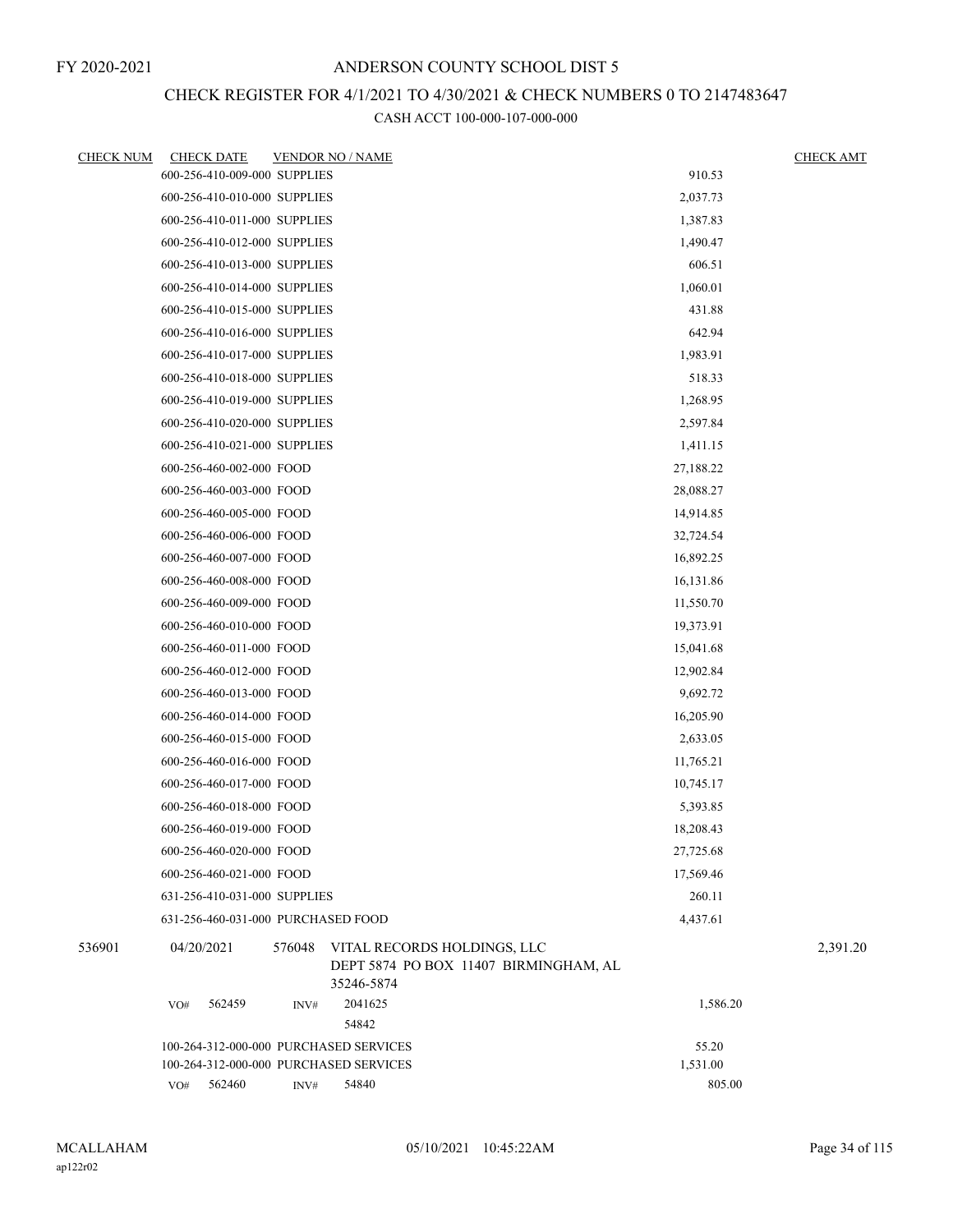FY 2020-2021

### ANDERSON COUNTY SCHOOL DIST 5

## CHECK REGISTER FOR 4/1/2021 TO 4/30/2021 & CHECK NUMBERS 0 TO 2147483647

| <b>CHECK NUM</b> |            | <b>CHECK DATE</b> |                              | <b>VENDOR NO / NAME</b>                                                   |        |       |           | <b>CHECK AMT</b> |
|------------------|------------|-------------------|------------------------------|---------------------------------------------------------------------------|--------|-------|-----------|------------------|
|                  |            |                   |                              | <b>TL HANNA</b>                                                           |        |       |           |                  |
|                  |            |                   | 100-114-410-002-000 SUPPLIES |                                                                           |        |       | 805.00    |                  |
| 536902           | 04/20/2021 |                   | 573864                       | WELLS FARGO VENDOR FIN SERV<br>PO BOX 105743 ATLANTA, GA 30348-5743       |        |       |           | 426.93           |
|                  | VO#        | 562461            | INV#                         | 5014541971<br><b>COPIER</b>                                               |        |       | 252.52    |                  |
|                  |            |                   |                              | 100-181-410-023-000 SUPPLIES-ADULT ED.                                    |        |       | 252.52    |                  |
|                  | VO#        | 562462            | INV#                         | 5014451996                                                                |        |       | 174.41    |                  |
|                  |            |                   |                              | <b>COPIER</b>                                                             |        |       |           |                  |
|                  |            |                   |                              | 100-181-410-023-000 SUPPLIES-ADULT ED.                                    | 174.41 |       |           |                  |
| 536903           | 04/22/2021 |                   | 571975                       | A3 COMMUNICATIONS<br>DIVISION 700 PO BOX 117343 ATLANTA, GA<br>30368-7343 |        |       |           | 3,850.82         |
|                  | VO#        | 562547            | INV#                         | 86429<br><b>TECHNOLOGY</b>                                                | PO#    | 14206 | 3,850.82  |                  |
|                  |            |                   |                              | 100-266-314-000-000 REPAIRS TO EQUIPMENT                                  |        |       | 3,850.82  |                  |
| 536904           | 04/22/2021 |                   | 565616                       | <b>ADORAMA</b>                                                            |        |       |           | 5,108.41         |
|                  |            |                   |                              | 42 WEST 18TH STREET ATT: ACCOUNTS RECEIVABLE                              |        |       |           |                  |
|                  |            |                   |                              | NEW YORK, NY 10011                                                        |        |       |           |                  |
|                  | VO#        | 562548            | INV#                         | 28411293<br><b>TECHNOLOGY</b>                                             | PO#    | 14038 | 5,108.41  |                  |
|                  |            |                   |                              | 100-266-314-000-000 REPAIRS TO EQUIPMENT                                  |        |       | 5,108.41  |                  |
| 536905           | 04/22/2021 |                   | 576412                       | <b>AMAZON CAPITAL SERVICES</b>                                            |        |       |           | 15,922.73        |
|                  |            |                   |                              | PO BOX 035184 SEATTLE, WA 98124-5184                                      |        |       |           |                  |
|                  | VO#        | 562636            | INV#                         | <b>PURCHASES</b>                                                          |        |       | 15,922.73 |                  |
|                  |            |                   |                              | #A2QG7V7TDJIMYY                                                           |        |       |           |                  |
|                  |            |                   | 100-112-410-010-000 SUPPLIES |                                                                           |        |       | 37.43     |                  |
|                  |            |                   | 100-112-410-010-000 SUPPLIES |                                                                           |        |       | 97.56     |                  |
|                  |            |                   | 100-112-410-010-000 SUPPLIES |                                                                           |        |       | 207.40    |                  |
|                  |            |                   | 100-112-410-012-000 SUPPLIES |                                                                           |        |       | 140.82    |                  |
|                  |            |                   | 100-112-410-012-000 SUPPLIES |                                                                           |        |       | 70.41     |                  |
|                  |            |                   | 100-112-410-014-000 SUPPLIES |                                                                           |        |       | 1,785.36  |                  |
|                  |            |                   | 100-112-410-014-000 SUPPLIES |                                                                           |        |       | 458.23    |                  |
|                  |            |                   | 100-112-410-014-000 SUPPLIES |                                                                           |        |       | 13.90     |                  |
|                  |            |                   | 100-112-410-014-000 SUPPLIES |                                                                           |        |       | 1,205.12  |                  |
|                  |            |                   | 100-112-410-014-000 SUPPLIES |                                                                           |        |       | $-4.03$   |                  |
|                  |            |                   | 100-112-410-014-000 SUPPLIES |                                                                           |        |       | 26.74     |                  |
|                  |            |                   | 100-112-410-014-000 SUPPLIES |                                                                           |        |       | 544.15    |                  |
|                  |            |                   | 100-112-410-016-000 SUPPLIES |                                                                           |        |       | 115.23    |                  |
|                  |            |                   | 100-112-410-017-000 SUPPLIES |                                                                           |        |       | 1,122.00  |                  |
|                  |            |                   |                              | 100-112-410-019-INQ INQUIRY BASED LEARNING                                |        |       | 567.89    |                  |
|                  |            |                   | 100-113-410-005-000 SUPPLIES |                                                                           |        |       | 96.89     |                  |
|                  |            |                   | 100-113-410-005-000 SUPPLIES |                                                                           |        |       | 44.24     |                  |
|                  |            |                   | 100-113-410-005-000 SUPPLIES |                                                                           |        |       | 70.65     |                  |
|                  |            |                   | 100-113-410-005-000 SUPPLIES |                                                                           |        |       | 182.47    |                  |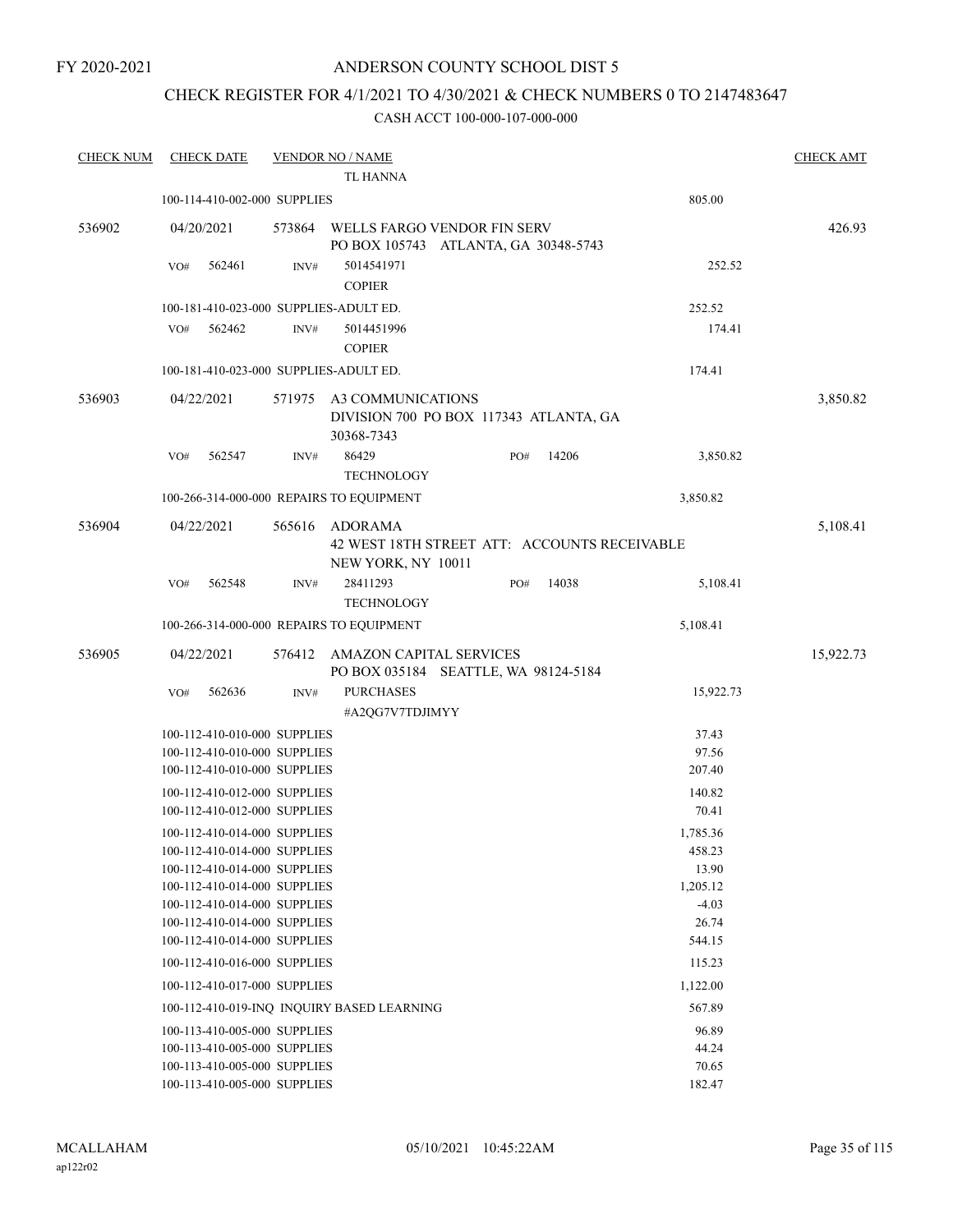# CHECK REGISTER FOR 4/1/2021 TO 4/30/2021 & CHECK NUMBERS 0 TO 2147483647

| <b>CHECK NUM</b> | <b>CHECK DATE</b>                | <b>VENDOR NO / NAME</b>                                                                               |          | <b>CHECK AMT</b> |
|------------------|----------------------------------|-------------------------------------------------------------------------------------------------------|----------|------------------|
|                  | 100-113-410-005-000 SUPPLIES     |                                                                                                       | 7.48     |                  |
|                  | 100-113-410-005-0RE RELATED ARTS |                                                                                                       | 253.92   |                  |
|                  |                                  | 100-113-410-005-COB CHORUS, ORCHESTRA & BAND                                                          | 70.01    |                  |
|                  |                                  | 100-113-410-005-INQ INQUIRY BASED LEARNING                                                            | 2,000.00 |                  |
|                  |                                  | 100-113-410-005-MUS MUSIC ALLOCATION                                                                  | 681.13   |                  |
|                  |                                  | 100-113-410-005-VEN SUPPLY-ADDT'L FOR LOST VENDING                                                    | 6.21     |                  |
|                  | 100-222-410-008-000 SUPPLIES     |                                                                                                       | 1,522.52 |                  |
|                  | 100-266-410-014-000 SUPPLIES     |                                                                                                       | 47.59    |                  |
|                  | 131-115-410-031-000 SUPPLIES     |                                                                                                       | 728.39   |                  |
|                  | 131-115-410-031-000 SUPPLIES     |                                                                                                       | 265.89   |                  |
|                  | 131-115-410-031-000 SUPPLIES     |                                                                                                       | 104.86   |                  |
|                  | 131-115-410-031-000 SUPPLIES     |                                                                                                       | 195.74   |                  |
|                  |                                  | 201-112-445-007-000 TECHNOLOGY SUPPLIES                                                               | 37.32    |                  |
|                  | 201-224-410-007-000 PD SUPPLIES  |                                                                                                       | 90.90    |                  |
|                  |                                  | 705-271-660-005-519 LIBRARY EXPENSE                                                                   | 36.60    |                  |
|                  |                                  | 705-271-660-005-674 FOOTBALL EXPENSE                                                                  | 46.81    |                  |
|                  |                                  | 707-190-660-007-288 LITERACY EXPENSE                                                                  | 47.97    |                  |
|                  |                                  | 712-271-660-012-201 MISCELLANEOUS EXPENSE                                                             | 74.99    |                  |
|                  |                                  | 712-271-660-012-315 HOSPITALITY EXPENSE                                                               | 69.00    |                  |
|                  |                                  | 713-271-660-013-201 MISCELLANEOUS EXPENSE                                                             | 160.64   |                  |
|                  |                                  | 719-271-660-019-201 MISCELLANEOUS EXPENSE                                                             | 62.09    |                  |
|                  |                                  | 802-112-410-016-000 SUPPLIES - RETENTION                                                              | 71.58    |                  |
|                  |                                  | 802-112-410-016-000 SUPPLIES - RETENTION                                                              | 189.23   |                  |
|                  |                                  | 802-112-410-016-000 SUPPLIES - RETENTION                                                              | 187.13   |                  |
|                  |                                  | 802-112-410-016-000 SUPPLIES - RETENTION                                                              | 32.95    |                  |
|                  |                                  | 802-115-410-031-000 SUPPLIES - RETENTION                                                              | 941.38   |                  |
|                  |                                  | 817-112-410-014-000 SUPPLIES AND MATERIALS                                                            | 97.30    |                  |
|                  | 821-221-410-000-000 SUPPLIES     |                                                                                                       | 1,069.80 |                  |
|                  |                                  | 900-113-410-005-041 BEST BUY COMMUNITY GRANT - MCCANTS                                                | 40.84    |                  |
| 536906           | 04/22/2021                       | 570950<br>ANDERSON COUNTY SHERIFF'S OFFICE<br>ATTN: JAMIE LAZAR 305 CAMSON ROAD<br>ANDERSON, SC 29621 |          | 4,392.50         |
|                  | 562496<br>VO#                    | <b>APR 16</b><br>INV#<br>WHS SECURITY                                                                 | 87.50    |                  |
|                  |                                  | 703-271-660-003-690 BASEBALL GATE RECEIPTS EXPENSE                                                    | 87.50    |                  |
|                  | VO#<br>562549                    | INV#<br>MARCH 1                                                                                       | 140.00   |                  |
|                  |                                  | <b>TLH SECURITY</b>                                                                                   |          |                  |
|                  |                                  | 702-271-660-002-742 LACROSSE GATE EXPENSE                                                             | 140.00   |                  |
|                  | 562550<br>VO#                    | MARCH 9<br>INV#<br>TLH SECURITY                                                                       | 122.50   |                  |
|                  |                                  | 702-271-660-002-745 SOCCER GATE RECEIPTS EXPENSE                                                      | 122.50   |                  |
|                  | VO#<br>562551                    | INV#<br><b>MAR 10</b>                                                                                 | 140.00   |                  |
|                  |                                  | <b>TLH SECURITY</b>                                                                                   |          |                  |
|                  |                                  | 702-271-660-002-742 LACROSSE GATE EXPENSE                                                             | 140.00   |                  |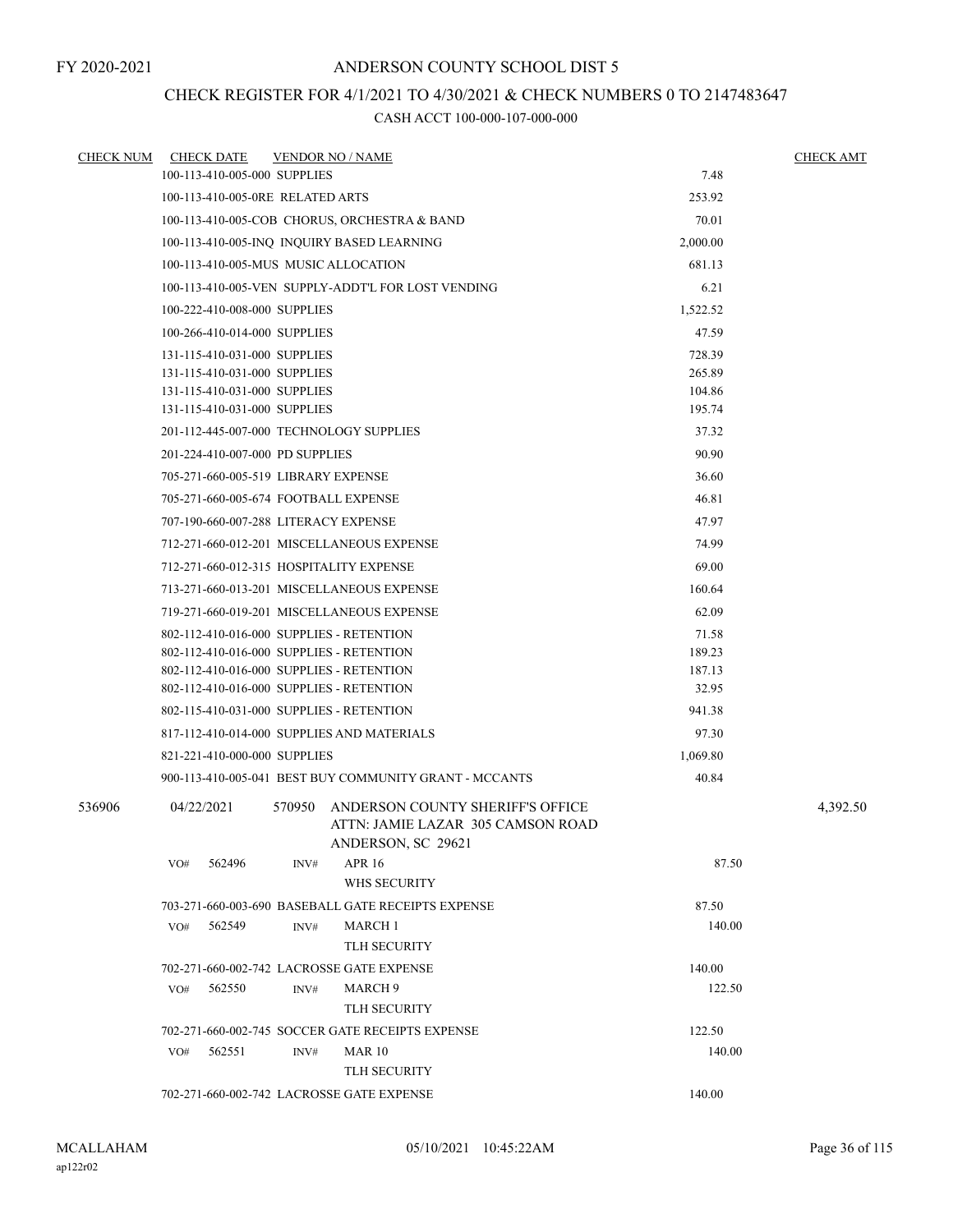## CHECK REGISTER FOR 4/1/2021 TO 4/30/2021 & CHECK NUMBERS 0 TO 2147483647

| <b>CHECK NUM</b> |     | <b>CHECK DATE</b> | <b>VENDOR NO / NAME</b> |                                                    |        | <b>CHECK AMT</b> |
|------------------|-----|-------------------|-------------------------|----------------------------------------------------|--------|------------------|
|                  | VO# | 562552            | INV#                    | <b>MAR 11</b>                                      | 157.50 |                  |
|                  |     |                   |                         | <b>TLH SECURITY</b>                                |        |                  |
|                  |     |                   |                         | 702-271-660-002-690 BASEBALL GATE RECEIPTS EXPENSE | 78.75  |                  |
|                  |     |                   |                         | 702-271-660-002-692 TRACK GATE EXPENSE             | 78.75  |                  |
|                  | VO# | 562553            | INV#                    | <b>MAR 12</b>                                      | 140.00 |                  |
|                  |     |                   |                         | <b>TLH SECURITY</b>                                |        |                  |
|                  |     |                   |                         | 702-271-660-002-742 LACROSSE GATE EXPENSE          | 140.00 |                  |
|                  |     | VO# 562554        | INV#                    | MAR 17                                             | 122.50 |                  |
|                  |     |                   |                         | <b>TLH SECURITY</b>                                |        |                  |
|                  |     |                   |                         | 702-271-660-002-742 LACROSSE GATE EXPENSE          | 122.50 |                  |
|                  | VO# | 562555            | INV#                    | MAR 18                                             | 192.50 |                  |
|                  |     |                   |                         | <b>TLH SECURITY</b>                                |        |                  |
|                  |     |                   |                         | 702-271-660-002-690 BASEBALL GATE RECEIPTS EXPENSE | 192.50 |                  |
|                  | VO# | 562556            | INV#                    | <b>MAR 19</b>                                      | 157.50 |                  |
|                  |     |                   |                         | <b>TLH SECURITY</b>                                |        |                  |
|                  |     |                   |                         | 702-271-660-002-690 BASEBALL GATE RECEIPTS EXPENSE | 78.75  |                  |
|                  |     |                   |                         | 702-271-660-002-745 SOCCER GATE RECEIPTS EXPENSE   | 78.75  |                  |
|                  | VO# | 562557            | INV#                    | MAR 22                                             | 210.00 |                  |
|                  |     |                   |                         | TLH SECURITY                                       |        |                  |
|                  |     |                   |                         | 702-271-660-002-690 BASEBALL GATE RECEIPTS EXPENSE | 210.00 |                  |
|                  | VO# | 562558            | INV#                    | <b>MAR 23</b>                                      | 227.50 |                  |
|                  |     |                   |                         | <b>TLH SECURITY</b>                                |        |                  |
|                  |     |                   |                         | 702-271-660-002-686 SOFTBALL GATE RECEIPTS EXPENSE | 113.75 |                  |
|                  |     |                   |                         | 702-271-660-002-745 SOCCER GATE RECEIPTS EXPENSE   | 113.75 |                  |
|                  | VO# | 562559            | INV#                    | <b>MAR 24</b>                                      | 140.00 |                  |
|                  |     |                   |                         | <b>TLH SECURITY</b>                                |        |                  |
|                  |     |                   |                         | 702-271-660-002-690 BASEBALL GATE RECEIPTS EXPENSE | 70.00  |                  |
|                  |     |                   |                         | 702-271-660-002-692 TRACK GATE EXPENSE             | 70.00  |                  |
|                  | VO# | 562560            | INV#                    | <b>MAR 26</b>                                      | 332.50 |                  |
|                  |     |                   |                         | TLH SECURITY                                       |        |                  |
|                  |     |                   |                         | 702-271-660-002-686 SOFTBALL GATE RECEIPTS EXPENSE | 166.25 |                  |
|                  |     |                   |                         | 702-271-660-002-745 SOCCER GATE RECEIPTS EXPENSE   | 166.25 |                  |
|                  | VO# | 562561            | INV#                    | <b>MAR 27</b>                                      | 280.00 |                  |
|                  |     |                   |                         | <b>TLH SECURITY</b>                                |        |                  |
|                  |     |                   |                         | 702-271-660-002-690 BASEBALL GATE RECEIPTS EXPENSE | 280.00 |                  |
|                  | VO# | 562562            | INV#                    | <b>MAR 29</b>                                      | 175.00 |                  |
|                  |     |                   |                         | <b>TLH SECURITY</b>                                |        |                  |
|                  |     |                   |                         | 702-271-660-002-742 LACROSSE GATE EXPENSE          | 175.00 |                  |
|                  | VO# | 562563            | INV#                    | <b>MAR 30</b>                                      | 332.50 |                  |
|                  |     |                   |                         | TLH SECURITY                                       |        |                  |
|                  |     |                   |                         | 702-271-660-002-686 SOFTBALL GATE RECEIPTS EXPENSE | 166.25 |                  |
|                  |     |                   |                         | 702-271-660-002-745 SOCCER GATE RECEIPTS EXPENSE   | 166.25 |                  |
|                  | VO# | 562564            | INV#                    | APRIL 1                                            | 262.50 |                  |
|                  |     |                   |                         | TLH SECURITY                                       |        |                  |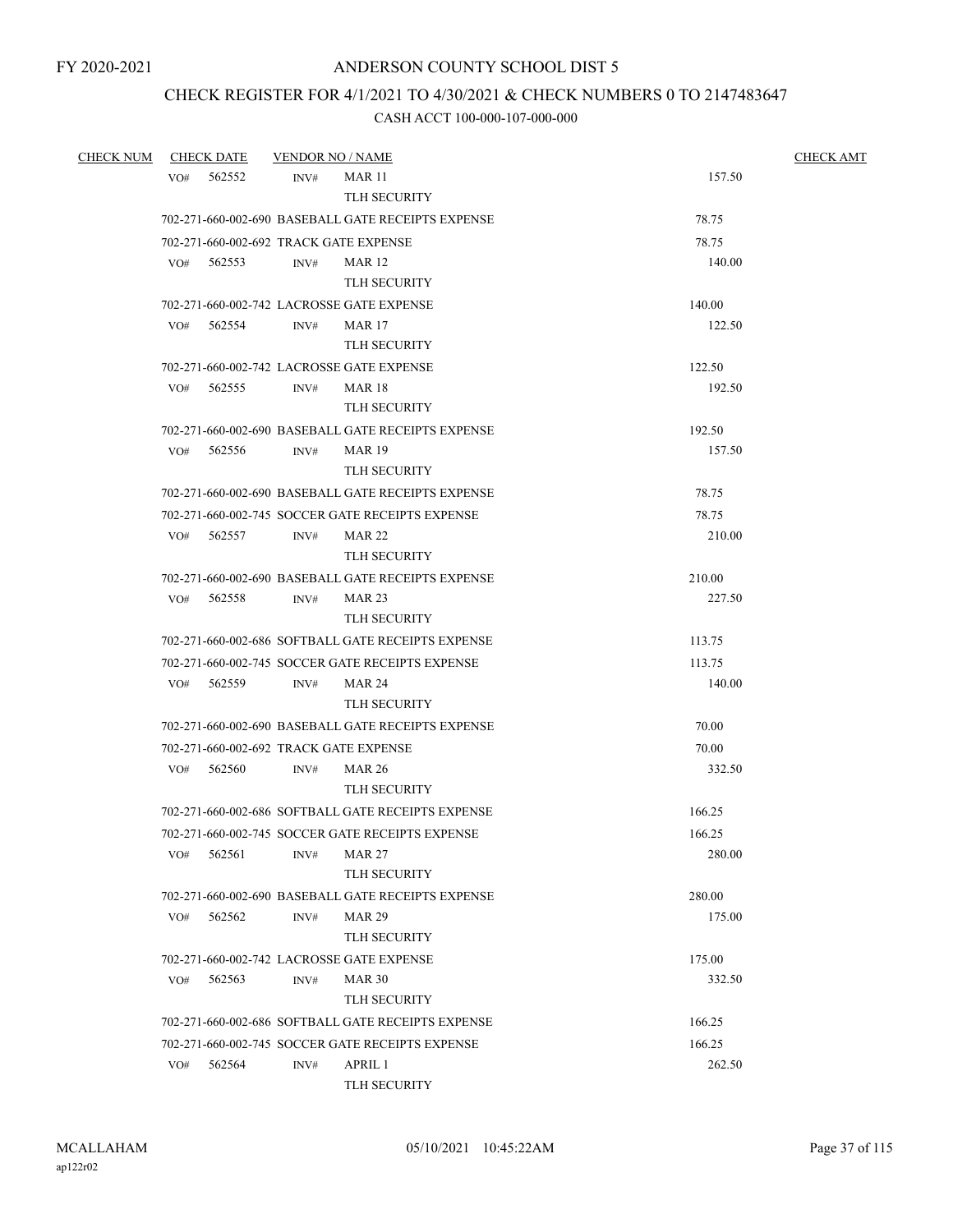## CHECK REGISTER FOR 4/1/2021 TO 4/30/2021 & CHECK NUMBERS 0 TO 2147483647

| <b>CHECK NUM</b> | <b>CHECK DATE</b>                                  | <b>VENDOR NO / NAME</b>                                                     |           | <b>CHECK AMT</b> |
|------------------|----------------------------------------------------|-----------------------------------------------------------------------------|-----------|------------------|
|                  |                                                    | 702-271-660-002-686 SOFTBALL GATE RECEIPTS EXPENSE                          | 87.50     |                  |
|                  |                                                    | 702-271-660-002-690 BASEBALL GATE RECEIPTS EXPENSE                          | 87.50     |                  |
|                  |                                                    | 702-271-660-002-692 TRACK GATE EXPENSE                                      | 87.50     |                  |
|                  | 562565<br>VO#                                      | APRIL 3<br>INV#                                                             | 157.50    |                  |
|                  |                                                    | TLH SECURITY                                                                |           |                  |
|                  |                                                    | 702-271-660-002-690 BASEBALL GATE RECEIPTS EXPENSE                          | 157.50    |                  |
|                  | VO#<br>562566                                      | APRIL 12<br>INV#                                                            | 280.00    |                  |
|                  |                                                    | <b>TLH SECURITY</b>                                                         |           |                  |
|                  |                                                    | 702-271-660-002-686 SOFTBALL GATE RECEIPTS EXPENSE                          | 140.00    |                  |
|                  |                                                    | 702-271-660-002-690 BASEBALL GATE RECEIPTS EXPENSE                          | 140.00    |                  |
|                  | VO#<br>562567                                      | $\text{INV}\#$<br>APRIL 13                                                  | 192.50    |                  |
|                  |                                                    | <b>TLH SECURITY</b>                                                         |           |                  |
|                  |                                                    | 702-271-660-002-690 BASEBALL GATE RECEIPTS EXPENSE                          | 96.25     |                  |
|                  |                                                    | 702-271-660-002-745 SOCCER GATE RECEIPTS EXPENSE                            | 96.25     |                  |
|                  | VO#<br>562568                                      | APRIL 14<br>INV#                                                            | 105.00    |                  |
|                  |                                                    | <b>TLH SECURITY</b>                                                         |           |                  |
|                  |                                                    | 702-271-660-002-742 LACROSSE GATE EXPENSE                                   | 105.00    |                  |
|                  | 562569<br>VO#                                      | APRIL 16<br>INV#                                                            | 157.50    |                  |
|                  |                                                    | <b>TLH SECURITY</b>                                                         |           |                  |
|                  | 702-271-660-002-690 BASEBALL GATE RECEIPTS EXPENSE | 78.75                                                                       |           |                  |
|                  |                                                    | 702-271-660-002-745 SOCCER GATE RECEIPTS EXPENSE                            | 78.75     |                  |
|                  | VO#<br>562570                                      | APRIL 17<br>INV#                                                            | 105.00    |                  |
|                  |                                                    | <b>TLH SECURITY</b>                                                         |           |                  |
|                  | 100-114-410-002-001 BAND SUPPLIES                  |                                                                             | 105.00    |                  |
|                  | VO#<br>562571                                      | INV#<br>APRIL 19                                                            | 175.00    |                  |
|                  |                                                    | <b>TLH SECURITY</b>                                                         |           |                  |
|                  |                                                    | 702-271-660-002-690 BASEBALL GATE RECEIPTS EXPENSE                          | 175.00    |                  |
| 536907           | 04/22/2021                                         | 570003<br>AT&T<br>$(803 M24-8701)$                                          |           | 1,069.68         |
|                  |                                                    | PO BOX 9011 ATT: ACCOUNTS RECEIVABLE CAROL                                  |           |                  |
|                  | 562574<br>VO#                                      | STREAM, IL 60197<br>16250177<br>INV#                                        | 1,069.68  |                  |
|                  |                                                    | <b>SERVICE</b>                                                              |           |                  |
|                  | 100-266-340-015-000 TELEPHONE                      |                                                                             | 356.56    |                  |
|                  | 100-266-340-018-000 TELEPHONE                      |                                                                             | 356.56    |                  |
|                  | 100-266-340-023-000 TELEPHONE                      |                                                                             | 356.56    |                  |
|                  |                                                    |                                                                             |           |                  |
| 536908           | 04/22/2021                                         | BLUE RIDGE EQUIPMENT SERVICES LLC<br>576427                                 |           | 950.00           |
|                  |                                                    | DAVID L PARKER 102 WELPINE RIDGE RD<br>PENDLETON, SC 29670                  |           |                  |
|                  | 562575<br>VO#                                      | 1345<br>12977<br>INV#<br>PO#                                                | 950.00    |                  |
|                  |                                                    | <b>TL HANNA</b>                                                             |           |                  |
|                  |                                                    | 100-254-323-002-001 CONTRACTED SERVICES                                     | 950.00    |                  |
|                  |                                                    |                                                                             |           |                  |
| 536909           | 04/22/2021                                         | 575832<br>BONDED FILTER CO, LLC                                             |           | 21,678.33        |
|                  | 562576<br>VO#                                      | PO BOX 306405 NASHVILLE, TN 37230-6405<br>2020-2021<br>13056<br>INV#<br>PO# | 21,678.33 |                  |
|                  |                                                    |                                                                             |           |                  |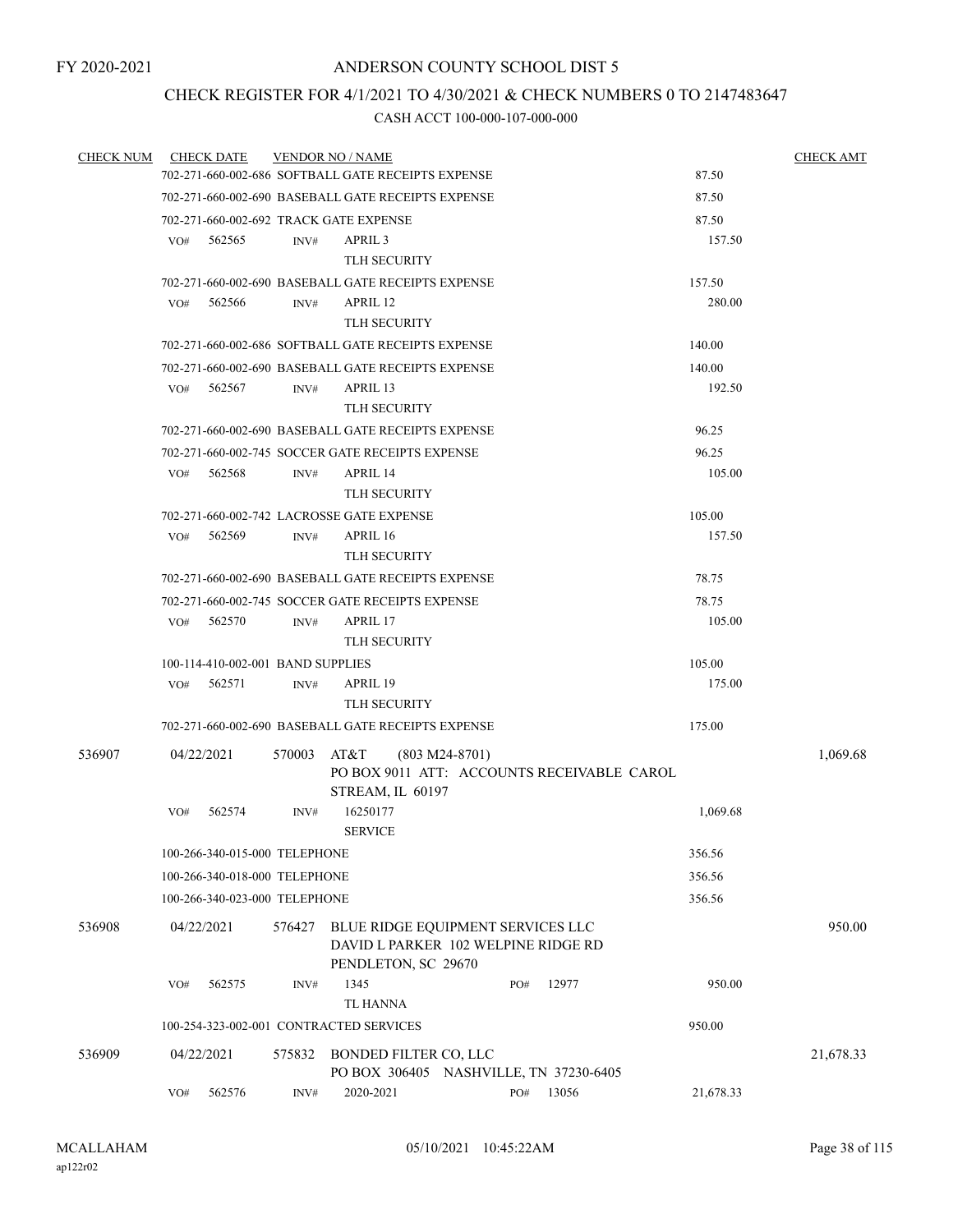FY 2020-2021

## ANDERSON COUNTY SCHOOL DIST 5

## CHECK REGISTER FOR 4/1/2021 TO 4/30/2021 & CHECK NUMBERS 0 TO 2147483647

| <b>CHECK NUM</b> | <b>CHECK DATE</b>                        |        | <b>VENDOR NO / NAME</b>                                                          |          | <u>CHECK AMT</u> |
|------------------|------------------------------------------|--------|----------------------------------------------------------------------------------|----------|------------------|
|                  |                                          |        | <b>SERVICE</b>                                                                   |          |                  |
|                  | 100-254-323-000-600 MAINTENANCE SERVICES |        |                                                                                  | 185.75   |                  |
|                  | 100-254-323-001-600 MAINTENANCE SERVICES |        |                                                                                  | 896.65   |                  |
|                  | 100-254-323-002-600 MAINTENANCE SERVICES |        |                                                                                  | 0.00     |                  |
|                  | 100-254-323-003-600 MAINTENANCE SERVICES |        |                                                                                  | 0.00     |                  |
|                  | 100-254-323-005-600 MAINTENANCE SERVICES |        |                                                                                  | 1,390.25 |                  |
|                  | 100-254-323-006-600 MAINTENANCE SERVICES |        |                                                                                  | 2,154.65 |                  |
|                  | 100-254-323-007-600 MAINTENANCE SERVICES |        |                                                                                  | 777.45   |                  |
|                  | 100-254-323-008-600 MAINTENANCE SERVICES |        |                                                                                  | 1,531.09 |                  |
|                  | 100-254-323-009-600 MAINTENANCE SERVICES |        |                                                                                  | 803.28   |                  |
|                  | 100-254-323-010-600 MAINTENANCE SERVICES |        |                                                                                  | 759.33   |                  |
|                  | 100-254-323-011-600 MAINTENANCE SERVICES |        |                                                                                  | 669.32   |                  |
|                  | 100-254-323-012-600 MAINTENANCE SERVICES |        |                                                                                  | 647.35   |                  |
|                  | 100-254-323-013-600 MAINTENANCE SERVICES |        |                                                                                  | 1,395.94 |                  |
|                  | 100-254-323-014-600 MAINTENANCE SERVICES |        |                                                                                  | 1,066.91 |                  |
|                  | 100-254-323-015-600 MAINTENANCE SERVICES |        |                                                                                  | 699.74   |                  |
|                  | 100-254-323-016-600 MAINTENANCE SERVICES |        |                                                                                  | 760.31   |                  |
|                  | 100-254-323-017-600 MAINTENANCE SERVICES |        |                                                                                  | 1,078.87 |                  |
|                  | 100-254-323-018-600 MAINTENANCE SERVICES |        |                                                                                  | 286.49   |                  |
|                  | 100-254-323-019-600 MAINTENANCE SERVICES |        |                                                                                  | 0.00     |                  |
|                  | 100-254-323-020-600 MAINTENANCE SERVICES |        |                                                                                  | 3,347.47 |                  |
|                  | 100-254-323-021-600 MAINTENANCE SERVICES |        |                                                                                  | 1,974.43 |                  |
|                  | 100-254-323-023-600 MAINTENANCE SERVICES |        |                                                                                  | 221.44   |                  |
|                  | 131-254-323-031-600 MAINTENANCE SERVICES |        |                                                                                  | 1,031.61 |                  |
| 536910           | 04/22/2021                               | 575152 | BRACKNEY, EVAN**<br>320 E. BELTLINE BLVD APT D-3 ANDERSON, SC 29621              |          | 99.40            |
|                  | 562495<br>VO#                            | INV#   | APRIL 10                                                                         | 99.40    |                  |
|                  |                                          |        | <b>WHS BASEBALL</b>                                                              |          |                  |
|                  |                                          |        | 703-271-660-003-690 BASEBALL GATE RECEIPTS EXPENSE                               | 99.40    |                  |
| 536911           | 04/22/2021                               | 575869 | <b>BURR FORMAN MCNAIR</b><br>PO BOX 830719 BIRMINGHAM, AL 35283-0719             |          | 1.800.00         |
|                  | 562498<br>VO#                            | INV#   | 1227683<br>PROPERTY PURCHASE                                                     | 1,800.00 |                  |
|                  | 100-231-319-000-000 LEGAL FEES           |        |                                                                                  | 1,800.00 |                  |
| 536912           | 04/22/2021                               | 569972 | <b>CANDACE KIRBY</b><br>MONTESSORI SCHOOL 280 SAM MCGEE RD<br>ANDERSON, SC 29621 |          | 85.00            |
|                  | 562533<br>VO#                            | INV#   | <b>WEBINAR</b>                                                                   | 85.00    |                  |
|                  |                                          |        | REIMBURSEMENT                                                                    |          |                  |
|                  |                                          |        | 263-370-312-000-MSA PS-MONTESSORI SCH OF AND                                     | 85.00    |                  |
| 536913           | 04/22/2021                               | 568558 | <b>CHARTER COMMUNICATIONS</b><br>PO BOX 94188 PALATINE, IL 60094-4188            |          | 2,658.88         |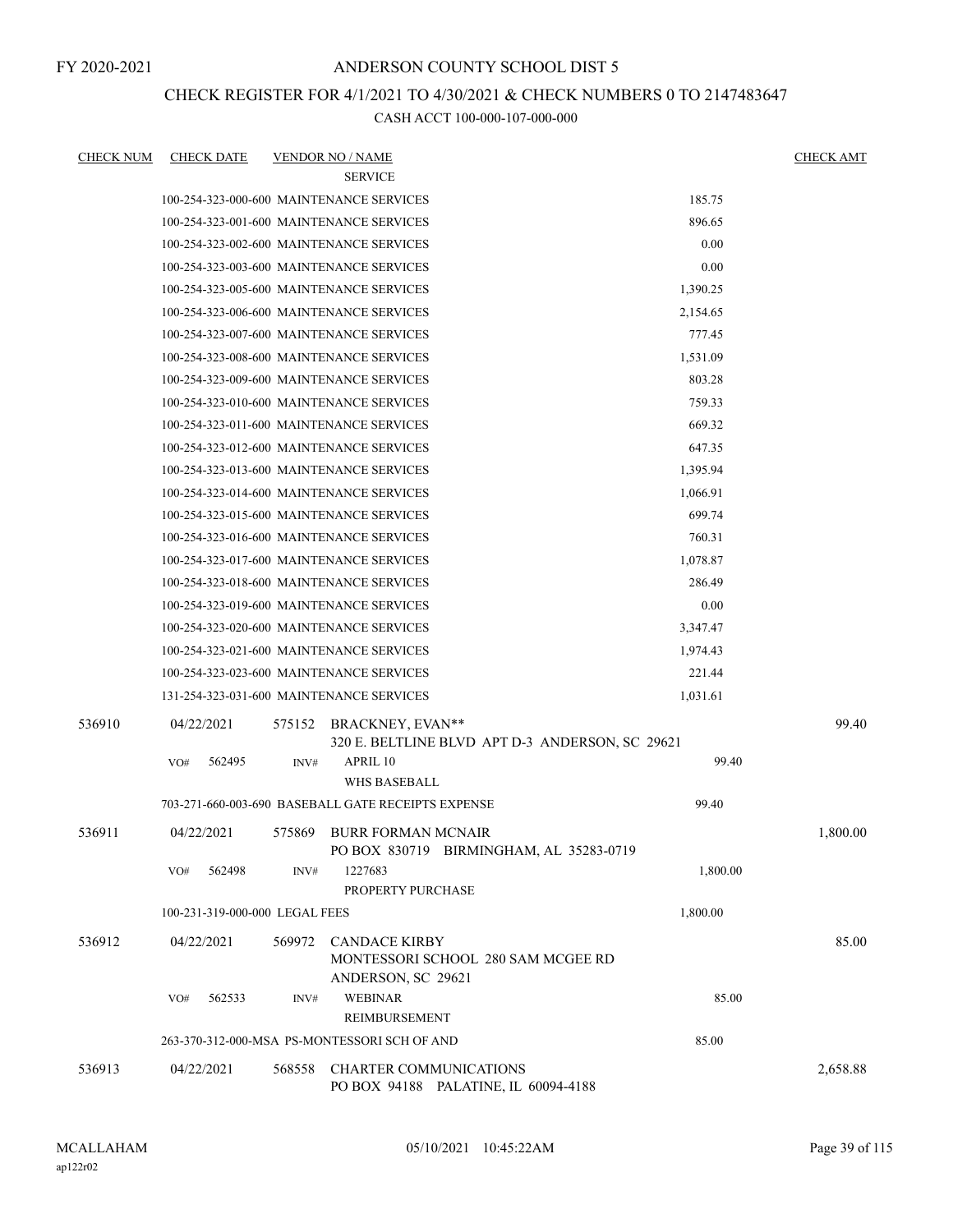## CHECK REGISTER FOR 4/1/2021 TO 4/30/2021 & CHECK NUMBERS 0 TO 2147483647

| <b>CHECK NUM</b> | <b>CHECK DATE</b> |                                     | <b>VENDOR NO / NAME</b>                                                                                     |     |       |          | <b>CHECK AMT</b> |
|------------------|-------------------|-------------------------------------|-------------------------------------------------------------------------------------------------------------|-----|-------|----------|------------------|
|                  | 562578<br>VO#     | INV#                                | 867030040921<br><b>SERVICE</b>                                                                              | PO# | 13313 | 2,399.00 |                  |
|                  |                   | 100-266-340-000-000 TELEPHONE       |                                                                                                             |     |       | 2,399.00 |                  |
|                  | VO#<br>562579     | INV#                                | 663728040621<br><b>SERVICE</b>                                                                              |     |       | 259.88   |                  |
|                  |                   | 100-266-340-000-000 TELEPHONE       |                                                                                                             |     |       | 259.88   |                  |
| 536914           | 04/22/2021        | 167800                              | CHICK-FIL-A<br>3526 CLEMSON BOULEVARD ATT: MARY STEPHENS<br>ANDERSON, SC 29625                              |     |       |          | 111.67           |
|                  | 562580<br>VO#     | INV#                                | FOR 4/23/21                                                                                                 |     |       | 111.67   |                  |
|                  |                   |                                     | ROBERT ANDERSON                                                                                             |     |       |          |                  |
|                  |                   |                                     | 100-113-410-006-VEN SUPPLY-ADDT'L FOR LOST VENDING                                                          |     |       | 111.67   |                  |
| 536915           | 04/22/2021        | 566154                              | CHICK-FIL-A ANDERSON PAVILION<br>1641 EAST GREENVILLE STREET ATT: ACCOUNTS<br>RECEIVABLE ANDERSON, SC 29621 |     |       |          | 624.57           |
|                  | 562581<br>VO#     | INV#                                | 8064472<br><b>TL HANNA</b>                                                                                  |     |       | 624.57   |                  |
|                  |                   | 702-271-660-002-440 JUNIORS EXPENSE |                                                                                                             |     |       | 624.57   |                  |
| 536916           | 04/22/2021        | 572942                              | CROMER, AIMEE**<br>1018 THORNEHILL DR ANDERSON, SC 29621                                                    |     |       |          | 160.50           |
|                  | VO#<br>562582     | INV#                                | 0432<br><b>NORRIS</b>                                                                                       |     |       | 160.50   |                  |
|                  |                   | 100-231-334-000-000 TRUSTEE EXPENSE |                                                                                                             |     |       | 160.50   |                  |
|                  |                   |                                     |                                                                                                             |     |       |          |                  |
| 536917           | 04/22/2021        | 572257                              | DAIKIN APPLIED<br>24827 NETWORK PLACE CHICAGO, IL 60673                                                     |     |       |          | 4,485.00         |
|                  | 562583<br>VO#     | INV#                                | 3298209<br><b>UNIT REPAIR</b>                                                                               | PO# | 13959 | 4,485.00 |                  |
|                  |                   |                                     | 100-254-323-003-400 CONTR SERV-HVAC/ELECT/PLUMBING                                                          |     |       | 4,485.00 |                  |
| 536918           | 04/22/2021        | 198651                              | <b>DELL MARKETING</b><br>PO BOX 534118 ATT: ACCOUNTS RECEIVABLE<br>ATLANTA, GA 30353-4118                   |     |       |          | 1,914.23         |
|                  | 562584<br>VO#     | INV#                                | 10478492840<br><b>PRINTERS</b>                                                                              | PO# | 14159 | 1,152.39 |                  |
|                  |                   | 100-233-410-016-CPR COPIERS-COLOR   |                                                                                                             |     |       | 1,152.39 |                  |
|                  | 562585<br>VO#     | INV#                                | 10477394403<br><b>PRINTER</b>                                                                               | PO# | 14216 | 227.91   |                  |
|                  |                   | 100-147-410-015-000 SUPPLIES        |                                                                                                             |     |       | 227.91   |                  |
|                  | 562586<br>VO#     | INV#                                | 10476816117                                                                                                 | PO# | 14127 | 149.80   |                  |
|                  |                   |                                     | <b>SUPPLIES</b>                                                                                             |     |       |          |                  |
|                  |                   |                                     | 100-266-314-000-000 REPAIRS TO EQUIPMENT                                                                    |     |       | 149.80   |                  |
|                  | VO#<br>562587     | INV#                                | 10478492816<br><b>PRINTER</b>                                                                               | PO# | 14113 | 384.13   |                  |
|                  |                   |                                     | 100-266-345-000-000 TECHNOLOGY INFRASTRUCTURE                                                               |     |       | 384.13   |                  |
| 536919           | 04/22/2021        |                                     | 211302 DUKE ENERGY                                                                                          |     |       |          | 32,037.22        |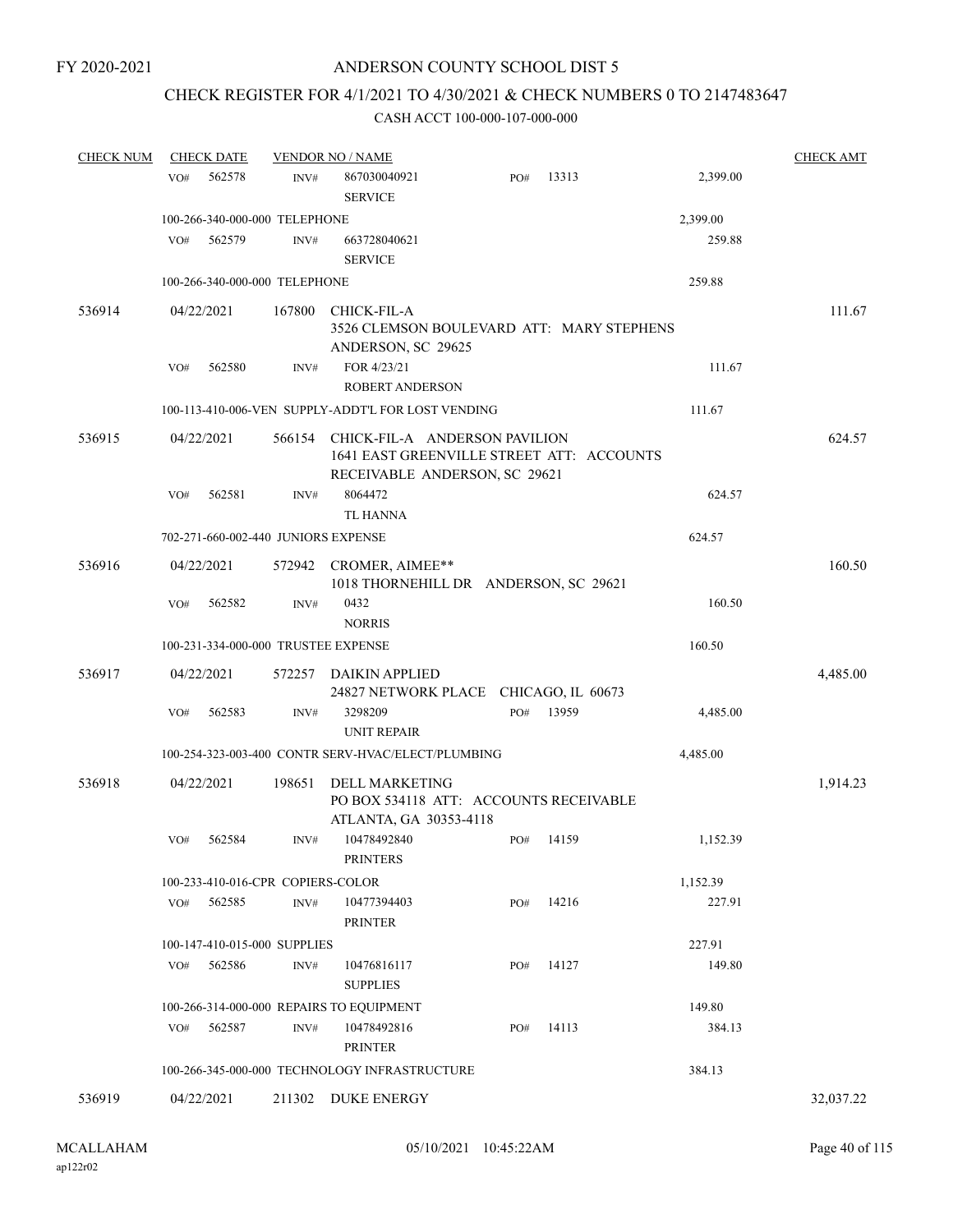FY 2020-2021

## ANDERSON COUNTY SCHOOL DIST 5

## CHECK REGISTER FOR 4/1/2021 TO 4/30/2021 & CHECK NUMBERS 0 TO 2147483647

| <b>CHECK NUM</b> |     | <b>CHECK DATE</b>          |        | <b>VENDOR NO / NAME</b>                                                |     |       |                      | <b>CHECK AMT</b> |
|------------------|-----|----------------------------|--------|------------------------------------------------------------------------|-----|-------|----------------------|------------------|
|                  |     |                            |        | PO BOX 70516 CHARLOTTE, NC 28272-0516                                  |     |       |                      |                  |
|                  | VO# | 562632                     | INV#   | <b>DUE 5/7</b>                                                         |     |       | 32,037.22            |                  |
|                  |     |                            |        | <b>UTILITIES</b>                                                       |     |       |                      |                  |
|                  |     |                            |        | 100-254-470-000-000 ENERGY-ELECTRICITY & WATER                         |     |       | 263.34               |                  |
|                  |     |                            |        | 100-254-470-001-000 ENERGY-ELECTRICITY & WATER                         |     |       | 244.74               |                  |
|                  |     |                            |        | 100-254-470-002-000 ENERGY-ELECTRICITY & WATER                         |     |       | 17.34                |                  |
|                  |     |                            |        | 100-254-470-013-000 ENERGY-ELECTRICITY & WATER                         |     |       | 7,724.01             |                  |
|                  |     |                            |        | 100-254-470-014-000 ENERGY-ELECTRICITY & WATER                         |     |       | 4,432.91             |                  |
|                  |     |                            |        | 100-254-470-014-THR UTILITIES - THEATRE                                |     |       | 1,360.65             |                  |
|                  |     |                            |        | 100-254-470-015-000 ENERGY-ELECTRICITY & WATER                         |     |       | 1,633.21             |                  |
|                  |     |                            |        | 100-254-470-017-000 ENERGY-ELECTRICITY & WATER                         |     |       | 6,498.21             |                  |
|                  |     |                            |        | 100-254-470-020-000 ENERGY-ELECTRICITY & WATER                         |     |       | 9,509.64             |                  |
|                  |     |                            |        | 100-254-470-023-000 ENERGY-ELECTRICITY & WATER                         |     |       | 89.84                |                  |
|                  |     | 600-256-470-026-000 ENERGY |        |                                                                        |     |       | 263.33               |                  |
| 536920           |     | 04/22/2021                 | 563495 | ELECTRIC CITY UTILITIES                                                |     |       |                      | 4,406.11         |
|                  |     |                            |        | CITY OF ANDERSON 601 SOUTH MAIN ST                                     |     |       |                      |                  |
|                  |     |                            |        | ANDERSON, SC 29624                                                     |     |       |                      |                  |
|                  | VO# | 562627                     | INV#   | 165357731                                                              |     |       | 113.76               |                  |
|                  |     |                            |        | <b>UTILITIES</b>                                                       |     |       |                      |                  |
|                  |     |                            |        | 100-254-470-023-000 ENERGY-ELECTRICITY & WATER                         |     |       | 113.76               |                  |
|                  | VO# | 562628                     | INV#   | 136057641                                                              |     |       | 2,151.93             |                  |
|                  |     |                            |        | <b>UTILITIES</b>                                                       |     |       |                      |                  |
|                  |     | 562629                     |        | 100-254-470-005-000 ENERGY-ELECTRICITY & WATER                         |     |       | 2,151.93<br>1,237.15 |                  |
|                  | VO# |                            | INV#   | 125257581<br><b>UTILITIES</b>                                          |     |       |                      |                  |
|                  |     |                            |        | 100-254-470-014-000 ENERGY-ELECTRICITY & WATER                         |     |       | 1,237.15             |                  |
|                  | VO# | 562630                     | INV#   | 145157672                                                              |     |       | 903.27               |                  |
|                  |     |                            |        | <b>UTILITIES</b>                                                       |     |       |                      |                  |
|                  |     |                            |        | 100-254-470-009-000 ENERGY-ELECTRICITY & WATER                         |     |       | 903.27               |                  |
| 536921           |     |                            |        |                                                                        |     |       |                      |                  |
|                  |     | 04/22/2021                 | 179840 | ENCORE TECHNOLOGY GROUP LLC<br>DEPT 720017 P.O. BOX 1335 CHARLOTTE, NC |     |       |                      | 6,111.00         |
|                  |     |                            |        | 28201-1335                                                             |     |       |                      |                  |
|                  | VO# | 562588                     | INV#   | 154518                                                                 | PO# | 14004 | 6,111.00             |                  |
|                  |     |                            |        | 5107 CISCO                                                             |     |       |                      |                  |
|                  |     |                            |        | 100-266-345-000-000 TECHNOLOGY INFRASTRUCTURE                          |     |       | 6,111.00             |                  |
| 536922           |     | 04/22/2021                 | 575951 | EVERT, COURTNEY**                                                      |     |       |                      | 150.00           |
|                  |     |                            |        | SIGN GYPSIES ANDERSON/CLEMSON 4 VISTA ROSE                             |     |       |                      |                  |
|                  |     |                            |        | COURT ANDERSON, SC 29621                                               |     |       |                      |                  |
|                  | VO# | 562637                     | INV#   | 056                                                                    |     |       | 150.00               |                  |
|                  |     |                            |        | <b>NORTH POINTE ELEM</b>                                               |     |       |                      |                  |
|                  |     |                            |        | 802-112-410-013-000 SUPPLIES - RETENTION                               |     |       | 150.00               |                  |
| 536923           |     | 04/22/2021                 | 232600 | <b>FASTENAL COMPANY</b>                                                |     |       |                      | 136.18           |
|                  |     |                            |        | POBOX 1286 ATT: ACCOUNTS RECEIVABLE                                    |     |       |                      |                  |
|                  |     |                            |        | WINONA, MN 55987-1286                                                  |     |       |                      |                  |
|                  |     |                            |        |                                                                        |     |       |                      |                  |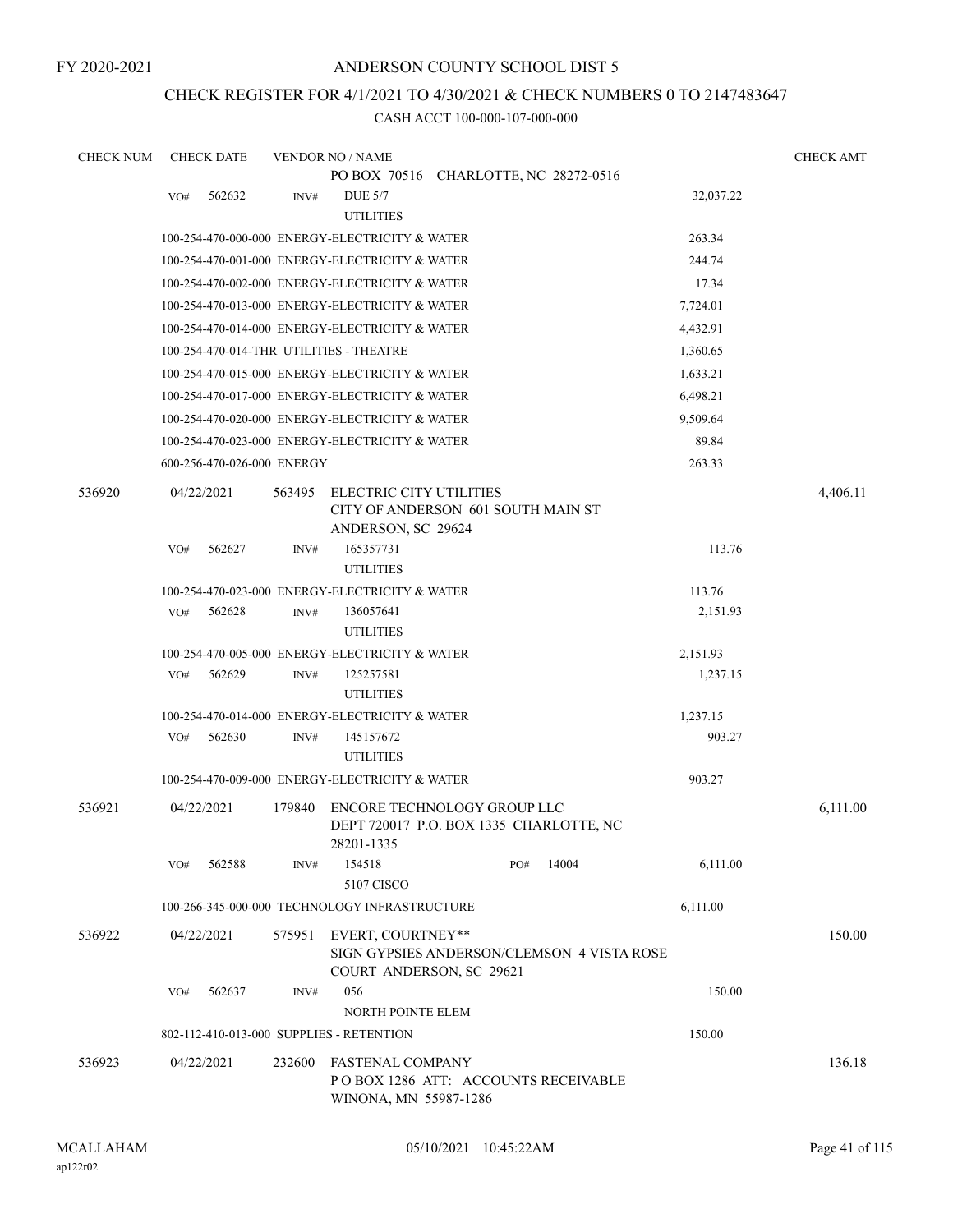# CHECK REGISTER FOR 4/1/2021 TO 4/30/2021 & CHECK NUMBERS 0 TO 2147483647

| <b>CHECK NUM</b> | <b>CHECK DATE</b>                     |                | <b>VENDOR NO / NAME</b>                                                                          |     |        |           | <b>CHECK AMT</b> |
|------------------|---------------------------------------|----------------|--------------------------------------------------------------------------------------------------|-----|--------|-----------|------------------|
|                  | 562499<br>VO#                         | INV#           | 156939,156979<br><b>SUPPLIES</b>                                                                 |     |        | 136.18    |                  |
|                  | 100-255-410-000-000 SUPPLIES          |                |                                                                                                  |     |        | 92.53     |                  |
|                  | 100-255-410-000-000 SUPPLIES          |                |                                                                                                  |     |        | 43.65     |                  |
| 536924           | 04/22/2021                            | 276400         | ID SHOP, INC<br>POBOX 49457 ATT: ACCOUNTS RECEIVABLE<br>GREENWOOD, SC 29649                      |     |        |           | 3,191.40         |
|                  | 562503<br>VO#                         | INV#           | 105054<br><b>TL HANNA</b>                                                                        | PO# | 14106  | 3,191.40  |                  |
|                  | 397-114-410-002-000 SUPPLIES          |                |                                                                                                  |     |        | 3,191.40  |                  |
| 536925           | 04/22/2021                            | 563606         | INTERSTATE TRANSPORTATION<br>PO BOX 9163 ATT: ACCOUNTS RECEIVABLE<br>COLUMBIA, SC 29290          |     |        |           | 15.07            |
|                  | VO#<br>562504                         | INV#           | C001077889<br><b>SUPPLIES</b>                                                                    |     |        | 15.07     |                  |
|                  |                                       |                | 100-255-323-000-ACT ACTIVITY BUS CONTRACTED SERVICES                                             |     |        | 15.07     |                  |
| 536926           | 04/22/2021                            | 569972         | J L MANN HIGH SCHOOL<br>160 FAIRFOREST WAY GREENVILLE, SC 29607                                  |     |        |           | 300.00           |
|                  | VO#<br>562505                         | INV#           | MAY 2 & 3<br><b>BOYS GOLF</b>                                                                    |     |        | 300.00    |                  |
|                  | 702-271-660-002-749 GOLF BOYS EXPENSE |                |                                                                                                  |     |        | 300.00    |                  |
| 536927           | 04/22/2021                            |                | 576823 KEN'S SMOKIN BBQ LLC<br>PO BOX 2526 ANDERSON, SC                                          |     |        |           | 1,200.00         |
|                  | 562625<br>VO#                         | $\text{INV}\#$ | 008                                                                                              |     |        | 1,200.00  |                  |
|                  |                                       |                | <b>ROBERT ANDERSON</b>                                                                           |     |        |           |                  |
|                  |                                       |                | 100-113-410-006-VEN SUPPLY-ADDT'L FOR LOST VENDING                                               |     |        | 1,200.00  |                  |
| 536928           | 04/22/2021                            | 575519         | MCCLINTON, DANETTE**<br>501 AIRDALE LANE SIMPSONVILLE, SC 29680                                  |     |        |           | 100.00           |
|                  | VO#<br>562539                         | INV#           | <b>SUPPLIES</b><br><b>REIMBURSEMENT</b>                                                          |     |        | 100.00    |                  |
|                  |                                       |                | 720-271-660-020-493 SCHOOL/CLASS DONATIONS EXPENSE                                               |     |        | 100.00    |                  |
| 536929           |                                       |                | 04/22/2021 569988 MCMILLAN PAZDAN SMITH, LLC<br>DEPT 999450 PO BOX 537044 ATLANTA, GA 30353-7044 |     |        |           | 15,609.50        |
|                  | 562507<br>VO#                         | INV#           | 02100824<br>PROJ #020136                                                                         |     |        | 15,161.00 |                  |
|                  |                                       |                | 505-253-540-000-BLD TRANSPORTATION BUILDING                                                      |     |        | 15,161.00 |                  |
|                  | 562508<br>VO#                         | INV#           | 02100827<br>PROJ #020474                                                                         |     |        | 448.50    |                  |
|                  | 100-254-323-005-LAN LAND COST         |                |                                                                                                  |     |        | 448.50    |                  |
| 536930           | 04/22/2021                            | 576413         | MOBILE COMMUNICATIONS AMERICA INC<br>PO BOX 1458 CHARLOTTE, NC 28201                             |     |        |           | 903.37           |
|                  | 562511<br>VO#                         | INV#           | 284000183-1<br><b>REPAIR</b>                                                                     |     |        | 903.37    |                  |
|                  |                                       |                | 100-255-323-000-000 CONTRACTED SERVICES                                                          |     | 903.37 |           |                  |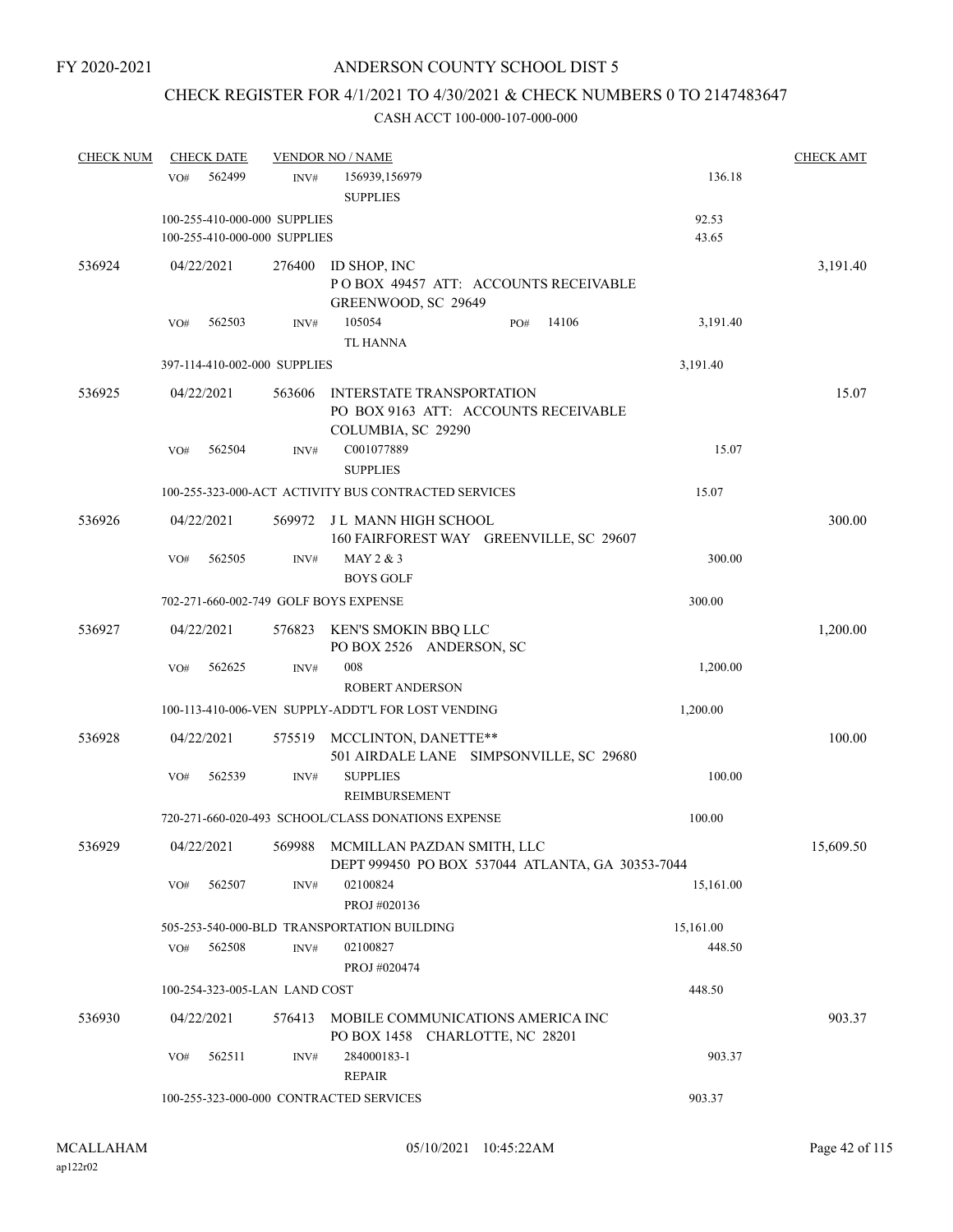## CHECK REGISTER FOR 4/1/2021 TO 4/30/2021 & CHECK NUMBERS 0 TO 2147483647

| <b>CHECK NUM</b> | <b>CHECK DATE</b> |                                   | <b>VENDOR NO / NAME</b>                                  |                                               |          | <b>CHECK AMT</b> |
|------------------|-------------------|-----------------------------------|----------------------------------------------------------|-----------------------------------------------|----------|------------------|
| 536931           | 04/22/2021        | 567126                            | MUSIC & ARTS CENTER<br>FREDERICK, MD 21703               | 5295 WESTVIEW DR SUITE 300 ATTN: CA           |          | 2,313.09         |
|                  | 562512<br>VO#     | INV#                              | <b>WESTSIDE</b><br><b>BAND SUPPLIES</b>                  |                                               | 2,313.09 |                  |
|                  |                   | 100-114-410-003-001 BAND SUPPLIES |                                                          |                                               | 128.38   |                  |
|                  |                   | 100-114-410-003-001 BAND SUPPLIES |                                                          |                                               | 328.18   |                  |
|                  |                   | 100-114-410-003-001 BAND SUPPLIES |                                                          |                                               | 132.21   |                  |
|                  |                   | 100-114-410-003-001 BAND SUPPLIES |                                                          |                                               | 1,724.32 |                  |
| 536932           | 04/22/2021        |                                   | 569027 O'REILLY AUTO PARTS<br>SPRINGFIELD, MO 65801-9464 | POBOX 9464 ATT: ACCOUNTS RECEIVABLE           |          | 21.38            |
|                  | 562518<br>VO#     | INV#                              | 1430-254688                                              |                                               | 21.38    |                  |
|                  |                   |                                   | <b>REPAIR PARTS</b>                                      |                                               |          |                  |
|                  |                   | 100-255-410-000-000 SUPPLIES      |                                                          |                                               | 21.38    |                  |
| 536933           | 04/22/2021        |                                   | 565985 PANERA BREAD                                      | 103 ANDERSON STATION ANDERSON, SC 29621       |          | 498.37           |
|                  | 562519<br>VO#     | INV#                              | 53192598<br><b>NEVITT FOREST</b>                         |                                               | 498.37   |                  |
|                  |                   |                                   | 802-112-410-012-000 SUPPLIES - RETENTION                 |                                               | 498.37   |                  |
| 536934           | 04/22/2021        |                                   | 572539 PICILLO, ROSS <sup>^^</sup>                       |                                               |          | 133.00           |
|                  | 562493<br>VO#     | INV#                              | APRIL 17<br>WHS SOCCER                                   | 444 RIVER SUMMIT DRIVE SIMPSONVILLE, SC 29681 | 133.00   |                  |
|                  |                   |                                   | 703-271-660-003-745 SOCCER GATE RECEIPTS EXPENSE         |                                               | 133.00   |                  |
| 536935           | 04/22/2021        |                                   |                                                          |                                               |          |                  |
|                  |                   | 568036                            | PIEDMONT NATURAL GAS                                     | PO BOX 1246 CHARLOTTE, NC 28201-1246          |          | 2,774.32         |
|                  | VO#<br>562631     | INV#                              | <b>DUE 5/4</b><br><b>UTILITIES</b>                       |                                               | 2,774.32 |                  |
|                  |                   | 100-254-472-000-000 ENERGY-GAS    |                                                          |                                               | 28.83    |                  |
|                  |                   | 100-254-472-000-000 ENERGY-GAS    |                                                          |                                               | 33.35    |                  |
|                  |                   | 100-254-472-003-000 ENERGY-GAS    |                                                          |                                               | 1,152.83 |                  |
|                  |                   | 100-254-472-006-000 ENERGY-GAS    |                                                          |                                               | 462.16   |                  |
|                  |                   | 100-254-472-007-000 ENERGY-GAS    |                                                          |                                               | 197.18   |                  |
|                  |                   | 100-254-472-010-000 ENERGY-GAS    |                                                          |                                               | 69.59    |                  |
|                  |                   |                                   | 131-254-472-031-000 ENERGY-NATURAL GAS                   |                                               | 341.37   |                  |
|                  |                   | 600-256-470-003-000 ENERGY        |                                                          |                                               | 62.04    |                  |
|                  |                   | 600-256-470-007-000 ENERGY        |                                                          |                                               | 99.04    |                  |
|                  |                   | 600-256-470-008-000 ENERGY        |                                                          |                                               | 132.26   |                  |
|                  |                   | 600-256-470-010-000 ENERGY        |                                                          |                                               | 195.67   |                  |
| 536936           | 04/22/2021        | 575195                            | ROBERTSON, VAN^^<br>101 BENT TREE DR SENECA, SC 29678    |                                               |          | 119.50           |
|                  | 562494<br>VO#     | INV#                              | APRIL 17<br>WHS SOCCER                                   |                                               | 119.50   |                  |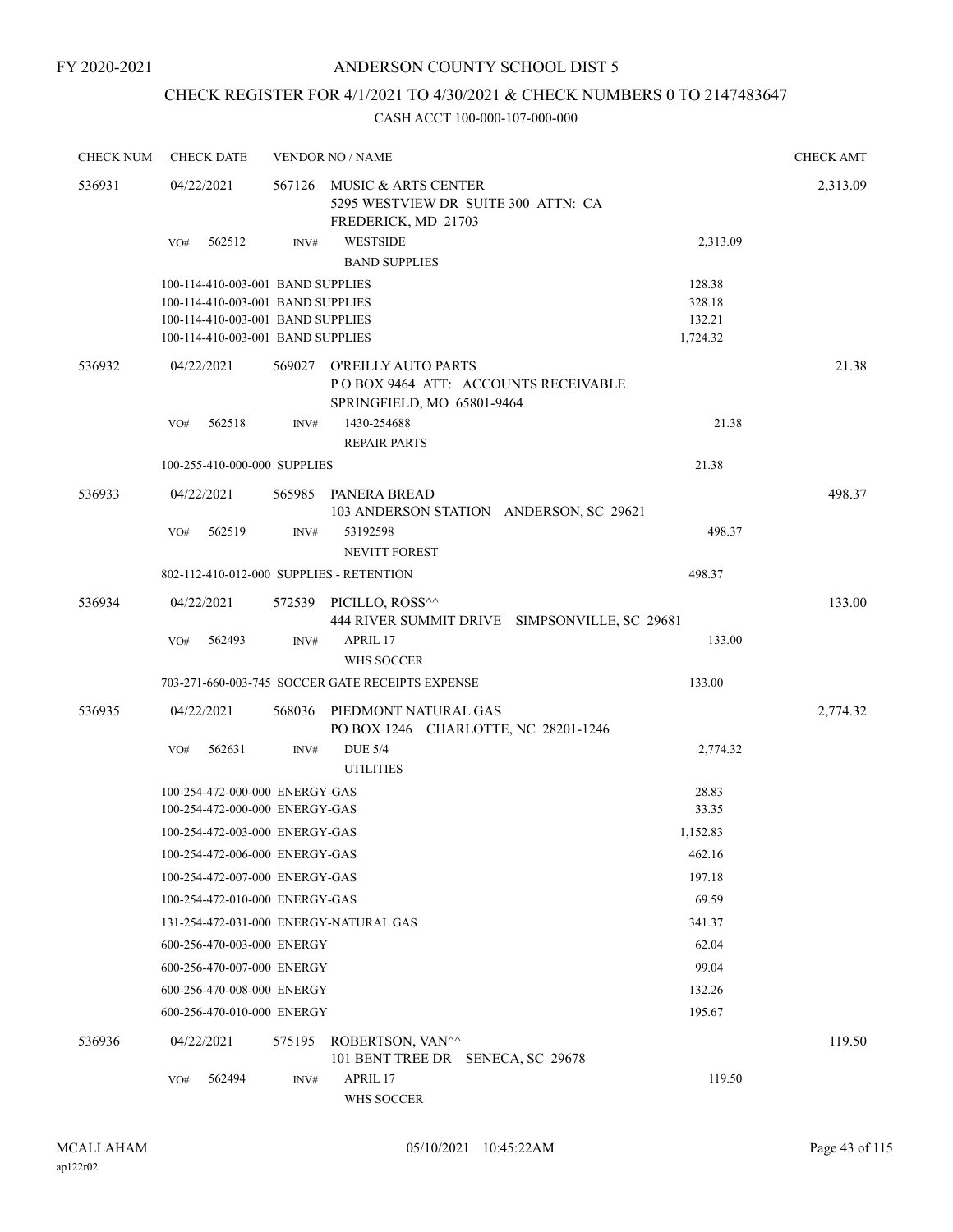## CHECK REGISTER FOR 4/1/2021 TO 4/30/2021 & CHECK NUMBERS 0 TO 2147483647

| <b>CHECK NUM</b> | <b>CHECK DATE</b>               |        | <b>VENDOR NO / NAME</b>                                                               |        | <b>CHECK AMT</b> |
|------------------|---------------------------------|--------|---------------------------------------------------------------------------------------|--------|------------------|
|                  |                                 |        | 703-271-660-003-745 SOCCER GATE RECEIPTS EXPENSE                                      | 119.50 |                  |
| 536937           | 04/22/2021                      | 576350 | <b>SEGRA</b><br>SC TELECOMMUNICATIONS GROUP PO BOX 603030<br>CHARLOTTE, NC 28260-3030 |        | 182.36           |
|                  | 562601<br>VO#                   | INV#   | 1906202<br><b>SERVICE</b>                                                             | 182.36 |                  |
|                  | 100-266-340-000-000 TELEPHONE   |        |                                                                                       | 84.48  |                  |
|                  | 100-266-340-000-000 TELEPHONE   |        |                                                                                       | 2.49   |                  |
|                  | 100-266-340-000-000 TELEPHONE   |        |                                                                                       | 0.29   |                  |
|                  | 100-266-340-001-000 TELEPHONE   |        |                                                                                       | 4.37   |                  |
|                  | 100-266-340-002-000 TELEPHONE   | 23.03  |                                                                                       |        |                  |
|                  | 100-266-340-003-000 TELEPHONE   |        |                                                                                       | 6.71   |                  |
|                  | 100-266-340-005-000 TELEPHONE   |        |                                                                                       | 0.20   |                  |
|                  | 100-266-340-007-000 TELEPHONE   |        |                                                                                       | 3.34   |                  |
|                  | 100-266-340-008-000 TELEPHONE   |        |                                                                                       | 5.68   |                  |
|                  | 100-266-340-009-000 TELEPHONE   |        |                                                                                       | 5.31   |                  |
|                  | 100-266-340-010-000 TELEPHONE   | 5.69   |                                                                                       |        |                  |
|                  | 100-266-340-011-000 TELEPHONE   | 3.44   |                                                                                       |        |                  |
|                  | 100-266-340-012-000 TELEPHONE   |        |                                                                                       | 2.79   |                  |
|                  | 100-266-340-014-000 TELEPHONE   |        |                                                                                       | 5.90   |                  |
|                  | 100-266-340-015-000 TELEPHONE   |        |                                                                                       | 6.80   |                  |
|                  | 100-266-340-016-000 TELEPHONE   |        |                                                                                       | 2.08   |                  |
|                  | 100-266-340-017-000 TELEPHONE   |        |                                                                                       | 6.49   |                  |
|                  | 100-266-340-019-000 TELEPHONE   |        |                                                                                       | 5.71   |                  |
|                  | 100-266-340-021-000 TELEPHONE   | 6.47   |                                                                                       |        |                  |
|                  | 124-266-340-024-000 TELEPHONE   |        |                                                                                       | 1.09   |                  |
| 536938           | 04/22/2021                      | 568954 | <b>SHRED A WAY</b><br>PO BOX 51132 ATT: ACCOUNTS RECEIVABLE<br>PIEDMONT, SC 29673     |        | 95.00            |
|                  | 562525<br>VO#                   | INV#   | A89229<br><b>WESTSIDE</b>                                                             | 95.00  |                  |
|                  | 100-233-410-003-000 SUPPLIES    |        |                                                                                       | 95.00  |                  |
| 536939           | 04/22/2021                      | 571007 | SIMPLIFIED OFFICE SYSTEMS<br>6220 BUSH RIVER ROAD COLUMBIA, SC 29212                  |        | 323.46           |
|                  | 562526<br>VO#                   | INV#   | 210401-00076<br><b>COPIES</b>                                                         | 57.72  |                  |
|                  |                                 |        | 100-113-410-006-VEN SUPPLY-ADDT'L FOR LOST VENDING                                    | 57.72  |                  |
|                  | 562527<br>VO#                   | INV#   | 210401-0077<br><b>COPIES</b>                                                          | 156.81 |                  |
|                  |                                 |        | 100-113-410-006-VEN SUPPLY-ADDT'L FOR LOST VENDING                                    | 156.81 |                  |
|                  | 562606<br>VO#                   | INV#   | 210401-0061<br><b>COPIES</b>                                                          | 75.61  |                  |
|                  | 201-112-490-014-000 COPIER COST |        | 75.61                                                                                 |        |                  |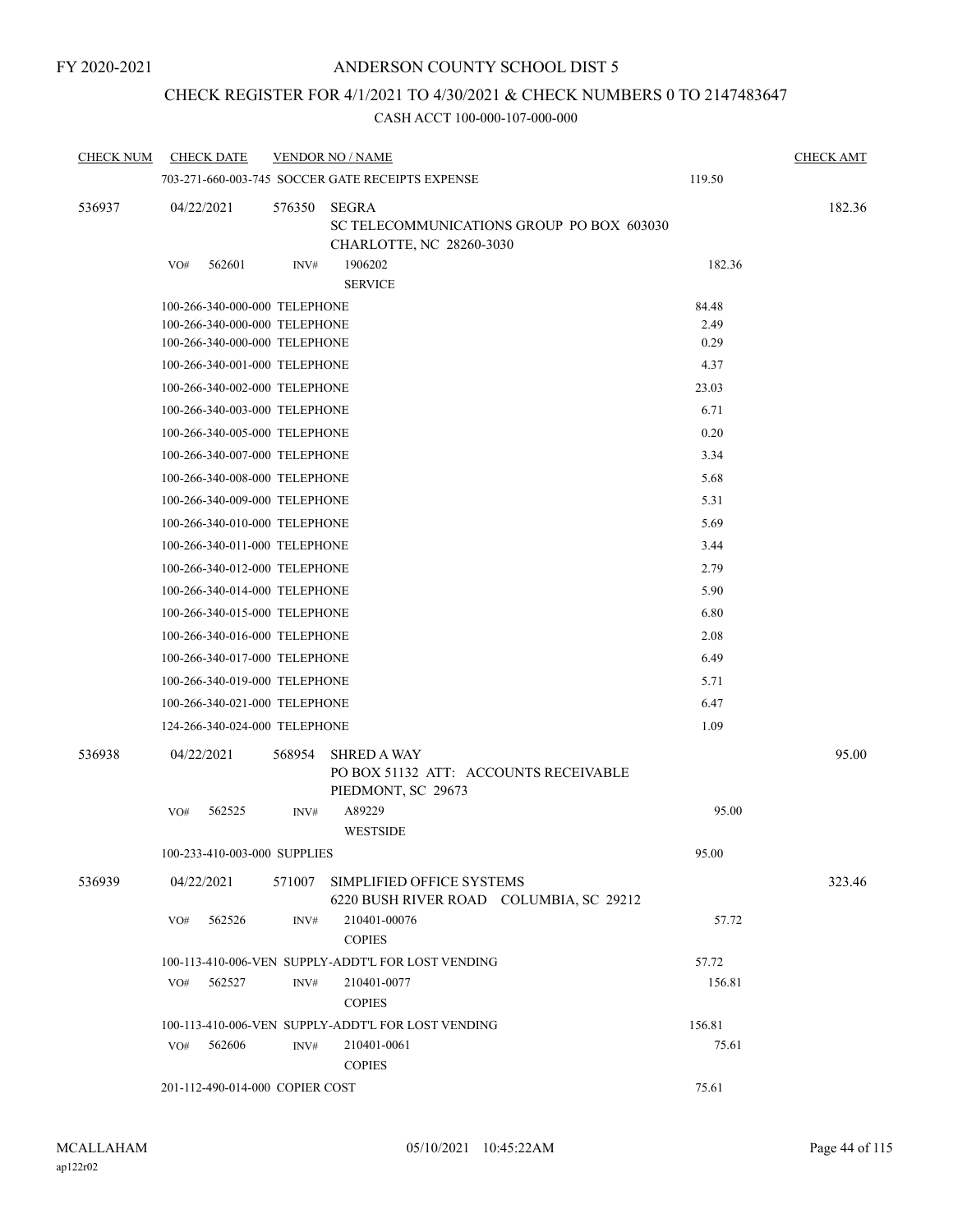# CHECK REGISTER FOR 4/1/2021 TO 4/30/2021 & CHECK NUMBERS 0 TO 2147483647

| <b>CHECK NUM</b> | <b>CHECK DATE</b>                        |                | <b>VENDOR NO / NAME</b>                                                       |              |          | <b>CHECK AMT</b> |
|------------------|------------------------------------------|----------------|-------------------------------------------------------------------------------|--------------|----------|------------------|
|                  | 562607<br>VO#                            | INV#           | 210413-0008<br><b>COPIES</b>                                                  |              | 33.32    |                  |
|                  | 201-112-490-011-000 COPIER COST          |                |                                                                               |              | 33.32    |                  |
| 536940           | 04/22/2021                               | 576615         | <b>SOLUTIONZ</b><br>120 INTERSTATE N PARKWAY SUITE 314 ATLANTA,<br>GA 30339   |              |          | 8,871.00         |
|                  | 562608<br>VO#                            | INV#           | 419843<br>PROJ #2101538                                                       | 14072<br>PO# | 8,871.00 |                  |
|                  | 100-266-314-002-000 REPAIRS TO EQUIPMENT |                |                                                                               |              | 4,435.50 |                  |
|                  | 100-266-314-003-000 REPAIRS TO EQUIPMENT |                |                                                                               |              | 4,435.50 |                  |
| 536941           | 04/22/2021                               | 572801         | <b>SWEETWATER</b>                                                             |              |          | 353.09           |
|                  | 562600<br>VO#                            | INV#           | 5501 US HIGHWAY 30 W FORT WAYNE, IN 46818<br>26699408<br><b>MCCANTS</b>       |              | 353.09   |                  |
|                  | 100-113-410-005-MUS MUSIC ALLOCATION     |                |                                                                               |              | 353.09   |                  |
| 536942           | 04/22/2021                               | 576824         | TACO BROTHERS LLC<br>3403 WHITE HORSE RD UNIT C GREENVILLE, SC 29611          |              |          | 918.00           |
|                  | 562626<br>VO#                            | INV#           | FOR MAY 4<br><b>NEW PROSPECT</b>                                              |              | 918.00   |                  |
|                  | 802-112-410-010-000 SUPPLIES - RETENTION |                |                                                                               |              | 918.00   |                  |
| 536943           | 04/22/2021                               | 574177         | TEACHER SYNERGY, LLC<br>75 REMITTANCE DRIVE DEPT 6759 CHICAGO, IL 60675       |              |          | 110.52           |
|                  | 562609<br>VO#                            | INV#           | 151893858<br><b>MATERIALS</b>                                                 |              | 110.52   |                  |
|                  | 100-113-410-005-000 SUPPLIES             |                |                                                                               |              | 110.52   |                  |
| 536944           | 04/22/2021                               | 571571         | <b>TECHPOINT</b><br>144 PEARL INDUSTRIAL AVE HOSCHTON, GA 30548               |              |          | 1,350.00         |
|                  | 562610<br>VO#                            | INV#           | 2886<br><b>MCLEES</b>                                                         |              | 450.00   |                  |
|                  |                                          |                | 100-266-314-008-000 REPAIRS TO EQUIPMENT                                      |              | 450.00   |                  |
|                  | 562611<br>VO#                            | $\text{INV}\#$ | 2887<br>MIDWAY                                                                |              | 900.00   |                  |
|                  |                                          |                | 100-266-314-017-000 REPAIRS TO EQUIPMENT                                      |              | 900.00   |                  |
| 536945           | 04/22/2021                               | 572122         | THE ELECTRIC CITY NEWS<br>POBOX 1015 ANDERSON, SC 29622                       |              |          | 675.00           |
|                  | 562612<br>VO#                            | INV#           | 7511<br><b>FULL PAGE AD</b>                                                   |              | 675.00   |                  |
|                  | 100-263-360-000-000 PRINTING AND BINDING |                |                                                                               |              | 675.00   |                  |
| 536946           | 04/22/2021                               | 567627         | THE UPS STORE #5862<br>713 EAST GREENVILLE STREET STE D ANDERSON, SC<br>29621 |              |          | 116.37           |
|                  | 562613<br>VO#                            | INV#           | 11741<br><b>CALHOUN ELEM</b>                                                  |              | 116.37   |                  |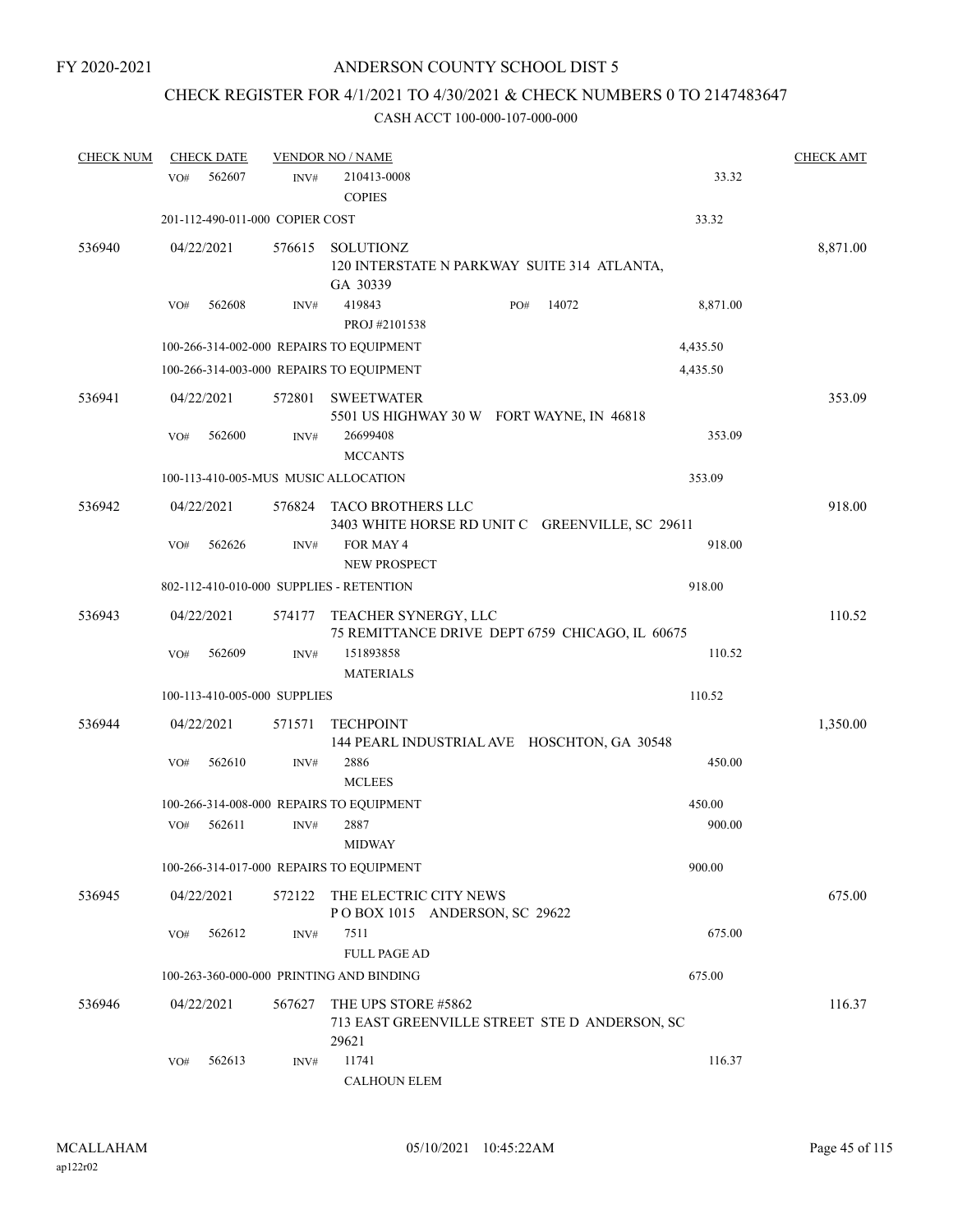## CHECK REGISTER FOR 4/1/2021 TO 4/30/2021 & CHECK NUMBERS 0 TO 2147483647

| <b>CHECK NUM</b> | <b>CHECK DATE</b><br>201-188-410-014-000 SUPPLIES- PARENTING |        | <b>VENDOR NO / NAME</b>          |                                                                       |       | 116.37   | <b>CHECK AMT</b> |
|------------------|--------------------------------------------------------------|--------|----------------------------------|-----------------------------------------------------------------------|-------|----------|------------------|
| 536947           | 04/22/2021                                                   | 576674 |                                  | UPSTATE INDUSTRIAL SUPPLIES INC<br>PO BOX 469 SANDY SPRINGS, SC 29677 |       |          | 280.97           |
|                  | 562528<br>VO#                                                | INV#   | 69398<br><b>SUPPLIES</b>         |                                                                       |       | 280.97   |                  |
|                  | 900-115-410-031-053 HAAS FOUND-ADV MANUF (AIT)               |        |                                  |                                                                       |       | 280.97   |                  |
| 536948           | 04/22/2021                                                   | 519401 | <b>VERIZON</b><br>P O BOX 660108 | DALLAS, TX 75266-0652                                                 |       |          | 5,357.63         |
|                  | 562532<br>VO#                                                | INV#   | 9876276716<br><b>SERVICE</b>     |                                                                       |       | 5,357.63 |                  |
|                  | 100-266-340-000-000 TELEPHONE                                |        |                                  |                                                                       |       | 4,160.17 |                  |
|                  | 100-266-340-001-000 TELEPHONE                                |        |                                  |                                                                       |       | 38.01    |                  |
|                  | 100-266-340-002-000 TELEPHONE                                |        |                                  |                                                                       |       | 87.07    |                  |
|                  | 100-266-340-003-000 TELEPHONE                                |        |                                  |                                                                       |       | 136.07   |                  |
|                  | 100-266-340-006-000 TELEPHONE                                |        |                                  |                                                                       |       | 18.25    |                  |
|                  | 100-266-340-007-000 TELEPHONE                                |        |                                  |                                                                       |       | 13.97    |                  |
|                  | 100-266-340-008-000 TELEPHONE                                |        |                                  |                                                                       |       | 63.00    |                  |
|                  | 100-266-340-009-000 TELEPHONE                                |        |                                  |                                                                       |       | 62.99    |                  |
|                  | 100-266-340-010-000 TELEPHONE                                |        |                                  |                                                                       |       | 13.96    |                  |
|                  | 100-266-340-012-000 TELEPHONE                                |        |                                  |                                                                       |       | 66.98    |                  |
|                  | 100-266-340-013-000 TELEPHONE                                |        |                                  |                                                                       |       | 13.97    |                  |
|                  | 100-266-340-014-000 TELEPHONE                                |        |                                  |                                                                       |       | 62.99    |                  |
|                  | 100-266-340-015-000 TELEPHONE                                |        |                                  |                                                                       |       | 49.03    |                  |
|                  | 100-266-340-016-000 TELEPHONE                                |        |                                  |                                                                       |       | 30.90    |                  |
|                  | 100-266-340-017-000 TELEPHONE                                |        |                                  |                                                                       |       | 13.96    |                  |
|                  | 100-266-340-018-000 TELEPHONE                                |        |                                  |                                                                       |       | 13.96    |                  |
|                  | 100-266-340-019-000 TELEPHONE                                |        |                                  |                                                                       |       | 63.00    |                  |
|                  | 100-266-340-020-000 TELEPHONE                                |        |                                  |                                                                       |       | 67.28    |                  |
|                  | 131-266-340-031-000 TELEPHONE                                |        |                                  |                                                                       |       | 147.94   |                  |
|                  | 338-221-340-000-EAR TELEPHONE                                |        |                                  |                                                                       |       | 38.01    |                  |
|                  | 600-256-340-000-000 TELEPHONE                                |        |                                  |                                                                       |       | 147.09   |                  |
|                  | 900-188-340-000-006 HOMELESS TELEPHONE                       |        |                                  |                                                                       |       | 49.03    |                  |
| 536949           | 04/22/2021                                                   | 576048 | 35246-5874                       | VITAL RECORDS HOLDINGS, LLC<br>DEPT 5874 PO BOX 11407 BIRMINGHAM, AL  |       |          | 970.00           |
|                  | 562622<br>VO#                                                | INV#   | 54839<br><b>RENEWAL</b>          |                                                                       |       | 970.00   |                  |
|                  | 397-221-312-000-000 PURCHASED SERVICES                       |        |                                  |                                                                       |       | 970.00   |                  |
| 536950           | 04/22/2021                                                   | 573864 | PO BOX 105743                    | WELLS FARGO VENDOR FIN SERV<br>ATLANTA, GA 30348-5743                 |       |          | 794.60           |
|                  | 562633<br>VO#                                                | INV#   | 5014678802<br><b>COPIER</b>      | PO#                                                                   | 13018 | 355.24   |                  |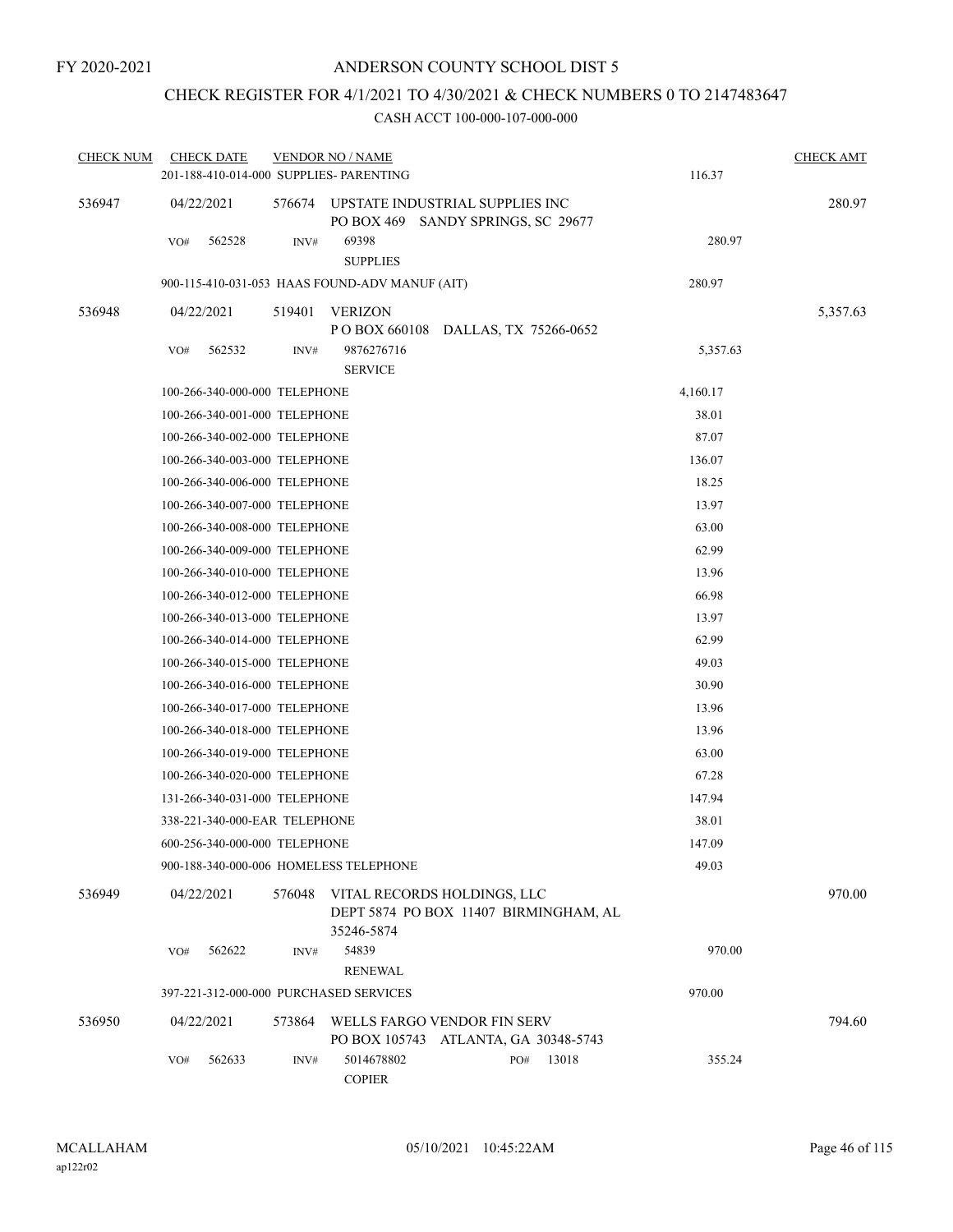## CHECK REGISTER FOR 4/1/2021 TO 4/30/2021 & CHECK NUMBERS 0 TO 2147483647

| <b>CHECK NUM</b> |                                                       | <b>CHECK DATE</b>              |        | <b>VENDOR NO / NAME</b>                                                                            |     |       |          | <b>CHECK AMT</b> |  |
|------------------|-------------------------------------------------------|--------------------------------|--------|----------------------------------------------------------------------------------------------------|-----|-------|----------|------------------|--|
|                  |                                                       | 100-113-410-021-000 SUPPLIES   |        |                                                                                                    |     |       | 355.24   |                  |  |
|                  | VO#                                                   | 562634                         | INV#   | 5014663438<br><b>COPIER</b>                                                                        | PO# | 13393 | 214.00   |                  |  |
|                  |                                                       | 100-112-410-017-000 SUPPLIES   |        |                                                                                                    |     |       | 214.00   |                  |  |
|                  | VO#                                                   | 562635                         | INV#   | 5014678832<br><b>COPIER</b>                                                                        | PO# | 13021 | 225.36   |                  |  |
|                  |                                                       | 100-147-410-015-000 SUPPLIES   |        |                                                                                                    |     |       | 225.36   |                  |  |
| 536951           |                                                       | 04/22/2021                     |        | 571812 WILLIFORD'S CAR WASH<br>DARON WILLIFORD 807 HWY 28 BY PASS ANDERSON,<br>SC 29624            |     |       |          | 175.00           |  |
|                  | VO#                                                   | 562530                         | INV#   | 324481<br><b>CHEVY TAHOE</b>                                                                       |     |       | 175.00   |                  |  |
|                  |                                                       |                                |        | 100-255-323-000-000 CONTRACTED SERVICES                                                            |     |       | 175.00   |                  |  |
| 536952           |                                                       | 04/27/2021                     |        | 566136 AMTEC<br>90 AVON MEADOW LANE AVON, CT 06001                                                 |     |       |          | 500.00           |  |
|                  | VO#                                                   | 562739                         | INV#   | 5095-04-21<br>2016 GO BOND                                                                         |     |       | 500.00   |                  |  |
|                  |                                                       | 100-231-319-000-000 LEGAL FEES |        |                                                                                                    |     |       | 500.00   |                  |  |
| 536953           |                                                       | 04/27/2021                     |        | 570950 ANDERSON COUNTY SHERIFF'S OFFICE<br>ATTN: JAMIE LAZAR 305 CAMSON ROAD<br>ANDERSON, SC 29621 |     |       |          | 525.00           |  |
|                  | VO#                                                   | 562653                         | INV#   | APRIL 20<br><b>TLH SOCCER</b>                                                                      |     |       | 157.50   |                  |  |
|                  |                                                       |                                |        | 702-271-660-002-745 SOCCER GATE RECEIPTS EXPENSE                                                   |     |       | 157.50   |                  |  |
|                  | VO#                                                   | 562654                         | INV#   | APRIL 21                                                                                           |     |       | 122.50   |                  |  |
|                  |                                                       |                                |        | TLH BASEBALL                                                                                       |     |       |          |                  |  |
|                  |                                                       |                                |        | 702-271-660-002-690 BASEBALL GATE RECEIPTS EXPENSE                                                 |     |       | 122.50   |                  |  |
|                  | VO#                                                   | 562722                         | INV#   | 04/20/21<br><b>WESTSIDE</b>                                                                        |     |       | 140.00   |                  |  |
|                  |                                                       |                                |        | 703-271-660-003-745 SOCCER GATE RECEIPTS EXPENSE                                                   |     |       | 140.00   |                  |  |
|                  | VO#                                                   | 562723                         | INV#   | 04/20/21<br><b>WESTSIDE</b>                                                                        |     |       | 105.00   |                  |  |
|                  |                                                       |                                |        | 703-271-660-003-690 BASEBALL GATE RECEIPTS EXPENSE                                                 |     |       | 105.00   |                  |  |
| 536954           |                                                       | 04/27/2021                     | 115176 | ANDERSON SCHOOL DISTRICT FOUR<br>PO BOX 545 ATTN: CRISTY JABLONSKI PENDLETON,<br>SC 29670          |     |       |          | 9,338.79         |  |
|                  | VO#                                                   | 562655                         | INV#   | <b>REFUND</b><br><b>CAPITAL EXPENSE</b>                                                            | PO# | 14245 | 9,338.79 |                  |  |
|                  |                                                       |                                |        | 515-253-520-000-AD4 CAREER CTR REIMB ASD4                                                          |     |       | 9,338.79 |                  |  |
| 536955           |                                                       | 04/27/2021                     | 564421 | ANDERSON SCHOOL DISTRICT THREE<br>PO BOX 118 ATT: EMILY JARRARD IVA, SC 29655                      |     |       |          | 8,452.33         |  |
|                  | VO#                                                   | 562656                         | INV#   | <b>REFUND</b><br><b>CAPITAL EXPENSE</b>                                                            | PO# | 14246 | 8,452.33 |                  |  |
|                  | 515-253-520-000-AD3 CAREER CTR REIMB ASD3<br>8,452.33 |                                |        |                                                                                                    |     |       |          |                  |  |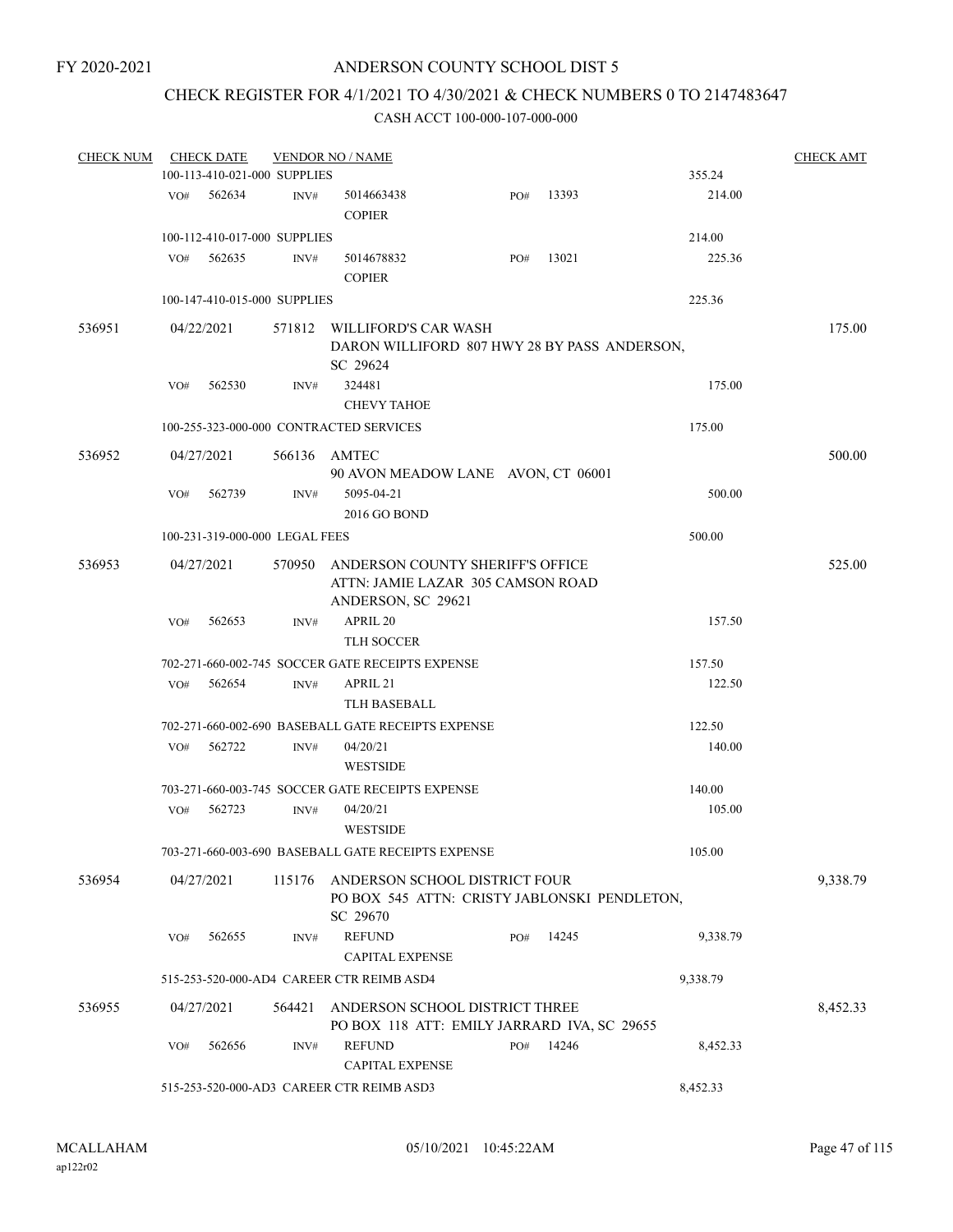## CHECK REGISTER FOR 4/1/2021 TO 4/30/2021 & CHECK NUMBERS 0 TO 2147483647

| <b>CHECK NUM</b> | <b>CHECK DATE</b> |                                 | <b>VENDOR NO / NAME</b>                                                                               |     |       |          | <b>CHECK AMT</b> |
|------------------|-------------------|---------------------------------|-------------------------------------------------------------------------------------------------------|-----|-------|----------|------------------|
| 536956           | 04/27/2021        | 575868                          | AVEANNA HEALTHCARE<br>PO BOX 102714 ATLANTA, GA 30368-2714                                            |     |       |          | 1,644.40         |
|                  | 562657<br>VO#     | INV#                            | 6164818<br><b>SERVICES</b>                                                                            | PO# | 13595 | 1,644.40 |                  |
|                  |                   |                                 | 203-213-312-017-SUP PURCHASED SERVICES                                                                |     |       | 1,644.40 |                  |
| 536957           | 04/27/2021        | 576427                          | BLUE RIDGE EQUIPMENT SERVICES LLC<br>DAVID L PARKER 102 WELPINE RIDGE RD<br>PENDLETON, SC 29670       |     |       |          | 575.00           |
|                  | 562660<br>VO#     | INV#                            | 1344<br><b>ROBERT ANDERSON</b>                                                                        | PO# | 12977 | 575.00   |                  |
|                  |                   |                                 | 100-254-323-006-001 CONTRACTED SERVICES                                                               |     |       | 575.00   |                  |
| 536958           | 04/27/2021        | 572639                          | BOJANGLES<br>$, --$                                                                                   |     |       |          | 205.31           |
|                  | 562734<br>VO#     | INV#                            | 05/03/2021<br><b>CENTERVILLE</b>                                                                      |     |       | 205.31   |                  |
|                  |                   |                                 | 802-112-410-007-000 SUPPLIES - RETENTION                                                              |     |       | 205.31   |                  |
| 536959           | 04/27/2021        | 576785                          | <b>BRIDGES TRANSITIONS CO</b><br>600 CORPORATE POINTE, SUITE 220 CULVER CITY, CA<br>90230             |     |       |          | 200.00           |
|                  | 562662<br>VO#     | INV#                            | 5043441<br><b>NEVITT FOREST</b>                                                                       | PO# | 14203 | 200.00   |                  |
|                  |                   |                                 | 395-212-410-000-000 SUPPLIES AND MATERIALS                                                            |     |       | 200.00   |                  |
| 536960           | 04/27/2021        | 574628                          | <b>CENTERVILLE PETTY CASH</b>                                                                         |     |       |          | 42.04            |
|                  | 562666<br>VO#     | INV#                            | <b>TREAT CART</b><br>REIMBURSEMENT                                                                    |     |       | 42.04    |                  |
|                  |                   |                                 | 707-190-660-007-201 MISCELLANEOUS EXPENSE                                                             |     |       | 42.04    |                  |
| 536961           | 04/27/2021        | 571713                          | CHANDLER, JOSEPH M**<br>615 CHICKASAW DRIVE WESTMINISTER, SC 29693                                    |     |       |          | 133.40           |
|                  | 562727<br>VO#     | INV#                            | 04/20/21<br><b>OFFICIAL</b>                                                                           |     |       | 133.40   |                  |
|                  |                   |                                 | 703-271-660-003-686 SOFTBALL GATE RECEIPTS EXPENSE                                                    |     |       | 133.40   |                  |
| 536962           | 04/27/2021        | 167800                          | CHICK-FIL-A<br>3526 CLEMSON BOULEVARD ATT: MARY STEPHENS<br>ANDERSON, SC 29625                        |     |       |          | 655.36           |
|                  | 562667<br>VO#     | INV#                            | FOR MAY 5TH<br><b>NEVITT FOREST</b>                                                                   |     |       | 655.36   |                  |
|                  |                   |                                 | 712-271-660-012-201 MISCELLANEOUS EXPENSE                                                             |     |       | 655.36   |                  |
| 536963           | 04/27/2021        | 174377                          | <b>CLEMSON UNIVERSITY</b><br>YOUTH LEARNING INSTITUTE/CBA 698 CONCORD<br>CHURCH RD. PICKENS, SC 29671 |     |       |          | 4,528.25         |
|                  | 562668<br>VO#     | INV#                            | <b>MARCH 2021</b><br><b>EXPENSES</b>                                                                  | PO# | 14044 | 4,528.25 |                  |
|                  |                   | 812-221-312-031-000 CONTRACTUAL |                                                                                                       |     |       | 4,210.73 |                  |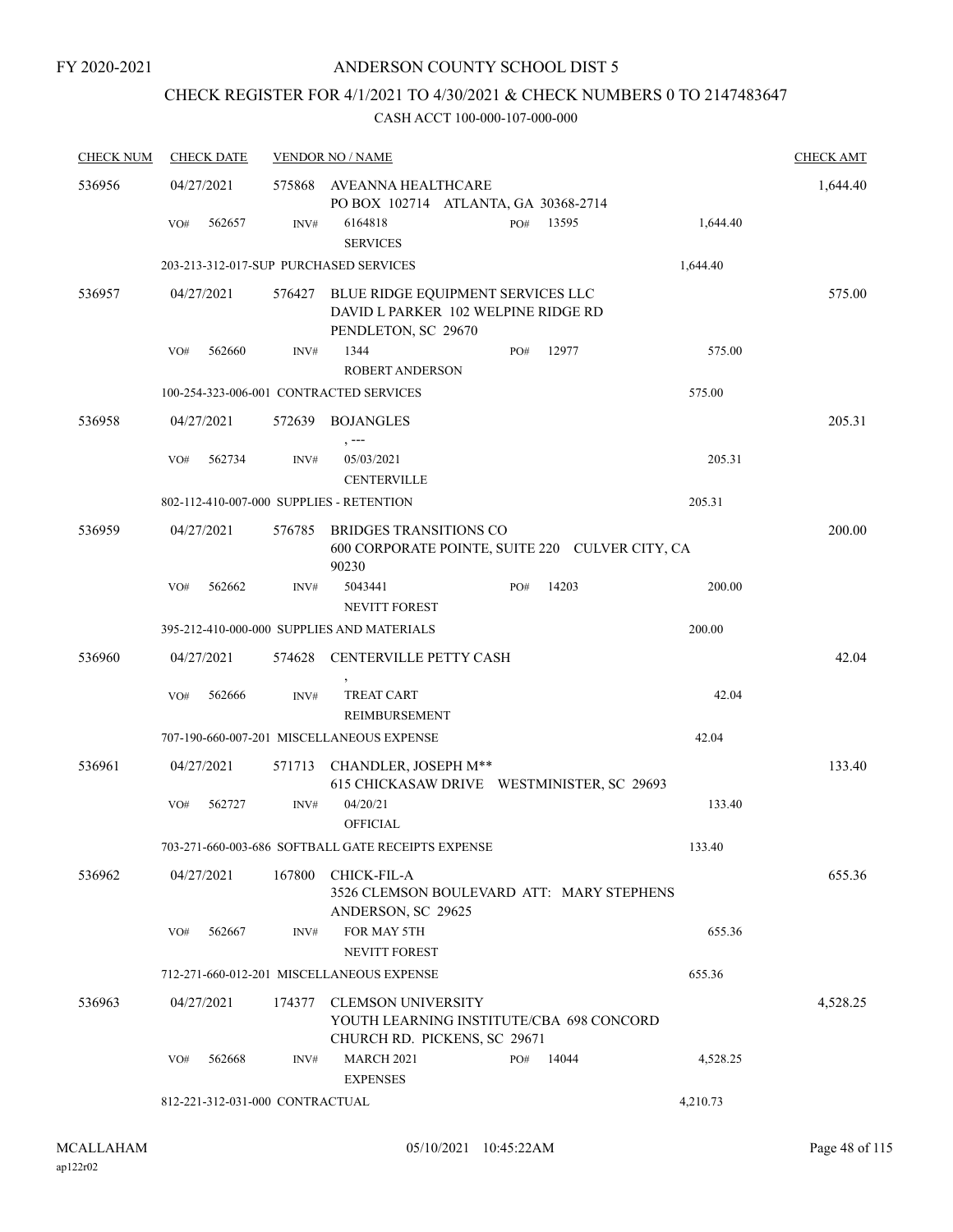#### FY 2020-2021

## ANDERSON COUNTY SCHOOL DIST 5

# CHECK REGISTER FOR 4/1/2021 TO 4/30/2021 & CHECK NUMBERS 0 TO 2147483647

| <b>CHECK NUM</b> | <b>CHECK DATE</b> |                              | <b>VENDOR NO / NAME</b>                                                                           |                      |          | <b>CHECK AMT</b> |
|------------------|-------------------|------------------------------|---------------------------------------------------------------------------------------------------|----------------------|----------|------------------|
|                  |                   | 812-221-333-031-000 TRAVEL   |                                                                                                   |                      | 317.52   |                  |
|                  |                   | 812-221-410-031-000 SUPPLIES |                                                                                                   |                      | 0.00     |                  |
| 536964           | 04/27/2021        | 576822                       | COOPER, KENNETH**<br>1044 WHITE PINIE LANE #16 TOWNVILLE, SC 29689                                |                      |          | 156.00           |
|                  | 562638<br>VO#     | INV#                         | MARCH 6<br><b>WHS BASEBALL</b>                                                                    | 81.60                |          |                  |
|                  |                   |                              | 703-271-660-003-690 BASEBALL GATE RECEIPTS EXPENSE                                                | 81.60                |          |                  |
|                  | VO#<br>562639     | INV#                         | APRIL 16<br><b>WHS BASEBALL</b>                                                                   |                      | 74.40    |                  |
|                  |                   |                              | 703-271-660-003-690 BASEBALL GATE RECEIPTS EXPENSE                                                |                      | 74.40    |                  |
| 536965           | 04/27/2021        | 193570                       | DAN BURRISS UPHOLSTERY                                                                            |                      |          | 1,930.00         |
|                  | 562669<br>VO#     | INV#                         | 301 SAYRE STREET ANDERSON, SC 29624<br>6082<br>2011 TAHOE                                         | 14321<br>PO#         | 1,930.00 |                  |
|                  |                   |                              |                                                                                                   |                      |          |                  |
|                  |                   |                              | 100-255-323-000-000 CONTRACTED SERVICES                                                           |                      | 1,930.00 |                  |
| 536966           | 04/27/2021        | 198651                       | <b>DELL MARKETING</b><br>PO BOX 534118 ATT: ACCOUNTS RECEIVABLE<br>ATLANTA, GA 30353-4118         |                      |          | 1,412.40         |
|                  | 562670<br>VO#     | INV#                         | 10476318066<br><b>TONER</b>                                                                       | 14112<br>PO#         | 1,412.40 |                  |
|                  |                   |                              | 395-212-410-000-000 SUPPLIES AND MATERIALS                                                        |                      | 1,412.40 |                  |
| 536967           | 04/27/2021        | 202950                       | DISCOUNT BARK COMPANY<br>1820 PEARMAN DAIRY ROAD ATT: ACCOUNTS<br>RECEIVABLE ANDERSON, SC 29625   |                      |          | 2,187.08         |
|                  | 562673<br>VO#     | INV#                         | 13780<br><b>MCCANTS</b>                                                                           | 13054<br>PO#         | 2,187.08 |                  |
|                  |                   | 100-254-410-005-MUL MULCH    |                                                                                                   |                      | 2,187.08 |                  |
|                  |                   |                              |                                                                                                   |                      |          |                  |
| 536968           | 04/27/2021        | 570098                       | <b>EARTH'S BIRTHDAY PROJECT</b><br>POBOX 1536 ATT: ACCOUNTS RECEIVABLE SANTA<br>FE, NM 87504-1536 |                      |          | 241.40           |
|                  | 562674<br>VO#     | INV#                         | <b>ORDER 50183</b><br><b>WEST MARKET</b>                                                          |                      | 241.40   |                  |
|                  |                   |                              | 718-271-660-018-201 MISCELLANEOUS EXPENSE                                                         |                      | 241.40   |                  |
| 536969           | 04/27/2021        | 576831                       | E COMPLETE LLC<br>2700 S VIRGINIA STREET RENO, NV 89502                                           |                      |          | 1,876.96         |
|                  | 562742<br>VO#     | INV#                         | 47753<br><b>SUPPLIES</b>                                                                          |                      | 1,876.96 |                  |
|                  |                   |                              | 715-271-660-015-280 REGISTRATION/WKLY FEES EXPENSE                                                |                      | 1,876.96 |                  |
| 536970           | 04/27/2021        |                              | 576834 FRIZZELL, TIMOTHY**<br>219 POLLYANNA DRIVE                                                 | GREENVILLE, SC 29605 |          | 140.70           |
|                  | 562743<br>VO#     | INV#                         | 04/20/21<br><b>OFFICIAL</b>                                                                       |                      | 140.70   |                  |
|                  |                   |                              | 703-271-660-003-745 SOCCER GATE RECEIPTS EXPENSE                                                  |                      | 140.70   |                  |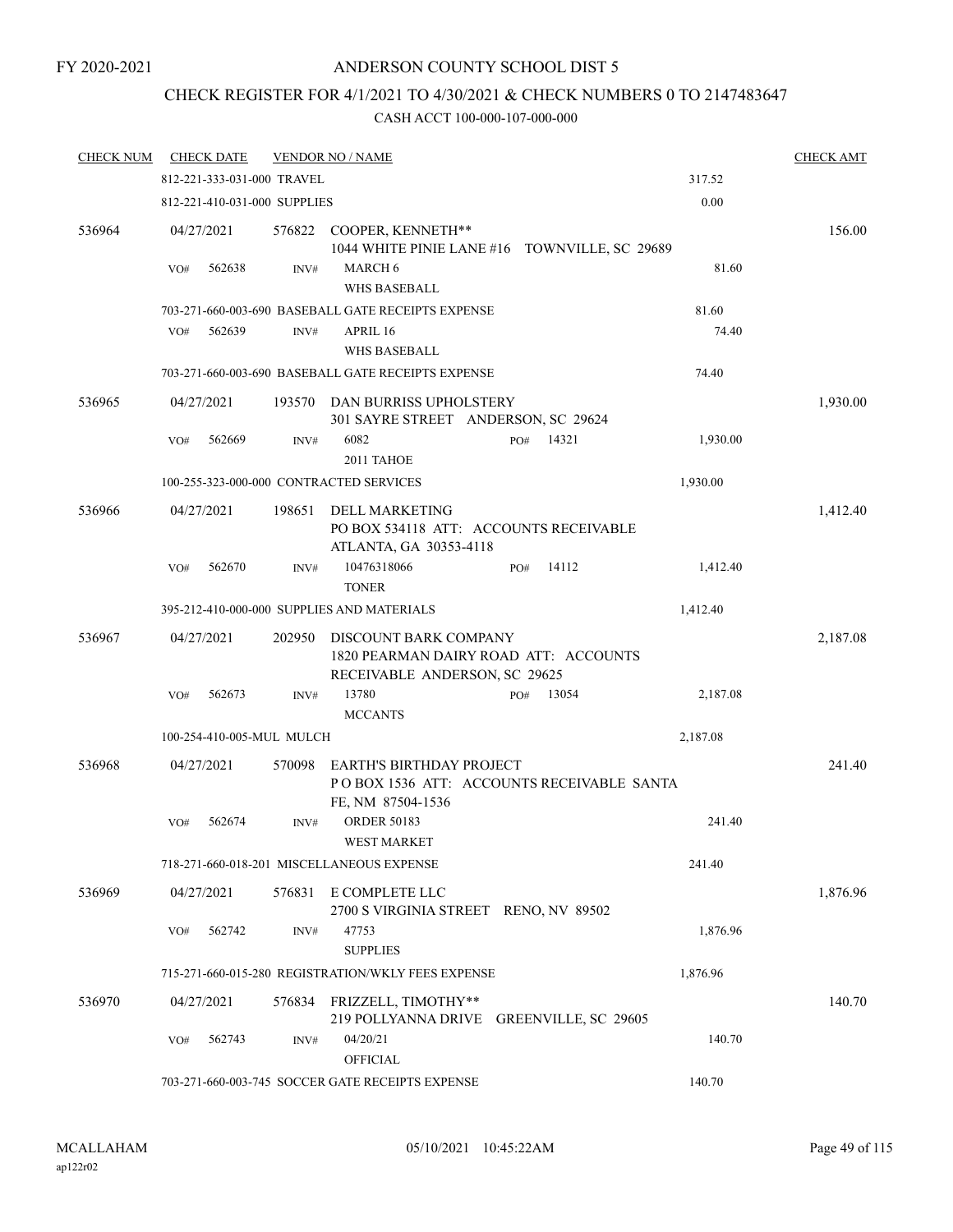## CHECK REGISTER FOR 4/1/2021 TO 4/30/2021 & CHECK NUMBERS 0 TO 2147483647

| <b>CHECK NUM</b> | <b>CHECK DATE</b>                  |        | <b>VENDOR NO / NAME</b>                                                                                        |              |          | <b>CHECK AMT</b> |
|------------------|------------------------------------|--------|----------------------------------------------------------------------------------------------------------------|--------------|----------|------------------|
| 536971           | 04/27/2021                         |        | 576027 HOME DEPOT USA, INC<br>PO BOX 742604 ATLANTA, GA 30374-2604                                             |              |          | 3,989.28         |
|                  | 562719<br>VO#                      | INV#   | 611072489<br>PLATFORM TRUCK                                                                                    |              | 472.94   |                  |
|                  |                                    |        | 100-254-410-016-001 SUPPLIES - MAINTENANCE                                                                     |              | 472.94   |                  |
|                  | 562720<br>VO#                      | INV#   | 606403301<br><b>SUPPLIES</b>                                                                                   |              | 2,199.92 |                  |
|                  |                                    |        | 100-254-410-014-001 SUPPLIES - MAINTENANCE                                                                     |              | 169.06   |                  |
|                  | 100-254-410-016-000 SUPPLIES       |        |                                                                                                                |              | 499.69   |                  |
|                  |                                    |        | 100-254-410-017-001 SUPPLIES - MANTENANCE                                                                      |              | 499.69   |                  |
|                  |                                    |        | 100-254-410-019-001 SUPPLIES - MAINTENANCE                                                                     |              | 515.74   |                  |
|                  |                                    |        | 100-254-410-023-001 SUPPLIES-MAINTENANCE                                                                       |              | 515.74   |                  |
|                  | VO#<br>562721                      | INV#   | 612154815<br><b>RANGER CONTAINER</b>                                                                           |              | 1,316.42 |                  |
|                  | 100-254-410-011-C19 SUPPIES - C19  |        |                                                                                                                |              | 1,316.42 |                  |
| 536972           | 04/27/2021                         |        | 569972 INGLES<br>2404 SC HWY 81 NORTH ANDERSON, SC 29621                                                       |              |          | 59.62            |
|                  | 562678<br>VO#                      | INV#   | <b>FLOWERS</b><br>TL HANNA                                                                                     |              | 59.62    |                  |
|                  |                                    |        | 702-271-660-002-663 ATHLETIC GENERAL EXPENSE                                                                   |              | 59.62    |                  |
| 536973           | 04/27/2021                         | 574369 | JONES, PHILLIP R**<br>1813 LINDALE RD ANDERSON, SC 29625                                                       |              |          | 94.00            |
|                  | 562725<br>VO#                      | INV#   | 04/20/21<br><b>OFFICIAL</b>                                                                                    |              | 94.00    |                  |
|                  |                                    |        | 703-271-660-003-690 BASEBALL GATE RECEIPTS EXPENSE                                                             |              | 94.00    |                  |
| 536974           | 04/27/2021                         |        | 576832 KATZ, GARY**<br>105 TRACKER CT EASLEY, SC 29642                                                         |              |          | 133.50           |
|                  | VO#<br>562744                      | INV#   | 04/20/21<br><b>OFFICIAL</b>                                                                                    |              | 133.50   |                  |
|                  |                                    |        | 703-271-660-003-745 SOCCER GATE RECEIPTS EXPENSE                                                               |              | 133.50   |                  |
| 536975           | 04/27/2021                         |        | 313476 LAKESHORE LEARNING MATERIALS<br>2695 EAST DOMINGUEZ STREET ATT: ACCOUNTS<br>RECEIVABLE CARSON, CA 90895 |              |          | 608.78           |
|                  | 562680<br>VO#                      | INV#   | 4766000321<br><b>HOMELAND PARK</b>                                                                             | PO#<br>14161 | 608.78   |                  |
|                  |                                    |        | 395-212-410-000-000 SUPPLIES AND MATERIALS                                                                     |              | 608.78   |                  |
| 536976           | 04/27/2021                         | 567419 | <b>MAC'S DRY CLEANERS</b><br>105 WEST CALHOUN ST ANDERSON, SC 29625                                            |              |          | 464.38           |
|                  | 562681<br>VO#                      | INV#   | <b>ACCT 115569</b><br><b>DRYCLEANING</b>                                                                       |              | 464.38   |                  |
|                  | 131-115-410-031-000 SUPPLIES       |        |                                                                                                                |              | 232.68   |                  |
|                  | 731-271-660-031-859 BIOMED EXPENSE |        |                                                                                                                |              | 231.70   |                  |
| 536977           | 04/27/2021                         | 567126 | MUSIC & ARTS CENTER                                                                                            |              |          | 30.70            |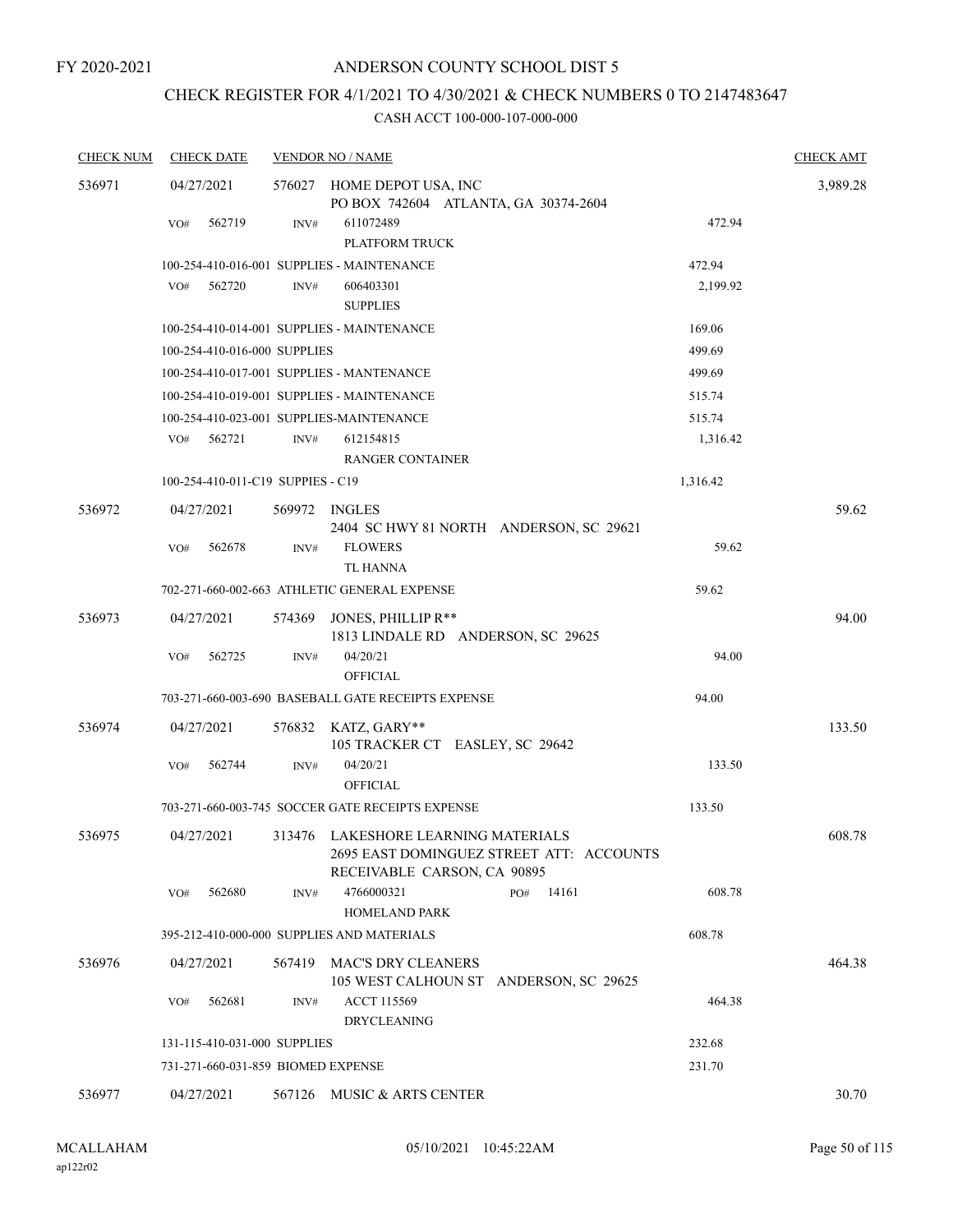FY 2020-2021

## ANDERSON COUNTY SCHOOL DIST 5

## CHECK REGISTER FOR 4/1/2021 TO 4/30/2021 & CHECK NUMBERS 0 TO 2147483647

| <b>CHECK NUM</b> | <b>CHECK DATE</b> |            |                              | <b>VENDOR NO / NAME</b><br>5295 WESTVIEW DR SUITE 300 ATTN: CA<br>FREDERICK, MD 21703             |        | <b>CHECK AMT</b> |
|------------------|-------------------|------------|------------------------------|---------------------------------------------------------------------------------------------------|--------|------------------|
|                  | VO#               | 562693     | INV#                         | 026441783                                                                                         | 30.70  |                  |
|                  |                   |            |                              | <b>GLENVIEW</b>                                                                                   |        |                  |
|                  |                   |            |                              | 100-113-410-020-COB CHORUS, ORCHESTRA & BAND                                                      | 30.70  |                  |
| 536978           |                   | 04/27/2021 |                              | 574740 PERRY, MARK**<br>115 SUSIE RD BELTON, SC 29627                                             |        | 97.60            |
|                  | VO#               | 562724     | INV#                         | 04/20/21<br><b>OFFICIAL</b>                                                                       | 97.60  |                  |
|                  |                   |            |                              | 703-271-660-003-690 BASEBALL GATE RECEIPTS EXPENSE                                                | 97.60  |                  |
| 536979           |                   | 04/27/2021 | 576806                       | RTR KIDS RUGS<br>PO BOX 652 NORTHPORT, AL 35476                                                   |        | 459.95           |
|                  | VO#               | 562694     | INV#                         | <b>ORDER 28746</b>                                                                                | 459.95 |                  |
|                  |                   |            |                              | <b>CONCORD ELEM</b>                                                                               |        |                  |
|                  |                   |            | 100-222-410-009-000 SUPPLIES |                                                                                                   | 459.95 |                  |
| 536980           |                   | 04/27/2021 | 576147                       | <b>SCHNEIDER TREE CARE</b><br>713 EAST GREENVILLE ST. SUITE D BOX 284<br>ANDERSON, SC 29621       |        | 307.00           |
|                  | VO#               | 562718     | INV#                         | 1115<br><b>WESTSIDE</b>                                                                           | 307.00 |                  |
|                  |                   |            |                              | 100-254-323-003-001 CONTRACTED SERVICES                                                           | 307.00 |                  |
| 536981           |                   | 04/27/2021 | 572885                       | <b>SCMEA ORCHESTRA DIVISION</b><br>TAMMY BURROWS 795 SOUTH ALABAMA AVE<br>CHESNEE, SC 29323       |        | 60.00            |
|                  | VO#               | 562696     | INV#                         | <b>SOUTHWOOD</b>                                                                                  | 60.00  |                  |
|                  |                   |            |                              | <b>WHITE &amp; BATES</b>                                                                          |        |                  |
|                  |                   |            |                              | 721-190-660-021-658 ORCHESTRA MIDDLE EXPENSE                                                      | 60.00  |                  |
| 536982           |                   | 04/27/2021 | 576833                       | SMITH, KELLY**<br>110 LYTTLETON WAY ANDERSON, SC 29621                                            |        | 100.00           |
|                  | VO#               | 562711     | INV#                         | <b>PIANO</b><br>SOUTHWOOD                                                                         | 100.00 |                  |
|                  |                   |            |                              | 721-190-660-021-658 ORCHESTRA MIDDLE EXPENSE                                                      | 100.00 |                  |
| 536983           |                   | 04/27/2021 | 570109                       | SPENCE, SCOTT^^<br>104 SOLIEL WAY PENDLETON, SC 29670-8929                                        |        | 110.00           |
|                  | VO#               | 562726     | INV#                         | 04/20/21<br><b>OFFICIAL</b>                                                                       | 110.00 |                  |
|                  |                   |            |                              | 703-271-660-003-686 SOFTBALL GATE RECEIPTS EXPENSE                                                | 110.00 |                  |
| 536984           |                   | 04/27/2021 | 569972                       | <b>STEPHANIE BEACH</b><br>MONTIESSORI SCHOOL OF ANDERSON 280 SAM<br>MCGEE ROAD ANDERSON, SC 29621 |        | 85.00            |
|                  | VO#               | 562707     | INV#                         | REIMBURSEMENT                                                                                     | 85.00  |                  |
|                  |                   |            |                              | <b>CONTINUING ED COURSE</b>                                                                       |        |                  |
|                  |                   |            |                              | 263-370-312-000-MSA PS-MONTESSORI SCH OF AND                                                      | 85.00  |                  |
| 536985           |                   | 04/27/2021 |                              | 569972 SUPERIOR CLEANERS                                                                          |        | 2.48             |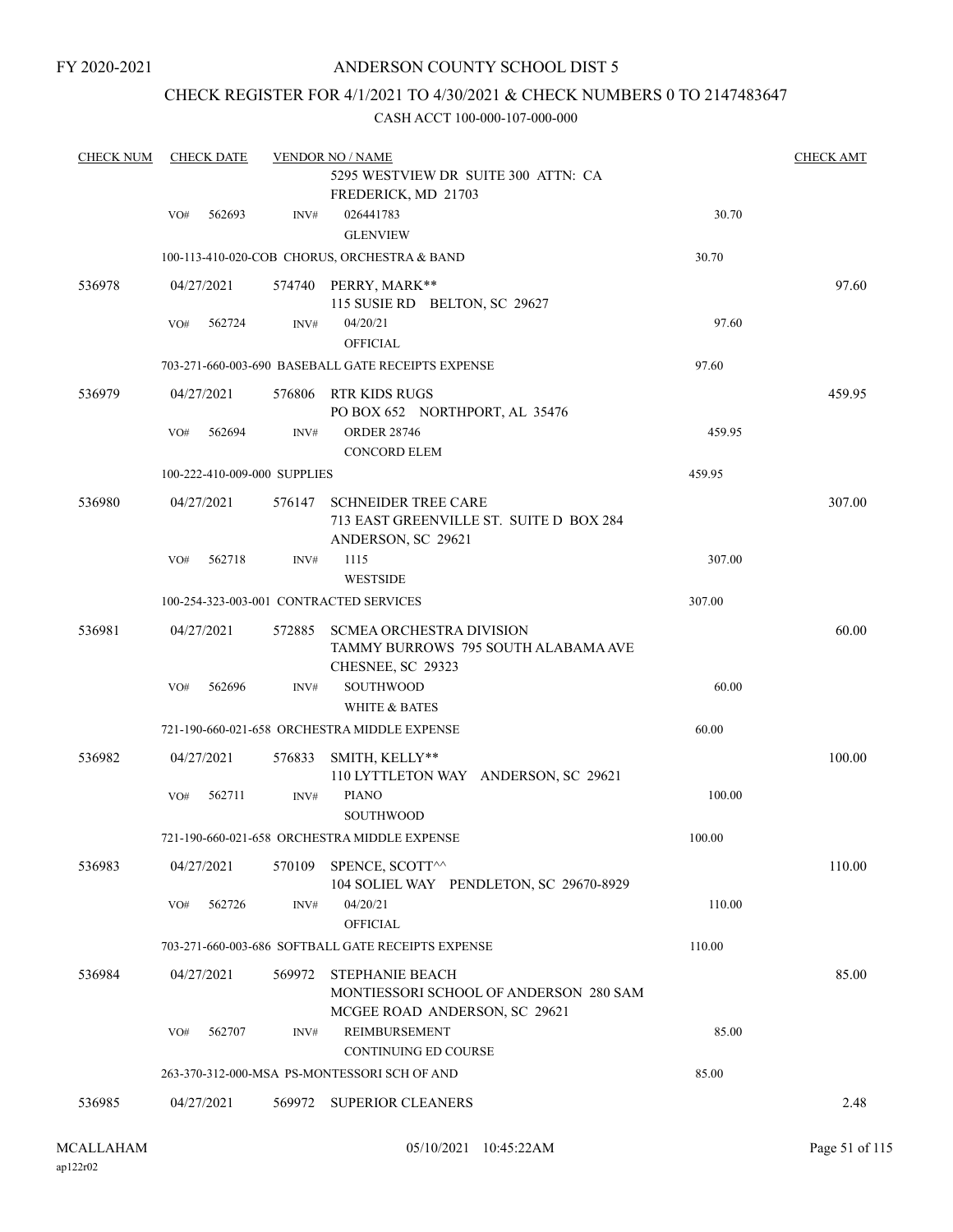## CHECK REGISTER FOR 4/1/2021 TO 4/30/2021 & CHECK NUMBERS 0 TO 2147483647

| <b>CHECK NUM</b> | <b>CHECK DATE</b>               |                                                              |                                 | <b>VENDOR NO / NAME</b>                                                |     |       |                      | <b>CHECK AMT</b> |
|------------------|---------------------------------|--------------------------------------------------------------|---------------------------------|------------------------------------------------------------------------|-----|-------|----------------------|------------------|
|                  |                                 |                                                              |                                 | 2910 ABBEVILLE HWY ANDERSON, SC 29624                                  |     |       |                      |                  |
|                  | VO#                             | 562736                                                       | INV#                            | SA 15286                                                               |     |       | 2.48                 |                  |
|                  |                                 |                                                              |                                 | ROTC TL HANNA                                                          |     |       |                      |                  |
|                  |                                 |                                                              |                                 | 702-271-660-002-656 ROTC/ NAVY GENERAL EXPENSE                         |     |       | 2.48                 |                  |
|                  |                                 |                                                              |                                 |                                                                        |     |       |                      |                  |
| 536986           | 04/27/2021                      |                                                              | 576122                          | THERE IS HOPE COUNSELING, LLC                                          |     |       |                      | 600.00           |
|                  |                                 |                                                              |                                 | ROYCE V. MILLER 145 THOMAS GREEN BLVD, SUITE                           |     |       |                      |                  |
|                  |                                 |                                                              |                                 | 210 CLEMSON, SC 29631                                                  |     |       |                      |                  |
|                  | VO#                             | 562658                                                       | INV#                            | 161783                                                                 | PO# | 13797 | 600.00               |                  |
|                  |                                 |                                                              |                                 | <b>SERVICES</b>                                                        |     |       |                      |                  |
|                  |                                 |                                                              |                                 | 237-128-313-002-020 STUDENT SERVICES/ COUNSELOR                        |     |       | 300.00               |                  |
|                  |                                 |                                                              |                                 | 237-128-313-003-020 STUDENT SERVICES/ COUNSELOR                        |     |       | 300.00               |                  |
| 536987           | 04/27/2021                      |                                                              | 565542                          | TL HANNA HIGH SCHOOL - NJROTC                                          |     |       |                      | 488.80           |
|                  |                                 |                                                              |                                 | 2600 N HWY 81 ANDERSON, SC 29621                                       |     |       |                      |                  |
|                  | VO#                             | 562740                                                       | INV#                            | <b>BUS INSPECTION</b>                                                  |     |       | 488.80               |                  |
|                  |                                 |                                                              |                                 | <b>JERRY STAFFORD</b>                                                  |     |       |                      |                  |
|                  |                                 |                                                              |                                 | 702-271-660-002-656 ROTC/ NAVY GENERAL EXPENSE                         |     |       | 488.80               |                  |
|                  |                                 |                                                              |                                 |                                                                        |     |       |                      |                  |
| 536988           | 04/27/2021                      |                                                              | 565278                          | UNITED ART AND EDUCATION                                               |     |       |                      | 867.73           |
|                  |                                 |                                                              |                                 | POBOX 9219 ATT: ACCOUNTS RECEIVABLE FORT                               |     |       |                      |                  |
|                  |                                 |                                                              |                                 | WAYNE, IN 46899-9219                                                   |     |       |                      |                  |
|                  | VO#                             | 562703                                                       | INV#                            | 18946                                                                  | PO# | 14237 | 867.73               |                  |
|                  |                                 |                                                              |                                 | <b>SOUTHWOOD</b>                                                       |     |       |                      |                  |
|                  |                                 | 100-114-410-021-ART SUPPLIES                                 |                                 |                                                                        |     |       | 867.73               |                  |
| 536989           | 04/27/2021                      |                                                              | 572513                          | UNITED LASER                                                           |     |       |                      | 851.72           |
|                  |                                 |                                                              |                                 | P.O. BOX 6889 FLORENCE, SC 29501                                       |     |       |                      |                  |
|                  | VO#                             | 562704                                                       | $\text{INV}\#$                  | 1979105,9106                                                           | PO# | 14202 | 851.72               |                  |
|                  |                                 |                                                              |                                 | <b>NEVITT FOREST</b>                                                   |     |       |                      |                  |
|                  | 201-112-490-012-000 COPIER COST |                                                              |                                 |                                                                        |     |       | 190.46               |                  |
|                  |                                 |                                                              | 201-112-490-012-000 COPIER COST |                                                                        |     |       | 661.26               |                  |
|                  |                                 |                                                              |                                 |                                                                        |     |       |                      | 186.78           |
| 536990           | 04/27/2021                      |                                                              | 524353                          | WAL-MART COMMUNITY/GEMB<br>POBOX 530934 ATT: ACCOUNTS RECEIVABLE       |     |       |                      |                  |
|                  |                                 |                                                              |                                 | ATLANTA, GA 30353-0934                                                 |     |       |                      |                  |
|                  | VO#                             | 562705                                                       | INV#                            | 2022 0157                                                              |     |       | 186.78               |                  |
|                  |                                 |                                                              |                                 | <b>SOUTHWOOD</b>                                                       |     |       |                      |                  |
|                  |                                 |                                                              |                                 | 100-113-410-021-VEN SUPPLY-ADDT'L FOR LOST VENDING                     |     |       | 123.15               |                  |
|                  |                                 |                                                              |                                 | 721-190-660-021-429 FACULTY EXPENSE                                    |     |       | 63.63                |                  |
|                  |                                 |                                                              |                                 |                                                                        |     |       |                      |                  |
| 536991           | 04/29/2021                      |                                                              | 576412                          | <b>AMAZON CAPITAL SERVICES</b><br>PO BOX 035184 SEATTLE, WA 98124-5184 |     |       |                      | 4,354.89         |
|                  | VO#                             | 562852                                                       | INV#                            | <b>PURCHASES</b>                                                       |     |       | 4,354.89             |                  |
|                  |                                 |                                                              |                                 | #A2QG7V7TDJIMYY                                                        |     |       |                      |                  |
|                  |                                 |                                                              |                                 |                                                                        |     |       |                      |                  |
|                  |                                 | 100-113-410-006-000 SUPPLIES<br>100-113-410-006-000 SUPPLIES |                                 |                                                                        |     |       | $-20.96$<br>$-32.00$ |                  |
|                  |                                 | 100-113-410-006-000 SUPPLIES                                 |                                 |                                                                        |     |       | $-112.00$            |                  |
|                  |                                 | 100-113-410-006-000 SUPPLIES                                 |                                 |                                                                        |     |       | 577.08               |                  |
|                  |                                 | 100-113-410-006-000 SUPPLIES                                 |                                 |                                                                        |     |       | $-20.96$             |                  |
|                  |                                 | 100-113-410-006-000 SUPPLIES                                 |                                 |                                                                        |     |       | $-20.96$             |                  |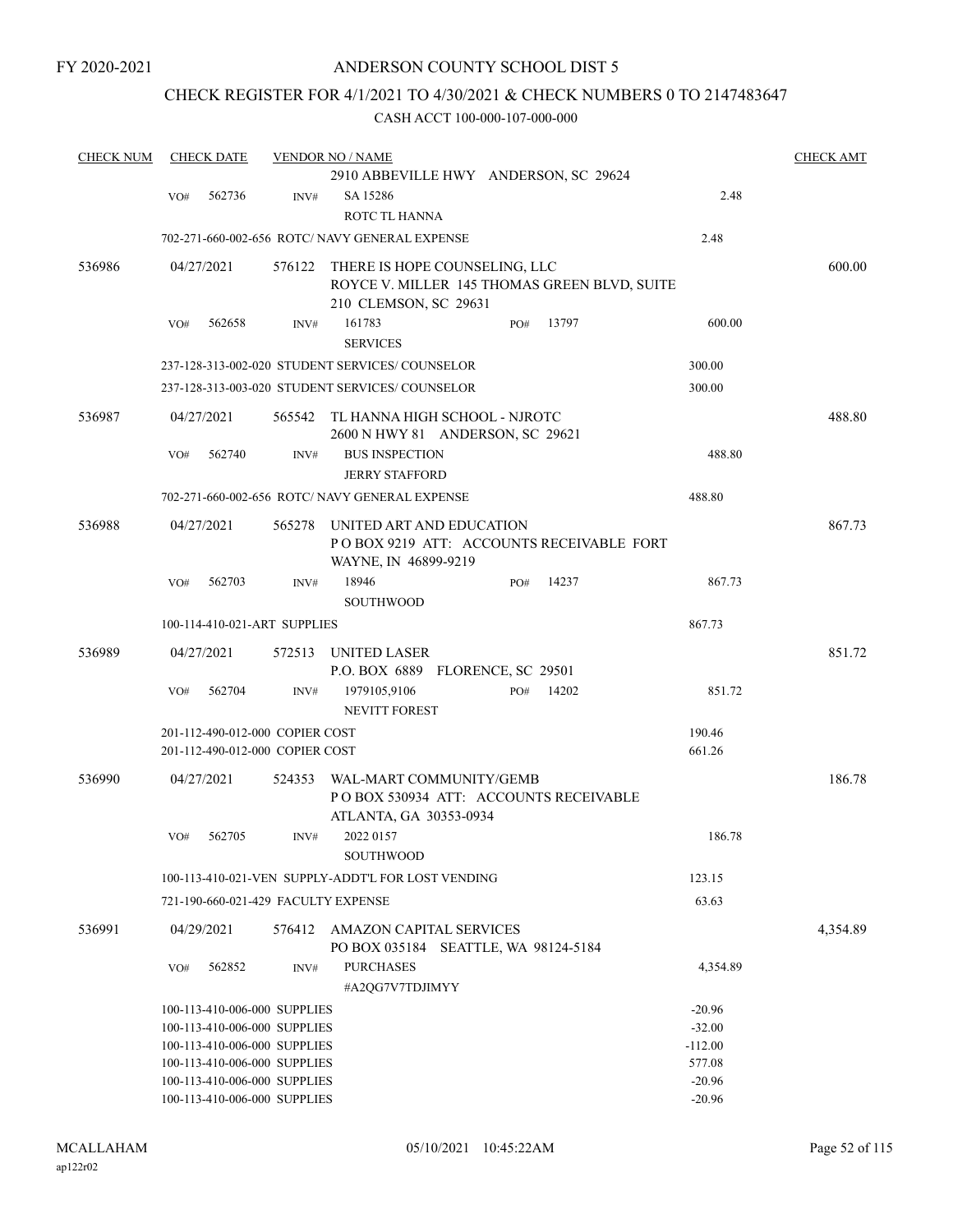## CHECK REGISTER FOR 4/1/2021 TO 4/30/2021 & CHECK NUMBERS 0 TO 2147483647

| <b>CHECK NUM</b> |     | <b>CHECK DATE</b>                   |                | <b>VENDOR NO / NAME</b>                                                                     |     |       |          |          | <b>CHECK AMT</b> |
|------------------|-----|-------------------------------------|----------------|---------------------------------------------------------------------------------------------|-----|-------|----------|----------|------------------|
|                  |     | 100-113-410-006-000 SUPPLIES        |                |                                                                                             |     |       |          | $-20.96$ |                  |
|                  |     | 100-113-410-006-0RE RELATED ARTS    |                |                                                                                             |     |       |          | 470.65   |                  |
|                  |     | 100-113-410-006-0RE RELATED ARTS    |                |                                                                                             |     |       |          | 22.14    |                  |
|                  |     | 100-113-410-006-0RE RELATED ARTS    |                |                                                                                             |     |       |          | 94.13    |                  |
|                  |     | 100-114-410-001-ALT SUPPLIES        |                |                                                                                             |     |       |          | 19.22    |                  |
|                  |     | 100-212-410-006-000 SUPPLIES        |                |                                                                                             |     |       |          | 187.79   |                  |
|                  |     |                                     |                | 395-212-410-000-000 SUPPLIES AND MATERIALS                                                  |     |       |          | 142.81   |                  |
|                  |     |                                     |                | 705-271-660-005-604 CHORUS CLUB EXPENSE                                                     |     |       |          | 105.27   |                  |
|                  |     | 707-190-660-007-305 LIBRARY EXPENSE |                |                                                                                             |     |       |          | 307.08   |                  |
|                  |     |                                     |                | 712-271-660-012-201 MISCELLANEOUS EXPENSE                                                   |     |       |          | 192.00   |                  |
|                  |     |                                     |                | 712-271-660-012-201 MISCELLANEOUS EXPENSE                                                   |     |       |          | 42.79    |                  |
|                  |     |                                     |                | 716-271-660-016-201 MISCELLANEOUS EXPENSE                                                   |     |       |          | 622.21   |                  |
|                  |     |                                     |                | 720-271-660-020-542 TECHNOLOGY EXPENSE                                                      |     |       |          | 162.56   |                  |
|                  |     |                                     |                | 802-113-410-006-001 BOOK STUDY SUPPLIES                                                     |     |       | 1,637.00 |          |                  |
| 536992           |     | 04/29/2021                          | 570950         | ANDERSON COUNTY SHERIFF'S OFFICE<br>ATTN: JAMIE LAZAR 305 CAMSON ROAD<br>ANDERSON, SC 29621 |     |       |          |          | 157.50           |
|                  | VO# | 562759                              | INV#           | APRIL 22                                                                                    |     |       |          | 157.50   |                  |
|                  |     |                                     |                | <b>TLH TRACK</b>                                                                            |     |       |          |          |                  |
|                  |     |                                     |                | 702-271-660-002-692 TRACK GATE EXPENSE                                                      |     |       |          | 157.50   |                  |
| 536993           |     | 04/29/2021                          | 569593         | ANMED HEALTH<br>800 NORTH FANT STREET ANDERSON, SC 29621                                    |     |       |          |          | 168.00           |
|                  | VO# | 562761                              | INV#           | AIT                                                                                         |     |       |          | 168.00   |                  |
|                  |     |                                     |                | <b>BLS COURSE CARDS</b>                                                                     |     |       |          |          |                  |
|                  |     |                                     |                | 731-271-660-031-860 HEALTH SCIENCE EXPENSE                                                  |     |       |          | 168.00   |                  |
| 536994           |     | 04/29/2021                          | 569356         | BATTERIES PLUS - 251<br>3319-D NORTH MAIN ST ATT: ACCOUNTS<br>RECEIVABLE ANDERSON, SC 29621 |     |       |          |          | 2,191.68         |
|                  | VO# | 562762                              | INV#           | P38675758<br><b>SUPPLIES</b>                                                                |     |       |          | 142.20   |                  |
|                  |     |                                     |                | 100-254-410-017-001 SUPPLIES - MANTENANCE                                                   |     |       |          | 142.20   |                  |
|                  | VO# | 562865                              | INV#           | P34788383<br><b>SUPPLIES</b>                                                                | PO# | 13789 |          | 346.04   |                  |
|                  |     |                                     |                | 100-266-314-000-000 REPAIRS TO EQUIPMENT                                                    |     |       |          | 346.04   |                  |
|                  | VO# | 562866                              | $\text{INV}\#$ | P36938796                                                                                   | PO# | 13960 |          | 1,703.44 |                  |
|                  |     |                                     |                | <b>SUPPLIES</b>                                                                             |     |       |          |          |                  |
|                  |     |                                     |                | 100-266-314-000-000 REPAIRS TO EQUIPMENT                                                    |     |       | 1,703.44 |          |                  |
| 536995           |     | 04/29/2021                          | 572639         | <b>BOJANGLES</b>                                                                            |     |       |          |          | 148.62           |
|                  | VO# | 562870                              | INV#           | $, --$<br><b>BISCUITS</b><br><b>MCLEES ELEM</b>                                             |     |       |          | 148.62   |                  |
|                  |     |                                     |                | 802-112-410-008-000 SUPPLIES - RETENTION                                                    |     |       |          | 148.62   |                  |
| 536996           |     | 04/29/2021                          | 574045         | <b>BORDEN DAIRY</b>                                                                         |     |       |          |          | 51,851.74        |
|                  |     |                                     |                | PO BOX 208769 DALLAS, TX 75320-8769                                                         |     |       |          |          |                  |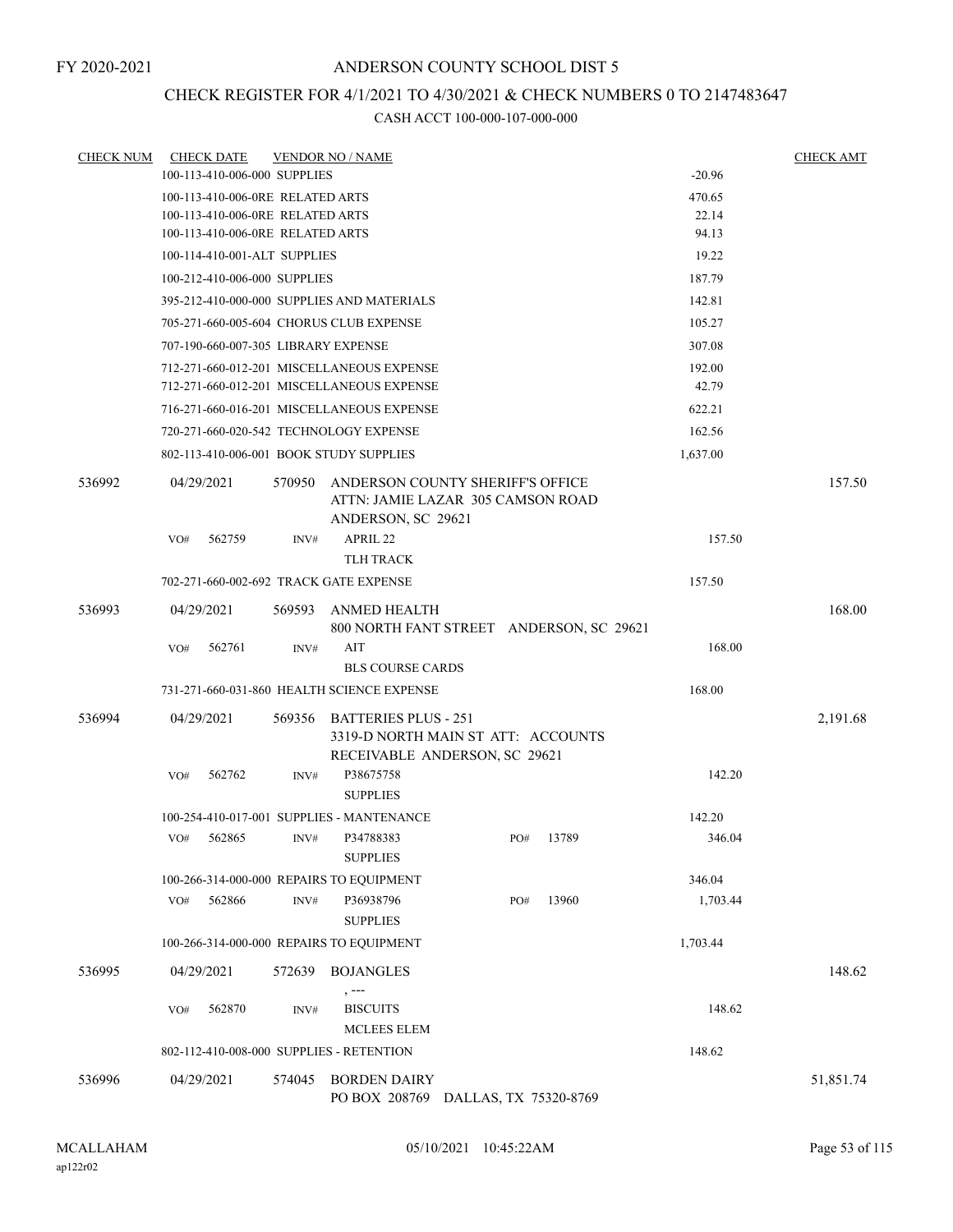## CHECK REGISTER FOR 4/1/2021 TO 4/30/2021 & CHECK NUMBERS 0 TO 2147483647

| <b>CHECK NUM</b> | <b>CHECK DATE</b>                         |        | <b>VENDOR NO / NAME</b>                                                                   |           | <b>CHECK AMT</b> |
|------------------|-------------------------------------------|--------|-------------------------------------------------------------------------------------------|-----------|------------------|
|                  | 562764<br>VO#                             | INV#   | 3589645                                                                                   | 51,851.74 |                  |
|                  |                                           |        | CUST #138365                                                                              |           |                  |
|                  | 600-256-460-002-000 FOOD                  |        |                                                                                           | 2,132.38  |                  |
|                  | 600-256-460-003-000 FOOD                  |        |                                                                                           | 2,234.99  |                  |
|                  | 600-256-460-005-000 FOOD                  |        |                                                                                           | 1,388.24  |                  |
|                  | 600-256-460-006-000 FOOD                  |        |                                                                                           | 4,010.40  |                  |
|                  | 600-256-460-007-000 FOOD                  |        |                                                                                           | 3,025.98  |                  |
|                  | 600-256-460-008-000 FOOD                  |        |                                                                                           | 3,988.48  |                  |
|                  | 600-256-460-009-000 FOOD                  |        |                                                                                           | 2,142.58  |                  |
|                  | 600-256-460-010-000 FOOD                  |        |                                                                                           | 3,886.43  |                  |
|                  | 600-256-460-011-000 FOOD                  |        |                                                                                           | 2,820.87  |                  |
|                  | 600-256-460-012-000 FOOD                  |        |                                                                                           | 3,614.19  |                  |
|                  | 600-256-460-013-000 FOOD                  |        |                                                                                           | 2,491.79  |                  |
|                  | 600-256-460-014-000 FOOD                  |        |                                                                                           | 4,388.96  |                  |
|                  | 600-256-460-015-000 FOOD                  |        |                                                                                           | 670.04    |                  |
|                  | 600-256-460-016-000 FOOD                  |        |                                                                                           | 3,192.63  |                  |
|                  | 600-256-460-017-000 FOOD                  |        |                                                                                           | 2,606.88  |                  |
|                  | 600-256-460-018-000 FOOD                  |        |                                                                                           | 1,425.71  |                  |
|                  | 600-256-460-019-000 FOOD                  |        |                                                                                           | 2,873.87  |                  |
|                  | 600-256-460-020-000 FOOD                  |        |                                                                                           | 2,760.48  |                  |
|                  | 600-256-460-021-000 FOOD                  |        |                                                                                           | 1,705.79  |                  |
|                  | 631-256-460-031-000 PURCHASED FOOD        |        |                                                                                           | 491.05    |                  |
| 536997           | 04/29/2021                                | 566288 | CES CITY ELECTRIC SUPPLY<br>PO BOX 131811 DALLAS, TX 75313                                |           | 1,259.75         |
|                  | 562766<br>VO#                             | INV#   | 158606<br><b>SUPPLIES</b>                                                                 | 546.27    |                  |
|                  |                                           |        | 100-254-410-002-400 HVAC/ELECTRICAL/PLUMBING                                              | 546.27    |                  |
|                  | VO#<br>562767                             | INV#   | 159114                                                                                    | 489.10    |                  |
|                  |                                           |        | <b>SUPPLIES</b>                                                                           |           |                  |
|                  |                                           |        | 100-254-410-013-400 HVAC/ELECTRICAL/PLUMBING                                              | 489.10    |                  |
|                  | 562768<br>VO#                             | INV#   | 159177                                                                                    | 171.89    |                  |
|                  |                                           |        | <b>SUPPLIES</b>                                                                           |           |                  |
|                  |                                           |        | 100-254-410-005-400 HVAC/ELECTRICAL/PLUMBING                                              | 171.89    |                  |
|                  | 562769<br>VO#                             | INV#   | 158889                                                                                    | 52.49     |                  |
|                  |                                           |        | <b>SUPPLIES</b>                                                                           |           |                  |
|                  |                                           |        | 100-254-410-000-001 MAINT. SUPPLIES-STRUCTURES                                            | 52.49     |                  |
| 536998           | 04/29/2021                                | 198651 | <b>DELL MARKETING</b><br>PO BOX 534118 ATT: ACCOUNTS RECEIVABLE<br>ATLANTA, GA 30353-4118 |           | 12,123.09        |
|                  | VO#<br>562782                             | INV#   | 10470021351<br>13902<br>PO#                                                               | 12,123.09 |                  |
|                  | 207-115-410-031-006 SUPPLIES-IMPROVE PRGS |        | <b>TECHNOLOGY</b>                                                                         | 12,123.09 |                  |
|                  |                                           |        |                                                                                           |           |                  |
| 536999           | 04/29/2021                                |        | 570050 DRAMATIC PUBLISHING                                                                |           | 135.02           |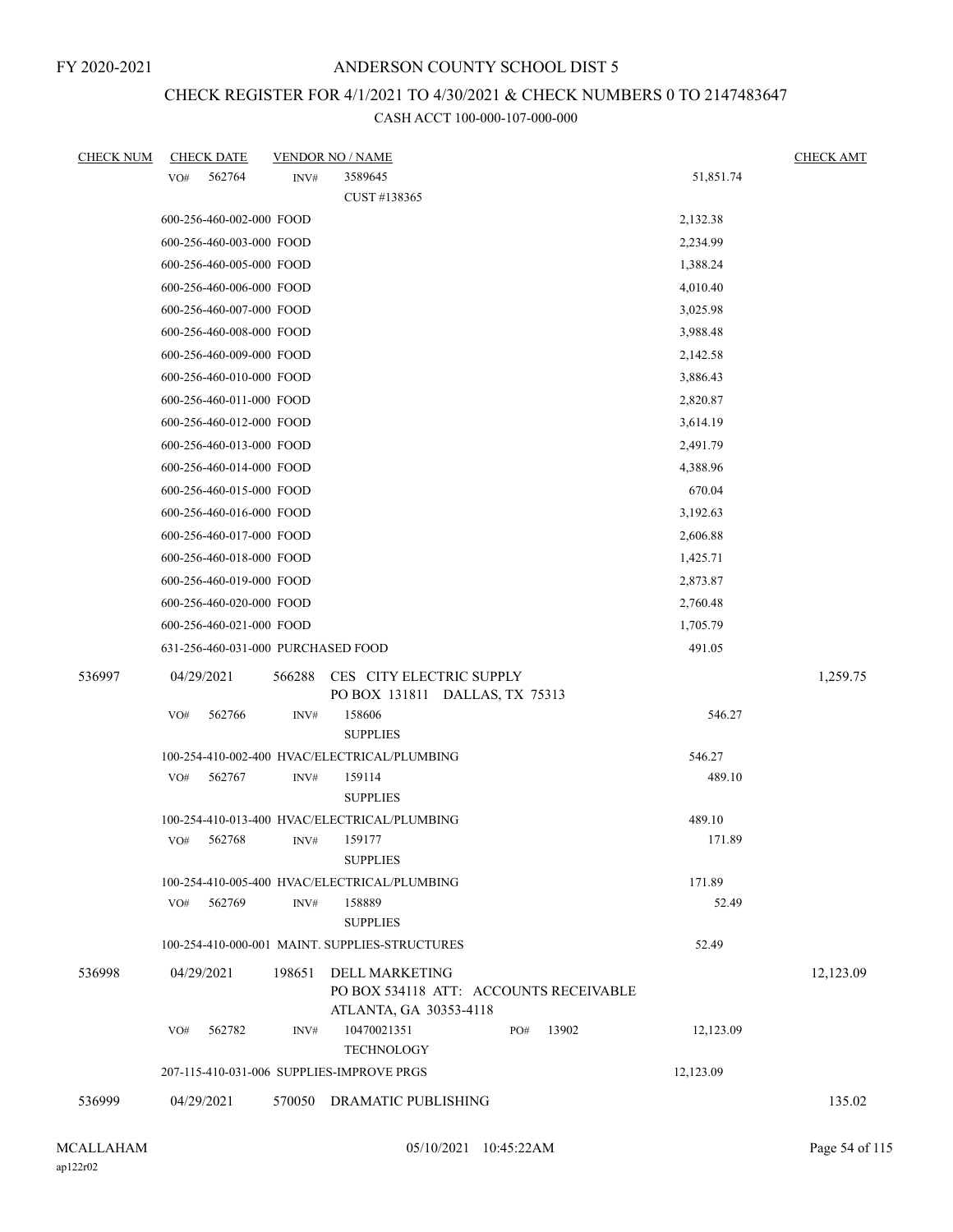FY 2020-2021

## ANDERSON COUNTY SCHOOL DIST 5

## CHECK REGISTER FOR 4/1/2021 TO 4/30/2021 & CHECK NUMBERS 0 TO 2147483647

| <b>CHECK NUM</b> |            | <b>CHECK DATE</b>                |        | <b>VENDOR NO / NAME</b>                                                                               |          | <b>CHECK AMT</b> |
|------------------|------------|----------------------------------|--------|-------------------------------------------------------------------------------------------------------|----------|------------------|
|                  |            |                                  |        | 311 WASHINGTON STREET ATT: ACCOUNTS<br>RECEIVABLE WOODSTOCK, IL 60098                                 |          |                  |
|                  | VO#        | 562783                           | INV#   | 100089475<br><b>MCCANTS</b>                                                                           | 135.02   |                  |
|                  |            | 100-113-410-005-0RE RELATED ARTS |        |                                                                                                       | 135.02   |                  |
| 537000           | 04/29/2021 |                                  | 214350 | EASTERN INDUSTRIAL SUPPLIES, INC<br>PO BOX 75106 ATT: ACCOUNTS RECEIVABLE<br>CHARLOTTE, NC 28275      |          | 26.28            |
|                  | VO#        | 562784                           | INV#   | S3257208<br><b>SUPPLIES</b>                                                                           | 26.28    |                  |
|                  |            |                                  |        | 100-254-410-021-001 SUPPLIES - MAINTENANCE                                                            | 26.28    |                  |
| 537001           | 04/29/2021 |                                  |        | 576794 GARABEDIAN, MARION**<br>207 GRAYSON DR TRAVELERS REST, SC 29696                                |          | 122.50           |
|                  | VO#        | 562876                           | INV#   | <b>APRIL 10-16</b><br><b>AIT VIDEOS</b>                                                               | 122.50   |                  |
|                  |            |                                  |        | 131-115-312-031-000 PURCHASED SERVICES                                                                | 122.50   |                  |
| 537002           | 04/29/2021 |                                  | 249700 | GLENN PLUMBING COMPANY, INC<br>481 EAST WHITNER STREET ATT: ACCOUNTS<br>RECEIVABLE ANDERSON, SC 29624 |          | 2,684.04         |
|                  | VO#        | 562787                           | INV#   | 0421368<br><b>ROBERT ANDERSON</b>                                                                     | 151.66   |                  |
|                  |            |                                  |        | 100-254-323-006-400 CONTR SERV-HVAC/ELECT/PLUMBING                                                    | 151.66   |                  |
|                  | VO#        | 562788                           | INV#   | 0421105<br><b>MCCANTS</b>                                                                             | 2,348.32 |                  |
|                  |            |                                  |        | 100-254-323-005-400 CONTR SERV-HVAC/ELECT/PLUMBING                                                    | 2,348.32 |                  |
|                  | VO#        | 562789                           | INV#   | 0421363<br><b>CONCORD</b>                                                                             | 184.06   |                  |
|                  |            |                                  |        | 100-254-323-009-400 CONTR SERV-HVAC/ELECT/PLUMBING                                                    | 184.06   |                  |
| 537003           |            | 04/29/2021                       | 573400 | <b>GRAYBAR</b><br>PO BOX 403052 ATLANTA, GA 30384-3052                                                |          | 260.25           |
|                  | VO#        | 562791                           | INV#   | 9320771581<br><b>REPAIR PARTS</b>                                                                     | 133.38   |                  |
|                  |            |                                  |        | 100-254-410-006-400 HVAC/ELECTRICAL/PLUMBING                                                          | 133.38   |                  |
|                  | VO#        | 562792                           | INV#   | 9320785212<br><b>REPAIR PARTS</b>                                                                     | 126.87   |                  |
|                  |            |                                  |        | 100-254-410-000-001 MAINT. SUPPLIES-STRUCTURES                                                        | 126.87   |                  |
| 537004           | 04/29/2021 |                                  | 576027 | HOME DEPOT USA, INC<br>PO BOX 742604 ATLANTA, GA 30374-2604                                           |          | 25,841.19        |
|                  | VO#        | 562793                           | INV#   | 608209557<br><b>SUPPLIES</b>                                                                          | 478.83   |                  |
|                  |            |                                  |        | 100-254-410-000-001 MAINT. SUPPLIES-STRUCTURES                                                        | 478.83   |                  |
|                  | VO#        | 562877                           | INV#   | 606909489<br>14187<br>PO#<br><b>WHSE SUPPLIES</b>                                                     | 2,169.10 |                  |
|                  |            |                                  |        | 100-000-170-000-000 WAREHOUSE INVENTORY                                                               | 2,169.10 |                  |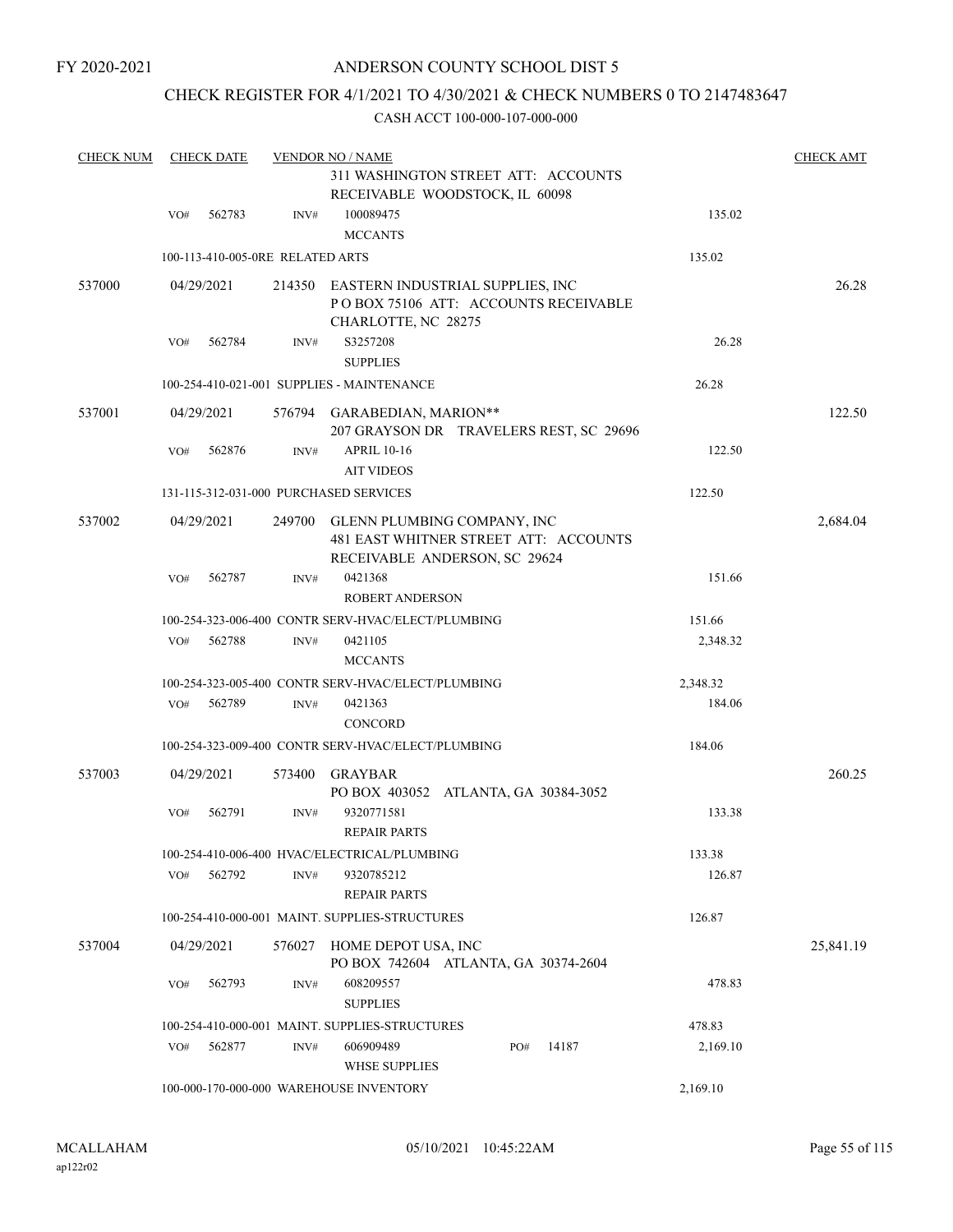## CHECK REGISTER FOR 4/1/2021 TO 4/30/2021 & CHECK NUMBERS 0 TO 2147483647

| <b>CHECK NUM</b> | <b>CHECK DATE</b> |                                          | <b>VENDOR NO / NAME</b> |                                                                                          |     |       |                    | <b>CHECK AMT</b> |
|------------------|-------------------|------------------------------------------|-------------------------|------------------------------------------------------------------------------------------|-----|-------|--------------------|------------------|
|                  | VO#               | 562878                                   | INV#                    | 599988334                                                                                | PO# | 13969 | 2,656.70           |                  |
|                  |                   |                                          |                         | <b>WHSE SUPPLIES</b>                                                                     |     |       |                    |                  |
|                  |                   |                                          |                         | 100-000-170-000-000 WAREHOUSE INVENTORY                                                  |     |       | 2,656.70           |                  |
|                  | VO#               | 562879                                   | INV#                    | 601075203                                                                                | PO# | 13992 | 10,034.46          |                  |
|                  |                   |                                          |                         | <b>WHSE SUPPLIES</b>                                                                     |     |       |                    |                  |
|                  |                   |                                          |                         | 100-000-170-000-000 WAREHOUSE INVENTORY                                                  |     |       | 10,034.46          |                  |
|                  | VO#               | 562880                                   | INV#                    | 603138116                                                                                | PO# | 14014 | 2,619.36           |                  |
|                  |                   |                                          |                         | 601531072                                                                                |     |       |                    |                  |
|                  |                   |                                          |                         | 100-000-170-000-000 WAREHOUSE INVENTORY<br>100-000-170-000-000 WAREHOUSE INVENTORY       |     |       | 873.12<br>1,746.24 |                  |
|                  | VO#               | 562881                                   | INV#                    | 611348921                                                                                | PO# | 14243 | 2,656.70           |                  |
|                  |                   |                                          |                         | <b>WHSE SUPPLIES</b>                                                                     |     |       |                    |                  |
|                  |                   |                                          |                         | 100-000-170-000-000 WAREHOUSE INVENTORY                                                  |     |       | 2,656.70           |                  |
|                  | VO#               | 562882                                   | INV#                    | 612154823                                                                                | PO# | 14255 | 2,569.34           |                  |
|                  |                   |                                          |                         | <b>WHSE SUPPLIES</b>                                                                     |     |       |                    |                  |
|                  |                   |                                          |                         | 100-000-170-000-000 WAREHOUSE INVENTORY                                                  |     |       | 2,569.34           |                  |
|                  | VO#               | 562883                                   | INV#                    | 604801761<br>604801753                                                                   | PO# | 14140 | 2,656.70           |                  |
|                  |                   |                                          |                         | 100-000-170-000-000 WAREHOUSE INVENTORY                                                  |     |       | 645.20             |                  |
|                  |                   |                                          |                         | 100-000-170-000-000 WAREHOUSE INVENTORY                                                  |     |       | 2,011.50           |                  |
| 537005           |                   | 04/29/2021                               | 297700                  | JOHN DEERE FINANCIAL<br>PO BOX 4450 CAROL STREAM, IL 60197-4450                          |     |       |                    | 449.40           |
|                  | VO#               | 562884                                   | INV#                    | 1579097                                                                                  |     |       | 449.40             |                  |
|                  |                   |                                          |                         | ACCT 75341-03549                                                                         |     |       |                    |                  |
|                  |                   |                                          |                         | 100-254-410-000-100 SMALL EQUIPMENT                                                      |     |       | 449.40             |                  |
| 537006           |                   | 04/29/2021                               |                         | 576793 LEETH, ELIZABETH**<br>339 BIRCHWOOD DR HARTSVILLE, SC 29550                       |     |       |                    | 80.00            |
|                  | VO#               | 562795                                   | INV#                    | <b>APRIL 10-14</b><br><b>AIT VIDEOS</b>                                                  |     |       | 80.00              |                  |
|                  |                   |                                          |                         | 131-115-312-031-000 PURCHASED SERVICES                                                   |     |       | 80.00              |                  |
| 537007           |                   | 04/29/2021                               | 329401                  | LOWES BUSINESS ACCOUNT<br>PO BOX 530954 CREDIT SERVICES ATLANTA, GA<br>30353-0954        |     |       |                    | 496.07           |
|                  | VO#               | 562849                                   | INV#                    | 9800 728800 8<br><b>PURCHASES</b>                                                        |     |       | 496.07             |                  |
|                  |                   | 131-254-410-031-000 SUPPLIES             |                         |                                                                                          |     |       | 30.50              |                  |
|                  |                   |                                          |                         | 329-115-410-031-000 SUPPLIES-STATE EQUIPMENT                                             |     |       | 465.57             |                  |
|                  |                   |                                          |                         |                                                                                          |     |       |                    |                  |
| 537008           |                   | 04/29/2021                               | 329401                  | <b>LOWES BUSINESS ACCOUNT</b><br>PO BOX 530954 CREDIT SERVICES ATLANTA, GA<br>30353-0954 |     |       |                    | 329.53           |
|                  | VO#               | 562850                                   | INV#                    | 9800 728800 8                                                                            |     |       | 329.53             |                  |
|                  |                   |                                          |                         | <b>PURCHASES</b>                                                                         |     |       |                    |                  |
|                  |                   |                                          |                         | 600-256-323-002-000 REPAIRS TO EQUIPMENT                                                 |     |       | 18.09              |                  |
|                  |                   | 600-256-323-009-000 REPAIRS TO EQUIPMENT |                         | 129.19                                                                                   |     |       |                    |                  |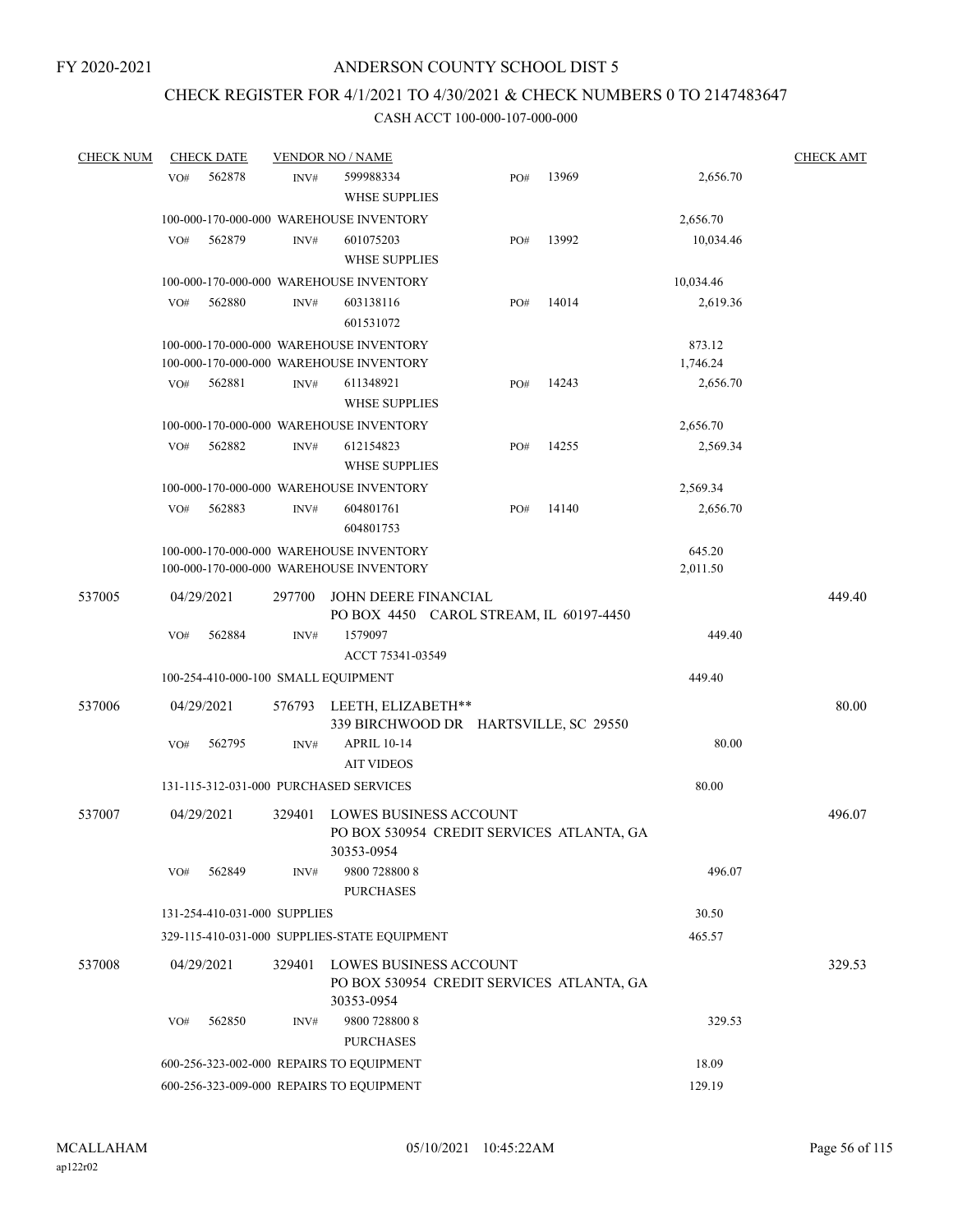## CHECK REGISTER FOR 4/1/2021 TO 4/30/2021 & CHECK NUMBERS 0 TO 2147483647

| <b>CHECK NUM</b> | <b>CHECK DATE</b>                        |        | <b>VENDOR NO / NAME</b>                                                           |          | <b>CHECK AMT</b> |
|------------------|------------------------------------------|--------|-----------------------------------------------------------------------------------|----------|------------------|
|                  | 600-256-323-019-000 REPAIRS TO EQUIPMENT |        |                                                                                   | 5.07     |                  |
|                  | 600-256-323-020-000 REPAIRS TO EQUIPMENT |        |                                                                                   | 177.18   |                  |
| 537009           | 04/29/2021                               | 329401 | LOWES BUSINESS ACCOUNT<br>PO BOX 530954 CREDIT SERVICES ATLANTA, GA<br>30353-0954 |          | 7,208.15         |
|                  | 562851<br>VO#                            | INV#   | 9800 728800 8<br><b>PURCHASES</b>                                                 | 7,208.15 |                  |
|                  | 100-213-410-000-C19 COVID-19 SUPPLIES    |        |                                                                                   | 111.80   |                  |
|                  |                                          |        | 100-254-410-000-001 MAINT. SUPPLIES-STRUCTURES                                    | 5,054.18 |                  |
|                  | 100-254-410-000-400 HVAC SUPPLIES        |        |                                                                                   | 106.21   |                  |
|                  |                                          |        | 100-254-410-002-001 SUPPLIES - MAINTENANCE                                        | 232.26   |                  |
|                  | 100-254-410-002-500 PEST MANAGEMENT      |        |                                                                                   | 14.17    |                  |
|                  |                                          |        | 100-254-410-003-001 SUPPLIES - MAINTENANCE                                        | 125.41   |                  |
|                  |                                          |        | 100-254-410-003-400 HVAC/ELECTRICAL/PLUMBING                                      | 16.76    |                  |
|                  |                                          |        | 100-254-410-005-001 SUPPLIES - MAINTENANCE                                        | 54.79    |                  |
|                  | 100-254-410-006-500 PEST MANAGEMENT      |        |                                                                                   | 23.87    |                  |
|                  |                                          |        | 100-254-410-007-001 SUPPLIES - MAINTENANCE                                        | 16.70    |                  |
|                  | 100-254-410-008-000 SUPPLIES             |        |                                                                                   | 534.90   |                  |
|                  | 100-254-410-009-000 SUPPLIES             |        |                                                                                   | 22.13    |                  |
|                  |                                          |        | 100-254-410-011-001 SUPPLIES - MAINTENANCE                                        | 200.93   |                  |
|                  |                                          |        | 100-254-410-012-001 SUPPLIES - MAINTENANCE                                        | 141.46   |                  |
|                  |                                          |        | 100-254-410-013-001 SUPPLIES - MAINTENANCE                                        | 24.24    |                  |
|                  |                                          |        | 100-254-410-013-400 HVAC/ELECTRICAL/PLUMBING                                      | 36.89    |                  |
|                  |                                          |        | 100-254-410-016-001 SUPPLIES - MAINTENANCE                                        | 34.91    |                  |
|                  |                                          |        | 100-254-410-016-400 HVAC/ELECTRICAL/PLUMBING                                      | 15.48    |                  |
|                  |                                          |        | 100-254-410-017-400 HVAC/ELECTRICAL/PLUMBING                                      | 6.63     |                  |
|                  |                                          |        | 100-254-410-019-400 HVAC/ELECTRICAL/PLUMBING                                      | 85.39    |                  |
|                  |                                          |        | 100-254-410-021-400 HVAC/ELECTRICAL/PLUMBING                                      | 13.26    |                  |
|                  |                                          |        | 100-254-412-000-001 TRUCK SERVICE - MAINTENANCE                                   | 121.62   |                  |
|                  |                                          |        | 100-254-540-000-001 EQUIPMENT - MAINTENANCE                                       | 4.35     |                  |
|                  | 505-254-323-002-FLD FIELD RENOVATIONS    |        |                                                                                   | 209.81   |                  |
| 537010           | 04/29/2021                               | 575673 | L & W SUPPLY CORPORATION<br>PO BOX 415421 BOSTON, MA 02241-5421                   |          | 295.78           |
|                  | 562796<br>VO#                            | INV#   | 240300233<br><b>SUPPLIES</b>                                                      | 147.89   |                  |
|                  |                                          |        | 100-254-410-000-001 MAINT. SUPPLIES-STRUCTURES                                    | 147.89   |                  |
|                  | 562797<br>VO#                            | INV#   | 240300988<br><b>SUPPLIES</b>                                                      | 147.89   |                  |
|                  |                                          |        | 100-254-410-000-001 MAINT. SUPPLIES-STRUCTURES                                    | 147.89   |                  |
| 537011           | 04/29/2021                               | 568647 | MANSFIELD OIL COMPANY<br>PO BOX 733706 DALLAS, TX 75373-3706                      |          | 4,803.44         |
|                  | 562885<br>VO#                            | INV#   | <b>SQLCD 670976</b><br>FUEL                                                       | 4,803.44 |                  |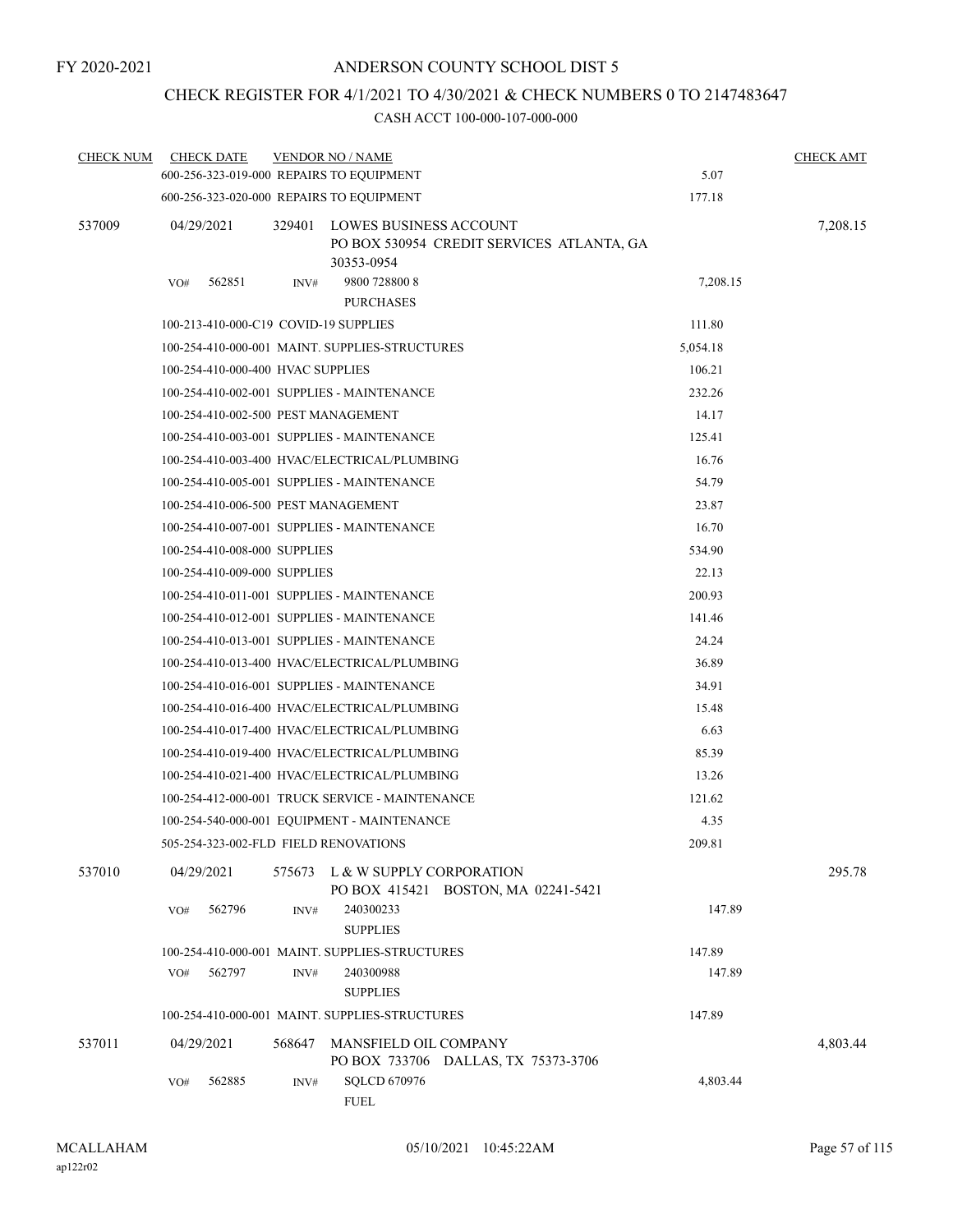## CHECK REGISTER FOR 4/1/2021 TO 4/30/2021 & CHECK NUMBERS 0 TO 2147483647

| <b>CHECK DATE</b> |        |                                                                                   |                                                                                                                                                                                                                                                                                                                                                                                                                                                                                                                                                                                                                                                                                                                                                                                   | <b>CHECK AMT</b> |
|-------------------|--------|-----------------------------------------------------------------------------------|-----------------------------------------------------------------------------------------------------------------------------------------------------------------------------------------------------------------------------------------------------------------------------------------------------------------------------------------------------------------------------------------------------------------------------------------------------------------------------------------------------------------------------------------------------------------------------------------------------------------------------------------------------------------------------------------------------------------------------------------------------------------------------------|------------------|
|                   |        |                                                                                   | 4,497.87                                                                                                                                                                                                                                                                                                                                                                                                                                                                                                                                                                                                                                                                                                                                                                          |                  |
|                   |        |                                                                                   | 120.06                                                                                                                                                                                                                                                                                                                                                                                                                                                                                                                                                                                                                                                                                                                                                                            |                  |
|                   |        |                                                                                   | 94.92                                                                                                                                                                                                                                                                                                                                                                                                                                                                                                                                                                                                                                                                                                                                                                             |                  |
|                   |        |                                                                                   | 90.59                                                                                                                                                                                                                                                                                                                                                                                                                                                                                                                                                                                                                                                                                                                                                                             |                  |
| 04/29/2021        | 565254 | MARSHALL I PICKENS HOSPITAL<br>701 GROVE ROAD ATT: ROBYN ELLISON                  |                                                                                                                                                                                                                                                                                                                                                                                                                                                                                                                                                                                                                                                                                                                                                                                   | 180.00           |
| VO#<br>562800     | INV#   | <b>STUDENTS</b><br><b>HOMEBOUND SERVICES</b>                                      | 180.00                                                                                                                                                                                                                                                                                                                                                                                                                                                                                                                                                                                                                                                                                                                                                                            |                  |
|                   |        |                                                                                   | 60.00<br>120.00                                                                                                                                                                                                                                                                                                                                                                                                                                                                                                                                                                                                                                                                                                                                                                   |                  |
| 04/29/2021        | 576302 | PO BOX 17396 BALTIMORE, MD 21297-1396                                             |                                                                                                                                                                                                                                                                                                                                                                                                                                                                                                                                                                                                                                                                                                                                                                                   | 89.93            |
| 562845<br>VO#     | INV#   | 4/30 PAYROLL<br><b>DEDUCTIONS</b>                                                 | 89.93                                                                                                                                                                                                                                                                                                                                                                                                                                                                                                                                                                                                                                                                                                                                                                             |                  |
|                   |        |                                                                                   | 89.93                                                                                                                                                                                                                                                                                                                                                                                                                                                                                                                                                                                                                                                                                                                                                                             |                  |
| 04/29/2021        | 563769 | MCDANIEL DEVELOPMENT SERVICES<br>6622 DUNCAN PLACE FREDERICK, MD 21703            |                                                                                                                                                                                                                                                                                                                                                                                                                                                                                                                                                                                                                                                                                                                                                                                   | 1,200.00         |
| 562886<br>VO#     | INV#   | 3<br><b>SERVICES</b>                                                              | 1,200.00                                                                                                                                                                                                                                                                                                                                                                                                                                                                                                                                                                                                                                                                                                                                                                          |                  |
|                   |        |                                                                                   | 1,200.00                                                                                                                                                                                                                                                                                                                                                                                                                                                                                                                                                                                                                                                                                                                                                                          |                  |
| 04/29/2021        | 567126 | MUSIC & ARTS CENTER<br>5295 WESTVIEW DR SUITE 300 ATTN: CA<br>FREDERICK, MD 21703 |                                                                                                                                                                                                                                                                                                                                                                                                                                                                                                                                                                                                                                                                                                                                                                                   | 227.52           |
| 562801<br>VO#     | INV#   | 024527921<br><b>ROBERT ANDERSON</b>                                               | 227.52                                                                                                                                                                                                                                                                                                                                                                                                                                                                                                                                                                                                                                                                                                                                                                            |                  |
|                   |        |                                                                                   | 227.52                                                                                                                                                                                                                                                                                                                                                                                                                                                                                                                                                                                                                                                                                                                                                                            |                  |
| 04/29/2021        | 564010 | POBOX 900012 RALEIGH, NC 27675-9012                                               |                                                                                                                                                                                                                                                                                                                                                                                                                                                                                                                                                                                                                                                                                                                                                                                   | 305.50           |
| 562844<br>VO#     | INV#   | 4/30 PAYROLL<br><b>DEDUCTIONS</b>                                                 | 305.50                                                                                                                                                                                                                                                                                                                                                                                                                                                                                                                                                                                                                                                                                                                                                                            |                  |
|                   |        |                                                                                   | 305.50                                                                                                                                                                                                                                                                                                                                                                                                                                                                                                                                                                                                                                                                                                                                                                            |                  |
| 04/29/2021        |        |                                                                                   |                                                                                                                                                                                                                                                                                                                                                                                                                                                                                                                                                                                                                                                                                                                                                                                   | 150.00           |
| 562887<br>VO#     | INV#   | <b>MAY 3-7</b><br><b>BOOK FAIR</b>                                                | 150.00                                                                                                                                                                                                                                                                                                                                                                                                                                                                                                                                                                                                                                                                                                                                                                            |                  |
|                   |        |                                                                                   | 150.00                                                                                                                                                                                                                                                                                                                                                                                                                                                                                                                                                                                                                                                                                                                                                                            |                  |
| 04/29/2021        |        |                                                                                   |                                                                                                                                                                                                                                                                                                                                                                                                                                                                                                                                                                                                                                                                                                                                                                                   | 312.75           |
| 562803<br>VO#     | INV#   | SVC65276<br><b>CALHOUN ELEM</b>                                                   | 312.75                                                                                                                                                                                                                                                                                                                                                                                                                                                                                                                                                                                                                                                                                                                                                                            |                  |
|                   |        |                                                                                   | 312.75                                                                                                                                                                                                                                                                                                                                                                                                                                                                                                                                                                                                                                                                                                                                                                            |                  |
| 04/29/2021        | 568036 |                                                                                   |                                                                                                                                                                                                                                                                                                                                                                                                                                                                                                                                                                                                                                                                                                                                                                                   | 5,875.24         |
|                   |        |                                                                                   | <b>VENDOR NO / NAME</b><br>100-254-411-000-001 GASOLINE<br>100-255-411-000-000 GASOLINE<br>600-256-690-020-000 OTHER OBJECTS<br>600-256-690-021-000 OTHER OBJECTS<br>GREENVILLE, SC 29605<br>100-145-112-000-000 SALARIES - HOMEBOUND<br>100-145-112-000-000 SALARIES - HOMEBOUND<br>MARYLAND CHILD SUPPORT ACCOUNT<br>100-000-435-000-000 WAGE GARNISH/CH SUPPORT<br>100-266-314-000-000 REPAIRS TO EQUIPMENT<br>100-113-314-006-000 BAND REPAIRS ACCOUNT<br>NC CHILD SUPPORT CENTRALIZED COLLECTNS<br>100-000-435-000-000 WAGE GARNISH/CH SUPPORT<br>574487 NORTH POINTE PETTY CASH<br>713-271-660-013-305 LIBRARY EXPENSE<br>394195 OVERHEAD DOOR COMPANY<br>D H PACE 1901 E. 119TH STREET OLATHE, KS 66061<br>100-254-323-014-001 CONTRACTED SERVICES<br>PIEDMONT NATURAL GAS |                  |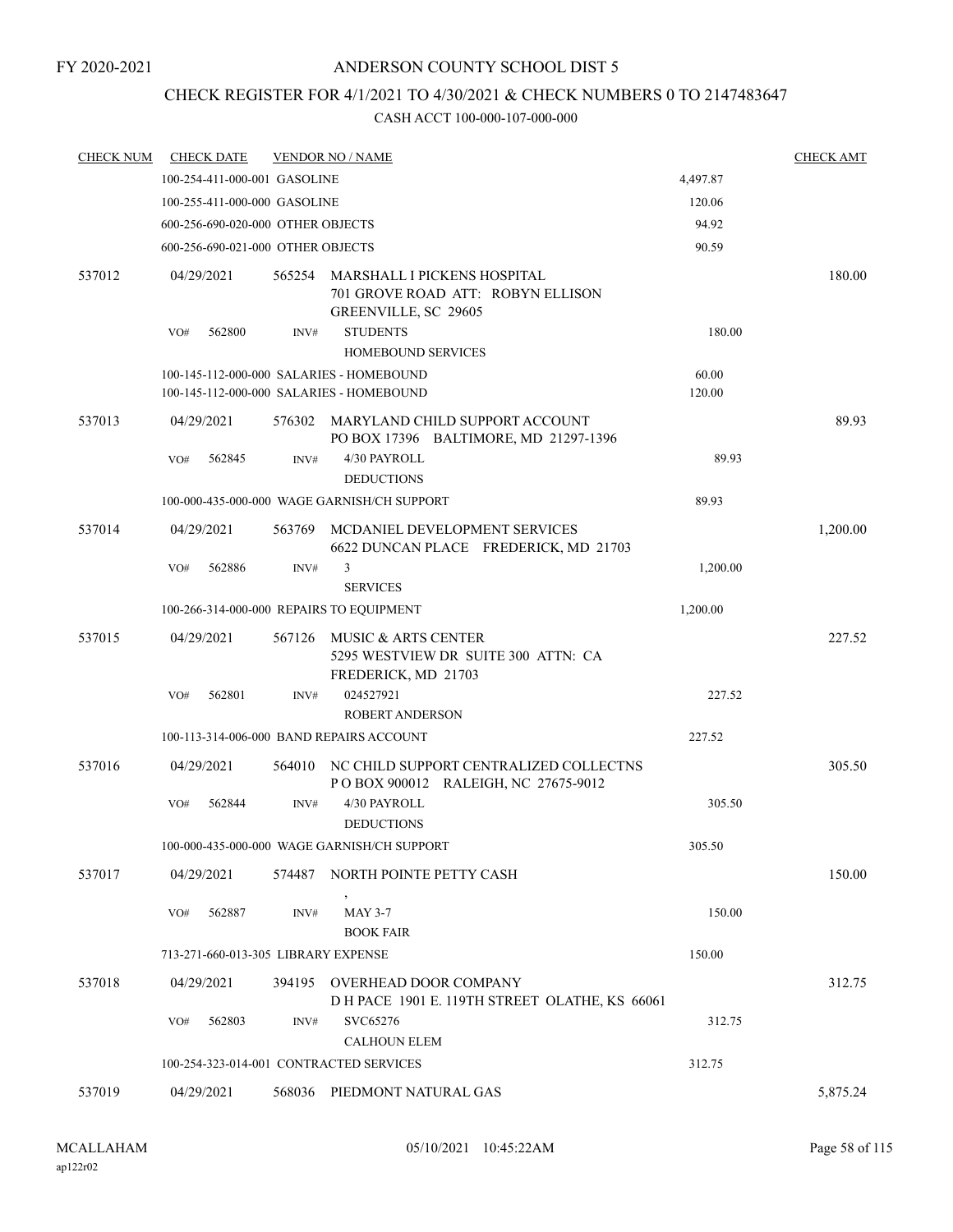FY 2020-2021

#### ANDERSON COUNTY SCHOOL DIST 5

## CHECK REGISTER FOR 4/1/2021 TO 4/30/2021 & CHECK NUMBERS 0 TO 2147483647

| <b>CHECK NUM</b> |            | <b>CHECK DATE</b>              |        | <b>VENDOR NO / NAME</b>                                  |                                    |                 | <b>CHECK AMT</b> |
|------------------|------------|--------------------------------|--------|----------------------------------------------------------|------------------------------------|-----------------|------------------|
|                  |            |                                |        | PO BOX 1246                                              | CHARLOTTE, NC 28201-1246           |                 |                  |
|                  | VO#        | 562848                         | INV#   | DUE MAY 4                                                |                                    | 5,875.24        |                  |
|                  |            |                                |        | <b>UTILITIES</b>                                         |                                    |                 |                  |
|                  |            | 100-254-472-002-000 ENERGY-GAS |        |                                                          |                                    | 726.06          |                  |
|                  |            | 100-254-472-005-000 ENERGY-GAS |        |                                                          |                                    | 1,103.86        |                  |
|                  |            | 100-254-472-009-000 ENERGY-GAS |        |                                                          |                                    | 157.89          |                  |
|                  |            | 100-254-472-013-000 ENERGY-GAS |        |                                                          |                                    | 249.27          |                  |
|                  |            | 100-254-472-014-000 ENERGY-GAS |        |                                                          |                                    | 863.67          |                  |
|                  |            | 100-254-472-020-000 ENERGY-GAS |        |                                                          |                                    | 348.92          |                  |
|                  |            | 100-254-472-023-000 ENERGY-GAS |        |                                                          |                                    | 382.37          |                  |
|                  |            |                                |        | 131-254-472-031-000 ENERGY-NATURAL GAS                   |                                    | 870.59          |                  |
|                  |            | 600-256-470-002-000 ENERGY     |        |                                                          |                                    | 74.88           |                  |
|                  |            | 600-256-470-005-000 ENERGY     |        |                                                          |                                    | 119.05          |                  |
|                  |            | 600-256-470-009-000 ENERGY     |        |                                                          |                                    | 329.11          |                  |
|                  |            | 600-256-470-014-000 ENERGY     |        |                                                          |                                    | 188.80          |                  |
|                  |            | 600-256-470-017-000 ENERGY     |        |                                                          |                                    | 173.76          |                  |
|                  |            | 600-256-470-018-000 ENERGY     |        |                                                          |                                    | 147.35          |                  |
|                  |            | 600-256-470-019-000 ENERGY     |        |                                                          |                                    | 139.66          |                  |
| 537020           | 04/29/2021 |                                | 571652 | PROSOURCE LLC                                            |                                    |                 | 1,638.56         |
|                  |            |                                |        |                                                          | P.O. BOX 5339 GREENVILLE, SC 29606 |                 |                  |
|                  | VO#        | 562804                         | INV#   | S2317759                                                 |                                    | 62.21           |                  |
|                  |            |                                |        | <b>REPAIR PARTS</b>                                      |                                    |                 |                  |
|                  |            |                                |        | 100-254-410-000-001 MAINT. SUPPLIES-STRUCTURES           |                                    | 30.57           |                  |
|                  |            |                                |        | 100-254-410-023-400 SUPPLIES-HVAC/ELECT/PLUMBING         |                                    | 31.64           |                  |
|                  | VO#        | 562805                         | INV#   | S2323460                                                 |                                    | 164.17          |                  |
|                  |            |                                |        | <b>REPAIR PARTS</b>                                      |                                    |                 |                  |
|                  |            |                                |        | 100-254-410-003-001 SUPPLIES - MAINTENANCE               |                                    | 23.23           |                  |
|                  |            |                                |        | 100-254-410-005-001 SUPPLIES - MAINTENANCE               |                                    | 140.94          |                  |
|                  | VO#        | 562806                         | INV#   | S2317295                                                 |                                    | 27.24           |                  |
|                  |            |                                |        | <b>REPAIR PARTS</b>                                      |                                    |                 |                  |
|                  |            |                                |        | 100-254-410-002-400 HVAC/ELECTRICAL/PLUMBING             |                                    | 27.24           |                  |
|                  | VO#        | 562807                         | INV#   | S2321245                                                 |                                    | 210.76          |                  |
|                  |            |                                |        | <b>REPAIR PARTS</b>                                      |                                    |                 |                  |
|                  |            | $VO#$ 562808                   |        | 100-254-410-021-400 HVAC/ELECTRICAL/PLUMBING<br>S2320057 |                                    | 210.76<br>34.19 |                  |
|                  |            |                                | INV#   | <b>REPAIR PARTS</b>                                      |                                    |                 |                  |
|                  |            |                                |        | 131-254-410-031-001 SUPPLIES - MAINTENANCE               |                                    | 34.19           |                  |
|                  | VO#        | 562809                         | INV#   | S2324491                                                 |                                    | 110.15          |                  |
|                  |            |                                |        | <b>REPAIR PARTS</b>                                      |                                    |                 |                  |
|                  |            |                                |        | 100-254-410-005-400 HVAC/ELECTRICAL/PLUMBING             |                                    | 110.15          |                  |
|                  | VO#        | 562810                         | INV#   | S2322308                                                 |                                    | 72.01           |                  |
|                  |            |                                |        | <b>REPAIR PARTS</b>                                      |                                    |                 |                  |
|                  |            |                                |        | 100-254-410-000-001 MAINT. SUPPLIES-STRUCTURES           |                                    | 72.01           |                  |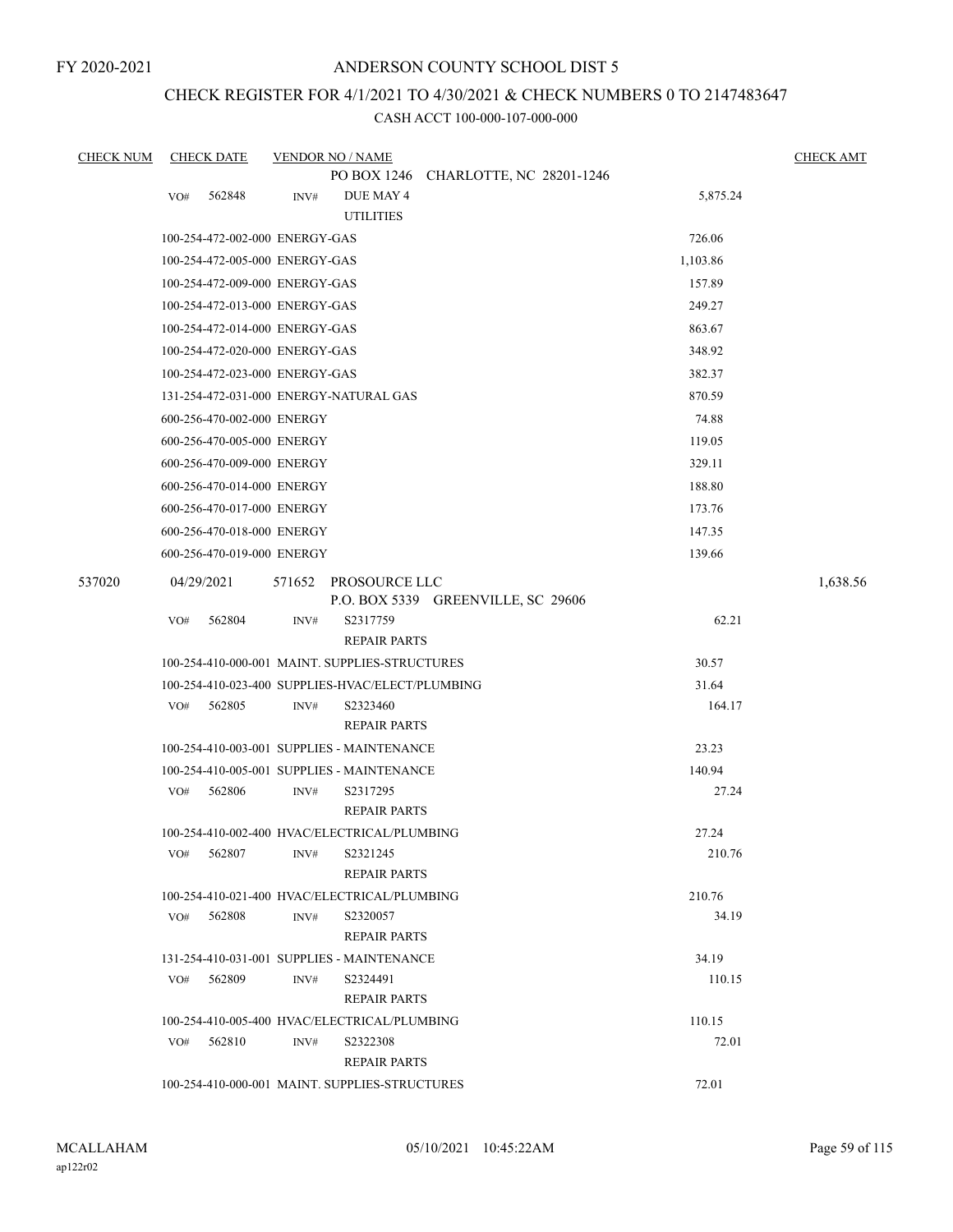## CHECK REGISTER FOR 4/1/2021 TO 4/30/2021 & CHECK NUMBERS 0 TO 2147483647

| <b>CHECK NUM</b> | <b>CHECK DATE</b>                     |        | <b>VENDOR NO / NAME</b>                                                           |          | <b>CHECK AMT</b> |
|------------------|---------------------------------------|--------|-----------------------------------------------------------------------------------|----------|------------------|
|                  | 562811<br>VO#                         | INV#   | S2324484<br><b>REPAIR PARTS</b>                                                   | 100.97   |                  |
|                  |                                       |        | 100-254-410-010-400 HVAC/ELECTRICAL/PLUMBING                                      | 100.97   |                  |
|                  | VO#<br>562812                         | INV#   | S2320465                                                                          | 856.86   |                  |
|                  |                                       |        | <b>REPAIR PARTS</b>                                                               |          |                  |
|                  | 100-254-410-000-100 SMALL EQUIPMENT   |        |                                                                                   | 856.86   |                  |
| 537021           | 04/29/2021                            |        | 572322 READ'S UNIFORMS, INC<br>4 SWEETEN CREEK CROSSING ASHEVILLE, NC 28803       |          | 267.58           |
|                  | 562890<br>VO#                         | INV#   | 77755-7<br><b>ACCT 539-7</b>                                                      | 267.58   |                  |
|                  |                                       |        | 731-271-660-031-860 HEALTH SCIENCE EXPENSE                                        | 267.58   |                  |
| 537022           | 04/29/2021                            |        | 568980 SC DEPT OF REVENUE<br>PO BOX 2535 COLUMBIA, SC 29202-2535                  |          | 529.01           |
|                  | 562847<br>VO#                         | INV#   | 4/30 PAYROLL<br><b>DEDUCTIONS</b>                                                 | 529.01   |                  |
|                  | 100-000-440-000-000 SC STATE TAX LEVY |        |                                                                                   | 529.01   |                  |
| 537023           | 04/29/2021                            |        | 572746 SCHOOL LIFE<br>PO BOX 1876 CAMARILLO, CA 93011                             |          | 1,713.43         |
|                  | VO#<br>562891                         | INV#   | 200043090<br><b>NORTH POINTE</b>                                                  | 1,713.43 |                  |
|                  | 713-271-660-013-300 ART CLUB EXPENSE  |        |                                                                                   | 288.17   |                  |
|                  |                                       |        | 713-271-660-013-310 RUNNING CLUB EXPENSE                                          | 1,105.34 |                  |
|                  |                                       |        | 713-271-660-013-314 LEGO LEAGUE EXPENSE                                           | 0.16     |                  |
|                  |                                       |        | 713-271-660-013-335 CHORUS CLUB EXPENSE                                           | 319.76   |                  |
| 537024           | 04/29/2021                            | 450701 | SC RETIREMENT SYSTEM (SPP)<br>POBOX 11960 CAPITOL STATION COLUMBIA, SC<br>29211   |          | 976.74           |
|                  | 562842<br>VO#                         | INV#   | 4/30 PAYROLL<br><b>DEDUCTIONS</b>                                                 | 976.74   |                  |
|                  |                                       |        | 100-000-438-000-000 RETIREMENT SERV PURCHASE                                      | 976.74   |                  |
| 537025           | 04/29/2021                            |        | 576084 SC STATE DISBURSEMENT UNIT<br>PO BOX 100303 COLUMBIA, SC 29202-3303        |          | 1,394.62         |
|                  | VO#<br>562846                         | INV#   | 4/30 PAYROLL<br><b>DEDUCTIONS</b>                                                 | 1,394.62 |                  |
|                  |                                       |        | 100-000-435-000-000 WAGE GARNISH/CH SUPPORT                                       | 1,394.62 |                  |
| 537026           | 04/29/2021                            | 576092 | SECURITY CENTRAL<br>PO BOX 602371 CHARLOTTE, NC 28260-2371                        |          | 425.04           |
|                  | 562893<br>VO#                         | INV#   | S1002530258<br>ACCT C0128399                                                      | 425.04   |                  |
|                  |                                       |        | 100-254-323-007-001 CONTRACTED SERVICES                                           | 425.04   |                  |
| 537027           | 04/29/2021                            | 568954 | <b>SHRED A WAY</b><br>PO BOX 51132 ATT: ACCOUNTS RECEIVABLE<br>PIEDMONT, SC 29673 |          | 33.00            |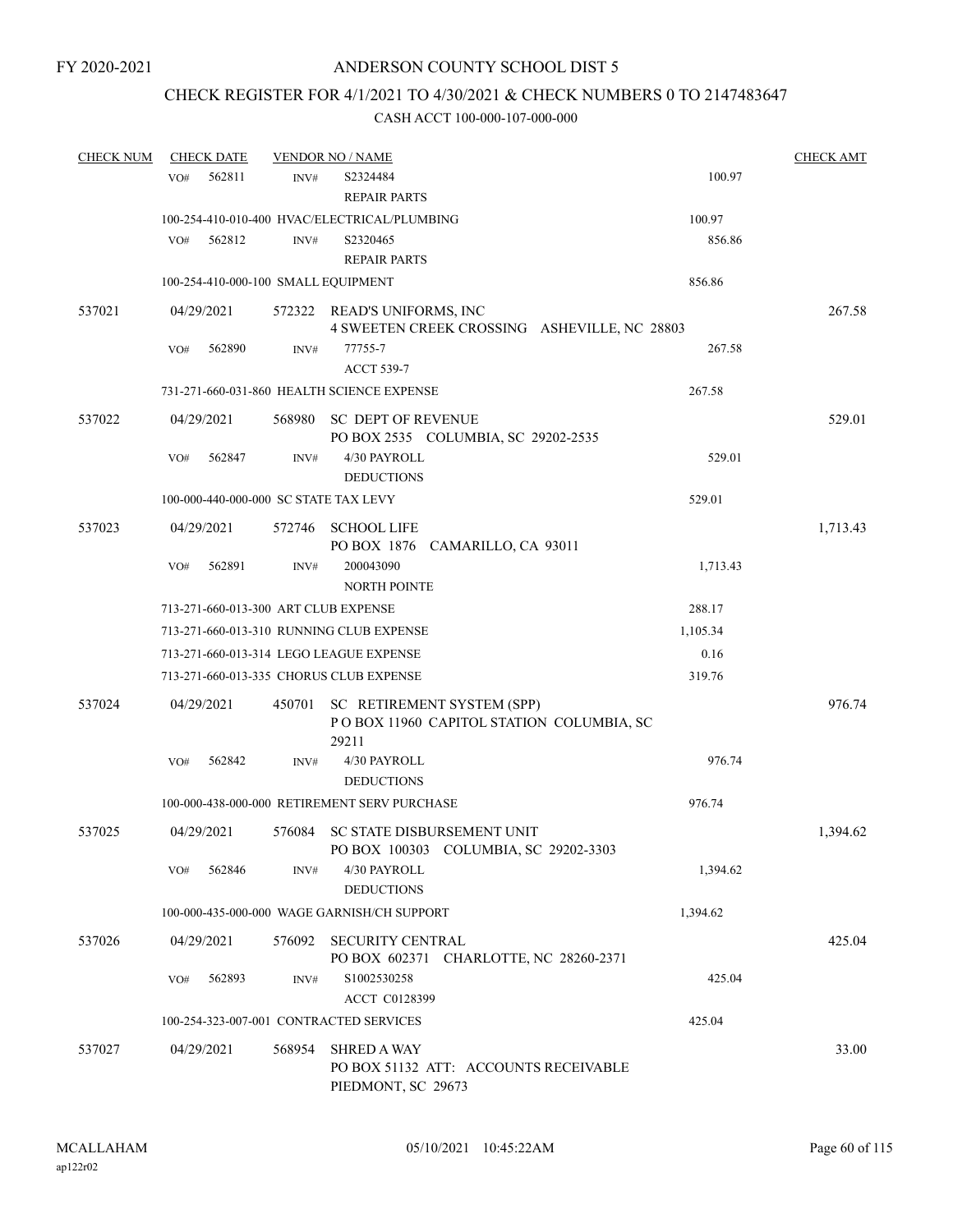# CHECK REGISTER FOR 4/1/2021 TO 4/30/2021 & CHECK NUMBERS 0 TO 2147483647

| <b>CHECK NUM</b> | <b>CHECK DATE</b>                   |        | <b>VENDOR NO / NAME</b>                                                                                          |           | <b>CHECK AMT</b> |
|------------------|-------------------------------------|--------|------------------------------------------------------------------------------------------------------------------|-----------|------------------|
|                  | 562821<br>VO#                       | INV#   | A89953                                                                                                           | 33.00     |                  |
|                  |                                     |        | <b>VARENNES ELEM</b>                                                                                             |           |                  |
|                  | 100-112-410-016-000 SUPPLIES        |        |                                                                                                                  | 33.00     |                  |
| 537028           | 04/29/2021                          | 573721 | SSBT AS TTEE FOR SCORP MM61953-001-042<br>MASS MUTUAL RETIREMENT SERVICES PO BOX<br>219062 KANSAS CITY, MO 64121 |           | 22,727.21        |
|                  | 562841<br>VO#                       | INV#   | 4/30 PAYROLL<br><b>DEDUCTIONS</b>                                                                                | 22,727.21 |                  |
|                  |                                     |        | 100-000-468-000-000 OPTIONAL RETIREMENT PLAN                                                                     | 14,610.34 |                  |
|                  |                                     |        | 100-000-484-000-000 EMPLOYER RETIREMENT PAYABLE                                                                  | 8,116.87  |                  |
| 537029           | 04/29/2021                          | 504890 | <b>TIAA-CREF</b><br>POBOX 105316 ATLANTA, GA 30348-5316                                                          |           | 24,760.76        |
|                  | 562839<br>VO#                       | INV#   | 4/30 PAYROLL<br><b>DEDUCTIONS</b>                                                                                | 24,760.76 |                  |
|                  |                                     |        | 100-000-468-000-000 OPTIONAL RETIREMENT PLAN                                                                     | 15,917.66 |                  |
|                  |                                     |        | 100-000-484-000-000 EMPLOYER RETIREMENT PAYABLE                                                                  | 8,843.10  |                  |
| 537030           | 04/29/2021                          | 571546 | TUCKER MATERIALS, INC<br>P.O. BOX 8 MAULDIN, SC 29662                                                            |           | 168.74           |
|                  | 562823<br>VO#                       | INV#   | 7212463<br><b>SUPPLIES</b>                                                                                       | 168.74    |                  |
|                  |                                     |        | 100-254-410-000-001 MAINT. SUPPLIES-STRUCTURES                                                                   | 168.74    |                  |
| 537031           | 04/29/2021                          | 564442 | UNITED CHEMICAL & SUPPLY CO<br>POBOX 5066 ATT: ACCOUNTS RECEIVABLE<br>GREENVILLE, SC 29606                       |           | 539.82           |
|                  | 562824<br>VO#                       | INV#   | 626179<br><b>SUPPLIES</b>                                                                                        | 539.82    |                  |
|                  | 100-252-410-000-INS INSURANCE GRANT |        |                                                                                                                  | 539.82    |                  |
| 537032           | 04/29/2021                          | 573815 | UNITED REFRIGERATION, INC<br>PO BOX 740703 ATLANTA, GA 30374-0703                                                |           | 993.66           |
|                  | 562825<br>VO#                       | INV#   | 78053866<br><b>REPAIR PARTS</b>                                                                                  | 26.95     |                  |
|                  |                                     |        | 100-254-410-002-400 HVAC/ELECTRICAL/PLUMBING                                                                     | 26.95     |                  |
|                  | 562826<br>VO#                       | INV#   | 78116430<br><b>REPAIR PARTS</b>                                                                                  | 778.67    |                  |
|                  |                                     |        | 100-254-410-013-400 HVAC/ELECTRICAL/PLUMBING                                                                     | 778.67    |                  |
|                  | 562827<br>VO#                       | INV#   | 78152523<br><b>REPAIR PARTS</b>                                                                                  | 58.85     |                  |
|                  |                                     |        | 100-254-410-013-400 HVAC/ELECTRICAL/PLUMBING                                                                     | 58.85     |                  |
|                  | 562828<br>VO#                       | INV#   | 78152755<br><b>REPAIR PARTS</b>                                                                                  | 56.16     |                  |
|                  |                                     |        | 100-254-410-000-001 MAINT. SUPPLIES-STRUCTURES                                                                   | 56.16     |                  |
|                  | 562897<br>VO#                       | INV#   | 78319451<br><b>REPAIR PARTS</b>                                                                                  | 34.49     |                  |
|                  |                                     |        | 100-254-410-000-001 MAINT. SUPPLIES-STRUCTURES                                                                   | 34.49     |                  |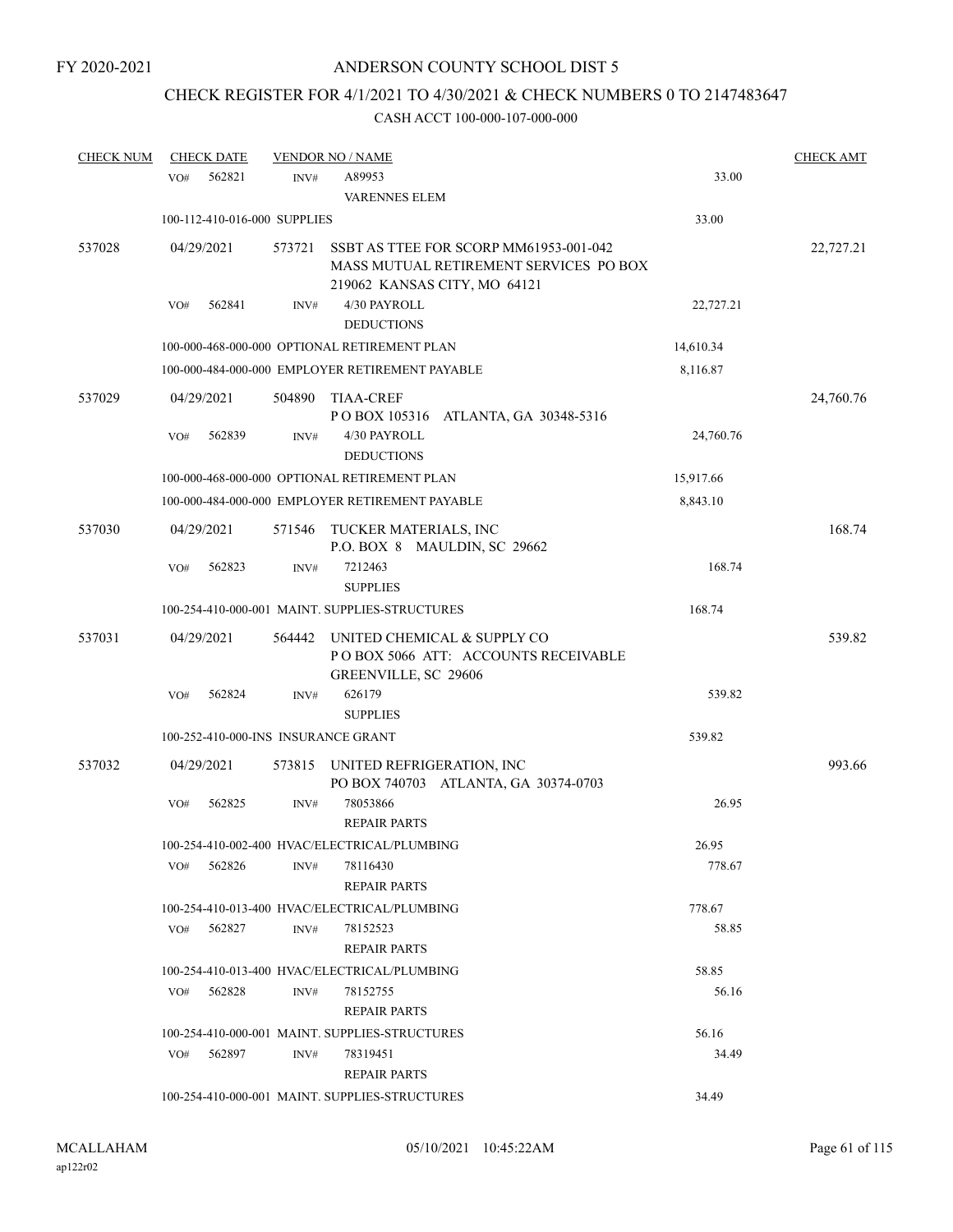## CHECK REGISTER FOR 4/1/2021 TO 4/30/2021 & CHECK NUMBERS 0 TO 2147483647

| <b>CHECK NUM</b> | <b>CHECK DATE</b> |        | <b>VENDOR NO / NAME</b>                                                                     |     |       |           | <b>CHECK AMT</b> |
|------------------|-------------------|--------|---------------------------------------------------------------------------------------------|-----|-------|-----------|------------------|
|                  | 562898<br>VO#     | INV#   | 78339452<br><b>REPAIR PARTS</b>                                                             |     |       | 38.54     |                  |
|                  |                   |        | 100-254-410-000-001 MAINT. SUPPLIES-STRUCTURES                                              |     |       | 38.54     |                  |
| 537033           | 04/29/2021        | 564298 | UNITED WAY OF ANDERSON COUNTY<br>POBOX 2067 ANDERSON, SC 29622                              |     |       |           | 2,293.57         |
|                  | 562843<br>VO#     | INV#   | 4/30 PAYROLL<br><b>DEDUCTIONS</b>                                                           |     |       | 2,293.57  |                  |
|                  |                   |        | 100-000-455-000-000 UNITED FUND - PAYABLE                                                   |     |       | 2,293.57  |                  |
| 537034           | 04/29/2021        | 575086 | <b>VALIC</b><br>C/O JP MORGAN CHASE PO BOX 301701 DALLAS,<br>TX 75303-1701                  |     |       |           | 46,857.41        |
|                  | 562840<br>VO#     | INV#   | 4/30 PAYROLL<br><b>DEDUCTIONS</b>                                                           |     |       | 46,857.41 |                  |
|                  |                   |        | 100-000-468-000-000 OPTIONAL RETIREMENT PLAN                                                |     |       | 30,122.58 |                  |
|                  |                   |        | 100-000-484-000-000 EMPLOYER RETIREMENT PAYABLE                                             |     |       | 16,734.83 |                  |
| 537035           | 04/29/2021        | 572675 | <b>WAFFLE HOUSE</b><br>1010 HWY 28 BY-PASS ATTN: JEREMY ANDREWS<br>ANDERSON, SC 29624       |     |       |           | 667.41           |
|                  | 562899<br>VO#     | INV#   | E04904                                                                                      |     |       | 667.41    |                  |
|                  |                   |        | <b>NORTH POINTE 5/3</b>                                                                     |     |       |           |                  |
|                  |                   |        | 802-112-410-013-000 SUPPLIES - RETENTION                                                    |     |       | 667.41    |                  |
| 537036           | 04/29/2021        | 524353 | WAL-MART COMMUNITY/GEMB<br>POBOX 530934 ATT: ACCOUNTS RECEIVABLE<br>ATLANTA, GA 30353-0934  |     |       |           | 522.38           |
|                  | 562900<br>VO#     | INV#   | 2022 8960<br><b>NORTH POINTE</b>                                                            |     |       | 522.38    |                  |
|                  |                   |        | 713-271-660-013-201 MISCELLANEOUS EXPENSE                                                   |     |       | 522.38    |                  |
| 537037           | 04/29/2021        | 524353 | WAL-MART COMMUNITY/GEMB<br>PO BOX 530934 ATT: ACCOUNTS RECEIVABLE<br>ATLANTA, GA 30353-0934 |     |       |           | 33.89            |
|                  | 562901<br>VO#     | INV#   | 3034 4067<br>WHITEHALL ELEM                                                                 |     |       | 33.89     |                  |
|                  |                   |        | 719-271-660-019-201 MISCELLANEOUS EXPENSE                                                   |     |       | 33.89     |                  |
| 537038           | 04/29/2021        | 576839 | WHALE TALE MEDIA LLC<br>524 ALBANY DRIVE HERMITAGE, TN 37076                                |     |       |           | 2,500.00         |
|                  | 562838<br>VO#     | INV#   | 1182<br><b>AIT VIDEOS</b>                                                                   | PO# | 14361 | 2,500.00  |                  |
|                  |                   |        | 100-221-312-000-000 PURCHASED SERVICES                                                      |     |       | 2,500.00  |                  |
| 537039           | 04/29/2021        | 570209 | WORLDWIDE INTERACTIVE NETWORK<br>DBA WIN LEARNING PO BOX 1000 KINGSTON, TN<br>37763         |     |       |           | 19,848.50        |
|                  | 562830<br>VO#     | INV#   | 2021-4-29<br><b>SC ASSESSMENTS</b>                                                          | PO# | 13920 | 19,848.50 |                  |
|                  |                   |        | 319-221-312-000-000 PURCHASED SERVICES-TESTING                                              |     |       | 19,848.50 |                  |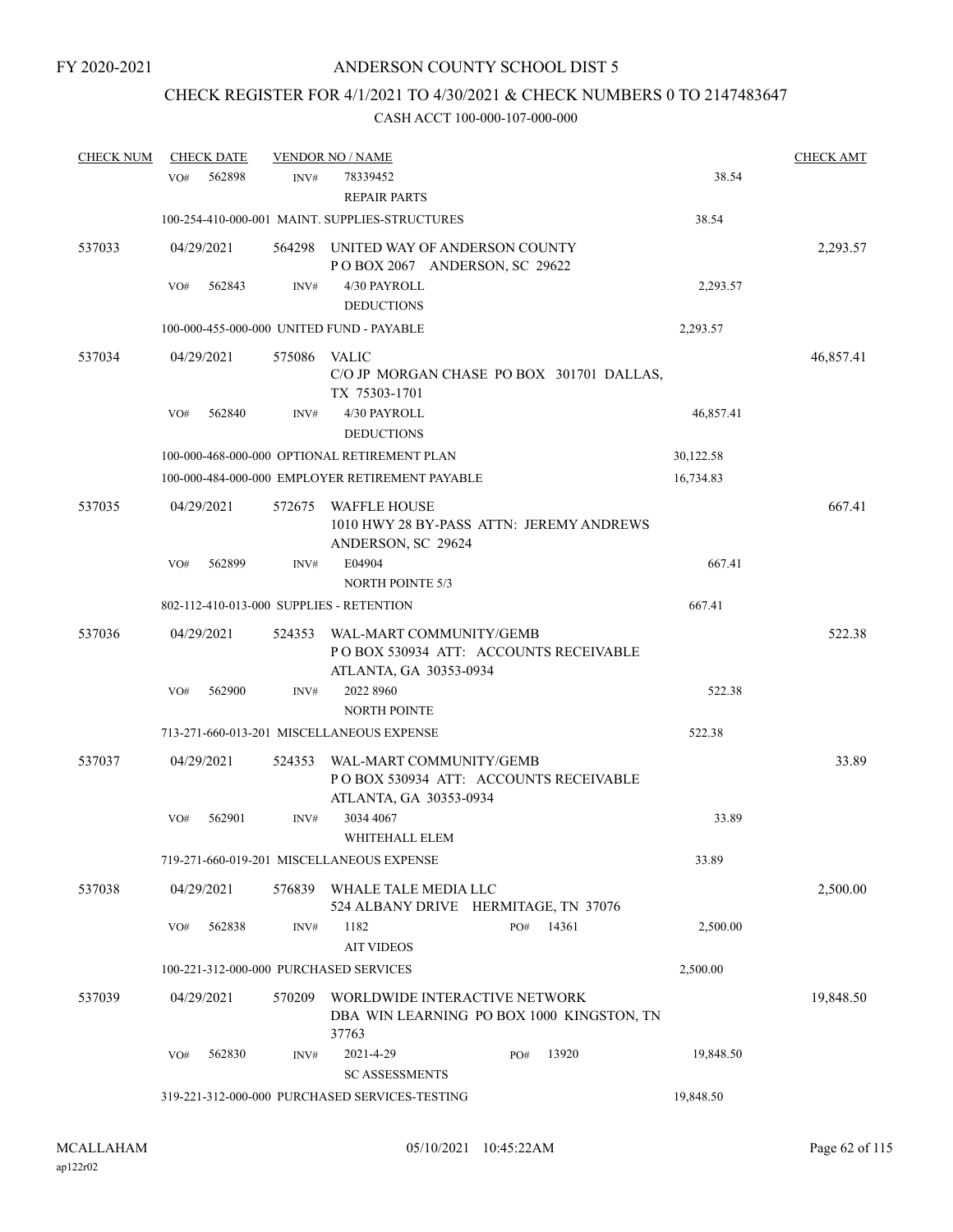## CHECK REGISTER FOR 4/1/2021 TO 4/30/2021 & CHECK NUMBERS 0 TO 2147483647

|   | <b>CHECK NUM</b> | <b>CHECK DATE</b>                       |                | <b>VENDOR NO / NAME</b>                                                                        |          | <b>CHECK AMT</b> |  |
|---|------------------|-----------------------------------------|----------------|------------------------------------------------------------------------------------------------|----------|------------------|--|
|   | 537040           | 04/29/2021<br>562836<br>VO#             | INV#           | 576750 YESCO GREENVILLE<br>104 PARKSIDE DRIVE ANDERSON, SC 29621<br>SVO1183                    | 2,415.00 | 3,675.00         |  |
|   |                  |                                         |                | <b>NEVITT FOREST</b>                                                                           |          |                  |  |
|   |                  | 100-254-323-012-001 CONTRACTED SERVICES |                |                                                                                                | 2,415.00 |                  |  |
|   |                  | 562837<br>VO#                           | INV#           | SVO1193<br><b>SOUTHWOOD</b>                                                                    | 1,260.00 |                  |  |
|   |                  | 100-254-323-021-001 CONTRACTED SERVICES |                |                                                                                                | 1,260.00 |                  |  |
|   | 537041           | 04/29/2021                              |                | 543200 YOUTH LIGHT, INC<br>POBOX 115 CHAPIN, SC 29036                                          |          | 240.67           |  |
|   |                  | 562902<br>VO#                           | INV#           | 1100383<br>PO#<br>14236<br>WHITEHALL ELEM                                                      | 240.67   |                  |  |
|   |                  | 100-212-410-019-000 SUPPLIES            |                |                                                                                                | 240.67   |                  |  |
| * | 16659            | 04/01/2021                              | 569031         | AIRGAS USA<br>POBOX 532609 ATT: ACCOUNTS RECEIVABLE<br>ATLANTA, GA 30353-2609                  |          | 80.25 E          |  |
|   |                  | 562046<br>VO#                           | INV#           | 9110875773<br><b>SUPPLIES</b>                                                                  | 80.25    |                  |  |
|   |                  |                                         |                | 329-115-410-031-000 SUPPLIES-STATE EQUIPMENT                                                   | 80.25    |                  |  |
|   | 16660            | 04/01/2021                              | 573497         | ALL CLEAR PLUMBING<br>18 PIEDMONT HWY PIEDMONT, SC 29673                                       |          | 390.50 E         |  |
|   |                  | 561945<br>VO#                           | INV#           | 16601588<br><b>MCCANTS</b>                                                                     | 390.50   |                  |  |
|   |                  |                                         |                | 100-254-323-005-400 CONTR SERV-HVAC/ELECT/PLUMBING                                             | 390.50   |                  |  |
|   | 16661            | 04/01/2021                              | 111125         | ANDERSON AWARDS<br>716 WHITEHALL ROAD ATT: ACCOUNTS<br>RECEIVABLE ANDERSON, SC 29625           |          | 169.06 E         |  |
|   |                  | 561946<br>VO#                           | INV#           | <b>PLAQUES</b><br><b>VARENNES</b>                                                              | 154.08   |                  |  |
|   |                  |                                         |                | 716-271-660-016-201 MISCELLANEOUS EXPENSE                                                      | 154.08   |                  |  |
|   |                  | 561947<br>VO#                           | INV#           | <b>BADGES</b><br><b>VARENNES</b>                                                               | 14.98    |                  |  |
|   |                  |                                         |                | 716-271-660-016-201 MISCELLANEOUS EXPENSE                                                      | 14.98    |                  |  |
|   | 16662            | 04/01/2021                              | 113600         | <b>ANDERSON FIRE &amp; SAFETY</b><br>POBOX 1265 ATT: ACCOUNTS RECEIVABLE<br>ANDERSON, SC 29622 |          | 184.00 E         |  |
|   |                  | 561948<br>VO#                           | INV#           | 9994<br><b>INSPECTIONS</b>                                                                     | 184.00   |                  |  |
|   |                  | 100-254-323-006-001 CONTRACTED SERVICES |                |                                                                                                | 56.00    |                  |  |
|   |                  | 100-254-323-007-001 CONTRACTED SERVICES |                |                                                                                                | 64.00    |                  |  |
|   |                  | 100-254-323-017-001 CONTRACTED SERVICES |                |                                                                                                | 64.00    |                  |  |
|   | 16663            | 04/01/2021<br>561942<br>VO#             | 575002<br>INV# | <b>EMPLOYEE VENDOR</b><br><b>WALMART</b>                                                       | 15.92    | 15.92 E          |  |
|   |                  |                                         |                |                                                                                                |          |                  |  |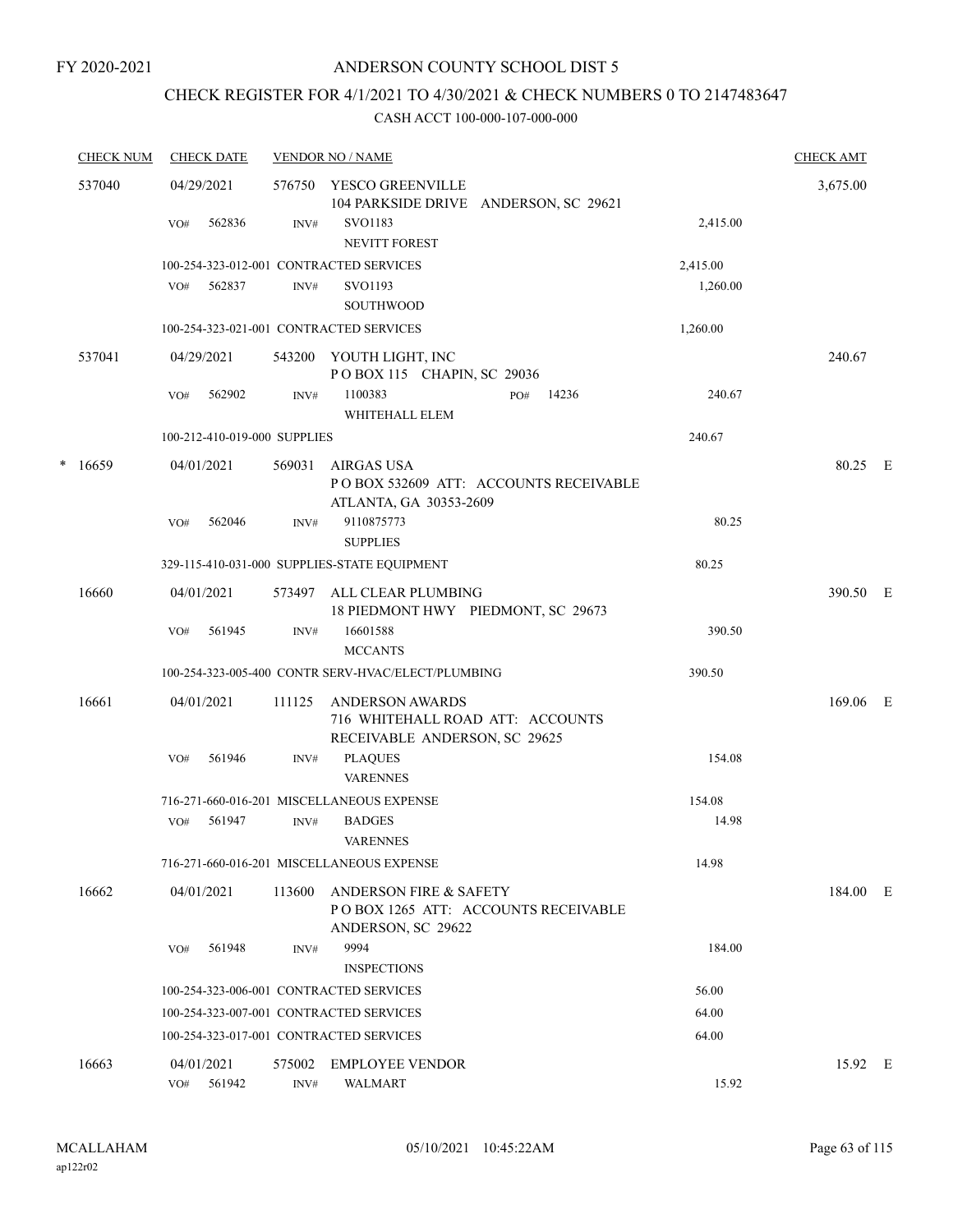## CHECK REGISTER FOR 4/1/2021 TO 4/30/2021 & CHECK NUMBERS 0 TO 2147483647

| <b>CHECK NUM</b> | <b>CHECK DATE</b>                        |                | <b>VENDOR NO / NAME</b>                                                                                   |     |       |          | <b>CHECK AMT</b> |  |
|------------------|------------------------------------------|----------------|-----------------------------------------------------------------------------------------------------------|-----|-------|----------|------------------|--|
|                  |                                          |                | <b>REIMBURSEMENT</b>                                                                                      |     |       |          |                  |  |
|                  |                                          |                | 720-271-660-020-411 MISCELLANEOUS EXPENSE                                                                 |     |       | 15.92    |                  |  |
| 16664            | 04/01/2021                               | 566562         | ANDERSON OUTDOOR POWER EQUIPMENT<br>110 MIRACLE MILE DRIVE ATT: ACCOUNTS<br>RECEIVABLE ANDERSON, SC 29621 |     |       |          | 305.64 E         |  |
|                  | 561949<br>VO#                            | INV#           | 7964<br><b>REPAIR PARTS</b>                                                                               |     |       | 74.66    |                  |  |
|                  |                                          |                | 100-254-410-000-001 MAINT, SUPPLIES-STRUCTURES                                                            |     |       | 74.66    |                  |  |
|                  | 561950<br>VO#                            | INV#           | 9076<br><b>REPAIR PARTS</b>                                                                               |     |       | 185.15   |                  |  |
|                  |                                          |                | 100-254-412-000-001 TRUCK SERVICE - MAINTENANCE                                                           |     |       | 185.15   |                  |  |
|                  | 561951<br>VO#                            | INV#           | 8577<br><b>REPAIR PARTS</b>                                                                               |     |       | 10.53    |                  |  |
|                  |                                          |                | 100-254-410-000-001 MAINT. SUPPLIES-STRUCTURES                                                            |     |       | 10.53    |                  |  |
|                  | 561952<br>VO#                            | INV#           | 8498<br><b>REPAIR PARTS</b>                                                                               |     |       | 35.30    |                  |  |
|                  |                                          |                | 100-254-410-000-001 MAINT. SUPPLIES-STRUCTURES                                                            |     |       | 35.30    |                  |  |
| 16665            | 04/01/2021<br>562036<br>VO#              | 576113<br>INV# | <b>EMPLOYEE VENDOR</b><br>LUNCH 3/24                                                                      |     |       | 134.92   | 134.92 E         |  |
|                  |                                          |                | REIMBURSEMENT                                                                                             |     |       |          |                  |  |
|                  |                                          |                | 100-212-410-000-000 SUPPLIES AND MATERIALS                                                                |     |       | 134.92   |                  |  |
| 16666            | 04/01/2021                               | 201391         | <b>BLICK ART MATERIALS</b><br>6910 EAGLE WAY CHICAGO, IL 60670-1069                                       |     |       |          | 481.50 E         |  |
|                  | 561953<br>VO#                            | INV#           | 5966508<br><b>NORTH POINTE</b>                                                                            |     |       | 481.50   |                  |  |
|                  | 713-271-660-013-228 ART EXPENSE          |                |                                                                                                           |     |       | 481.50   |                  |  |
| 16667            | 04/01/2021<br>562035<br>VO#              | 143760<br>INV# | EMPLOYEE VENDOR<br><b>SAMS CLUB</b>                                                                       |     |       | 329.53   | 329.53 E         |  |
|                  |                                          |                | <b>REIMBURSEMENT</b>                                                                                      |     |       |          |                  |  |
|                  |                                          |                | 711-271-660-011-201 MISCELLANEOUS EXPENSE                                                                 |     |       | 329.53   |                  |  |
| 16668            | 04/01/2021                               |                | 569895 BROADWAY TECHNOLOGIES, INC<br>203 N. HAMILTON STREET WILLIAMSTON, SC 29697                         |     |       |          | 4,167.40 E       |  |
|                  | 561954<br>VO#                            | INV#           | 9208<br><b>TL HANNA</b>                                                                                   | PO# | 14141 | 4,167.40 |                  |  |
|                  | 100-233-410-002-RAD RADIOS               |                |                                                                                                           |     |       | 4,167.40 |                  |  |
| 16669            | 04/01/2021<br>561939<br>VO#              | INV#           | 147625 EMPLOYEE VENDOR<br>SAMS                                                                            |     |       | 145.25   | 145.25 E         |  |
|                  |                                          |                | REIMBURSEMENT                                                                                             |     |       |          |                  |  |
|                  | 802-112-410-007-000 SUPPLIES - RETENTION |                |                                                                                                           |     |       | 145.25   |                  |  |
| 16670            | 04/01/2021                               |                | 574566 EMPLOYEE VENDOR                                                                                    |     |       |          | 154.11 E         |  |
|                  | 561934<br>VO#                            | INV#           | <b>TREAT CART</b><br>REIMBURSEMENT                                                                        |     |       | 102.12   |                  |  |
|                  | 852-252-410-000-000 SUPPLIES             |                |                                                                                                           |     |       | 102.12   |                  |  |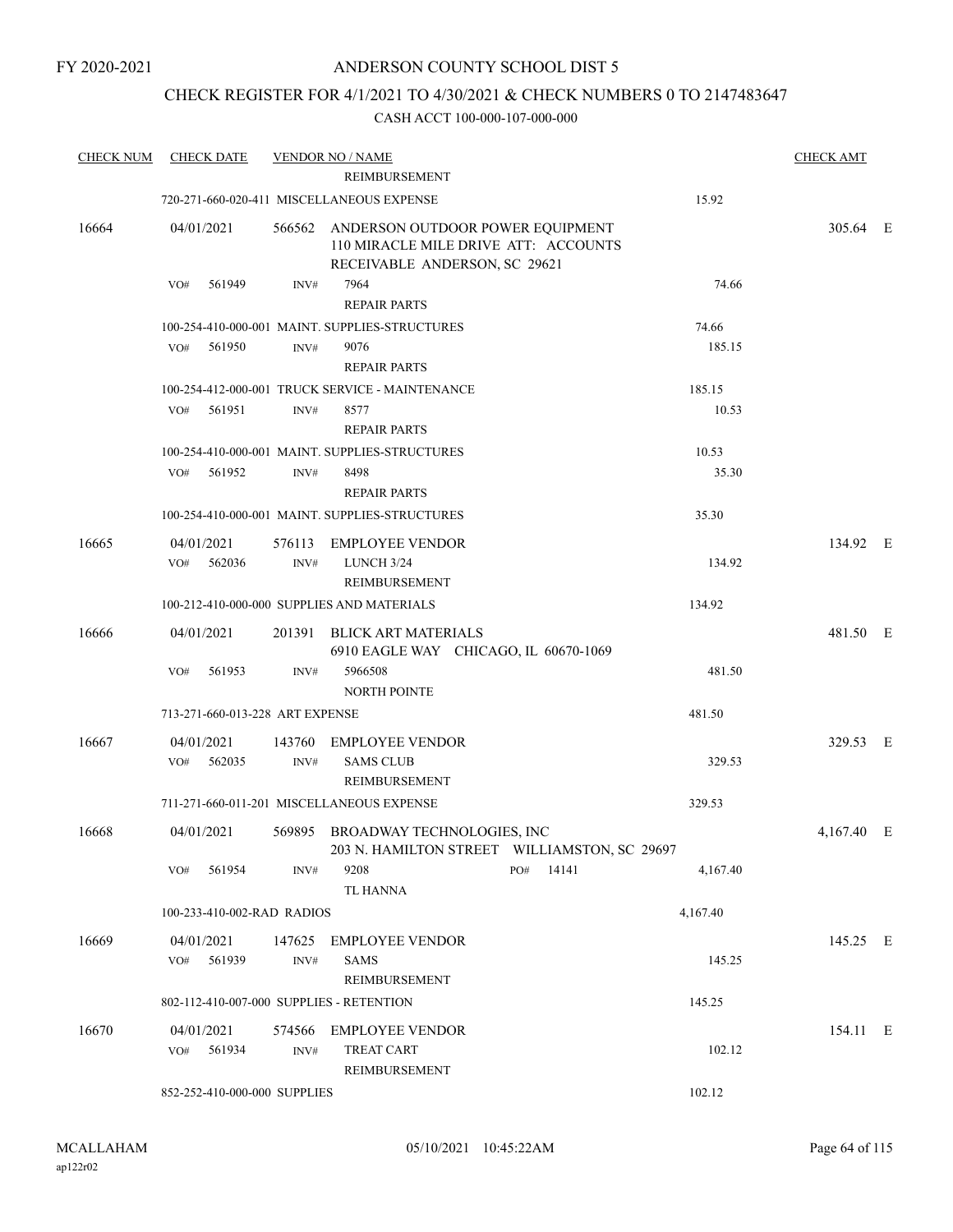## CHECK REGISTER FOR 4/1/2021 TO 4/30/2021 & CHECK NUMBERS 0 TO 2147483647

| <b>CHECK NUM</b> | <b>CHECK DATE</b>                        |                          | <b>VENDOR NO / NAME</b>                                                   |          | <b>CHECK AMT</b> |  |
|------------------|------------------------------------------|--------------------------|---------------------------------------------------------------------------|----------|------------------|--|
|                  | 561935<br>VO <sub>#</sub>                | INV#                     | THAI SPICE<br>REIMBURSEMENT                                               | 51.99    |                  |  |
|                  | 852-252-410-000-000 SUPPLIES             |                          |                                                                           | 51.99    |                  |  |
| 16671            | 04/01/2021<br>561932<br>VO#              | 159900<br>INV#           | <b>EMPLOYEE VENDOR</b><br>PARTY CITY<br>REIMBURSEMENT                     | 7.47     | 7.47 E           |  |
|                  | 131-115-410-031-000 SUPPLIES             |                          |                                                                           | 7.47     |                  |  |
| 16672            | 04/01/2021<br>561914<br>VO#              | 574515<br>INV#           | EMPLOYEE VENDOR<br><b>MARCH 11-30</b><br><b>MILEAGE</b>                   | 61.47    | 61.47 E          |  |
|                  | 600-256-332-000-000 IN DISTRICT TRAVEL   |                          |                                                                           | 61.47    |                  |  |
| 16673            | 04/01/2021                               |                          | 568574 CCP CROWE'S CORPORATE PROMOTIONS<br>PO BOX 2647 ANDERSON, SC 29622 |          | 1,830.44 E       |  |
|                  | 561957<br>VO#                            | INV#                     | 16533<br><b>HANNA FLAGS</b>                                               | 181.01   |                  |  |
|                  | 100-113-410-005-0RE RELATED ARTS         |                          |                                                                           | 181.01   |                  |  |
|                  | 561958<br>VO#                            | INV#                     | 16549<br><b>RAIN JACKETS</b>                                              | 1,649.43 |                  |  |
|                  | 802-111-410-011-000 SUPPLIES - RETENTION |                          |                                                                           | 1,649.43 |                  |  |
| 16674            | 04/01/2021<br>561924<br>VO#              | 573361<br>$\text{INV}\#$ | <b>EMPLOYEE VENDOR</b><br><b>WALGREENS</b><br>REIMBURSEMENT               | 8.24     | 8.24 E           |  |
|                  |                                          |                          | 719-271-660-019-201 MISCELLANEOUS EXPENSE                                 | 8.24     |                  |  |
| 16675            | 04/01/2021<br>562038<br>VO#              | 575971<br>INV#           | <b>EMPLOYEE VENDOR</b><br>ALDI<br>REIMBURSEMENT                           | 8.32     | 8.32 E           |  |
|                  | 600-256-410-000-000 SUPPLIES             |                          |                                                                           | 8.32     |                  |  |
| 16676            | 04/01/2021<br>561933<br>VO#              | 576597<br>INV#           | <b>EMPLOYEE VENDOR</b><br><b>MISC</b><br>REIMBURSEMENT                    | 35.70    | 35.70 E          |  |
|                  | 131-115-410-031-000 SUPPLIES             |                          |                                                                           | 35.70    |                  |  |
| 16677            | 04/01/2021<br>561915<br>VO#              | 575088<br>INV#           | <b>EMPLOYEE VENDOR</b><br>FEB 2021<br><b>MILEAGE</b>                      | 23.00    | 23.00 E          |  |
|                  | 283-223-333-000-000 TRIPS/MILEAGE        |                          |                                                                           | 23.00    |                  |  |
| 16678            | 04/01/2021<br>561926<br>VO#              | 564815<br>INV#           | <b>EMPLOYEE VENDOR</b><br><b>MICROWAVES</b><br>REIMBURSEMENT              | 437.15   | 437.15 E         |  |
|                  |                                          |                          | 100-113-410-021-VEN SUPPLY-ADDT'L FOR LOST VENDING                        | 437.15   |                  |  |
| 16679            | 04/01/2021<br>561936<br>VO#              | 576703<br>INV#           | <b>EMPLOYEE VENDOR</b><br><b>SUPPLIES</b><br>REIMBURSEMENT                | 29.49    | 29.49 E          |  |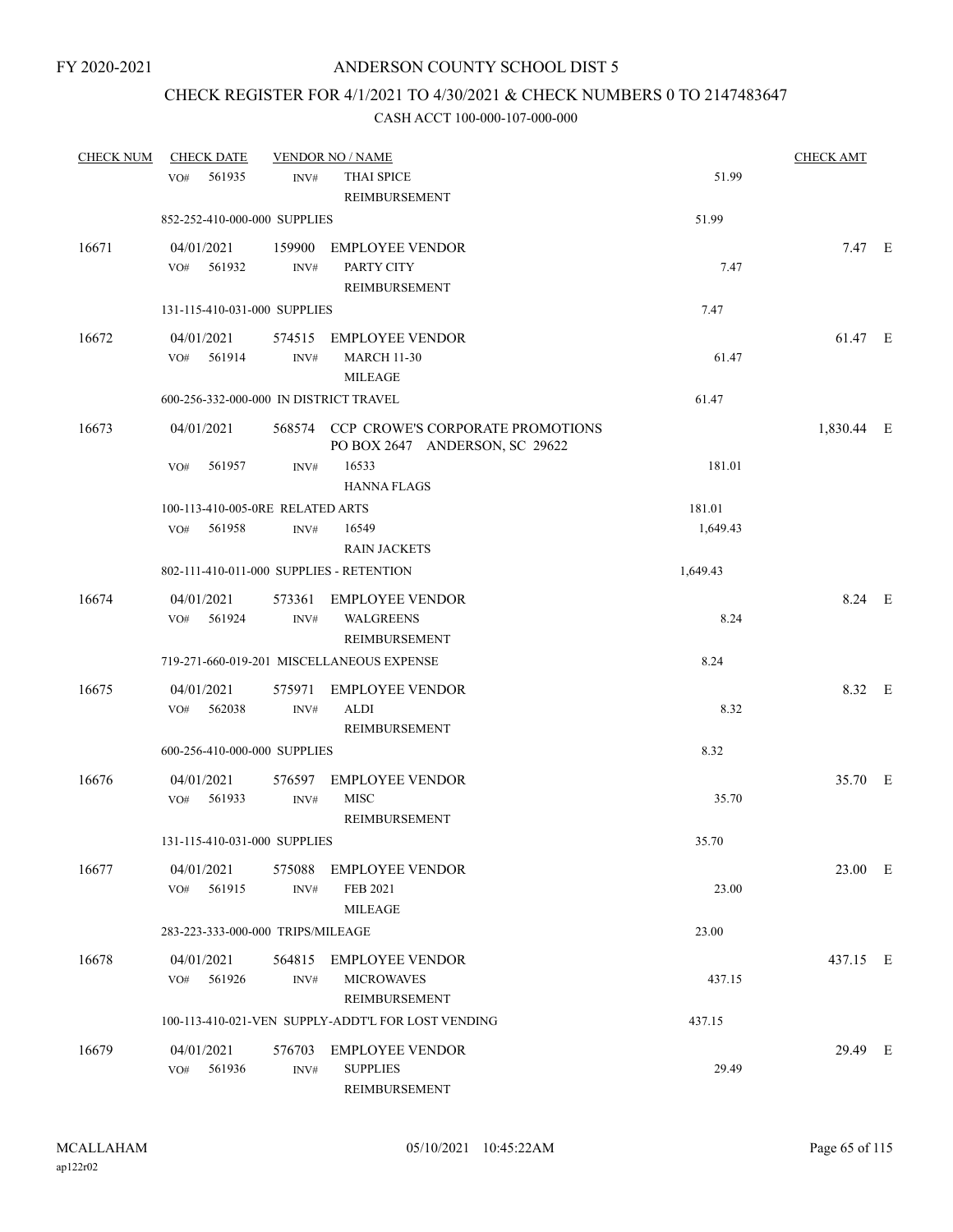## CHECK REGISTER FOR 4/1/2021 TO 4/30/2021 & CHECK NUMBERS 0 TO 2147483647

| <b>CHECK NUM</b> | <b>CHECK DATE</b><br>100-212-410-017-000 SUPPLIES |                | <b>VENDOR NO / NAME</b>                                                              | 29.49  | <b>CHECK AMT</b> |  |
|------------------|---------------------------------------------------|----------------|--------------------------------------------------------------------------------------|--------|------------------|--|
| 16680            | 04/01/2021                                        | 252650         | GRAINGER<br>DEPT 867098550 ATT: ACCOUNTS RECEIVABLE<br>PALATINE, IL 60038-0001       |        | 99.12 E          |  |
|                  | VO#<br>561968                                     | INV#           | 9829121921<br><b>SAFETY GLASSES</b>                                                  | 99.12  |                  |  |
|                  |                                                   |                | 100-254-410-000-001 MAINT, SUPPLIES-STRUCTURES                                       | 99.12  |                  |  |
| 16681            | 04/01/2021<br>561911<br>VO#                       | 258760<br>INV# | <b>EMPLOYEE VENDOR</b><br>FEB-MARCH<br><b>MILEAGE</b>                                | 78.66  | 78.66 E          |  |
|                  | 283-223-333-000-000 TRIPS/MILEAGE                 |                |                                                                                      | 78.66  |                  |  |
| 16682            | 04/01/2021<br>562044<br>VO#                       | INV#           | 573954 EMPLOYEE VENDOR<br><b>MARCH 2021</b><br><b>MILEAGE</b>                        | 57.96  | 57.96 E          |  |
|                  |                                                   |                | 203-223-332-000-000 IN-DISTRICT TRAVEL- ADMIN                                        | 57.96  |                  |  |
| 16683            | 04/01/2021<br>VO#<br>561920                       | INV#           | 572395 EMPLOYEE VENDOR<br><b>SUPPLIES</b><br>REIMBURSEMENT                           | 222.30 | 222.30 E         |  |
|                  | 338-112-410-016-EAR SUPPLIES                      |                |                                                                                      | 222.30 |                  |  |
| 16684            | 04/01/2021<br>562037<br>VO#                       | 576288<br>INV# | <b>EMPLOYEE VENDOR</b><br><b>TRAINING</b><br>REIMBURSEMENT                           | 113.95 | 113.95 E         |  |
|                  |                                                   |                | 100-212-333-000-000 TRIPS AND CONFERENCES                                            | 113.95 |                  |  |
| 16685            | 04/01/2021<br>561910<br>VO#                       | INV#           | 572115 EMPLOYEE VENDOR<br><b>MARCH 24-26</b><br><b>GEORGETOWN</b>                    | 632.18 | 632.18 E         |  |
|                  |                                                   |                | 600-256-333-000-000 TRIPS AND CONFERENCES                                            | 632.18 |                  |  |
| 16686            | 04/01/2021                                        | 113700         | <b>INDEPENDENT MAIL</b><br>PO BOX 1411 CHARLOTTE, NC 28201-1411                      |        | 129.28 E         |  |
|                  | VO#<br>562065                                     | INV#           | 3452700<br><b>ACCT 441183</b>                                                        | 105.28 |                  |  |
|                  | 600-256-410-000-000 SUPPLIES                      |                |                                                                                      | 105.28 |                  |  |
|                  | VO#<br>562066                                     | INV#           | 3411019<br><b>ACCT 441183</b>                                                        | 24.00  |                  |  |
|                  | 600-256-410-000-000 SUPPLIES                      |                |                                                                                      | 24.00  |                  |  |
| 16687            | 04/01/2021                                        |                | 564696 JOHNSTONE SUPPLY<br>POBOX 17466 GREENVILLE, SC 29606                          |        | 194.07 E         |  |
|                  | VO#<br>561970                                     | INV#           | 4020227<br><b>SENSOR</b>                                                             | 194.07 |                  |  |
|                  |                                                   |                | 100-254-410-016-400 HVAC/ELECTRICAL/PLUMBING                                         | 194.07 |                  |  |
| 16688            | 04/01/2021                                        |                | 563608 JW PEPPER & SON, INC<br>POBOX 642 ATT: ACCOUNTS RECEIVABLE EXTON,<br>PA 19341 |        | 552.98 E         |  |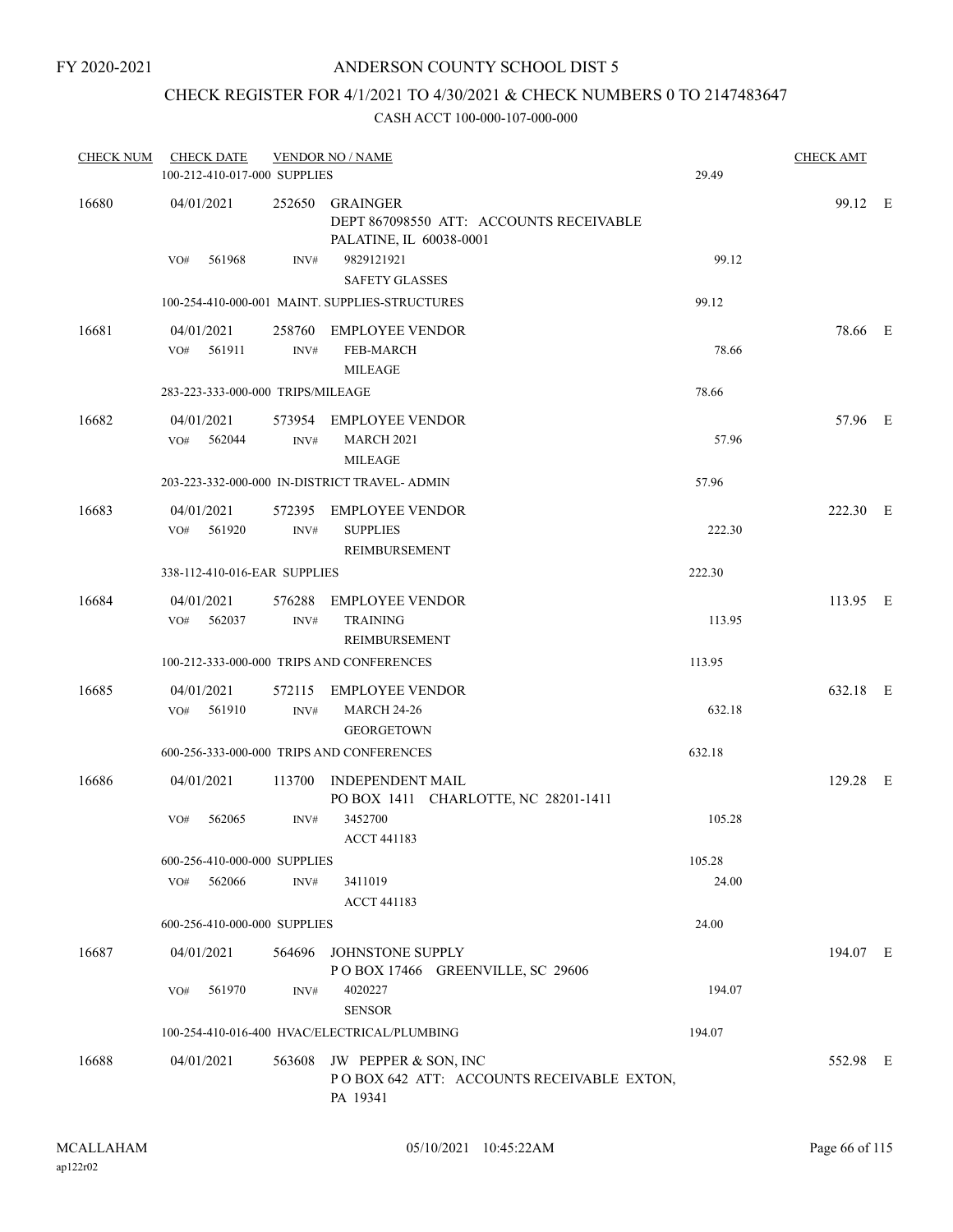## CHECK REGISTER FOR 4/1/2021 TO 4/30/2021 & CHECK NUMBERS 0 TO 2147483647

| <b>CHECK NUM</b> | <b>CHECK DATE</b>                      |        | <b>VENDOR NO / NAME</b>                            |        | <b>CHECK AMT</b> |  |
|------------------|----------------------------------------|--------|----------------------------------------------------|--------|------------------|--|
|                  | 561971<br>VO#                          | INV#   | 363266649                                          | 35.00  |                  |  |
|                  |                                        |        | <b>MCCANTS</b>                                     |        |                  |  |
|                  |                                        |        | 100-113-410-005-COB CHORUS, ORCHESTRA & BAND       | 35.00  |                  |  |
|                  | 561972<br>VO#                          | INV#   | 363238581                                          | 46.99  |                  |  |
|                  |                                        |        | <b>MCCANTS</b>                                     |        |                  |  |
|                  |                                        |        | 100-113-410-005-COB CHORUS, ORCHESTRA & BAND       | 46.99  |                  |  |
|                  | 561973<br>VO#                          | INV#   | 363264120                                          | 45.00  |                  |  |
|                  |                                        |        | <b>MCCANTS</b>                                     |        |                  |  |
|                  |                                        |        | 100-113-410-005-COB CHORUS, ORCHESTRA & BAND       | 45.00  |                  |  |
|                  | 561974<br>VO#                          | INV#   | 363238775                                          | 300.00 |                  |  |
|                  |                                        |        | <b>MCCANTS</b>                                     |        |                  |  |
|                  |                                        |        | 100-113-410-005-COB CHORUS, ORCHESTRA & BAND       | 300.00 |                  |  |
|                  | VO#<br>561975                          | INV#   | 363238580                                          | 125.99 |                  |  |
|                  |                                        |        | <b>MCCANTS</b>                                     |        |                  |  |
|                  |                                        |        | 100-113-314-005-000 BAND REPAIRS ACCOUNT           | 52.98  |                  |  |
|                  |                                        |        | 100-113-410-005-COB CHORUS, ORCHESTRA & BAND       | 73.01  |                  |  |
| 16689            | 04/01/2021                             | 576658 | <b>EMPLOYEE VENDOR</b>                             |        | $10.44$ E        |  |
|                  | 562034<br>VO#                          | INV#   | <b>CLUB DAY</b>                                    | 10.44  |                  |  |
|                  |                                        |        | REIMBURSEMENT                                      |        |                  |  |
|                  |                                        |        | 712-271-660-012-324 POSTIVE BEHAVIOR I.S. EXPENSE  | 10.44  |                  |  |
|                  |                                        |        |                                                    |        |                  |  |
| 16690            | 04/01/2021                             | 574889 | <b>EMPLOYEE VENDOR</b>                             |        | 26.52 E          |  |
|                  | 561922<br>VO#                          | INV#   | <b>MATERIALS</b>                                   | 26.52  |                  |  |
|                  |                                        |        | REIMBURSEMENT                                      |        |                  |  |
|                  |                                        |        | 719-271-660-019-201 MISCELLANEOUS EXPENSE          | 26.52  |                  |  |
| 16691            | 04/01/2021                             | 575453 | <b>EMPLOYEE VENDOR</b>                             |        | 25.51 E          |  |
|                  | VO#<br>561925                          | INV#   | <b>ZIPLOC BAGS</b>                                 | 25.51  |                  |  |
|                  |                                        |        | REIMBURSEMENT                                      |        |                  |  |
|                  |                                        |        | 719-271-660-019-201 MISCELLANEOUS EXPENSE          | 25.51  |                  |  |
| 16692            | 04/01/2021                             | 575545 | EMPLOYEE VENDOR                                    |        | 44.82 E          |  |
|                  | 561929<br>VO#                          | INV#   | PLAY THERAPY                                       | 44.82  |                  |  |
|                  |                                        |        | REIMBURSEMENT                                      |        |                  |  |
|                  | 100-212-410-017-000 SUPPLIES           |        |                                                    | 44.82  |                  |  |
| 16693            | 04/01/2021                             | 575186 | <b>EMPLOYEE VENDOR</b>                             |        | 100.00 E         |  |
|                  | 561941<br>VO#                          | INV#   | <b>SUPPLIES</b>                                    | 100.00 |                  |  |
|                  |                                        |        | REIMBURSEMENT                                      |        |                  |  |
|                  |                                        |        | 720-271-660-020-493 SCHOOL/CLASS DONATIONS EXPENSE | 100.00 |                  |  |
| 16694            | 04/01/2021                             |        | 574514 EMPLOYEE VENDOR                             |        |                  |  |
|                  | 561913<br>VO#                          | INV#   | <b>MARCH 2021</b>                                  | 111.49 | 111.49 E         |  |
|                  |                                        |        | <b>MILEAGE</b>                                     |        |                  |  |
|                  | 100-266-332-000-000 IN-DISTRICT TRAVEL |        |                                                    | 111.49 |                  |  |
|                  |                                        |        |                                                    |        |                  |  |
| 16695            | 04/01/2021                             |        | 576574 LOC-DOC SECURITY                            |        | 37.66 E          |  |
|                  |                                        |        | PO BOX 78987 CHARLOTTE, NC 28271<br>C204193        | 37.66  |                  |  |
|                  | 561977<br>VO#                          | INV#   |                                                    |        |                  |  |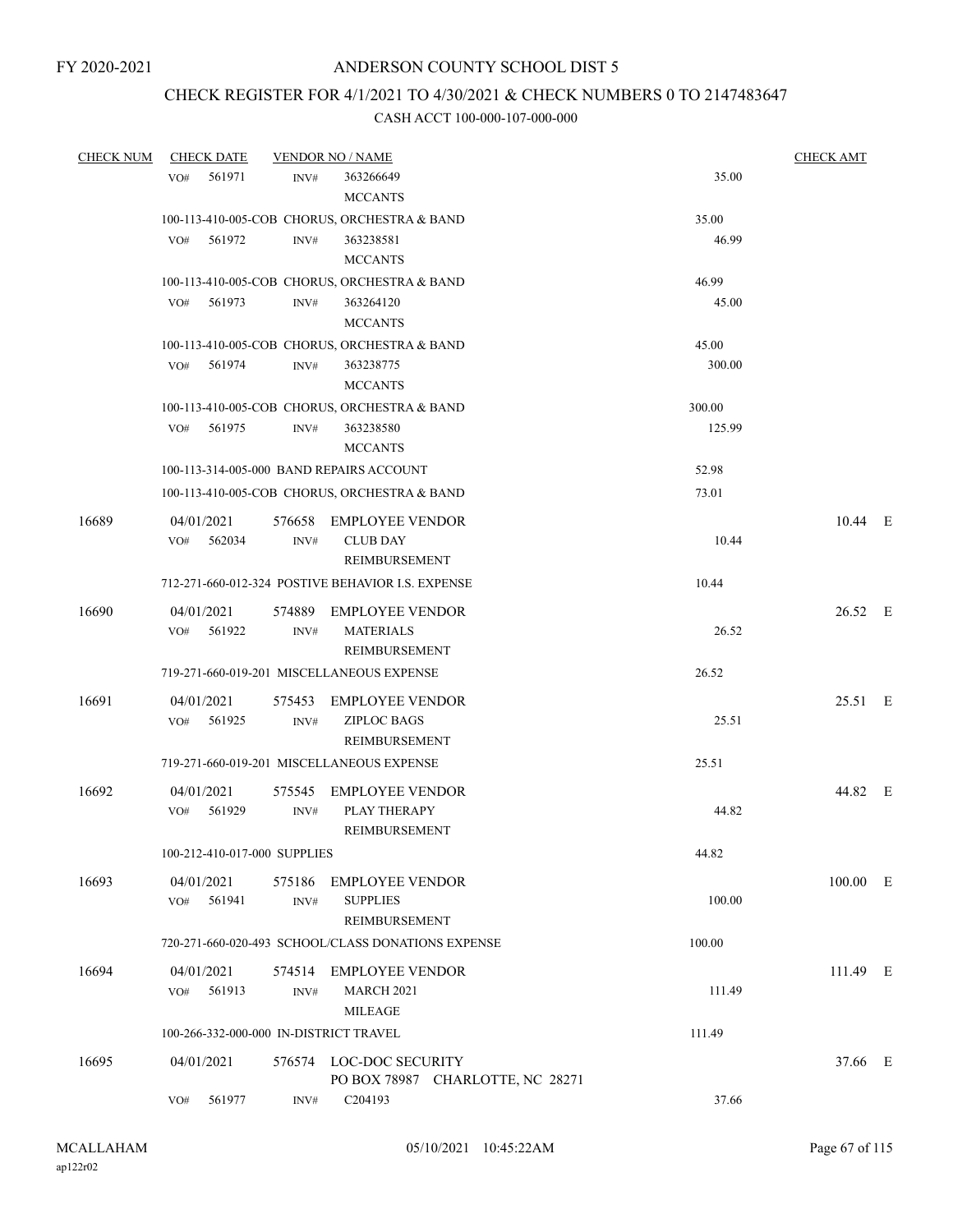## CHECK REGISTER FOR 4/1/2021 TO 4/30/2021 & CHECK NUMBERS 0 TO 2147483647

| <b>CHECK NUM</b> | <b>CHECK DATE</b>                        |                | <b>VENDOR NO / NAME</b>                                                                             |        | <b>CHECK AMT</b> |  |
|------------------|------------------------------------------|----------------|-----------------------------------------------------------------------------------------------------|--------|------------------|--|
|                  |                                          |                | <b>KEYS/LOCKS</b>                                                                                   |        |                  |  |
|                  |                                          |                | 100-254-410-003-001 SUPPLIES - MAINTENANCE                                                          | 37.66  |                  |  |
| 16696            | 04/01/2021<br>561917<br>VO#              | 345207<br>INV# | <b>EMPLOYEE VENDOR</b><br><b>INSIGNIA PINS</b><br>REIMBURSEMENT                                     | 485.58 | 485.58 E         |  |
|                  | 802-114-410-002-000 SUPPLIES - RETENTION |                |                                                                                                     | 485.58 |                  |  |
| 16697            | 04/01/2021<br>562033<br>VO#              | 346070<br>INV# | <b>EMPLOYEE VENDOR</b><br><b>SUPPLIES</b><br>REIMBURSEMENT                                          | 45.65  | 45.65 E          |  |
|                  |                                          |                | 710-271-660-010-201 MISCELLANEOUS EXPENSE                                                           | 45.65  |                  |  |
| 16698            | 04/01/2021<br>562043<br>VO#              | 575527<br>INV# | <b>EMPLOYEE VENDOR</b><br><b>FEB-MARCH</b><br><b>MILEAGE</b>                                        | 31.63  | 31.63 E          |  |
|                  | 100-266-332-000-000 IN-DISTRICT TRAVEL   |                |                                                                                                     | 31.63  |                  |  |
| 16699            | 04/01/2021                               | 572165         | MCGRAW-HILL SCHOOL EDUCATION, LLC<br>LOCKBOX 71545 CHICAGO, IL 60694-1545                           |        | 246.10 E         |  |
|                  | 561978<br>VO#                            | INV#           | 117300236001<br><b>GLENVIEW</b>                                                                     | 246.10 |                  |  |
|                  | 100-113-410-020-000 SUPPLIES             |                |                                                                                                     | 246.10 |                  |  |
| 16700            | 04/01/2021                               | 574400         | <b>EMPLOYEE VENDOR</b>                                                                              |        | 424.40 E         |  |
|                  | VO#<br>562042                            | INV#           | <b>MARCH 22-24</b><br><b>COLUMBIA</b>                                                               | 424.40 |                  |  |
|                  |                                          |                | 263-224-312-000-P14 CLASSROOM BEHAV SVS                                                             | 424.40 |                  |  |
| 16701            | 04/01/2021<br>562032<br>VO#              | 226700<br>INV# | <b>EMPLOYEE VENDOR</b><br><b>FLAG</b><br>REIMBURSEMENT                                              | 8.53   | 8.53 E           |  |
|                  |                                          |                | 718-271-660-018-201 MISCELLANEOUS EXPENSE                                                           | 8.53   |                  |  |
| 16702            | 04/01/2021                               | 352100         | MEREDITH BATTERY SERVICE<br>1802 WEST WHITNER STREET ATT: ACCOUNTS<br>RECEIVABLE ANDERSON, SC 29624 |        | 108.95 E         |  |
|                  | 561979<br>VO#                            |                | INV# 104347<br><b>BATTERY</b>                                                                       | 108.95 |                  |  |
|                  |                                          |                | 100-254-412-000-001 TRUCK SERVICE - MAINTENANCE                                                     | 108.95 |                  |  |
| 16703            | 04/01/2021                               |                | 574388 NAPA AUTO PARTS<br>508 SOUTH MAIN ST ANDERSON, SC 29624                                      |        | $6.09$ E         |  |
|                  | VO#<br>561982                            | INV#           | 800006<br><b>SUPPLIES</b>                                                                           | 6.09   |                  |  |
|                  |                                          |                | 100-254-412-000-001 TRUCK SERVICE - MAINTENANCE                                                     | 6.09   |                  |  |
| 16704            | 04/01/2021                               |                | 572025 EMPLOYEE VENDOR                                                                              |        | 90.87 E          |  |
|                  | 562039<br>VO#                            | INV#           | <b>SULLIVANS</b><br>REIMBURSEMENT                                                                   | 90.87  |                  |  |
|                  | 100-232-410-000-000 SUPPLIES             |                |                                                                                                     | 90.87  |                  |  |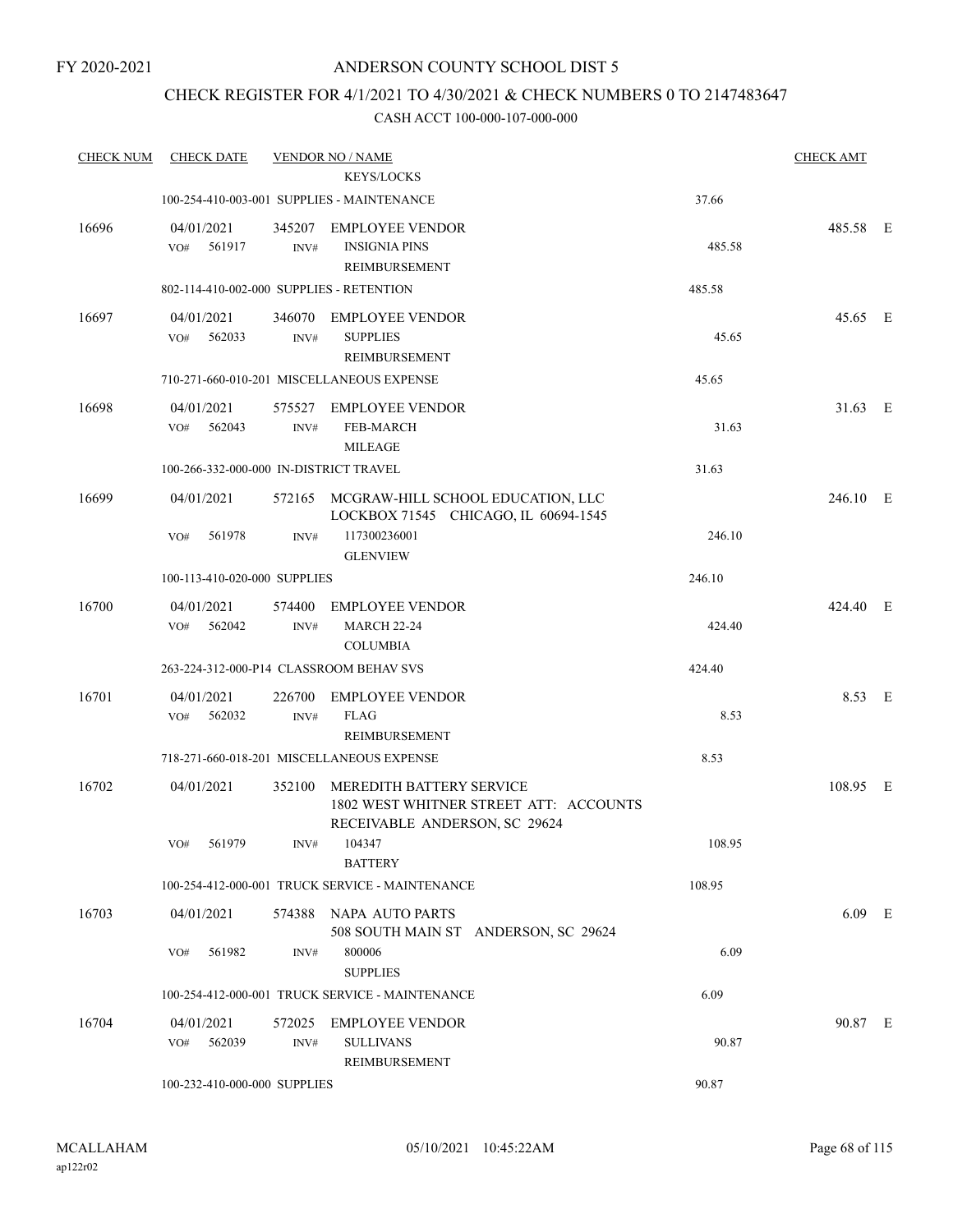## CHECK REGISTER FOR 4/1/2021 TO 4/30/2021 & CHECK NUMBERS 0 TO 2147483647

| <b>CHECK NUM</b> |                                               | <b>CHECK DATE</b>                    |                | <b>VENDOR NO / NAME</b>                                                                   |  |     |           |          | <b>CHECK AMT</b> |  |
|------------------|-----------------------------------------------|--------------------------------------|----------------|-------------------------------------------------------------------------------------------|--|-----|-----------|----------|------------------|--|
| 16705            |                                               | 04/01/2021                           |                | 389900 OFFICE DEPOT                                                                       |  |     |           |          | 763.84 E         |  |
|                  |                                               |                                      |                | POBOX 1413 CHARLOTTE, NC 28201-1413                                                       |  |     |           |          |                  |  |
|                  | VO#                                           | 561984                               | INV#           | PO 14178<br><b>SUPPLIES</b>                                                               |  |     | PO# 14178 | 102.41   |                  |  |
|                  |                                               | 100-233-410-000-000 SUPPLIES         |                |                                                                                           |  |     |           | 17.71    |                  |  |
|                  |                                               | 100-233-410-000-000 SUPPLIES         |                |                                                                                           |  |     |           | 69.73    |                  |  |
|                  |                                               | 100-233-410-000-000 SUPPLIES         |                |                                                                                           |  |     |           | 14.97    |                  |  |
|                  |                                               | VO# 561985                           | INV#           | PO 14155<br><b>SUPPLIES</b>                                                               |  | PO# | 14155     | 66.25    |                  |  |
|                  | 100-221-410-000-TST SUPPLIES-TESTING<br>12.74 |                                      |                |                                                                                           |  |     |           |          |                  |  |
|                  | 22.72<br>100-221-410-000-TST SUPPLIES-TESTING |                                      |                |                                                                                           |  |     |           |          |                  |  |
|                  |                                               | 100-221-410-000-TST SUPPLIES-TESTING |                |                                                                                           |  |     |           | 30.79    |                  |  |
|                  |                                               | VO# 561986                           | INV#           | 162041278001<br><b>SUPPLIES</b>                                                           |  |     |           | 203.51   |                  |  |
|                  |                                               | 600-256-410-000-000 SUPPLIES         |                |                                                                                           |  |     |           | 203.51   |                  |  |
|                  |                                               | VO# 561987                           | INV#           | 2478935375                                                                                |  | PO# | 14151     | 47.74    |                  |  |
|                  |                                               |                                      |                | <b>SUPPLIES</b>                                                                           |  |     |           |          |                  |  |
|                  |                                               | 100-255-410-000-000 SUPPLIES         |                |                                                                                           |  |     |           | 47.74    |                  |  |
|                  |                                               | VO# 561988                           | INV#           | 2479194597<br><b>SUPPLIES</b>                                                             |  |     |           | 87.41    |                  |  |
|                  |                                               |                                      |                | 100-254-410-000-055 OFFICE SUPPLIES & FURNITURE                                           |  |     |           | 87.41    |                  |  |
|                  |                                               | VO# 561989                           | INV#           | 158073744001<br><b>SUPPLIES</b>                                                           |  |     |           | 13.63    |                  |  |
|                  |                                               | 100-112-410-010-000 SUPPLIES         |                |                                                                                           |  |     |           | 13.63    |                  |  |
|                  |                                               | VO# 561990                           | INV#           | 127846562001                                                                              |  |     |           | 63.88    |                  |  |
|                  |                                               |                                      |                | <b>SUPPLIES</b>                                                                           |  |     |           |          |                  |  |
|                  |                                               | 100-112-410-010-000 SUPPLIES         |                |                                                                                           |  |     |           | 63.88    |                  |  |
|                  |                                               | VO# 561991                           | INV#           | 163217088001<br><b>SUPPLIES</b>                                                           |  |     |           | 47.23    |                  |  |
|                  |                                               | 100-113-410-007-000 SUPPLIES         |                |                                                                                           |  |     |           | 47.23    |                  |  |
|                  |                                               | VO# 561992                           | INV#           | 163217089001<br><b>SUPPLIES</b>                                                           |  |     |           | 50.48    |                  |  |
|                  |                                               |                                      |                |                                                                                           |  |     |           | 50.48    |                  |  |
|                  |                                               | 100-113-410-007-000 SUPPLIES         |                |                                                                                           |  |     |           |          |                  |  |
|                  | VO#                                           | 561993                               | INV#           | 163215750001<br><b>SUPPLIES</b>                                                           |  |     |           | 81.30    |                  |  |
|                  |                                               | 100-113-410-007-000 SUPPLIES         |                |                                                                                           |  |     |           | 81.30    |                  |  |
| 16706            |                                               | 04/01/2021                           | 575652         | <b>EMPLOYEE VENDOR</b>                                                                    |  |     |           |          | 61.41 E          |  |
|                  | VO#                                           | 561912                               | $\text{INV}\#$ | NOV-JAN                                                                                   |  |     |           | 61.41    |                  |  |
|                  |                                               |                                      |                | <b>MILEAGE</b>                                                                            |  |     |           |          |                  |  |
|                  |                                               | 283-223-333-000-000 TRIPS/MILEAGE    |                |                                                                                           |  |     |           | 61.41    |                  |  |
|                  |                                               |                                      |                |                                                                                           |  |     |           |          |                  |  |
| 16707            |                                               | 04/01/2021                           | 570443         | PROJECT LEAD THE WAY<br>3939 PRIORITY WAY SOUTH DRIVE SUITE 400<br>INDIANAPOLIS, IN 46240 |  |     |           |          | 4,630.00 E       |  |
|                  | VO#                                           | 562067                               | INV#           | PO 14005<br><b>AIT SUPPLIES</b>                                                           |  | PO# | 14005     | 3,553.00 |                  |  |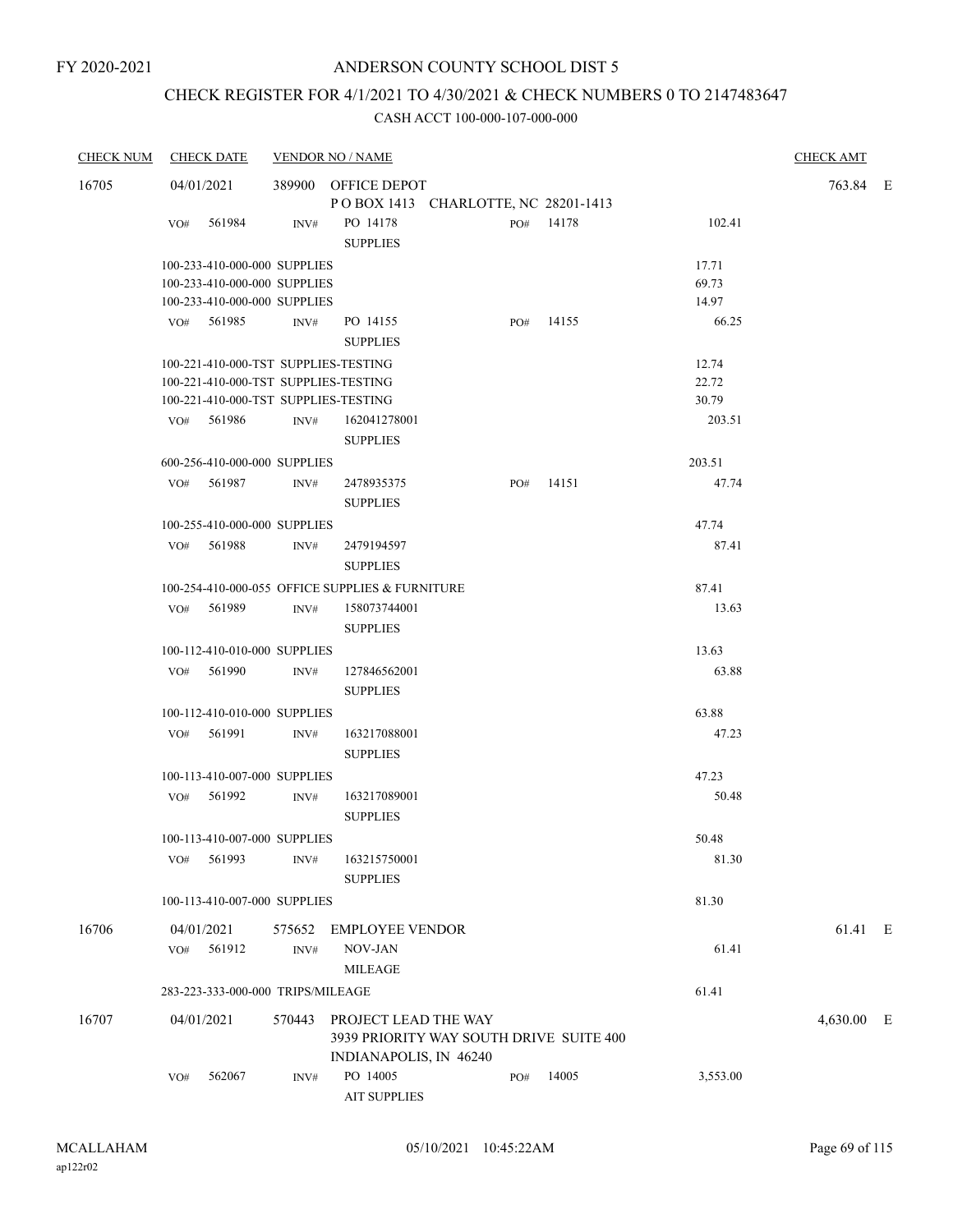## CHECK REGISTER FOR 4/1/2021 TO 4/30/2021 & CHECK NUMBERS 0 TO 2147483647

| <b>CHECK NUM</b><br><b>CHECK DATE</b> |                |                                   |                                                                                                                                                                                                                                                                                                                                                                                                                                                                                                                                                                                                                                   |                                                                                     |                                                                                                                            | <b>CHECK AMT</b>                              |                                                                                                   |
|---------------------------------------|----------------|-----------------------------------|-----------------------------------------------------------------------------------------------------------------------------------------------------------------------------------------------------------------------------------------------------------------------------------------------------------------------------------------------------------------------------------------------------------------------------------------------------------------------------------------------------------------------------------------------------------------------------------------------------------------------------------|-------------------------------------------------------------------------------------|----------------------------------------------------------------------------------------------------------------------------|-----------------------------------------------|---------------------------------------------------------------------------------------------------|
|                                       |                |                                   |                                                                                                                                                                                                                                                                                                                                                                                                                                                                                                                                                                                                                                   |                                                                                     | 1,806.43                                                                                                                   |                                               |                                                                                                   |
|                                       |                |                                   |                                                                                                                                                                                                                                                                                                                                                                                                                                                                                                                                                                                                                                   |                                                                                     | 1,746.57                                                                                                                   |                                               |                                                                                                   |
| 562068<br>VO#                         | INV#           | 269548<br><b>MCCANTS SUPPLIES</b> | PO#                                                                                                                                                                                                                                                                                                                                                                                                                                                                                                                                                                                                                               | 13996                                                                               | 1,077.00                                                                                                                   |                                               |                                                                                                   |
|                                       |                |                                   |                                                                                                                                                                                                                                                                                                                                                                                                                                                                                                                                                                                                                                   |                                                                                     | 1,077.00                                                                                                                   |                                               |                                                                                                   |
| 04/01/2021<br>VO#<br>561923           | INV#           | <b>SUPPLIES</b><br>REIMBURSEMENT  |                                                                                                                                                                                                                                                                                                                                                                                                                                                                                                                                                                                                                                   |                                                                                     | 100.00                                                                                                                     |                                               |                                                                                                   |
|                                       |                |                                   |                                                                                                                                                                                                                                                                                                                                                                                                                                                                                                                                                                                                                                   |                                                                                     | 100.00                                                                                                                     |                                               |                                                                                                   |
| 04/01/2021<br>561931<br>VO#           | INV#           | <b>WHOLE PIG</b><br>REIMBURSEMENT |                                                                                                                                                                                                                                                                                                                                                                                                                                                                                                                                                                                                                                   |                                                                                     | 127.87                                                                                                                     |                                               |                                                                                                   |
|                                       |                |                                   |                                                                                                                                                                                                                                                                                                                                                                                                                                                                                                                                                                                                                                   |                                                                                     | 127.87                                                                                                                     |                                               |                                                                                                   |
| 04/01/2021<br>VO#<br>561940           | 573462<br>INV# | <b>TARGET</b><br>REIMBURSEMENT    |                                                                                                                                                                                                                                                                                                                                                                                                                                                                                                                                                                                                                                   |                                                                                     | 13.20                                                                                                                      |                                               |                                                                                                   |
|                                       |                |                                   |                                                                                                                                                                                                                                                                                                                                                                                                                                                                                                                                                                                                                                   |                                                                                     | 13.20                                                                                                                      |                                               |                                                                                                   |
| 04/01/2021                            |                | KEARNEY, NE 68848-2110            |                                                                                                                                                                                                                                                                                                                                                                                                                                                                                                                                                                                                                                   |                                                                                     |                                                                                                                            |                                               |                                                                                                   |
| 562004<br>VO#                         | INV#           | 547188<br><b>PLANNERS</b>         | PO#                                                                                                                                                                                                                                                                                                                                                                                                                                                                                                                                                                                                                               | 14040                                                                               | 938.00                                                                                                                     |                                               |                                                                                                   |
|                                       |                |                                   |                                                                                                                                                                                                                                                                                                                                                                                                                                                                                                                                                                                                                                   |                                                                                     | 938.00                                                                                                                     |                                               |                                                                                                   |
| 04/01/2021                            | 566032         | <b>SCHOOL OUTFITTERS</b>          |                                                                                                                                                                                                                                                                                                                                                                                                                                                                                                                                                                                                                                   |                                                                                     |                                                                                                                            |                                               |                                                                                                   |
| 562005<br>VO#                         | INV#           | 13552600                          |                                                                                                                                                                                                                                                                                                                                                                                                                                                                                                                                                                                                                                   |                                                                                     | 163.14                                                                                                                     |                                               |                                                                                                   |
|                                       |                |                                   |                                                                                                                                                                                                                                                                                                                                                                                                                                                                                                                                                                                                                                   |                                                                                     | 163.14                                                                                                                     |                                               |                                                                                                   |
| 04/01/2021                            | 570099         | SCHOOL SPECIALTY, LLC             |                                                                                                                                                                                                                                                                                                                                                                                                                                                                                                                                                                                                                                   |                                                                                     |                                                                                                                            |                                               |                                                                                                   |
| 562006<br>VO#                         | INV#           | 208127122956<br>208126865633      |                                                                                                                                                                                                                                                                                                                                                                                                                                                                                                                                                                                                                                   |                                                                                     | 103.88                                                                                                                     |                                               |                                                                                                   |
|                                       |                |                                   |                                                                                                                                                                                                                                                                                                                                                                                                                                                                                                                                                                                                                                   |                                                                                     | 81.71<br>22.17                                                                                                             |                                               |                                                                                                   |
| 04/01/2021<br>561918<br>VO#           | 468850<br>INV# | <b>SKINS</b><br>REIMBURSEMENT     |                                                                                                                                                                                                                                                                                                                                                                                                                                                                                                                                                                                                                                   |                                                                                     | 191.46                                                                                                                     |                                               |                                                                                                   |
|                                       |                |                                   |                                                                                                                                                                                                                                                                                                                                                                                                                                                                                                                                                                                                                                   |                                                                                     | 191.46                                                                                                                     |                                               |                                                                                                   |
| 561919<br>VO#                         | INV#           | <b>SKINS</b><br>REIMBURSEMENT     |                                                                                                                                                                                                                                                                                                                                                                                                                                                                                                                                                                                                                                   |                                                                                     | 184.79                                                                                                                     |                                               |                                                                                                   |
|                                       |                |                                   |                                                                                                                                                                                                                                                                                                                                                                                                                                                                                                                                                                                                                                   |                                                                                     | 184.79                                                                                                                     |                                               |                                                                                                   |
| 04/01/2021                            | 570059         |                                   |                                                                                                                                                                                                                                                                                                                                                                                                                                                                                                                                                                                                                                   |                                                                                     |                                                                                                                            |                                               |                                                                                                   |
|                                       |                |                                   | <b>VENDOR NO / NAME</b><br>207-115-410-031-006 SUPPLIES-IMPROVE PRGS<br>329-115-410-031-000 SUPPLIES-STATE EQUIPMENT<br>207-116-410-005-006 SUPPLIES-IMPROVE PRGS<br>575163 EMPLOYEE VENDOR<br>576080 EMPLOYEE VENDOR<br>731-271-660-031-877 VET SCIENCE EXPENSE<br><b>EMPLOYEE VENDOR</b><br>852-252-410-000-000 SUPPLIES<br>463590 SCHOOLMATE.COM<br>201-188-410-019-000 SUPPLIES- PARENTING<br><b>CALHOUN ELEM</b><br>100-266-410-000-000 SUPPLIES<br>937-112-410-011-000 SUPPLIES<br>937-112-410-011-000 SUPPLIES<br>EMPLOYEE VENDOR<br>802-112-410-014-000 SUPPLIES - RETENTION<br>714-271-660-014-201 MISCELLANEOUS EXPENSE | 720-271-660-020-493 SCHOOL/CLASS DONATIONS EXPENSE<br><b>SHARP BUSINESS SYSTEMS</b> | PO BOX 2110 ATT: ACCOUNTS RECEIVABLE<br>PO BOX 1367 MIDDLETOWN, OH 45042-1367<br>PO BOX 825640 PHILADELPHIA, PA 19182-5640 | DEPT 1216 PO BOX 121216 DALLAS, TX 75312-1216 | $100.00$ E<br>127.87 E<br>13.20 E<br>938.00 E<br>163.14 E<br>103.88 E<br>376.25 E<br>$1,090.26$ E |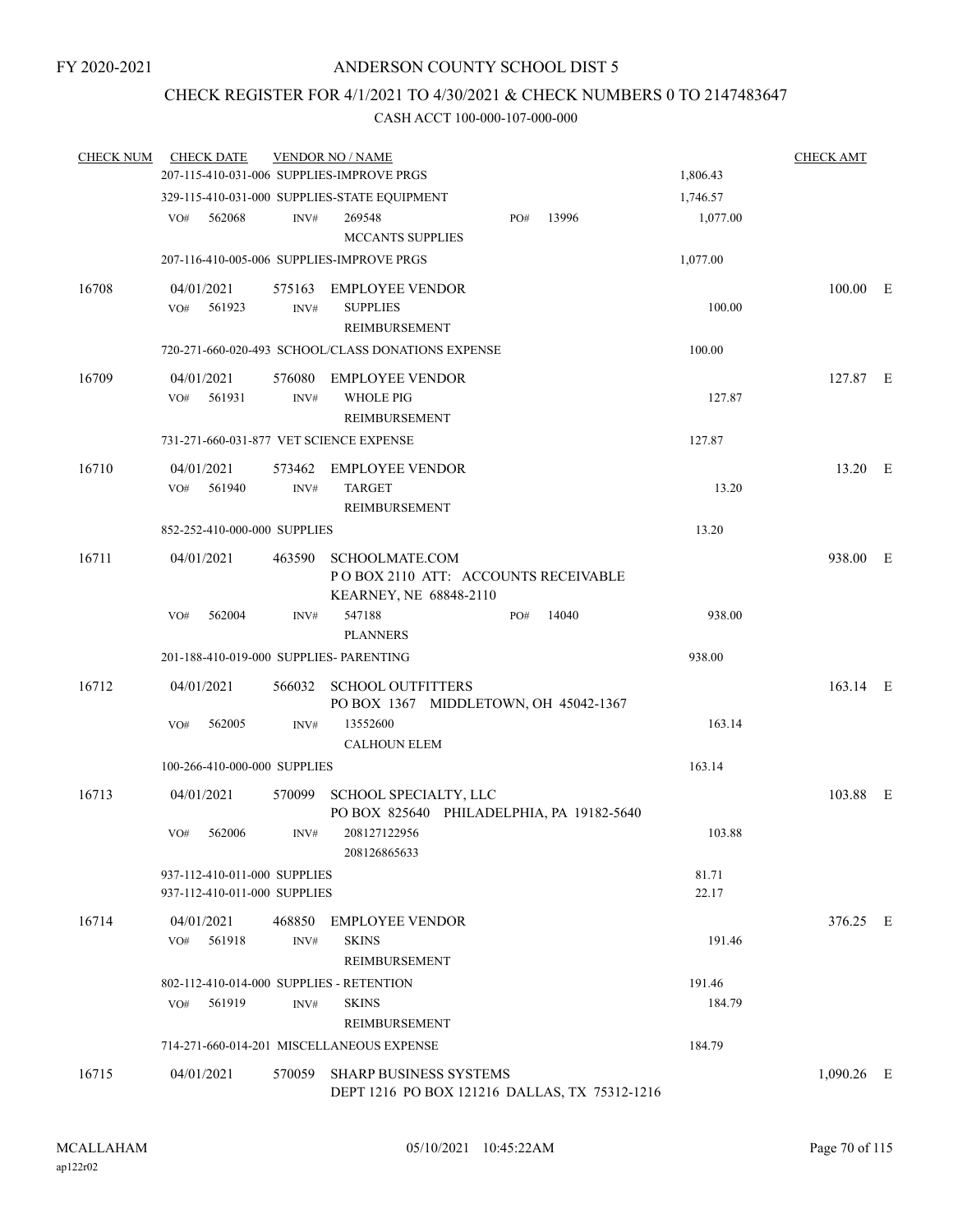## CHECK REGISTER FOR 4/1/2021 TO 4/30/2021 & CHECK NUMBERS 0 TO 2147483647

| <b>CHECK NUM</b> | <b>CHECK DATE</b>                     |        | <b>VENDOR NO / NAME</b>                            |        | <b>CHECK AMT</b> |  |
|------------------|---------------------------------------|--------|----------------------------------------------------|--------|------------------|--|
|                  | 562007<br>VO#                         | INV#   | 9003225547                                         | 52.12  |                  |  |
|                  |                                       |        | <b>COPIES</b>                                      |        |                  |  |
|                  | 100-113-410-005-000 SUPPLIES          |        |                                                    | 52.12  |                  |  |
|                  | VO#<br>562008                         | INV#   | 9003219068                                         | 247.65 |                  |  |
|                  |                                       |        | <b>COPIES</b>                                      |        |                  |  |
|                  |                                       |        | 100-113-410-020-VEN SUPPLY-ADDT'L FOR LOST VENDING | 247.65 |                  |  |
|                  | $VO#$ 562009                          | INV#   | 9003221997                                         | 187.45 |                  |  |
|                  |                                       |        | <b>COPIES</b>                                      |        |                  |  |
|                  | 201-112-490-007-000 COPIER COST       |        |                                                    | 187.45 |                  |  |
|                  | 562010<br>VO#                         | INV#   | 9003221996                                         | 231.45 |                  |  |
|                  |                                       |        | <b>COPIES</b>                                      |        |                  |  |
|                  | 201-112-490-016-000 OTHER/COPIER COST |        |                                                    | 231.45 |                  |  |
|                  | 562053<br>VO#                         | INV#   | 9003216768                                         | 330.72 |                  |  |
|                  |                                       |        | <b>COPIES</b>                                      |        |                  |  |
|                  | 329-115-690-031-000 OTHER OBJECTS-WBL |        |                                                    | 168.13 |                  |  |
|                  |                                       |        | 329-115-690-031-0CO OTHER OBJECTS-WBL (C/O)        | 162.59 |                  |  |
|                  |                                       |        | 9003216781                                         |        |                  |  |
|                  | 562054<br>VO#                         | INV#   | <b>COPIES</b>                                      | 1.53   |                  |  |
|                  |                                       |        |                                                    |        |                  |  |
|                  | 329-115-690-031-000 OTHER OBJECTS-WBL |        |                                                    | 1.53   |                  |  |
|                  | VO#<br>562055                         | INV#   | 9003216778                                         | 32.15  |                  |  |
|                  |                                       |        | <b>COPIES</b>                                      |        |                  |  |
|                  | 329-115-690-031-000 OTHER OBJECTS-WBL |        |                                                    | 32.15  |                  |  |
|                  | VO# 562056                            | INV#   | 9003216762                                         | 7.19   |                  |  |
|                  |                                       |        | <b>COPIES</b>                                      |        |                  |  |
|                  | 329-115-690-031-000 OTHER OBJECTS-WBL |        |                                                    | 7.19   |                  |  |
| 16716            | 04/01/2021                            |        | 571658 EMPLOYEE VENDOR                             |        | 90.90 E          |  |
|                  | VO#<br>561927                         | INV#   | <b>SUPPLIES</b>                                    | 90.90  |                  |  |
|                  |                                       |        | <b>REIMBURSEMENT</b>                               |        |                  |  |
|                  | 100-113-410-001-VIR SUPPLIES          |        |                                                    | 90.90  |                  |  |
| 16717            | 04/01/2021                            | 472700 | <b>SHERWIN WILLIAMS</b>                            |        | 146.66 E         |  |
|                  |                                       |        | 613 NORTH MURRAY AVENUE ATT: ACCOUNTS              |        |                  |  |
|                  |                                       |        | RECEIVABLE ANDERSON, SC 29625                      |        |                  |  |
|                  | 562011<br>VO#                         | INV#   | 7468-2                                             | 146.66 |                  |  |
|                  |                                       |        | <b>SUPPLIES</b>                                    |        |                  |  |
|                  |                                       |        | 100-254-410-000-001 MAINT. SUPPLIES-STRUCTURES     | 146.66 |                  |  |
| 16718            | 04/01/2021                            | 570654 | <b>EMPLOYEE VENDOR</b>                             |        | 517.79 E         |  |
|                  | 561916<br>VO#                         | INV#   | WHS STUDENTS                                       | 517.79 |                  |  |
|                  |                                       |        | REIMBURSEMENT                                      |        |                  |  |
|                  |                                       |        | 900-181-372-000-015 NEEDY STUDENTS & STAFF EXPENSE | 517.79 |                  |  |
|                  |                                       |        |                                                    |        |                  |  |
| 16719            | 04/01/2021                            | 563805 | <b>EMPLOYEE VENDOR</b>                             |        | 48.51 E          |  |
|                  | 561928<br>VO#                         | INV#   | <b>CDF LUNCH</b>                                   | 36.09  |                  |  |
|                  |                                       |        | REIMBURSEMENT                                      |        |                  |  |
|                  | 100-221-410-003-CDF CDF Supplies      |        |                                                    | 36.09  |                  |  |
|                  | 562045<br>VO#                         | INV#   | <b>MARCH 2021</b>                                  | 12.42  |                  |  |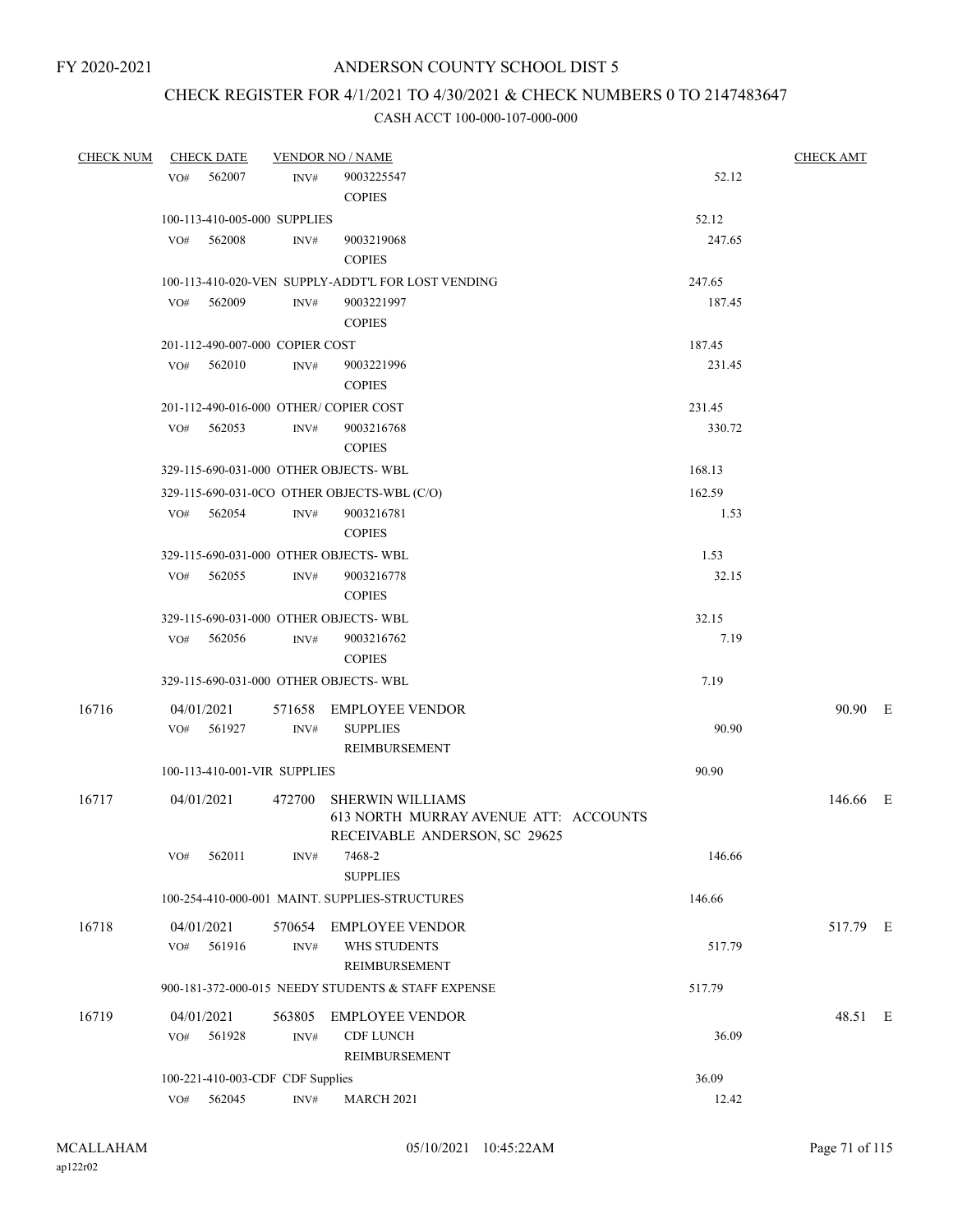## CHECK REGISTER FOR 4/1/2021 TO 4/30/2021 & CHECK NUMBERS 0 TO 2147483647

| <b>CHECK NUM</b> | <b>CHECK DATE</b>                   |                | <b>VENDOR NO / NAME</b>                                                                             |          | <b>CHECK AMT</b> |  |
|------------------|-------------------------------------|----------------|-----------------------------------------------------------------------------------------------------|----------|------------------|--|
|                  |                                     |                | <b>MILEAGE</b>                                                                                      |          |                  |  |
|                  |                                     |                | 100-221-333-000-000 TRIPS AND CONFERENCES                                                           | 12.42    |                  |  |
| 16720            | 04/01/2021<br>561937<br>VO#         | INV#           | 563824 EMPLOYEE VENDOR<br><b>SUPPLIES</b><br>REIMBURSEMENT                                          | 47.05    | 47.05 E          |  |
|                  | 124-114-410-024-000 SUPPLIES        |                |                                                                                                     | 47.05    |                  |  |
| 16721            | 04/01/2021<br>561943<br>VO#         | 565412<br>INV# | EMPLOYEE VENDOR<br><b>SUPPLIES</b><br>REIMBURSEMENT                                                 | 50.00    | 50.00 E          |  |
|                  |                                     |                | 720-271-660-020-493 SCHOOL/CLASS DONATIONS EXPENSE                                                  | 50.00    |                  |  |
| 16722            | 04/01/2021<br>561921<br>VO#         | 571825<br>INV# | EMPLOYEE VENDOR<br><b>SUPPLIES</b><br>REIMBURSEMENT                                                 | 1,205.70 | 1,205.70 E       |  |
|                  |                                     |                | 201-112-410-014-000 SUPPLIES AND MATERIALS                                                          | 1,205.70 |                  |  |
| 16723            | 04/01/2021                          | 501460         | THE MASTER TEACHER<br>POBOX 1207 2600 LEADERSHIP LANE MANHATTAN,<br>KS 66505-1207                   |          | $110.73$ E       |  |
|                  | 562017<br>VO#                       | INV#           | 116781753<br><b>NORTH POINTE</b>                                                                    | 110.73   |                  |  |
|                  |                                     |                | 713-271-660-013-201 MISCELLANEOUS EXPENSE                                                           | 110.73   |                  |  |
| 16724            | 04/01/2021                          |                | 570855 ULINE - ATLANTA<br>P.O. BOX 88741 ATT: ACCOUNTS RECEIVABLE<br>CHICAGO, IL 60680-1741         |          | 171.56 E         |  |
|                  | 562019<br>VO#                       | INV#           | 131159026<br><b>SUPPLIES</b>                                                                        | 171.56   |                  |  |
|                  | 100-266-410-000-000 SUPPLIES        |                |                                                                                                     | 171.56   |                  |  |
| 16725            | 04/01/2021                          | 529275         | <b>WESTAR TIRE</b><br>PO BOX 400<br>715 NORTH MURRAY ATT:<br>ACCOUNTS RECEIVABLE ANDERSON, SC 29622 |          | 517.32 E         |  |
|                  | 562029<br>VO#                       | INV#           | 00000<br><b>TRAILER TIRES</b>                                                                       | 517.32   |                  |  |
|                  | 100-254-410-000-100 SMALL EQUIPMENT |                |                                                                                                     | 517.32   |                  |  |
| 16726            | 04/01/2021                          |                | 532300 WHITE JONES ACE HARDWARE<br>PO BOX 13012 ATT: ACCOUNTS RECEIVABLE<br>ANDERSON, SC 29624      |          | 20.45 E          |  |
|                  | 562031<br>VO#                       | INV#           | 897124<br><b>SUPPLIES</b>                                                                           | 20.45    |                  |  |
|                  |                                     |                | 100-254-410-021-400 HVAC/ELECTRICAL/PLUMBING                                                        | 20.45    |                  |  |
| 16727            | 04/01/2021<br>VO#<br>561938         | INV#           | 574654 EMPLOYEE VENDOR<br><b>CAKE</b><br>REIMBURSEMENT                                              | 83.99    | 83.99 E          |  |
|                  |                                     |                | 710-271-660-010-201 MISCELLANEOUS EXPENSE                                                           | 83.99    |                  |  |
| 16728            | 04/01/2021                          |                | 332750 WILLIAM V MACGILL & CO                                                                       |          | 41.20 E          |  |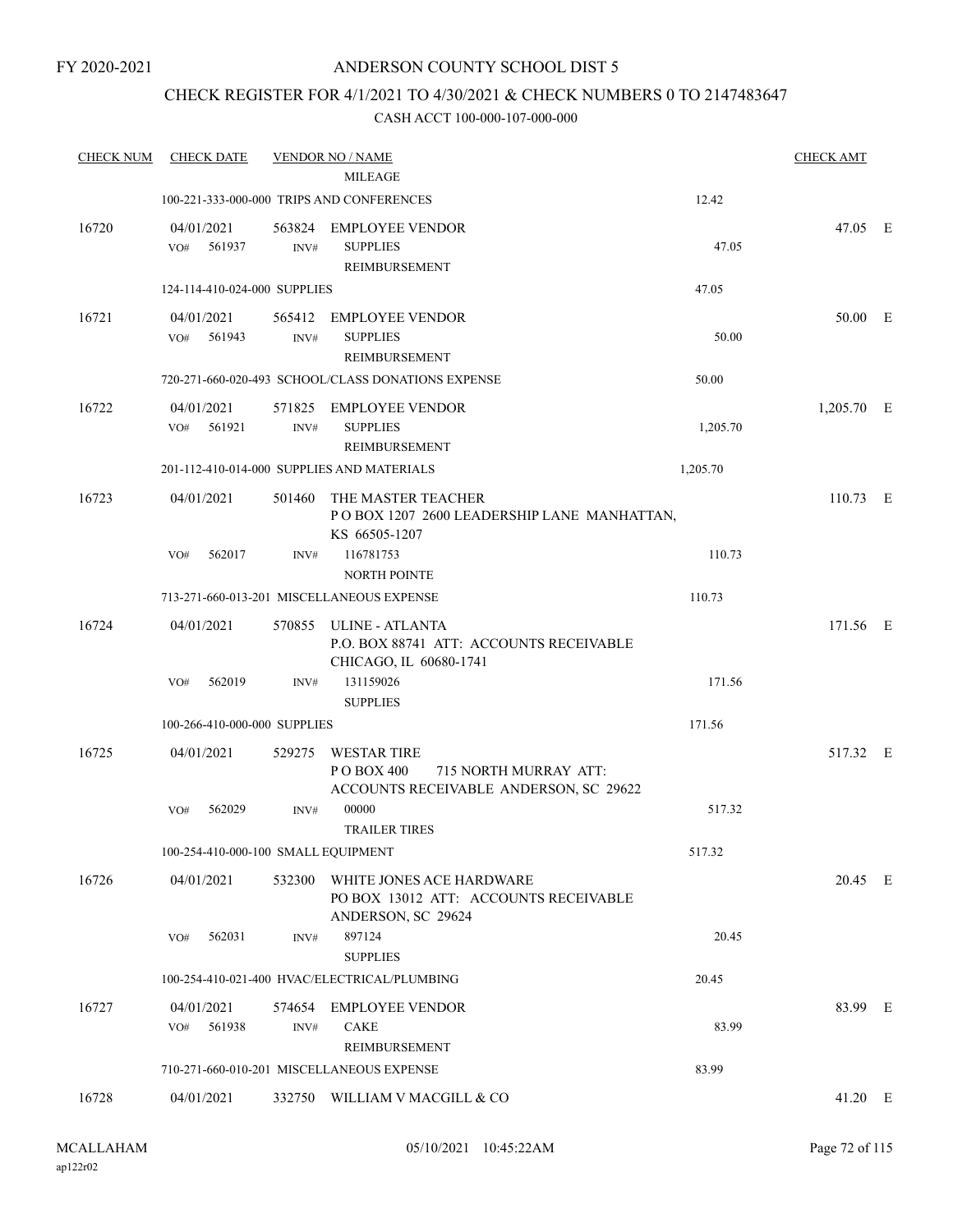## CHECK REGISTER FOR 4/1/2021 TO 4/30/2021 & CHECK NUMBERS 0 TO 2147483647

| <b>CHECK NUM</b> | <b>CHECK DATE</b>                         |                | <b>VENDOR NO / NAME</b>                                               |        | <b>CHECK AMT</b> |  |
|------------------|-------------------------------------------|----------------|-----------------------------------------------------------------------|--------|------------------|--|
|                  |                                           |                | 1000 NORTH LOMBARD ROAD ATT: ACCOUNTS<br>RECEIVABLE LOMBARD, IL 60148 |        |                  |  |
|                  | 562030<br>VO#                             | INV#           | 0752808<br><b>WEST MARKET</b>                                         | 41.20  |                  |  |
|                  |                                           |                | 718-271-660-018-201 MISCELLANEOUS EXPENSE                             | 41.20  |                  |  |
| 16729            | 04/01/2021<br>561930<br>VO#               | 536250<br>INV# | <b>EMPLOYEE VENDOR</b><br><b>WALMART</b><br>REIMBURSEMENT             | 64.36  | 64.36 E          |  |
|                  | 326-111-410-000-000 SCIENCE KITS SUPPLIES |                |                                                                       | 64.36  |                  |  |
| 16730            | 04/02/2021<br>562088<br>VO#               | 576113<br>INV# | <b>EMPLOYEE VENDOR</b><br><b>MARCH 2021</b><br><b>MILEAGE</b>         | 44.16  | 169.51 E         |  |
|                  | 100-221-332-000-000 TRAVEL                |                |                                                                       | 44.16  |                  |  |
|                  | 562092<br>VO#                             | INV#           | MARCH <sub>26</sub><br><b>COLUMBIA</b>                                | 125.35 |                  |  |
|                  |                                           |                | 100-212-333-000-000 TRIPS AND CONFERENCES                             | 125.35 |                  |  |
| 16731            | 04/02/2021<br>VO# 562113                  | INV#           | 575109 EMPLOYEE VENDOR<br><b>EASTER GIFTS</b><br><b>REIMBURSEMENT</b> | 17.53  | 17.53 E          |  |
|                  |                                           |                | 100-211-410-006-000 SUPPLIES - SOCIAL WORKER                          | 17.53  |                  |  |
| 16732            | 04/02/2021<br>562081<br>VO#               | INV#           | 147195 EMPLOYEE VENDOR<br><b>OLIVE GARDEN</b><br>REIMBURSEMENT        | 166.00 | 219.49 E         |  |
|                  | 723-190-660-023-973 FACULTY EXPENSE       |                |                                                                       | 166.00 |                  |  |
|                  | 562082<br>VO#                             | INV#           | <b>WALGREENS</b><br>REIMBURSEMENT                                     | 53.49  |                  |  |
|                  |                                           |                | 723-190-660-023-911 MISCELLANEOUS- ADULT ED EXPENSE                   | 53.49  |                  |  |
| 16733            | 04/02/2021<br>VO#<br>562079               | INV#           | 576085 EMPLOYEE VENDOR<br><b>SWEET TEA</b><br><b>REIMBURSEMENT</b>    | 29.98  | 29.98 E          |  |
|                  |                                           |                | 720-271-660-020-411 MISCELLANEOUS EXPENSE                             | 29.98  |                  |  |
| 16734            | 04/02/2021<br>562115<br>VO#               | INV#           | 576159 EMPLOYEE VENDOR<br><b>MARCH 2021</b><br><b>MILEAGE</b>         | 32.20  | 32.20 E          |  |
|                  | 100-266-332-000-000 IN-DISTRICT TRAVEL    |                |                                                                       | 32.20  |                  |  |
| 16735            | 04/02/2021<br>562085<br>VO#               | 575856<br>INV# | <b>EMPLOYEE VENDOR</b><br><b>WORK BOOTS</b><br>REIMBURSEMENT          | 50.00  | 50.00 E          |  |
|                  | 100-254-410-000-075 UNIFORM PURCHASES     |                |                                                                       | 50.00  |                  |  |
| 16736            | 04/02/2021<br>VO# 562075                  | 575131<br>INV# | <b>EMPLOYEE VENDOR</b><br><b>4K SUPPLIES</b><br>REIMBURSEMENT         | 406.60 | 406.60 E         |  |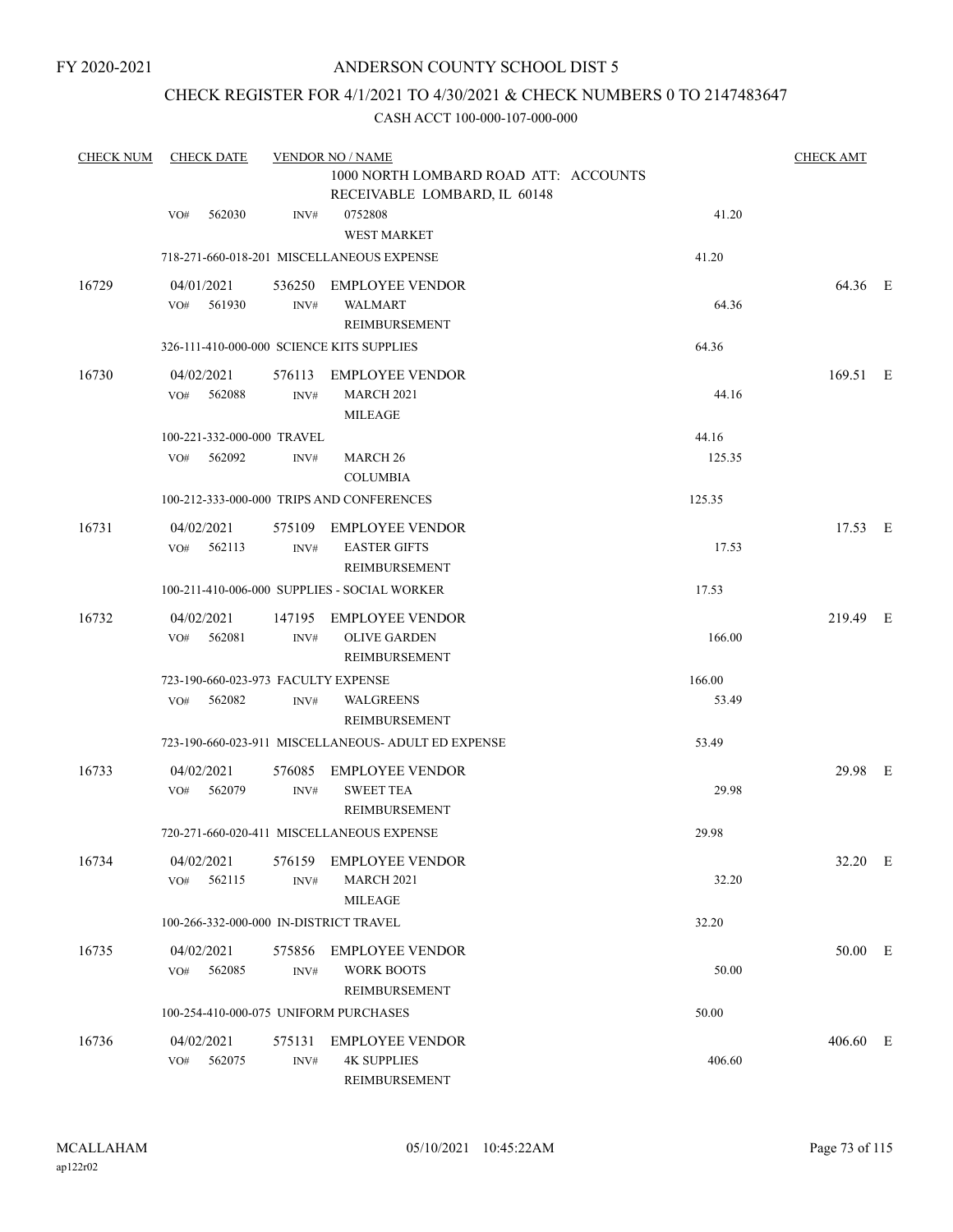# CHECK REGISTER FOR 4/1/2021 TO 4/30/2021 & CHECK NUMBERS 0 TO 2147483647

| <b>CHECK NUM</b> | <b>CHECK DATE</b><br>810-147-410-019-000 SUPPLIES |                | <b>VENDOR NO / NAME</b>                                            | 406.60 | <b>CHECK AMT</b> |  |
|------------------|---------------------------------------------------|----------------|--------------------------------------------------------------------|--------|------------------|--|
| 16737            | 04/02/2021<br>VO#<br>562114                       | 576051<br>INV# | <b>EMPLOYEE VENDOR</b><br><b>FEB-MARCH</b><br><b>MILEAGE</b>       | 75.73  | 75.73 E          |  |
|                  |                                                   |                | 203-223-332-000-000 IN-DISTRICT TRAVEL- ADMIN                      | 75.73  |                  |  |
| 16738            | 04/02/2021<br>562090<br>VO#                       | 576152<br>INV# | EMPLOYEE VENDOR<br><b>MARCH 2021</b><br><b>MILEAGE</b>             | 14.38  | 14.38 E          |  |
|                  | 100-221-332-000-000 TRAVEL                        |                |                                                                    | 14.38  |                  |  |
| 16739            | 04/02/2021<br>562084<br>VO#                       | 575725<br>INV# | <b>EMPLOYEE VENDOR</b><br><b>JUMPROPES</b><br><b>REIMBURSEMENT</b> | 34.24  | 34.24 E          |  |
|                  |                                                   |                | 715-271-660-015-280 REGISTRATION/WKLY FEES EXPENSE                 | 34.24  |                  |  |
| 16740            | 04/02/2021<br>562089<br>VO#                       | 575250<br>INV# | <b>EMPLOYEE VENDOR</b><br><b>MARCH 2021</b><br><b>MILEAGE</b>      | 68.43  | 68.43 E          |  |
|                  | 100-221-332-000-000 TRAVEL                        |                |                                                                    | 68.43  |                  |  |
| 16741            | 04/02/2021<br>562086<br>VO#                       | 340065<br>INV# | <b>EMPLOYEE VENDOR</b><br><b>MARCH 2021</b><br><b>MILEAGE</b>      | 24.04  | 24.04 E          |  |
|                  | 100-221-332-000-000 TRAVEL                        |                |                                                                    | 24.04  |                  |  |
| 16742            | 04/02/2021<br>VO#<br>562091                       | 127350<br>INV# | <b>EMPLOYEE VENDOR</b><br><b>MARCH 2021</b><br><b>MILEAGE</b>      | 108.10 | 108.10 E         |  |
|                  | 100-221-332-000-000 TRAVEL                        |                |                                                                    | 108.10 |                  |  |
| 16743            | 04/02/2021<br>562083<br>VO#                       | 572025<br>INV# | <b>EMPLOYEE VENDOR</b><br><b>DOLCE VITA</b><br>REIMBURSEMENT       | 98.95  | 98.95 E          |  |
|                  | 100-232-410-000-000 SUPPLIES                      |                |                                                                    | 98.95  |                  |  |
| 16744            | 04/02/2021<br>562087<br>VO#                       | 575523<br>INV# | <b>EMPLOYEE VENDOR</b><br>MARCH 2021<br>MILEAGE                    | 8.05   | 8.05 E           |  |
|                  | 100-221-332-000-000 TRAVEL                        |                |                                                                    | 8.05   |                  |  |
| 16745            | 04/02/2021<br>562080<br>VO#                       | 576073<br>INV# | <b>EMPLOYEE VENDOR</b><br><b>SUPPLIES</b><br>REIMBURSEMENT         | 99.33  | 99.33 E          |  |
|                  |                                                   |                | 720-271-660-020-493 SCHOOL/CLASS DONATIONS EXPENSE                 | 99.33  |                  |  |
| 16746            | 04/02/2021<br>562077<br>VO#                       | 573462<br>INV# | <b>EMPLOYEE VENDOR</b><br><b>FINANCE LUNCH</b><br>REIMBURSEMENT    | 115.04 | $115.04$ E       |  |
|                  | 852-252-410-000-000 SUPPLIES                      |                |                                                                    | 115.04 |                  |  |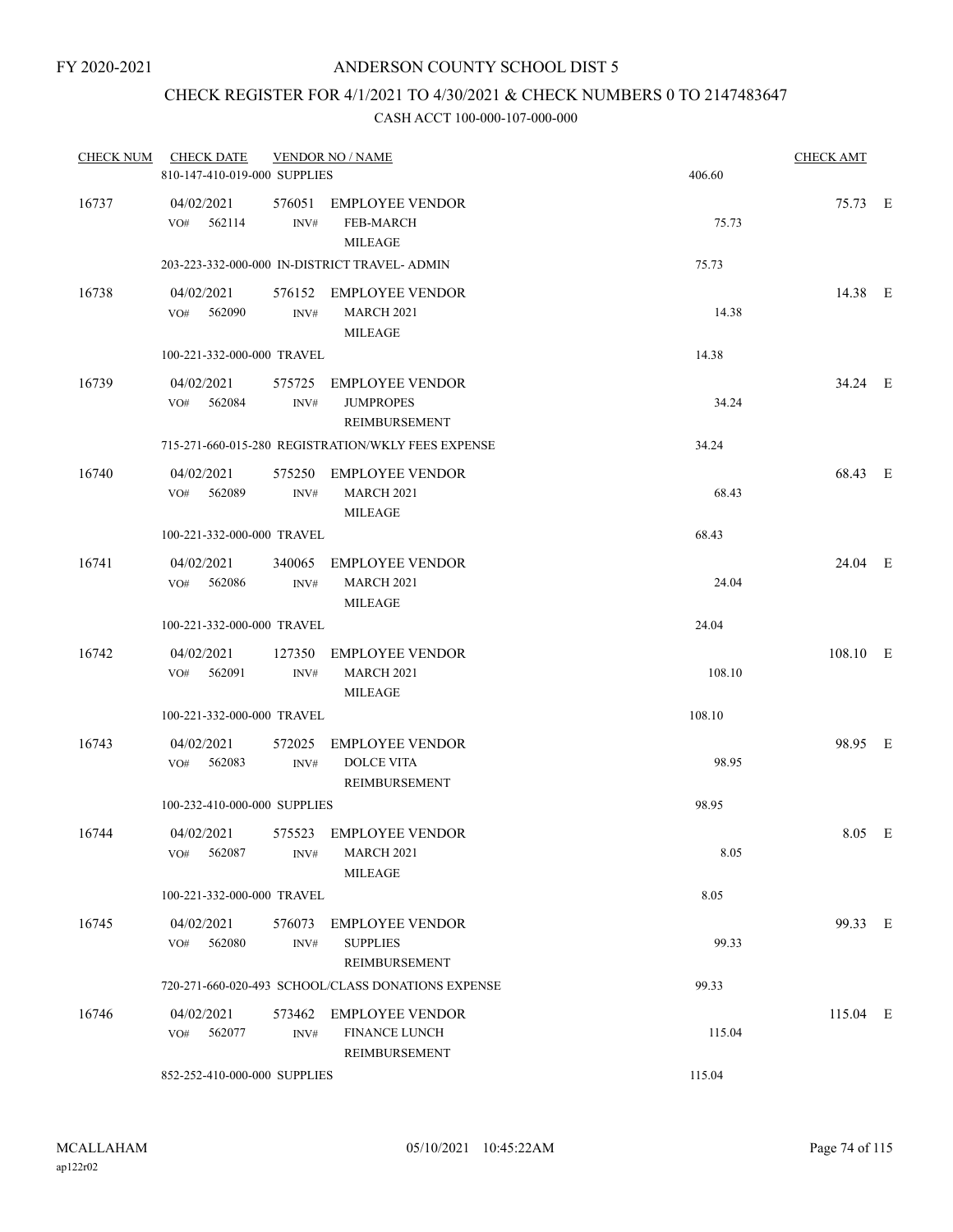# CHECK REGISTER FOR 4/1/2021 TO 4/30/2021 & CHECK NUMBERS 0 TO 2147483647

| <b>CHECK NUM</b> | <b>CHECK DATE</b>                      |                | <b>VENDOR NO / NAME</b>                                                                                           |          | <b>CHECK AMT</b> |   |
|------------------|----------------------------------------|----------------|-------------------------------------------------------------------------------------------------------------------|----------|------------------|---|
| 16747            | 04/02/2021<br>VO#<br>562112            | 576185<br>INV# | <b>EMPLOYEE VENDOR</b><br><b>SUPPLIES</b><br>REIMBURSEMENT                                                        | 41.77    | 41.77 E          |   |
|                  | 131-115-410-031-000 SUPPLIES           |                |                                                                                                                   | 41.77    |                  |   |
| 16748            | 04/02/2021<br>562076<br>VO#            | 526475<br>INV# | EMPLOYEE VENDOR<br><b>SUPPLIES</b><br>REIMBURSEMENT                                                               | 236.27   | 236.27 E         |   |
|                  | 810-147-410-015-000 SUPPLIES           |                |                                                                                                                   | 236.27   |                  |   |
| 16749            | 04/02/2021<br>562078<br>VO#            | 532670<br>INV# | EMPLOYEE VENDOR<br><b>PAPER</b><br>REIMBURSEMENT                                                                  | 24.35    | 24.35 E          |   |
|                  |                                        |                | 100-221-410-000-000 SUPPLIES AND MATERIALS                                                                        | 24.35    |                  |   |
| 16750            | 04/13/2021                             | 111125         | <b>ANDERSON AWARDS</b><br>716 WHITEHALL ROAD ATT: ACCOUNTS<br>RECEIVABLE ANDERSON, SC 29625                       |          | 37.45 E          |   |
|                  | 562121<br>VO#                          | INV#           | <b>PLAQUE</b><br><b>CENTERVILLE</b>                                                                               | 37.45    |                  |   |
|                  |                                        |                | 707-190-660-007-201 MISCELLANEOUS EXPENSE                                                                         | 37.45    |                  |   |
| 16751            | 04/13/2021                             | 114325         | ANDERSON-OCONEE SPEECH & HEARING SVCS<br>106 DOSTAK DRIVE ATT: BRIAN CURTIS ANDERSON,<br>SC 29621                 |          | $200.00$ E       |   |
|                  | 562122<br>VO#                          | INV#           | AND00001<br><b>CASE #92</b>                                                                                       | 200.00   |                  |   |
|                  |                                        |                | 708-271-660-008-201 MISCELLANEOUS EXPENSE                                                                         | 200.00   |                  |   |
| 16752            | 04/13/2021                             |                | 126675 ATTAWAY INC<br>POBOX 302 ATT: ACCOUNTS RECEIVABLE<br>ANDERSON, SC 29622                                    |          | 37.45 E          |   |
|                  | 562123<br>VO#                          | INV#           | 232802<br><b>ROBERT ANDERSON</b>                                                                                  | 37.45    |                  |   |
|                  | 100-233-410-006-000 SUPPLIES           |                |                                                                                                                   | 37.45    |                  |   |
| 16753            | 04/13/2021                             | 572778         | CAROLINA CAMPUS SUPPLY, INC<br>PO BOX 172573 SPARTANBURG, SC 29301                                                |          | 6,976.40         | E |
|                  | 562124<br>VO#                          | INV#           | 3912<br><b>WESTSIDE RINGS</b>                                                                                     | 6,976.40 |                  |   |
|                  | 100-271-410-003-RNG CHAMPIONSHIP RINGS |                |                                                                                                                   | 3,500.00 |                  |   |
|                  |                                        |                | 703-271-660-003-663 ATHLETIC GENERAL EXPENSE                                                                      | 3,476.40 |                  |   |
| 16754            | 04/13/2021<br>562120<br>VO#            | 232425<br>INV# | <b>EMPLOYEE VENDOR</b><br><b>INGLES</b><br><b>REIMBURSEMENT</b>                                                   | 21.97    | 21.97 E          |   |
|                  |                                        |                | 717-190-660-017-201 MISCELLANEOUS EXPENSE                                                                         | 21.97    |                  |   |
| 16755            | 04/13/2021                             | 569871         | FOLLETT SCHOOL SOLUTIONS, INC<br>91826 COLLECTION CENTER DRIVE ATT: ACCOUNTS<br>RECEIVABLE CHICAGO, IL 60693-0918 |          | 1,492.33 E       |   |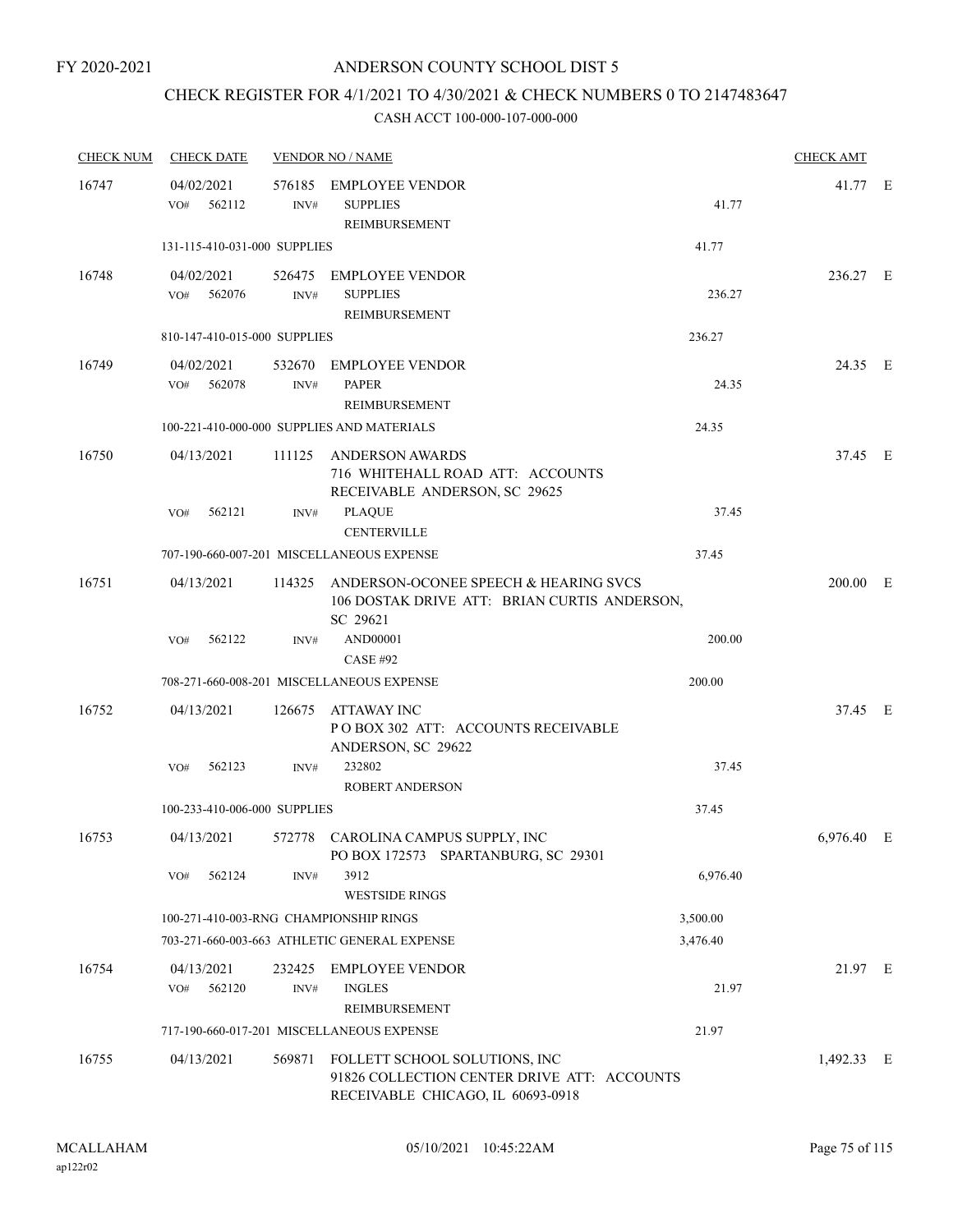# CHECK REGISTER FOR 4/1/2021 TO 4/30/2021 & CHECK NUMBERS 0 TO 2147483647

| <b>CHECK NUM</b> | <b>CHECK DATE</b>                   |                  | <b>VENDOR NO / NAME</b>                                                                                 |          | <b>CHECK AMT</b> |  |
|------------------|-------------------------------------|------------------|---------------------------------------------------------------------------------------------------------|----------|------------------|--|
|                  | 562125<br>VO#                       | INV#             | 827021<br><b>CENTERVILLE</b>                                                                            | 1,492.33 |                  |  |
|                  | 707-190-660-007-305 LIBRARY EXPENSE |                  | 472.77                                                                                                  |          |                  |  |
|                  | 707-190-660-007-305 LIBRARY EXPENSE |                  |                                                                                                         | 502.35   |                  |  |
|                  | 707-190-660-007-305 LIBRARY EXPENSE |                  |                                                                                                         | 517.21   |                  |  |
| 16756            | 04/13/2021                          |                  | 237555 FORMS & SUPPLY<br>POBOX 563953 ATT: ACCOUNTS RECEIVABLE<br>CHARLOTTE, NC 28256                   |          | 747.12 E         |  |
|                  | 562126<br>VO#                       | INV#             | 5737327<br><b>SOUTH FANT</b>                                                                            | 340.26   |                  |  |
|                  | 810-147-410-015-000 SUPPLIES        |                  |                                                                                                         | 340.26   |                  |  |
|                  | 562127<br>VO#                       | INV#             | 5739415-1                                                                                               | 10.43    |                  |  |
|                  |                                     |                  | <b>SOUTH FANT</b>                                                                                       |          |                  |  |
|                  | 810-147-410-015-000 SUPPLIES        |                  |                                                                                                         | 10.43    |                  |  |
|                  | 562128<br>VO#                       | INV#             | 5739415                                                                                                 | 31.30    |                  |  |
|                  |                                     |                  | <b>SOUTH FANT</b>                                                                                       |          |                  |  |
|                  | 810-147-410-015-000 SUPPLIES        |                  |                                                                                                         | 31.30    |                  |  |
|                  | 562129<br>VO#                       | INV#             | 5739332                                                                                                 | 24.90    |                  |  |
|                  |                                     |                  | <b>SOUTH FANT</b>                                                                                       |          |                  |  |
|                  |                                     |                  | 715-271-660-015-201 MISCELLANEOUS EXPENSE                                                               | 24.90    |                  |  |
|                  | 562130<br>VO#                       | $\mathrm{INV}\#$ | 5741547<br><b>MCLEES</b>                                                                                | 340.23   |                  |  |
|                  |                                     |                  | 100-112-410-008-000 SUPPLIES AND MATERIALS                                                              | 340.23   |                  |  |
| 16757            | 04/13/2021                          |                  | 573279 HERSHEY CREAMERY COMPANY<br>710 CORPORATE CIRCLE SALISBURY, NC 28145                             |          | 453.51 E         |  |
|                  | 562134<br>VO#                       | INV#             | 0016390619<br><b>NEVITT FOREST</b>                                                                      | 453.51   |                  |  |
|                  |                                     |                  | 712-271-660-012-324 POSTIVE BEHAVIOR I.S. EXPENSE                                                       | 252.63   |                  |  |
|                  |                                     |                  | 712-271-660-012-391 ICE CREAM SALES EXPENSE                                                             | 200.88   |                  |  |
| 16758            | 04/13/2021                          |                  | 272800 HOUSE OF TROPHIES<br>616 NORTH MURRAY AVENUE ATT: ACCOUNTS<br>RECEIVABLE ANDERSON, SC 29625-4311 |          | 319.93 E         |  |
|                  | 562135<br>VO#                       | INV#             | 32901<br><b>NEVITT FOREST</b>                                                                           | 319.93   |                  |  |
|                  |                                     |                  | 712-271-660-012-324 POSTIVE BEHAVIOR I.S. EXPENSE                                                       | 319.93   |                  |  |
| 16759            | 04/13/2021                          |                  | 389900 OFFICE DEPOT<br>POBOX 1413 CHARLOTTE, NC 28201-1413                                              |          | 630.88 E         |  |
|                  | VO#<br>562139                       | INV#             | 161070150001<br><b>SUPPLIES</b>                                                                         | 205.39   |                  |  |
|                  | 100-233-410-003-000 SUPPLIES        |                  |                                                                                                         | 205.39   |                  |  |
|                  | 562140<br>VO#                       | INV#             | 160010409001<br><b>SUPPLIES</b>                                                                         | 320.97   |                  |  |
|                  | 100-233-410-003-000 SUPPLIES        |                  |                                                                                                         | 320.97   |                  |  |
|                  | 562141<br>VO#                       | INV#             | 160010410001                                                                                            | 20.52    |                  |  |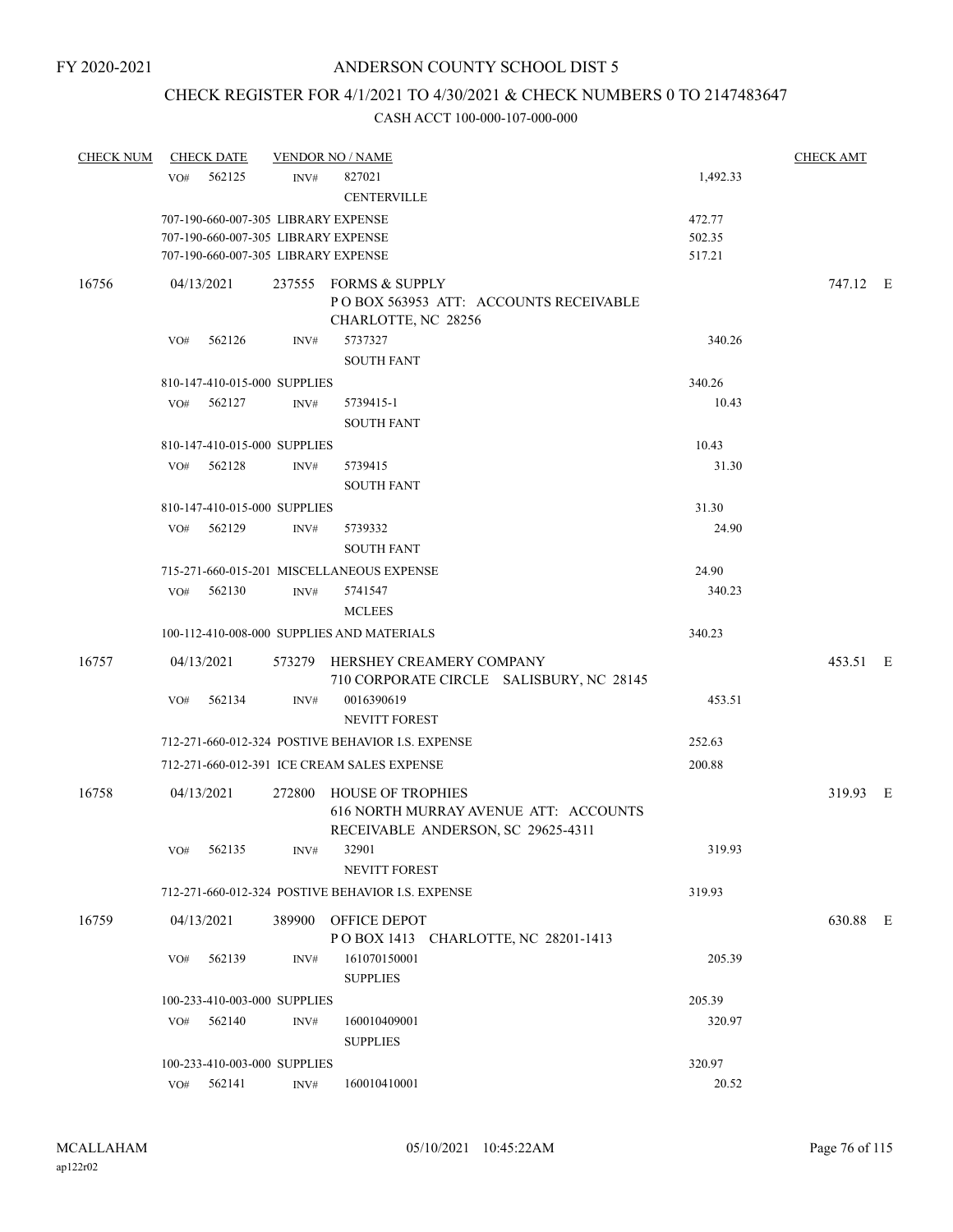FY 2020-2021

## ANDERSON COUNTY SCHOOL DIST 5

# CHECK REGISTER FOR 4/1/2021 TO 4/30/2021 & CHECK NUMBERS 0 TO 2147483647

| <b>CHECK NUM</b> | <b>CHECK DATE</b>          |        |                                 | <b>VENDOR NO / NAME</b>                                                                         |                   | <b>CHECK AMT</b> |  |
|------------------|----------------------------|--------|---------------------------------|-------------------------------------------------------------------------------------------------|-------------------|------------------|--|
|                  |                            |        |                                 | <b>SUPPLIES</b>                                                                                 |                   |                  |  |
|                  |                            |        | 100-233-410-003-000 SUPPLIES    |                                                                                                 | 20.52             |                  |  |
|                  | VO#                        | 562142 | INV#                            | 160007937001                                                                                    | 17.97             |                  |  |
|                  |                            |        |                                 | <b>SUPPLIES</b>                                                                                 |                   |                  |  |
|                  |                            |        | 100-233-410-003-000 SUPPLIES    |                                                                                                 | 17.97             |                  |  |
|                  | VO#                        | 562143 | INV#                            | 2478101536                                                                                      | 66.03             |                  |  |
|                  |                            |        |                                 | <b>SUPPLIES</b>                                                                                 |                   |                  |  |
|                  |                            |        | 100-233-410-003-000 SUPPLIES    |                                                                                                 | 66.03             |                  |  |
| 16760            | 04/13/2021                 |        |                                 | 391100 OLD STONE TRACTOR CO, INC<br>PO BOX 13565 ATT: ACCOUNTS RECEIVABLE<br>ANDERSON, SC 29624 |                   | 232.27 E         |  |
|                  | VO#                        | 562144 | INV#                            | W039811<br><b>REPAIR</b>                                                                        | 232.27            |                  |  |
|                  |                            |        |                                 |                                                                                                 |                   |                  |  |
|                  |                            |        |                                 | 100-254-410-000-100 SMALL EQUIPMENT                                                             | 232.27            |                  |  |
| 16761            | 04/13/2021                 |        |                                 | 570099 SCHOOL SPECIALTY, LLC<br>PO BOX 825640 PHILADELPHIA, PA 19182-5640                       |                   | 1,755.32 E       |  |
|                  | VO#                        | 562147 | INV#                            | 202501765057                                                                                    | 297.92            |                  |  |
|                  |                            |        |                                 | <b>NORTH POINTE</b>                                                                             |                   |                  |  |
|                  |                            |        | 100-112-410-013-000 SUPPLIES    |                                                                                                 | 244.35            |                  |  |
|                  |                            |        | 100-113-410-013-000 SUPPLIES    |                                                                                                 | 53.57             |                  |  |
|                  | VO#                        | 562148 | INV#                            | 208127051327                                                                                    | 262.22            |                  |  |
|                  |                            |        |                                 | NORTH POINTE                                                                                    |                   |                  |  |
|                  |                            |        | 810-147-410-013-000 SUPPLIES    |                                                                                                 | 262.22            |                  |  |
|                  | VO#                        | 562149 | INV#                            | 208127168463<br>MIDWAY ELEM                                                                     | 1,115.06          |                  |  |
|                  |                            |        |                                 |                                                                                                 |                   |                  |  |
|                  | VO#                        | 562150 | INV#                            | 717-190-660-017-228 ART INSTRUCT EXPENSES<br>208127161236                                       | 1,115.06<br>80.12 |                  |  |
|                  |                            |        |                                 | MIDWAY ELEM                                                                                     |                   |                  |  |
|                  |                            |        |                                 | 717-190-660-017-228 ART INSTRUCT EXPENSES                                                       | 80.12             |                  |  |
| 16762            | 04/13/2021                 |        | 570059                          | <b>SHARP BUSINESS SYSTEMS</b><br>DEPT 1216 PO BOX 121216 DALLAS, TX 75312-1216                  |                   | 371.16 E         |  |
|                  | VO#                        | 562151 | INV#                            | 9003232853<br><b>COPIES</b>                                                                     | 179.19            |                  |  |
|                  |                            |        | 201-112-490-011-000 COPIER COST |                                                                                                 | 179.19            |                  |  |
|                  | VO#                        | 562152 | INV#                            | 9003222567                                                                                      | 3.04              |                  |  |
|                  |                            |        |                                 | <b>COPIES</b>                                                                                   |                   |                  |  |
|                  |                            |        | 715-271-660-015-362 COPIER      |                                                                                                 | 3.04              |                  |  |
|                  | VO#                        | 562153 | INV#                            | 9003225546<br><b>COPIES</b>                                                                     | 28.02             |                  |  |
|                  | 715-271-660-015-362 COPIER |        |                                 |                                                                                                 | 28.02             |                  |  |
|                  | VO#                        | 562154 | INV#                            | 9003231376                                                                                      | 63.74             |                  |  |
|                  |                            |        |                                 | <b>COPIES</b>                                                                                   |                   |                  |  |
|                  |                            |        |                                 | 100-255-323-000-000 CONTRACTED SERVICES                                                         | 63.74             |                  |  |
|                  | $VO#$ 562155               |        | INV#                            | 9003229244                                                                                      | 97.17             |                  |  |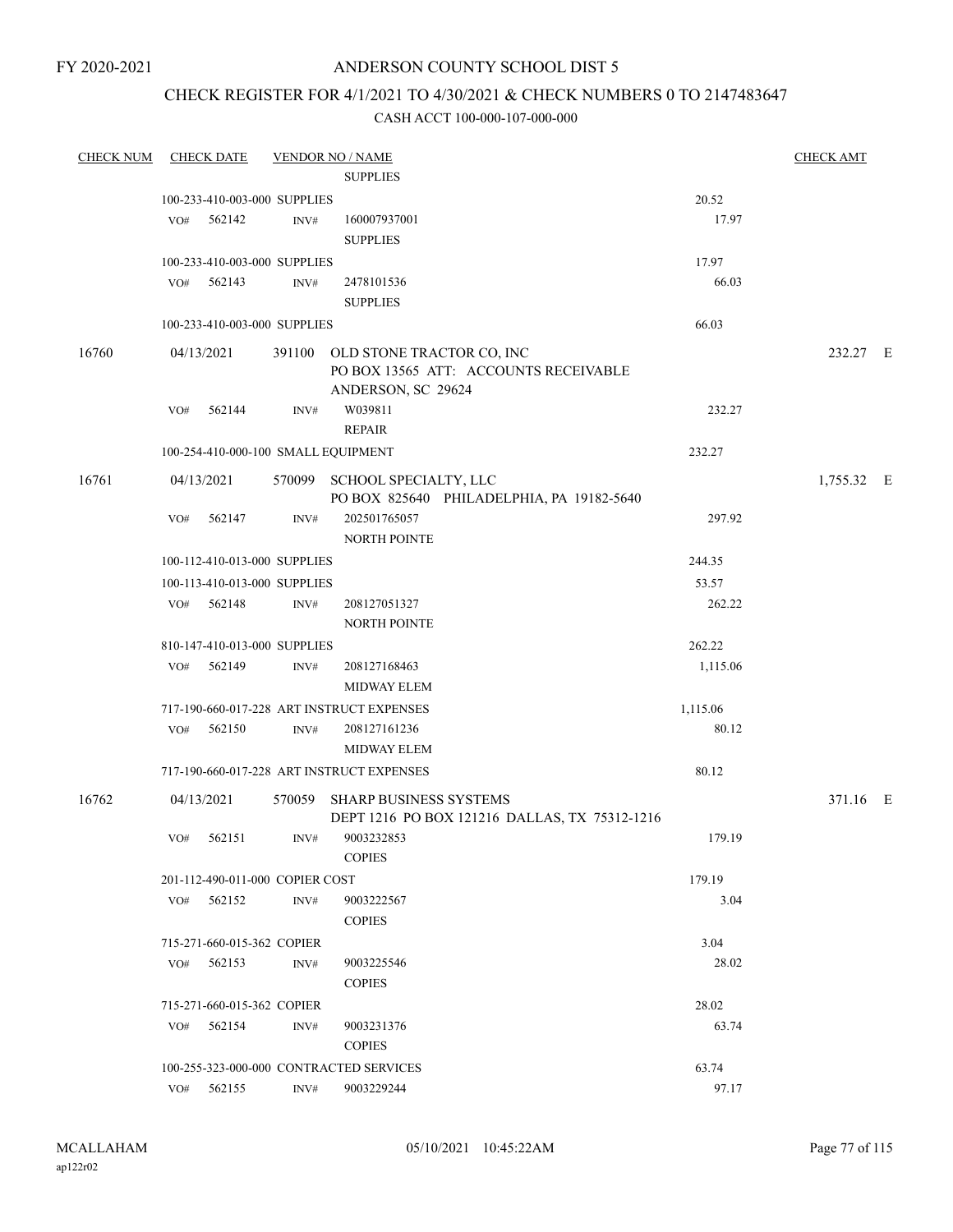FY 2020-2021

## ANDERSON COUNTY SCHOOL DIST 5

# CHECK REGISTER FOR 4/1/2021 TO 4/30/2021 & CHECK NUMBERS 0 TO 2147483647

| <b>CHECK NUM</b> | <b>CHECK DATE</b>                      |        | <b>VENDOR NO / NAME</b><br><b>COPIES</b>                                                          |        | <b>CHECK AMT</b> |  |
|------------------|----------------------------------------|--------|---------------------------------------------------------------------------------------------------|--------|------------------|--|
|                  | 717-190-660-017-362 COPIER EXPENSE     |        |                                                                                                   | 97.17  |                  |  |
|                  |                                        |        |                                                                                                   |        |                  |  |
| 16763            | 04/13/2021                             | 472700 | <b>SHERWIN WILLIAMS</b><br>613 NORTH MURRAY AVENUE ATT: ACCOUNTS<br>RECEIVABLE ANDERSON, SC 29625 |        | 392.01 E         |  |
|                  | 562156<br>VO#                          | INV#   | 7555-6<br><b>SUPPLIES</b>                                                                         | 392.01 |                  |  |
|                  |                                        |        | 100-254-410-002-001 SUPPLIES - MAINTENANCE                                                        | 196.01 |                  |  |
|                  |                                        |        | 100-254-410-003-001 SUPPLIES - MAINTENANCE                                                        | 196.00 |                  |  |
| 16764            | 04/13/2021                             |        | 532300 WHITE JONES ACE HARDWARE<br>PO BOX 13012 ATT: ACCOUNTS RECEIVABLE<br>ANDERSON, SC 29624    |        | 14.52 E          |  |
|                  | 562164<br>VO#                          | INV#   | 408491<br><b>SUPPLIES</b>                                                                         | 14.52  |                  |  |
|                  |                                        |        | 100-254-410-002-001 SUPPLIES - MAINTENANCE                                                        | 14.52  |                  |  |
| 16765            | 04/15/2021                             |        | 102640 ACTION AUTO<br>529 FAIR STREET ATT: ACCOUNTS RECEIVABLE<br>ANDERSON, SC 29625              |        | 466.70 E         |  |
|                  | 562190<br>VO#                          | INV#   | 93173<br><b>SERVICE &amp; REPAIR</b>                                                              | 466.70 |                  |  |
|                  |                                        |        | 100-255-323-000-000 CONTRACTED SERVICES                                                           | 466.70 |                  |  |
| 16766            | 04/15/2021                             | 573371 | A MOMENT 'N' TYME PHOTOGRAPHY<br>214 BLECKLEY STREET ANDERSON, SC 29625                           |        | 2,221.59 E       |  |
|                  | 562191<br>VO#                          | INV#   | 10408-05<br>RAMS VOLLEYBALL                                                                       | 323.68 |                  |  |
|                  | 706-271-660-006-682 VOLLEYBALL EXPENSE |        |                                                                                                   | 323.68 |                  |  |
|                  | 562192<br>VO#                          | INV#   | 10408-04                                                                                          | 250.11 |                  |  |
|                  |                                        |        | <b>RAMS WRESTLING</b>                                                                             |        |                  |  |
|                  | 706-271-660-006-696 WRESTLING EXPENSE  |        |                                                                                                   | 250.11 |                  |  |
|                  | 562193<br>VO#                          | INV#   | 10408-02                                                                                          | 250.11 |                  |  |
|                  |                                        |        | <b>RAMS BOYS BBALL</b>                                                                            |        |                  |  |
|                  |                                        |        | 706-271-660-006-751 BASKETBALL BOYS EXPENSE                                                       | 250.11 |                  |  |
|                  | 562194<br>VO#                          | INV#   | 10408-03                                                                                          | 926.89 |                  |  |
|                  |                                        |        | RAMS FOOTBALL                                                                                     |        |                  |  |
|                  | 706-271-660-006-674 FOOTBALL EXPENSE   |        |                                                                                                   | 926.89 |                  |  |
|                  | 562195<br>VO#                          | INV#   | 10408-06                                                                                          | 235.40 |                  |  |
|                  |                                        |        | <b>RAMS CHEERLEADING</b>                                                                          |        |                  |  |
|                  | 706-271-660-006-611 PEP CLUB EXPENSE   |        |                                                                                                   | 235.40 |                  |  |
|                  | 562196<br>VO#                          | INV#   | 10408-01                                                                                          | 235.40 |                  |  |
|                  |                                        |        | <b>RAMS GIRLS BBALL</b>                                                                           |        |                  |  |
|                  |                                        |        | 706-271-660-006-752 BASKETBALL GIRLS EXPENSE                                                      | 235.40 |                  |  |
| 16767            | 04/15/2021                             | 111125 | <b>ANDERSON AWARDS</b><br>716 WHITEHALL ROAD ATT: ACCOUNTS<br>RECEIVABLE ANDERSON, SC 29625       |        | 326.35 E         |  |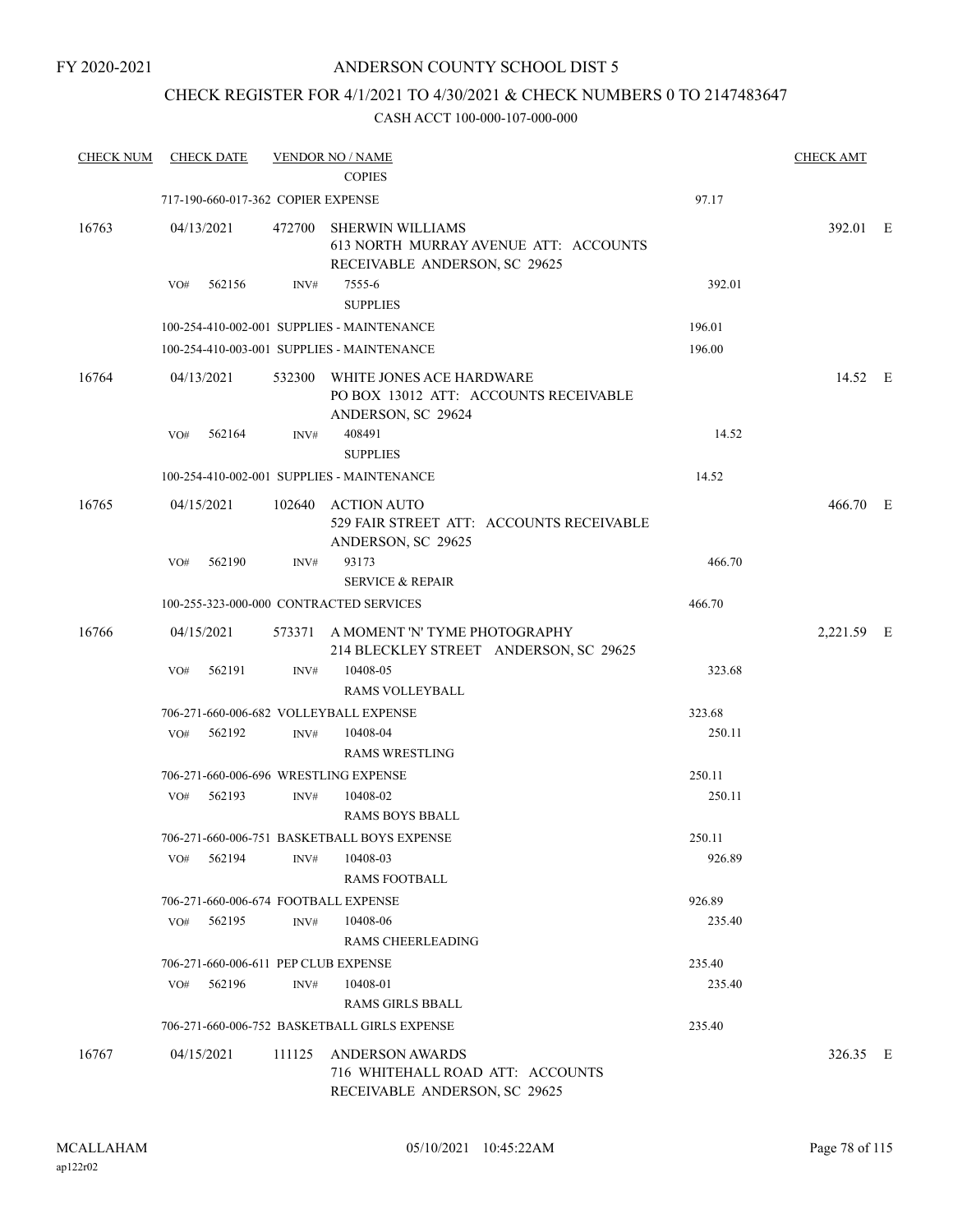# CHECK REGISTER FOR 4/1/2021 TO 4/30/2021 & CHECK NUMBERS 0 TO 2147483647

| <b>CHECK NUM</b> | <b>CHECK DATE</b>                                                                      |      | <b>VENDOR NO / NAME</b>                                           |                 | <b>CHECK AMT</b> |  |
|------------------|----------------------------------------------------------------------------------------|------|-------------------------------------------------------------------|-----------------|------------------|--|
|                  | 562198<br>VO#                                                                          | INV# | <b>ACRYLIC</b>                                                    | 70.62           |                  |  |
|                  |                                                                                        |      | <b>MCCANTS</b>                                                    |                 |                  |  |
|                  | 100-113-410-005-000 SUPPLIES                                                           |      |                                                                   | 70.62           |                  |  |
|                  | VO# 562276                                                                             | INV# | <b>GLENVIEW</b>                                                   | 240.75          |                  |  |
|                  |                                                                                        |      | <b>ACRYLICS</b>                                                   |                 |                  |  |
|                  | 100-233-410-020-000 SUPPLIES                                                           |      |                                                                   | 240.75          |                  |  |
|                  | VO# 562277                                                                             | INV# | <b>DIST OFFICE</b>                                                | 14.98           |                  |  |
|                  |                                                                                        |      | <b>BADGES</b>                                                     |                 |                  |  |
|                  |                                                                                        |      |                                                                   |                 |                  |  |
|                  |                                                                                        |      | 100-254-410-000-055 OFFICE SUPPLIES & FURNITURE                   | 14.98           |                  |  |
| 16768            | 04/15/2021                                                                             |      | 576619 EMPLOYEE VENDOR                                            |                 | 31.94 E          |  |
|                  | 562267<br>VO#                                                                          | INV# | <b>LEMONADE</b>                                                   | 31.94           |                  |  |
|                  |                                                                                        |      | REIMBURSEMENT                                                     |                 |                  |  |
|                  | 802-112-410-010-000 SUPPLIES - RETENTION                                               |      |                                                                   | 31.94           |                  |  |
| 16769            | 04/15/2021                                                                             |      | 564662 BRADY'S SCREEN PRINTING                                    |                 | 731.88 E         |  |
|                  |                                                                                        |      | 106 CONCORD ROAD ATT: ACCOUNTS RECEIVABLE                         |                 |                  |  |
|                  |                                                                                        |      | ANDERSON, SC 29621                                                |                 |                  |  |
|                  | 562203<br>VO#                                                                          | INV# | 38408                                                             | 731.88          |                  |  |
|                  |                                                                                        |      | <b>NEW PROSPECT</b>                                               |                 |                  |  |
|                  | 802-112-410-010-000 SUPPLIES - RETENTION                                               |      |                                                                   | 731.88          |                  |  |
| 16770            | 04/15/2021                                                                             |      | 574699 EMPLOYEE VENDOR                                            |                 | 5.98 E           |  |
|                  | $VO#$ 562174                                                                           | INV# | <b>MARCH 2021</b>                                                 | 5.98            |                  |  |
|                  |                                                                                        |      | <b>MILEAGE</b>                                                    |                 |                  |  |
|                  | 600-256-332-008-000 IN DISTRICT TRAVEL                                                 |      |                                                                   | 5.98            |                  |  |
|                  |                                                                                        |      |                                                                   |                 |                  |  |
| 16771            | 04/15/2021                                                                             |      | 155900 CAROLINA BIOLOGICAL SUPPLY                                 |                 | 908.66 E         |  |
|                  |                                                                                        |      | PO BOX 60232 ATT: ACCOUNTS RECEIVABLE<br>CHARLOTTE, NC 28260-0232 |                 |                  |  |
|                  |                                                                                        |      | PO 13604<br>13604                                                 | 908.66          |                  |  |
|                  | VO#<br>562284                                                                          | INV# | PO#<br><b>SUPPLIES</b>                                            |                 |                  |  |
|                  |                                                                                        |      |                                                                   |                 |                  |  |
|                  | 326-111-410-000-000 SCIENCE KITS SUPPLIES                                              |      |                                                                   | 418.76          |                  |  |
|                  | 326-111-410-000-000 SCIENCE KITS SUPPLIES<br>326-111-410-000-000 SCIENCE KITS SUPPLIES |      |                                                                   | 70.68<br>122.54 |                  |  |
|                  | 326-111-410-000-000 SCIENCE KITS SUPPLIES                                              |      |                                                                   | 129.70          |                  |  |
|                  | 326-111-410-000-000 SCIENCE KITS SUPPLIES                                              |      |                                                                   | 102.51          |                  |  |
|                  | 326-111-410-000-000 SCIENCE KITS SUPPLIES                                              |      |                                                                   | 64.47           |                  |  |
|                  |                                                                                        |      |                                                                   |                 |                  |  |
| 16772            | 04/15/2021                                                                             |      | 574515 EMPLOYEE VENDOR                                            |                 | $22.20$ E        |  |
|                  | VO# 562184                                                                             | INV# | HOME DEPOT                                                        | 22.20           |                  |  |
|                  |                                                                                        |      | <b>REIMBURSEMENT</b>                                              |                 |                  |  |
|                  | 631-256-410-031-000 SUPPLIES                                                           |      |                                                                   | 22.20           |                  |  |
| 16773            | 04/15/2021                                                                             |      | 566330 CLEAN CARE OF ANDERSON                                     |                 | 2,450.00 E       |  |
|                  |                                                                                        |      | P.O. BOX 1563 ATT: ACCOUNTS RECEIVABLE                            |                 |                  |  |
|                  |                                                                                        |      | ANDERSON, SC 29622                                                |                 |                  |  |
|                  | 562285<br>VO#                                                                          | INV# | 37                                                                | 250.00          |                  |  |
|                  |                                                                                        |      | <b>CONCORD ELEM</b>                                               |                 |                  |  |
|                  | 100-254-323-009-001 CONTRACTED SERVICES                                                |      |                                                                   | 250.00          |                  |  |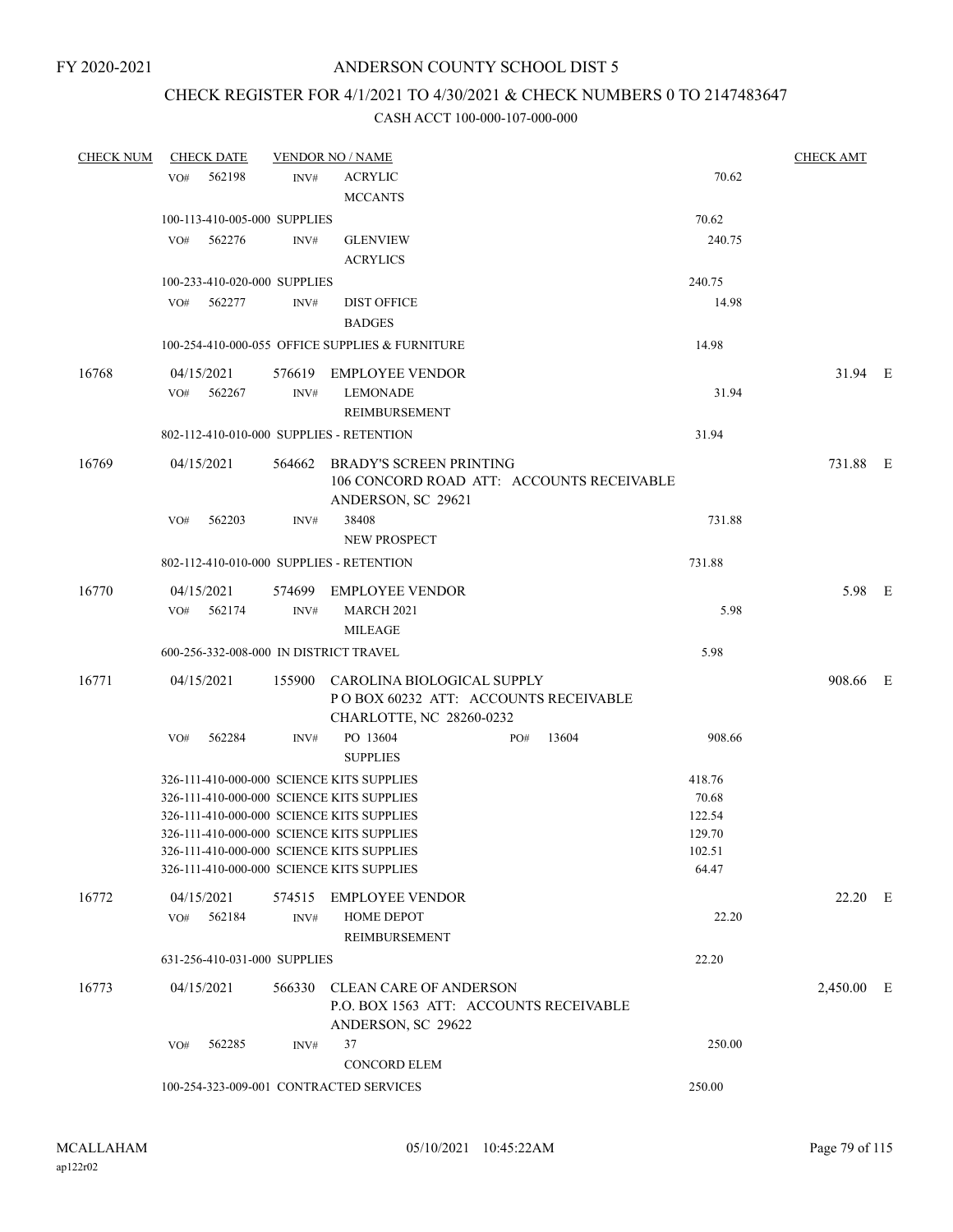# CHECK REGISTER FOR 4/1/2021 TO 4/30/2021 & CHECK NUMBERS 0 TO 2147483647

| <b>CHECK NUM</b> |     | <b>CHECK DATE</b>            |                | <b>VENDOR NO / NAME</b>                                                                             |     |       |          | <b>CHECK AMT</b> |  |
|------------------|-----|------------------------------|----------------|-----------------------------------------------------------------------------------------------------|-----|-------|----------|------------------|--|
|                  | VO# | 562286                       | INV#           | 36                                                                                                  |     |       | 800.00   |                  |  |
|                  |     |                              |                | HOMELAND PARK                                                                                       |     |       |          |                  |  |
|                  |     |                              |                | 100-254-323-011-001 CONTRACTED SERVICES                                                             |     |       | 800.00   |                  |  |
|                  | VO# | 562287                       | INV#           | 35                                                                                                  |     |       | 1,200.00 |                  |  |
|                  |     |                              |                | TL HANNA                                                                                            |     |       |          |                  |  |
|                  |     |                              |                | 100-254-323-002-001 CONTRACTED SERVICES                                                             |     |       | 1,200.00 |                  |  |
|                  | VO# | 562288                       | INV#           | 34                                                                                                  |     |       | 200.00   |                  |  |
|                  |     |                              |                | <b>WEST MARKET</b>                                                                                  |     |       |          |                  |  |
|                  |     |                              |                | 100-254-323-018-001 CONTRACTED SERVICES                                                             |     |       | 200.00   |                  |  |
| 16774            |     | 04/15/2021                   |                | 574881 EMPLOYEE VENDOR                                                                              |     |       |          | 4.49 E           |  |
|                  | VO# | 562170                       | $\text{INV}\#$ | <b>MARCH 2021</b><br><b>MILEAGE</b>                                                                 |     |       | 4.49     |                  |  |
|                  |     |                              |                | 600-256-332-013-000 IN DISTRICT TRAVEL                                                              |     |       | 4.49     |                  |  |
| 16775            |     | 04/15/2021                   |                | 187300 CRESCENT SUPPLY CO, INC<br>POBOX 8798 ATT: ACCOUNTS RECEIVABLE<br>GREENVILLE, SC 29604       |     |       |          | 427.73 E         |  |
|                  | VO# | 562289                       | INV#           | 396525<br><b>SUPPLIES</b>                                                                           |     |       | 40.45    |                  |  |
|                  |     |                              |                | 100-254-410-000-001 MAINT. SUPPLIES-STRUCTURES                                                      |     |       | 40.45    |                  |  |
|                  | VO# | 562290                       | INV#           | 396526<br><b>SUPPLIES</b>                                                                           |     |       | 387.28   |                  |  |
|                  |     | 100-254-410-014-000 SUPPLIES |                |                                                                                                     |     |       | 387.28   |                  |  |
|                  |     |                              |                |                                                                                                     |     |       |          |                  |  |
| 16776            |     | 04/15/2021                   |                | 572679 DEFENDER SERVICES, INC.<br>PO BOX 1775 COLUMBIA, SC 29202                                    |     |       |          | 2,380.00 E       |  |
|                  | VO# | 562204                       | INV#           | 1003819<br><b>ADULT ED</b>                                                                          | PO# | 13390 | 842.80   |                  |  |
|                  |     |                              |                | 100-181-312-023-000 PURCHASED SERVICES                                                              |     |       | 842.80   |                  |  |
|                  | VO# | 562205                       | INV#           | 1003705<br><b>ADULT ED</b>                                                                          | PO# | 13390 | 842.80   |                  |  |
|                  |     |                              |                | 100-181-312-023-000 PURCHASED SERVICES                                                              |     |       | 842.80   |                  |  |
|                  | VO# | 562206                       | INV#           | 1004150<br><b>ADULT ED</b>                                                                          | PO# | 13390 | 694.40   |                  |  |
|                  |     |                              |                | 100-181-312-023-000 PURCHASED SERVICES                                                              |     |       | 694.40   |                  |  |
| 16777            |     | 04/15/2021                   |                | 202600 DILLARD'S SPORTS CENTER<br>708 WHITEHALL ROAD ATT: ACCOUNTS<br>RECEIVABLE ANDERSON, SC 29625 |     |       |          | 2,467.93 E       |  |
|                  | VO# | 562211                       | INV#           | 108197<br>TLH TENNIS                                                                                |     |       | 900.41   |                  |  |
|                  |     | 100-271-410-002-000 SUPPLIES |                |                                                                                                     |     |       | 900.41   |                  |  |
|                  | VO# | 562212                       | INV#           | 106280<br>TLH SOCCER                                                                                |     |       | 320.98   |                  |  |
|                  |     | 100-271-410-002-000 SUPPLIES |                |                                                                                                     |     |       | 320.98   |                  |  |
|                  | VO# | 562213                       | INV#           | 106257                                                                                              |     |       | 1,246.54 |                  |  |
|                  |     |                              |                | TLH SOCCER                                                                                          |     |       |          |                  |  |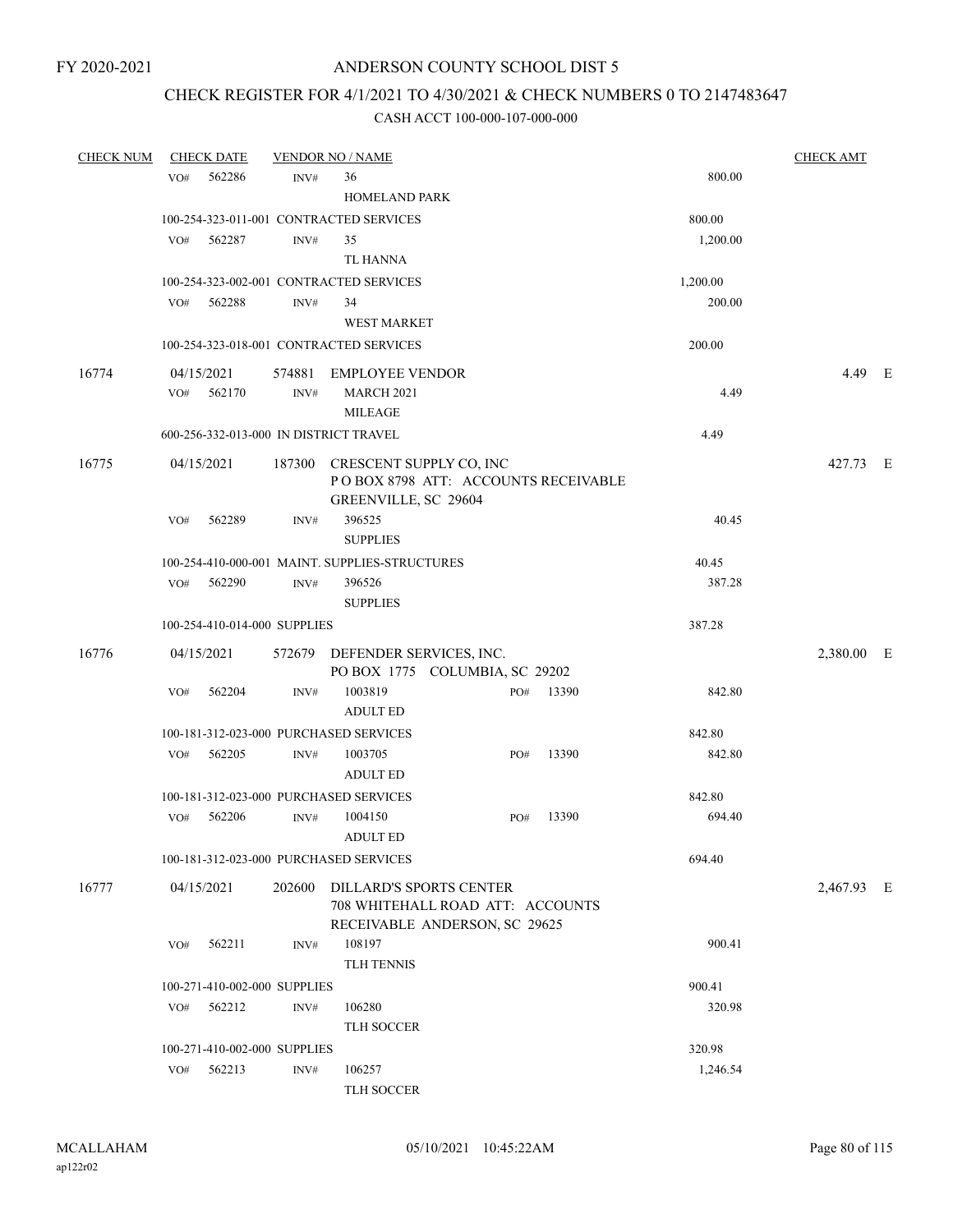# CHECK REGISTER FOR 4/1/2021 TO 4/30/2021 & CHECK NUMBERS 0 TO 2147483647

| <b>CHECK NUM</b> |     | <b>CHECK DATE</b>    |                                                                                              | <b>VENDOR NO / NAME</b>                                                                                                  |     |           |                              | <b>CHECK AMT</b> |  |
|------------------|-----|----------------------|----------------------------------------------------------------------------------------------|--------------------------------------------------------------------------------------------------------------------------|-----|-----------|------------------------------|------------------|--|
|                  |     |                      | 100-271-410-002-000 SUPPLIES                                                                 |                                                                                                                          |     |           | 1,246.54                     |                  |  |
| 16778            |     | 04/15/2021           |                                                                                              | 566171 EMPLOYMENT SCREENING, INC<br>PO BOX 410442 ATT: ACCOUNTS RECEIVABLE<br>CHARLOTTE, NC 28241                        |     |           |                              | 84.00 E          |  |
|                  | VO# | 562214               | INV#                                                                                         | ANDER5040121<br><b>MARCH 2021</b>                                                                                        |     |           | 84.00                        |                  |  |
|                  |     |                      |                                                                                              | 100-264-312-000-000 PURCHASED SERVICES                                                                                   |     |           | 84.00                        |                  |  |
| 16779            |     | 04/15/2021           |                                                                                              | 569871 FOLLETT SCHOOL SOLUTIONS, INC<br>91826 COLLECTION CENTER DRIVE ATT: ACCOUNTS<br>RECEIVABLE CHICAGO, IL 60693-0918 |     |           |                              | 5,225.75 E       |  |
|                  | VO# | 562216               | INV#                                                                                         | 826018<br><b>CALHOUN ELEM</b>                                                                                            |     | PO# 13943 | 1,840.67                     |                  |  |
|                  |     |                      | 100-222-410-014-000 SUPPLIES<br>100-222-410-014-000 SUPPLIES<br>100-222-410-014-000 SUPPLIES |                                                                                                                          |     |           | 1,018.58<br>380.27<br>441.82 |                  |  |
|                  | VO# | 562217               | INV#                                                                                         | 853197F<br>NEW PROSPECT                                                                                                  | PO# | 14130     | 3,385.08                     |                  |  |
|                  |     |                      | 338-222-430-010-EAR LIBRARY BOOKS                                                            |                                                                                                                          |     |           | 3,385.08                     |                  |  |
| 16780            |     | 04/15/2021           |                                                                                              | 237555 FORMS & SUPPLY<br>POBOX 563953 ATT: ACCOUNTS RECEIVABLE<br>CHARLOTTE, NC 28256                                    |     |           |                              | 4,799.11 E       |  |
|                  | VO# | 562218               | INV#                                                                                         | 5735800<br><b>SUPPLIES</b>                                                                                               |     |           | 143.36                       |                  |  |
|                  |     |                      |                                                                                              | 100-252-410-000-000 SUPPLIES AND MATERIALS                                                                               |     |           | 143.36                       |                  |  |
|                  |     | VO# 562219           | INV#                                                                                         | 5737293<br><b>SUPPLIES</b>                                                                                               | PO# | 14199     | 2.35                         |                  |  |
|                  |     |                      | 810-147-410-019-000 SUPPLIES                                                                 |                                                                                                                          |     |           | 2.35                         |                  |  |
|                  | VO# | 562295               | INV#                                                                                         | 5735800-1<br><b>SUPPLIES</b>                                                                                             |     |           | 71.68                        |                  |  |
|                  |     |                      |                                                                                              | 100-252-410-000-000 SUPPLIES AND MATERIALS                                                                               |     |           | 71.68                        |                  |  |
|                  | VO# | 562296               | INV#                                                                                         | 5716005<br><b>CF REAMES</b>                                                                                              | PO# | 14104     | 4,581.72                     |                  |  |
|                  |     |                      | 100-233-410-001-FUR FURNITURE                                                                |                                                                                                                          |     |           | 4,581.72                     |                  |  |
| 16781            | VO# | 04/15/2021<br>562176 | INV#                                                                                         | 575971 EMPLOYEE VENDOR<br><b>MARCH 2021</b><br><b>MILEAGE</b>                                                            |     |           | 286.24                       | 286.24 E         |  |
|                  |     |                      |                                                                                              | 600-256-332-000-000 IN DISTRICT TRAVEL                                                                                   |     |           | 286.24                       |                  |  |
| 16782            | VO# | 04/15/2021<br>562173 | 237613<br>INV#                                                                               | <b>EMPLOYEE VENDOR</b><br><b>MARCH 2021</b><br><b>MILEAGE</b>                                                            |     |           | 20.01                        | 20.01 E          |  |
|                  |     |                      |                                                                                              | 600-256-332-017-000 IN DISTRICT TRAVEL                                                                                   |     |           | 20.01                        |                  |  |
| 16783            | VO# | 04/15/2021<br>562189 | INV#                                                                                         | 564815 EMPLOYEE VENDOR<br><b>STAFF LUNCH</b><br>REIMBURSEMENT                                                            |     |           | 474.79                       | 474.79 E         |  |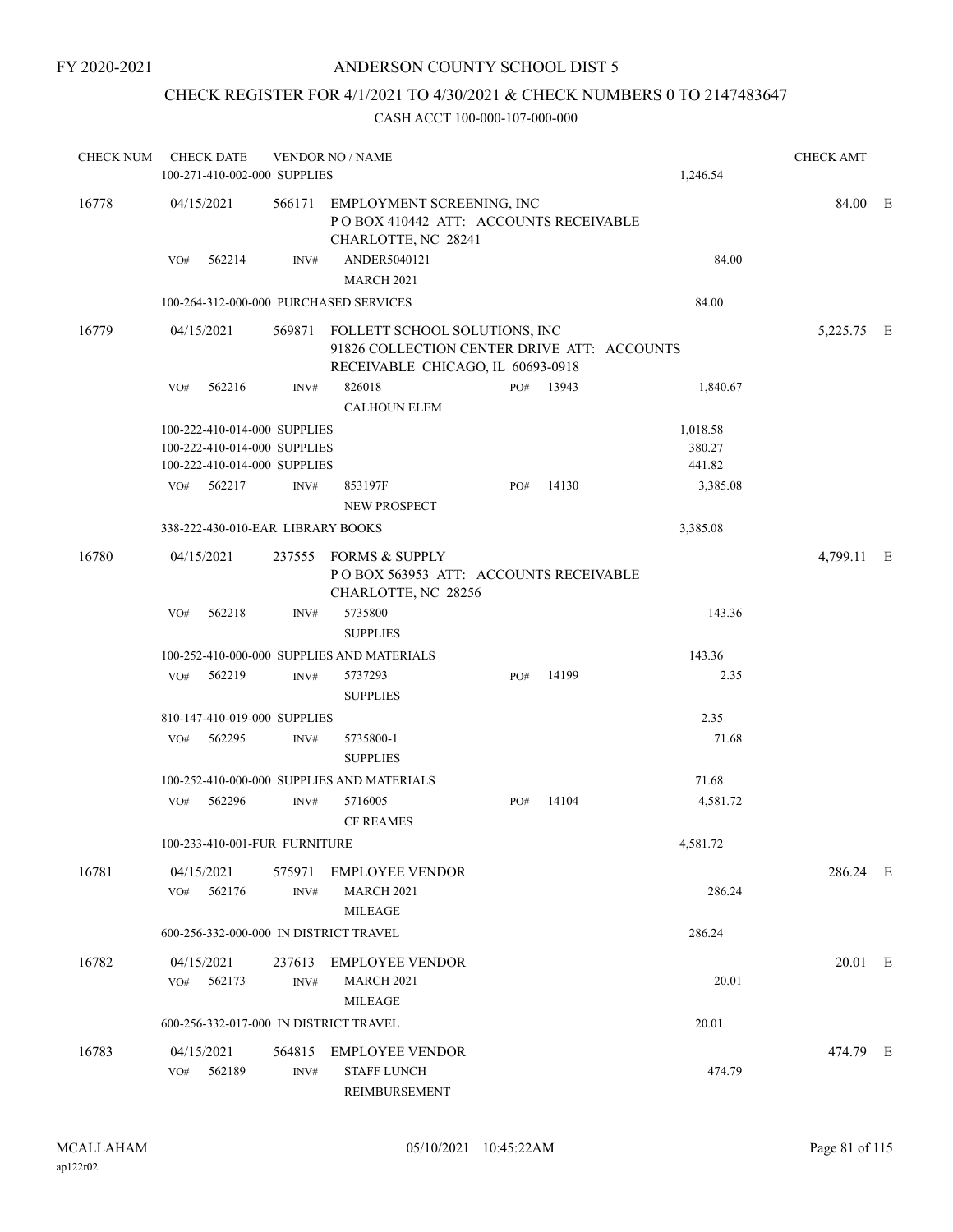# CHECK REGISTER FOR 4/1/2021 TO 4/30/2021 & CHECK NUMBERS 0 TO 2147483647

| <b>CHECK NUM</b> | <b>CHECK DATE</b><br>802-113-410-021-000 SUPPLIES - RETENTION |                | <b>VENDOR NO / NAME</b>                                       |     |           | 474.79   | <b>CHECK AMT</b> |  |
|------------------|---------------------------------------------------------------|----------------|---------------------------------------------------------------|-----|-----------|----------|------------------|--|
| 16784            | 04/15/2021<br>VO# 562335                                      | INV#           | 261745 EMPLOYEE VENDOR<br><b>MARCH 2021</b><br><b>MILEAGE</b> |     |           | 140.30   | 140.30 E         |  |
|                  | 100-221-332-000-000 TRAVEL                                    |                |                                                               |     |           | 140.30   |                  |  |
| 16785            | 04/15/2021                                                    | 264114         | HEINEMANN<br>15963 COLLECTIONS CENTER DRIVE ATT: ACCOUNTS     |     |           |          | 2,418.90 E       |  |
|                  | 562298<br>VO#                                                 | INV#           | RECEIVABLE CHICAGO, IL 60693<br>7306418<br>WHITEHALL ELEM     |     | PO# 14212 | 282.15   |                  |  |
|                  | 810-147-410-019-000 SUPPLIES                                  |                |                                                               |     |           | 256.50   |                  |  |
|                  | 810-147-410-019-000 SUPPLIES                                  |                |                                                               |     |           | 25.65    |                  |  |
|                  | 562300<br>VO#                                                 | INV#           | 7306877<br>WHITEHALL ELEM                                     | PO# | 14211     | 1,698.95 |                  |  |
|                  |                                                               |                | 100-224-410-000-TEF TEACHER EFFECTIVENESS SUPPLIES            |     |           | 1,544.50 |                  |  |
|                  |                                                               |                | 100-224-410-000-TEF TEACHER EFFECTIVENESS SUPPLIES            |     |           | 154.45   |                  |  |
|                  | $VO#$ 562301                                                  | INV#           | 7309331<br><b>NEW PROSPECT</b>                                |     |           | 437.80   |                  |  |
|                  | 100-112-410-010-000 SUPPLIES                                  |                |                                                               |     |           | 398.00   |                  |  |
|                  | 100-112-410-010-000 SUPPLIES                                  |                |                                                               |     |           | 39.80    |                  |  |
| 16786            | 04/15/2021<br>562172<br>VO#                                   | 576375<br>INV# | <b>EMPLOYEE VENDOR</b><br><b>MARCH 2021</b><br><b>MILEAGE</b> |     |           | 12.65    | $12.65$ E        |  |
|                  | 600-256-332-017-000 IN DISTRICT TRAVEL                        |                |                                                               |     |           | 12.65    |                  |  |
| 16787            | 04/15/2021<br>VO#<br>562268                                   | 572225<br>INV# | <b>EMPLOYEE VENDOR</b><br><b>MARCH 2021</b><br><b>MILEAGE</b> |     |           | 131.10   | 131.10 E         |  |
|                  | 100-266-332-000-000 IN-DISTRICT TRAVEL                        |                |                                                               |     |           | 131.10   |                  |  |
|                  |                                                               |                |                                                               |     |           |          |                  |  |
| 16788            | 04/15/2021<br>562179<br>VO#                                   | 573295<br>INV# | <b>EMPLOYEE VENDOR</b><br>$2/18 - 4/2$<br><b>MILEAGE</b>      |     |           | 100.17   | 100.17 E         |  |
|                  | 100-266-332-000-000 IN-DISTRICT TRAVEL                        |                |                                                               |     |           | 100.17   |                  |  |
| $* 16790$        | 04/15/2021<br>562181<br>VO#                                   | 576693<br>INV# | EMPLOYEE VENDOR<br>MARCH 2021<br>MILEAGE                      |     |           | 41.75    | 41.75 E          |  |
|                  | 283-223-333-000-000 TRIPS/MILEAGE                             |                |                                                               |     |           | 41.75    |                  |  |
|                  |                                                               |                |                                                               |     |           |          |                  |  |
| 16791            | 04/15/2021<br>VO# 562178                                      | INV#           | 574725 EMPLOYEE VENDOR<br><b>MARCH 2021</b><br><b>MILEAGE</b> |     |           | 34.10    | 34.10 E          |  |
|                  | 283-223-333-000-000 TRIPS/MILEAGE                             |                |                                                               |     |           | 34.10    |                  |  |
| 16792            | 04/15/2021<br>562187<br>VO#                                   | 321400<br>INV# | EMPLOYEE VENDOR<br><b>SUPPLIES</b><br>REIMBURSEMENT           |     |           | 23.49    | 23.49 E          |  |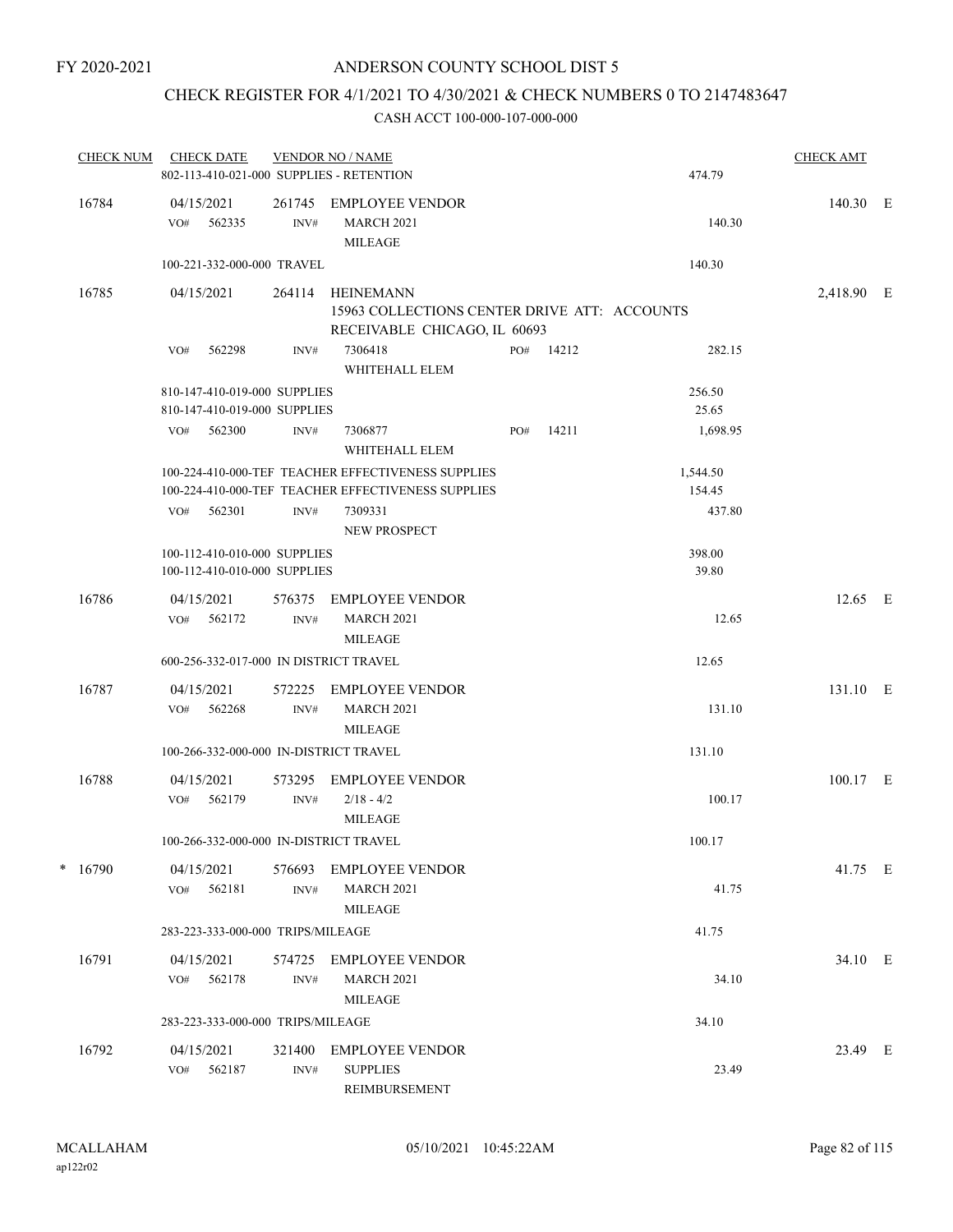# CHECK REGISTER FOR 4/1/2021 TO 4/30/2021 & CHECK NUMBERS 0 TO 2147483647

| <b>CHECK NUM</b> | <b>CHECK DATE</b><br>100-111-410-014-000 SUPPLIES |                | <b>VENDOR NO / NAME</b>                                                          | 23.49  | <b>CHECK AMT</b> |  |
|------------------|---------------------------------------------------|----------------|----------------------------------------------------------------------------------|--------|------------------|--|
| 16793            | 04/15/2021<br>VO#<br>562182                       | 574883<br>INV# | <b>EMPLOYEE VENDOR</b><br>$12/17 - 4/2$<br><b>MILEAGE</b>                        | 89.01  | 89.01 E          |  |
|                  | 283-223-333-000-000 TRIPS/MILEAGE                 |                |                                                                                  | 89.01  |                  |  |
| 16794            | 04/15/2021<br>VO# 562262                          | INV#           | 327400 EMPLOYEE VENDOR<br>PD TEXT<br><b>REIMBURSEMENT</b>                        | 36.27  | 36.27 E          |  |
|                  |                                                   |                | 100-112-410-009-INQ INQUIRY BASED LEARNING                                       | 36.27  |                  |  |
| 16795            | 04/15/2021<br>562263<br>VO#                       | 575650<br>INV# | <b>EMPLOYEE VENDOR</b><br><b>ONLINE PD</b><br>REIMBURSEMENT                      | 32.64  | 32.64 E          |  |
|                  |                                                   |                | 100-112-410-009-INQ INQUIRY BASED LEARNING                                       | 32.64  |                  |  |
| 16796            | 04/15/2021<br>562183<br>VO#                       | INV#           | 573695 EMPLOYEE VENDOR<br><b>SUPPLIES</b><br>REIMBURSEMENT                       | 96.81  | 96.81 E          |  |
|                  |                                                   |                | 720-271-660-020-493 SCHOOL/CLASS DONATIONS EXPENSE                               | 96.81  |                  |  |
| 16797            | 04/15/2021                                        |                | 572165 MCGRAW-HILL SCHOOL EDUCATION, LLC<br>LOCKBOX 71545 CHICAGO, IL 60694-1545 |        | 203.20 E         |  |
|                  | 562308<br>VO#                                     | INV#           | 117331676001<br><b>SUPPLIES</b>                                                  | 203.20 |                  |  |
|                  | 243-182-410-023-REV SUPPLIES                      |                |                                                                                  | 203.20 |                  |  |
| 16798            | 04/15/2021<br>562265<br>VO#                       | 573846<br>INV# | <b>EMPLOYEE VENDOR</b><br><b>SUPPLIES</b><br>REIMBURSEMENT                       | 44.55  | 44.55 E          |  |
|                  | 705-271-660-005-442 SPECIAL ED EXPENSE            |                |                                                                                  | 44.55  |                  |  |
| 16799            | 04/15/2021                                        |                | 574388 NAPA AUTO PARTS<br>508 SOUTH MAIN ST ANDERSON, SC 29624                   |        | $7.04$ E         |  |
|                  | 562224<br>VO#                                     | INV#           | 801140<br><b>FLUID</b>                                                           | 7.04   |                  |  |
|                  |                                                   |                | 100-254-410-000-001 MAINT. SUPPLIES-STRUCTURES                                   | 7.04   |                  |  |
| 16800            | 04/15/2021<br>562171<br>VO#                       | INV#           | 573329 EMPLOYEE VENDOR<br><b>MARCH 2021</b><br><b>MILEAGE</b>                    | 8.74   | 8.74 E           |  |
|                  | 600-256-332-013-000 IN DISTRICT TRAVEL            |                |                                                                                  | 8.74   |                  |  |
| 16801            | 04/15/2021                                        |                | 570874 NEW READERS PRESS<br>101 WYOMING STREET SYRACUSE, NY 13204                |        | 709.73 E         |  |
|                  | 562309<br>VO#                                     | INV#           | 9480225<br><b>ADULT ED</b>                                                       | 72.50  |                  |  |
|                  | 243-182-410-023-REV SUPPLIES                      |                |                                                                                  | 72.50  |                  |  |
|                  | 562310<br>VO#                                     | INV#           | 9469367<br><b>ADULT ED</b>                                                       | 37.23  |                  |  |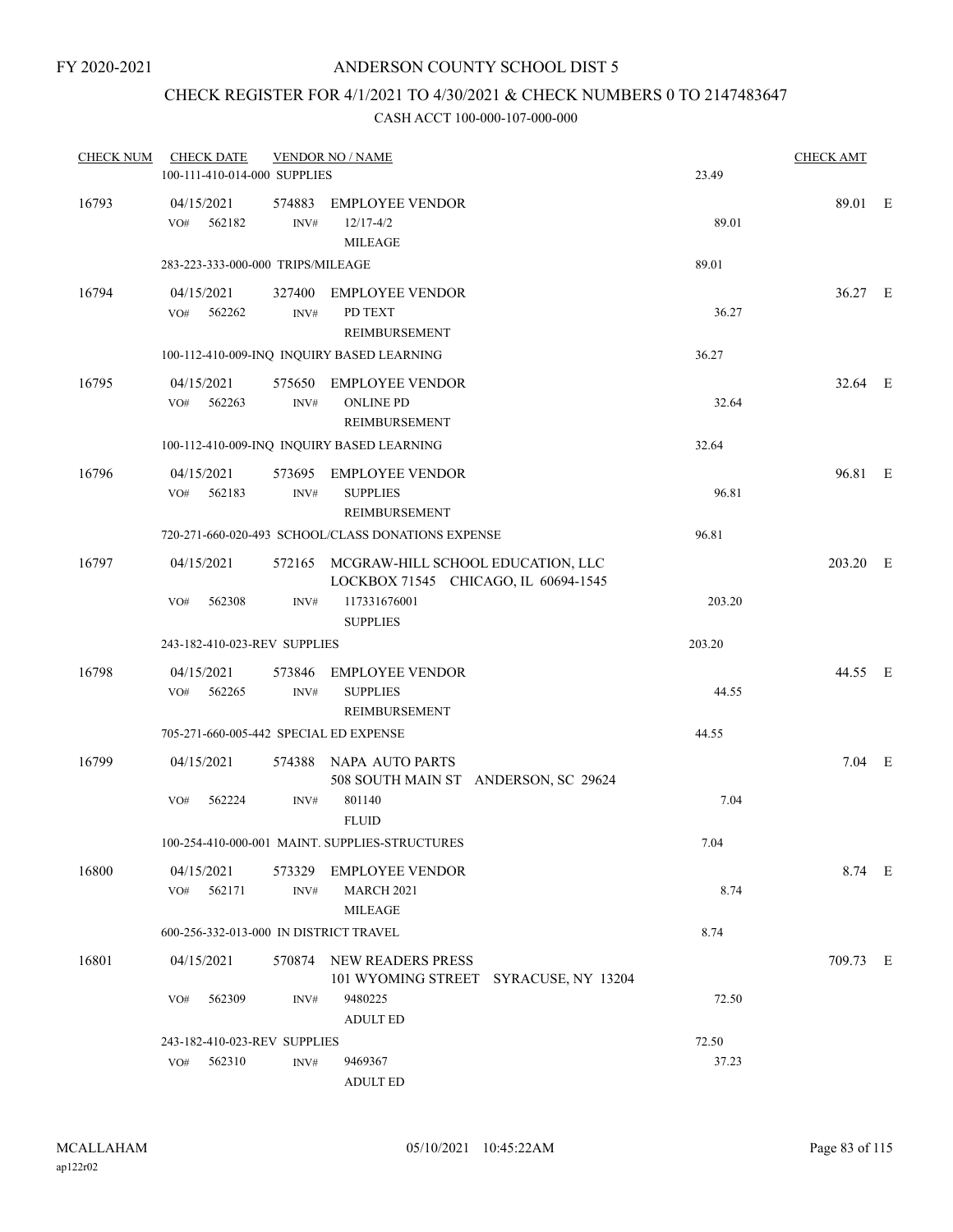# CHECK REGISTER FOR 4/1/2021 TO 4/30/2021 & CHECK NUMBERS 0 TO 2147483647

| <b>CHECK NUM</b> |            | <b>CHECK DATE</b>            |        | <b>VENDOR NO / NAME</b>                                                                         |     |           |        | <b>CHECK AMT</b> |  |
|------------------|------------|------------------------------|--------|-------------------------------------------------------------------------------------------------|-----|-----------|--------|------------------|--|
|                  |            | 243-182-410-023-REV SUPPLIES |        |                                                                                                 |     |           | 37.23  |                  |  |
|                  | VO#        | 562311                       | INV#   | 9502590<br><b>ADULT ED</b>                                                                      |     |           | 600.00 |                  |  |
|                  |            | 243-182-410-023-REV SUPPLIES |        |                                                                                                 |     |           | 600.00 |                  |  |
| 16802            | 04/15/2021 |                              |        | 389900 OFFICE DEPOT                                                                             |     |           |        | 1,429.67 E       |  |
|                  |            |                              |        | POBOX 1413 CHARLOTTE, NC 28201-1413                                                             |     |           |        |                  |  |
|                  | VO#        | 562226                       | INV#   | PO 14192<br><b>SUPPLIES</b>                                                                     |     | PO# 14192 | 277.90 |                  |  |
|                  |            | 100-255-410-000-000 SUPPLIES |        |                                                                                                 |     |           | 63.91  |                  |  |
|                  |            | 100-255-410-000-000 SUPPLIES |        |                                                                                                 |     |           | 213.99 |                  |  |
|                  |            | VO# 562227                   | INV#   | 161809947001<br><b>SUPPLIES</b>                                                                 | PO# | 14209     | 857.35 |                  |  |
|                  |            |                              |        | 100-221-410-000-TST SUPPLIES-TESTING                                                            |     |           | 857.35 |                  |  |
|                  | VO#        | 562228                       | INV#   | 165858570001<br><b>SUPPLIES</b>                                                                 | PO# | 14217     | 91.84  |                  |  |
|                  |            |                              |        | 100-221-410-000-TST SUPPLIES-TESTING                                                            |     |           | 91.84  |                  |  |
|                  | VO#        | 562312                       | INV#   | 2481258013                                                                                      |     |           | 102.71 |                  |  |
|                  |            |                              |        | <b>SUPPLIES</b>                                                                                 |     |           |        |                  |  |
|                  |            |                              |        | 100-254-410-000-055 OFFICE SUPPLIES & FURNITURE                                                 |     |           | 102.71 |                  |  |
|                  |            | $VO#$ 562313                 | INV#   | 2482491735                                                                                      |     |           | 45.33  |                  |  |
|                  |            |                              |        | <b>SUPPLIES</b>                                                                                 |     |           |        |                  |  |
|                  |            |                              |        | 100-254-410-000-001 MAINT. SUPPLIES-STRUCTURES                                                  |     |           | 45.33  |                  |  |
|                  |            | $VO#$ 562314                 | INV#   | 158309626001<br><b>SUPPLIES</b>                                                                 |     |           | 54.54  |                  |  |
|                  |            |                              |        | 100-221-410-000-000 SUPPLIES AND MATERIALS                                                      |     |           | 54.54  |                  |  |
| 16803            | 04/15/2021 |                              |        | 391100 OLD STONE TRACTOR CO, INC<br>PO BOX 13565 ATT: ACCOUNTS RECEIVABLE<br>ANDERSON, SC 29624 |     |           |        | 134.14 E         |  |
|                  | VO#        | 562229                       | INV#   | CT14069<br><b>REPAIR PARTS</b>                                                                  |     |           | 102.72 |                  |  |
|                  |            |                              |        | 100-254-410-000-001 MAINT. SUPPLIES-STRUCTURES                                                  |     |           | 102.72 |                  |  |
|                  |            | $VO#$ 562230                 | INV#   | CT13774                                                                                         |     |           | 31.42  |                  |  |
|                  |            |                              |        | <b>REPAIR PARTS</b>                                                                             |     |           |        |                  |  |
|                  |            |                              |        | 100-254-410-000-001 MAINT. SUPPLIES-STRUCTURES                                                  |     |           | 31.42  |                  |  |
| 16804            | 04/15/2021 |                              | 416375 | EMPLOYEE VENDOR                                                                                 |     |           |        | $4.60$ E         |  |
|                  | VO#        | 562169                       | INV#   | <b>MARCH 2021</b><br><b>MILEAGE</b>                                                             |     |           | 4.60   |                  |  |
|                  |            |                              |        | 600-256-332-009-000 IN DISTRICT TRAVEL                                                          |     |           | 4.60   |                  |  |
| 16805            | 04/15/2021 |                              | 427745 | <b>EMPLOYEE VENDOR</b>                                                                          |     |           |        | 24.49 E          |  |
|                  | VO#        | 562261                       | INV#   | <b>PLANNERS</b><br>REIMBURSEMENT                                                                |     |           | 24.49  |                  |  |
|                  |            | 100-113-410-005-000 SUPPLIES |        |                                                                                                 |     |           | 3.52   |                  |  |
|                  |            |                              |        | 100-113-410-005-VEN SUPPLY-ADDT'L FOR LOST VENDING                                              |     |           | 20.97  |                  |  |
|                  |            |                              |        |                                                                                                 |     |           |        |                  |  |
| 16806            | 04/15/2021 |                              | 571719 | <b>REPUBLIC SERVICES #744</b>                                                                   |     |           |        | 9,281.62 E       |  |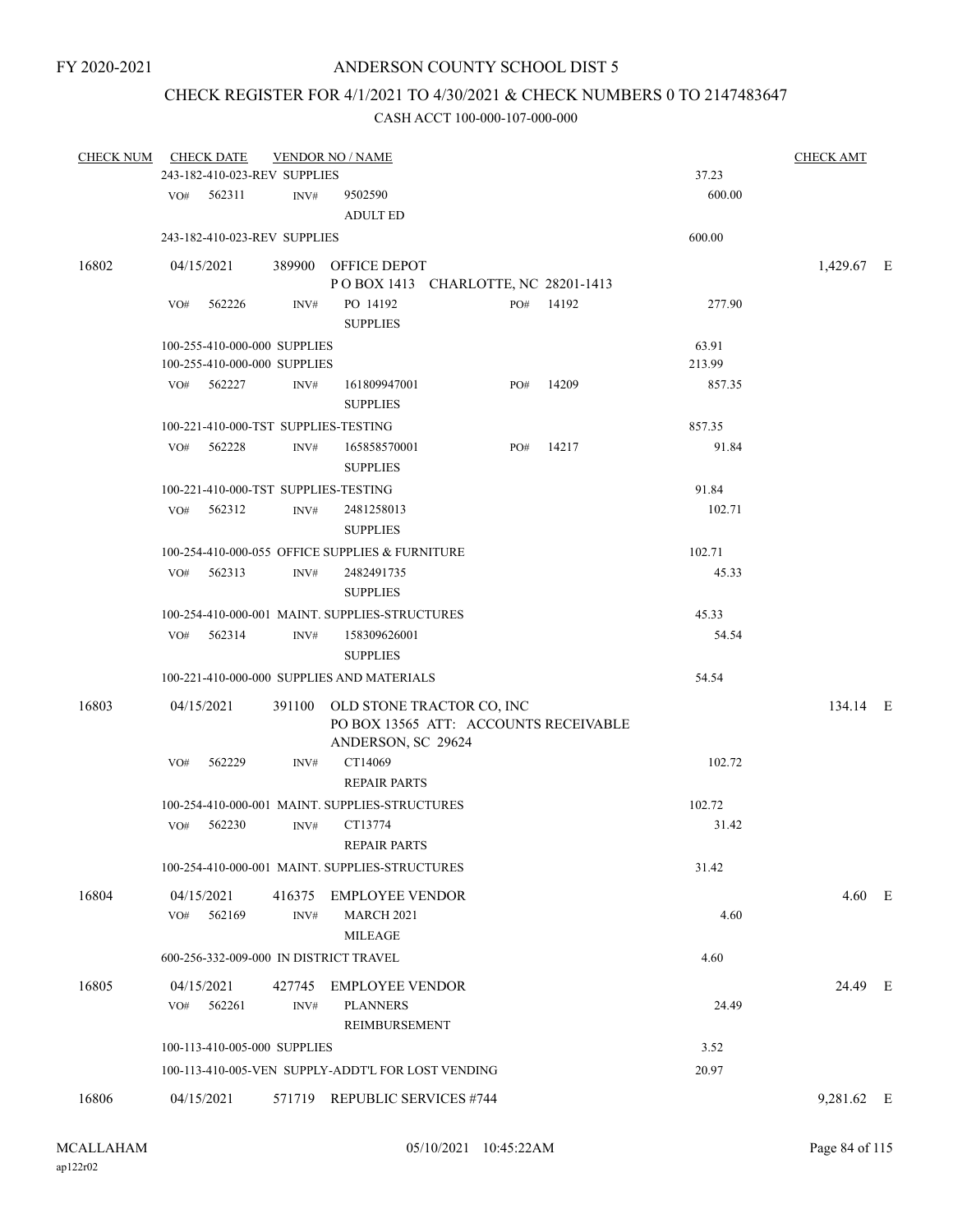## CHECK REGISTER FOR 4/1/2021 TO 4/30/2021 & CHECK NUMBERS 0 TO 2147483647

| <b>CHECK NUM</b> | <b>CHECK DATE</b>                      |        | <b>VENDOR NO / NAME</b>                            |     |       |          | <b>CHECK AMT</b> |  |
|------------------|----------------------------------------|--------|----------------------------------------------------|-----|-------|----------|------------------|--|
|                  |                                        |        | PO BOX 9001099 LOUISVILLE, KY 40290-1099           |     |       |          |                  |  |
|                  | 562235<br>VO#                          | INV#   | 002058001                                          | PO# | 13248 | 9,281.62 |                  |  |
|                  |                                        |        | <b>APRIL SERVICE</b>                               |     |       |          |                  |  |
|                  |                                        |        | 100-254-323-000-600 MAINTENANCE SERVICES           |     |       | 573.11   |                  |  |
|                  |                                        |        | 100-254-323-001-600 MAINTENANCE SERVICES           |     |       | 1,214.37 |                  |  |
|                  |                                        |        | 100-254-323-002-600 MAINTENANCE SERVICES           |     |       | 726.97   |                  |  |
|                  |                                        |        | 100-254-323-003-600 MAINTENANCE SERVICES           |     |       | 640.83   |                  |  |
|                  |                                        |        | 100-254-323-005-600 MAINTENANCE SERVICES           |     |       | 628.02   |                  |  |
|                  |                                        |        | 100-254-323-006-600 MAINTENANCE SERVICES           |     |       | 512.67   |                  |  |
|                  |                                        |        | 100-254-323-007-600 MAINTENANCE SERVICES           |     |       | 256.33   |                  |  |
|                  |                                        |        | 100-254-323-008-600 MAINTENANCE SERVICES           |     |       | 307.60   |                  |  |
|                  |                                        |        | 100-254-323-009-600 MAINTENANCE SERVICES           |     |       | 256.33   |                  |  |
|                  |                                        |        | 100-254-323-010-600 MAINTENANCE SERVICES           |     |       | 256.33   |                  |  |
|                  |                                        |        | 100-254-323-011-600 MAINTENANCE SERVICES           |     |       | 256.33   |                  |  |
|                  |                                        |        | 100-254-323-012-600 MAINTENANCE SERVICES           |     |       | 448.58   |                  |  |
|                  |                                        |        | 100-254-323-013-600 MAINTENANCE SERVICES           |     |       | 256.33   |                  |  |
|                  |                                        |        | 100-254-323-014-600 MAINTENANCE SERVICES           |     |       | 256.33   |                  |  |
|                  |                                        |        | 100-254-323-015-600 MAINTENANCE SERVICES           |     |       | 256.33   |                  |  |
|                  |                                        |        | 100-254-323-016-600 MAINTENANCE SERVICES           |     |       | 256.33   |                  |  |
|                  |                                        |        | 100-254-323-017-600 MAINTENANCE SERVICES           |     |       | 307.60   |                  |  |
|                  |                                        |        | 100-254-323-018-600 MAINTENANCE SERVICES           |     |       | 256.33   |                  |  |
|                  |                                        |        | 100-254-323-019-600 MAINTENANCE SERVICES           |     |       | 256.33   |                  |  |
|                  |                                        |        | 100-254-323-020-600 MAINTENANCE SERVICES           |     |       | 512.67   |                  |  |
|                  |                                        |        | 100-254-323-021-600 MAINTENANCE SERVICES           |     |       | 499.85   |                  |  |
|                  |                                        |        | 100-254-323-023-600 MAINTENANCE SERVICES           |     |       | 192.25   |                  |  |
|                  |                                        |        | 131-254-323-031-600 MAINTENANCE SERVICES           |     |       | 153.80   |                  |  |
| 16807            | 04/15/2021                             | 565666 | <b>EMPLOYEE VENDOR</b>                             |     |       |          | 35.36 E          |  |
|                  | 562175<br>VO#                          | INV#   | <b>MARCH 2021</b>                                  |     |       | 35.36    |                  |  |
|                  |                                        |        | <b>MILEAGE</b>                                     |     |       |          |                  |  |
|                  | 600-256-332-008-000 IN DISTRICT TRAVEL |        |                                                    |     |       | 35.36    |                  |  |
| 16808            | 04/15/2021                             | 574513 | <b>EMPLOYEE VENDOR</b>                             |     |       |          | 77.05 E          |  |
|                  | 562180<br>VO#                          | INV#   | <b>MARCH 2021</b>                                  |     |       | 77.05    |                  |  |
|                  |                                        |        | <b>MILEAGE</b>                                     |     |       |          |                  |  |
|                  | 100-221-332-000-000 TRAVEL             |        |                                                    |     |       | 77.05    |                  |  |
| 16809            | 04/15/2021                             | 575058 | <b>EMPLOYEE VENDOR</b>                             |     |       |          | 100.00 E         |  |
|                  | 562188<br>VO#                          | INV#   | <b>SUPPLIES</b>                                    |     |       | 100.00   |                  |  |
|                  |                                        |        | REIMBURSEMENT                                      |     |       |          |                  |  |
|                  |                                        |        | 720-271-660-020-493 SCHOOL/CLASS DONATIONS EXPENSE |     |       | 100.00   |                  |  |
| 16810            | 04/15/2021                             | 462725 | SCHOLASTIC BOOK CLUBS, INC                         |     |       |          | 70.59 E          |  |
|                  |                                        |        | POBOX 3745 ATT: ACCOUNTS RECEIVABLE                |     |       |          |                  |  |
|                  | 562240<br>VO#                          | INV#   | JEFFERSON CITY, MO 65102-3720<br>28833649          | PO# | 14215 | 70.59    |                  |  |
|                  |                                        |        |                                                    |     |       |          |                  |  |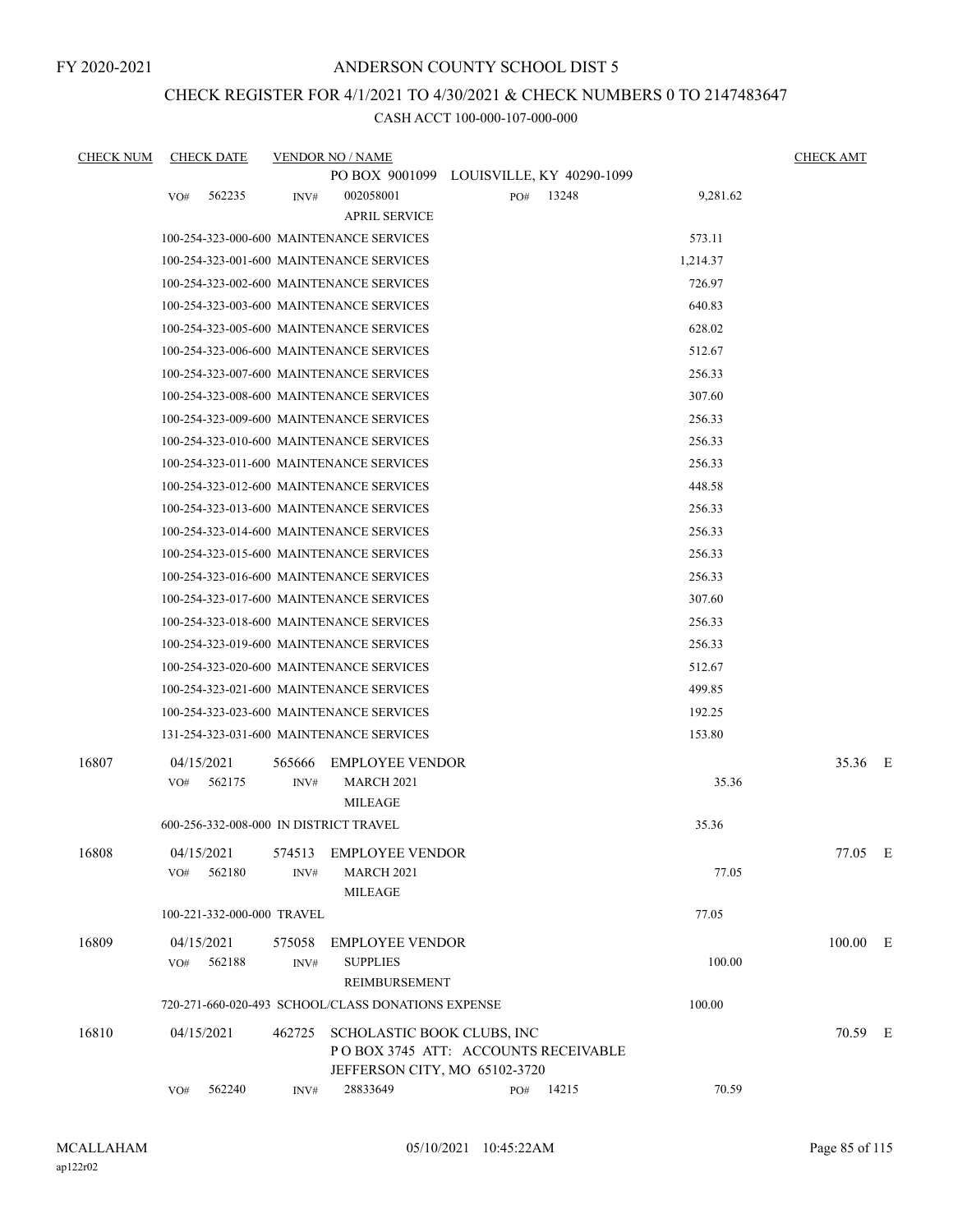FY 2020-2021

## ANDERSON COUNTY SCHOOL DIST 5

# CHECK REGISTER FOR 4/1/2021 TO 4/30/2021 & CHECK NUMBERS 0 TO 2147483647

| <b>CHECK NUM</b> | <b>CHECK DATE</b>                     |                | <b>VENDOR NO / NAME</b>                                                        |              |          | <b>CHECK AMT</b> |  |
|------------------|---------------------------------------|----------------|--------------------------------------------------------------------------------|--------------|----------|------------------|--|
|                  |                                       |                | WHITEHALL ELEM                                                                 |              |          |                  |  |
|                  | 810-147-410-019-000 SUPPLIES          |                |                                                                                |              | 70.59    |                  |  |
| 16811            | 04/15/2021                            |                | 570099 SCHOOL SPECIALTY, LLC<br>PO BOX 825640 PHILADELPHIA, PA 19182-5640      |              |          | 3,806.61 E       |  |
|                  | VO#<br>562241                         | INV#           | 202501764969<br>WHITEHALL ELEM                                                 | PO#<br>14158 | 3,806.61 |                  |  |
|                  | 201-112-410-019-000 SUPPLIES          |                |                                                                                |              | 3,806.61 |                  |  |
| 16812            | 04/15/2021                            | 570059         | <b>SHARP BUSINESS SYSTEMS</b><br>DEPT 1216 PO BOX 121216 DALLAS, TX 75312-1216 |              |          | 107.76 E         |  |
|                  | 562242<br>VO#                         | INV#           | 9003192811<br><b>LICENSE</b>                                                   |              | 13.48    |                  |  |
|                  | 201-112-490-010-000 COPIER COST       |                |                                                                                |              | 13.48    |                  |  |
|                  | 562315<br>VO#                         | INV#           | 9003238803<br><b>LICENSE</b>                                                   |              | 26.96    |                  |  |
|                  |                                       |                | 100-252-360-000-000 PRINTING AND BINDING                                       |              | 26.96    |                  |  |
|                  | 562316<br>VO#                         | INV#           | 9003238891<br><b>COPIES</b>                                                    | 13235<br>PO# | 20.22    |                  |  |
|                  | 100-114-410-002-000 SUPPLIES          |                |                                                                                |              | 20.22    |                  |  |
|                  | 562317<br>VO#                         | INV#           | 9003224342<br><b>COPIES</b>                                                    |              | 47.10    |                  |  |
|                  | 709-271-660-009-362 COPIER EXPENSE    |                |                                                                                |              | 47.10    |                  |  |
| 16813            | 04/15/2021                            |                | 574734 EMPLOYEE VENDOR                                                         |              |          | 162.55 E         |  |
|                  | 562177<br>VO#                         | INV#           | <b>MARCH 2021</b><br><b>MILEAGE</b>                                            |              | 162.55   |                  |  |
|                  | 283-223-333-000-000 TRIPS/MILEAGE     |                |                                                                                |              | 162.55   |                  |  |
| 16814            | 04/15/2021                            |                | 574196 EMPLOYEE VENDOR                                                         |              |          | 50.00 E          |  |
|                  | VO#<br>562186                         | INV#           | <b>WORK BOOTS</b><br>REIMBURSEMENT                                             |              | 50.00    |                  |  |
|                  | 100-254-410-000-075 UNIFORM PURCHASES |                |                                                                                |              | 50.00    |                  |  |
| 16815            | 04/15/2021<br>VO#<br>562185           | 563824<br>INV# | <b>EMPLOYEE VENDOR</b><br><b>DOMINOS</b><br>REIMBURSEMENT                      |              | 55.32    | 55.32 E          |  |
|                  |                                       |                | 724-271-660-024-410 GENERAL ADMINISTRATION EXPENSE                             |              | 55.32    |                  |  |
| 16816            | 04/15/2021                            | 569789         | UNIFIRST CORPORATION<br>PO BOX 650481 DALLAS, TX 75265-0481                    |              |          | 1,028.34 E       |  |
|                  | 562325<br>VO#                         | INV#           | 1578913<br><b>MOP SERVICE</b>                                                  | 12978<br>PO# | 1,028.34 |                  |  |
|                  | 100-254-410-001-000 SUPPLIES          |                |                                                                                |              | 26.73    |                  |  |
|                  | 100-254-410-002-000 SUPPLIES          |                |                                                                                |              | 54.16    |                  |  |
|                  | 100-254-410-003-000 SUPPLIES          |                |                                                                                |              | 89.58    |                  |  |
|                  | 100-254-410-005-000 SUPPLIES          |                |                                                                                |              | 41.78    |                  |  |
|                  | 100-254-410-006-000 SUPPLIES          |                |                                                                                |              | 84.57    |                  |  |
|                  | 100-254-410-007-000 SUPPLIES          |                |                                                                                |              | 33.66    |                  |  |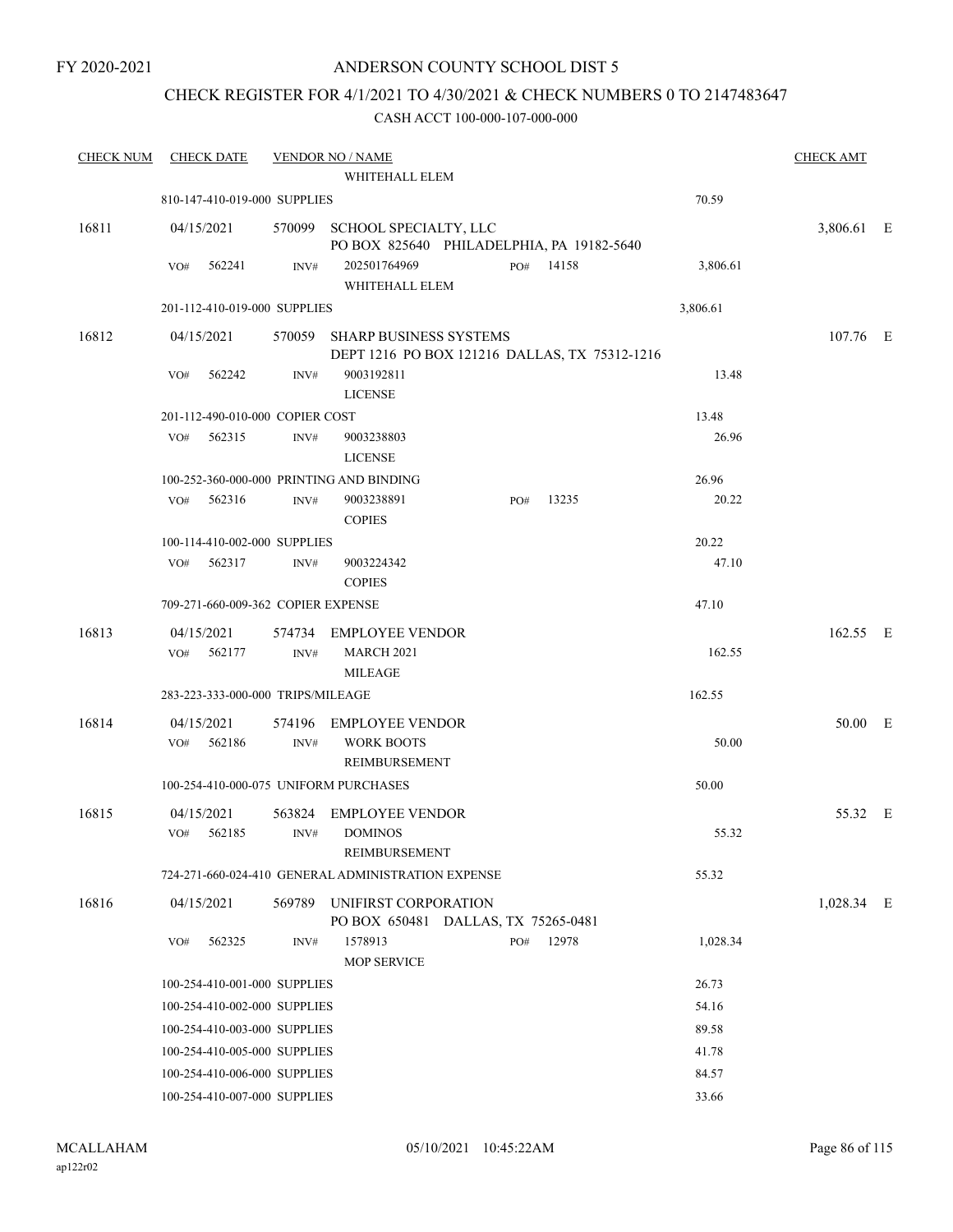# CHECK REGISTER FOR 4/1/2021 TO 4/30/2021 & CHECK NUMBERS 0 TO 2147483647

| 16821            | 04/20/2021                                                   |                | 720-271-660-020-493 SCHOOL/CLASS DONATIONS EXPENSE<br>575017 EMPLOYEE VENDOR                                             | 100.00         | 37.45 E          |  |
|------------------|--------------------------------------------------------------|----------------|--------------------------------------------------------------------------------------------------------------------------|----------------|------------------|--|
|                  |                                                              |                |                                                                                                                          |                |                  |  |
|                  |                                                              |                |                                                                                                                          |                |                  |  |
| 16820            | 04/20/2021<br>562353<br>VO#                                  | 575455<br>INV# | <b>EMPLOYEE VENDOR</b><br><b>SUPPLIES</b><br>REIMBURSEMENT                                                               | 100.00         | 100.00 E         |  |
|                  | 600-256-410-002-000 SUPPLIES                                 |                |                                                                                                                          | 34.06          |                  |  |
|                  | 562367<br>VO#                                                | INV#           | 8724<br><b>SUPPLIES</b>                                                                                                  | 34.06          |                  |  |
|                  | 600-256-410-000-000 SUPPLIES                                 |                |                                                                                                                          | 76.78          |                  |  |
|                  |                                                              |                | <b>SUPPLIES</b>                                                                                                          |                |                  |  |
| 16819            | 04/20/2021<br>VO#<br>562366                                  | INV#           | 114225 ANDERSON RESTAURANT EQUIPMENT<br>112 EAST MAULDIN STREET ATT: ACCOUNTS<br>RECEIVABLE ANDERSON, SC 29621<br>046923 | 76.78          | 110.84 E         |  |
|                  |                                                              |                | 329-115-410-031-000 SUPPLIES-STATE EQUIPMENT                                                                             | 412.02         |                  |  |
|                  |                                                              |                | <b>SUPPLIES</b>                                                                                                          |                |                  |  |
|                  | 562361<br>VO#                                                | INV#           | 9111093918                                                                                                               | 412.02         |                  |  |
|                  | 562360<br>VO#                                                | INV#           | 9111093917<br><b>SUPPLIES</b><br>329-115-410-031-000 SUPPLIES-STATE EQUIPMENT                                            | 74.90<br>74.90 |                  |  |
| 16818            | 04/20/2021                                                   | 569031         | AIRGAS USA<br>POBOX 532609 ATT: ACCOUNTS RECEIVABLE<br>ATLANTA, GA 30353-2609                                            |                | 486.92 E         |  |
|                  | 100-254-410-000-075 UNIFORM PURCHASES                        |                |                                                                                                                          | 50.00          |                  |  |
|                  | 562266<br>VO#                                                | INV#           | <b>WORK BOOTS</b><br><b>REIMBURSEMENT</b>                                                                                | 50.00          |                  |  |
| 16817            | 04/15/2021                                                   | 573135         | <b>EMPLOYEE VENDOR</b>                                                                                                   |                | 50.00 E          |  |
|                  | 131-254-410-031-000 SUPPLIES                                 |                |                                                                                                                          | 78.81          |                  |  |
|                  | 100-254-410-021-000 SUPPLIES<br>100-254-410-023-000 SUPPLIES |                |                                                                                                                          | 71.85<br>22.77 |                  |  |
|                  | 100-254-410-020-000 SUPPLIES                                 |                |                                                                                                                          | 33.92          |                  |  |
|                  | 100-254-410-019-000 SUPPLIES                                 |                |                                                                                                                          | 56.25          |                  |  |
|                  | 100-254-410-018-000 SUPPLIES                                 |                |                                                                                                                          | 43.83          |                  |  |
|                  | 100-254-410-017-000 SUPPLIES                                 |                |                                                                                                                          | 54.76          |                  |  |
|                  | 100-254-410-016-000 SUPPLIES                                 |                |                                                                                                                          | 35.13          |                  |  |
|                  | 100-254-410-015-000 SUPPLIES                                 |                |                                                                                                                          | 35.13          |                  |  |
|                  | 100-254-410-014-000 SUPPLIES                                 |                |                                                                                                                          | 28.42          |                  |  |
|                  | 100-254-410-013-000 SUPPLIES                                 |                |                                                                                                                          | 42.90          |                  |  |
|                  | 100-254-410-012-000 SUPPLIES                                 |                |                                                                                                                          | 18.77          |                  |  |
|                  | 100-254-410-011-000 SUPPLIES                                 |                |                                                                                                                          | 29.25          |                  |  |
|                  | 100-254-410-010-000 SUPPLIES                                 |                |                                                                                                                          | 36.84          |                  |  |
|                  | 100-254-410-009-000 SUPPLIES                                 |                |                                                                                                                          | 47.13          |                  |  |
| <b>CHECK NUM</b> | <b>CHECK DATE</b><br>100-254-410-008-000 SUPPLIES            |                | <b>VENDOR NO / NAME</b>                                                                                                  | 62.10          | <b>CHECK AMT</b> |  |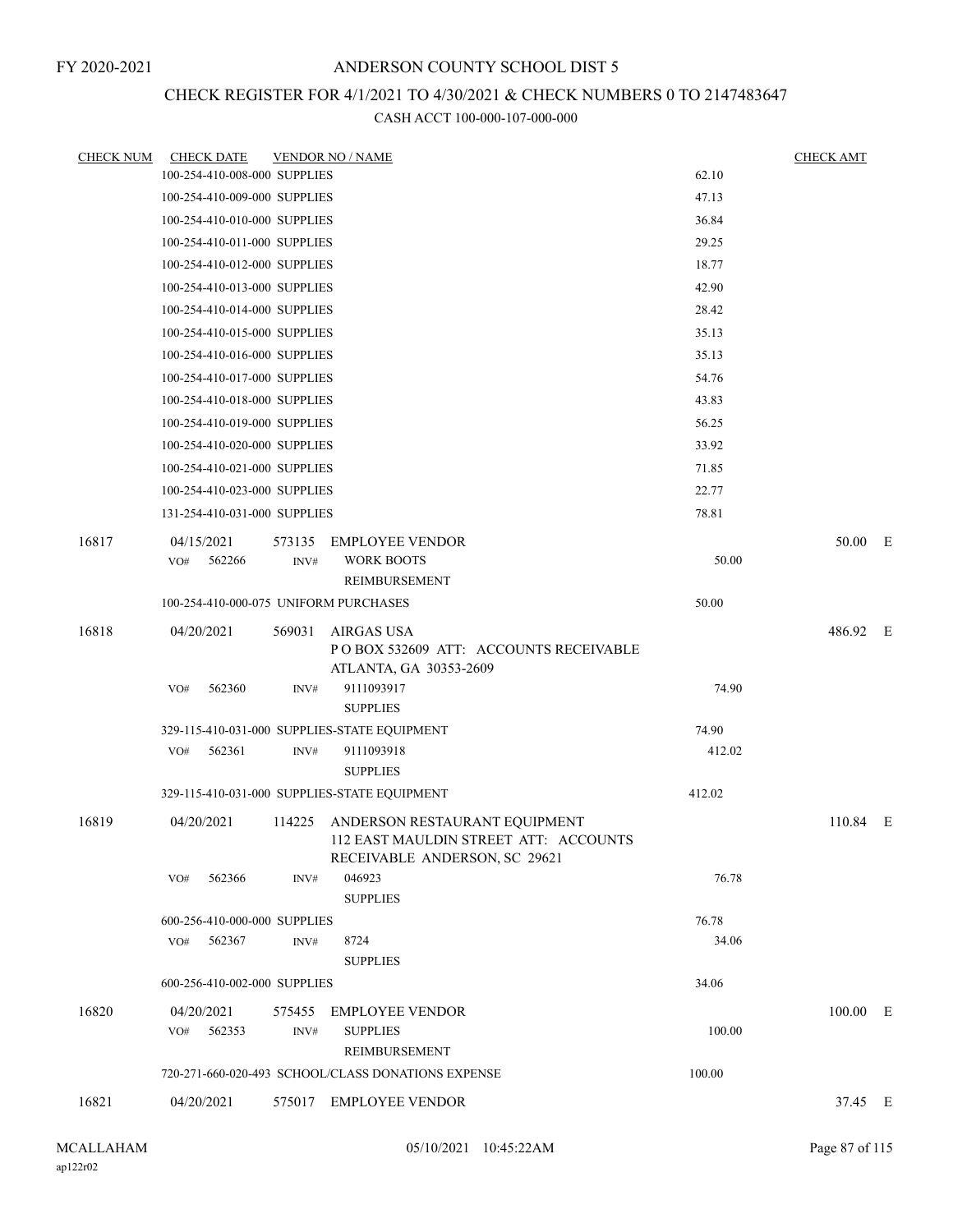# CHECK REGISTER FOR 4/1/2021 TO 4/30/2021 & CHECK NUMBERS 0 TO 2147483647

| <b>CHECK NUM</b> | <b>CHECK DATE</b>                   |      | <b>VENDOR NO / NAME</b>                                                                       |                 | <b>CHECK AMT</b> |  |
|------------------|-------------------------------------|------|-----------------------------------------------------------------------------------------------|-----------------|------------------|--|
|                  | 562346<br>VO <sub>#</sub>           | INV# | <b>BINDER</b><br>REIMBURSEMENT                                                                | 37.45           |                  |  |
|                  |                                     |      | 702-271-660-002-410 GENERAL ADMINISTRATION EXPENSE                                            | 37.45           |                  |  |
| 16822            | 04/20/2021<br>562351<br>VO#         | INV# | 573624 EMPLOYEE VENDOR<br><b>CALIGRAPHY</b><br>REIMBURSEMENT                                  | 25.00           | 25.00 E          |  |
|                  |                                     |      | 702-271-660-002-663 ATHLETIC GENERAL EXPENSE                                                  | 25.00           |                  |  |
| 16823            | 04/20/2021<br>VO# 562348            | INV# | 574566 EMPLOYEE VENDOR<br><b>STAFF LUNCH</b><br>REIMBURSEMENT                                 | 65.40           | 65.40 E          |  |
|                  | 852-252-410-000-000 SUPPLIES        |      |                                                                                               | 65.40           |                  |  |
| 16824            | 04/20/2021                          |      | 569307 CAROLINA PCO SUPPLY CO. INC<br>POBOX 3517 ATT: ACCOUNTS RECEIVABLE CAYCE,<br>SC 29171  |                 | 238.88 E         |  |
|                  | 562371<br>VO#                       | INV# | 002923<br><b>SUPPLIES</b>                                                                     | 238.88          |                  |  |
|                  | 100-254-410-000-500 PEST MANAGEMENT |      |                                                                                               | 238.88          |                  |  |
| 16825            | 04/20/2021<br>VO#<br>562359         | INV# | 576085 EMPLOYEE VENDOR<br><b>JAN - MARCH</b><br>MILEAGE                                       | 62.79           | 62.79 E          |  |
|                  |                                     |      | 720-271-660-020-411 MISCELLANEOUS EXPENSE                                                     | 62.79           |                  |  |
| 16826            | 04/20/2021                          |      | 187300 CRESCENT SUPPLY CO, INC<br>POBOX 8798 ATT: ACCOUNTS RECEIVABLE<br>GREENVILLE, SC 29604 |                 | 732.77 E         |  |
|                  | 562380<br>VO#                       | INV# | 397099<br><b>SUPPLIES</b>                                                                     | 112.35          |                  |  |
|                  |                                     |      | 100-254-410-001-001 SUPPLIES - MAINTENANCE                                                    | 56.17           |                  |  |
|                  |                                     |      | 100-254-410-003-001 SUPPLIES - MAINTENANCE                                                    | 56.18           |                  |  |
|                  | VO# 562381                          | INV# | 397100<br><b>SUPPLIES</b>                                                                     | 116.84          |                  |  |
|                  | 562382<br>VO#                       | INV# | 100-254-410-000-001 MAINT, SUPPLIES-STRUCTURES<br>397195<br><b>SUPPLIES</b>                   | 116.84<br>21.01 |                  |  |
|                  |                                     |      | 100-254-410-000-001 MAINT, SUPPLIES-STRUCTURES                                                | 21.01           |                  |  |
|                  | VO# 562383                          | INV# | 397333<br><b>SUPPLIES</b>                                                                     | 201.16          |                  |  |
|                  |                                     |      | 100-254-410-013-001 SUPPLIES - MAINTENANCE                                                    | 201.16          |                  |  |
|                  | 562384<br>VO#                       | INV# | 397335<br><b>SUPPLIES</b>                                                                     | 80.25           |                  |  |
|                  |                                     |      | 100-254-410-003-001 SUPPLIES - MAINTENANCE                                                    | 80.25           |                  |  |
|                  | 562385<br>VO#                       | INV# | 86479<br><b>SUPPLIES</b>                                                                      | 201.16          |                  |  |
|                  |                                     |      | 100-254-410-002-001 SUPPLIES - MAINTENANCE                                                    | 201.16          |                  |  |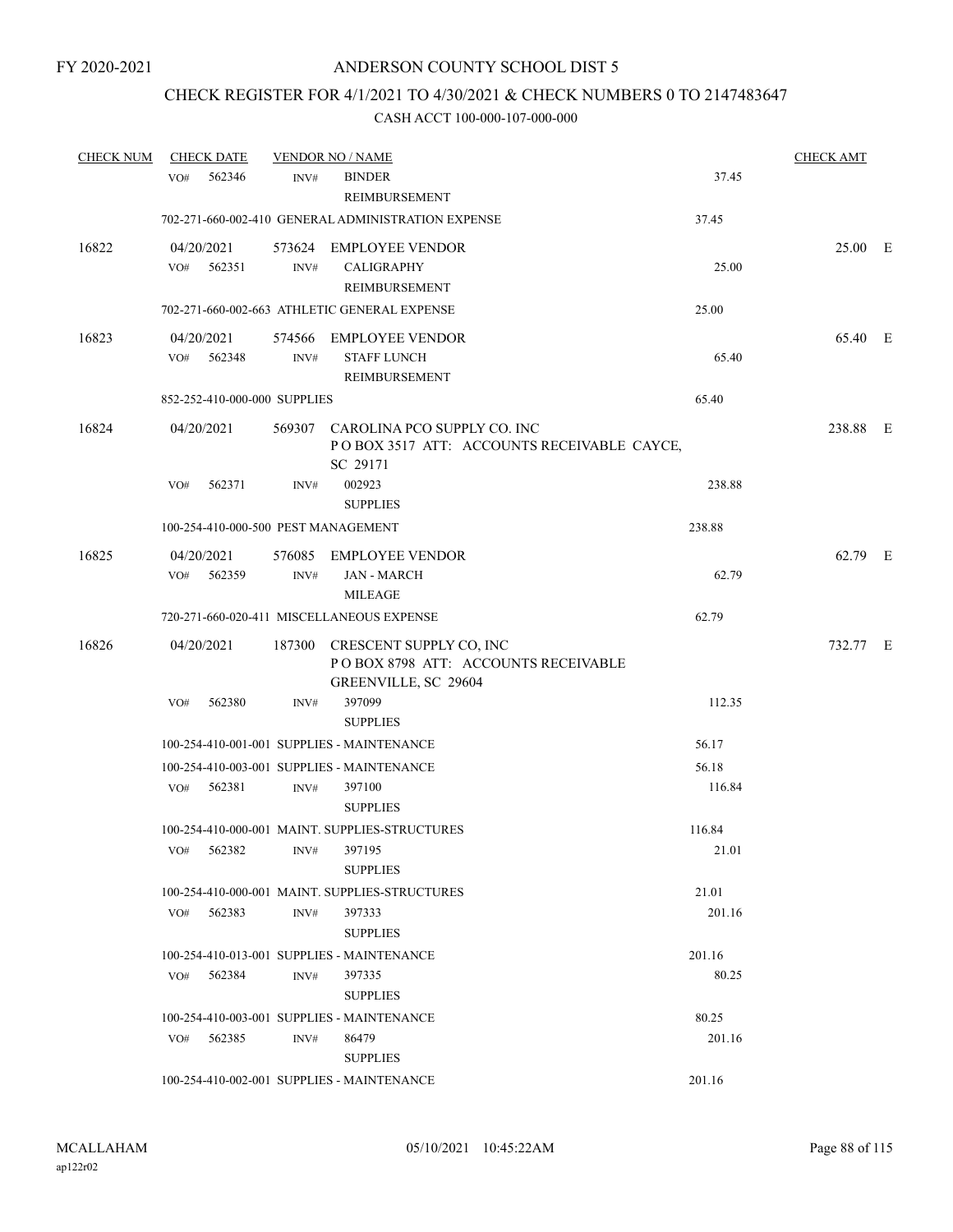# CHECK REGISTER FOR 4/1/2021 TO 4/30/2021 & CHECK NUMBERS 0 TO 2147483647

| <b>CHECK NUM</b> | <b>CHECK DATE</b>                 |                | <b>VENDOR NO / NAME</b>                                                               |     |       |          | <b>CHECK AMT</b> |  |
|------------------|-----------------------------------|----------------|---------------------------------------------------------------------------------------|-----|-------|----------|------------------|--|
| 16827            | 04/20/2021<br>VO# 562355          | INV#           | 564669 EMPLOYEE VENDOR<br><b>MARCH 2021</b><br><b>MILEAGE</b>                         |     |       | 88.55    | 88.55 E          |  |
|                  | 283-223-333-000-000 TRIPS/MILEAGE |                |                                                                                       |     |       | 88.55    |                  |  |
| 16828            | 04/20/2021<br>VO# 562347          | INV#           | 575410 EMPLOYEE VENDOR<br><b>SUPPLIES</b><br>REIMBURSEMENT                            |     |       | 100.00   | $100.00$ E       |  |
|                  |                                   |                | 720-271-660-020-493 SCHOOL/CLASS DONATIONS EXPENSE                                    |     |       | 100.00   |                  |  |
| 16829            | 04/20/2021                        |                | 237555 FORMS & SUPPLY<br>POBOX 563953 ATT: ACCOUNTS RECEIVABLE<br>CHARLOTTE, NC 28256 |     |       |          | 2,531.52 E       |  |
|                  | VO#<br>562390                     | INV#           | 5735640<br><b>SUPPLIES</b>                                                            | PO# | 14199 | 538.77   |                  |  |
|                  | 810-147-410-019-000 SUPPLIES      |                |                                                                                       |     |       | 538.77   |                  |  |
|                  | VO# 562391                        | INV#           | 5731328<br><b>CHAIR</b>                                                               | PO# | 14162 | 566.87   |                  |  |
|                  | 100-233-410-000-000 SUPPLIES      |                |                                                                                       |     |       | 566.87   |                  |  |
|                  | VO# 562392                        | INV#           | 5740143<br><b>CLOCKS</b>                                                              |     |       | 148.30   |                  |  |
|                  |                                   |                | 100-254-410-000-001 MAINT. SUPPLIES-STRUCTURES                                        |     |       | 148.30   |                  |  |
|                  | 562473<br>VO#                     | INV#           | 5744274<br><b>CHAIRS</b>                                                              |     |       | 1,277.58 |                  |  |
|                  | 100-233-410-008-FUR FURNITURE     |                |                                                                                       |     |       | 1,277.58 |                  |  |
| 16830            | 04/20/2021<br>VO# 562354          | 575971<br>INV# | <b>EMPLOYEE VENDOR</b><br><b>SUPPLIES</b><br>REIMBURSEMENT                            |     |       | 1.79     | $1.79$ E         |  |
|                  | 631-256-410-031-000 SUPPLIES      |                |                                                                                       |     |       | 1.79     |                  |  |
| 16831            | 04/20/2021<br>VO# 562393          | 574235<br>INV# | <b>EMPLOYEE VENDOR</b><br>106<br><b>NEVITT FOREST</b>                                 |     |       | 100.00   | 100.00 E         |  |
|                  |                                   |                | 712-271-660-012-324 POSTIVE BEHAVIOR I.S. EXPENSE                                     |     |       | 100.00   |                  |  |
| 16832            | 04/20/2021<br>562352<br>VO#       | 576597<br>INV# | <b>EMPLOYEE VENDOR</b><br><b>BALLOONS</b><br>REIMBURSEMENT                            |     |       | 28.02    | 28.02 E          |  |
|                  | 131-115-410-031-000 SUPPLIES      |                |                                                                                       |     |       | 28.02    |                  |  |
| 16833            | 04/20/2021                        | 570843         | <b>GATEWAY SUPPLY CO</b><br>CORPORATE OFFICES P.O. BOX 2826 COLUMBIA, SC<br>29202     |     |       |          | 152.16 E         |  |
|                  | 562394<br>VO#                     | INV#           | S5134915<br><b>REPAIR PARTS</b>                                                       |     |       | 152.16   |                  |  |
|                  |                                   |                | 100-254-410-000-001 MAINT. SUPPLIES-STRUCTURES                                        |     |       | 22.69    |                  |  |
|                  |                                   |                | 100-254-410-000-001 MAINT. SUPPLIES-STRUCTURES                                        |     |       | 1.66     |                  |  |
|                  |                                   |                | 100-254-410-005-001 SUPPLIES - MAINTENANCE                                            |     |       | 15.22    |                  |  |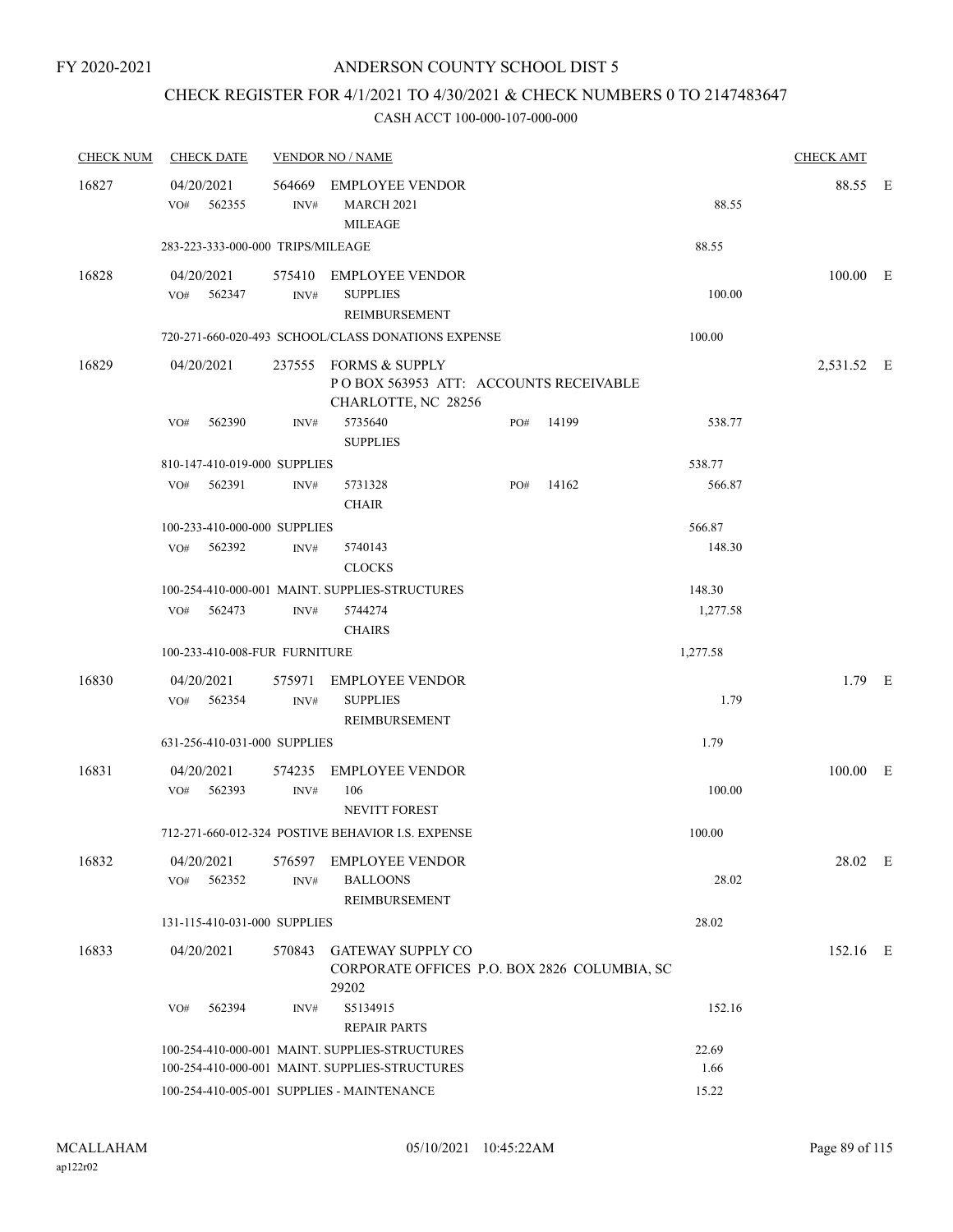# CHECK REGISTER FOR 4/1/2021 TO 4/30/2021 & CHECK NUMBERS 0 TO 2147483647

| <b>CHECK NUM</b> | <b>CHECK DATE</b>                  |                | <b>VENDOR NO / NAME</b>                                                               |              |           | <b>CHECK AMT</b> |  |
|------------------|------------------------------------|----------------|---------------------------------------------------------------------------------------|--------------|-----------|------------------|--|
|                  |                                    |                | 100-254-410-006-001 SUPPLIES - MAINTENANCE                                            |              | 23.90     |                  |  |
|                  |                                    |                | 100-254-410-008-001 SUPPLIES - MAINTENANCE                                            |              | 8.03      |                  |  |
|                  |                                    |                | 100-254-410-011-001 SUPPLIES - MAINTENANCE                                            |              | 29.81     |                  |  |
|                  |                                    |                | 100-254-410-015-001 SUPPLIES - MAINTENANCE                                            |              | 26.95     |                  |  |
|                  |                                    |                | 100-254-410-017-001 SUPPLIES - MANTENANCE                                             |              | 23.90     |                  |  |
| 16834            | 04/20/2021                         |                | 252650 GRAINGER<br>DEPT 867098550 ATT: ACCOUNTS RECEIVABLE<br>PALATINE, IL 60038-0001 |              |           | 36.04 E          |  |
|                  | 562395<br>VO#                      | INV#           | 9833397939<br><b>REPAIR PARTS</b>                                                     |              | 36.04     |                  |  |
|                  | 100-254-410-000-400 HVAC SUPPLIES  |                |                                                                                       |              | 9.01      |                  |  |
|                  |                                    |                | 100-254-410-002-400 HVAC/ELECTRICAL/PLUMBING                                          |              | 9.01      |                  |  |
|                  |                                    |                | 100-254-410-003-400 HVAC/ELECTRICAL/PLUMBING                                          |              | 9.01      |                  |  |
|                  |                                    |                | 100-254-410-016-400 HVAC/ELECTRICAL/PLUMBING                                          |              | 9.01      |                  |  |
| 16835            | 04/20/2021                         |                | 573279 HERSHEY CREAMERY COMPANY<br>710 CORPORATE CIRCLE SALISBURY, NC 28145           |              |           | 481.65 E         |  |
|                  | 562397<br>VO#                      | INV#           | 16354039<br><b>ICE CREAM</b>                                                          |              | 150.72    |                  |  |
|                  | 631-256-460-031-000 PURCHASED FOOD |                |                                                                                       |              | 150.72    |                  |  |
|                  | 562398<br>VO#                      | INV#           | SOUSOUAND0620<br><b>ICE CREAM</b>                                                     |              | 330.93    |                  |  |
|                  | 600-256-460-021-000 FOOD           |                |                                                                                       |              | 159.34    |                  |  |
|                  | 600-256-460-021-000 FOOD           |                |                                                                                       |              | 171.59    |                  |  |
| 16836            | 04/20/2021<br>562478<br>VO#        | 576817<br>INV# | <b>EMPLOYEE VENDOR</b><br>WAL MART<br>REIMBURSEMENT                                   |              | 49.73     | 49.73 E          |  |
|                  | 100-213-410-012-000 SUPPLIES       |                |                                                                                       |              | 49.73     |                  |  |
| 16837            | 04/20/2021                         | 576115         | <b>EMPLOYEE VENDOR</b>                                                                |              |           | 73.60 E          |  |
|                  | 562356<br>VO#                      | INV#           | FEB 2021<br><b>MILEAGE</b>                                                            |              | 39.10     |                  |  |
|                  | 283-223-333-000-000 TRIPS/MILEAGE  |                |                                                                                       |              | 39.10     |                  |  |
|                  | 562357<br>VO#                      | INV#           | <b>MARCH 2021</b><br><b>MILEAGE</b>                                                   |              | 34.50     |                  |  |
|                  | 283-223-333-000-000 TRIPS/MILEAGE  |                |                                                                                       |              | 34.50     |                  |  |
| 16838            | 04/20/2021                         | 298850         | JOHNSON CONTROLS<br>POBOX 730068 ATT: ACCOUNTS RECEIVABLE<br>DALLAS, TX 75373         |              |           | 16,746.25 E      |  |
|                  | 562402<br>VO#                      | INV#           | 102294285267<br><b>APRIL - JUNE</b>                                                   | 12983<br>PO# | 16,746.25 |                  |  |
|                  |                                    |                | 100-254-312-000-000 PURCHASED SERVICES-JCI                                            |              | 16,746.25 |                  |  |
| 16839            | 04/20/2021                         | 564696         | JOHNSTONE SUPPLY<br>POBOX 17466 GREENVILLE, SC 29606                                  |              |           | 29.44 E          |  |
|                  | 562403<br>VO#                      | INV#           | 4020395                                                                               |              | 9.12      |                  |  |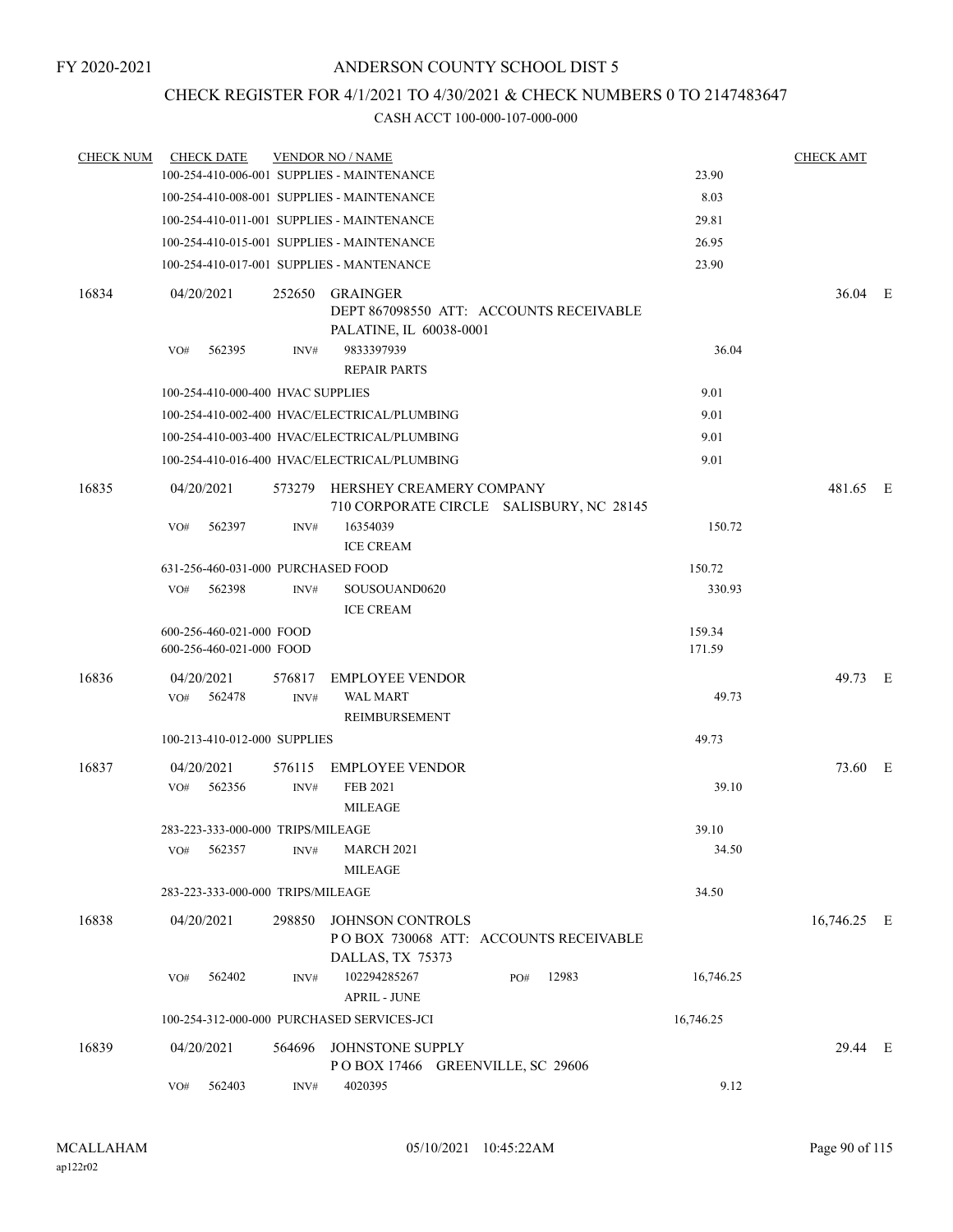# CHECK REGISTER FOR 4/1/2021 TO 4/30/2021 & CHECK NUMBERS 0 TO 2147483647

| <b>CHECK NUM</b> | <b>CHECK DATE</b>                                      |        | <b>VENDOR NO / NAME</b>                                        |     |           |          | <b>CHECK AMT</b> |  |
|------------------|--------------------------------------------------------|--------|----------------------------------------------------------------|-----|-----------|----------|------------------|--|
|                  |                                                        |        | <b>SUPPLIES</b>                                                |     |           |          |                  |  |
|                  | 100-254-410-000-400 HVAC SUPPLIES                      |        |                                                                |     |           | 9.12     |                  |  |
|                  | 562404<br>VO#                                          | INV#   | 4020379<br><b>SUPPLIES</b>                                     |     |           | 20.32    |                  |  |
|                  | 100-254-410-000-001 MAINT. SUPPLIES-STRUCTURES         |        |                                                                |     |           | 20.32    |                  |  |
| 16840            | 04/20/2021                                             |        | 300176 JOSTENS INC                                             |     |           |          | 1,668.68 E       |  |
|                  |                                                        |        | 21336 NETWORK PLACE ATT: ACCOUNTS                              |     |           |          |                  |  |
|                  |                                                        |        | RECEIVABLE CHICAGO, IL 60673                                   |     |           |          |                  |  |
|                  | VO#<br>562405                                          | INV#   | 26027071                                                       |     |           | 1,668.68 |                  |  |
|                  |                                                        |        | TL HANNA                                                       |     |           |          |                  |  |
|                  | 702-271-660-002-624 NATIONAL HONOR SOCIETY EXPENSE     |        |                                                                |     |           | 1,634.86 |                  |  |
|                  | 702-271-660-002-627 TEACHER CADETS EXPENSE             |        |                                                                |     |           | 33.82    |                  |  |
| 16841            | 04/20/2021                                             |        | 576574 LOC-DOC SECURITY                                        |     |           |          | 49.26 E          |  |
|                  |                                                        |        | PO BOX 78987 CHARLOTTE, NC 28271                               |     |           |          |                  |  |
|                  | 562406<br>VO#                                          | INV#   | C204296<br><b>REKEY</b>                                        |     |           | 27.00    |                  |  |
|                  | 100-254-410-012-001 SUPPLIES - MAINTENANCE             |        |                                                                |     |           | 27.00    |                  |  |
|                  | VO# 562407                                             | INV#   | C204278<br><b>KEYS/LOCKS</b>                                   |     |           | 22.26    |                  |  |
|                  | 100-254-410-010-001 SUPPLIES - MAINTENANCE             |        |                                                                |     |           | 22.26    |                  |  |
|                  |                                                        |        |                                                                |     |           |          |                  |  |
| 16842            | 04/20/2021                                             |        | 574388 NAPA AUTO PARTS<br>508 SOUTH MAIN ST ANDERSON, SC 29624 |     |           |          | 13.84 E          |  |
|                  | 562409<br>VO#                                          | INV#   | 801753                                                         |     |           | 13.84    |                  |  |
|                  |                                                        |        | <b>SUPPLIES</b>                                                |     |           |          |                  |  |
|                  | 100-254-412-000-001 TRUCK SERVICE - MAINTENANCE        |        |                                                                |     |           | 13.84    |                  |  |
| 16843            | 04/20/2021                                             |        | 370175 EMPLOYEE VENDOR                                         |     |           |          | 23.46 E          |  |
|                  | VO#<br>562358                                          | INV#   | <b>MARCH 2021</b>                                              |     |           | 23.46    |                  |  |
|                  |                                                        |        | <b>MILEAGE</b>                                                 |     |           |          |                  |  |
|                  | 329-271-312-031-0CO PUPIL ACTIV/ FIELD TRIPS-WBL (C/O) |        |                                                                |     |           | 23.46    |                  |  |
| 16844            | 04/20/2021                                             | 389900 | OFFICE DEPOT                                                   |     |           |          | 1,901.38 E       |  |
|                  |                                                        |        | POBOX 1413 CHARLOTTE, NC 28201-1413                            |     |           |          |                  |  |
|                  | 562412<br>VO#                                          | INV#   | PO 14150<br><b>SUPPLIES</b>                                    | PO# | 14150     | 458.40   |                  |  |
|                  | 100-213-410-000-000 SUPPLIES AND MATERIALS             |        |                                                                |     |           | 18.28    |                  |  |
|                  | 100-213-410-003-000 SUPPLIES-HEALTH SERVICES           |        |                                                                |     |           | 17.50    |                  |  |
|                  | 100-213-410-013-000 SUPPLIES                           |        |                                                                |     |           | 219.33   |                  |  |
|                  | 100-213-410-017-000 SUPPLIES                           |        |                                                                |     |           | 203.29   |                  |  |
|                  | 562413<br>VO#                                          | INV#   | PO 14193                                                       | PO# | 14193     | 172.55   |                  |  |
|                  |                                                        |        | <b>SUPPLIES</b>                                                |     |           |          |                  |  |
|                  | 100-213-410-000-000 SUPPLIES AND MATERIALS             |        |                                                                |     |           | 20.32    |                  |  |
|                  | 100-213-410-019-000 SUPPLIES                           |        |                                                                |     |           | 29.94    |                  |  |
|                  | 100-213-410-019-000 SUPPLIES                           |        |                                                                |     |           | 32.09    |                  |  |
|                  | 100-213-410-019-000 SUPPLIES                           |        |                                                                |     |           | 90.20    |                  |  |
|                  | VO# 562414                                             | INV#   | PO 14182                                                       |     | PO# 14182 | 165.59   |                  |  |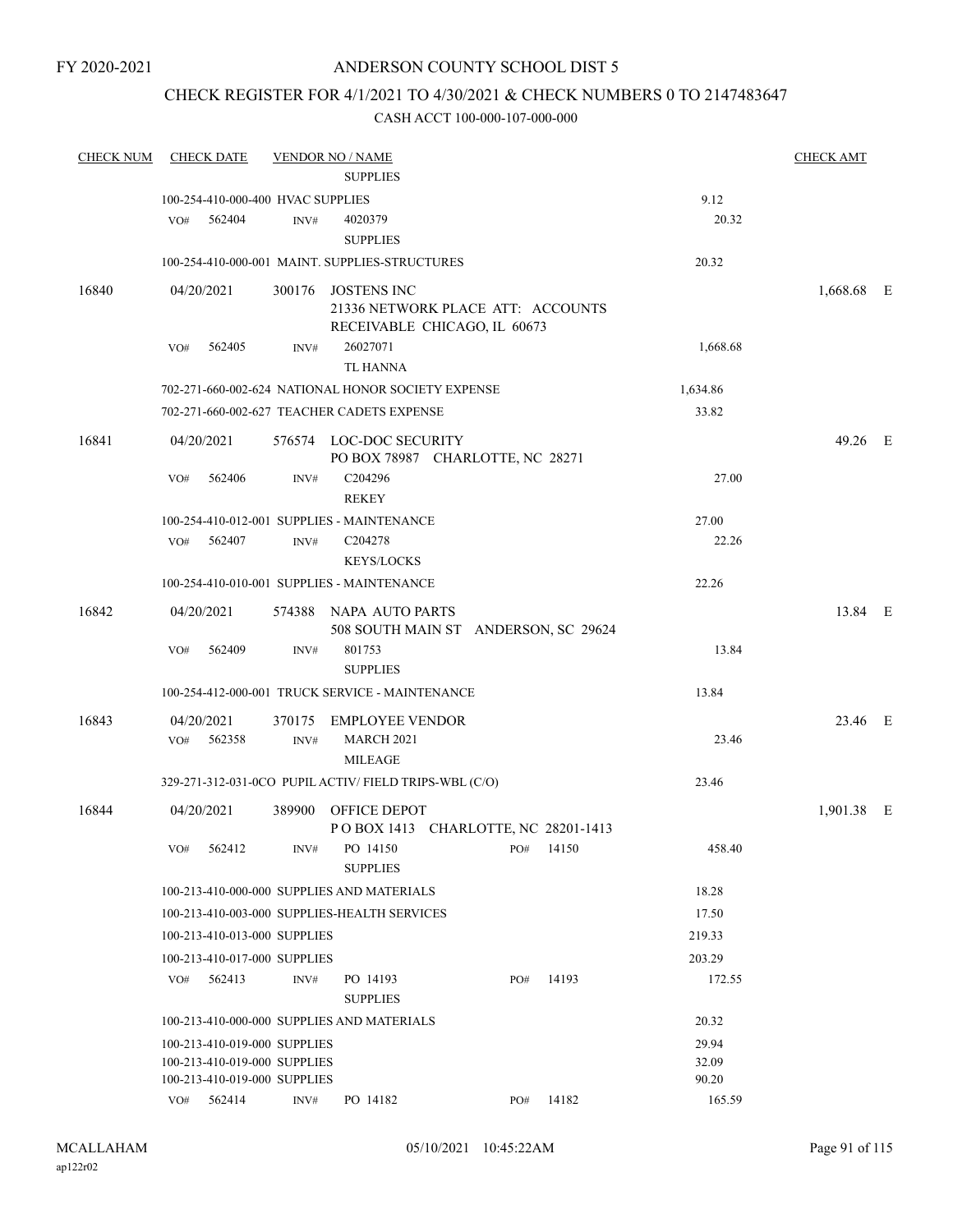# CHECK REGISTER FOR 4/1/2021 TO 4/30/2021 & CHECK NUMBERS 0 TO 2147483647

| <b>CHECK NUM</b> |                   | <b>CHECK DATE</b>            |                | <b>VENDOR NO / NAME</b>                                                                                   |     |       |        | <b>CHECK AMT</b> |
|------------------|-------------------|------------------------------|----------------|-----------------------------------------------------------------------------------------------------------|-----|-------|--------|------------------|
|                  |                   |                              |                | <b>SUPPLIES</b>                                                                                           |     |       |        |                  |
|                  |                   |                              |                | 100-213-410-008-000 SUPPLIES AND MATERIALS                                                                |     |       | 9.20   |                  |
|                  |                   | 100-213-410-009-000 SUPPLIES |                |                                                                                                           |     |       | 85.59  |                  |
|                  |                   | 100-213-410-016-000 SUPPLIES |                |                                                                                                           |     |       | 13.69  |                  |
|                  |                   | 100-213-410-016-000 SUPPLIES |                |                                                                                                           |     |       | 45.46  |                  |
|                  |                   | 100-213-410-016-000 SUPPLIES |                |                                                                                                           |     |       | 11.65  |                  |
|                  |                   | VO# 562415                   | INV#           | 162230298001<br><b>SUPPLIES</b>                                                                           |     |       | 558.49 |                  |
|                  |                   |                              |                | 100-254-410-000-055 OFFICE SUPPLIES & FURNITURE                                                           |     |       | 558.49 |                  |
|                  |                   | VO# 562416                   | INV#           | 162229131001<br><b>SUPPLIES</b>                                                                           |     |       | 82.27  |                  |
|                  |                   |                              |                | 100-254-410-000-055 OFFICE SUPPLIES & FURNITURE                                                           |     |       | 82.27  |                  |
|                  | VO#               | 562417                       | INV#           | PO 14190<br><b>SUPPLIES</b>                                                                               | PO# | 14190 | 231.30 |                  |
|                  |                   |                              |                | 100-211-410-006-000 SUPPLIES - SOCIAL WORKER                                                              |     |       | 30.14  |                  |
|                  |                   |                              |                | 100-211-410-006-000 SUPPLIES - SOCIAL WORKER                                                              |     |       | 201.16 |                  |
|                  |                   | VO# 562418                   | INV#           | 164822678001<br><b>SUPPLIES</b>                                                                           |     |       | 91.09  |                  |
|                  |                   | 100-112-410-007-000 SUPPLIES |                |                                                                                                           |     |       | 91.09  |                  |
|                  | VO#               | 562419                       | INV#           | 166556185001<br><b>SUPPLIES</b>                                                                           |     |       | 83.56  |                  |
|                  |                   |                              |                | 702-271-660-002-663 ATHLETIC GENERAL EXPENSE                                                              |     |       | 83.56  |                  |
|                  | VO#               | 562420                       | INV#           | 166555291001<br><b>SUPPLIES</b>                                                                           |     |       | 18.89  |                  |
|                  |                   |                              |                | 702-271-660-002-410 GENERAL ADMINISTRATION EXPENSE                                                        |     |       | 18.89  |                  |
|                  |                   | $VO#$ 562421                 | INV#           | 166554622001<br><b>SUPPLIES</b>                                                                           |     |       | 39.24  |                  |
|                  |                   |                              |                | 702-271-660-002-410 GENERAL ADMINISTRATION EXPENSE                                                        |     |       | 39.24  |                  |
| 16845            |                   | 04/20/2021                   |                | 574615 EMPLOYEE VENDOR                                                                                    |     |       |        | 70.00 E          |
|                  |                   | $VO#$ 562345                 | INV#           | <b>CALCULUS</b><br>REIMBURSEMENT                                                                          |     |       | 70.00  |                  |
|                  |                   |                              |                | 702-271-660-002-410 GENERAL ADMINISTRATION EXPENSE                                                        |     |       | 70.00  |                  |
|                  |                   |                              |                |                                                                                                           |     |       |        |                  |
| 16846            | 04/20/2021<br>VO# | 562350                       | 576080<br>INV# | <b>EMPLOYEE VENDOR</b><br><b>CVS PHOTO</b><br><b>REIMBURSEMENT</b>                                        |     |       | 17.37  | 17.37 E          |
|                  |                   |                              |                | 731-271-660-031-877 VET SCIENCE EXPENSE                                                                   |     |       | 17.37  |                  |
|                  |                   |                              |                |                                                                                                           |     |       |        | 485.50 E         |
| 16847            |                   | 04/20/2021                   |                | 462725 SCHOLASTIC BOOK CLUBS, INC<br>POBOX 3745 ATT: ACCOUNTS RECEIVABLE<br>JEFFERSON CITY, MO 65102-3720 |     |       |        |                  |
|                  | VO#               | 562430                       | INV#           | 63920589<br><b>NORTH POINTE</b>                                                                           |     |       | 405.00 |                  |
|                  |                   |                              |                | 713-271-660-013-314 LEGO LEAGUE EXPENSE                                                                   |     |       | 405.00 |                  |
|                  | VO#               | 562431                       | INV#           | 28882072<br>WHITEHALL                                                                                     | PO# | 14214 | 80.50  |                  |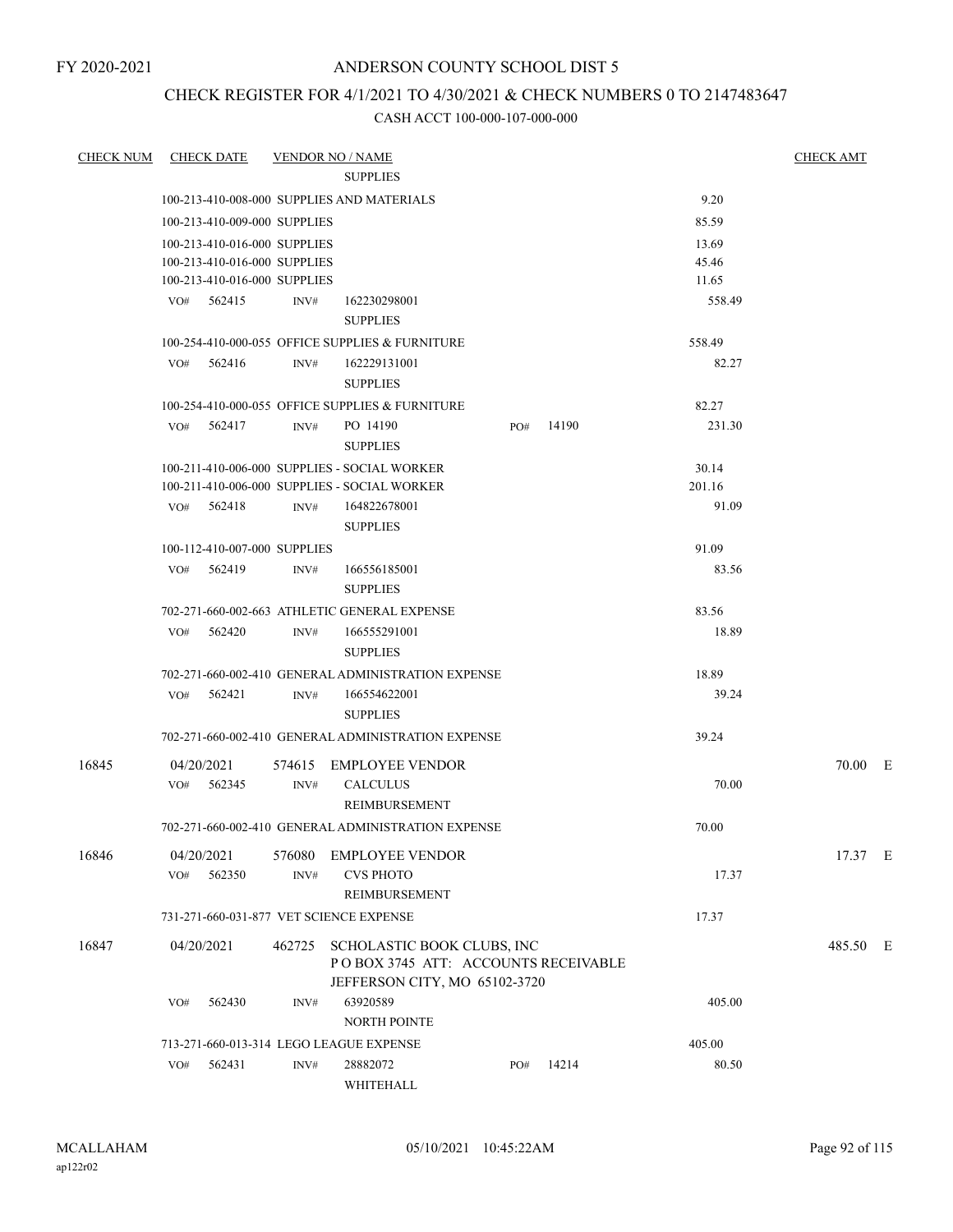# CHECK REGISTER FOR 4/1/2021 TO 4/30/2021 & CHECK NUMBERS 0 TO 2147483647

| <b>CHECK NUM</b> | <b>CHECK DATE</b>                        |                | <b>VENDOR NO / NAME</b>                                                                           |        | <b>CHECK AMT</b> |  |
|------------------|------------------------------------------|----------------|---------------------------------------------------------------------------------------------------|--------|------------------|--|
|                  | 100-147-410-019-000 SUPPLIES             |                |                                                                                                   | 6.66   |                  |  |
|                  | 810-147-410-019-000 SUPPLIES             |                |                                                                                                   | 73.84  |                  |  |
| 16848            | 04/20/2021                               |                | 573290 SHADETREE GRAPHICS, LLC<br>147 POWELL RD. ANDERSON, SC 29625                               |        | 588.30 E         |  |
|                  | 562435<br>VO#                            | INV#           | 2538<br>WHITEHALL ELEM                                                                            | 588.30 |                  |  |
|                  | 802-112-410-019-000 SUPPLIES - RETENTION |                |                                                                                                   | 588.30 |                  |  |
| 16849            | 04/20/2021                               |                | 570059 SHARP BUSINESS SYSTEMS<br>DEPT 1216 PO BOX 121216 DALLAS, TX 75312-1216                    |        | 215.99 E         |  |
|                  | VO#<br>562436                            | INV#           | 9003238811<br><b>LICENSE</b>                                                                      | 13.48  |                  |  |
|                  |                                          |                | 100-113-410-005-VEN SUPPLY-ADDT'L FOR LOST VENDING                                                | 13.48  |                  |  |
|                  | 562437<br>VO#                            | INV#           | 9003238780<br><b>LICENSE</b>                                                                      | 13.48  |                  |  |
|                  | 100-113-410-020-000 SUPPLIES             |                |                                                                                                   | 13.48  |                  |  |
|                  | 562438<br>VO#                            | INV#           | 9003251356<br><b>COPIES</b>                                                                       | 23.65  |                  |  |
|                  | 100-181-410-023-000 SUPPLIES-ADULT ED.   |                |                                                                                                   | 23.65  |                  |  |
|                  | 562439<br>VO#                            | INV#           | 9003238720<br><b>COPIES</b>                                                                       | 13.48  |                  |  |
|                  | 100-181-410-023-000 SUPPLIES-ADULT ED.   |                |                                                                                                   | 13.48  |                  |  |
|                  | VO#<br>562441                            | INV#           | 9003255522<br><b>COPIES</b>                                                                       | 38.55  |                  |  |
|                  | 708-271-660-008-362 COPIER EXPENSE       |                |                                                                                                   | 38.55  |                  |  |
|                  | VO#<br>562442                            | INV#           | 9003238809<br><b>LICENSE</b>                                                                      | 13.48  |                  |  |
|                  | 708-271-660-008-362 COPIER EXPENSE       |                |                                                                                                   | 13.48  |                  |  |
|                  | 562443<br>VO#                            | INV#           | 9003255513<br><b>COPIES</b>                                                                       | 99.87  |                  |  |
|                  | 708-271-660-008-362 COPIER EXPENSE       |                |                                                                                                   | 99.87  |                  |  |
| 16850            | 04/20/2021                               | 472700         | <b>SHERWIN WILLIAMS</b><br>613 NORTH MURRAY AVENUE ATT: ACCOUNTS<br>RECEIVABLE ANDERSON, SC 29625 |        | 35.15 E          |  |
|                  | 562440<br>VO#                            | INV#           | 9033-3<br><b>SUPPLIES</b>                                                                         | 35.15  |                  |  |
|                  |                                          |                | 100-254-410-000-001 MAINT. SUPPLIES-STRUCTURES                                                    | 35.15  |                  |  |
| 16851            | 04/20/2021<br>562349<br>VO#              | 576765<br>INV# | <b>EMPLOYEE VENDOR</b><br><b>SUPPLIES</b><br><b>REIMBURSEMENT</b>                                 | 8.54   | 8.54 E           |  |
|                  |                                          |                | 713-271-660-013-201 MISCELLANEOUS EXPENSE                                                         | 8.54   |                  |  |
|                  |                                          |                |                                                                                                   |        |                  |  |
| 16852            | 04/20/2021<br>VO#<br>562344              | 576298<br>INV# | <b>EMPLOYEE VENDOR</b><br><b>REGISTRATION</b><br>REIMBURSEMENT                                    | 242.00 | 242.00 E         |  |
|                  | 721-190-660-021-637 BAND MS/HS EXPENSE   |                |                                                                                                   | 242.00 |                  |  |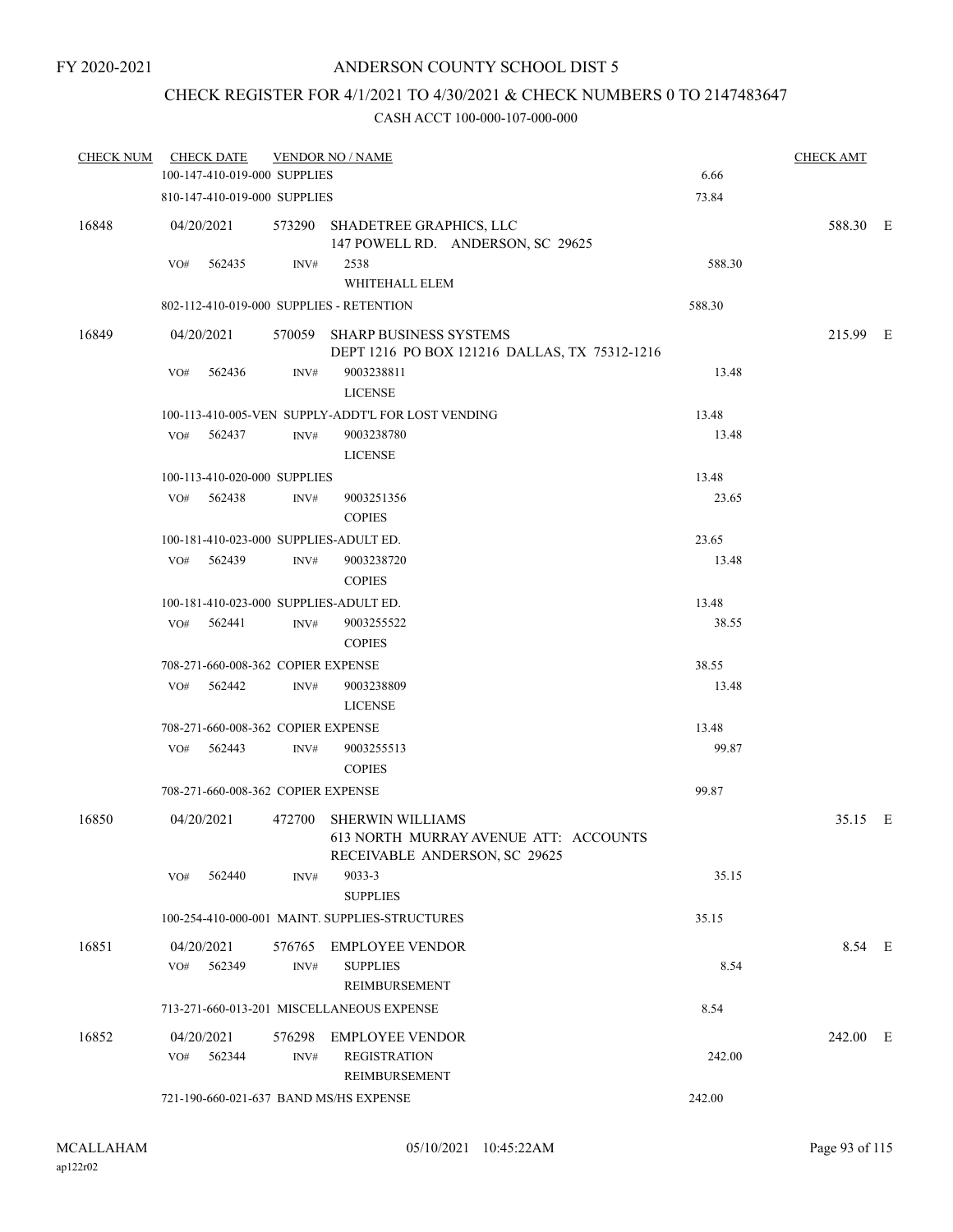# CHECK REGISTER FOR 4/1/2021 TO 4/30/2021 & CHECK NUMBERS 0 TO 2147483647

| <b>CHECK NUM</b> | <b>CHECK DATE</b>           |                | <b>VENDOR NO / NAME</b>                                                                        |        | <b>CHECK AMT</b> |  |
|------------------|-----------------------------|----------------|------------------------------------------------------------------------------------------------|--------|------------------|--|
| 16853            | 04/20/2021                  |                | 532300 WHITE JONES ACE HARDWARE<br>PO BOX 13012 ATT: ACCOUNTS RECEIVABLE<br>ANDERSON, SC 29624 |        | 208.12 E         |  |
|                  | 562463<br>VO#               | INV#           | 897134<br><b>SUPPLIES</b>                                                                      | 44.47  |                  |  |
|                  |                             |                | 131-254-410-031-001 SUPPLIES - MAINTENANCE                                                     | 44.47  |                  |  |
|                  | 562464<br>VO#               | INV#           | 897177<br><b>SUPPLIES</b>                                                                      | 49.39  |                  |  |
|                  |                             |                | 131-254-410-031-001 SUPPLIES - MAINTENANCE                                                     | 49.39  |                  |  |
|                  | VO#<br>562465               | INV#           | 897441<br><b>SUPPLIES</b>                                                                      | 12.80  |                  |  |
|                  |                             |                | 100-254-410-007-001 SUPPLIES - MAINTENANCE                                                     | 12.80  |                  |  |
|                  | VO# 562466                  | INV#           | 408659<br><b>SUPPLIES</b>                                                                      | 9.04   |                  |  |
|                  |                             |                | 100-254-410-023-001 SUPPLIES-MAINTENANCE                                                       | 9.04   |                  |  |
|                  | VO# 562467                  | INV#           | 897232<br><b>SUPPLIES</b>                                                                      | 36.37  |                  |  |
|                  |                             |                | 100-254-410-000-001 MAINT. SUPPLIES-STRUCTURES                                                 | 36.37  |                  |  |
|                  | 562468<br>VO#               | INV#           | 408681<br><b>SUPPLIES</b>                                                                      | 22.62  |                  |  |
|                  |                             |                | 100-254-410-000-001 MAINT. SUPPLIES-STRUCTURES                                                 | 22.62  |                  |  |
|                  | VO# 562469                  | INV#           | 408852<br><b>SUPPLIES</b>                                                                      | 7.86   |                  |  |
|                  |                             |                | 100-254-410-000-001 MAINT. SUPPLIES-STRUCTURES                                                 | 7.86   |                  |  |
|                  | $VO#$ 562470                | INV#           | 897264<br><b>SUPPLIES</b>                                                                      | 25.57  |                  |  |
|                  |                             |                | 100-254-410-005-001 SUPPLIES - MAINTENANCE                                                     | 25.57  |                  |  |
| 16854            | 04/22/2021<br>VO# 562487    | INV#           | 574682 EMPLOYEE VENDOR<br><b>EXAMS</b>                                                         | 82.00  | 82.00 E          |  |
|                  |                             |                | <b>REIMBURSEMENT</b><br>100-221-410-000-DIS DIGITAL INTEGRATION SUPPLIES                       | 82.00  |                  |  |
| 16855            | 04/22/2021                  |                | 102640 ACTION AUTO<br>529 FAIR STREET ATT: ACCOUNTS RECEIVABLE                                 |        | 337.44 E         |  |
|                  | 562537<br>VO#               | INV#           | ANDERSON, SC 29625<br>93382                                                                    | 337.44 |                  |  |
|                  |                             |                | <b>REPAIR</b>                                                                                  |        |                  |  |
|                  |                             |                | 100-254-412-000-001 TRUCK SERVICE - MAINTENANCE                                                | 337.44 |                  |  |
| 16856            | 04/22/2021<br>562480<br>VO# | 576141<br>INV# | EMPLOYEE VENDOR<br><b>TOYS</b><br>REIMBURSEMENT                                                | 26.75  | 26.75 E          |  |
|                  |                             |                | 100-112-410-017-INQ INQUIRY BASED LEARNING                                                     | 26.75  |                  |  |
| 16857            | 04/22/2021                  | 572893         | ANDERSON MAGAZINE<br>POBOX 3848 ANDERSON, SC 29622                                             |        | 235.00 E         |  |
|                  | 562572<br>VO#               | INV#           | 11583                                                                                          | 235.00 |                  |  |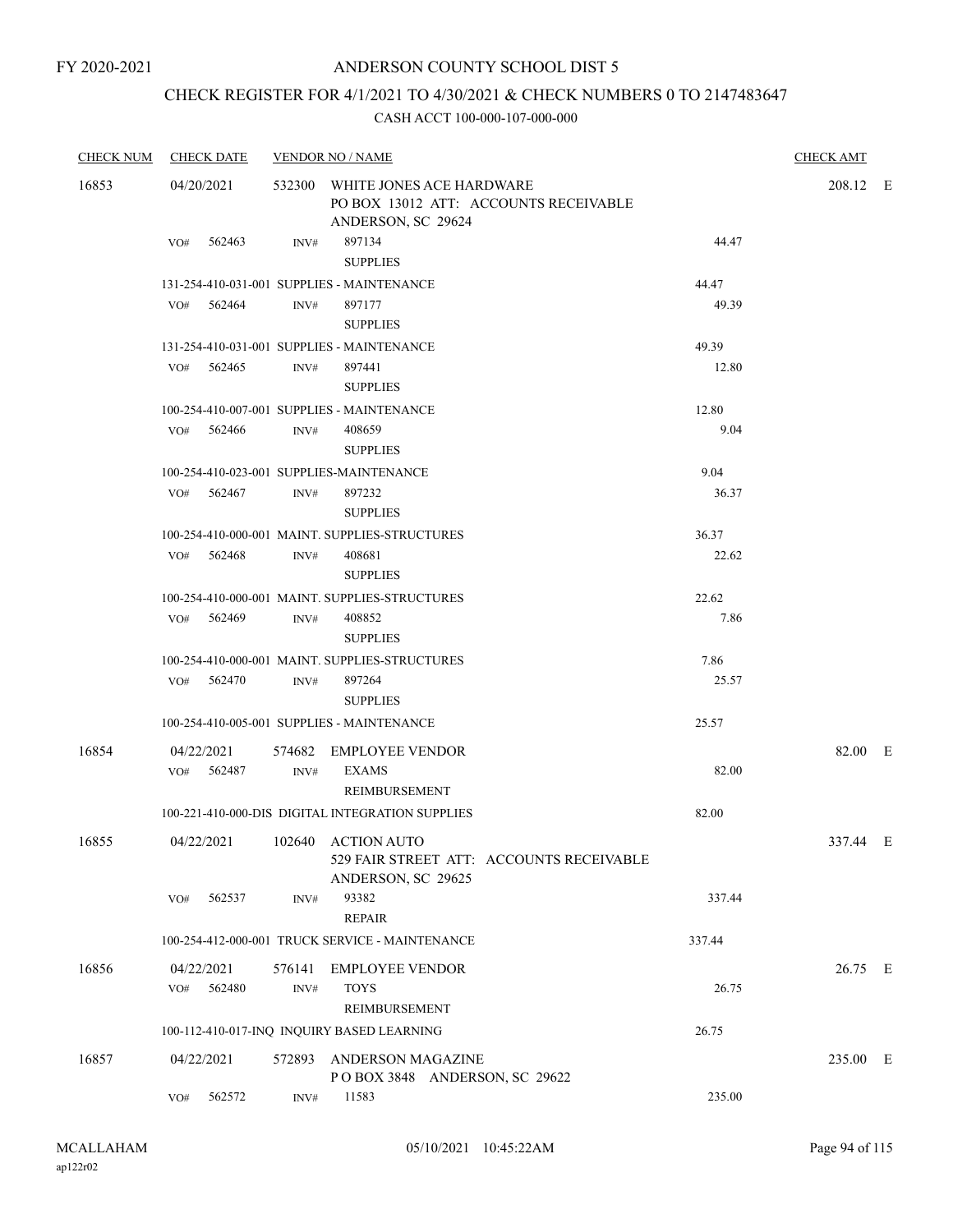# CHECK REGISTER FOR 4/1/2021 TO 4/30/2021 & CHECK NUMBERS 0 TO 2147483647

| <b>CHECK NUM</b> | <b>CHECK DATE</b>                        |                | <b>VENDOR NO / NAME</b><br>ADS                                                                                   |          | <b>CHECK AMT</b> |  |
|------------------|------------------------------------------|----------------|------------------------------------------------------------------------------------------------------------------|----------|------------------|--|
|                  | 100-263-360-000-000 PRINTING AND BINDING |                |                                                                                                                  | 235.00   |                  |  |
| 16858            | 04/22/2021                               |                | 566562 ANDERSON OUTDOOR POWER EQUIPMENT<br>110 MIRACLE MILE DRIVE ATT: ACCOUNTS<br>RECEIVABLE ANDERSON, SC 29621 |          | 49.39 E          |  |
|                  | 562573<br>VO#                            | INV#           | 12902<br><b>REPAIR PARTS</b>                                                                                     | 49.39    |                  |  |
|                  |                                          |                | 100-254-410-000-001 MAINT. SUPPLIES-STRUCTURES                                                                   | 49.39    |                  |  |
| 16859            | 04/22/2021<br>562531<br>VO#              | 576819<br>INV# | <b>EMPLOYEE VENDOR</b><br><b>COOKIE DOUGH</b><br>REIMBURSEMENT                                                   | 278.82   | 278.82 E         |  |
|                  |                                          |                | 702-271-660-002-751 BASKETBALL BOYS EXPENSE                                                                      | 278.82   |                  |  |
| 16860            | 04/22/2021<br>VO#<br>562541              | INV#           | 576307 EMPLOYEE VENDOR<br>SAMS<br>REIMBURSEMENT                                                                  | 75.54    | 75.54 E          |  |
|                  | 100-114-410-001-ALT SUPPLIES             |                |                                                                                                                  | 75.54    |                  |  |
| 16861            | 04/22/2021                               | 564662         | <b>BRADY'S SCREEN PRINTING</b><br>106 CONCORD ROAD ATT: ACCOUNTS RECEIVABLE<br>ANDERSON, SC 29621                |          | 1,360.51 E       |  |
|                  | 562577<br>VO#                            | INV#           | 38483<br><b>ROBERT ANDERSON</b>                                                                                  | 1,360.51 |                  |  |
|                  | 802-113-410-006-000 SUPPLIES - RETENTION |                |                                                                                                                  | 1,360.51 |                  |  |
| 16862            | 04/22/2021<br>562489<br>VO#              | 144200<br>INV# | <b>EMPLOYEE VENDOR</b><br><b>EXAMS</b><br>REIMBURSEMENT                                                          | 35.00    | 35.00 E          |  |
|                  |                                          |                | 100-221-410-000-DIS DIGITAL INTEGRATION SUPPLIES                                                                 | 35.00    |                  |  |
| 16863            | 04/22/2021                               |                | 564176 BSN SPORTS, LLC<br>PO BOX 660176 DALLAS, TX 75209-0176                                                    |          | 474.60 E         |  |
|                  | 562497<br>VO#                            | INV#           | 912157499<br><b>WESTSIDE</b>                                                                                     | 474.60   |                  |  |
|                  | 100-271-410-003-000 SUPPLIES             |                |                                                                                                                  | 474.60   |                  |  |
| 16864            | 04/22/2021<br>562479<br>VO#              | INV#           | 564954 EMPLOYEE VENDOR<br><b>FEB-MARCH</b><br><b>MILEAGE</b>                                                     | 75.15    | 75.15 E          |  |
|                  |                                          |                | 900-188-333-000-006 TRIPS/ IN-DISTRICT TRAVEL                                                                    | 75.15    |                  |  |
| 16865            | 04/22/2021<br>562486<br>VO#              | 576751<br>INV# | <b>EMPLOYEE VENDOR</b><br><b>EXAMS</b><br>REIMBURSEMENT                                                          | 35.00    | 35.00 E          |  |
|                  |                                          |                | 100-221-410-000-DIS DIGITAL INTEGRATION SUPPLIES                                                                 | 35.00    |                  |  |
| 16866            | 04/22/2021<br>562540<br>VO#              | 574668<br>INV# | <b>EMPLOYEE VENDOR</b><br><b>SUPPLIES</b><br><b>REIMBURSEMENT</b>                                                | 100.00   | 100.00 E         |  |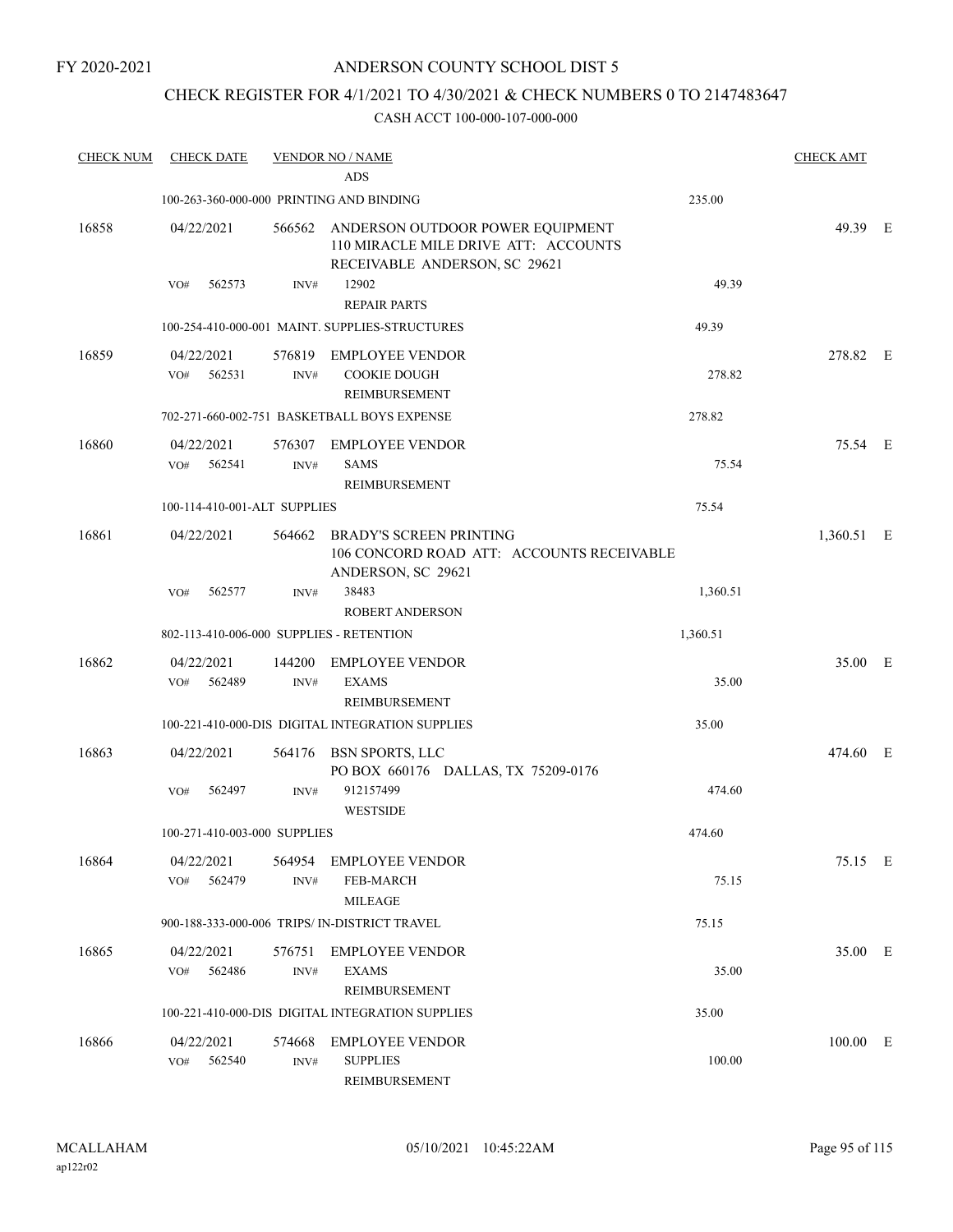# CHECK REGISTER FOR 4/1/2021 TO 4/30/2021 & CHECK NUMBERS 0 TO 2147483647

| <b>CHECK NUM</b> | <b>CHECK DATE</b>           |                                     | <b>VENDOR NO / NAME</b><br>720-271-660-020-493 SCHOOL/CLASS DONATIONS EXPENSE                                        |              | 100.00   | <b>CHECK AMT</b> |  |
|------------------|-----------------------------|-------------------------------------|----------------------------------------------------------------------------------------------------------------------|--------------|----------|------------------|--|
| 16867            | 04/22/2021<br>VO# 562485    | INV#                                | 575525 EMPLOYEE VENDOR<br><b>EXAMS</b><br>REIMBURSEMENT                                                              |              | 25.00    | 25.00 E          |  |
|                  |                             |                                     | 100-221-410-000-DIS DIGITAL INTEGRATION SUPPLIES                                                                     |              | 25.00    |                  |  |
| 16868            | 04/22/2021<br>VO# 562481    | INV#                                | 576539 EMPLOYEE VENDOR<br><b>SAMS</b><br>REIMBURSEMENT                                                               |              | 54.72    | 667.12 E         |  |
|                  |                             | 702-271-660-002-440 JUNIORS EXPENSE |                                                                                                                      |              | 54.72    |                  |  |
|                  | VO#<br>562482               | INV#                                | <b>COOKIES</b><br>REIMBURSEMENT                                                                                      |              | 612.40   |                  |  |
|                  |                             | 702-271-660-002-440 JUNIORS EXPENSE |                                                                                                                      |              | 612.40   |                  |  |
| 16869            | 04/22/2021                  |                                     | 235550 FLINN SCIENTIFIC INC<br>PO BOX 71721 ATT: ACCOUNTS RECEIVABLE<br>CHICAGO, IL 60694-1721                       |              |          | 418.40 E         |  |
|                  | 562500<br>VO#               | INV#                                | 2550344<br><b>WESTSIDE</b>                                                                                           |              | 418.40   |                  |  |
|                  |                             |                                     | 100-114-410-003-SCI SUPPLIES AND MATERIALS - SCIENCE                                                                 |              | 418.40   |                  |  |
| 16870            | 04/22/2021                  |                                     | 237555 FORMS & SUPPLY<br>POBOX 563953 ATT: ACCOUNTS RECEIVABLE<br>CHARLOTTE, NC 28256                                |              |          | 808.38 E         |  |
|                  | 562501<br>VO#               | INV#                                | 5742236<br><b>SUPPLIES</b>                                                                                           |              | 741.96   |                  |  |
|                  |                             |                                     | 100-113-410-006-VEN SUPPLY-ADDT'L FOR LOST VENDING                                                                   |              | 741.96   |                  |  |
|                  | 562502<br>VO#               | INV#                                | 5751307<br><b>SUPPLIES</b>                                                                                           |              | 12.01    |                  |  |
|                  |                             | 100-233-410-014-000 SUPPLIES        |                                                                                                                      |              | 12.01    |                  |  |
|                  | 562589<br>VO#               | INV#                                | 5738807<br><b>SUPPLIES</b>                                                                                           |              | 54.41    |                  |  |
|                  |                             |                                     | 719-271-660-019-201 MISCELLANEOUS EXPENSE                                                                            |              | 54.41    |                  |  |
| 16871            | 04/22/2021                  |                                     | 576597 EMPLOYEE VENDOR<br>VO# 562536 INV# WALMART<br><b>REIMBURSEMENT</b>                                            |              | 64.96    | 64.96 E          |  |
|                  |                             | 131-115-410-031-000 SUPPLIES        |                                                                                                                      |              | 64.96    |                  |  |
| 16872            | 04/22/2021                  | 563904                              | <b>GREENVILLE TURF &amp; TRACTOR INC</b><br>722 MAULDIN ROAD ATT: ACCOUNTS RECEIVABLE<br><b>GREENVILLE, SC 29607</b> |              |          | 4,176.39 E       |  |
|                  | 562590<br>VO#               | INV#                                | W89454, W89443<br><b>REPAIRS</b>                                                                                     | 14207<br>PO# | 4,176.39 |                  |  |
|                  |                             |                                     | 100-254-323-002-600 MAINTENANCE SERVICES                                                                             |              | 2,265.44 |                  |  |
|                  |                             |                                     | 100-254-323-003-600 MAINTENANCE SERVICES                                                                             |              | 1,910.95 |                  |  |
| 16873            | 04/22/2021<br>562534<br>VO# | 573256<br>INV#                      | EMPLOYEE VENDOR<br><b>WALMART</b>                                                                                    |              | 31.91    | 31.91 E          |  |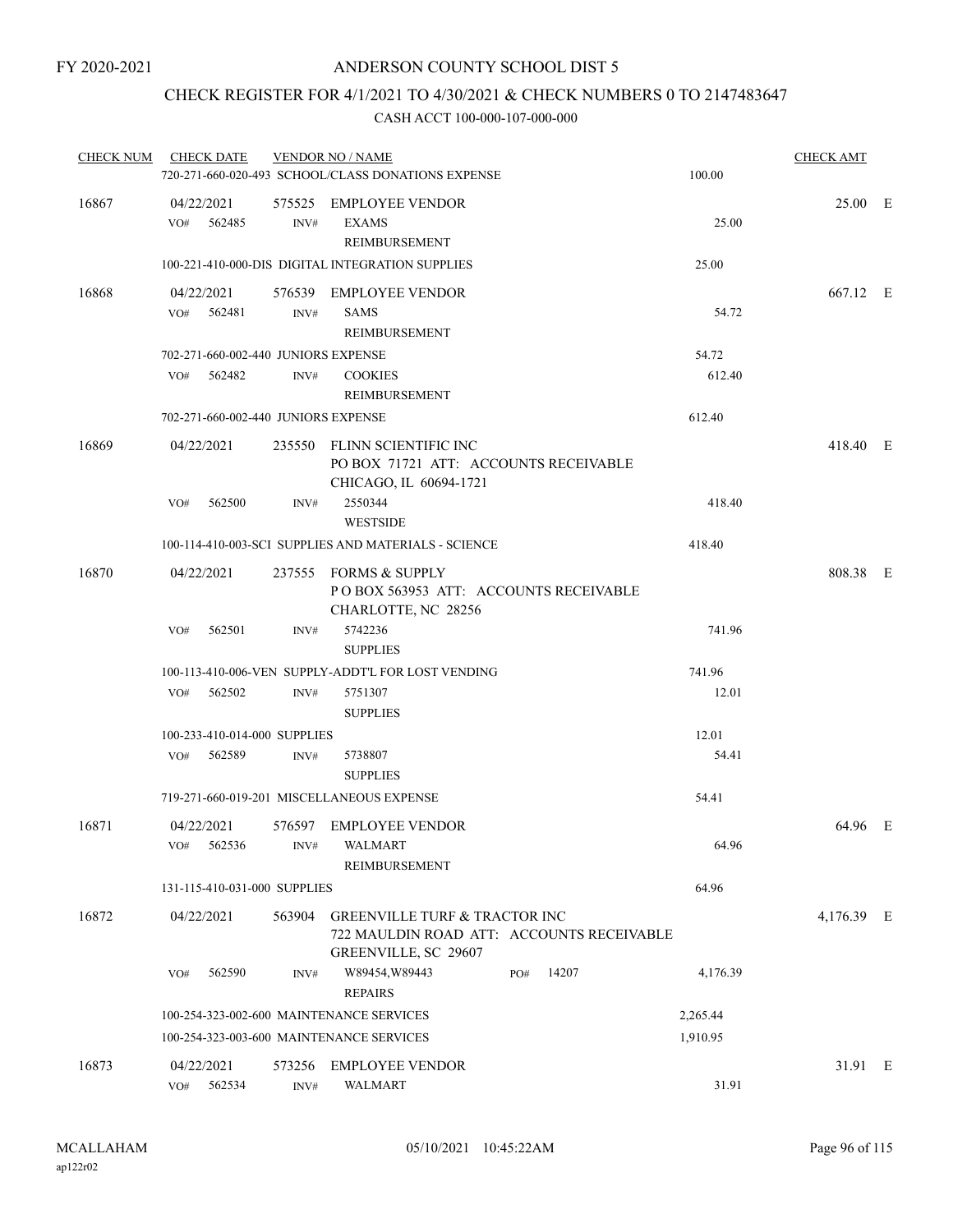## CHECK REGISTER FOR 4/1/2021 TO 4/30/2021 & CHECK NUMBERS 0 TO 2147483647

| <b>CHECK NUM</b> | CHECK DATE                            |                | <b>VENDOR NO / NAME</b>                                                                                 |          | <b>CHECK AMT</b> |  |
|------------------|---------------------------------------|----------------|---------------------------------------------------------------------------------------------------------|----------|------------------|--|
|                  |                                       |                | REIMBURSEMENT                                                                                           |          |                  |  |
|                  |                                       |                | 100-113-410-006-VEN SUPPLY-ADDT'L FOR LOST VENDING                                                      | 31.91    |                  |  |
| 16874            | 04/22/2021<br>562492<br>VO#           | 573862<br>INV# | <b>EMPLOYEE VENDOR</b><br><b>APRIL 14-16</b><br><b>FLORENCE</b>                                         | 335.81   | 335.81 E         |  |
|                  | 100-224-333-000-000 TRIPS/CONFERENCES |                |                                                                                                         | 335.81   |                  |  |
| 16875            | 04/22/2021                            |                | 573279 HERSHEY CREAMERY COMPANY<br>710 CORPORATE CIRCLE SALISBURY, NC 28145                             |          | 182.97 E         |  |
|                  | 562591<br>VO#                         | INV#           | 16447072<br>WHITEHALL ELEM                                                                              | 182.97   |                  |  |
|                  |                                       |                | 719-271-660-019-391 ICE CREAM SALES EXPENSE                                                             | 182.97   |                  |  |
| 16876            | 04/22/2021                            | 272800         | <b>HOUSE OF TROPHIES</b><br>616 NORTH MURRAY AVENUE ATT: ACCOUNTS<br>RECEIVABLE ANDERSON, SC 29625-4311 |          | 21.40 E          |  |
|                  | 562592<br>VO#                         | INV#           | 32915<br>AIT                                                                                            | 21.40    |                  |  |
|                  | 131-115-410-031-000 SUPPLIES          |                |                                                                                                         | 21.40    |                  |  |
| 16877            | 04/22/2021                            | 298850         | <b>JOHNSON CONTROLS</b><br>POBOX 730068 ATT: ACCOUNTS RECEIVABLE<br>DALLAS, TX 75373                    |          | 2,647.50 E       |  |
|                  | 562593<br>VO#                         | INV#           | 102289509802<br>12984<br>PO#<br><b>APRIL - JUNE</b>                                                     | 2,647.50 |                  |  |
|                  |                                       |                | 100-254-312-000-000 PURCHASED SERVICES-JCI                                                              | 2,647.50 |                  |  |
| 16878            | 04/22/2021                            | 300176         | <b>JOSTENS INC</b><br>21336 NETWORK PLACE ATT: ACCOUNTS<br>RECEIVABLE CHICAGO, IL 60673                 |          | 344.11 E         |  |
|                  | 562506<br>VO#                         | INV#           | 25924449<br><b>WESTSIDE</b>                                                                             | 344.11   |                  |  |
|                  |                                       |                | 100-221-410-003-000 SUPPLIES AND MATERIALS                                                              | 344.11   |                  |  |
| 16879            | 04/22/2021<br>VO#<br>562484           | 574918<br>INV# | <b>EMPLOYEE VENDOR</b><br><b>EXAMS</b><br>REIMBURSEMENT                                                 | 50.00    | 50.00 E          |  |
|                  |                                       |                | 100-221-410-000-DIS DIGITAL INTEGRATION SUPPLIES                                                        | 50.00    |                  |  |
| 16880            | 04/22/2021<br>562490<br>VO#           | 574557<br>INV# | <b>EMPLOYEE VENDOR</b><br><b>EXAMS</b>                                                                  | 35.00    | 35.00 E          |  |
|                  |                                       |                | REIMBURSEMENT<br>100-221-410-000-DIS DIGITAL INTEGRATION SUPPLIES                                       | 35.00    |                  |  |
| 16881            | 04/22/2021                            | 345710         | <b>EMPLOYEE VENDOR</b>                                                                                  |          | 28.58 E          |  |
|                  | 562491<br>VO#                         | INV#           | APRIL 16<br><b>PICKENS</b>                                                                              | 28.58    |                  |  |
|                  |                                       |                | 100-264-333-000-000 TRIPS AND CONFERENCES                                                               | 28.58    |                  |  |
| 16882            | 04/22/2021<br>562483<br>VO#           | 226700<br>INV# | <b>EMPLOYEE VENDOR</b><br><b>LOWES</b>                                                                  | 52.24    | 52.24 E          |  |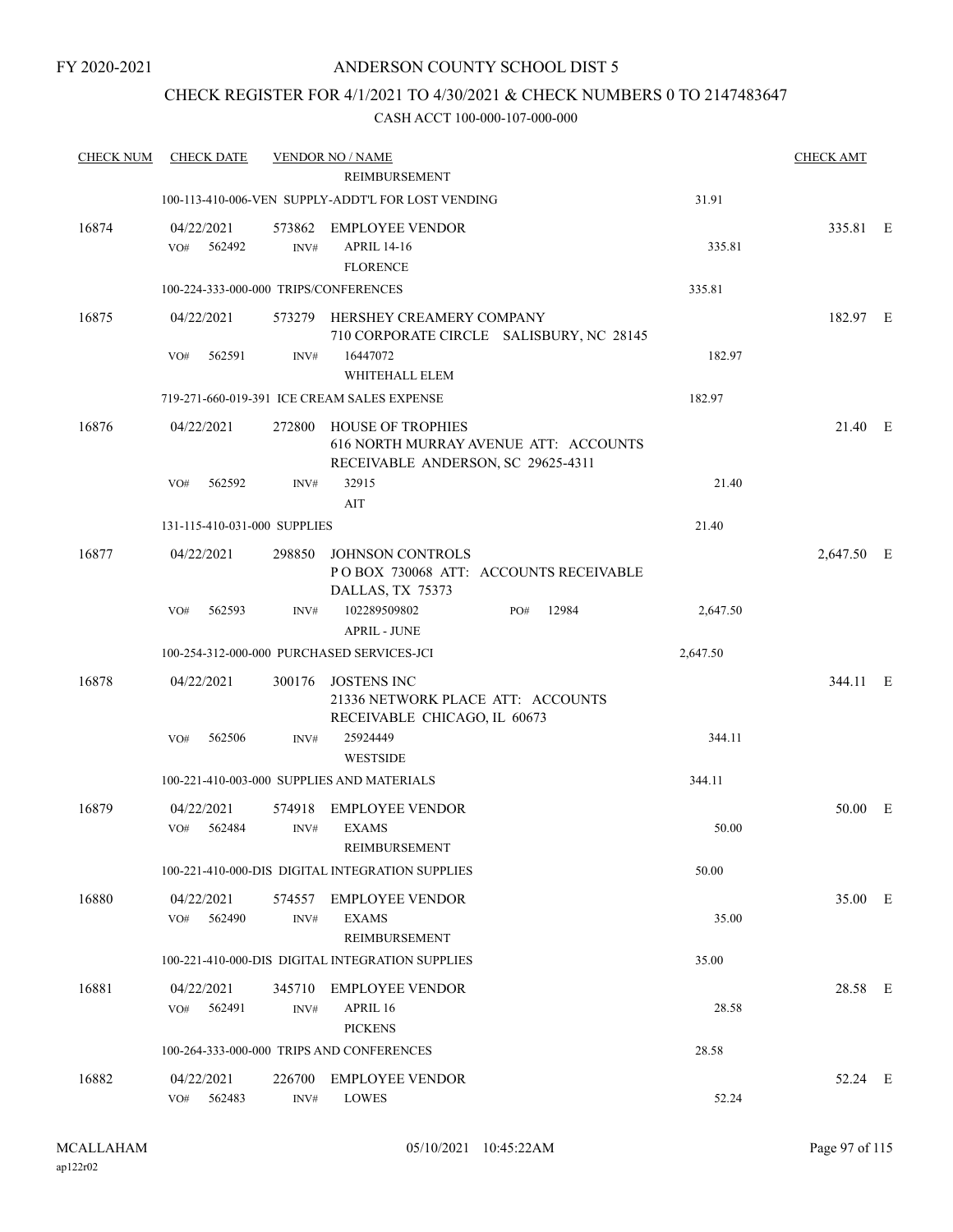### CHECK REGISTER FOR 4/1/2021 TO 4/30/2021 & CHECK NUMBERS 0 TO 2147483647

| <b>CHECK NUM</b> | <b>CHECK DATE</b>                        |                | <b>VENDOR NO / NAME</b>                                                                          |     |       |          | <b>CHECK AMT</b> |  |
|------------------|------------------------------------------|----------------|--------------------------------------------------------------------------------------------------|-----|-------|----------|------------------|--|
|                  |                                          |                | REIMBURSEMENT                                                                                    |     |       |          |                  |  |
|                  |                                          |                | 718-271-660-018-201 MISCELLANEOUS EXPENSE                                                        |     |       | 52.24    |                  |  |
| 16883            | 04/22/2021                               | 349701         | MED CENTRAL HEALTH RESOURCES<br>3424 CLEMSON BLVD ATT: ACCOUNTS RECEIVABLE<br>ANDERSON, SC 29621 |     |       |          | 150.00 E         |  |
|                  | 562509<br>VO#                            | INV#           | 56855<br><b>SIERRA</b>                                                                           |     |       | 85.00    |                  |  |
|                  | 100-255-323-000-000 CONTRACTED SERVICES  |                |                                                                                                  |     |       | 85.00    |                  |  |
|                  | 562510<br>VO#                            | INV#           | 39338                                                                                            |     |       | 65.00    |                  |  |
|                  |                                          |                | <b>SLOAN</b>                                                                                     |     |       |          |                  |  |
|                  | 100-255-323-000-000 CONTRACTED SERVICES  |                |                                                                                                  |     |       | 65.00    |                  |  |
| 16884            | 04/22/2021                               | 569461         | METROGROUP, INC<br>50-23 TWENTY-THIRD STREET LONG ISLAND CITY,<br>NY 11101                       |     |       |          | 2,343.01 E       |  |
|                  | 562594<br>VO#                            | INV#           | 732296<br><b>SERVICE</b>                                                                         | PO# | 13055 | 2,343.01 |                  |  |
|                  | 100-254-323-000-600 MAINTENANCE SERVICES |                |                                                                                                  |     |       | 25.35    |                  |  |
|                  | 100-254-323-001-600 MAINTENANCE SERVICES |                |                                                                                                  |     |       | 52.43    |                  |  |
|                  | 100-254-323-002-600 MAINTENANCE SERVICES |                |                                                                                                  |     |       | 471.91   |                  |  |
|                  | 100-254-323-003-600 MAINTENANCE SERVICES |                |                                                                                                  |     |       | 407.45   |                  |  |
|                  | 100-254-323-005-600 MAINTENANCE SERVICES |                |                                                                                                  |     |       | 8.05     |                  |  |
|                  | 100-254-323-007-600 MAINTENANCE SERVICES |                |                                                                                                  |     |       | 25.35    |                  |  |
|                  | 100-254-323-008-600 MAINTENANCE SERVICES |                |                                                                                                  |     |       | 25.35    |                  |  |
|                  | 100-254-323-010-600 MAINTENANCE SERVICES |                |                                                                                                  |     |       | 135.24   |                  |  |
|                  | 100-254-323-011-600 MAINTENANCE SERVICES |                |                                                                                                  |     |       | 25.35    |                  |  |
|                  | 100-254-323-012-600 MAINTENANCE SERVICES |                |                                                                                                  |     |       | 110.15   |                  |  |
|                  | 100-254-323-014-600 MAINTENANCE SERVICES |                |                                                                                                  |     |       | 346.62   |                  |  |
|                  | 100-254-323-015-600 MAINTENANCE SERVICES |                |                                                                                                  |     |       | 25.35    |                  |  |
|                  | 100-254-323-016-600 MAINTENANCE SERVICES |                |                                                                                                  |     |       | 332.17   |                  |  |
|                  | 100-254-323-017-600 MAINTENANCE SERVICES |                |                                                                                                  |     |       | 25.35    |                  |  |
|                  | 100-254-323-019-600 MAINTENANCE SERVICES |                |                                                                                                  |     |       | 170.71   |                  |  |
|                  | 100-254-323-021-600 MAINTENANCE SERVICES |                |                                                                                                  |     |       | 156.18   |                  |  |
| 16885            | 04/22/2021<br>562488<br>VO#              | 574558<br>INV# | <b>EMPLOYEE VENDOR</b><br>EXAMS<br>REIMBURSEMENT                                                 |     |       | 40.00    | 40.00 E          |  |
|                  |                                          |                | 100-221-410-000-DIS DIGITAL INTEGRATION SUPPLIES                                                 |     |       | 40.00    |                  |  |
| 16886            | 04/22/2021                               | 563720         | <b>EMPLOYEE VENDOR</b>                                                                           |     |       |          | 61.40 E          |  |
|                  | 562542<br>VO#                            | INV#           | <b>ART SUPPLIES</b><br>REIMBURSEMENT                                                             |     |       | 61.40    |                  |  |
|                  | 100-114-410-002-ART ART SUPPLIES         |                |                                                                                                  |     |       | 61.40    |                  |  |
| 16887            | 04/22/2021                               |                | 570874 NEW READERS PRESS<br>101 WYOMING STREET SYRACUSE, NY 13204                                |     |       |          | 600.00 E         |  |
|                  | 562595<br>VO#                            | INV#           | 3322                                                                                             |     |       | 600.00   |                  |  |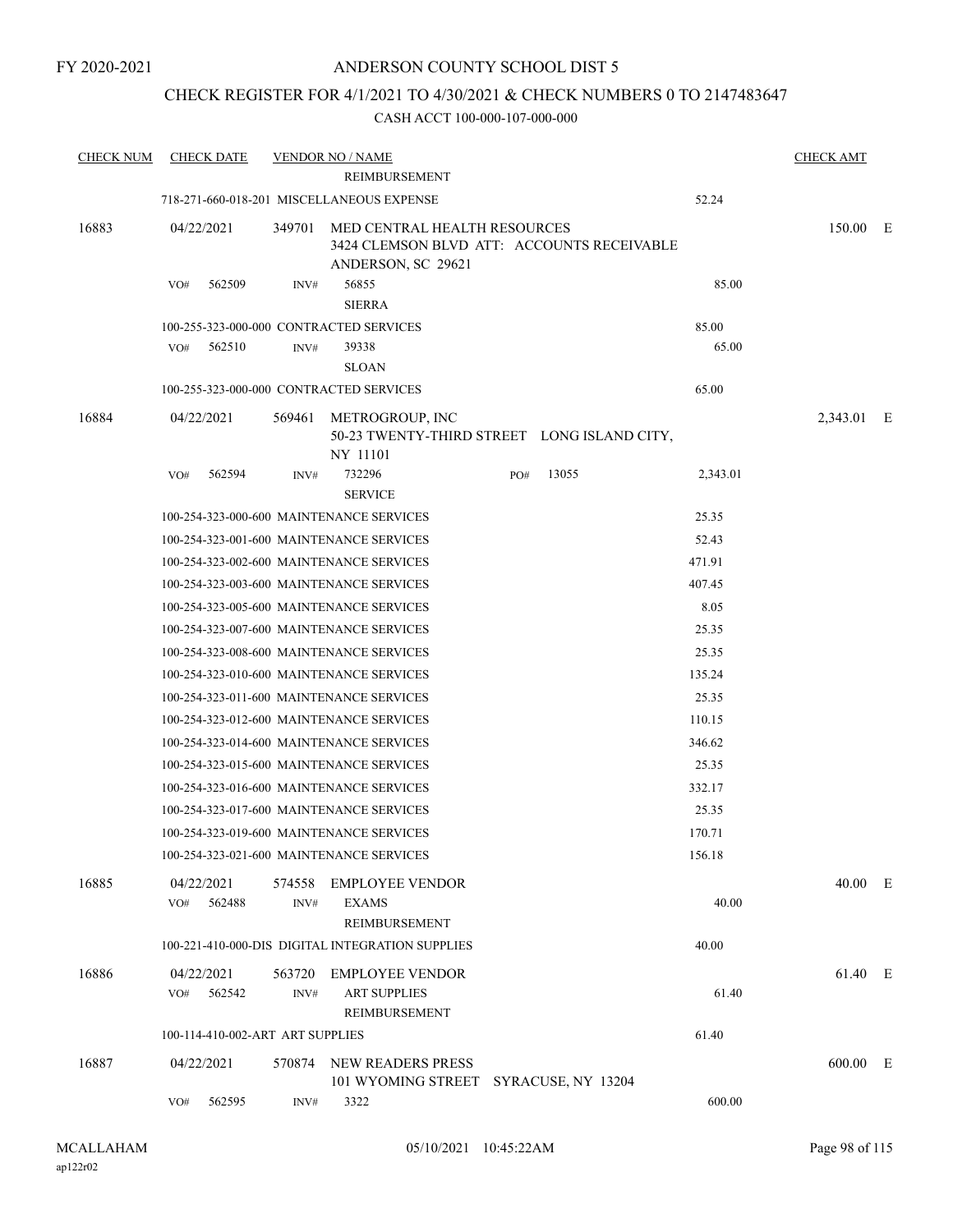## CHECK REGISTER FOR 4/1/2021 TO 4/30/2021 & CHECK NUMBERS 0 TO 2147483647

| <b>CHECK NUM</b> | <b>CHECK DATE</b>                        |        | <b>VENDOR NO / NAME</b>                                                |          | <b>CHECK AMT</b> |  |
|------------------|------------------------------------------|--------|------------------------------------------------------------------------|----------|------------------|--|
|                  |                                          |        | <b>VOUCHERS</b>                                                        |          |                  |  |
|                  |                                          |        | 723-190-660-023-911 MISCELLANEOUS- ADULT ED EXPENSE                    | 600.00   |                  |  |
| 16888            | 04/22/2021<br>562546                     |        | 572025 EMPLOYEE VENDOR                                                 |          | 170.35 E         |  |
|                  | VO#                                      | INV#   | APRIL 14<br><b>COLUMBIA</b>                                            | 170.35   |                  |  |
|                  |                                          |        | 100-263-333-000-000 TRIPS AND CONFERENCES                              | 170.35   |                  |  |
| 16889            | 04/22/2021                               |        | 389900 OFFICE DEPOT                                                    |          | 832.08 E         |  |
|                  | 562513<br>VO#                            | INV#   | POBOX 1413 CHARLOTTE, NC 28201-1413<br>164807441001<br><b>SUPPLIES</b> | 193.63   |                  |  |
|                  | 802-112-410-007-000 SUPPLIES - RETENTION |        |                                                                        | 193.63   |                  |  |
|                  | 562514<br>VO#                            | INV#   | 164805737001<br><b>SUPPLIES</b>                                        | 230.86   |                  |  |
|                  | 802-112-410-007-000 SUPPLIES - RETENTION |        |                                                                        | 230.86   |                  |  |
|                  | 562515<br>VO#                            | INV#   | 163067285001<br><b>SUPPLIES</b>                                        | 140.45   |                  |  |
|                  | 100-233-410-003-000 SUPPLIES             |        |                                                                        | 140.45   |                  |  |
|                  | 562516<br>VO#                            | INV#   | 163216416001<br><b>SUPPLIES</b>                                        | 126.98   |                  |  |
|                  | 100-233-410-003-000 SUPPLIES             |        |                                                                        | 126.98   |                  |  |
|                  | 562517<br>VO#                            | INV#   | 162485514001<br><b>SUPPLIES</b>                                        | 140.16   |                  |  |
|                  | 100-233-410-003-000 SUPPLIES             |        |                                                                        | 140.16   |                  |  |
| 16890            | 04/22/2021                               | 576821 | <b>EMPLOYEE VENDOR</b>                                                 |          | $104.28$ E       |  |
|                  | VO#<br>562543                            | INV#   | <b>CLOTHES</b><br>REIMBURSEMENT                                        | 104.28   |                  |  |
|                  | 100-213-410-011-000 SUPPLIES             |        |                                                                        | 104.28   |                  |  |
| 16891            | 04/22/2021                               |        | 394675 PIP PRINTING                                                    |          | 2,043.97 E       |  |
|                  |                                          |        | 1005 NORTH FANT STREET ATT: ACCOUNTS<br>RECEIVABLE ANDERSON, SC 29621  |          |                  |  |
|                  | VO#<br>562596                            | INV#   | 101597<br><b>BRACELETS</b>                                             | 2,043.97 |                  |  |
|                  | 100-232-410-000-000 SUPPLIES             |        |                                                                        | 2,043.97 |                  |  |
| 16892            | 04/22/2021                               |        | 574687 PRIORITY ONE SECURITY<br>PO BOX 36 MAULDIN, SC 29662            |          | $1,282.00$ E     |  |
|                  | 562597<br>VO#                            | INV#   | 2097089<br>12976<br>PO#<br><b>APRIL SERVICE</b>                        | 1,282.00 |                  |  |
|                  |                                          |        | 100-254-323-000-600 MAINTENANCE SERVICES                               | 92.00    |                  |  |
|                  |                                          |        | 100-254-323-001-600 MAINTENANCE SERVICES                               | 46.00    |                  |  |
|                  |                                          |        | 100-254-323-002-600 MAINTENANCE SERVICES                               | 168.00   |                  |  |
|                  |                                          |        | 100-254-323-003-600 MAINTENANCE SERVICES                               | 102.00   |                  |  |
|                  |                                          |        | 100-254-323-005-600 MAINTENANCE SERVICES                               | 46.00    |                  |  |
|                  |                                          |        | 100-254-323-006-600 MAINTENANCE SERVICES                               | 69.00    |                  |  |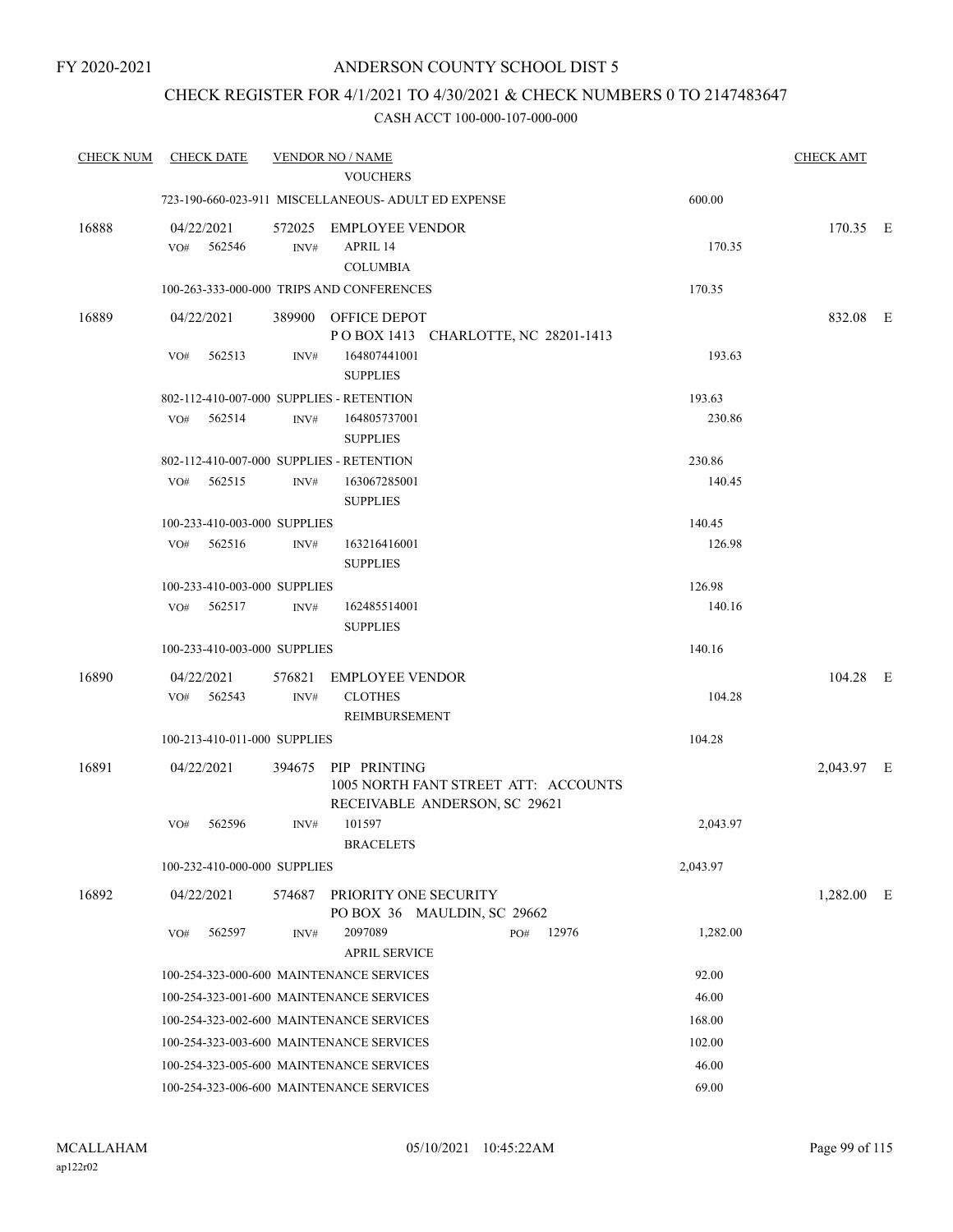# CHECK REGISTER FOR 4/1/2021 TO 4/30/2021 & CHECK NUMBERS 0 TO 2147483647

| <b>CHECK NUM</b> | <b>CHECK DATE</b>                         |                | <b>VENDOR NO / NAME</b>                                                        |        | <b>CHECK AMT</b> |  |
|------------------|-------------------------------------------|----------------|--------------------------------------------------------------------------------|--------|------------------|--|
|                  | 100-254-323-007-600 MAINTENANCE SERVICES  |                |                                                                                | 46.00  |                  |  |
|                  | 100-254-323-008-600 MAINTENANCE SERVICES  |                |                                                                                | 46.00  |                  |  |
|                  | 100-254-323-009-600 MAINTENANCE SERVICES  |                |                                                                                | 46.00  |                  |  |
|                  | 100-254-323-010-600 MAINTENANCE SERVICES  |                |                                                                                | 46.00  |                  |  |
|                  | 100-254-323-011-600 MAINTENANCE SERVICES  |                |                                                                                | 46.00  |                  |  |
|                  | 100-254-323-012-600 MAINTENANCE SERVICES  |                |                                                                                | 46.00  |                  |  |
|                  | 100-254-323-013-600 MAINTENANCE SERVICES  |                |                                                                                | 46.00  |                  |  |
|                  | 100-254-323-014-600 MAINTENANCE SERVICES  |                |                                                                                | 46.00  |                  |  |
|                  | 100-254-323-015-600 MAINTENANCE SERVICES  |                |                                                                                | 46.00  |                  |  |
|                  | 100-254-323-016-600 MAINTENANCE SERVICES  |                |                                                                                | 46.00  |                  |  |
|                  | 100-254-323-017-600 MAINTENANCE SERVICES  |                |                                                                                | 46.00  |                  |  |
|                  | 100-254-323-018-600 MAINTENANCE SERVICES  |                |                                                                                | 46.00  |                  |  |
|                  | 100-254-323-019-600 MAINTENANCE SERVICES  |                |                                                                                | 46.00  |                  |  |
|                  | 100-254-323-020-600 MAINTENANCE SERVICES  |                |                                                                                | 46.00  |                  |  |
|                  | 100-254-323-021-600 MAINTENANCE SERVICES  |                |                                                                                | 46.00  |                  |  |
|                  | 100-254-323-023-600 MAINTENANCE SERVICES  |                |                                                                                | 69.00  |                  |  |
| 16893            | 04/22/2021<br>562535<br>VO#               | 574606<br>INV# | <b>EMPLOYEE VENDOR</b><br><b>DONUTS</b><br>REIMBURSEMENT                       | 43.56  | 43.56 E          |  |
|                  | 802-112-410-012-000 SUPPLIES - RETENTION  |                |                                                                                | 43.56  |                  |  |
| 16894            | 04/22/2021<br>562544<br>VO#               | 573650<br>INV# | <b>EMPLOYEE VENDOR</b><br>JAN-MARCH<br><b>MILEAGE</b>                          | 32.66  | 32.66 E          |  |
|                  | 100-213-333-000-000 TRIPS AND CONFERENCES |                | 32.66                                                                          |        |                  |  |
| 16895            | 04/22/2021                                | 566032         | <b>SCHOOL OUTFITTERS</b><br>PO BOX 1367 MIDDLETOWN, OH 45042-1367              |        | 383.06 E         |  |
|                  | 562598<br>VO#                             | INV#           | 13556156<br>13945<br>PO#<br><b>HEADPHONES</b>                                  | 383.06 |                  |  |
|                  | 201-112-445-010-000 TECHNOLOGY SUPPLIES   |                |                                                                                | 383.06 |                  |  |
| 16896            | 04/22/2021                                | 570099         | <b>SCHOOL SPECIALTY, LLC</b><br>PO BOX 825640 PHILADELPHIA, PA 19182-5640      |        | 332.99 E         |  |
|                  | VO#<br>562520                             | INV#           | 308103720701<br>PE SUPPLIES                                                    | 168.53 |                  |  |
|                  | 702-271-660-002-443 PHYSICAL ED EXPENSE   |                |                                                                                | 168.53 |                  |  |
|                  | 562521<br>VO#                             | INV#           | 208127218359<br><b>SUPPLIES</b>                                                | 37.45  |                  |  |
|                  |                                           |                | 100-114-410-003-ART SUPPLIES AND MATERIALS - ART                               | 37.45  |                  |  |
|                  | VO#<br>562599                             | INV#           | 208127167609<br><b>HOMELAND PARK</b>                                           | 127.01 |                  |  |
|                  | 937-112-410-011-000 SUPPLIES              |                |                                                                                | 127.01 |                  |  |
| 16897            | 04/22/2021                                | 570059         | <b>SHARP BUSINESS SYSTEMS</b><br>DEPT 1216 PO BOX 121216 DALLAS, TX 75312-1216 |        | 851.86 E         |  |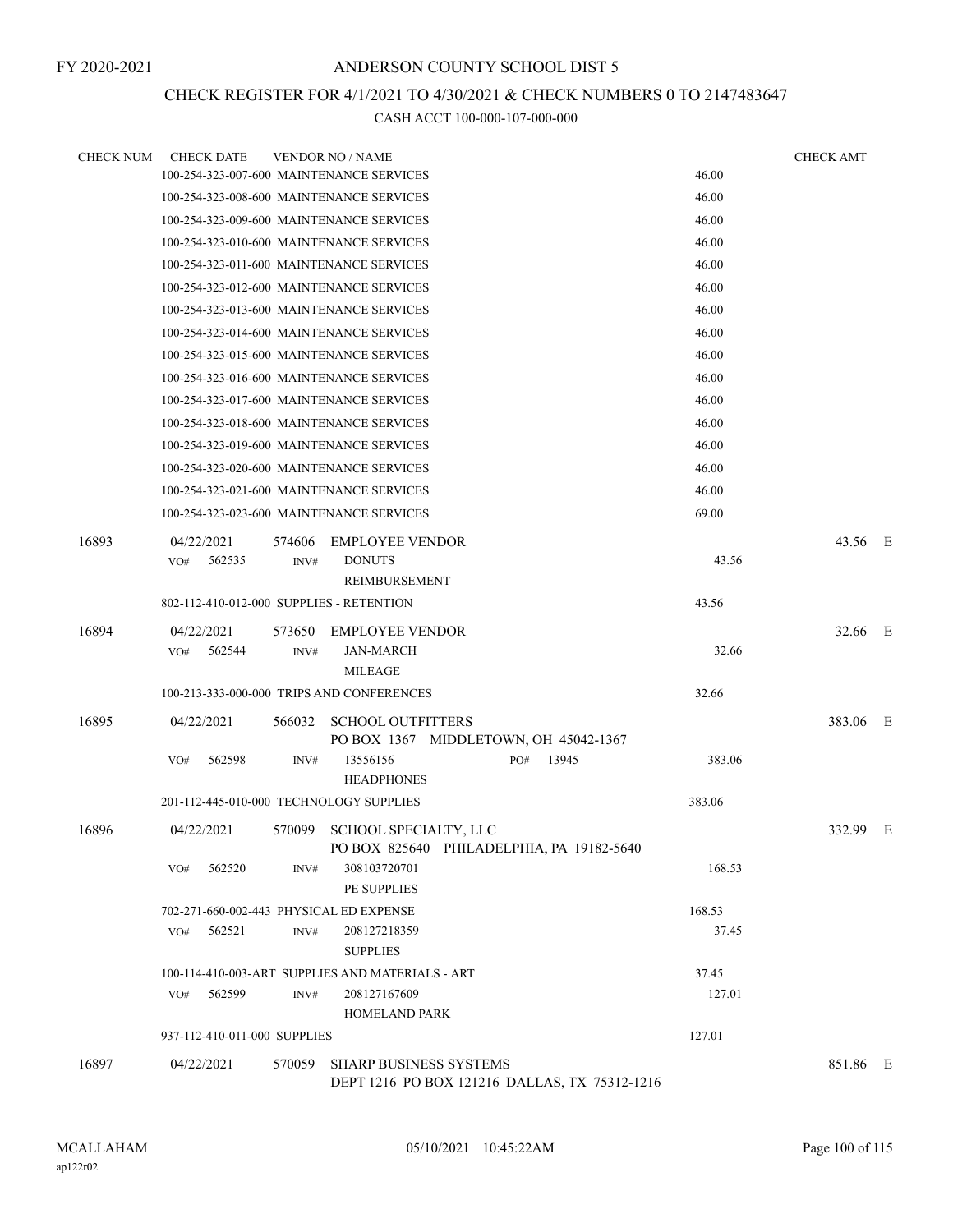# CHECK REGISTER FOR 4/1/2021 TO 4/30/2021 & CHECK NUMBERS 0 TO 2147483647

| <b>CHECK NUM</b> |     | <b>CHECK DATE</b>               |        | <b>VENDOR NO / NAME</b>                             |     |                                       |          | <b>CHECK AMT</b> |  |
|------------------|-----|---------------------------------|--------|-----------------------------------------------------|-----|---------------------------------------|----------|------------------|--|
|                  | VO# | 562522                          | INV#   | 9003238728                                          |     |                                       | 47.19    |                  |  |
|                  |     |                                 |        | <b>LICENSE</b>                                      |     |                                       |          |                  |  |
|                  |     | 100-115-410-003-000 SUPPLIES    |        |                                                     |     |                                       | 47.19    |                  |  |
|                  |     | VO# 562523                      | INV#   | 9003234336                                          |     |                                       | 279.27   |                  |  |
|                  |     |                                 |        | <b>COPIES</b>                                       |     |                                       |          |                  |  |
|                  |     | 100-115-410-003-000 SUPPLIES    |        |                                                     |     |                                       | 279.27   |                  |  |
|                  |     | $VO#$ 562524                    | INV#   | 9003229237                                          |     |                                       | 18.95    |                  |  |
|                  |     |                                 |        | <b>COPIES</b>                                       |     |                                       |          |                  |  |
|                  |     | 100-115-410-003-000 SUPPLIES    |        |                                                     |     |                                       | 18.95    |                  |  |
|                  | VO# | 562602                          | INV#   | 9003238722                                          |     |                                       | 13.48    |                  |  |
|                  |     |                                 |        | <b>LICENSE</b>                                      |     |                                       |          |                  |  |
|                  |     |                                 |        | 201-112-490-016-000 OTHER/COPIER COST               |     |                                       | 13.48    |                  |  |
|                  | VO# | 562603                          | INV#   | 9003238926                                          |     |                                       | 191.42   |                  |  |
|                  |     |                                 |        | <b>COPIES</b>                                       |     |                                       |          |                  |  |
|                  |     | 201-112-490-012-000 COPIER COST |        |                                                     |     |                                       | 191.42   |                  |  |
|                  |     | VO# 562604                      | INV#   | 9003232035                                          |     |                                       | 301.55   |                  |  |
|                  |     |                                 |        | <b>COPIES</b>                                       |     |                                       |          |                  |  |
|                  |     | 201-112-490-014-000 COPIER COST |        |                                                     |     |                                       | 301.55   |                  |  |
| 16898            |     | 04/22/2021                      |        | 472700 SHERWIN WILLIAMS                             |     |                                       |          | 8.01 E           |  |
|                  |     |                                 |        |                                                     |     | 613 NORTH MURRAY AVENUE ATT: ACCOUNTS |          |                  |  |
|                  |     |                                 |        | RECEIVABLE ANDERSON, SC 29625                       |     |                                       |          |                  |  |
|                  | VO# | 562605                          | INV#   | 8026-7                                              |     |                                       | 8.01     |                  |  |
|                  |     |                                 |        | <b>SUPPLIES</b>                                     |     |                                       |          |                  |  |
|                  |     |                                 |        | 100-254-410-003-001 SUPPLIES - MAINTENANCE          |     |                                       | 8.01     |                  |  |
| 16899            |     | 04/22/2021                      |        | 570654 EMPLOYEE VENDOR                              |     |                                       |          | 129.95 E         |  |
|                  | VO# | 562545                          | INV#   | APRIL 19                                            |     |                                       | 129.95   |                  |  |
|                  |     |                                 |        | <b>COLUMBIA</b>                                     |     |                                       |          |                  |  |
|                  |     |                                 |        | 100-224-312-000-000 STAFF DEV. - PURCHASED SERVICES |     |                                       | 129.95   |                  |  |
| 16900            |     | 04/22/2021                      | 576183 | <b>EMPLOYEE VENDOR</b>                              |     |                                       |          | $100.00$ E       |  |
|                  | VO# | 562538                          | INV#   | <b>SUPPLIES</b>                                     |     |                                       | 100.00   |                  |  |
|                  |     |                                 |        | REIMBURSEMENT                                       |     |                                       |          |                  |  |
|                  |     |                                 |        | 720-271-660-020-493 SCHOOL/CLASS DONATIONS EXPENSE  |     |                                       | 100.00   |                  |  |
| 16901            |     | 04/22/2021                      |        | 504870 TK ELEVATOR                                  |     |                                       |          | 3,044.76 E       |  |
|                  |     |                                 |        | PO BOX 3796 CAROL STREAM, IL 60132-3796             |     |                                       |          |                  |  |
|                  | VO# | 562615                          | INV#   | 3005836602                                          | PO# | 13271                                 | 655.39   |                  |  |
|                  |     |                                 |        | <b>WESTSIDE</b>                                     |     |                                       |          |                  |  |
|                  |     |                                 |        | 100-254-323-003-600 MAINTENANCE SERVICES            |     |                                       | 655.39   |                  |  |
|                  | VO# | 562616                          | INV#   | 3005836847                                          | PO# | 13267                                 | 544.11   |                  |  |
|                  |     |                                 |        | <b>WESTSIDE</b>                                     |     |                                       |          |                  |  |
|                  |     |                                 |        | 100-254-323-003-600 MAINTENANCE SERVICES            |     |                                       | 544.11   |                  |  |
|                  | VO# | 562617                          | INV#   | 3005836603                                          | PO# | 13272                                 | 655.39   |                  |  |
|                  |     |                                 |        | <b>WESTSIDE</b>                                     |     |                                       |          |                  |  |
|                  |     |                                 |        | 100-254-323-003-600 MAINTENANCE SERVICES            |     |                                       | 655.39   |                  |  |
|                  | VO# | 562618                          | INV#   | 3005835860                                          | PO# | 13270                                 | 1,189.87 |                  |  |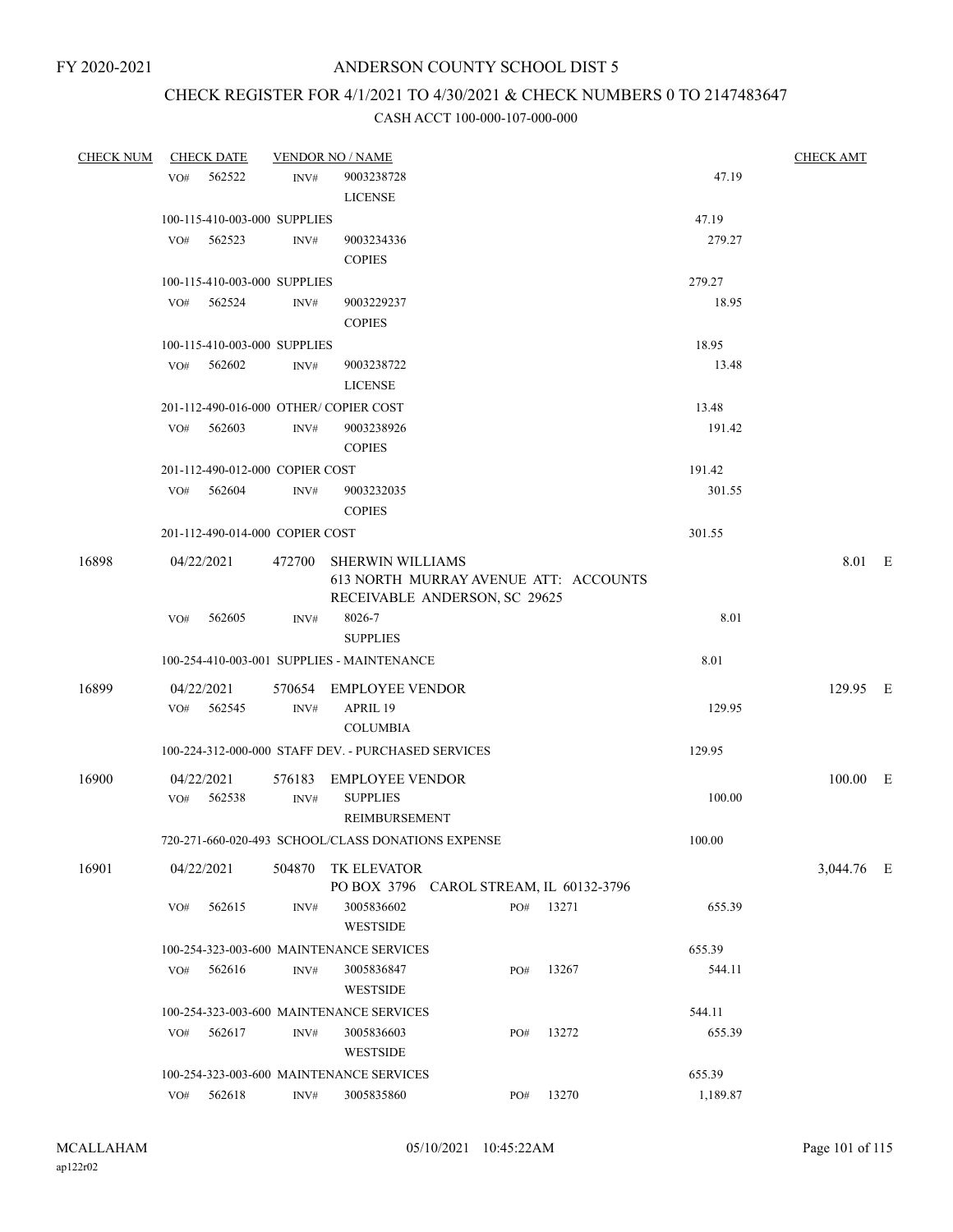### FY 2020-2021

## ANDERSON COUNTY SCHOOL DIST 5

# CHECK REGISTER FOR 4/1/2021 TO 4/30/2021 & CHECK NUMBERS 0 TO 2147483647

| <b>CHECK NUM</b> | <b>CHECK DATE</b>                                            |        | <b>VENDOR NO / NAME</b>                                                                     |                    | <b>CHECK AMT</b> |  |
|------------------|--------------------------------------------------------------|--------|---------------------------------------------------------------------------------------------|--------------------|------------------|--|
|                  |                                                              |        | <b>TL HANNA</b>                                                                             |                    |                  |  |
|                  |                                                              |        | 100-254-323-002-600 MAINTENANCE SERVICES                                                    | 1,189.87           |                  |  |
| 16902            | 04/22/2021                                                   | 507850 | <b>TRANE</b><br>POBOX 406469 ATT: ACCOUNTS RECEIVABLE<br>ATLANTA, GA 30384-6469             |                    | 1,475.00 E       |  |
|                  | VO#<br>562620                                                | INV#   | 311611568<br>13294<br>PO#<br><b>CUST 118317</b>                                             | 1,475.00           |                  |  |
|                  |                                                              |        | 131-254-323-031-400 CONTR SERV-HVAC/ELECT/PLUMBING                                          | 1,475.00           |                  |  |
| 16903            | 04/22/2021                                                   |        | 570855 ULINE - ATLANTA<br>P.O. BOX 88741 ATT: ACCOUNTS RECEIVABLE<br>CHICAGO, IL 60680-1741 |                    | 82.32 E          |  |
|                  | 562621<br>VO#                                                | INV#   | 131760550<br><b>SUPPLIES</b>                                                                | 82.32              |                  |  |
|                  | 100-266-410-000-000 SUPPLIES                                 |        |                                                                                             | 82.32              |                  |  |
| 16904            | 04/22/2021                                                   | 532300 | WHITE JONES ACE HARDWARE<br>PO BOX 13012 ATT: ACCOUNTS RECEIVABLE<br>ANDERSON, SC 29624     |                    | 152.02 E         |  |
|                  | 562529<br>VO#                                                | INV#   | 408705<br><b>SUPPLIES</b>                                                                   | 6.39               |                  |  |
|                  |                                                              |        | 131-254-410-031-001 SUPPLIES - MAINTENANCE                                                  | 6.39               |                  |  |
|                  | 562623<br>VO#                                                | INV#   | 897547<br><b>SUPPLIES</b>                                                                   | 133.86             |                  |  |
|                  |                                                              |        | 100-254-410-005-001 SUPPLIES - MAINTENANCE                                                  | 118.12             |                  |  |
|                  |                                                              |        | 100-254-410-016-001 SUPPLIES - MAINTENANCE                                                  | 15.74              |                  |  |
|                  | 562624<br>VO#                                                | INV#   | 897574<br><b>SUPPLIES</b>                                                                   | 11.77              |                  |  |
|                  |                                                              |        | 100-254-410-000-001 MAINT. SUPPLIES-STRUCTURES                                              | 11.77              |                  |  |
| 16905            | 04/27/2021                                                   | 569031 | AIRGAS USA<br>PO BOX 532609 ATT: ACCOUNTS RECEIVABLE<br>ATLANTA, GA 30353-2609              |                    | 1,400.91 E       |  |
|                  | 562651<br>VO#                                                | INV#   | 9111625766<br><b>SUPPLIES</b>                                                               | 160.90             |                  |  |
|                  |                                                              |        | 329-115-410-031-000 SUPPLIES-STATE EQUIPMENT                                                | 160.90             |                  |  |
|                  | 562652<br>VO#                                                | INV#   | 9978563381<br><b>SUPPLIES</b>                                                               | 1,240.01           |                  |  |
|                  |                                                              |        | 329-115-410-031-000 SUPPLIES-STATE EQUIPMENT                                                | 1,240.01           |                  |  |
| 16906            | 04/27/2021                                                   | 201391 | <b>BLICK ART MATERIALS</b><br>6910 EAGLE WAY CHICAGO, IL 60670-1069                         |                    | 1,455.29 E       |  |
|                  | 562659<br>VO#                                                | INV#   | PO 14148<br>14148<br>PO#<br>SOUTHWOOD                                                       | 1,455.29           |                  |  |
|                  | 817-113-410-021-000 SUPPLIES<br>817-113-410-021-000 SUPPLIES |        |                                                                                             | 1,295.75<br>159.54 |                  |  |
| 16907            | 04/27/2021                                                   | 564662 | <b>BRADY'S SCREEN PRINTING</b>                                                              |                    | 2,490.79 E       |  |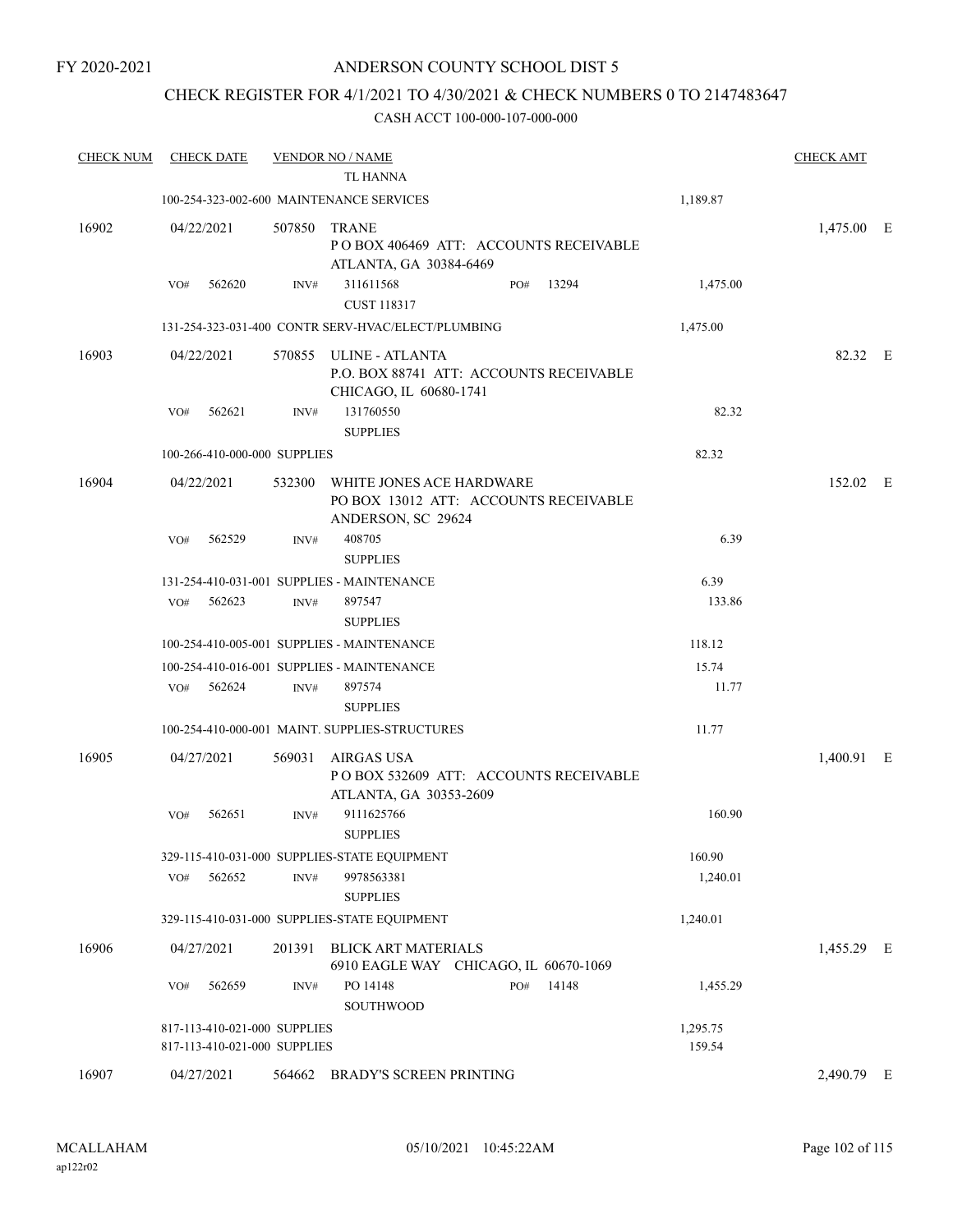FY 2020-2021

## ANDERSON COUNTY SCHOOL DIST 5

## CHECK REGISTER FOR 4/1/2021 TO 4/30/2021 & CHECK NUMBERS 0 TO 2147483647

| <b>CHECK NUM</b> | <b>CHECK DATE</b>           |                                     | <b>VENDOR NO / NAME</b>                                                                                           |                                           |          | <b>CHECK AMT</b> |  |
|------------------|-----------------------------|-------------------------------------|-------------------------------------------------------------------------------------------------------------------|-------------------------------------------|----------|------------------|--|
|                  |                             |                                     | ANDERSON, SC 29621                                                                                                | 106 CONCORD ROAD ATT: ACCOUNTS RECEIVABLE |          |                  |  |
|                  | 562661<br>VO#               | INV#                                | 38320<br><b>TL HANNA</b>                                                                                          |                                           | 2,490.79 |                  |  |
|                  |                             | 100-223-410-002-000 Supplies        |                                                                                                                   |                                           | 2,490.79 |                  |  |
| 16908            | 04/27/2021                  | 155900                              | CAROLINA BIOLOGICAL SUPPLY<br>POBOX 60232 ATT: ACCOUNTS RECEIVABLE<br>CHARLOTTE, NC 28260-0232                    |                                           |          | 1,913.96 E       |  |
|                  | 562664<br>VO#               | INV#                                | 51367327<br><b>SUPPLIES</b>                                                                                       | 14249<br>PO#                              | 1,913.96 |                  |  |
|                  |                             |                                     | 326-113-410-006-000 SCIENCE KITS SUPPLIES                                                                         |                                           | 1,913.96 |                  |  |
| 16909            | 04/27/2021                  |                                     | 572778 CAROLINA CAMPUS SUPPLY, INC<br>PO BOX 172573 SPARTANBURG, SC 29301                                         |                                           |          | 123.05 E         |  |
|                  | 562665<br>VO#               | INV#                                | 3902<br><b>CORDS</b>                                                                                              | PO#<br>14149                              | 123.05   |                  |  |
|                  |                             |                                     | 395-212-410-000-000 SUPPLIES AND MATERIALS                                                                        |                                           | 123.05   |                  |  |
| 16910            | 04/27/2021<br>562647<br>VO# | 163200<br>INV#                      | <b>EMPLOYEE VENDOR</b><br><b>SULLIVANS</b><br>REIMBURSEMENT                                                       |                                           | 137.58   | 137.58 E         |  |
|                  |                             | 721-190-660-021-429 FACULTY EXPENSE |                                                                                                                   |                                           | 137.58   |                  |  |
| 16911            | 04/27/2021<br>562713<br>VO# | 576751<br>INV#                      | <b>EMPLOYEE VENDOR</b><br>MINI GOLF SUPPLIES<br>REIMBURSEMENT                                                     |                                           | 114.25   | $114.25$ E       |  |
|                  |                             |                                     | 100-221-410-000-DIS DIGITAL INTEGRATION SUPPLIES                                                                  |                                           | 114.25   |                  |  |
| 16912            | 04/27/2021                  | 199000                              | DEMCO, INC<br>POBOX 8048 MADISON, WI 53708-8048                                                                   |                                           |          | 930.94 E         |  |
|                  | 562671<br>VO#               | INV#                                | 6935887<br><b>SUPPLIES</b>                                                                                        | 14111<br>PO#                              | 930.94   |                  |  |
|                  |                             | 100-222-410-003-000 SUPPLIES        |                                                                                                                   |                                           | 930.94   |                  |  |
| 16913            | 04/27/2021<br>562735<br>VO# | 573989<br>INV#                      | <b>EMPLOYEE VENDOR</b><br><b>HAND SANITIZERS</b><br>REIMBURSEMENT                                                 |                                           | 357.81   | 357.81 E         |  |
|                  |                             |                                     | 802-112-410-007-000 SUPPLIES - RETENTION                                                                          |                                           | 357.81   |                  |  |
| 16914            | 04/27/2021                  |                                     | 576077 EMPLOYEE VENDOR                                                                                            |                                           |          | 198.04 E         |  |
|                  | 562709<br>VO#               | INV#                                | <b>BACKFLOW TRAINING</b><br>3/23-3/26/2021                                                                        |                                           | 198.04   |                  |  |
|                  |                             |                                     | 100-254-333-000-001 TRIPS & CONFERENCES                                                                           |                                           | 198.04   |                  |  |
| 16915            | 04/27/2021                  | 569871                              | FOLLETT SCHOOL SOLUTIONS, INC<br>91826 COLLECTION CENTER DRIVE ATT: ACCOUNTS<br>RECEIVABLE CHICAGO, IL 60693-0918 |                                           |          | 845.95 E         |  |
|                  | 562675<br>VO#               | INV#                                | 833108<br><b>ROBERT ANDERSON</b>                                                                                  | PO# 14016                                 | 845.95   |                  |  |
|                  |                             | 100-222-410-006-000 SUPPLIES        |                                                                                                                   |                                           | 392.90   |                  |  |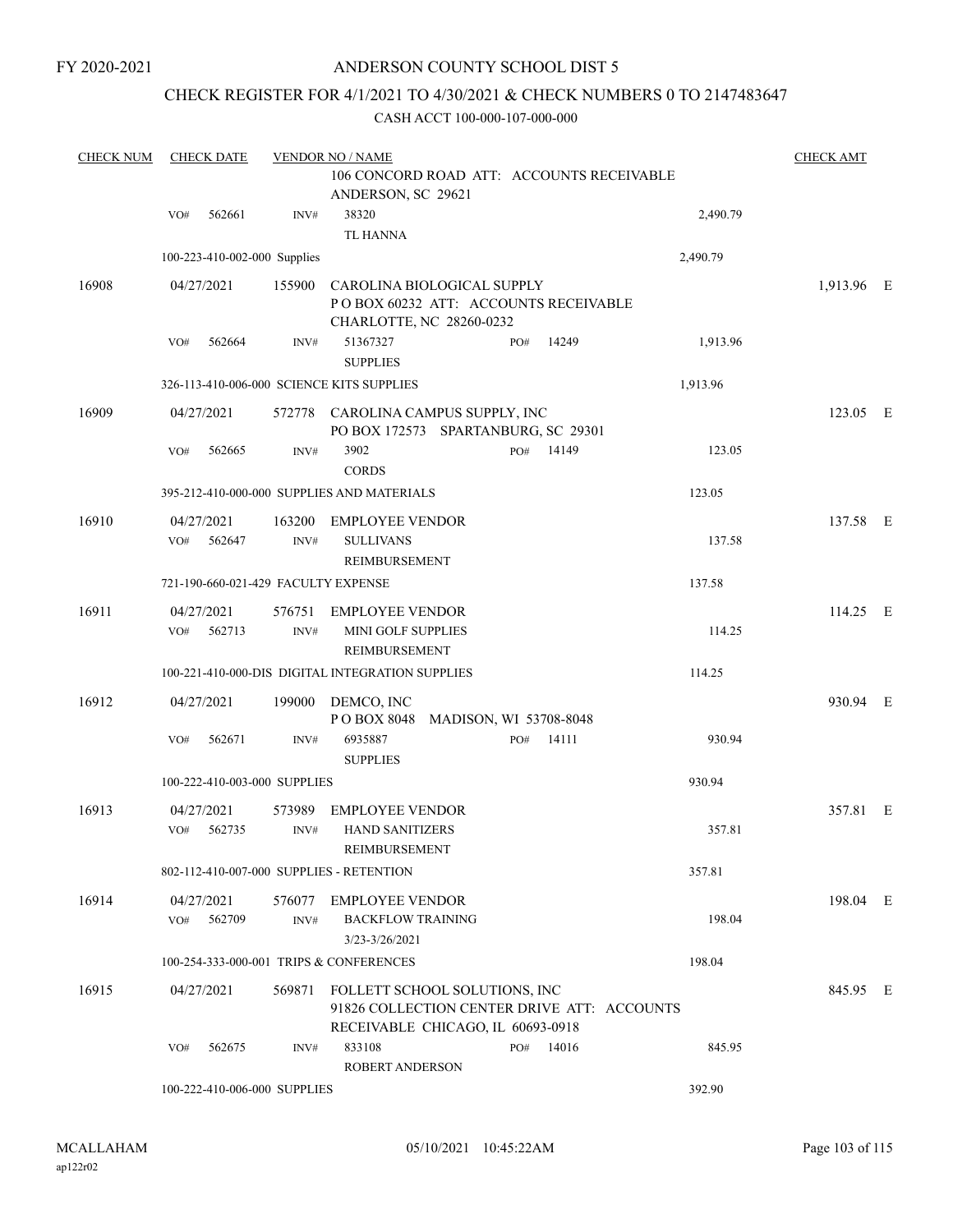# CHECK REGISTER FOR 4/1/2021 TO 4/30/2021 & CHECK NUMBERS 0 TO 2147483647

| <b>CHECK NUM</b> | <b>CHECK DATE</b>                                                                  |                | <b>VENDOR NO / NAME</b>                                                                         |                    | <b>CHECK AMT</b> |  |
|------------------|------------------------------------------------------------------------------------|----------------|-------------------------------------------------------------------------------------------------|--------------------|------------------|--|
|                  | 100-222-410-006-000 SUPPLIES                                                       |                |                                                                                                 | 453.05             |                  |  |
| 16916            | 04/27/2021<br>VO#<br>562706                                                        | INV#           | 574619 EMPLOYEE VENDOR<br>WINDSHIELD<br>REIMBURSEMENT                                           | 165.93             | 165.93 E         |  |
|                  | 100-254-323-000-001 CONTRACT SRVS                                                  |                |                                                                                                 | 165.93             |                  |  |
| 16917            | 04/27/2021<br>562643<br>VO#                                                        | INV#           | 565398 EMPLOYEE VENDOR<br><b>SULLIVANS</b><br>REIMBURSEMENT                                     | 93.26              | 93.26 E          |  |
|                  |                                                                                    |                | 720-271-660-020-411 MISCELLANEOUS EXPENSE                                                       | 93.26              |                  |  |
| 16918            | 04/27/2021<br>562640<br>VO#                                                        | 575088<br>INV# | EMPLOYEE VENDOR<br><b>MARCH 2021</b><br><b>MILEAGE</b>                                          | 24.15              | 24.15 E          |  |
|                  | 283-223-333-000-000 TRIPS/MILEAGE                                                  |                |                                                                                                 | 24.15              |                  |  |
| 16919            | 04/27/2021                                                                         | 251600         | <b>GOPHER SPORT</b><br>POBOX 1450 NW5634 ATT: ACCOUNTS<br>RECEIVABLE MINNEAPOLIS, MN 55485-5634 |                    | 142.34 E         |  |
|                  | VO#<br>562732                                                                      | INV#           | 3260<br><b>HOCKEY STICKS</b>                                                                    | 142.34             |                  |  |
|                  | 100-113-410-020-OPE PE SUPPLIES                                                    |                |                                                                                                 | 142.34             |                  |  |
| 16920            | 04/27/2021<br>562731<br>VO#                                                        | INV#           | 575561 EMPLOYEE VENDOR<br><b>CLASSROOM SUPPLIES</b><br>REIMBURSEMENT                            | 73.10              | 73.10 E          |  |
|                  |                                                                                    |                | 720-271-660-020-493 SCHOOL/CLASS DONATIONS EXPENSE                                              | 73.10              |                  |  |
| 16921            | 04/27/2021<br>VO#<br>562733                                                        | 573862<br>INV# | <b>EMPLOYEE VENDOR</b><br><b>LEADERSHIP RETREAT</b><br>04/21-04/21/21                           | 134.94             | 134.94 E         |  |
|                  | 100-252-380-000-000 TRAVEL                                                         |                |                                                                                                 | 134.94             |                  |  |
| 16922            | 04/27/2021<br>562650<br>VO#                                                        | 576829<br>INV# | <b>EMPLOYEE VENDOR</b><br><b>EXPENSES</b><br><b>REIMBURSEMENT</b>                               | 33.60              | 33.60 E          |  |
|                  | 702-271-660-002-459 GUIDANCE EXPENSE                                               |                |                                                                                                 | 33.60              |                  |  |
| 16923            | 04/27/2021                                                                         |                | 573279 HERSHEY CREAMERY COMPANY<br>710 CORPORATE CIRCLE SALISBURY, NC 28145                     |                    | 266.39 E         |  |
|                  | 562676<br>VO#                                                                      | INV#           | 16467858<br>NEVITT FOREST                                                                       | 266.39             |                  |  |
|                  |                                                                                    |                | 712-271-660-012-391 ICE CREAM SALES EXPENSE                                                     | 266.39             |                  |  |
| 16924            | 04/27/2021                                                                         | 566000         | HOUGHTON MIFFLIN HARCOURT<br>14046 COLLECTIONS CENTER DRIVE CHICAGO, IL<br>60693                |                    | 6,689.62 E       |  |
|                  | 562741<br>VO#                                                                      | INV#           | 14041<br>710211562, 710211525<br>PO#<br><b>SUBSCRIPTIONS</b>                                    | 6,689.62           |                  |  |
|                  | 201-112-445-007-000 TECHNOLOGY SUPPLIES<br>201-112-445-007-000 TECHNOLOGY SUPPLIES |                |                                                                                                 | 6,203.30<br>486.32 |                  |  |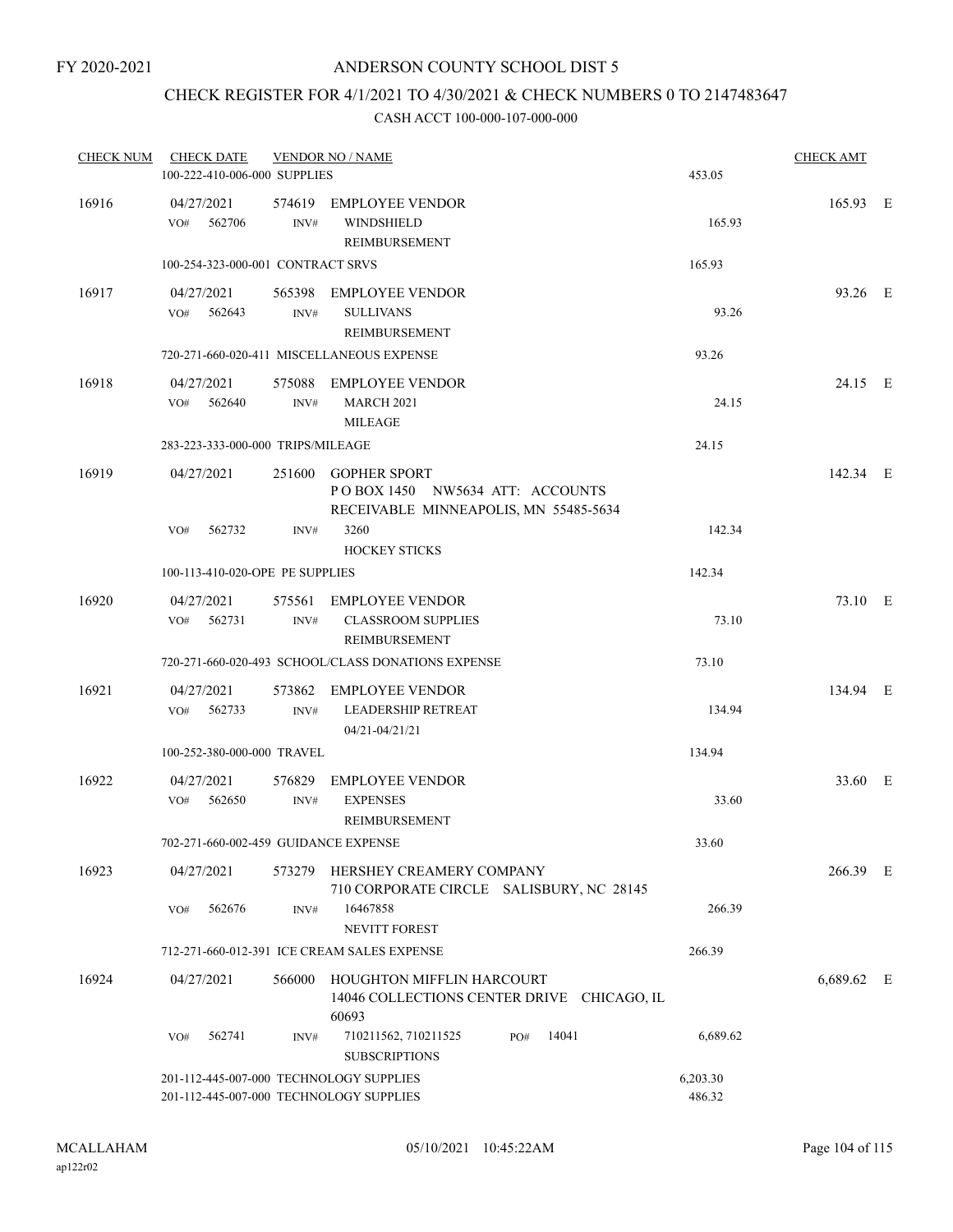# CHECK REGISTER FOR 4/1/2021 TO 4/30/2021 & CHECK NUMBERS 0 TO 2147483647

| <b>CHECK NUM</b> | <b>CHECK DATE</b>                       |        | <b>VENDOR NO / NAME</b>                                                                                 |        | <b>CHECK AMT</b> |  |
|------------------|-----------------------------------------|--------|---------------------------------------------------------------------------------------------------------|--------|------------------|--|
| 16925            | 04/27/2021                              |        | 300176 JOSTENS INC<br>21336 NETWORK PLACE ATT: ACCOUNTS<br>RECEIVABLE CHICAGO, IL 60673                 |        | 36.16 E          |  |
|                  | 562730<br>VO#                           | INV#   | 25609350, 25973803<br><b>DIPLOMA</b>                                                                    | 36.16  |                  |  |
|                  | 702-271-660-002-511 DIPLOMAS EXPENSE    |        |                                                                                                         | 36.16  |                  |  |
| 16926            | 04/27/2021                              |        | 563608 JW PEPPER & SON, INC<br>POBOX 642 ATT: ACCOUNTS RECEIVABLE EXTON,<br>PA 19341                    |        | 145.54 E         |  |
|                  | 562679<br>VO#                           | INV#   | 363334470<br><b>GLENVIEW</b>                                                                            | 63.80  |                  |  |
|                  |                                         |        | 100-113-410-020-COB CHORUS, ORCHESTRA & BAND                                                            | 63.80  |                  |  |
|                  | 562728<br>VO#                           | INV#   | 363214626<br><b>MUSIC</b>                                                                               | 58.50  |                  |  |
|                  | 721-190-660-021-642 CHORUS HIGH EXPENSE |        |                                                                                                         | 58.50  |                  |  |
|                  | 562729<br>VO#                           | INV#   | 363213082<br><b>MUSIC</b>                                                                               | 23.24  |                  |  |
|                  | 721-190-660-021-642 CHORUS HIGH EXPENSE |        |                                                                                                         | 23.24  |                  |  |
| 16927            | 04/27/2021                              |        | 575078 EMPLOYEE VENDOR                                                                                  |        | 207.36 E         |  |
|                  | VO# 562646                              | INV#   | <b>DANCE</b><br>REIMBURSEMENT                                                                           | 207.36 |                  |  |
|                  | 721-190-660-021-607 DANCE EXPENSE       |        |                                                                                                         | 207.36 |                  |  |
| 16928            | 04/27/2021                              |        | 574631 EMPLOYEE VENDOR                                                                                  |        | 30.42 E          |  |
|                  | VO#<br>562717                           | INV#   | <b>MARCH 2021 MILEAGE</b><br><b>MILEAGE</b>                                                             | 30.42  |                  |  |
|                  |                                         |        | 203-223-332-000-000 IN-DISTRICT TRAVEL- ADMIN                                                           | 30.42  |                  |  |
| 16929            | 04/27/2021                              | 574534 | <b>EMPLOYEE VENDOR</b>                                                                                  |        | 79.70 E          |  |
|                  | VO#<br>562708                           | INV#   | <b>SNACKS</b><br><b>REIMBURSEMENT</b>                                                                   | 79.70  |                  |  |
|                  | 100-264-410-000-REC RECRUITING SUPPLIES |        |                                                                                                         | 79.70  |                  |  |
| 16930            | 04/27/2021<br>562738<br>VO#             | INV#   | 574462 EMPLOYEE VENDOR<br><b>SCASA ROUNTABLE</b><br>04/20/21                                            | 144.28 | 144.28 E         |  |
|                  |                                         |        | 100-252-333-000-000 TRIPS AND CONFERENCES                                                               | 144.28 |                  |  |
| 16931            | 04/27/2021                              |        | 349701 MED CENTRAL HEALTH RESOURCES<br>3424 CLEMSON BLVD ATT: ACCOUNTS RECEIVABLE<br>ANDERSON, SC 29621 |        | 695.00 E         |  |
|                  | VO#<br>562682                           | INV#   | 37130<br><b>AUMANN</b>                                                                                  | 65.00  |                  |  |
|                  | 100-255-323-000-000 CONTRACTED SERVICES |        |                                                                                                         | 65.00  |                  |  |
|                  | 562683<br>VO#                           | INV#   | 15847<br><b>GLEW</b>                                                                                    | 65.00  |                  |  |
|                  | 100-255-323-000-000 CONTRACTED SERVICES |        |                                                                                                         | 65.00  |                  |  |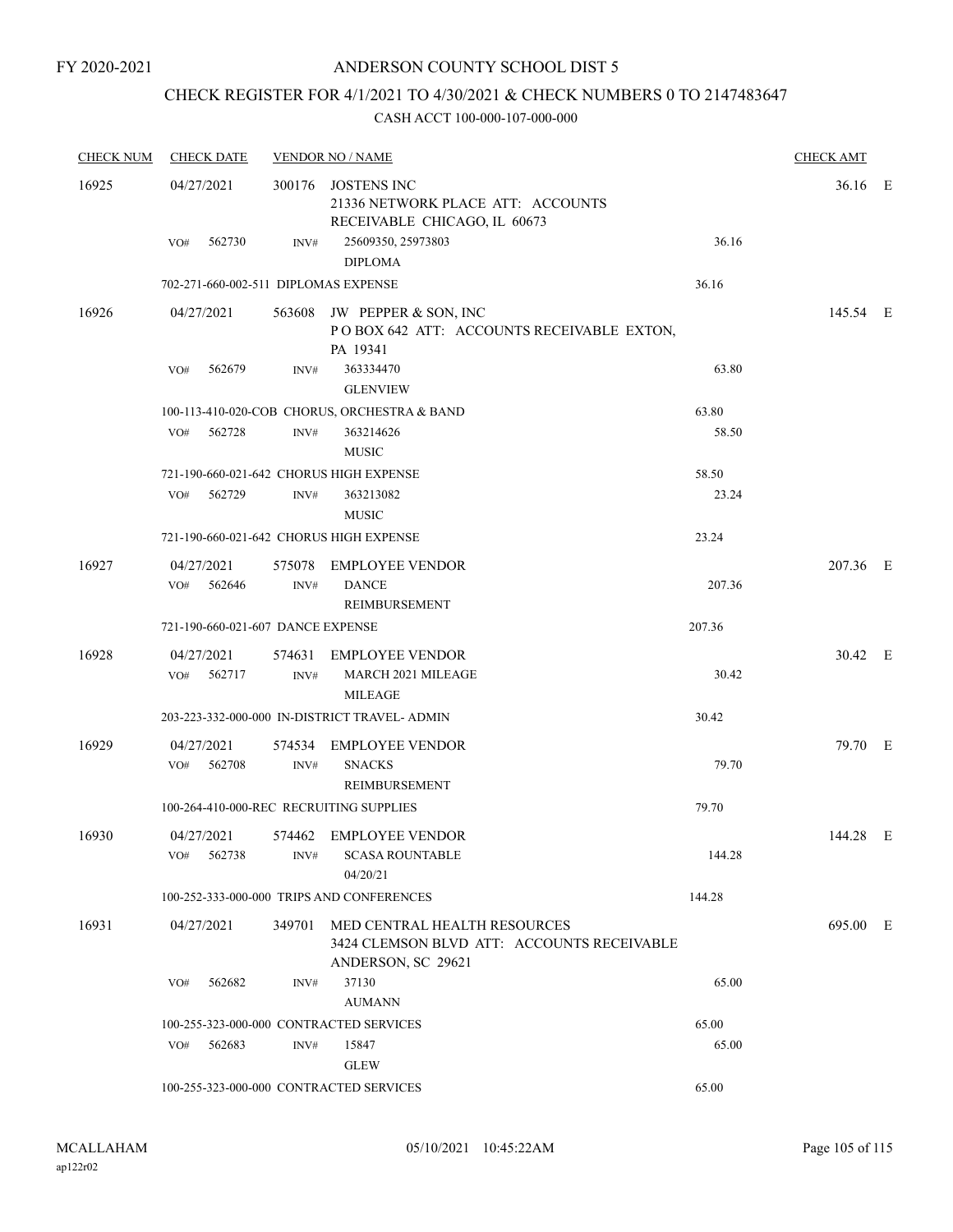# CHECK REGISTER FOR 4/1/2021 TO 4/30/2021 & CHECK NUMBERS 0 TO 2147483647

| <b>CHECK NUM</b> | <b>CHECK DATE</b>                       |      | <b>VENDOR NO / NAME</b>                                              |       | <b>CHECK AMT</b> |  |  |
|------------------|-----------------------------------------|------|----------------------------------------------------------------------|-------|------------------|--|--|
|                  | VO# 562684                              | INV# | 7631<br><b>RAINEY</b>                                                | 65.00 |                  |  |  |
|                  | 100-255-323-000-000 CONTRACTED SERVICES |      |                                                                      | 65.00 |                  |  |  |
|                  | VO# 562685                              | INV# | 52229<br><b>JOSEPH</b>                                               | 65.00 |                  |  |  |
|                  | 100-255-323-000-000 CONTRACTED SERVICES |      |                                                                      | 65.00 |                  |  |  |
|                  | 562686<br>VO#                           | INV# | 56512                                                                | 45.00 |                  |  |  |
|                  |                                         |      | <b>HAMPTON</b>                                                       |       |                  |  |  |
|                  | 100-255-323-000-000 CONTRACTED SERVICES |      |                                                                      | 45.00 |                  |  |  |
|                  | 562687<br>VO#                           | INV# | 33191<br><b>MCCLAIN</b>                                              | 65.00 |                  |  |  |
|                  | 100-255-323-000-000 CONTRACTED SERVICES |      |                                                                      | 65.00 |                  |  |  |
|                  | 562688<br>VO#                           | INV# | 21603<br><b>VALENTINE</b>                                            | 65.00 |                  |  |  |
|                  | 100-255-323-000-000 CONTRACTED SERVICES |      |                                                                      | 65.00 |                  |  |  |
|                  | VO# 562689                              | INV# | 52475<br><b>HARDIN</b>                                               | 65.00 |                  |  |  |
|                  | 100-255-323-000-000 CONTRACTED SERVICES |      |                                                                      | 65.00 |                  |  |  |
|                  | VO#<br>562690                           | INV# | 55857                                                                | 65.00 |                  |  |  |
|                  |                                         |      | <b>FLEMING</b>                                                       |       |                  |  |  |
|                  | 100-255-323-000-000 CONTRACTED SERVICES |      |                                                                      | 65.00 |                  |  |  |
|                  | 562691<br>VO#                           | INV# | 29637<br><b>HENDERSON</b>                                            | 65.00 |                  |  |  |
|                  | 100-255-323-000-000 CONTRACTED SERVICES |      |                                                                      | 65.00 |                  |  |  |
|                  | VO# 562692                              | INV# | 30035<br><b>RICE</b>                                                 | 65.00 |                  |  |  |
|                  | 100-255-323-000-000 CONTRACTED SERVICES |      |                                                                      | 65.00 |                  |  |  |
| 16932            | 04/27/2021<br>VO# 562645                | INV# | 564431 EMPLOYEE VENDOR<br>MAKI<br>REIMBURSEMENT                      | 68.86 | 68.86 E          |  |  |
|                  |                                         |      | 717-190-660-017-201 MISCELLANEOUS EXPENSE                            | 68.86 |                  |  |  |
| 16933            | 04/27/2021<br>562644<br>VO#             | INV# | 572183 EMPLOYEE VENDOR<br><b>INGLES</b><br><b>REIMBURSEMENT</b>      | 48.06 | 48.06 E          |  |  |
|                  | 100-233-410-001-SNA SNACKS FOR MEETINGS |      |                                                                      | 48.06 |                  |  |  |
| 16934            | 04/27/2021<br>562648<br>VO#             | INV# | 575652 EMPLOYEE VENDOR<br><b>DONUTS</b><br>REIMBURSEMENT             | 21.78 | 21.78 E          |  |  |
|                  | 707-190-660-007-375 FACULTY EXPENSE     |      |                                                                      | 21.78 |                  |  |  |
|                  |                                         |      |                                                                      |       |                  |  |  |
| 16935            | 04/27/2021<br>562745<br>VO#             | INV# | 576835 EMPLOYEE VENDOR<br>CALSSROOM SUPPLIES<br><b>REIMBURSEMENT</b> | 99.43 | 99.43 E          |  |  |
|                  |                                         |      | 720-271-660-020-493 SCHOOL/CLASS DONATIONS EXPENSE                   | 99.43 |                  |  |  |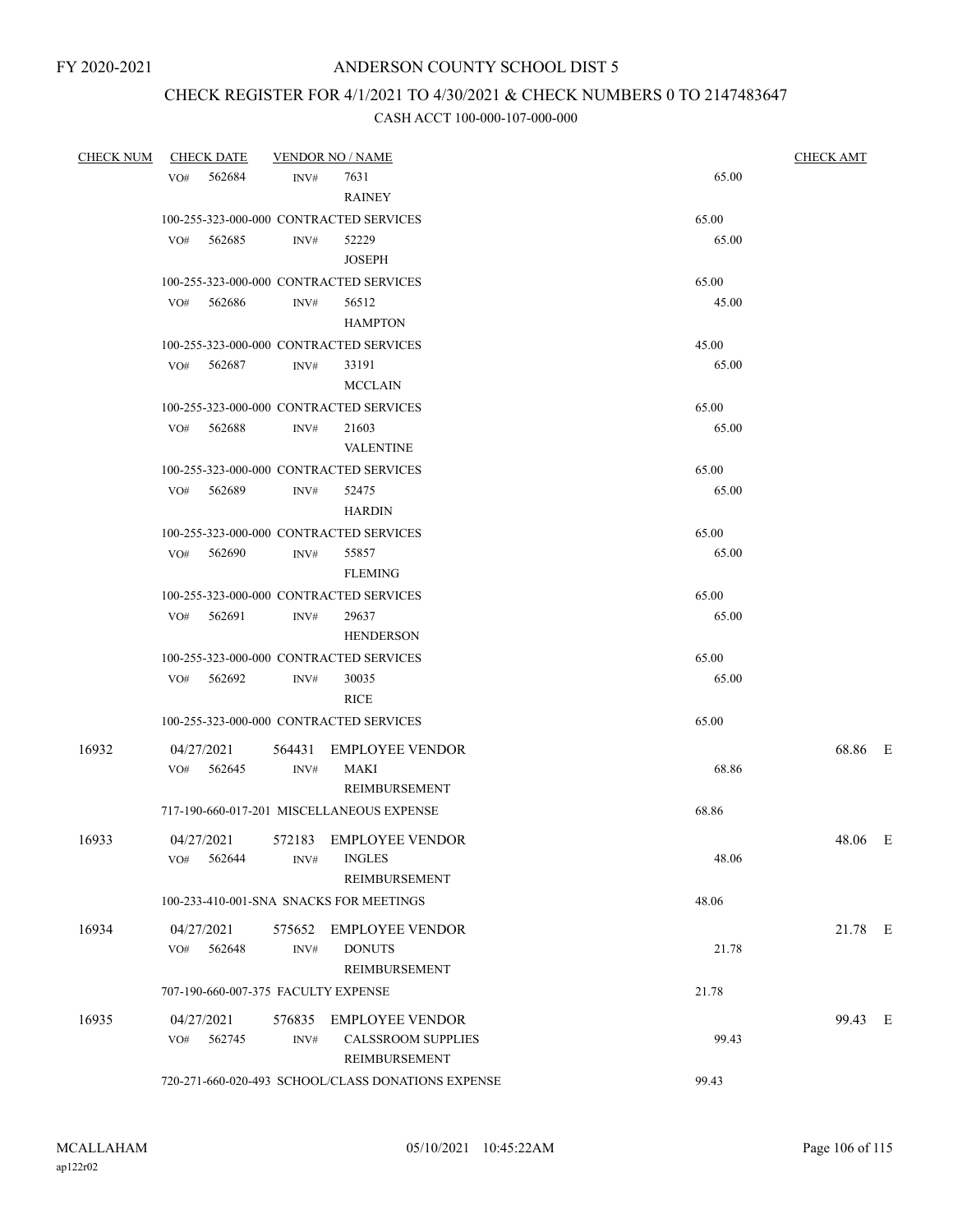# CHECK REGISTER FOR 4/1/2021 TO 4/30/2021 & CHECK NUMBERS 0 TO 2147483647

| <b>CHECK NUM</b> |     | <b>CHECK DATE</b>                  |                  | <b>VENDOR NO / NAME</b>                                                                 |     |       |           | <b>CHECK AMT</b> |  |
|------------------|-----|------------------------------------|------------------|-----------------------------------------------------------------------------------------|-----|-------|-----------|------------------|--|
| 16936            | VO# | 04/27/2021<br>562663               | INV#             | 563687 EMPLOYEE VENDOR<br><b>SOFTWARE</b><br>REIMBURSEMENT                              |     |       | 208.65    | 208.65 E         |  |
|                  |     |                                    |                  | 395-212-312-000-000 PURCHASED SERVICES                                                  |     |       | 208.65    |                  |  |
| 16937            |     | 04/27/2021<br>VO# 562712           | INV#             | 576160 EMPLOYEE VENDOR<br><b>GOOGLE EXAMS</b><br>REIMBURSEMENT                          |     |       | 35.80     | 35.80 E          |  |
|                  |     |                                    |                  | 100-221-410-000-DIS DIGITAL INTEGRATION SUPPLIES                                        |     |       | 35.80     |                  |  |
| 16938            | VO# | 04/27/2021<br>562641               | INV#             | 576080 EMPLOYEE VENDOR<br><b>SAMS</b><br><b>REIMBURSEMENT</b>                           |     |       | 203.06    | 219.36 E         |  |
|                  |     | 731-271-660-031-850 FFA EXPENSE    |                  |                                                                                         |     |       | 203.06    |                  |  |
|                  | VO# | 562642                             | INV#             | <b>CRICKETS</b><br>REIMBURSEMENT                                                        |     |       | 16.30     |                  |  |
|                  |     |                                    |                  | 731-271-660-031-877 VET SCIENCE EXPENSE                                                 |     |       | 16.30     |                  |  |
| 16939            |     | 04/27/2021                         |                  | 440950 ROCHESTER 100 INC<br>POBOX 92801 ATT: ACCOUNTS RECEIVABLE<br>ROCHESTER, NY 14692 |     |       |           | 688.50 E         |  |
|                  | VO# | 562695                             | INV#             | 75930<br>WHITEHALL ELEM                                                                 | PO# | 14218 | 688.50    |                  |  |
|                  |     | 100-112-410-019-000 SUPPLIES       |                  |                                                                                         |     |       | 688.50    |                  |  |
| 16940            |     | 04/27/2021                         | 570059           | <b>SHARP BUSINESS SYSTEMS</b><br>DEPT 1216 PO BOX 121216 DALLAS, TX 75312-1216          |     |       |           | 15,106.70 E      |  |
|                  | VO# | 562697                             | INV#             | 9003238748<br><b>LICENSE</b>                                                            |     |       | 6.74      |                  |  |
|                  |     | 709-271-660-009-362 COPIER EXPENSE |                  |                                                                                         |     |       | 6.74      |                  |  |
|                  | VO# | 562698                             | INV#             | 9003212566<br><b>COPIES</b>                                                             |     |       | 19.44     |                  |  |
|                  |     | 100-254-323-000-001 CONTRACT SRVS  |                  |                                                                                         |     |       | 19.44     |                  |  |
|                  | VO# | 562699                             | INV#             | 9003262293<br><b>COPIES</b>                                                             |     |       | 125.22    |                  |  |
|                  |     |                                    |                  | 124-114-445-024-000 TECHNOLOGY SUPPLIES                                                 |     |       | 125.22    |                  |  |
|                  | VO# | 562700                             | INV#             | 9003262306<br><b>COPIES</b>                                                             |     |       | 27.75     |                  |  |
|                  |     | 100-147-410-018-000 SUPPLIES       |                  |                                                                                         |     |       | 27.75     |                  |  |
|                  | VO# | 562701                             | INV#             | CUST #713300<br><b>CALHOUN ELEM</b>                                                     | PO# | 14228 | 14,512.39 |                  |  |
|                  |     | 201-112-490-014-000 COPIER COST    |                  |                                                                                         |     |       | 6,186.20  |                  |  |
|                  |     | 201-112-490-014-000 COPIER COST    |                  |                                                                                         |     |       | 2,139.99  |                  |  |
|                  |     | 201-112-490-014-000 COPIER COST    |                  |                                                                                         |     |       | 6,186.20  |                  |  |
|                  |     | VO# 562702                         | $\mathrm{INV}\#$ | 9003261669<br><b>COPIES</b>                                                             |     |       | 19.26     |                  |  |
|                  |     | 201-112-490-007-000 COPIER COST    |                  |                                                                                         |     |       | 19.26     |                  |  |
|                  |     | VO# 562714                         | INV#             | 9003262292                                                                              |     |       | 114.38    |                  |  |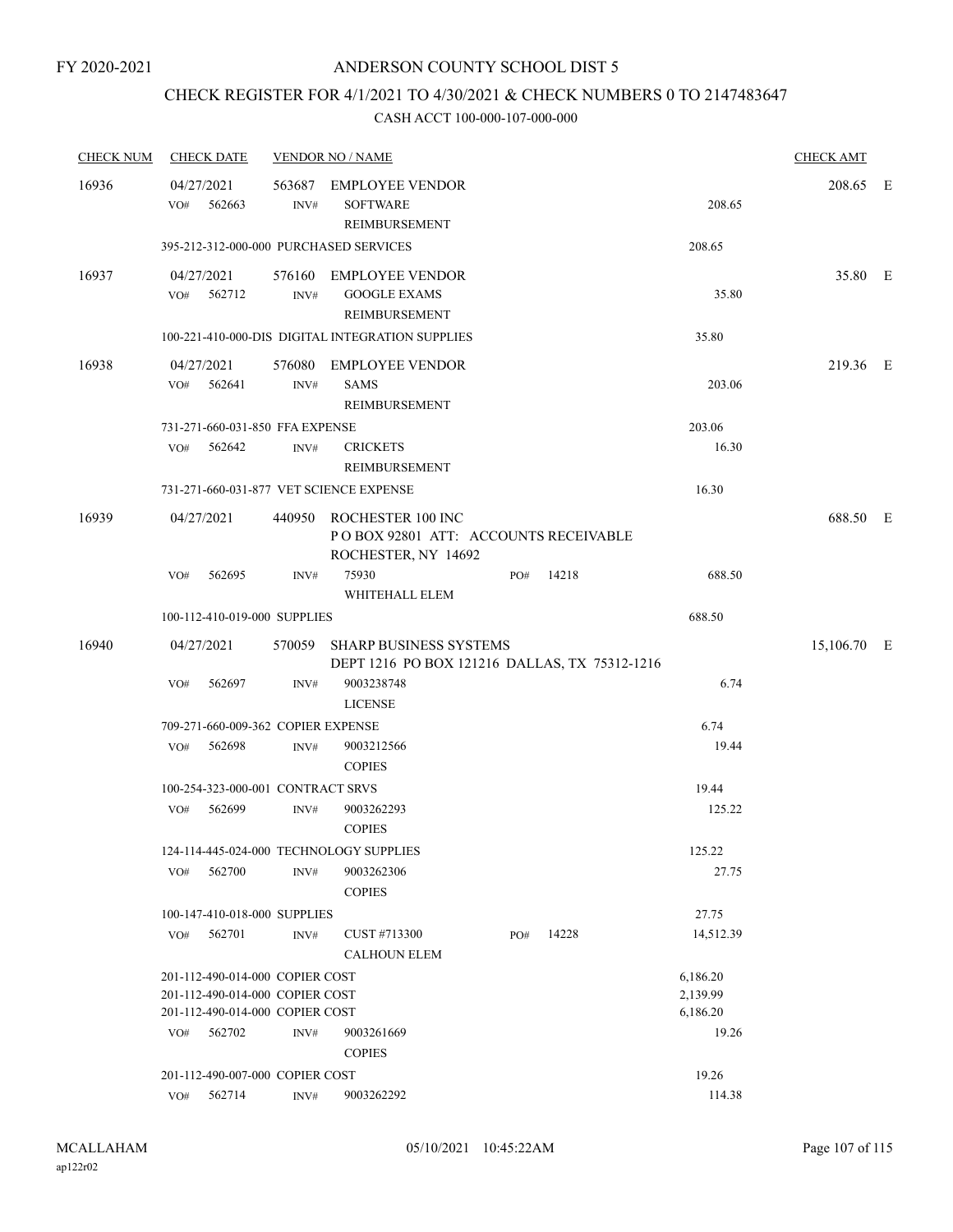# CHECK REGISTER FOR 4/1/2021 TO 4/30/2021 & CHECK NUMBERS 0 TO 2147483647

| <b>CHECK NUM</b> | <b>CHECK DATE</b>                        |        | <b>VENDOR NO / NAME</b>                              |          | <b>CHECK AMT</b> |  |
|------------------|------------------------------------------|--------|------------------------------------------------------|----------|------------------|--|
|                  |                                          |        | <b>ADULT ED</b>                                      |          |                  |  |
|                  | 100-181-410-023-000 SUPPLIES-ADULT ED.   |        |                                                      | 114.38   |                  |  |
|                  | VO#<br>562715                            | INV#   | 9003262304                                           | 48.83    |                  |  |
|                  |                                          |        | <b>ADULT ED</b>                                      |          |                  |  |
|                  | 100-181-410-023-000 SUPPLIES-ADULT ED.   |        |                                                      | 48.83    |                  |  |
|                  | 562737<br>VO#                            | INV#   | 9003263649                                           | 232.69   |                  |  |
|                  |                                          |        | <b>SOFTWARE SUPPORT</b>                              |          |                  |  |
|                  | 100-252-360-000-000 PRINTING AND BINDING |        |                                                      | 232.69   |                  |  |
| 16941            | 04/27/2021                               | 573498 | <b>EMPLOYEE VENDOR</b>                               |          | 52.15 E          |  |
|                  | 562649<br>VO#                            | INV#   | <b>TENNIS</b>                                        | 52.15    |                  |  |
|                  |                                          |        | REIMBURSEMENT                                        |          |                  |  |
|                  |                                          |        | 702-271-660-002-663 ATHLETIC GENERAL EXPENSE         | 52.15    |                  |  |
|                  |                                          |        |                                                      |          |                  |  |
| 16942            | 04/27/2021                               |        | 576757 EMPLOYEE VENDOR                               |          | 178.74 E         |  |
|                  | VO#<br>562716                            | INV#   | <b>MUSIC FOR STRINGS</b>                             | 178.74   |                  |  |
|                  |                                          |        | REIMBURSEMENT                                        |          |                  |  |
|                  |                                          |        | 817-112-410-014-000 SUPPLIES AND MATERIALS           | 178.74   |                  |  |
| 16943            | 04/27/2021                               |        | 575198 EMPLOYEE VENDOR                               |          | 185.16 E         |  |
|                  | VO#<br>562710                            | INV#   | <b>BACKFLOW TRAINING</b>                             | 185.16   |                  |  |
|                  |                                          |        | 3/23-3/26/2021                                       |          |                  |  |
|                  | 100-254-333-000-001 TRIPS & CONFERENCES  |        |                                                      | 185.16   |                  |  |
| 16944            | 04/29/2021                               | 111200 | ANDERSON BROTHERS FLEET                              |          | 8,649.98 E       |  |
|                  |                                          |        | POBOX 386 ATT: ACCOUNTS RECEIVABLE                   |          |                  |  |
|                  |                                          |        | PIEDMONT, SC 29673                                   |          |                  |  |
|                  | 562864<br>VO#                            | INV#   | 7820<br>14329<br>PO#                                 | 8,649.98 |                  |  |
|                  |                                          |        | <b>BUS REPAIR</b>                                    |          |                  |  |
|                  |                                          |        | 100-255-323-000-ACT ACTIVITY BUS CONTRACTED SERVICES | 8,649.98 |                  |  |
| 16945            | 04/29/2021                               | 566562 | ANDERSON OUTDOOR POWER EQUIPMENT                     |          | 380.78 E         |  |
|                  |                                          |        | 110 MIRACLE MILE DRIVE ATT: ACCOUNTS                 |          |                  |  |
|                  |                                          |        | RECEIVABLE ANDERSON, SC 29621                        |          |                  |  |
|                  | 562760<br>VO#                            | INV#   | 13791                                                | 380.78   |                  |  |
|                  |                                          |        | <b>SUPPLIES</b>                                      |          |                  |  |
|                  | 100-254-410-000-100 SMALL EQUIPMENT      |        |                                                      | 380.78   |                  |  |
| 16946            | 04/29/2021                               |        | 574512 EMPLOYEE VENDOR                               |          | 148.35 E         |  |
|                  | 562752<br>VO#                            | INV#   | APRIL 22                                             | 148.35   |                  |  |
|                  |                                          |        | <b>COLUMBIA</b>                                      |          |                  |  |
|                  |                                          |        | 821-221-333-000-000 TRIPS AND CONFERENCES            | 148.35   |                  |  |
| 16947            | 04/29/2021                               |        | 201391 BLICK ART MATERIALS                           |          | 1,121.84 E       |  |
|                  |                                          |        | 6910 EAGLE WAY CHICAGO, IL 60670-1069                |          |                  |  |
|                  | 562867<br>VO#                            | INV#   | 6124485                                              | 66.16    |                  |  |
|                  |                                          |        | <b>GLENVIEW</b>                                      |          |                  |  |
|                  | 720-271-660-020-600 ART CLUB EXPENSE     |        |                                                      | 66.16    |                  |  |
|                  | 562868<br>VO#                            | INV#   | 6116270                                              | 1,007.58 |                  |  |
|                  |                                          |        | <b>GLENVIEW</b>                                      |          |                  |  |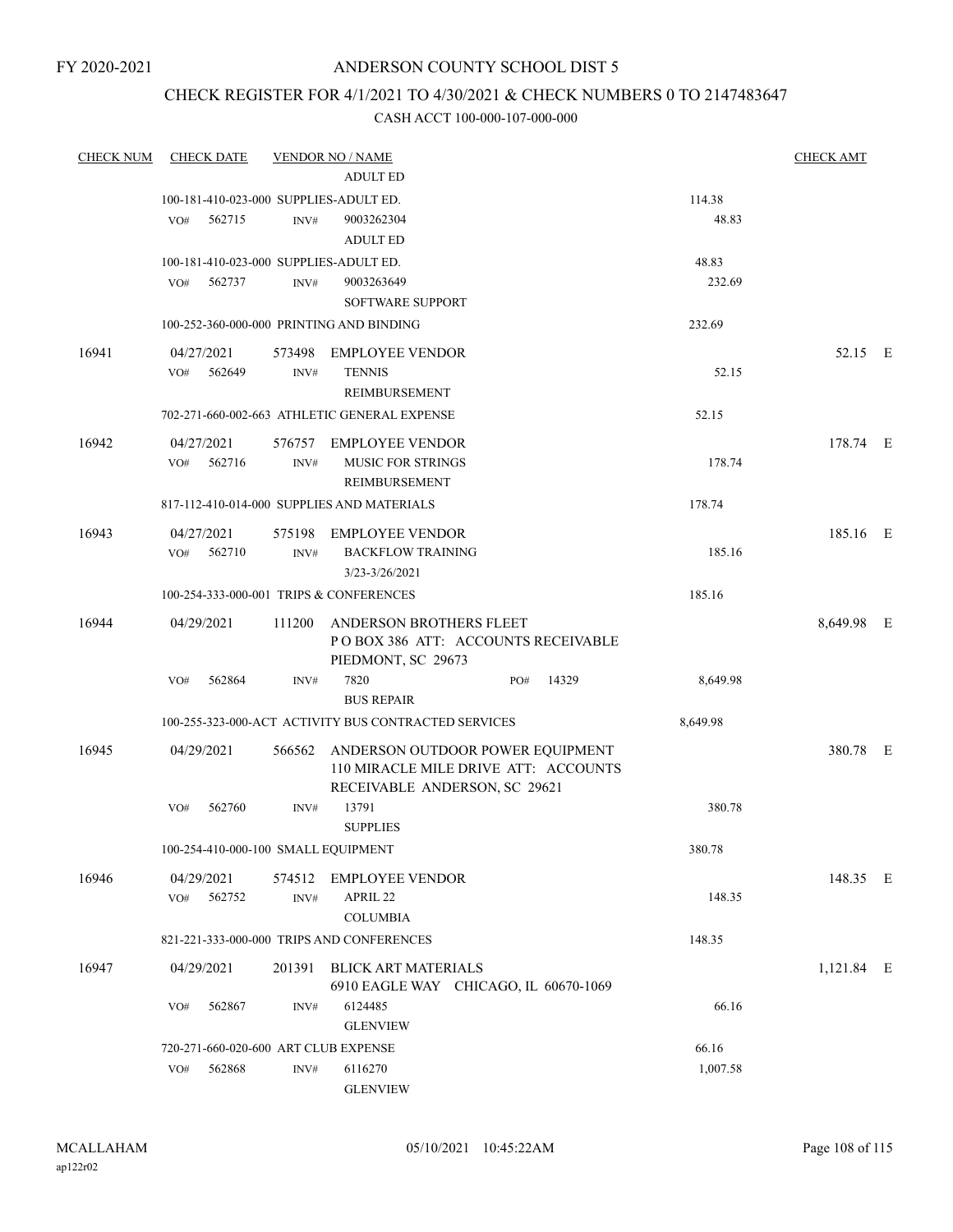## CHECK REGISTER FOR 4/1/2021 TO 4/30/2021 & CHECK NUMBERS 0 TO 2147483647

| <b>CHECK NUM</b> |                                              | <b>CHECK DATE</b>                |      | <b>VENDOR NO / NAME</b>                                                                       |     |       |  |          | <b>CHECK AMT</b> |  |
|------------------|----------------------------------------------|----------------------------------|------|-----------------------------------------------------------------------------------------------|-----|-------|--|----------|------------------|--|
|                  |                                              | 100-113-410-020-ART ART SUPPLIES |      | 1,000.00                                                                                      |     |       |  |          |                  |  |
|                  |                                              |                                  |      | 720-271-660-020-600 ART CLUB EXPENSE                                                          |     |       |  | 7.58     |                  |  |
|                  | VO#                                          | 562869                           | INV# | 6263068<br><b>HOMELAND PARK</b>                                                               | PO# | 14125 |  | 48.10    |                  |  |
|                  |                                              | 100-112-410-011-0RE RELATED ARTS |      |                                                                                               |     |       |  | 48.10    |                  |  |
| 16948            |                                              | 04/29/2021                       |      | 576841 EMPLOYEE VENDOR                                                                        |     |       |  |          | 51.00 E          |  |
|                  | VO#                                          | 562862                           | INV# | <b>APRIL 14-16</b><br><b>MYRTLE BEACH</b>                                                     |     |       |  | 51.00    |                  |  |
|                  |                                              |                                  |      | 210-213-332-000-020 IN-DISTRICT TRAVEL/ MENTAL HEALTH                                         |     |       |  | 51.00    |                  |  |
| 16949            |                                              | 04/29/2021                       |      | 572778 CAROLINA CAMPUS SUPPLY, INC<br>PO BOX 172573 SPARTANBURG, SC 29301                     |     |       |  |          | $1,765.50$ E     |  |
|                  | VO#                                          | 562765                           | INV# | 3991<br><b>WATCHES</b>                                                                        |     |       |  | 1,765.50 |                  |  |
|                  |                                              |                                  |      | 100-390-410-000-000 SUPPLIES AND MATERIALS                                                    |     |       |  | 1,765.50 |                  |  |
| 16950            |                                              | 04/29/2021                       |      | 574515 EMPLOYEE VENDOR                                                                        |     |       |  |          | 63.48 E          |  |
|                  |                                              | VO# 562748                       | INV# | $3/31 - 4/26$<br><b>MILEAGE</b>                                                               |     |       |  | 63.48    |                  |  |
|                  |                                              |                                  |      | 600-256-332-000-000 IN DISTRICT TRAVEL                                                        |     |       |  | 63.48    |                  |  |
| 16951            |                                              | 04/29/2021                       |      | 576842 EMPLOYEE VENDOR                                                                        |     |       |  |          | 366.10 E         |  |
|                  | VO#                                          | 562863                           | INV# | <b>APRIL 14-16</b><br><b>MYRTLE BEACH</b>                                                     |     |       |  | 366.10   |                  |  |
|                  |                                              |                                  |      | 100-233-333-000-000 TRIPS AND CONFERENCES                                                     |     |       |  | 366.10   |                  |  |
| 16952            |                                              | 04/29/2021                       |      | 187300 CRESCENT SUPPLY CO, INC<br>POBOX 8798 ATT: ACCOUNTS RECEIVABLE<br>GREENVILLE, SC 29604 |     |       |  |          | 3,092.36 E       |  |
|                  | VO#                                          | 562770                           | INV# | 397517<br><b>SUPPLIES</b>                                                                     |     |       |  | 386.48   |                  |  |
|                  |                                              |                                  |      | 100-254-410-013-400 HVAC/ELECTRICAL/PLUMBING                                                  |     |       |  | 386.48   |                  |  |
|                  | VO#                                          | 562771                           | INV# | 397742<br><b>SUPPLIES</b>                                                                     |     |       |  | 120.18   |                  |  |
|                  |                                              |                                  |      | 100-254-410-021-400 HVAC/ELECTRICAL/PLUMBING                                                  |     |       |  | 120.18   |                  |  |
|                  | VO#                                          | 562772                           | INV# | 397741<br><b>SUPPLIES</b>                                                                     |     |       |  | 192.60   |                  |  |
|                  |                                              |                                  |      | 100-254-410-003-400 HVAC/ELECTRICAL/PLUMBING                                                  |     |       |  | 192.60   |                  |  |
|                  | VO#                                          | 562773                           | INV# | 397373<br><b>SUPPLIES</b>                                                                     |     |       |  | 428.80   |                  |  |
|                  | 100-254-410-003-400 HVAC/ELECTRICAL/PLUMBING |                                  |      |                                                                                               |     |       |  | 428.80   |                  |  |
|                  | VO#                                          | 562774                           | INV# | 397396<br><b>SUPPLIES</b>                                                                     |     |       |  | 493.80   |                  |  |
|                  |                                              |                                  |      | 100-254-410-002-400 HVAC/ELECTRICAL/PLUMBING                                                  |     |       |  | 493.80   |                  |  |
|                  | VO#                                          | 562775                           | INV# | 397880<br><b>SUPPLIES</b>                                                                     |     |       |  | 491.34   |                  |  |
|                  |                                              |                                  |      | 100-254-410-018-400 HVAC/ELECTRICAL/PLUMBING                                                  |     |       |  | 245.67   |                  |  |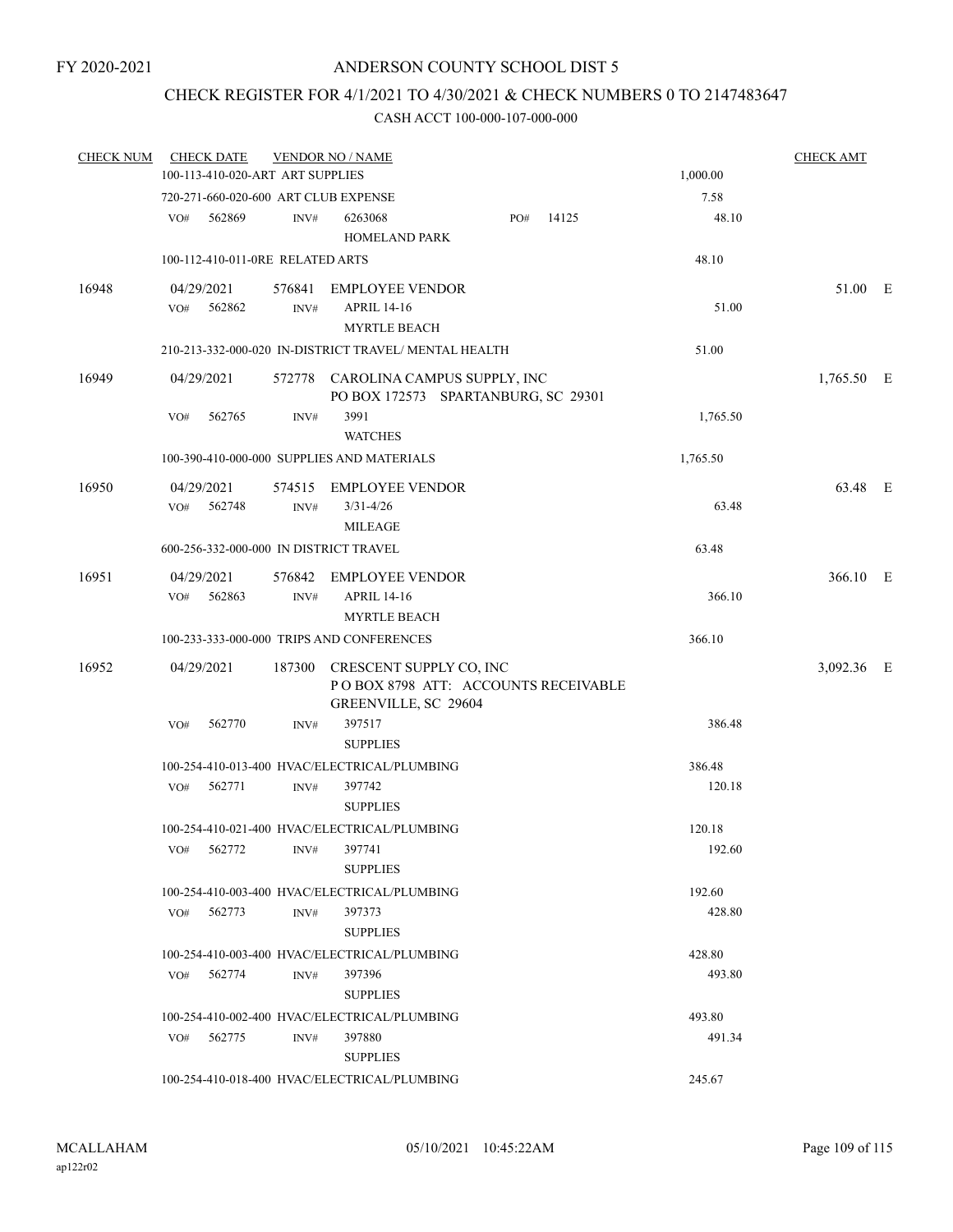# CHECK REGISTER FOR 4/1/2021 TO 4/30/2021 & CHECK NUMBERS 0 TO 2147483647

| CHECK NUM CHECK DATE |     |                                              | <b>VENDOR NO / NAME</b> |                                                                | <b>CHECK AMT</b> |             |  |
|----------------------|-----|----------------------------------------------|-------------------------|----------------------------------------------------------------|------------------|-------------|--|
|                      |     |                                              |                         | 100-254-410-021-400 HVAC/ELECTRICAL/PLUMBING                   | 245.67           |             |  |
|                      |     | VO# 562776                                   | INV#                    | 397838                                                         | 388.84           |             |  |
|                      |     |                                              |                         | <b>SUPPLIES</b>                                                |                  |             |  |
|                      |     |                                              |                         | 100-254-410-013-400 HVAC/ELECTRICAL/PLUMBING                   | 388.84           |             |  |
|                      |     | VO# 562777                                   | INV#                    | 397582                                                         | 40.66            |             |  |
|                      |     |                                              |                         | <b>SUPPLIES</b>                                                |                  |             |  |
|                      |     |                                              |                         | 100-254-410-011-400 HVAC/ELECTRICAL/PLUMBING                   | 40.66            |             |  |
|                      |     | VO# 562778                                   | INV#                    | 397485                                                         | 35.86            |             |  |
|                      |     |                                              |                         | <b>SUPPLIES</b>                                                |                  |             |  |
|                      |     |                                              |                         | 100-254-410-000-001 MAINT. SUPPLIES-STRUCTURES                 | 35.86            |             |  |
|                      |     | VO# 562779                                   | INV#                    | 397518                                                         | 115.56           |             |  |
|                      |     |                                              |                         | <b>SUPPLIES</b>                                                |                  |             |  |
|                      |     |                                              |                         | 100-254-410-000-001 MAINT. SUPPLIES-STRUCTURES                 | 115.56           |             |  |
|                      |     | VO# 562780                                   | INV#                    | 397451                                                         | 41.54            |             |  |
|                      |     |                                              |                         | <b>SUPPLIES</b>                                                |                  |             |  |
|                      |     |                                              |                         | 100-254-410-000-001 MAINT, SUPPLIES-STRUCTURES                 | 41.54            |             |  |
|                      |     | VO# 562781                                   | INV#                    | 397484                                                         | 49.25            |             |  |
|                      |     |                                              |                         | <b>SUPPLIES</b>                                                |                  |             |  |
|                      |     |                                              |                         | 100-254-410-000-001 MAINT. SUPPLIES-STRUCTURES                 | 49.25            |             |  |
|                      |     | VO# 562871                                   | INV#                    | 397776                                                         | 157.83           |             |  |
|                      |     |                                              |                         | <b>SUPPLIES</b>                                                |                  |             |  |
|                      |     |                                              |                         |                                                                |                  |             |  |
|                      |     |                                              |                         | 100-254-410-013-400 HVAC/ELECTRICAL/PLUMBING                   | 157.83           |             |  |
|                      |     | VO# 562872                                   | INV#                    | 397944                                                         | 198.31           |             |  |
|                      |     |                                              |                         | <b>SUPPLIES</b>                                                |                  |             |  |
|                      |     | 100-254-410-013-400 HVAC/ELECTRICAL/PLUMBING |                         | 198.31                                                         |                  |             |  |
|                      |     | VO# 562873                                   | INV#                    | 396072                                                         | $-48.69$         |             |  |
|                      |     |                                              |                         | <b>CREDIT</b>                                                  |                  |             |  |
|                      |     | 100-254-410-000-400 HVAC SUPPLIES            |                         |                                                                | $-48.69$         |             |  |
| 16953                |     | 04/29/2021                                   |                         | 575525 EMPLOYEE VENDOR                                         |                  | 172.10 E    |  |
|                      |     | VO# 562747                                   | INV#                    | <b>JAN-MARCH</b>                                               | 172.10           |             |  |
|                      |     |                                              |                         | MILEAGE                                                        |                  |             |  |
|                      |     | 100-221-332-000-000 TRAVEL                   |                         |                                                                | 172.10           |             |  |
|                      |     |                                              |                         |                                                                |                  |             |  |
| 16954                |     | 04/29/2021                                   |                         | 237555 FORMS & SUPPLY<br>POBOX 563953 ATT: ACCOUNTS RECEIVABLE |                  | 23,816.08 E |  |
|                      |     |                                              |                         | CHARLOTTE, NC 28256                                            |                  |             |  |
|                      | VO# | 562785                                       | INV#                    | 5740143-1                                                      | 63.56            |             |  |
|                      |     |                                              |                         | <b>CLOCKS</b>                                                  |                  |             |  |
|                      |     |                                              |                         |                                                                |                  |             |  |
|                      |     |                                              |                         | 100-254-410-002-001 SUPPLIES - MAINTENANCE                     | 63.56            |             |  |
|                      | VO# | 562786                                       | INV#                    | 5756865<br><b>SUPPLIES</b>                                     | 33.33            |             |  |
|                      |     |                                              |                         |                                                                |                  |             |  |
|                      |     |                                              |                         | 817-112-410-014-000 SUPPLIES AND MATERIALS                     | 33.33            |             |  |
|                      | VO# | 562874                                       | INV#                    | 5730877                                                        | 1,401.66         |             |  |
|                      |     |                                              |                         | <b>CENTERVILLE</b>                                             |                  |             |  |
|                      |     | 100-233-410-007-FUR FURNITURE                |                         |                                                                | 1,401.66         |             |  |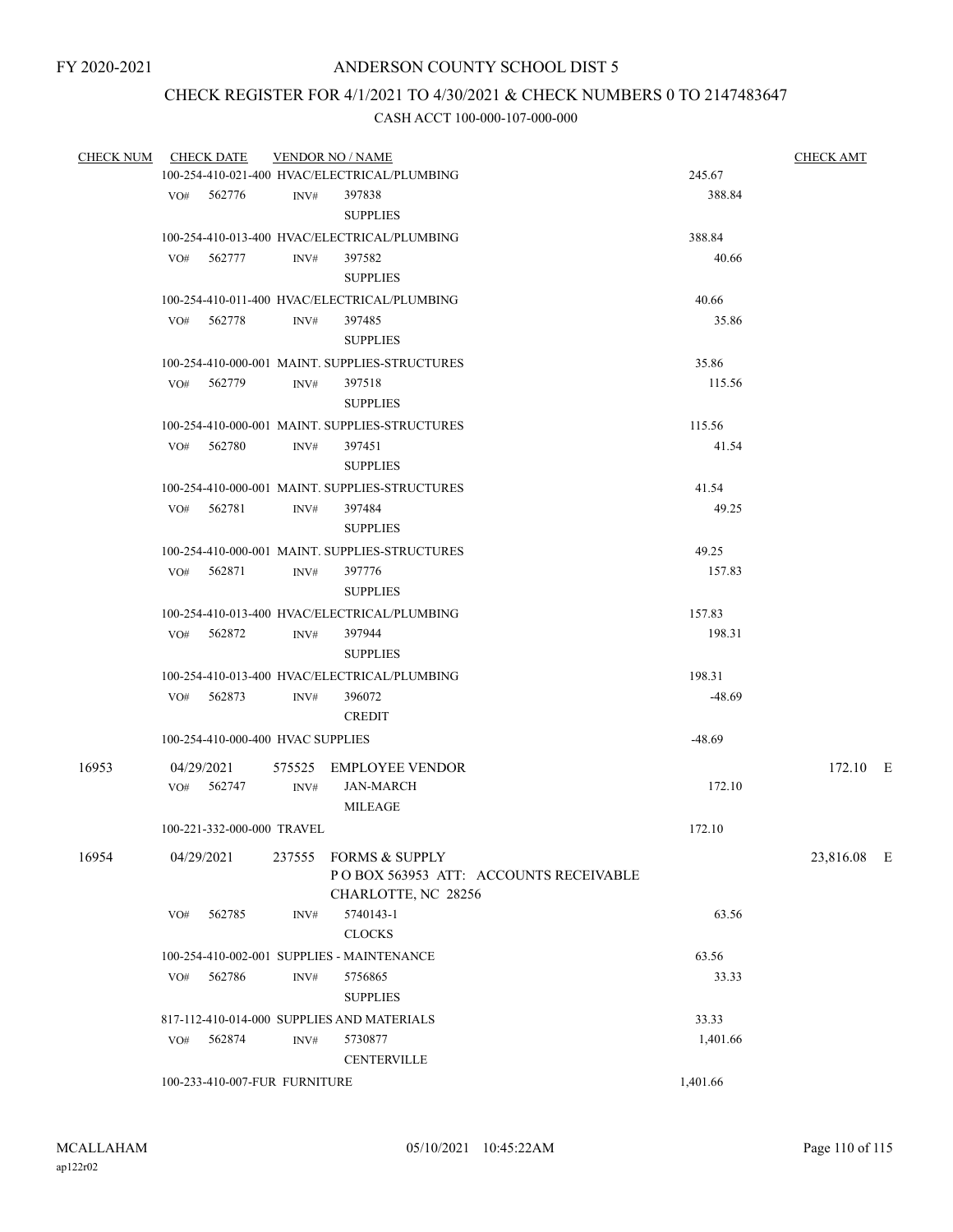# CHECK REGISTER FOR 4/1/2021 TO 4/30/2021 & CHECK NUMBERS 0 TO 2147483647

| <b>CHECK NUM</b> | <b>CHECK DATE</b>                                           |                | <b>VENDOR NO / NAME</b>                                                        |     |       |                 | <b>CHECK AMT</b> |  |
|------------------|-------------------------------------------------------------|----------------|--------------------------------------------------------------------------------|-----|-------|-----------------|------------------|--|
|                  | 562875<br>VO#                                               | INV#           | 5714559<br><b>ADULT ED</b>                                                     | PO# | 14066 | 22,317.53       |                  |  |
|                  | 243-181-410-023-000 SUPPLIES AND MATERIALS                  |                |                                                                                |     |       | 11,158.77       |                  |  |
|                  | 243-182-410-023-000 SUPPLIES & MATERIALS                    |                |                                                                                |     |       | 11,158.76       |                  |  |
| 16955            | 04/29/2021<br>VO#<br>562755                                 | INV#           | 574769 EMPLOYEE VENDOR<br><b>SUPPLIES</b><br>REIMBURSEMENT                     |     |       | 98.37           | 98.37 E          |  |
|                  | 720-271-660-020-493 SCHOOL/CLASS DONATIONS EXPENSE          |                |                                                                                |     |       | 98.37           |                  |  |
| 16956            | 04/29/2021                                                  | 252650         | GRAINGER<br>DEPT 867098550 ATT: ACCOUNTS RECEIVABLE<br>PALATINE, IL 60038-0001 |     |       |                 | 123.06 E         |  |
|                  | 562790<br>VO#                                               | INV#           | 9854508380<br><b>REPAIR PARTS</b>                                              |     |       | 123.06          |                  |  |
|                  | 100-254-410-011-400 HVAC/ELECTRICAL/PLUMBING                |                |                                                                                |     |       | 123.06          |                  |  |
| 16957            | 04/29/2021                                                  | 564696         | JOHNSTONE SUPPLY<br>POBOX 17466 GREENVILLE, SC 29606                           |     |       |                 | 9.22 E           |  |
|                  | VO#<br>562794                                               | INV#           | 4020613<br><b>SUPPLIES</b>                                                     |     |       | 9.22            |                  |  |
|                  | 100-254-410-000-400 HVAC SUPPLIES                           |                |                                                                                |     |       | 9.22            |                  |  |
| 16958            | 04/29/2021<br>562861<br>VO#                                 | 574889<br>INV# | <b>EMPLOYEE VENDOR</b><br><b>MAILINGS</b><br>REIMBURSEMENT                     |     |       | 541.85          | 541.85 E         |  |
|                  | 719-271-660-019-201 MISCELLANEOUS EXPENSE                   |                |                                                                                |     |       | 541.85          |                  |  |
| 16959            | 04/29/2021<br>VO#<br>562860                                 | 571890<br>INV# | <b>EMPLOYEE VENDOR</b><br><b>TOOLS</b><br>REIMBURSEMENT                        |     |       | 32.09           | 32.09 E          |  |
|                  | 100-266-345-000-000 TECHNOLOGY INFRASTRUCTURE               |                |                                                                                |     |       | 32.09           |                  |  |
| 16960            | 04/29/2021                                                  | 576574         | LOC-DOC SECURITY<br>PO BOX 78987 CHARLOTTE, NC 28271                           |     |       |                 | 198.91 E         |  |
|                  | 562798<br>VO#                                               | INV#           | C204336<br><b>LOCKS/KEYS</b>                                                   |     |       | 11.77           |                  |  |
|                  | 100-254-410-019-001 SUPPLIES - MAINTENANCE<br>VO#<br>562799 | INV#           | C <sub>204311</sub><br>LOCKS/KEYS                                              |     |       | 11.77<br>187.14 |                  |  |
|                  | 100-254-410-000-001 MAINT. SUPPLIES-STRUCTURES              |                |                                                                                |     |       | 187.14          |                  |  |
| 16961            | 04/29/2021<br>VO# 562749                                    | INV#           | 574565 EMPLOYEE VENDOR<br><b>APRIL 21-23</b><br><b>ASHEVILLE NC</b>            |     |       | 106.95          | 106.95 E         |  |
|                  | 100-264-333-000-000 TRIPS AND CONFERENCES                   |                |                                                                                |     |       | 106.95          |                  |  |
| 16962            | 04/29/2021<br>562853<br>VO#                                 | 564535<br>INV# | <b>EMPLOYEE VENDOR</b><br><b>REFUND</b><br><b>STATE BOARD FEE</b>              |     |       | 175.00          | 175.00 E         |  |
|                  | 731-271-660-031-823 COSMETOLOGY EXPENSE                     |                |                                                                                |     |       | 175.00          |                  |  |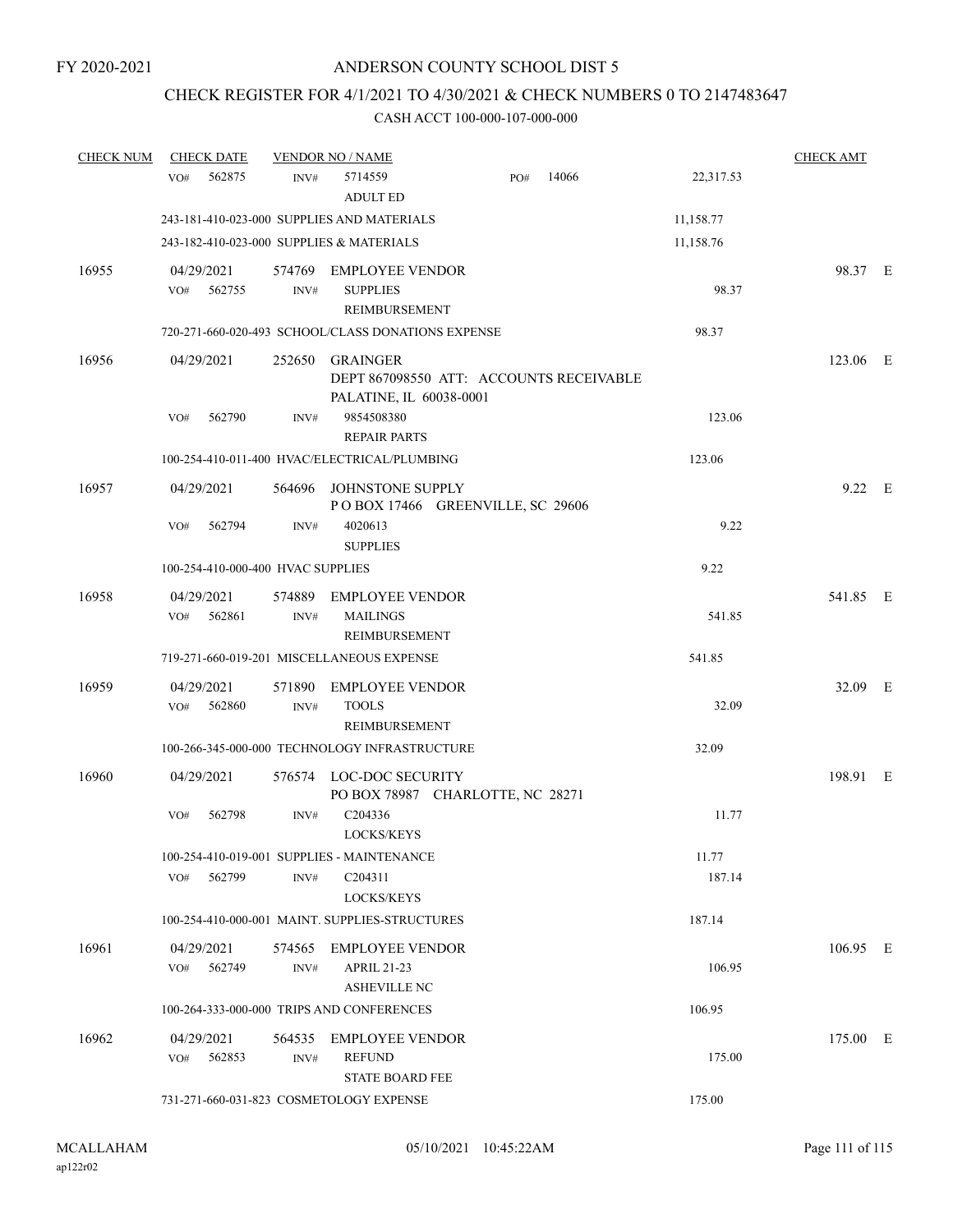# CHECK REGISTER FOR 4/1/2021 TO 4/30/2021 & CHECK NUMBERS 0 TO 2147483647

| <b>CHECK NUM</b> | <b>CHECK DATE</b>                        |                | <b>VENDOR NO / NAME</b>                                    |     |       |        | <b>CHECK AMT</b> |  |
|------------------|------------------------------------------|----------------|------------------------------------------------------------|-----|-------|--------|------------------|--|
| 16963            | 04/29/2021<br>562756<br>VO#              | INV#           | 576818 EMPLOYEE VENDOR<br><b>SUPPLIES</b><br>REIMBURSEMENT |     |       | 100.00 | $100.00$ E       |  |
|                  |                                          |                | 720-271-660-020-493 SCHOOL/CLASS DONATIONS EXPENSE         |     |       | 100.00 |                  |  |
| 16964            | 04/29/2021<br>VO# 562854                 | INV#           | 563720 EMPLOYEE VENDOR<br><b>FRAMING</b><br>REIMBURSEMENT  |     |       | 138.74 | 138.74 E         |  |
|                  | 702-271-660-002-600 ART CLUB EXPENSE     |                |                                                            |     |       | 138.74 |                  |  |
| 16965            | 04/29/2021<br>VO# 562750                 | INV#           | 572025 EMPLOYEE VENDOR<br>APRIL 26<br><b>PENDLETON</b>     |     |       | 13.80  | 961.77 E         |  |
|                  |                                          |                | 100-263-333-000-000 TRIPS AND CONFERENCES                  |     |       | 13.80  |                  |  |
|                  | $VO#$ 562751                             | INV#           | <b>APRIL 21-23</b><br><b>ASHEVILLE NC</b>                  |     |       | 141.95 |                  |  |
|                  |                                          |                | 100-263-333-000-000 TRIPS AND CONFERENCES                  |     |       | 141.95 |                  |  |
|                  | VO# 562757                               | INV#           | <b>SPONSORSHIP</b><br>REIMBURSEMENT                        |     |       | 516.27 |                  |  |
|                  |                                          |                | 100-390-410-000-000 SUPPLIES AND MATERIALS                 |     |       | 516.27 |                  |  |
|                  | 562758<br>VO#                            | INV#           | <b>LUNCH</b><br>REIMBURSEMENT                              |     |       | 52.52  |                  |  |
|                  | 100-231-334-000-000 TRUSTEE EXPENSE      |                |                                                            |     |       | 52.52  |                  |  |
|                  | VO# 562858                               | INV#           | <b>GRAY HOUSE</b><br>REIMBURSEMENT                         |     |       | 237.23 |                  |  |
|                  |                                          |                | 100-264-312-000-ERP EMPLOYEE RECOGNITION PROGRAM           |     |       | 237.23 |                  |  |
| 16966            | 04/29/2021<br>562856<br>VO#              | 572183<br>INV# | <b>EMPLOYEE VENDOR</b><br><b>TARGET</b>                    |     |       | 203.28 | 1,093.28 E       |  |
|                  |                                          |                | REIMBURSEMENT                                              |     |       |        |                  |  |
|                  | 100-233-410-001-000 SUPPLIES             |                |                                                            |     |       | 203.28 |                  |  |
|                  | VO# 562857                               | INV#           | <b>KENS BBQ</b><br>REIMBURSEMENT                           |     |       | 890.00 |                  |  |
|                  | 802-114-410-001-000 SUPPLIES - RETENTION |                |                                                            |     |       | 890.00 |                  |  |
| 16967            | 04/29/2021                               |                | 389900 OFFICE DEPOT<br>POBOX 1413 CHARLOTTE, NC 28201-1413 |     |       |        | 302.21 E         |  |
|                  | 562888<br>VO#                            | INV#           | 2486177326<br><b>SUPPLIES</b>                              | PO# | 14240 | 29.95  |                  |  |
|                  | 100-233-410-000-000 SUPPLIES             |                |                                                            |     |       | 29.95  |                  |  |
|                  | 562889<br>VO#                            | INV#           | PO 14235<br><b>SUPPLIES</b>                                | PO# | 14235 | 272.26 |                  |  |
|                  | 100-255-410-000-000 SUPPLIES             |                |                                                            |     |       | 79.70  |                  |  |
|                  | 100-255-410-000-000 SUPPLIES             |                |                                                            |     |       | 42.79  |                  |  |
|                  | 100-255-410-000-000 SUPPLIES             |                |                                                            |     |       | 149.77 |                  |  |
| 16968            | 04/29/2021                               |                | 391100 OLD STONE TRACTOR CO, INC                           |     |       |        | 155.17 E         |  |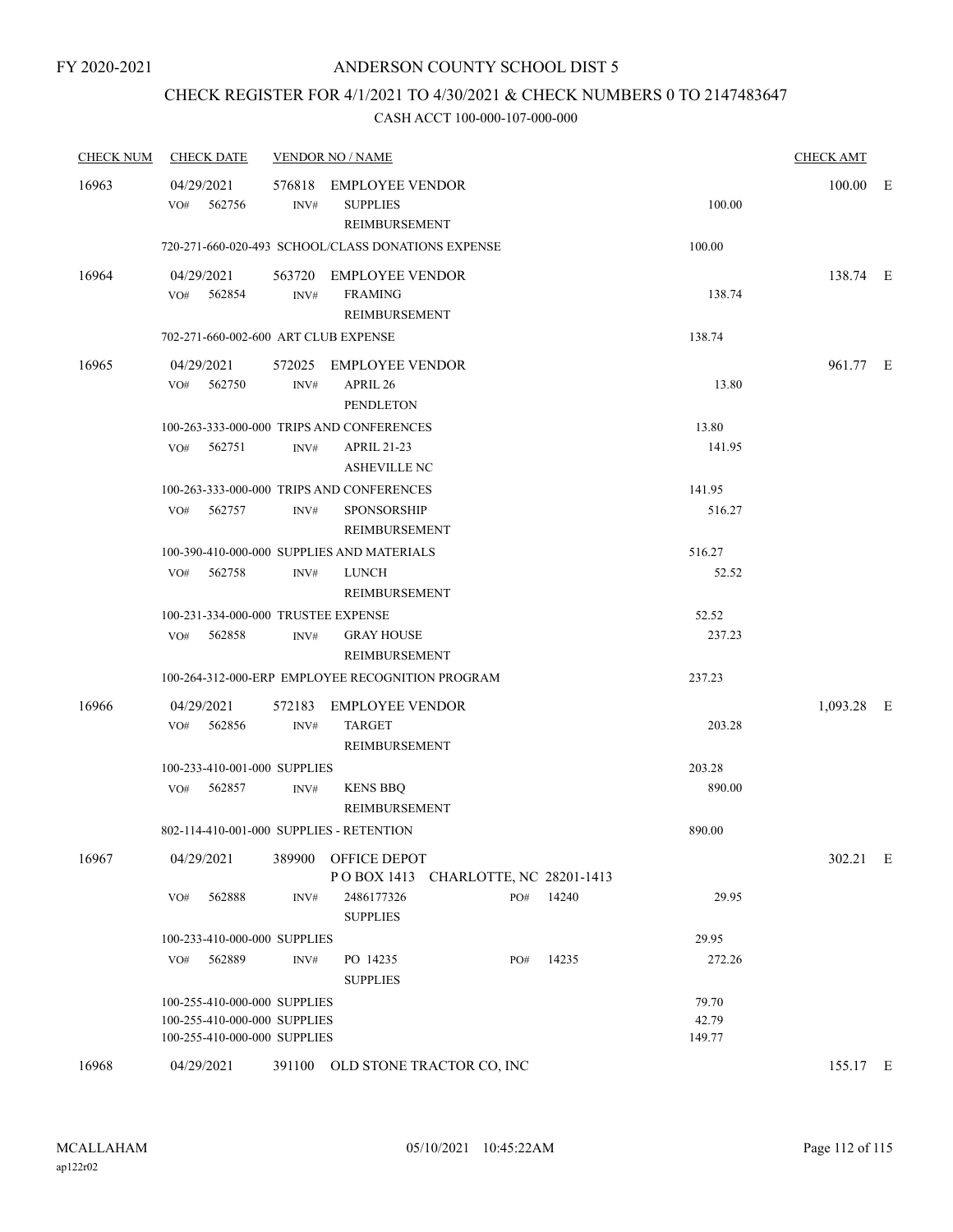### CHECK REGISTER FOR 4/1/2021 TO 4/30/2021 & CHECK NUMBERS 0 TO 2147483647

| <b>CHECK NUM</b> | <b>CHECK DATE</b>                  |                | <b>VENDOR NO / NAME</b>                                                                           | <b>CHECK AMT</b> |          |  |
|------------------|------------------------------------|----------------|---------------------------------------------------------------------------------------------------|------------------|----------|--|
|                  |                                    |                | PO BOX 13565 ATT: ACCOUNTS RECEIVABLE<br>ANDERSON, SC 29624                                       |                  |          |  |
|                  | 562802<br>VO#                      | INV#           | CT14495<br>REPAIR PARTS                                                                           | 155.17           |          |  |
|                  |                                    |                | 100-254-410-000-001 MAINT. SUPPLIES-STRUCTURES                                                    | 155.17           |          |  |
| 16969            | 04/29/2021<br>562753<br>VO#        | INV#           | 574525 EMPLOYEE VENDOR<br><b>SUPPLIES</b><br>REIMBURSEMENT                                        | 424.99           | 424.99 E |  |
|                  |                                    |                | 900-113-410-020-VMP VALARIE PETERSON 20/21 SUPPLIES                                               | 424.99           |          |  |
| 16970            | 04/29/2021                         |                | 570099 SCHOOL SPECIALTY, LLC<br>PO BOX 825640 PHILADELPHIA, PA 19182-5640                         |                  | 44.01 E  |  |
|                  | 562892<br>VO#                      | INV#           | 208127279579<br><b>CONCORD ELEM</b>                                                               | 44.01            |          |  |
|                  | 709-271-660-009-228 ART EXPENSE    |                |                                                                                                   | 44.01            |          |  |
| 16971            | 04/29/2021                         |                | 570059 SHARP BUSINESS SYSTEMS<br>DEPT 1216 PO BOX 121216 DALLAS, TX 75312-1216                    |                  | 134.85 E |  |
|                  | 562813<br>VO#                      | INV#           | 9003264762<br><b>COPIES</b>                                                                       | 52.60            |          |  |
|                  | 713-271-660-013-362 COPIER EXPENSE |                |                                                                                                   | 52.60            |          |  |
|                  | 562814<br>VO#                      | INV#           | 9003262329<br><b>COPIES</b>                                                                       | 62.99            |          |  |
|                  | 100-114-410-021-000 SUPPLIES       |                |                                                                                                   | 62.99            |          |  |
|                  | 562894<br>VO#                      | INV#           | 9003261672<br><b>COPIES</b>                                                                       | 19.26            |          |  |
|                  | 201-112-490-014-000 COPIER COST    |                |                                                                                                   | 19.26            |          |  |
| 16972            | 04/29/2021<br>562763<br>VO#        | 576840<br>INV# | EMPLOYEE VENDOR<br><b>SUPPLIES</b><br>REIMBURSEMENT                                               | 75.41            | 75.41 E  |  |
|                  | 100-213-410-007-000 SUPPLIES       |                |                                                                                                   | 75.41            |          |  |
| 16973            | 04/29/2021                         | 472700         | <b>SHERWIN WILLIAMS</b><br>613 NORTH MURRAY AVENUE ATT: ACCOUNTS<br>RECEIVABLE ANDERSON, SC 29625 |                  | 376.66 E |  |
|                  | 562815<br>VO#                      | INV#           | 9732<br><b>SUPPLIES</b>                                                                           | 39.81            |          |  |
|                  |                                    |                | 100-254-410-020-001 SUPPLIES - MAINTENANCE                                                        | 39.81            |          |  |
|                  | VO# 562816                         | INV#           | 9792-4<br><b>SUPPLIES</b>                                                                         | 39.90            |          |  |
|                  |                                    |                | 100-254-410-017-001 SUPPLIES - MANTENANCE                                                         | 39.90            |          |  |
|                  | 562817<br>VO#                      | INV#           | 9731-2<br><b>SUPPLIES</b>                                                                         | 50.01            |          |  |
|                  |                                    |                | 100-254-410-006-001 SUPPLIES - MAINTENANCE                                                        | 50.01            |          |  |
|                  | 562818<br>VO#                      | INV#           | 0068-8<br><b>SUPPLIES</b>                                                                         | 110.55           |          |  |
|                  |                                    |                | 100-254-410-000-001 MAINT. SUPPLIES-STRUCTURES                                                    | 110.55           |          |  |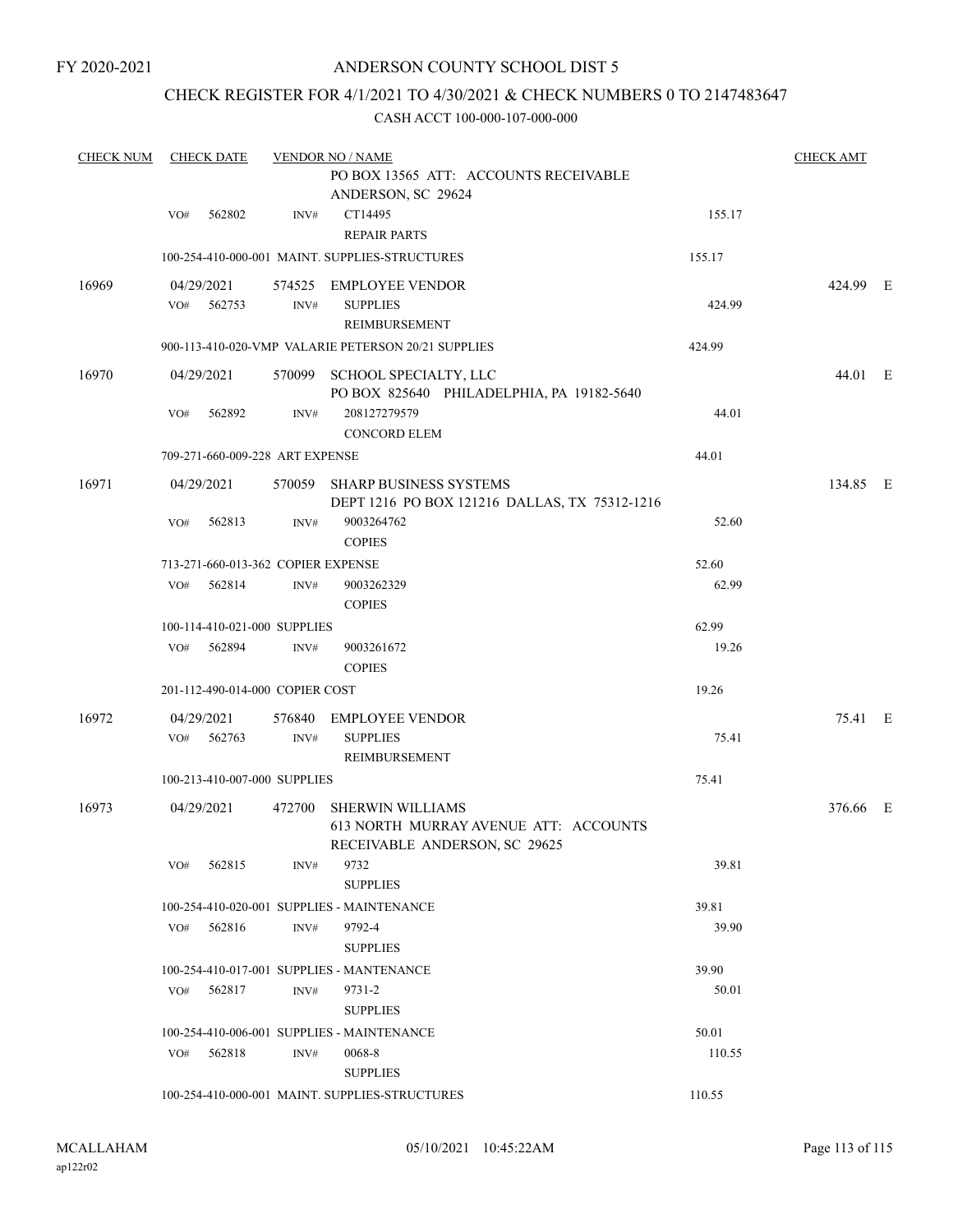## CHECK REGISTER FOR 4/1/2021 TO 4/30/2021 & CHECK NUMBERS 0 TO 2147483647

| <b>CHECK NUM</b> | <b>CHECK DATE</b>            |                | <b>VENDOR NO / NAME</b>                                                                       |     |                       |          | <b>CHECK AMT</b> |  |
|------------------|------------------------------|----------------|-----------------------------------------------------------------------------------------------|-----|-----------------------|----------|------------------|--|
|                  | 562819<br>VO <sub>#</sub>    | INV#           | 7956-6<br><b>SUPPLIES</b>                                                                     |     |                       | 52.77    |                  |  |
|                  |                              |                | 100-254-410-000-001 MAINT. SUPPLIES-STRUCTURES                                                |     |                       | 52.77    |                  |  |
|                  | VO#<br>562820                | INV#           | 0033-2<br><b>SUPPLIES</b>                                                                     |     |                       | 83.62    |                  |  |
|                  |                              |                | 100-254-410-000-001 MAINT. SUPPLIES-STRUCTURES                                                |     |                       | 83.62    |                  |  |
| 16974            | 04/29/2021                   |                | 574671 EMPLOYEE VENDOR                                                                        |     |                       |          | 57.82 E          |  |
|                  | VO# 562859                   | INV#           | <b>LUNCH</b><br>REIMBURSEMENT                                                                 |     |                       | 57.82    |                  |  |
|                  | 100-233-410-006-000 SUPPLIES |                |                                                                                               |     |                       | 57.82    |                  |  |
| 16975            | 04/29/2021                   | 563982         | SOUTHEASTERN PAPER GROUP<br>POBOX 890671 ATT: ACCOUNTS RECEIVABLE<br>CHARLOTTE, NC 28289-0671 |     |                       |          | 7,704.00 E       |  |
|                  | 562895<br>VO#                | INV#           | 5119448<br><b>WHSE SUPPLIES</b>                                                               | PO# | 13837                 | 7,704.00 |                  |  |
|                  |                              |                | 100-000-170-000-000 WAREHOUSE INVENTORY                                                       |     |                       | 7,704.00 |                  |  |
| 16976            | 04/29/2021                   | 568718         | THE READING WAREHOUSE<br>POBOX 41328 ATT: ACCOUNTS RECEIVABLE NORTH<br>CHARLESTON, SC 29423   |     |                       |          | 644.68 E         |  |
|                  | 562896<br>VO#                | INV#           | 209176<br>WHITEHALL ELEM                                                                      | PO# | 14221                 | 644.68   |                  |  |
|                  | 100-112-410-019-000 SUPPLIES |                |                                                                                               |     |                       | 644.68   |                  |  |
| 16977            | 04/29/2021                   | 504870         | TK ELEVATOR<br>PO BOX 3796 CAROL STREAM, IL 60132-3796                                        |     |                       |          | 671.63 E         |  |
|                  | 562822<br>VO#                | INV#           | 6000501530<br><b>SOUTHWOOD</b>                                                                |     |                       | 671.63   |                  |  |
|                  |                              |                | 100-254-323-021-001 CONTRACTED SERVICES                                                       |     |                       | 671.63   |                  |  |
| 16978            | 04/29/2021                   | 575454         | <b>EMPLOYEE VENDOR</b>                                                                        |     |                       |          | 100.00 E         |  |
|                  | 562855<br>VO#                | INV#           | <b>SUPPLIES</b><br><b>REIMBURSEMENT</b>                                                       |     |                       | 100.00   |                  |  |
|                  |                              |                | 720-271-660-020-493 SCHOOL/CLASS DONATIONS EXPENSE                                            |     |                       | 100.00   |                  |  |
| 16979            | 04/29/2021<br>VO#<br>562754  | 574838<br>INV# | <b>EMPLOYEE VENDOR</b><br><b>SUPPLIES</b><br>REIMBURSEMENT                                    |     |                       | 100.00   | 100.00 E         |  |
|                  |                              |                | 720-271-660-020-493 SCHOOL/CLASS DONATIONS EXPENSE                                            |     |                       | 100.00   |                  |  |
| 16980            | 04/29/2021                   | 529275         | <b>WESTAR TIRE</b><br>PO BOX 400<br>ACCOUNTS RECEIVABLE ANDERSON, SC 29622                    |     | 715 NORTH MURRAY ATT: |          | 132.68 E         |  |
|                  | 562829<br>VO#                | INV#           | 165323                                                                                        |     |                       | 132.68   |                  |  |
|                  |                              |                | <b>TIRE</b><br>100-254-410-000-001 MAINT. SUPPLIES-STRUCTURES                                 |     |                       | 132.68   |                  |  |
| 16981            | 04/29/2021                   |                | 532300 WHITE JONES ACE HARDWARE                                                               |     |                       |          | 78.84 E          |  |